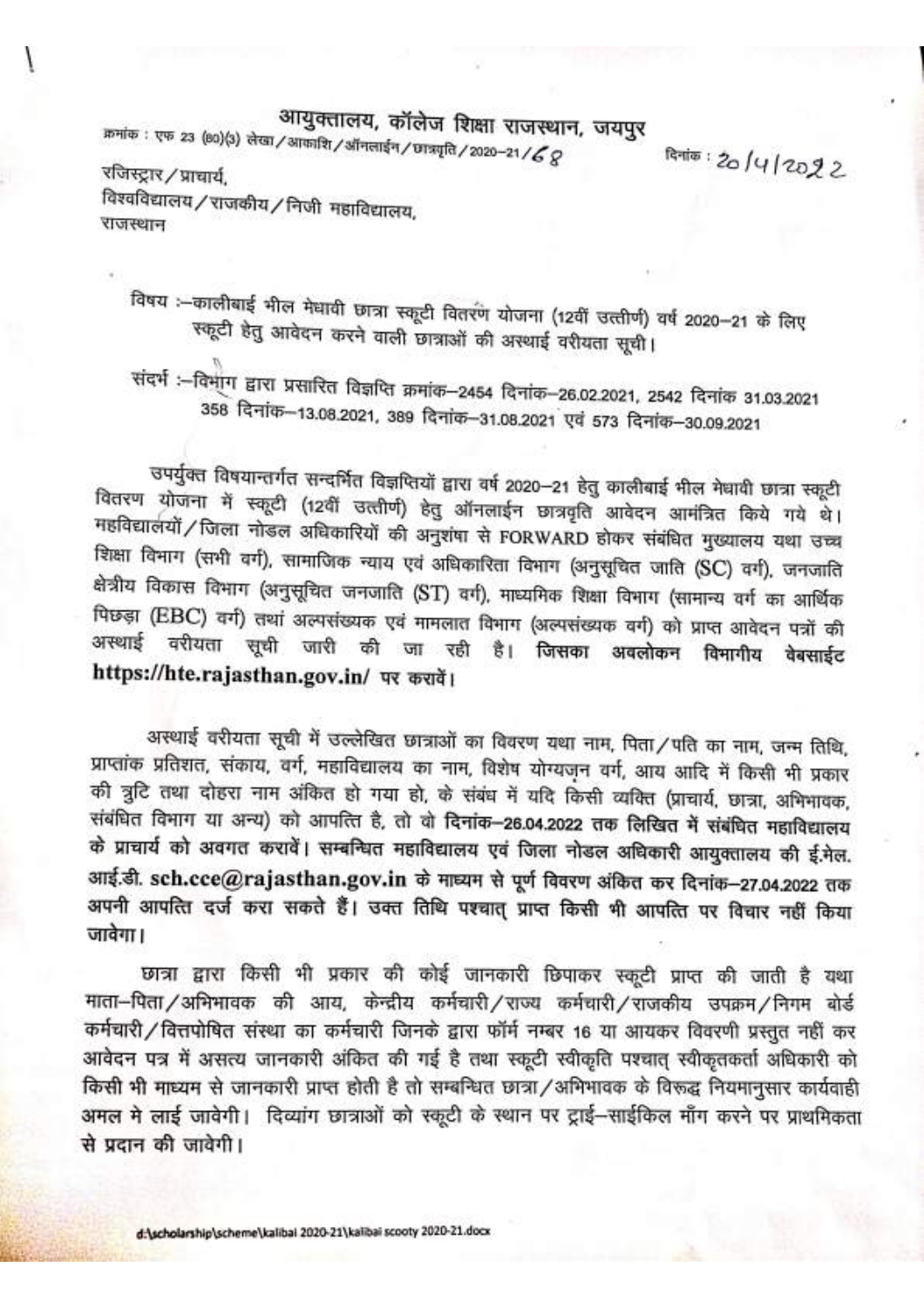यदि अस्थाई वरीयता सूची में उल्लेखित छात्रा द्वारा परीक्षा आवेदन पत्र नहीं भरा गया है/छात्रा की निर्धारित उपस्थिति पूरी नहीं है/किन्हीं कारणों से छात्रा का नाम महाविद्यालय से पृथक कर दिया गया हैं, तो ऐसी छात्राओं की सूची संबंधित प्राचार्य दिनांक-27.04.2022 तक उक्त ईमेल आईडी पर आयुक्तालय को प्रस्तुत करें। उक्त तिथि तक प्राप्त आपत्तियों के निराकरण पश्चात पात्र छात्राओं को स्कूटी स्वीकृति की सूची जारी कर दी जावेगी। निर्धारित तिथि पश्चात् प्राप्त आपत्तियों पर कोई विचार नहीं किया जावेगा।

संलग्न:-

- 1. उच्च शिक्षा विभाग (सभी वर्ग) की छात्राओं की अस्थाई वरीयता सूची। (परिशिष्ट-अ)
- 2. सामाजिक न्याय एवं अधिकारिता विभाग (अनुसूचित जाति (SC) वर्ग) की छात्राओं की अस्थाई वरीयता सूची। (परिशिष्ट-ब)
- 3. जनजाति क्षेत्रीय विकास विभाग (अनुसूचित जनजाति (ST) वर्ग) की छात्राओं की अस्थाई वरीयता सूची। (परिशिष्ट–स)
- 4. माध्यमिक शिक्षा विभाग (सामान्य वर्ग का आर्थिक पिछड़ा (EBC) वर्ग) की छात्राओं की अस्थाई वरीयता सूची। (परिशिष्ट-द)
- 5. अल्पसंख्यक एवं मामलात विभाग (अल्पसंख्यक वर्ग) की छात्राओं की अस्थाई वरीयता सूची की छात्राओं की अस्थाई वरीयता सची। (परिशिष्ट-य)

कॉलेज शिक्षा राजस्थान, जयपुर दिनांक: 20 | 4 | 20 2 2 क्रमांक : एफ 23 (80) (3) लेखा / आकाशि / ऑनलाईन / छात्रवृति / 2020-21 /  $G - 73$ प्रतिलिपि::--निम्नलिखित को सूचनार्थ एवं आवश्यक कार्यवाही हेतु प्रेषित है :--

- 1. आयुक्त, जनजाति क्षेत्रीय विकास विभाग, राजस्थान, उदयपुर।
- 2. निदेशक, सामाजिक न्याय एवं अधिकारिता विभाग, राजस्थान, जयपुर।
- 3. निदेशक, माध्यमिक शिक्षा विभाग, राजस्थान, जयपुर।
- 4. निदेशक, अल्पसंख्यक एवं मामलात विभाग, राजस्थान, जयपुर।

5. प्रभारी, वेबसाइट को विभागीय वेबसाइट पर अपलोड हेत्।

कॉलेज शिक्षा राजस्थ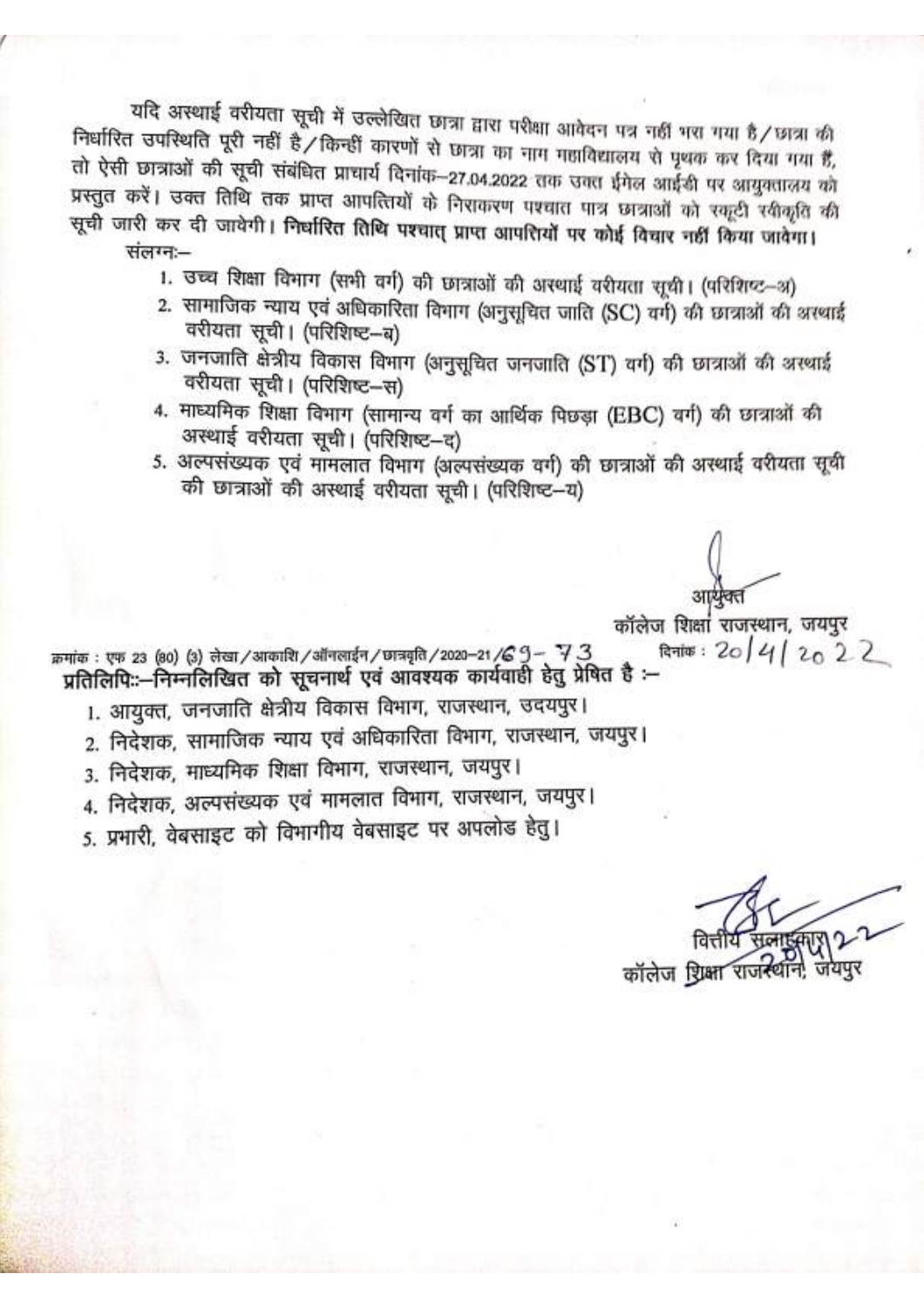## आयुक्तालय कॉलेज शिक्षा राजस्थान, जयपुर $\mathbf x \in \mathbb{R}$  करने का प्रतिक्षा करने करने का प्रतिशिष्ट—ब

कालीबाई भील मेधावी छात्रा स्कूटी वितरण योजना अस्थाई वरीयता सूची वर्ष 2020—21 (सामाजिक न्याय एवं अधिकारिता विभाग) (अनुसूचित जाति (SC) वर्ग की छात्राओं हेतु)

| S.No.          | APPLICATI<br><b>ONID</b> | Merit<br>o.(DISTF) ا<br><b>ICT/FACL</b><br><b>TY/SCHO</b><br><b>OL TYPE</b><br>WISE) | <u>NSTITUTE NAME</u>                                                           | <b>DISTRICT</b><br>(INSTITUTE) | <b>STUDENT NAME</b>      | Father's/Guardian's<br>Name  | <b>LAST YEAR</b><br>Faculty/STR School<br>EAM | <b>LAST</b><br><b>YEAR</b><br><b>Type</b><br>(G/P) | IS SPE<br><b>CILLY</b><br><b>ABLED</b> | <b>LAST</b><br><b>YEAR</b><br><b>SCHOOL</b><br>(RBSE/CB<br>SE) | <b>COURSE</b>          | <b>DOB</b> | <b>LAST</b><br><b>/EAR%</b> |
|----------------|--------------------------|--------------------------------------------------------------------------------------|--------------------------------------------------------------------------------|--------------------------------|--------------------------|------------------------------|-----------------------------------------------|----------------------------------------------------|----------------------------------------|----------------------------------------------------------------|------------------------|------------|-----------------------------|
| 1              | 3454552                  | 1                                                                                    | SHRI RATAN LAL KANWAR LAL PATNI GOVERNMENT P.G.<br>COLLEGE, KISHANGARH (AJMER) | <b>AJMER</b>                   | <b>GUDDI</b>             | <b>PUKHRAJ</b>               | Arts                                          | G                                                  | <b>NO</b>                              | R                                                              | B.A.                   | 19-04-2004 | 88.40                       |
| 2              | 3474231                  | $\overline{2}$                                                                       | SANATAN DHARAM GOVT. COLLEGE BEAWAR                                            | <b>AJMER</b>                   | RINKU NIMBARIYA          | AASHARAM NIMBARIYA           | Arts                                          | G                                                  | <b>NO</b>                              | R                                                              | B.A.                   | 05-11-2003 | 88.00                       |
| $\overline{3}$ | 3476758                  | $\overline{\mathbf{3}}$                                                              | SHRI PRAGYA MAHAVIDYALAYA, BIJAINAGAR (AJMER)                                  | <b>AJMER</b>                   | NOURTI BALAI             | <b>GOVIND RAM BALAI</b>      | Arts                                          | G                                                  | <b>NO</b>                              | R.                                                             | <b>B.A.</b>            | 25-06-2003 | 85.60                       |
| $\overline{4}$ | 3476173                  | $\overline{4}$                                                                       | SANATAN DHARAM GOVT. COLLEGE BEAWAR                                            | <b>AJMER</b>                   | PINTU DEVI               | <b>MADAN LAL</b>             | Arts                                          | G                                                  | <b>NO</b>                              | R                                                              | B.A.                   | 01-07-2003 | 85.20                       |
| 5              | 3469542                  | - 5                                                                                  | SHRI ONKAR SINGH MEMORIAL WOMEN T T COLLEGE                                    | <b>AJMER</b>                   | SIMA DEVI RAIDAS         | <b>GOPAL LAL KAJOTIYA</b>    | Arts                                          | G                                                  | <b>NO</b>                              | $\mathsf{R}$                                                   | B.A- B.ED.(B.A- B.ED.) | 05-07-1999 | 84.80                       |
| 6              | 3468529                  | 6                                                                                    | HUKUMCHAND NOBLE INSTITUTE OF SCIENCE & TECHNOLOGY                             | <b>AJMER</b>                   | <b>BINDIYA TANK</b>      | <b>JAGADAMBA LAL TANK</b>    | Arts                                          | G                                                  | <b>NO</b>                              | $\mathsf{R}$                                                   | B.A- B.ED.(B.A- B.ED.) | 15-04-2003 | 84.60                       |
| $\overline{7}$ | 3474163                  | - 7                                                                                  | SAMRAT PRIRHVIRAJ CHAUHAN GOVERNMENT COLLEGE, AJMER                            | <b>AJMER</b>                   | SHETAL MAHAWAR           | CHEN SINGH MAHAWAR           | Arts                                          | G                                                  | <b>NO</b>                              | R                                                              | B.A.                   | 14-08-2003 | 84.60                       |
| 8              | 3457732                  | 8                                                                                    | SHRI RATAN LAL KANWAR LAL PATNI GOVERNMENT P.G.<br>COLLEGE, KISHANGARH (AJMER) | <b>AJMER</b>                   | MAYA BHAMBHI             | RAMDEV BHAMBHI               | Arts                                          | G                                                  | <b>NO</b>                              | R                                                              | B.A.                   | 06-03-2000 | 84.40                       |
| 9              | 3473982                  | -9                                                                                   | <b>GOVT GIRLS COLLEGE AJMER</b>                                                | <b>AJMER</b>                   | <b>ANITA</b>             | <b>PUKHRAJ</b>               | Arts                                          | G                                                  | NO.                                    | R                                                              | <b>B.A.</b>            | 11-12-2001 | 83.20                       |
| 10             | 3454491                  | 10                                                                                   | SHRI RATAN LAL KANWAR LAL PATNI GOVERNMENT P.G.<br>COLLEGE,KISHANGARH (AJMER)  | <b>AJMER</b>                   | POOJA DEVI CHAUKEEDAR    | <b>NORAT RAM</b>             | Arts                                          | G                                                  | <b>NO</b>                              | $\mathsf{R}$                                                   | B.A.                   | 08-03-2002 | 83.00                       |
| 11             | 3468070                  | 11                                                                                   | SHRI RATAN LAL KANWAR LAL PATNI GOVERNMENT P.G.<br>COLLEGE,KISHANGARH (AJMER)  | AJMER                          | POOJA VERMA              | <b>CHHITAR MAL VERMA</b>     | Arts                                          | G                                                  | <b>NO</b>                              | R                                                              | B.A.                   | 08-03-2004 | 83.00                       |
| 12             | 3481181                  | 12                                                                                   | <b>GOVT GIRLS COLLEGE AJMER</b>                                                | <b>AJMER</b>                   | <b>NEHA RAO</b>          | <b>HANSRAJ RAO</b>           | Arts                                          | G                                                  | <b>NO</b>                              | R                                                              | <b>B.A.</b>            | 15-03-2001 | 82.80                       |
| 13             | 3475397                  | 13                                                                                   | SHRI RATAN LAL KANWAR LAL PATNI GOVERNMENT P.G.<br>COLLEGE,KISHANGARH (AJMER)  | <b>AJMER</b>                   | RENU MEGHWANSHI          | MAHAVEER MEGHWANSHI          | Arts                                          | G                                                  | NO.                                    | R                                                              | <b>B.A.</b>            | 04-04-2002 | 82.40                       |
| 14             | 3479637                  | 14                                                                                   | SANATAN DHARAM GOVT. COLLEGE BEAWAR                                            | <b>AJMER</b>                   | <b>ANNU DEVI</b>         | <b>LABU RAM</b>              | Arts                                          | G                                                  | <b>NO</b>                              | $\mathsf{R}$                                                   | <b>B.A.</b>            | 03-04-2002 | 81.20                       |
| 15             | 3474551                  | 15                                                                                   | SANJEEVANI MAHAVIDYALYA, BIJAINAGAR                                            | <b>AJMER</b>                   | PRIYANKA REGAR           | <b>NORAT MAL REGAR</b>       | Arts                                          | G                                                  | <b>NO</b>                              | R                                                              | B.A.                   | 06-05-2003 | 80.60                       |
| 16             | 3474271                  | 16                                                                                   | <b>GOVT GIRLS COLLEGE AJMER</b>                                                | <b>AJMER</b>                   | SAPNA BHAMBHI            | <b>NEMICHAND</b>             | Arts                                          | G                                                  | <b>NO</b>                              | $\mathsf{R}$                                                   | B.A.                   | 01-01-2003 | 80.40                       |
| 17             | 3474984                  | 17                                                                                   | SHRI RATAN LAL KANWAR LAL PATNI GOVERNMENT P.G.<br>COLLEGE,KISHANGARH (AJMER)  | AJMER                          | POOJA BAIRWA             | RAMLAL BAIRWA                | Arts                                          | G                                                  | NO.                                    | $\mathsf{R}$                                                   | B.A.                   | 07-02-2002 | 79.80                       |
| 18             | 3475063                  | 18                                                                                   | SHRI RATANLAL KANWARLAL PATNI GIRLS COLLEGE                                    | <b>AJMER</b>                   | ARATI REGAR              | <b>BAUBULAL</b>              | Arts                                          | G                                                  | <b>NO</b>                              | R                                                              | B.A- B.ED.(B.A- B.ED.) | 09-08-2002 | 79.40                       |
| 19             | 3475289                  | 19                                                                                   | <b>GOVT GIRLS COLLEGE AJMER</b>                                                | <b>AJMER</b>                   | KHUSHABU MOURYA          | RAMCHANDRA MOURYA            | Arts                                          | G                                                  | <b>NO</b>                              | R                                                              | B.A.                   | 28-03-2003 | 79.40                       |
| 20             | 3467168                  | 20                                                                                   | SAMRAT PRIRHVIRAJ CHAUHAN GOVERNMENT COLLEGE, AJMER                            | <b>AJMER</b>                   | <b>BHOOMIKA CHHANWAL</b> | <b>PRATAP SINGH CHHANWAI</b> | Arts                                          | G                                                  | <b>NO</b>                              | R                                                              | B.A.                   | 05-12-2002 | 79.00                       |
| 21             | 3467585                  | 21                                                                                   | SHRI RATAN LAL KANWAR LAL PATNI GOVERNMENT P.G.<br>COLLEGE, KISHANGARH (AJMER) | AJMER                          | SARITA DEVI              | <b>BAMKAT LAL</b>            | Arts                                          | G                                                  | <b>NO</b>                              | R                                                              | B.A.                   | 07-03-2001 | 78.00                       |
| 22             | 3461442                  | 22                                                                                   | SAMRAT PRIRHVIRAJ CHAUHAN GOVERNMENT COLLEGE, AJMER                            | AJMER                          | <b>ISHA PASI</b>         | <b>NORATMAL</b>              | Arts                                          | G                                                  | <b>NO</b>                              | R                                                              | B.A.                   | 16-04-2002 | 77.40                       |
| 23             | 3463419                  | 23                                                                                   | TEJA MEMORIAL COLLEGE ROOPNAGAR                                                | <b>AJMER</b>                   | KOMAL                    | <b>BIRDI CHAND</b>           | Arts                                          | G                                                  | <b>NO</b>                              | $\mathsf{R}$                                                   | <b>B.A.</b>            | 08-06-2001 | 77.20                       |
| 24             | 3474366                  | 24                                                                                   | GOVERNMENT GIRLS COLLEGE, SARWAR                                               | <b>AJMER</b>                   | <b>SUMAN REGAR</b>       | <b>RAMSWOOP</b>              | Arts                                          | G                                                  | <b>NO</b>                              | R                                                              | B.A.                   | 01-07-2003 | 77.00                       |
| 25             | 3461380                  | 25                                                                                   | SHRI RATAN LAL KANWAR LAL PATNI GOVERNMENT P.G.<br>COLLEGE, KISHANGARH (AJMER) | AJMER                          | CHANCHAL                 | <b>BHAGCHAND</b>             | Arts                                          | G                                                  | <b>NO</b>                              | R                                                              | B.A.                   | 27-11-2001 | 76.00                       |
| 26             | 3474422                  | 26                                                                                   | SHRI RATAN LAL KANWAR LAL PATNI GOVERNMENT P.G.<br>COLLEGE, KISHANGARH (AJMER) | <b>AJMER</b>                   | MONIKA GUSAIWAL          | OM PRAKASH GUSAIWAL          | Arts                                          | G                                                  | NO.                                    | R                                                              | B.A.                   | 27-03-2004 | 75.60                       |
| 27             | 3474333                  | 27                                                                                   | <b>GOVT GIRLS COLLEGE AJMER</b>                                                | <b>AJMER</b>                   | URMILA MEGHWANSHI        | <b>RAM DEV</b>               | Arts                                          | G                                                  | <b>NO</b>                              | R                                                              | <b>B.A.</b>            | 07-09-2000 | 74.60                       |
| 28             | 3472478                  | 28                                                                                   | GOVERNMENT COLLEGE, KEKRI                                                      | <b>AJMER</b>                   | KISMAT BALAI             | KAILASH BALAI                | Arts                                          | G                                                  | <b>NO</b>                              | R                                                              | B.A.                   | 07-05-2001 | 73.80                       |
| 29             | 3474277                  | 29                                                                                   | <b>GOVT GIRLS COLLEGE AJMER</b>                                                | <b>AJMER</b>                   | SAMPATI BAIRWAL          | <b>BHAGWAN BAIRWAL</b>       | Arts                                          | G                                                  | <b>NO</b>                              | R                                                              | <b>B.A.</b>            | 10-04-2001 | 73.40                       |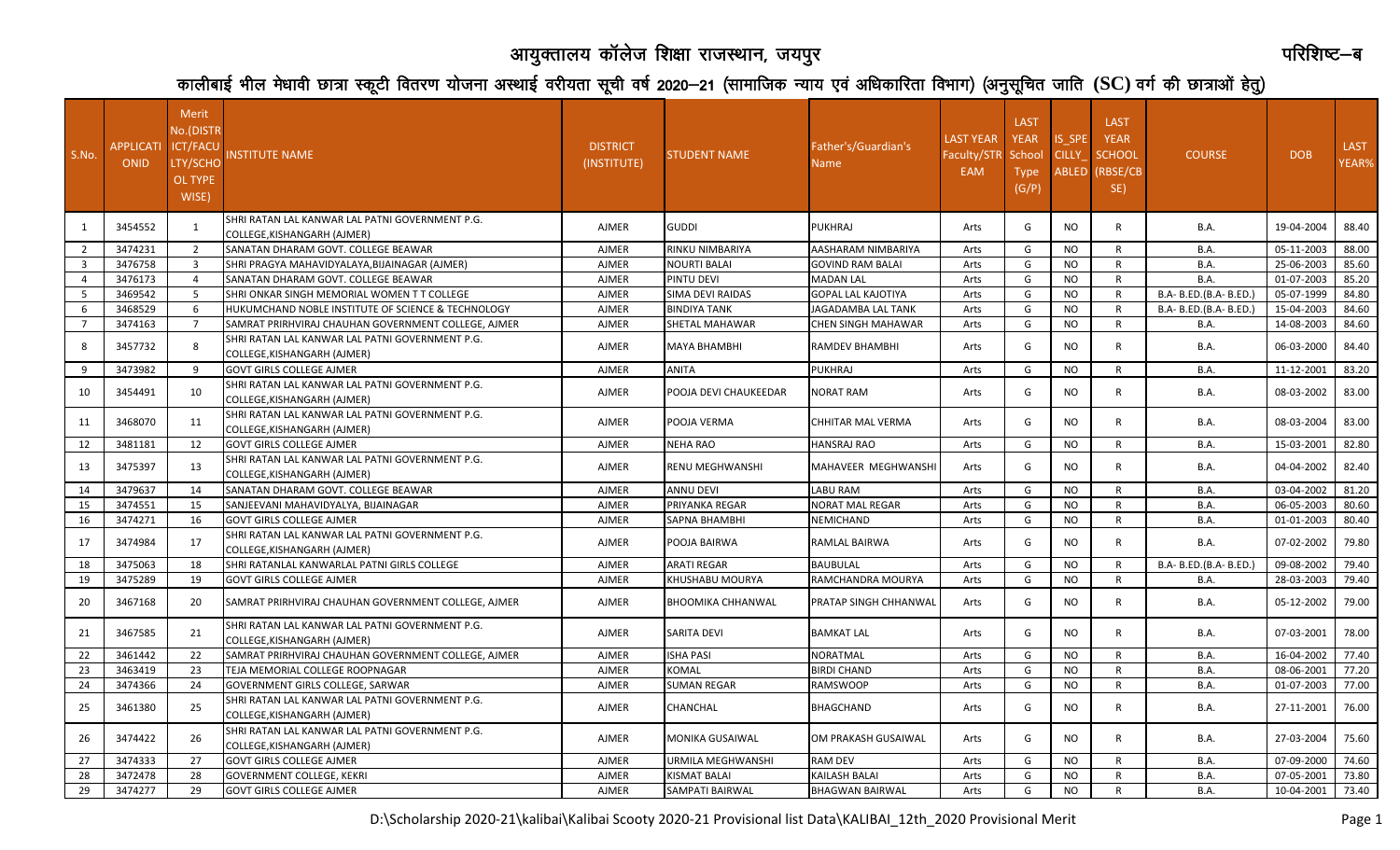| S.No. | APPLICATI<br><b>ONID</b> | Merit<br>No.(DISTR<br><b>ICT/FACU</b><br>LTY/SCHC<br><b>OL TYPE</b><br>WISE) | NSTITUTE NAME                                                                 | <b>DISTRICT</b><br>(INSTITUTE) | STUDENT NAME             | Father's/Guardian's<br>Name | LAST YEAR<br>Faculty/STR<br>EAM | <b>LAST</b><br><b>YEAR</b><br>School<br><b>Type</b><br>(G/P) | IS SPE<br><b>CILLY</b><br><b>ABLED</b> | <b>LAST</b><br><b>YEAR</b><br><b>SCHOOL</b><br>(RBSE/CB<br>SE) | <b>COURSE</b>              | <b>DOB</b> | LAST<br>YEAR% |
|-------|--------------------------|------------------------------------------------------------------------------|-------------------------------------------------------------------------------|--------------------------------|--------------------------|-----------------------------|---------------------------------|--------------------------------------------------------------|----------------------------------------|----------------------------------------------------------------|----------------------------|------------|---------------|
| 30    | 3474850                  | 30                                                                           | SANJEEVANI MAHAVIDYALYA, BIJAINAGAR                                           | <b>AJMER</b>                   | <b>ANJU REGAR</b>        | PAPPU                       | Arts                            | G                                                            | NO.                                    | R                                                              | <b>B.A.</b>                | 26-01-2002 | 72.00         |
| 31    | 3474631                  | 31                                                                           | SHRI RATANLAL KANWARLAL PATNI GIRLS COLLEGE                                   | <b>AJMER</b>                   | PRIYANKA KHATIK          | RATAN LAL KHATIK            | Arts                            | G                                                            | NO.                                    | R                                                              | B.A- B.ED.(B.A- B.ED.)     | 01-01-2003 | 71.80         |
| 32    | 3474326                  | 32                                                                           | <b>GOVT GIRLS COLLEGE AJMER</b>                                               | <b>AJMER</b>                   | AKANSHA SUKRIYA          | UMESH                       | Arts                            | G                                                            | <b>NO</b>                              | $\mathsf{R}$                                                   | <b>B.A.</b>                | 16-08-2001 | 71.60         |
| 33    | 3475856                  | 33                                                                           | SHRI GOVIND SINGH GURJAR RAJKIYA MAHAVIDHALYA, NASIRABAD                      | <b>AJMER</b>                   | REENA MEGHWANSHI         | JASRAJ MEGHWANSHI           | Arts                            | G                                                            | <b>NO</b>                              | R                                                              | <b>B.A.</b>                | 01-07-2002 | 71.20         |
| 34    | 3475977                  | 34                                                                           | <b>GOVERNMENT COLLEGE ARAIN</b>                                               | <b>AJMER</b>                   | <b>MONA BAIRWA</b>       | RAMPRASAD BAIRWA            | Arts                            | G                                                            | <b>NO</b>                              | $\mathsf{R}$                                                   | <b>B.A.</b>                | 10-04-2002 | 71.00         |
| 35    | 3476586                  | 35                                                                           | SHRI RATAN LAL KANWAR LAL PATNI GOVERNMENT P.G.<br>COLLEGE,KISHANGARH (AJMER) | AJMER                          | <b>ARTI REGAR</b>        | MANIRAM REGAR               | Arts                            | G                                                            | <b>NO</b>                              | R                                                              | <b>B.A.</b>                | 18-10-2003 | 71.00         |
| 36    | 3476220                  | 36                                                                           | AJMER GIRLS COLLEGE                                                           | <b>AJMER</b>                   | <b>PINKI</b>             | KANVARPAL                   | Arts                            | G                                                            | <b>NO</b>                              | $\mathsf{R}$                                                   | <b>B.A.</b>                | 01-01-2002 | 70.20         |
| 37    | 3475092                  | -37                                                                          | <b>GOVERNMENT COLLEGE, KEKRI</b>                                              | AJMER                          | SHALU                    | NARENDRA KUMAR VARMA        | Arts                            | G                                                            | NO.                                    | R                                                              | <b>B.A.</b>                | 01-01-2004 | 70.20         |
| 38    | 3472315                  | 38                                                                           | SANATAN DHARAM GOVT. COLLEGE BEAWAR                                           | <b>AJMER</b>                   | <b>NIRMLA</b>            | <b>KESAR LAL</b>            | Arts                            | G                                                            | <b>NO</b>                              | $\mathsf{R}$                                                   | <b>B.A.</b>                | 07-06-2003 | 69.80         |
| 39    | 3448813                  | 39                                                                           | SHRI RATAN LAL KANWAR LAL PATNI GOVERNMENT P.G.<br>COLLEGE,KISHANGARH (AJMER) | AJMER                          | VINITA DEVI REGAR        | LEKHRAJ REGAR               | Arts                            | G                                                            | NO                                     | R                                                              | <b>B.A.</b>                | 16-07-2001 | 69.20         |
| 40    | 3475626                  | 40                                                                           | SHRI RATAN LAL KANWAR LAL PATNI GOVERNMENT P.G.<br>COLLEGE,KISHANGARH (AJMER) | AJMER                          | <b>JAMANA REGAR</b>      | CHUNNILAL                   | Arts                            | G                                                            | NO                                     | R                                                              | <b>B.A.</b>                | 01-01-2000 | 69.00         |
| 41    | 3476200                  | 41                                                                           | SANJEEVANI MAHAVIDYALYA, BIJAINAGAR                                           | <b>AJMER</b>                   | <b>RINKU BUA</b>         | <b>GOVIND BAIRWA</b>        | Arts                            | G                                                            | NO.                                    | R                                                              | <b>B.A.</b>                | 18-09-2003 | 68.80         |
| 42    | 3474828                  | 42                                                                           | SHRI RATAN LAL KANWAR LAL PATNI GOVERNMENT P.G.<br>COLLEGE,KISHANGARH (AJMER) | AJMER                          | PRIYA DAYMA              | RADHESHYAM                  | Arts                            | G                                                            | <b>NO</b>                              | R                                                              | <b>B.A.</b>                | 01-01-2002 | 68.20         |
| 43    | 3474512                  | 43                                                                           | SANJEEVANI MAHAVIDYALYA, BIJAINAGAR                                           | <b>AJMER</b>                   | <b>MANBHAR</b>           | GUDAD REGAR                 | Arts                            | G                                                            | NO.                                    | R                                                              | <b>B.A.</b>                | 12-02-2000 | 68.00         |
| 44    | 3476029                  | 44                                                                           | SANJEEVANI MAHAVIDYALYA, BIJAINAGAR                                           | <b>AJMER</b>                   | <b>LALITA</b>            | <b>BRAHMA LAL</b>           | Arts                            | G                                                            | <b>NO</b>                              | R                                                              | <b>B.A.</b>                | 04-07-2003 | 67.80         |
| 45    | 3478049                  | 45                                                                           | SHRI RATAN LAL KANWAR LAL PATNI GOVERNMENT P.G.<br>COLLEGE,KISHANGARH (AJMER) | <b>AJMER</b>                   | PRIYA PANWAR             | GAJANNAD PANWAR             | Arts                            | G                                                            | NO.                                    | R                                                              | <b>B.A.</b>                | 07-05-2001 | 67.00         |
| 46    | 3474993                  | 46                                                                           | GOVT GIRLS COLLEGE AJMER                                                      | <b>AJMER</b>                   | <b>MEENU</b>             | MUKESH                      | Arts                            | G                                                            | NO.                                    | R                                                              | <b>B.A.</b>                | 27-01-2003 | 67.00         |
| 47    | 3475072                  | 47                                                                           | <b>GOVT GIRLS COLLEGE AJMER</b>                                               | <b>AJMER</b>                   | <b>ISHA DHAWAN</b>       | CHUNNILAL                   | Arts                            | G                                                            | NO.                                    | R                                                              | <b>B.A.</b>                | 01-08-2003 | 66.60         |
| 48    | 3483815                  | 48                                                                           | SAMRAT PRIRHVIRAJ CHAUHAN GOVERNMENT COLLEGE, AJMER                           | <b>AJMER</b>                   | <b>SUNITA</b>            | SURESH                      | Arts                            | G                                                            | <b>NO</b>                              | R                                                              | <b>B.A.</b>                | 01-07-2000 | 66.20         |
| 49    | 3474874                  | 49                                                                           | SANJEEVANI MAHAVIDYALYA, BIJAINAGAR                                           | <b>AJMER</b>                   | SAROJ REGAR              | RAMDHAN REGAR               | Arts                            | G                                                            | NO.                                    | R                                                              | <b>B.A.</b>                | 11-05-2002 | 65.80         |
| 50    | 3477717                  | 50                                                                           | SHRI RATAN LAL KANWAR LAL PATNI GOVERNMENT P.G.<br>COLLEGE,KISHANGARH (AJMER) | AJMER                          | <b>MAMTA SUNARIWAL</b>   | RAMNARAYAN SUNARIWAL        | Arts                            | G                                                            | <b>NO</b>                              | R                                                              | <b>B.A.</b>                | 28-01-2003 | 65.60         |
| 51    | 3474550                  | 51                                                                           | SANJEEVANI MAHAVIDYALYA, BIJAINAGAR                                           | <b>AJMER</b>                   | <b>ASHA KUMARI</b>       | NORAT MAL REGAR             | Arts                            | G                                                            | <b>NO</b>                              | R                                                              | <b>B.A.</b>                | 04-11-2001 | 65.00         |
| 52    | 3475780                  | 52                                                                           | <b>GOVT GIRLS COLLEGE AJMER</b>                                               | <b>AJMER</b>                   | URMILA FULWARI           | HANUMAN RAM REGAR           | Arts                            | G                                                            | NO                                     | R                                                              | <b>B.A.</b>                | 08-12-2003 | 65.00         |
| 53    | 3474789                  | 1                                                                            | SHRI RATAN LAL KANWAR LAL PATNI GOVERNMENT P.G.<br>COLLEGE.KISHANGARH (AJMER) | <b>AJMER</b>                   | <b>MONIKA MEGHWANSHI</b> | RAMCHANDRA                  | Arts                            | P                                                            | NO                                     | R                                                              | <b>B.A.</b>                | 17-02-2002 | 87.20         |
| 54    | 3474274                  | 2                                                                            | SHRI RATANLAL KANWARLAL PATNI GIRLS COLLEGE                                   | AJMER                          | <b>ANJALI BANJARA</b>    | KRIPAL SINGH GAVARIYA       | Arts                            | P                                                            | NO.                                    | R                                                              | <b>B.A.</b>                | 05-03-2001 | 83.40         |
| 55    | 3474273                  | 3                                                                            | SHRI RATANLAL KANWARLAL PATNI GIRLS COLLEGE                                   | AJMER                          | SHIVANI BANJARA          | KRIPAL SINGH GAVARIYA       | Arts                            | P                                                            | <b>NO</b>                              | R.                                                             | <b>B.A.</b>                | 05-09-2002 | 81.20         |
| 56    | 3476131                  | $\overline{4}$                                                               | SANATAN DHARAM GOVT. COLLEGE BEAWAR                                           | <b>AJMER</b>                   | POOJA                    | UGMA RAM                    | Arts                            | P                                                            | <b>NO</b>                              | R.                                                             | <b>B.A.</b>                | 20-08-2003 | 77.60         |
| 57    | 3475276                  | 5                                                                            | SAMRAT PRIRHVIRAJ CHAUHAN GOVERNMENT COLLEGE, AJMER                           | <b>AJMER</b>                   | <b>HARMEET KOUR</b>      | <b>SANTOK SINGH</b>         | Arts                            | P                                                            | <b>NO</b>                              | $\mathsf{R}$                                                   | B.A.                       | 22-02-2003 | 67.40         |
| 58    | 3475160                  | -1                                                                           | SHRI RATANLAL KANWARLAL PATNI GIRLS COLLEGE                                   | AJMER                          | ASHA                     | GIRDHARI LAL                | Arts                            | G/P                                                          | <b>NO</b>                              | C                                                              | B.A- B.ED.(B.A- B.ED.)     | 01-08-2002 | 85.40         |
| 59    | 3448789                  | <sup>1</sup>                                                                 | SAMRAT PRIRHVIRAJ CHAUHAN GOVERNMENT COLLEGE, AJMER                           | <b>AJMER</b>                   | VARSHA                   | <b>DILIP KUMAR</b>          | Commerce                        | G                                                            | NO                                     | R                                                              | <b>BCOM</b>                | 22-12-2002 | 79.00         |
| 60    | 3448543                  | 1                                                                            | TAGORE TEACHERS TRAINING COLLEGE KEKRI (AJMER)                                | AJMER                          | SONIYA REGAR             | SHAITAN REGAR               | Science                         | G                                                            | NO                                     |                                                                | B.SC.- B.ED.(B.SC.- B.ED.) | 14-07-2001 | 86.60         |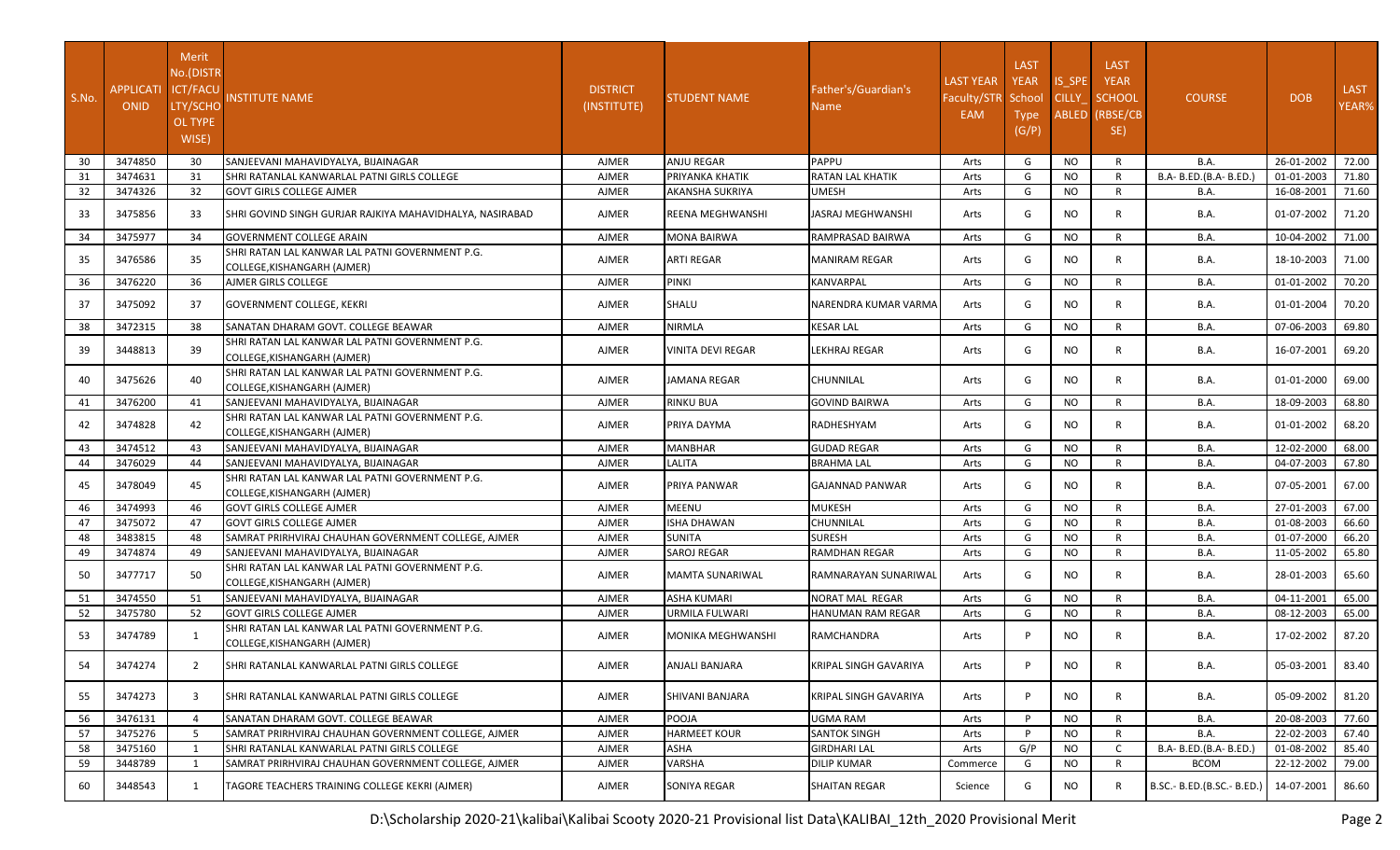| S.No | <b>APPLICATI</b><br><b>ONID</b> | <b>Merit</b><br><b>No.(DISTR</b><br><b>ICT/FACU</b><br>LTY/SCHO<br><b>OL TYPE</b><br>WISE) | NSTITUTE NAME                                       | <b>DISTRICT</b><br>(INSTITUTE) | STUDENT NAME       | Father's/Guardian's<br>Name | LAST YEAR<br>Faculty/STR<br>EAM | <b>LAST</b><br><b>YEAR</b><br>School<br><b>Type</b><br>(G/P) | IS SPE<br><b>CILLY</b><br><b>ABLED</b> | <b>LAST</b><br><b>YEAR</b><br><b>SCHOOL</b><br>(RBSE/CB<br>SE) | <b>COURSE</b>              | <b>DOB</b> | <b>LAST</b><br>YEAR% |
|------|---------------------------------|--------------------------------------------------------------------------------------------|-----------------------------------------------------|--------------------------------|--------------------|-----------------------------|---------------------------------|--------------------------------------------------------------|----------------------------------------|----------------------------------------------------------------|----------------------------|------------|----------------------|
| 61   | 3467633                         | 2                                                                                          | ST. WILFRED'S INSTITUTE OF ENGINEERING & TECHNOLOGY | <b>AJMER</b>                   | MONIKA             | KANARAM BOKOLIYA            | Science                         | G                                                            | <b>NO</b>                              | R                                                              | <b>B.TECH</b>              | 03-03-2003 | 81.20                |
| 62   | 3474232                         | -3                                                                                         | SAMRAT PRIRHVIRAJ CHAUHAN GOVERNMENT COLLEGE, AJMER | <b>AJMER</b>                   | <b>MAMTA</b>       | <b>SHIVKARAN</b>            | Science                         | G                                                            | <b>NO</b>                              | R                                                              | B.SC.                      | 21-01-2003 | 80.00                |
| 63   | 3476277                         | $\overline{4}$                                                                             | R.R COLLEGE OF NURSING AJMER                        | <b>AJMER</b>                   | CHANCHAL           | <b>SEETA RAM</b>            | Science                         | G                                                            | <b>NO</b>                              | $\mathsf{R}$                                                   | B.SC.                      | 02-04-2003 | 78.40                |
| 64   | 3460170                         | 5                                                                                          | <b>GOVERNMENT COLLEGE, KEKRI</b>                    | <b>AJMER</b>                   | ANJALI MEGHWANSHI  | ARJUN LAL MEGHWANSHI        | Science                         | G                                                            | NO.                                    | R                                                              | B.SC.                      | 04-12-2003 | 77.60                |
| 65   | 3474918                         | - 6                                                                                        | SANATAN DHARAM GOVT. COLLEGE BEAWAR                 | <b>AJMER</b>                   | POOJA SINGARIYA    | RAMESH CHAND                | Science                         | G                                                            | <b>NO</b>                              | R                                                              | <b>B.A.</b>                | 01-07-2002 | 76.40                |
| 66   | 3475664                         | $\overline{7}$                                                                             | GOVERNMENT COLLEGE, KEKRI                           | <b>AJMER</b>                   | SANJANA SAMRIYA    | RAJU SAMRIYA                | Science                         | G                                                            | <b>NO</b>                              | R                                                              | B.SC.                      | 29-10-2003 | 71.80                |
| 67   | 3474657                         | 8                                                                                          | SAMRAT PRIRHVIRAJ CHAUHAN GOVERNMENT COLLEGE, AJMER | <b>AJMER</b>                   | SUMAN BHANSALI     | RAMESH KUMAR BHANSAL        | Science                         | G                                                            | <b>NO</b>                              | R                                                              | B.SC.                      | 01-01-2002 | 69.60                |
| 68   | 3475672                         | 9                                                                                          | SHRI RATANLAL KANWARLAL PATNI GIRLS COLLEGE         | <b>AJMER</b>                   | RINKU              | <b>MANOJ</b>                | Science                         | G                                                            | <b>NO</b>                              |                                                                | B.SC.- B.ED.(B.SC.- B.ED.) | 01-01-2003 | 69.40                |
| 69   | 3474880                         | -1                                                                                         | GOVERNMENT COLLEGE OF NURSING AJMER                 | <b>AJMER</b>                   | BHAGWATI MAHAWAR   | <b>KHEMRAJ MAHAWAR</b>      | Science                         | G/P                                                          | <b>NO</b>                              | C                                                              | B.SC.                      | 30-01-2003 | 84.80                |
| 70   | 3462753                         | -1                                                                                         | G.D. GOVT. COLLEGE FOR WOMEN ALWAR                  | ALWAR                          | ANJALI             | <b>POORANCHAND</b>          | Arts                            | G                                                            | <b>NO</b>                              | R                                                              | <b>B.A.</b>                | 05-03-2004 | 95.00                |
| 71   | 3462903                         | $\overline{2}$                                                                             | BABU SHOBHA RAM GOVT. ARTS COLLEGE ALWAR            | ALWAR                          | SUMAN              | SOHANLAL                    | Arts                            | G                                                            | <b>NO</b>                              | R                                                              | B.A.                       | 23-12-2002 | 91.00                |
| 72   | 3466064                         | $\overline{\mathbf{3}}$                                                                    | <b>BHARTIYA TT COLLEGE KGB</b>                      | <b>ALWAR</b>                   | ANITA              | <b>MAHENDRA SINGH</b>       | Arts                            | G                                                            | <b>NO</b>                              | R                                                              | B.A- B.ED.(B.A- B.ED.)     | 08-05-2002 | 90.80                |
| 73   | 3477756                         | $\overline{4}$                                                                             | RAO SOHAN LAL COLLEGE NEEMRANA                      | ALWAR                          | PRIYANKA BAI       | <b>VIJAY SINGH</b>          | Arts                            | G                                                            | NO.                                    | R                                                              | <b>B.A.</b>                | 15-04-2003 | 90.60                |
| 74   | 3465164                         | - 5                                                                                        | G.D. GOVT. COLLEGE FOR WOMEN ALWAR                  | ALWAR                          | ANUPRIYA REGAR     | <b>SUBHASH RAIGAR</b>       | Arts                            | G                                                            | <b>NO</b>                              | R                                                              | B.A.                       | 10-05-2004 | 87.20                |
| 75   | 3468523                         | - 6                                                                                        | G.D. GOVT. COLLEGE FOR WOMEN ALWAR                  | ALWAR                          | SANJANA MAHIWAL    | <b>BHORELAL</b>             | Arts                            | G                                                            | <b>NO</b>                              | R                                                              | <b>B.A.</b>                | 15-04-2002 | 86.20                |
| 76   | 3475217                         | $\overline{7}$                                                                             | PALAK COLLEGE BHANOKHAR                             | <b>ALWAR</b>                   | RAJKUMARI JATAV    | YOGENDRA SINGH              | Arts                            | G                                                            | <b>NO</b>                              | R                                                              | <b>B.A.</b>                | 10-01-2004 | 85.80                |
| 77   | 3464228                         | 8                                                                                          | DHARM CHAND GANDHI JAIN GOVERNMENT COLLEGE BEHROR   | <b>ALWAR</b>                   | <b>NEHA BASWAL</b> | <b>MANOJ BASWAL</b>         | Arts                            | G                                                            | <b>NO</b>                              | R                                                              | <b>B.A.</b>                | 30-07-2003 | 85.40                |
| 78   | 3474264                         | -9                                                                                         | GOVERNMENT COLLEGE RAJGARH, ALWAR                   | ALWAR                          | <b>MONA VERMA</b>  | RAKESH KUMAR VERMA          | Arts                            | G                                                            | NO.                                    | R                                                              | B.A.                       | 05-08-2003 | 84.00                |
| 79   | 3457927                         | 10                                                                                         | DEEP INTERNATIONAL COLLEGE OF EDUCATION             | ALWAR                          | KAJAL              | <b>HAJARI LAL</b>           | Arts                            | G                                                            | <b>NO</b>                              | R                                                              | B.A- B.ED.(B.A- B.ED.)     | 25-08-2004 | 83.80                |
| 80   | 3451963                         | 11                                                                                         | GOVT. COLLEGE LAXMANGARH, ALWAR                     | ALWAR                          | NISHA JAJU         | <b>BANAVARI JAJU</b>        | Arts                            | G                                                            | <b>NO</b>                              | R                                                              | B.A.                       | 05-05-2003 | 83.80                |
| 81   | 3467101                         | 12                                                                                         | G.D. GOVT. COLLEGE FOR WOMEN ALWAR                  | ALWAR                          | SARITA             | <b>SURAJ</b>                | Arts                            | G                                                            | <b>NO</b>                              | R                                                              | B.A.                       | 10-08-2003 | 83.60                |
| 82   | 3463686                         | 13                                                                                         | G.D. GOVT. COLLEGE FOR WOMEN ALWAR                  | <b>ALWAR</b>                   | MONIKA             | <b>BADAN SINGH</b>          | Arts                            | G                                                            | <b>NO</b>                              | R                                                              | B.A.                       | 01-05-2001 | 82.80                |
| 83   | 3476433                         | 14                                                                                         | RAO SOHAN LAL COLLEGE NEEMRANA                      | ALWAR                          | NEELAM             | <b>RAJESH KUMAR</b>         | Arts                            | G                                                            | NO.                                    | R                                                              | <b>B.A.</b>                | 25-12-2002 | 82.80                |
| 84   | 3468149                         | 15                                                                                         | G.D. GOVT. COLLEGE FOR WOMEN ALWAR                  | ALWAR                          | SONAM KUMARI       | <b>MUSADDI LAL</b>          | Arts                            | G                                                            | <b>NO</b>                              | R                                                              | B.A.                       | 10-10-2002 | 82.60                |
| 85   | 3474557                         | 16                                                                                         | ANAND MAHAVIDYALAYA KARANA, BANSUR, ALWAR (RAJ.)    | ALWAR                          | RADHA DHOBI        | RAMESH CHAND                | Arts                            | G                                                            | <b>NO</b>                              | R                                                              | <b>B.A.</b>                | 13-10-2002 | 82.60                |
| 86   | 3455367                         | 17                                                                                         | G.D. GOVT. COLLEGE FOR WOMEN ALWAR                  | ALWAR                          | SUNITA BAI         | <b>JAGDISH</b>              | Arts                            | G                                                            | <b>NO</b>                              | R                                                              | B.A.                       | 04-05-2002 | 81.80                |
| 87   | 3463509                         | 18                                                                                         | GOVERNMENT GIRLS COLLEGE, TAPUKARA                  | <b>ALWAR</b>                   | RADHIKA KUMARI     | <b>RATAN LAL</b>            | Arts                            | G                                                            | <b>NO</b>                              | R                                                              | B.A.                       | 30-08-2002 | 81.40                |
| 88   | 3462750                         | 19                                                                                         | G.D. GOVT. COLLEGE FOR WOMEN ALWAR                  | ALWAR                          | RINKI              | <b>ROTASH</b>               | Arts                            | G                                                            | NO.                                    | R                                                              | <b>B.A.</b>                | 10-10-2003 | 81.20                |
| 89   | 3448365                         | 20                                                                                         | GOVERNMENT COLLEGE, THANAGAZI                       | ALWAR                          | KAJAL VERMA        | RAMJI LAL BAIRWA            | Arts                            | G                                                            | <b>NO</b>                              | R                                                              | <b>B.A.</b>                | 02-10-2001 | 80.40                |
| 90   | 3474656                         | 21                                                                                         | GOVERNMENT GIRLS COLLEGE, TAPUKARA                  | <b>ALWAR</b>                   | VARSHA             | OMPRAKASH                   | Arts                            | G                                                            | <b>NO</b>                              | R                                                              | B.A.                       | 24-05-2002 | 80.00                |
| 91   | 3471791                         | 22                                                                                         | G.D. GOVT. COLLEGE FOR WOMEN ALWAR                  | ALWAR                          | KAJAL KUMARI       | TARACHAND                   | Arts                            | G                                                            | <b>NO</b>                              | $\mathsf{R}$                                                   | B.A.                       | 05-07-2002 | 80.00                |
| 92   | 3463919                         | 23                                                                                         | G.D. GOVT. COLLEGE FOR WOMEN ALWAR                  | ALWAR                          | SANGITA            | <b>DURGA PRASAD</b>         | Arts                            | G                                                            | <b>NO</b>                              | R                                                              | B.A.                       | 06-09-2001 | 79.60                |
| 93   | 3469200                         | 24                                                                                         | G.D. GOVT. COLLEGE FOR WOMEN ALWAR                  | ALWAR                          | NISHA              | <b>BANWARI</b>              | Arts                            | G                                                            | <b>NO</b>                              | R                                                              | <b>B.A.</b>                | 01-01-2004 | 79.60                |
| 94   | 3473460                         | 25                                                                                         | <b>GOVERNMENT COLLEGE TIJARA, ALWAR</b>             | ALWAR                          | ANITA              | <b>VIKRAM SINGH</b>         | Arts                            | G                                                            | <b>NO</b>                              | R                                                              | B.A.                       | 07-04-2004 | 79.60                |
| 95   | 3474566                         | 26                                                                                         | SHRI KRISHAN PG COLLEGE NARAYANPUR THANAGAZI ALWAR  | ALWAR                          | SAPANA BALAI       | RAJENDRA BALAI              | Arts                            | G                                                            | <b>NO</b>                              | R                                                              | <b>B.A.</b>                | 17-01-2002 | 79.40                |
| 96   | 3474419                         | 27                                                                                         | BABU SHOBHA RAM GOVT. ARTS COLLEGE ALWAR            | ALWAR                          | SONAM BERWAL       | YOGESH BERWAL               | Arts                            | G                                                            | <b>NO</b>                              | R                                                              | B.A.                       | 14-07-2004 | 79.20                |
| 97   | 3474467                         | 28                                                                                         | SMT. HEMLATA MEMORIAL GIRLS COLLEGE NARAYANPUR      | ALWAR                          | SONA SHAMARIA      | <b>KAMLESH KUMAR</b>        | Arts                            | G                                                            | <b>NO</b>                              | R                                                              | <b>B.A.</b>                | 05-08-2002 | 79.00                |
| 98   | 3454420                         | 29                                                                                         | GOVERNMENT COLLEGE TIJARA, ALWAR                    | ALWAR                          | <b>NEHA KUMARI</b> | <b>BALBEER</b>              | Arts                            | G                                                            | <b>NO</b>                              | $\mathsf{R}$                                                   | B.A.                       | 01-01-2003 | 79.00                |
| 99   | 3462572                         | 30                                                                                         | <b>GOVERNMENT GIRLS COLLEGE, TAPUKARA</b>           | ALWAR                          | ANNU KUMARI        | <b>AMAR SINGH</b>           | Arts                            | G                                                            | <b>NO</b>                              | R                                                              | B.A.                       | 05-03-2003 | 78.80                |
| 100  | 3481456                         | 31                                                                                         | G.D. GOVT. COLLEGE FOR WOMEN ALWAR                  | ALWAR                          | POOJA RATIYA       | RAMESH CHAND                | Arts                            | G                                                            | <b>NO</b>                              | R                                                              | <b>B.A.</b>                | 03-08-2003 | 78.80                |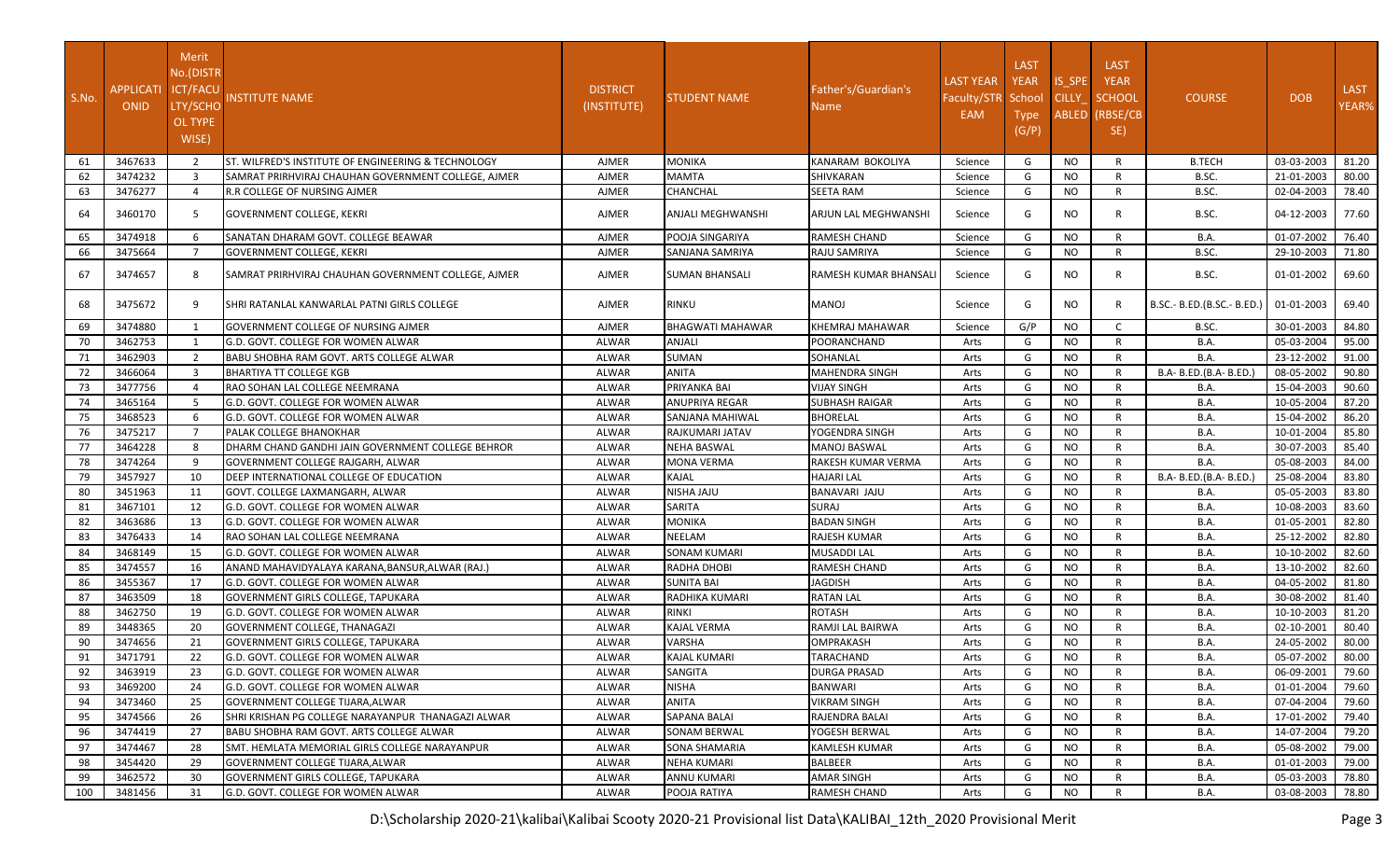| S.No. | <b>APPLICATI</b><br><b>ONID</b> | <b>Merit</b><br>Vo.(DISTF<br>ICT/FACL<br>LTY/SCHO<br><b>OL TYPE</b><br>WISE) | NSTITUTE NAME                                                         | <b>DISTRICT</b><br>(INSTITUTE) | STUDENT NAME       | Father's/Guardian's<br>Name | LAST YEAR<br>Faculty/STR<br>EAM | <b>LAST</b><br><b>YEAR</b><br>School<br>Type<br>(G/P) | IS SPE<br><b>CILLY</b> | <b>LAST</b><br><b>YEAR</b><br><b>SCHOOL</b><br>ABLED (RBSE/CB<br>SE) | <b>COURSE</b>          | <b>DOB</b> | <b>LAST</b><br>YEAR% |
|-------|---------------------------------|------------------------------------------------------------------------------|-----------------------------------------------------------------------|--------------------------------|--------------------|-----------------------------|---------------------------------|-------------------------------------------------------|------------------------|----------------------------------------------------------------------|------------------------|------------|----------------------|
| 101   | 3472918                         | 32                                                                           | VIDYASTHALI SHIKSHAK PRASHIKSHAN MAHAVIDHYALAYA                       | ALWAR                          | RAVINA DEVI BAIRWA | PRABHATI LAL BAIRWA         | Arts                            | G                                                     | <b>NO</b>              | R                                                                    | B.A- B.ED.(B.A- B.ED.) | 01-05-2003 | 78.60                |
| 102   | 3476810                         | 33                                                                           | <b>GOVERNMENT GIRLS COLLEGE, TAPUKARA</b>                             | ALWAR                          | NEELAM             | <b>ROOPRAM</b>              | Arts                            | G                                                     | <b>NO</b>              | R                                                                    | <b>B.A.</b>            | 25-05-2003 | 78.60                |
| 103   | 3465927                         | 34                                                                           | G.D. GOVT. COLLEGE FOR WOMEN ALWAR                                    | ALWAR                          | NEHA               | SOHANPAL VARMA              | Arts                            | G                                                     | <b>NO</b>              | R                                                                    | <b>B.A.</b>            | 01-01-2004 | 78.60                |
| 104   | 3464502                         | 35                                                                           | BABA KHETANATH P.G. MAHILA COLLEGE                                    | <b>ALWAR</b>                   | TANISHA            | AJAY KUMAR                  | Arts                            | G                                                     | N <sub>O</sub>         | R                                                                    | B.A.                   | 24-11-2004 | 77.80                |
| 105   | 3481254                         | 36                                                                           | DB COLLAGE KHARLI ALWAR                                               | ALWAR                          | SANJNA KUMARI      | <b>NIRANJAN</b>             | Arts                            | G                                                     | NO.                    | R                                                                    | <b>B.A.</b>            | 28-09-2001 | 77.60                |
| 106   | 3473162                         | 37                                                                           | GOVT. COLLEGE MALAKHERA (ALWAR)                                       | ALWAR                          | KAVITA JATAV       | <b>MADAN LAL</b>            | Arts                            | G                                                     | <b>NO</b>              | R                                                                    | <b>B.A.</b>            | 02-02-2002 | 77.60                |
| 107   | 3451584                         | 38                                                                           | GOVERNMENT COLLEGE TIJARA, ALWAR                                      | ALWAR                          | SHIMLA             | LALARAM                     | Arts                            | G                                                     | <b>NO</b>              | R                                                                    | <b>B.A.</b>            | 01-12-2003 | 77.60                |
| 108   | 3475213                         | 39                                                                           | GOVT. COLLEGE LAXMANGARH, ALWAR                                       | ALWAR                          | SUSHMA JATAV       | SOHAN SINGH JATAV           | Arts                            | G                                                     | NO.                    | R                                                                    | <b>B.A.</b>            | 21-08-2002 | 77.20                |
| 109   | 3474752                         | 40                                                                           | RAJASTHAN SHIKSHAK PRASHIKSHAN MAHAVIDHAYALA BAHALA ALWAR             | ALWAR                          | SONIYA VARMA       | <b>MOHAR SINGH</b>          | Arts                            | G                                                     | NO.                    | R                                                                    | B.A- B.ED.(B.A- B.ED.) | 04-03-2002 | 77.00                |
| 110   | 3466139                         | 41                                                                           | GOVT. COLLEGE LAXMANGARH, ALWAR                                       | ALWAR                          | <b>GEETA</b>       | <b>BHAG CHAND JATAV</b>     | Arts                            | G                                                     | <b>NO</b>              | R                                                                    | <b>B.A.</b>            | 01-01-2000 | 76.80                |
| 111   | 3473109                         | 42                                                                           | GOVERNMENT COLLEGE RAJGARH, ALWAR                                     | ALWAR                          | PRITI              | <b>SURESH</b>               | Arts                            | G                                                     | <b>NO</b>              | R                                                                    | <b>B.A.</b>            | 01-07-2004 | 76.80                |
| 112   | 3475151                         | 43                                                                           | DEV INTERNATIONAL COLLEGE, ALWAR                                      | <b>ALWAR</b>                   | PRIYA VERMA        | <b>RAM NARAYAN</b>          | Arts                            | G                                                     | <b>NO</b>              | R                                                                    | <b>B.A.</b>            | 10-11-2004 | 76.80                |
| 113   | 3458661                         | 44                                                                           | G.D. GOVT. COLLEGE FOR WOMEN ALWAR                                    | ALWAR                          | PINKI KUMARI       | <b>THAVARIYA LAL</b>        | Arts                            | G                                                     | <b>NO</b>              | R                                                                    | <b>B.A.</b>            | 01-07-2002 | 75.80                |
| 114   | 3466766                         | 45                                                                           | G.D. GOVT. COLLEGE FOR WOMEN ALWAR                                    | <b>ALWAR</b>                   | VERSHA VERMA       | <b>MAHAVEER VERMA</b>       | Arts                            | G                                                     | <b>NO</b>              | R                                                                    | <b>B.A.</b>            | 13-02-2003 | 75.40                |
| 115   | 3476137                         | 46                                                                           | <b>B R MAHILA MAHVIDHYALAY</b>                                        | ALWAR                          | PRIYA KUMARI       | <b>UMED SINGH</b>           | Arts                            | G                                                     | <b>NO</b>              | R                                                                    | B.A.                   | 15-03-2003 | 75.40                |
| 116   | 3468358                         | 47                                                                           | GOVERNMENT GIRLS COLLEGE, TAPUKARA                                    | ALWAR                          | MEGHA              | <b>DESHRAJ</b>              | Arts                            | G                                                     | <b>NO</b>              | R                                                                    | B.A.                   | 23-09-2003 | 75.20                |
| 117   | 3466639                         | 48                                                                           | G.D. GOVT. COLLEGE FOR WOMEN ALWAR                                    | <b>ALWAR</b>                   | POOJA              | <b>SAHIRAM</b>              | Arts                            | G                                                     | <b>NO</b>              | R                                                                    | B.A.                   | 22-04-2002 | 74.80                |
| 118   | 3473360                         | 49                                                                           | VIDYASTHALI SHIKSHAK PRASHIKSHAN MAHAVIDHYALAYA                       | ALWAR                          | KOMAL              | <b>JAGGO</b>                | Arts                            | G                                                     | <b>NO</b>              | R                                                                    | B.A- B.ED.(B.A- B.ED.) | 02-03-2004 | 74.60                |
| 119   | 3474691                         | 50                                                                           | GOVERNMENT COLLEGE, KHAIRTHAL                                         | <b>ALWAR</b>                   | RAKHI              | <b>AJEET SINGH</b>          | Arts                            | G                                                     | <b>NO</b>              | R                                                                    | <b>B.A.</b>            | 15-04-2002 | 74.20                |
| 120   | 3475364                         | 51                                                                           | GOVT. COLLEGE LAXMANGARH, ALWAR                                       | ALWAR                          | SONIYA KUMARI      | OM PRAKASH JATAV            | Arts                            | G                                                     | <b>NO</b>              | R                                                                    | <b>B.A.</b>            | 23-09-2002 | 74.00                |
| 121   | 3474559                         | 52                                                                           | ANAND MAHAVIDYALAYA KARANA, BANSUR, ALWAR (RAJ.)                      | <b>ALWAR</b>                   | KAVITA BALAI       | <b>OM PRAKASH</b>           | Arts                            | G                                                     | <b>NO</b>              | R                                                                    | <b>B.A.</b>            | 17-11-2002 | 73.80                |
| 122   | 3472503                         | 53                                                                           | <b>GOVT COLLEGE BIBIRANI ALWAR</b>                                    | ALWAR                          | PUSHPA KUMARI      | <b>SUKHRAM</b>              | Arts                            | G                                                     | <b>NO</b>              | R                                                                    | B.A.                   | 06-11-2002 | 73.40                |
| 123   | 3472582                         | -54                                                                          | SWAMI KESHWANAND COLLEGE OF HIGHER EDUCATION LILI<br>LAXMANGARH ALWAR | ALWAR                          | KAJAL BAIRWA       | <b>SUKHRAM</b>              | Arts                            | G                                                     | NO.                    | R                                                                    | B.A.                   | 15-12-2002 | 73.00                |
| 124   | 3474956                         | -55                                                                          | GOVT. COLLEGE RAMGARH (ALWAR)                                         | ALWAR                          | MANISHA            | RAJU                        | Arts                            | G                                                     | <b>NO</b>              | R                                                                    | <b>B.A.</b>            | 30-08-2002 | 72.80                |
| 125   | 3476567                         | 56                                                                           | SHREE MAA MAHAVIDHALYA                                                | ALWAR                          | MANEESHA KUMARI    | KHUSHI RAM JATAV            | Arts                            | G                                                     | <b>NO</b>              | R                                                                    | <b>B.A.</b>            | 10-01-2004 | 72.40                |
| 126   | 3476588                         | 57                                                                           | SMT KALAWATI DEVI MAHAVAR GOVT ACHARYA SANSKRIT COLLEGE<br>KOTKASIM   | ALWAR                          | GARIMA             | SURESH CHAND                | Arts                            | G                                                     | NO.                    | R                                                                    | <b>B SANSKRIT</b>      | 15-02-2002 | 72.00                |
| 127   | 3466072                         | 58                                                                           | G.D. GOVT. COLLEGE FOR WOMEN ALWAR                                    | ALWAR                          | RINKESH KUMARI     | <b>MULCHAND</b>             | Arts                            | G                                                     | <b>NO</b>              | R                                                                    | <b>B.A.</b>            | 01-01-2003 | 70.80                |
| 128   | 3473229                         | 59                                                                           | G.D. GOVT. COLLEGE FOR WOMEN ALWAR                                    | ALWAR                          | MANISHA VERMA      | <b>BHEEM SINGH</b>          | Arts                            | G                                                     | <b>NO</b>              | R                                                                    | <b>B.A.</b>            | 21-02-2003 | 70.40                |
| 129   | 3465897                         | 60                                                                           | SHREE MAA MAHAVIDHALYA                                                | ALWAR                          | KIRAN KOLI         | <b>JAGDEESH KOLI</b>        | Arts                            | G                                                     | <b>NO</b>              | R                                                                    | B.A.                   | 05-05-2005 | 70.20                |
| 130   | 3470071                         | 61                                                                           | GOVT. COLLEGE GOVINDGARH (ALWAR)                                      | <b>ALWAR</b>                   | <b>BULBUL</b>      | <b>GURUDAYAL</b>            | Arts                            | G                                                     | <b>NO</b>              | R                                                                    | <b>B.A.</b>            | 01-01-2002 | 70.00                |
| 131   | 3467512                         | 62                                                                           | G.D. GOVT. COLLEGE FOR WOMEN ALWAR                                    | ALWAR                          | POOJA              | <b>VIDHA DEVI</b>           | Arts                            | G                                                     | <b>NO</b>              | $\mathsf{R}$                                                         | B.A.                   | 12-12-2002 | 68.40                |
| 132   | 3476384                         | 63                                                                           | MAHARISHI PARSHURAM MAHILA MAHAVIDYALAYA KHAIRTHAL ALWAR              | ALWAR                          | POOJA KUMARI       | TULERAM                     | Arts                            | G                                                     | NO.                    | R                                                                    | B.A.                   | 20-04-2002 | 67.80                |
| 133   | 3473176                         | 64                                                                           | JANKI DEVI COLLEGE THANAGAZI                                          | ALWAR                          | <b>SUNITA</b>      | <b>KISHAN LAL</b>           | Arts                            | G                                                     | <b>NO</b>              | R                                                                    | <b>B.A.</b>            | 01-01-2002 | 67.60                |
| 134   | 3475210                         | 65                                                                           | DEV INTERNATIONAL COLLEGE, ALWAR                                      | ALWAR                          | MANISHA            | RAMJILAL BAIRWA             | Arts                            | G                                                     | <b>NO</b>              | R                                                                    | <b>B.A.</b>            | 29-08-2002 | 67.00                |
| 135   | 3474270                         | 66                                                                           | BABU SHOBHA RAM GOVT. ARTS COLLEGE ALWAR                              | ALWAR                          | KAVITA BAI         | <b>PAPPU LAL</b>            | Arts                            | G                                                     | <b>NO</b>              | R                                                                    | <b>B.A.</b>            | 03-01-2000 | 65.80                |
| 136   | 3476050                         | 67                                                                           | GOVT. COLLEGE MALAKHERA (ALWAR)                                       | ALWAR                          | KAJAL BAI          | <b>TEJA RAM</b>             | Arts                            | G                                                     | <b>NO</b>              | R                                                                    | B.A.                   | 01-10-2002 | 65.60                |
| 137   | 3471172                         | 68                                                                           | GOVERNMENT COLLEGE TIJARA, ALWAR                                      | ALWAR                          | BABLI              | <b>RAGBEER</b>              | Arts                            | G                                                     | <b>NO</b>              | R                                                                    | <b>B.A.</b>            | 03-06-2003 | 65.60                |
| 138   | 3474574                         | 69                                                                           | SMT. HEMLATA MEMORIAL GIRLS COLLEGE NARAYANPUR                        | ALWAR                          | <b>NEHA</b>        | PRAKASH CHAND               | Arts                            | G                                                     | <b>NO</b>              | R                                                                    | B.A.                   | 01-07-2002 | 65.40                |
| 139   | 3468084                         | 70                                                                           | <b>GOVERNMENT COLLEGE BANSUR</b>                                      | ALWAR                          | PREM               | <b>ASHOK KUMAR</b>          | Arts                            | G                                                     | <b>NO</b>              | $\mathsf{R}$                                                         | <b>B.A.</b>            | 08-07-2004 | 65.00                |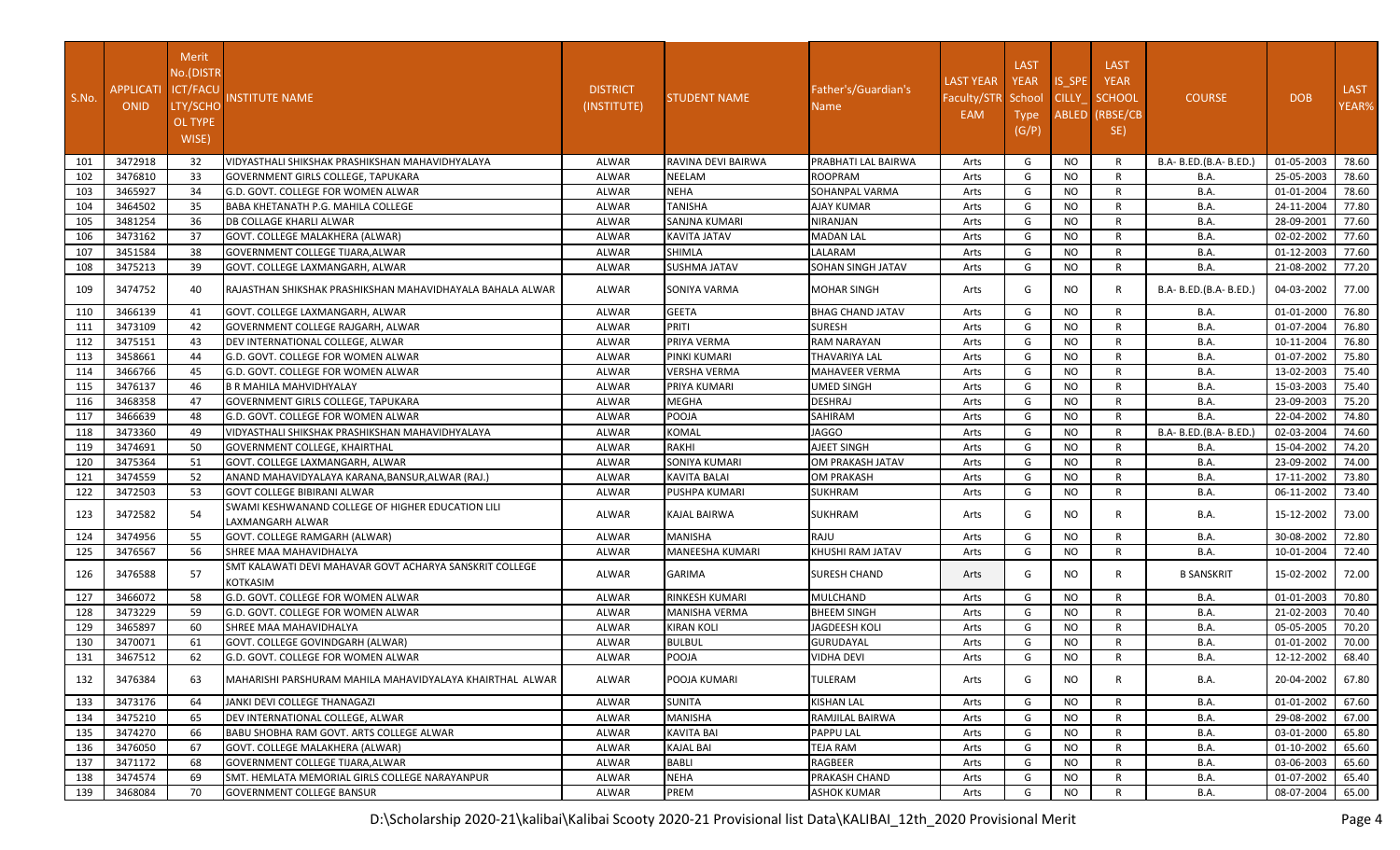| S.No. | <b>APPLICATI</b><br><b>ONID</b> | <b>Merit</b><br>No.(DISTR<br><b>ICT/FACU</b><br><b>LTY/SCHO</b><br><b>OL TYPE</b><br>WISE) | NSTITUTE NAME                                  | <b>DISTRICT</b><br>(INSTITUTE) | STUDENT NAME         | Father's/Guardian's<br>Name | LAST YEAR<br>Faculty/STR<br><b>EAM</b> | <b>LAST</b><br><b>YEAR</b><br>School<br><b>Type</b><br>(G/P) | IS SPE<br><b>CILLY</b> | <b>LAST</b><br><b>YEAR</b><br><b>SCHOOL</b><br>ABLED (RBSE/CB<br>SE) | <b>COURSE</b>              | <b>DOB</b> | <b>LAST</b><br>YEAR% |
|-------|---------------------------------|--------------------------------------------------------------------------------------------|------------------------------------------------|--------------------------------|----------------------|-----------------------------|----------------------------------------|--------------------------------------------------------------|------------------------|----------------------------------------------------------------------|----------------------------|------------|----------------------|
| 140   | 3465520                         | 1                                                                                          | G.D. GOVT. COLLEGE FOR WOMEN ALWAR             | ALWAR                          | <b>JYOTI JATAV</b>   | JAGDISH PRASAD JATAV        | Arts                                   | P                                                            | NO.                    | R                                                                    | B.A.                       | 03-12-2003 | 92.40                |
| 141   | 3472533                         | $\overline{2}$                                                                             | G.D. GOVT. COLLEGE FOR WOMEN ALWAR             | <b>ALWAR</b>                   | NEHA CHANWARIYA      | RAKESH KUMAR                | Arts                                   | P                                                            | <b>NO</b>              |                                                                      | B.A.                       | 22-06-2002 | 84.60                |
| 142   | 3471864                         | $\overline{\mathbf{3}}$                                                                    | G.D. GOVT. COLLEGE FOR WOMEN ALWAR             | <b>ALWAR</b>                   | REENA KUMARI         | CHHOTELAL                   | Arts                                   | P                                                            | <b>NO</b>              | R                                                                    | B.A.                       | 01-07-2001 | 82.00                |
| 143   | 3471557                         | $\overline{4}$                                                                             | AGRSEN MAHILA MAHAVIDHYALAYA                   | ALWAR                          | <b>MANISHA BAI</b>   | MANGI LAL                   | Arts                                   | D                                                            | <b>NO</b>              |                                                                      | <b>B.A.</b>                | 09-06-2003 | 80.80                |
| 144   | 3471555                         | - 5                                                                                        | G.D. GOVT. COLLEGE FOR WOMEN ALWAR             | <b>ALWAR</b>                   | <b>DIVYA</b>         | <b>TARA CHAND</b>           | Arts                                   | D                                                            | <b>NO</b>              | R                                                                    | B.A.                       | 23-06-2003 | 80.20                |
| 145   | 3469337                         | 6                                                                                          | G.D. GOVT. COLLEGE FOR WOMEN ALWAR             | ALWAR                          | <b>MUSKAN</b>        | DAL CHAND                   | Arts                                   | P                                                            | <b>NO</b>              | R                                                                    | <b>B.A.</b>                | 01-01-2002 | 78.00                |
| 146   | 3475305                         | $\overline{7}$                                                                             | <b>GOVERNMENT GIRLS COLLEGE, TAPUKARA</b>      | <b>ALWAR</b>                   | <b>RITU KUMARI</b>   | RAKESH KUMAR                | Arts                                   | P                                                            | <b>NO</b>              | R                                                                    | B.A.                       | 01-01-2000 | 77.60                |
| 147   | 3474514                         | -8                                                                                         | SMT. HEMLATA MEMORIAL GIRLS COLLEGE NARAYANPUR | ALWAR                          | PRIYAKA RAIGAR       | CHHAJU RAM                  | Arts                                   | P                                                            | <b>NO</b>              | R                                                                    | B.A.                       | 05-08-2003 | 77.00                |
| 148   | 3474965                         | -9                                                                                         | G.D. GOVT. COLLEGE FOR WOMEN ALWAR             | ALWAR                          | SUMAN BAI            | GHANSHYAM                   | Arts                                   | D                                                            | <b>NO</b>              |                                                                      | <b>B.A.</b>                | 15-07-2001 | 76.40                |
| 149   | 3461836                         | 10                                                                                         | SHREE MAA MAHAVIDHALYA                         | <b>ALWAR</b>                   | POONAM               | RAMCHARAN JATAV             | Arts                                   | D                                                            | <b>NO</b>              | $\mathsf{R}$                                                         | B.A.                       | 01-01-2004 | 76.40                |
| 150   | 3469163                         | 11                                                                                         | G.D. GOVT. COLLEGE FOR WOMEN ALWAR             | ALWAR                          | <b>KOMAL KUMARI</b>  | RAJU                        | Arts                                   | P                                                            | <b>NO</b>              | R                                                                    | <b>B.A.</b>                | 01-01-2002 | 72.00                |
| 151   | 3475683                         | 12                                                                                         | <b>B.D.M.L COLLEGE</b>                         | <b>ALWAR</b>                   | ANJU BAI             | <b>MOHAN LAL</b>            | Arts                                   | P                                                            | <b>NO</b>              | R                                                                    | <b>B.A.</b>                | 30-06-2004 | 70.80                |
| 152   | 3473290                         | 13                                                                                         | G.D. GOVT. COLLEGE FOR WOMEN ALWAR             | ALWAR                          | SHIVANI              | RAMESHWAR                   | Arts                                   | D                                                            | <b>NO</b>              | R                                                                    | B.A.                       | 15-04-2004 | 70.40                |
| 153   | 3468163                         | 14                                                                                         | SHREE MAA MAHAVIDHALYA                         | ALWAR                          | SAROJ                | JAL SINGH                   | Arts                                   | D                                                            | <b>NO</b>              |                                                                      | <b>B.A.</b>                | 10-10-2004 | 69.60                |
| 154   | 3463960                         | 15                                                                                         | G.D. GOVT. COLLEGE FOR WOMEN ALWAR             | <b>ALWAR</b>                   | <b>KAVITA BAI</b>    | RAM PRASAD VERMA            | Arts                                   | D                                                            | <b>NO</b>              | R                                                                    | B.A.                       | 26-01-2004 | 68.40                |
| 155   | 3474734                         | 16                                                                                         | SMT NARAYANI DEVI MAHILA MAHAVIDLAYA           | ALWAR                          | <b>NEHA KUMARI</b>   | SANJAY                      | Arts                                   | P                                                            | <b>NO</b>              | R                                                                    | <b>B.A.</b>                | 26-07-2004 | 68.40                |
| 156   | 3475156                         | 17                                                                                         | DEV INTERNATIONAL COLLEGE, ALWAR               | ALWAR                          | <b>NEHA</b>          | <b>RAM KARAN</b>            | Arts                                   | P                                                            | <b>NO</b>              | R                                                                    | B.A.                       | 20-12-2001 | 65.60                |
| 157   | 3466442                         | 18                                                                                         | <b>GOVT. GIRLS COLLEGE BEHROR</b>              | ALWAR                          | <b>NILAM</b>         | HIRALAL                     | Arts                                   | P                                                            | <b>NO</b>              | R                                                                    | B.A.                       | 30-03-2001 | 65.40                |
| 158   | 3472575                         | 1                                                                                          | G.D. GOVT. COLLEGE FOR WOMEN ALWAR             | ALWAR                          | PRIYA JATAV          | SANJAY KUMAR                | Commerce                               | G                                                            | <b>NO</b>              | R                                                                    | <b>BCOM</b>                | 17-11-2003 | 82.00                |
| 159   | 3455942                         | 1                                                                                          | R R COLLEGE ALWAR                              | ALWAR                          | NIKITABAGHORIA       | SANJAY KUMAR BAGHORIA       | Science                                | G                                                            | NO                     | R                                                                    | B.SC.                      | 07-08-2005 | 80.00                |
| 160   | 3472820                         | $\overline{2}$                                                                             | MAHARAJA MAHILA COLLEGE OF EDUCATION           | ALWAR                          | KOMAL                | MAHENDRA KUMAR              | Science                                | G                                                            | NO                     |                                                                      | B.SC.- B.ED.(B.SC.- B.ED.) | 18-08-2003 | 79.60                |
| 161   | 3475264                         | 3                                                                                          | R R COLLEGE ALWAR                              | ALWAR                          | KAJAL JATAV          | VARENDRA KUMAR JATAV        | Science                                | G                                                            | NO.                    | R                                                                    | B.SC.                      | 18-10-2003 | 77.60                |
| 162   | 3475975                         | $\overline{4}$                                                                             | B.D.M.L COLLEGE OF EDUCATION, DHELAWAS         | ALWAR                          | PREETI               | <b>CHIMMAN LAL</b>          | Science                                | G                                                            | NO.                    |                                                                      | B.SC.- B.ED.(B.SC.- B.ED.) | 15-03-2004 | 76.20                |
| 163   | 3466978                         | - 5                                                                                        | G.D. GOVT. COLLEGE FOR WOMEN ALWAR             | ALWAR                          | RACHANA              | HARI RAM                    | Science                                | G                                                            | NO                     | R                                                                    | B.SC.                      | 20-08-2003 | 75.80                |
| 164   | 3472072                         | -6                                                                                         | G.D. GOVT. COLLEGE FOR WOMEN ALWAR             | ALWAR                          | <b>PUSHPA</b>        | RAMESH CHAND KOLI           | Science                                | G                                                            | <b>NO</b>              | R.                                                                   | B.SC.                      | 15-06-2004 | 74.20                |
| 165   | 3476020                         | 7                                                                                          | G.D. GOVT. COLLEGE FOR WOMEN ALWAR             | <b>ALWAR</b>                   | MALLIKA              | KAILASH CHAND               | Science                                | G                                                            | NO                     | R                                                                    | B.SC.                      | 04-12-2002 | 72.80                |
| 166   | 3462883                         | 8                                                                                          | R R COLLEGE ALWAR                              | ALWAR                          | DEEPIKA BAIRWA       | <b>VISHRAM LAL</b>          | Science                                | G                                                            | <b>NO</b>              | R                                                                    | B.SC.                      | 01-03-2003 | 72.80                |
| 167   | 3473730                         | - 9                                                                                        | R R COLLEGE ALWAR                              | ALWAR                          | <b>NISHA</b>         | <b>MURLI DHAR</b>           | Science                                | G                                                            | <b>NO</b>              | R                                                                    | B.SC.                      | 21-01-2002 | 71.80                |
| 168   | 3465737                         | 10                                                                                         | R R COLLEGE ALWAR                              | <b>ALWAR</b>                   | SUMITRA VERMA        | DEVISAHAY BAIRWA            | Science                                | G                                                            | <b>NO</b>              | R                                                                    | B.SC.                      | 01-01-2001 | 71.00                |
| 169   | 3474477                         | 11                                                                                         | R R COLLEGE ALWAR                              | ALWAR                          | <b>KHUSHBU</b>       | <b>GULAB CHAND</b>          | Science                                | G                                                            | <b>NO</b>              | R.                                                                   | B.SC.                      | 28-02-2004 | 68.60                |
| 170   | 3475675                         | 1                                                                                          | RAJESHWAR COLLEGE                              | ALWAR                          | GAYATRI              | <b>SURENDRA SINGH</b>       | Science                                | P                                                            | NO                     | R                                                                    | B.SC.                      | 01-07-2005 | 89.80                |
| 171   | 3471353                         | 2                                                                                          | G.D. GOVT. COLLEGE FOR WOMEN ALWAR             | ALWAR                          | <b>KANCHAN</b>       | KALLU RAM                   | Science                                | <b>D</b>                                                     | <b>NO</b>              | $\mathsf{R}$                                                         | B.SC.                      | 03-06-2006 | 89.80                |
| 172   | 3474496                         | -3                                                                                         | <b>BANSUR PG COLLEGE BANSUR</b>                | ALWAR                          | RAJBALA              | <b>OMPRAKASH MEGHWAL</b>    | Science                                |                                                              | NO                     |                                                                      | B.SC.- B.ED.(B.SC.- B.ED.) | 01-01-2003 | 83.80                |
| 173   | 3471303                         | $\overline{4}$                                                                             | R R COLLEGE ALWAR                              | ALWAR                          | <b>NISHA</b>         | RAMESH CHAND                | Science                                |                                                              | <b>NO</b>              | R                                                                    | B.SC.                      | 10-04-2006 | 81.00                |
| 174   | 3469691                         | - 5                                                                                        | R R COLLEGE ALWAR                              | ALWAR                          | <b>HEENA BHIMWAL</b> | JAIKISHAN BHIMWAL           | Science                                |                                                              | NO                     | R                                                                    | B.SC.                      | 15-02-2004 | 79.40                |
| 175   | 3472036                         | -6                                                                                         | R R COLLEGE ALWAR                              | ALWAR                          | <b>CHANDAN JATAV</b> | RAMAVTARJATAV               | Science                                | P                                                            | NO                     | R                                                                    | B.SC.                      | 01-01-2002 | 78.20                |
| 176   | 3471360                         | $\overline{7}$                                                                             | G.D. GOVT. COLLEGE FOR WOMEN ALWAR             | ALWAR                          | RIMJHIM              | OMPRAKASH                   | Science                                | P                                                            | NO                     | R                                                                    | B.SC.                      | 25-07-2003 | 78.20                |
| 177   | 3474403                         | 8                                                                                          | R R COLLEGE ALWAR                              | ALWAR                          | <b>NEHA</b>          | <b>TEJPAL SINGH</b>         | Science                                | D                                                            | <b>NO</b>              | R                                                                    | B.SC.                      | 02-06-2002 | 77.80                |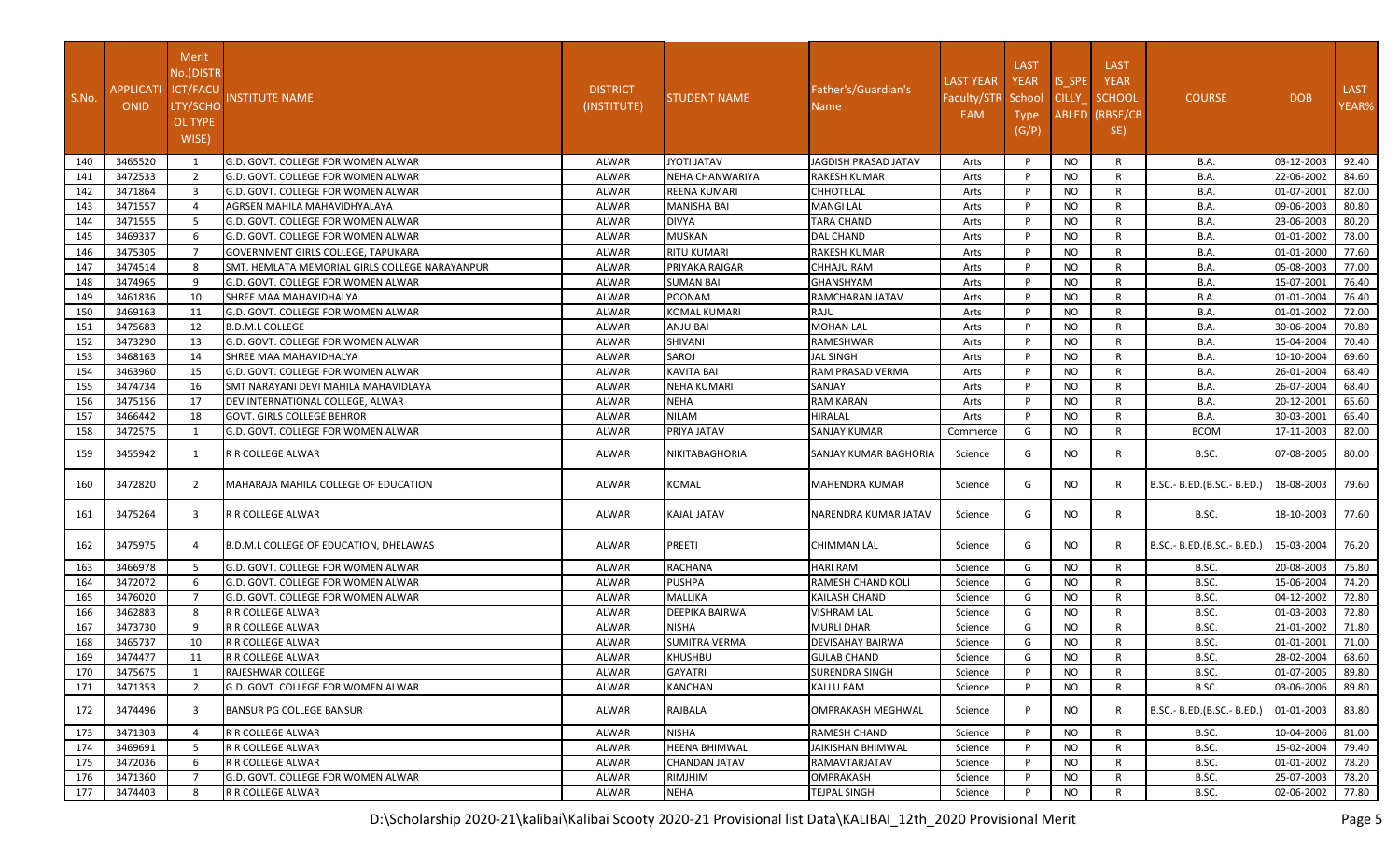| S.No.      | <b>APPLICATI</b><br><b>ONID</b> | <b>Merit</b><br>No.(DISTR<br>ICT/FACU<br>LTY/SCHO<br><b>OL TYPE</b><br>WISE) | ISTITUTE NAME                                                                  | <b>DISTRICT</b><br>(INSTITUTE)     | STUDENT NAME                          | Father's/Guardian's<br>Name         | LAST YEAR<br>Faculty/STR<br><b>EAM</b> | <b>LAST</b><br><b>YEAR</b><br>School<br><b>Type</b><br>(G/P) | <b>IS SPE</b><br><b>CILLY</b> | <b>LAST</b><br><b>YEAR</b><br><b>SCHOOL</b><br>ABLED (RBSE/CB<br>SE) | <b>COURSE</b>              | <b>DOB</b>               | <b>LAST</b><br>YEAR% |
|------------|---------------------------------|------------------------------------------------------------------------------|--------------------------------------------------------------------------------|------------------------------------|---------------------------------------|-------------------------------------|----------------------------------------|--------------------------------------------------------------|-------------------------------|----------------------------------------------------------------------|----------------------------|--------------------------|----------------------|
| 178        | 3474711                         | -9                                                                           | R R COLLEGE ALWAR                                                              | ALWAR                              | <b>EKTA VERMA</b>                     | <b>MOHAN SINGH</b>                  | Science                                | P                                                            | <b>NO</b>                     | R                                                                    | B.SC.                      | 09-10-2002               | 76.40                |
| 179        | 3475811                         | 10                                                                           | <b>BANSUR PG COLLEGE BANSUR</b>                                                | <b>ALWAR</b>                       | <b>MONIKA</b>                         | <b>RAJESH KUMAR</b>                 | Science                                | P                                                            | N <sub>O</sub>                | R                                                                    | B.SC.                      | 03-08-2003               | 75.60                |
| 180        | 3469197                         | 11                                                                           | G.D. GOVT. COLLEGE FOR WOMEN ALWAR                                             | ALWAR                              | SANGEETA MEGHWAL                      | <b>RAM KUMAR</b>                    | Science                                | P                                                            | <b>NO</b>                     | R                                                                    | B.SC.                      | 09-08-2003               | 75.40                |
| 181        | 3467330                         | 12                                                                           | BANSUR PG COLLEGE BANSUR                                                       | <b>ALWAR</b>                       | <b>TEENA</b>                          | <b>MOHAR SINGH</b>                  | Science                                | D                                                            | NO.                           | R                                                                    | B.SC.                      | 15-08-2003               | 71.00                |
| 182        | 3474372                         | 13                                                                           | BANSUR PG COLLEGE BANSUR                                                       | <b>ALWAR</b>                       | AMIKSHA MOURYA                        | MOOL CHAND MOURYA                   | Science                                | P                                                            | <b>NO</b>                     | R                                                                    | B.SC.                      | 10-07-2003               | 68.20                |
| 183        | 3472685                         | 14                                                                           | BABA SHRI NARAYANDAS MAHILA PG MAHAVIDHALAYA                                   | <b>ALWAR</b>                       | RITU RAJ                              | MUNESH CHAND                        | Science                                | P                                                            | <b>NO</b>                     | $\mathsf{R}$                                                         | B.SC.                      | 22-05-2003               | 65.40                |
| 184        | 3447818                         | - 1                                                                          | ARAVALI MAHAVIDHYALAY,BANSWARA                                                 | <b>BANSWARA</b>                    | <b>BHAARATI</b>                       | <b>VITHALA</b>                      | Arts                                   | G                                                            | <b>NO</b>                     | R                                                                    | B.A- B.ED.(B.A- B.ED.)     | 01-01-2005               | 87.00                |
| 185        | 3454490                         | $\overline{2}$                                                               | HARIDEV JOSHI GOVT GIRLS COLLEGE BANSWARA                                      | <b>BANSWARA</b>                    | POOJA BHARTI                          | <b>NANDLAL</b>                      | Arts                                   | G                                                            | NO.                           | $\mathsf{R}$                                                         | B.A.                       | 30-01-2001               | 85.00                |
| 186        | 3475340                         | $\overline{\mathbf{3}}$                                                      | MAA BHARTI COLLEGE KUSHALGARH                                                  | <b>BANSWARA</b>                    | ISHA CHAUHAN                          | <b>AJAY CHAUHAN</b>                 | Arts                                   | G                                                            | <b>NO</b>                     | R                                                                    | B.A.                       | 04-02-2000               | 84.40                |
| 187        | 3465501                         | $\overline{4}$                                                               | SARASWATI COLLEGE                                                              | <b>BANSWARA</b>                    | <b>PAYAL RAIDAS</b>                   | <b>VAJE RAM RAIDAS</b>              | Arts                                   | G                                                            | N <sub>O</sub>                | R                                                                    | B.A- B.ED.(B.A- B.ED.)     | 12-01-2003               | 84.00                |
| 188        | 3448357                         | -5                                                                           | NEW LOOK GIRL'S PG COLLEGE                                                     | <b>BANSWARA</b>                    | <b>NEETA YADAV</b>                    | <b>VITHALA YADAV</b>                | Arts                                   | G                                                            | <b>NO</b>                     | $\mathsf{R}$                                                         | B.A- B.ED.(B.A- B.ED.)     | 07-08-2003               | 83.80                |
| 189        | 3462678                         | 6                                                                            | PRABHA SHANKAR PG COLLEGE , PARTAPUR                                           | <b>BANSWARA</b>                    | SONAL YADAV                           | VASUDEV                             | Arts                                   | G                                                            | <b>NO</b>                     | R                                                                    | <b>B.A.</b>                | 05-08-2002               | 83.40                |
| 190        | 3450408                         | $\overline{7}$                                                               | NEW LOOK GIRL'S PG COLLEGE                                                     | <b>BANSWARA</b>                    | <b>ROSHANI</b>                        | <b>AMBA LAL</b>                     | Arts                                   | G                                                            | <b>NO</b>                     | $\mathsf{R}$                                                         | B.A- B.ED.(B.A- B.ED.)     | 01-03-2002               | 83.20                |
| 191        | 3463057                         | 8                                                                            | LBS T T COLLEGE GANODA                                                         | <b>BANSWARA</b>                    | <b>JAY SHREE</b>                      | <b>BHAGU BUNKAR</b>                 | Arts                                   | G                                                            | <b>NO</b>                     | R                                                                    | B.A- B.ED.(B.A- B.ED.)     | 21-12-2003               | 83.20                |
| 192        | 3452889                         | 9                                                                            | SARVODAYA MAHILA COLLEGE BAGIDORA                                              | <b>BANSWARA</b>                    | <b>NIKITA</b>                         | <b>MADAN LAL</b>                    | Arts                                   | G                                                            | N <sub>O</sub>                | $\mathsf{R}$                                                         | <b>B.A.</b>                | 12-03-2002               | 83.00                |
| 193        | 3474212                         | 10                                                                           | SARASWATI COLLEGE                                                              | <b>BANSWARA</b>                    | SANJANA BUNKER                        | <b>MOHANLAL BUNKER</b>              | Arts                                   | G                                                            | <b>NO</b>                     | $\mathsf{R}$                                                         | B.A.                       | 25-10-2002               | 82.80                |
| 194        | 3456155                         | 11                                                                           | LAL BAHADUR SHASTRI COLLEGE GANORA                                             | <b>BANSWARA</b>                    | KRISHNA                               | JEEVAT RAM                          | Arts                                   | G                                                            | <b>NO</b>                     | R                                                                    | B.A.                       | 23-11-2002               | 82.20                |
| 195        | 3452830                         | 12                                                                           | HARIDEV JOSHI GOVT GIRLS COLLEGE BANSWARA                                      | <b>BANSWARA</b>                    | POOJA BHARTI                          | <b>SHRVAN KUMAR BHARTI</b>          | Arts                                   | G                                                            | <b>NO</b>                     | $\mathsf{R}$                                                         | <b>B.A.</b>                | 24-10-2001               | 80.00                |
| 196        | 3474583                         | 13                                                                           | SARASWATI COLLEGE                                                              | <b>BANSWARA</b>                    | AARTI YADAV                           | <b>VITTHALA YADAV</b>               | Arts                                   | G                                                            | NO.                           | R                                                                    | B.A.                       | 16-02-2002               | 79.60                |
| 197        | 3466619                         | 14                                                                           | SHREE NATH COLLEGE KUMJI KA PARDA                                              | <b>BANSWARA</b>                    | DEEPIKA YADAV                         | <b>AMARJI</b>                       | Arts                                   | G                                                            | N <sub>O</sub>                | R                                                                    | <b>B.A.</b>                | 01-01-2002               | 79.00                |
| 198        | 3465816                         | 15                                                                           | PRABHA SHANKAR PG COLLEGE, PARTAPUR                                            | <b>BANSWARA</b>                    | <b>KALA YADAV</b>                     | RAJU YADAV                          | Arts                                   | G                                                            | <b>NO</b>                     | $\mathsf{R}$                                                         | <b>B.A.</b>                | 01-01-2002               | 78.20                |
| 199        | 3450431                         | 16                                                                           | NEW LOOK GIRL'S PG COLLEGE                                                     | <b>BANSWARA</b>                    | PRIYANKA YADAV                        | DAYALAL YADAV                       | Arts                                   | G                                                            | <b>NO</b>                     | R                                                                    | B.A- B.ED.(B.A- B.ED.)     | 12-04-2003               | 77.00                |
| 200        | 3464686                         | 17                                                                           | GYAANMOORTI MAHAVIDHYALAY,GHATOL                                               | <b>BANSWARA</b>                    | SEEMA YADAV                           | PRABHU LAL YADAV                    | Arts                                   | G                                                            | N <sub>O</sub>                | $\mathsf{R}$                                                         | B.A.                       | 23-02-2002               | 77.00                |
| 201        | 3474278                         | 18<br>19                                                                     | LAL BAHADUR SHASTRI COLLEGE GANORA                                             | <b>BANSWARA</b>                    | KARISHMA KUMARI                       | <b>PRAKASH</b><br>PRABHU LAL BUNKER | Arts                                   | G<br>G                                                       | <b>NO</b><br>N <sub>O</sub>   | R<br>$\mathsf{R}$                                                    | B.A.                       | 20-05-2002               | 76.20<br>74.60       |
| 202<br>203 | 3475545<br>3463409              | 20                                                                           | GYAANMOORTI MAHAVIDHYALAY, GHATOL<br>HARIDEV JOSHI GOVT GIRLS COLLEGE BANSWARA | <b>BANSWARA</b>                    | <b>SHIVANI BUNKER</b><br><b>NISHA</b> | <b>RAJESH</b>                       | Arts                                   | G                                                            | <b>NO</b>                     |                                                                      | B.A.<br><b>B.A.</b>        | 17-02-2003<br>10-07-2003 | 73.60                |
| 204        | 3469991                         | 21                                                                           | JAMBUKHAND TEACHER TRAINING INSTITUTE                                          | <b>BANSWARA</b><br><b>BANSWARA</b> | <b>SUNITA BUNKAR</b>                  | <b>RAMENG</b>                       | Arts                                   | G                                                            | <b>NO</b>                     | $\mathsf{R}$<br>R                                                    | B.A- B.ED.(B.A- B.ED.)     | 01-01-2002               | 73.20                |
| 205        | 3475179                         | 22                                                                           | HARIDEV JOSHI GOVT GIRLS COLLEGE BANSWARA                                      | <b>BANSWARA</b>                    | JAYA YADAV                            | KALIYA YADAV                        | Arts<br>Arts                           | G                                                            | <b>NO</b>                     | $\mathsf{R}$                                                         | B.A.                       | 15-07-2002               | 70.40                |
| 206        | 3471895                         | 23                                                                           | GYAANMOORTI MAHAVIDHYALAY,GHATOL                                               | <b>BANSWARA</b>                    | <b>INDIRA TIRGAR</b>                  | <b>GOTAM TIRGAR</b>                 | Arts                                   | G                                                            | NO.                           | R                                                                    | B.A.                       | 13-05-2003               | 70.40                |
| 207        | 3459710                         | 24                                                                           | PRABHA SHANKAR PG COLLEGE , PARTAPUR                                           | <b>BANSWARA</b>                    | <b>BHUMIKA YADAV</b>                  | PRAKASH YADAV                       | Arts                                   | G                                                            | <b>NO</b>                     | $\mathsf{R}$                                                         | B.A.                       | 24-01-2003               | 70.20                |
| 208        | 3464355                         | 25                                                                           | SARVODAYA MAHILA COLLEGE BAGIDORA                                              | <b>BANSWARA</b>                    | <b>HEENA YADAV</b>                    | <b>DEVILAL YADAV</b>                | Arts                                   | G                                                            | <b>NO</b>                     | R                                                                    | B.A.                       | 11-07-2003               | 69.60                |
| 209        | 3463442                         | - 1                                                                          | HARIDEV JOSHI GOVT GIRLS COLLEGE BANSWARA                                      | <b>BANSWARA</b>                    | <b>PREETI</b>                         | <b>SANTOSH</b>                      | Science                                | G                                                            | <b>NO</b>                     | R                                                                    | B.SC.                      | 01-01-2002               | 80.40                |
| 210        | 3475978                         | 2                                                                            | VIVEKANAND COLLEGE, ANJANA                                                     | <b>BANSWARA</b>                    | KARISHMA KUMARI YADAV                 | <b>HIRALAL YADAV</b>                | Science                                | G                                                            | NO.                           |                                                                      | B.SC.- B.ED.(B.SC.- B.ED.) | 06-05-2003               | 80.00                |
| 211        | 3477608                         | $\overline{\mathbf{3}}$                                                      | SHRI GOVIND GURU GOVERNMENT COLLEGE, BANSWARA                                  | BANSWARA                           | <b>SALONI YADAV</b>                   | <b>VITHALA</b>                      | Science                                | G                                                            | <b>NO</b>                     | R                                                                    | B.SC.                      | 06-08-2001               | 74.80                |
| 212        | 3469392                         | $\overline{4}$                                                               | SHRI GOVIND GURU GOVERNMENT COLLEGE, BANSWARA                                  | BANSWARA                           | <b>ANJALI YADAV</b>                   | PRABHU LAL YADAV                    | Science                                | G                                                            | <b>NO</b>                     | $\mathsf{R}$                                                         | B.SC.                      | 26-01-2002               | 74.20                |
| 213        | 3479985                         | 5                                                                            | <b>JAMBUKHAND TEACHER TRAINING INSTITUTE</b>                                   | BANSWARA                           | YACHIKA GARG                          | RAMCHANDRA GARG                     | Science                                | G                                                            | <b>NO</b>                     |                                                                      | B.SC.- B.ED.(B.SC.- B.ED.) | 20-06-2003               | 65.80                |
| 214        | 3474294                         | 1                                                                            | GLOBAL INSTITUTE OF B.ED COLLEGE BARODIYA                                      | BANSWARA                           | PINAL YADAV                           | VIRENRA                             | Science                                | P                                                            | NO.                           | R                                                                    | B.SC.- B.ED.(B.SC.- B.ED.) | 12-05-2003               | 84.40                |
| 215        | 3479312                         | $\overline{2}$                                                               | SARASWATI COLLEGE                                                              | BANSWARA                           | TANISHA BUNKER                        | <b>SURESH CHANDRA BUNKER</b>        | Science                                | P                                                            | NO                            | R                                                                    | B.SC.- B.ED.(B.SC.- B.ED.) | 04-10-2002               | 81.80                |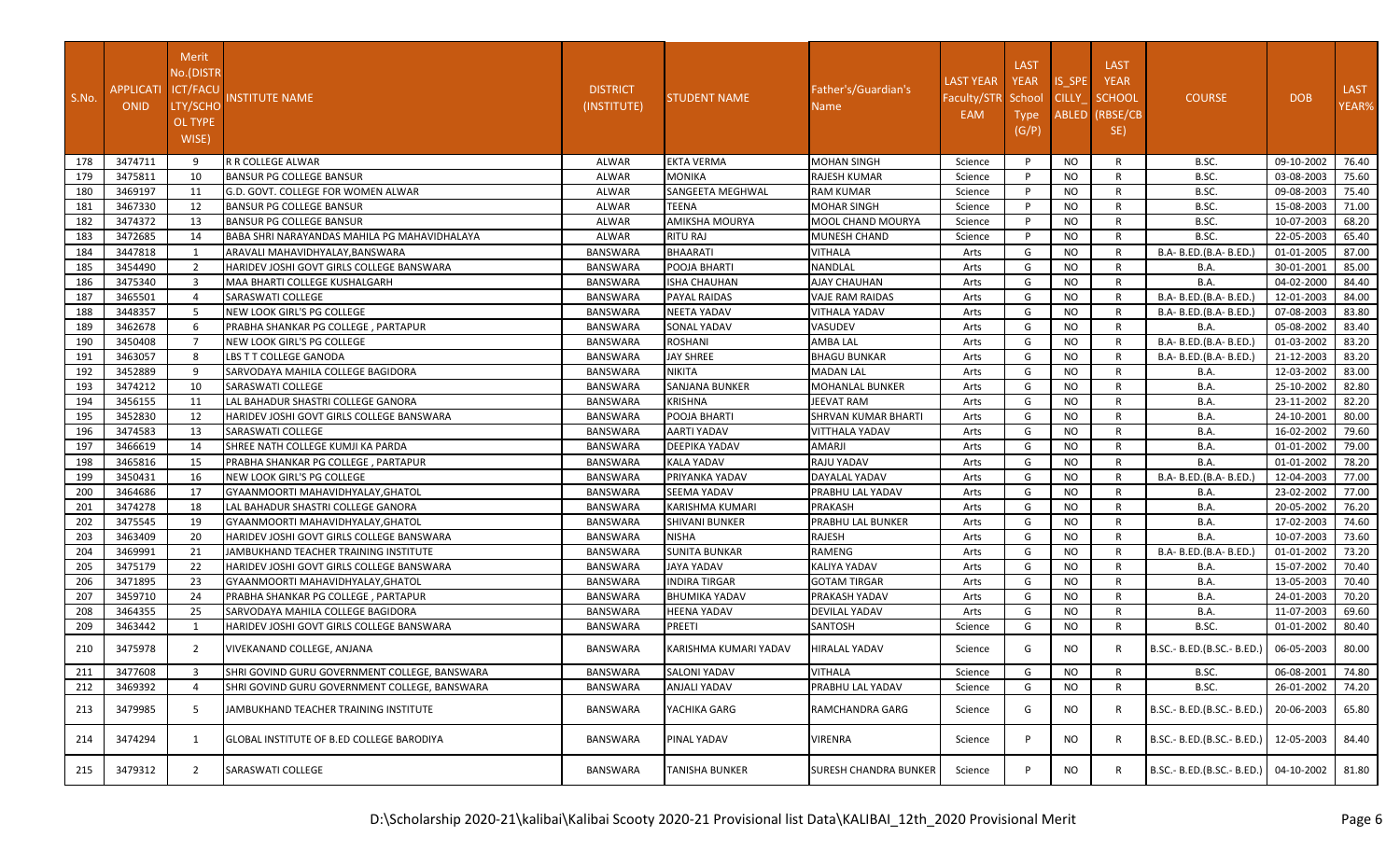| S.No. | <b>APPLICATI</b><br><b>ONID</b> | <b>Merit</b><br>√o.(DISTR<br><b>ICT/FACU</b><br>LTY/SCHO<br><b>OL TYPE</b><br>WISE) | NSTITUTE NAME                                   | <b>DISTRICT</b><br>(INSTITUTE) | STUDENT NAME            | Father's/Guardian's<br>Name              | LAST YEAR<br><b>Faculty/STR</b><br><b>EAM</b> | <b>LAST</b><br><b>YEAR</b><br>School<br>Type<br>(G/P) | IS SPE<br><b>CILLY</b> | <b>LAST</b><br><b>YEAR</b><br><b>SCHOOL</b><br>ABLED (RBSE/CB<br>SE) | <b>COURSE</b> | <b>DOB</b> | <b>LAST</b><br>YEAR% |
|-------|---------------------------------|-------------------------------------------------------------------------------------|-------------------------------------------------|--------------------------------|-------------------------|------------------------------------------|-----------------------------------------------|-------------------------------------------------------|------------------------|----------------------------------------------------------------------|---------------|------------|----------------------|
| 216   | 3474788                         | 3                                                                                   | LAL BAHADUR SHASTRI COLLEGE GANORA              | <b>BANSWARA</b>                | DIVYANSHI MEGHWAL       | <b>KAILASH CHANDRA</b><br><b>MEGHWAL</b> | Science                                       | P                                                     | <b>NO</b>              | R                                                                    | B.SC.         | 25-08-2003 | 68.20                |
| 217   | 3448183                         | 1                                                                                   | GOVT. COLLEGE BARAN (RAJ.)                      | <b>BARAN</b>                   | MADHU SHAKYAWAL         | <b>ASHOK SHAKYAWAL</b>                   | Arts                                          | G                                                     | <b>NO</b>              | R                                                                    | <b>B.A.</b>   | 08-02-2002 | 91.20                |
| 218   | 3475073                         | $\overline{2}$                                                                      | <b>GOVT. COLLEGE ATRU</b>                       | <b>BARAN</b>                   | ARTI REGAR              | <b>RAM PRAKASH</b>                       | Arts                                          | G                                                     | NO.                    | R                                                                    | B.A.          | 20-06-2000 | 85.80                |
| 219   | 3471961                         | $\overline{3}$                                                                      | <b>GOVT.COLLEGE MANGROL</b>                     | <b>BARAN</b>                   | <b>BHARTI KUMARI</b>    | <b>OMPRAKSH</b>                          | Arts                                          | G                                                     | <b>NO</b>              | R                                                                    | B.A.          | 03-07-2002 | 83.00                |
| 220   | 3475341                         | $\overline{4}$                                                                      | GOVT. COLLEGE BARAN (RAJ.)                      | <b>BARAN</b>                   | NEETU                   | <b>GOPAL LAL</b>                         | Arts                                          | G                                                     | <b>NO</b>              | R                                                                    | <b>B.A.</b>   | 23-09-2000 | 81.80                |
| 221   | 3448235                         | - 5                                                                                 | GOVT. COLLEGE BARAN (RAJ.)                      | <b>BARAN</b>                   | LAXMI KUMARI BAIRWA     | <b>HANSRAJ</b>                           | Arts                                          | G                                                     | <b>NO</b>              | R                                                                    | B.A.          | 01-08-2000 | 80.80                |
| 222   | 3474945                         | -6                                                                                  | GOVT. COLLEGE KELWARA                           | <b>BARAN</b>                   | DEVKI VERMA             | PAPPULAL                                 | Arts                                          | G                                                     | <b>NO</b>              | R                                                                    | B.A.          | 09-01-2003 | 80.80                |
| 223   | 3471035                         | $\overline{7}$                                                                      | GOVERNMENT COLLEGE CHHABRA                      | <b>BARAN</b>                   | <b>GEETA BAIRWA</b>     | <b>BABU LAL BAIRWA</b>                   | Arts                                          | G                                                     | <b>NO</b>              | R                                                                    | B.A.          | 20-01-2001 | 79.20                |
| 224   | 3471013                         | 8                                                                                   | GOVT.COLLEGE MANGROL                            | <b>BARAN</b>                   | <b>NIKITA</b>           | <b>SURESH KHINCHI</b>                    | Arts                                          | G                                                     | <b>NO</b>              | R                                                                    | B.A.          | 07-04-2002 | 79.20                |
| 225   | 3474565                         | 9                                                                                   | <b>GOVT.COLLEGE MANGROL</b>                     | <b>BARAN</b>                   | VIJAY LAXMI BAIRWA      | <b>GHANSHYAM</b>                         | Arts                                          | G                                                     | NO.                    | R                                                                    | <b>B.A.</b>   | 26-10-2002 | 78.60                |
| 226   | 3452163                         | 10                                                                                  | GOVERNMENT COLLEGE CHHABRA                      | <b>BARAN</b>                   | PRIYANKA KUMARI BAIRWA  | SHRI LAL BAIRWA                          | Arts                                          | G                                                     | <b>NO</b>              | R                                                                    | <b>B.A.</b>   | 17-05-2002 | 77.80                |
| 227   | 3450377                         | 11                                                                                  | GOVT. COLLEGE BARAN (RAJ.)                      | <b>BARAN</b>                   | <b>MANJU KUMARI</b>     | <b>JODHARAJ</b>                          | Arts                                          | G                                                     | <b>NO</b>              | R                                                                    | B.A.          | 12-06-2000 | 77.40                |
| 228   | 3450801                         | 12                                                                                  | <b>GOVERNMENT COLLEGE CHHABRA</b>               | <b>BARAN</b>                   | <b>JYOTI ERWAL</b>      | KALU LAL ERWAL                           | Arts                                          | G                                                     | <b>NO</b>              | $\mathsf{R}$                                                         | <b>B.A.</b>   | 02-02-2002 | 77.20                |
| 229   | 3450712                         | 13                                                                                  | <b>GOVERNMENT COLLEGE CHHABRA</b>               | <b>BARAN</b>                   | VARSHA YADAV            | <b>RAJENDRA</b>                          | Arts                                          | G                                                     | NO.                    | R                                                                    | B.A.          | 29-05-2002 | 76.40                |
| 230   | 3452346                         | 14                                                                                  | GOVERNMENT COLLEGE CHHABRA                      | <b>BARAN</b>                   | NISHA KUMARI            | <b>BABLU</b>                             | Arts                                          | G                                                     | <b>NO</b>              | R                                                                    | B.A.          | 01-01-2001 | 76.20                |
| 231   | 3449605                         | 15                                                                                  | <b>GOVERNMENT COLLEGE ANTA (DISTRICT BARAN)</b> | <b>BARAN</b>                   | SHAILLY MEGHWAL         | <b>RAMAVTAR</b>                          | Arts                                          | G                                                     | <b>NO</b>              | $\mathsf{R}$                                                         | B.A.          | 17-08-2003 | 75.00                |
| 232   | 3476718                         | 16                                                                                  | <b>GOVT.COLLEGE MANGROL</b>                     | <b>BARAN</b>                   | PRIYANKA BAIRWA         | <b>BHAWANI SHANKAR</b>                   | Arts                                          | G                                                     | <b>NO</b>              | R                                                                    | B.A.          | 05-07-2002 | 71.20                |
| 233   | 3474960                         | 17                                                                                  | <b>GOVT. COLLEGE ATRU</b>                       | <b>BARAN</b>                   | ITOYL                   | SATYNARAYAN                              | Arts                                          | G                                                     | <b>NO</b>              | $\mathsf{R}$                                                         | <b>B.A.</b>   | 05-03-2001 | 70.40                |
| 234   | 3474570                         | 18                                                                                  | <b>GOVT.COLLEGE MANGROL</b>                     | <b>BARAN</b>                   | RAINA BAIRWA            | <b>GHAN SHYAM</b>                        | Arts                                          | G                                                     | NO.                    | R                                                                    | B.A.          | 31-01-2001 | 69.80                |
| 235   | 3454405                         | 19                                                                                  | <b>GOVERNMENT COLLEGE CHHABRA</b>               | <b>BARAN</b>                   | ANITA KUMARI            | <b>MOHAN LAL</b>                         | Arts                                          | G                                                     | <b>NO</b>              | R                                                                    | B.A.          | 10-12-2001 | 69.40                |
| 236   | 3474677                         | -20                                                                                 | GOVT. GIRLS COLLEGE BARAN                       | <b>BARAN</b>                   | PRIYANKA MEGHWAL        | RAMLAL MEGHWAL                           | Arts                                          | G                                                     | <b>NO</b>              | R                                                                    | B.A.          | 05-06-2002 | 69.40                |
| 237   | 3475284                         | 21                                                                                  | <b>GOVT.COLLEGE MANGROL</b>                     | <b>BARAN</b>                   | <b>GORAN BAI BAIRWA</b> | <b>KANHAIYA LAL</b>                      | Arts                                          | G                                                     | <b>NO</b>              | R                                                                    | B.A.          | 10-07-2002 | 67.40                |
| 238   | 3475180                         | 22                                                                                  | KESHAV MAHAVIDHYALYA ATRU                       | <b>BARAN</b>                   | <b>SITA BAIRWA</b>      | <b>BABU LAL</b>                          | Arts                                          | G                                                     | <b>NO</b>              | $\mathsf{R}$                                                         | <b>B.A.</b>   | 10-01-2002 | 67.20                |
| 239   | 3474280                         | 23                                                                                  | GOVT. COLLEGE BARAN (RAJ.)                      | <b>BARAN</b>                   | PRIYA PANKAJ            | <b>MANOHAR LAL</b>                       | Arts                                          | G                                                     | <b>NO</b>              | R                                                                    | B.A.          | 03-07-2002 | 67.20                |
| 240   | 3476636                         | 24                                                                                  | <b>GOVT.COLLEGE MANGROL</b>                     | <b>BARAN</b>                   | ANTIMA                  | <b>MAHAVEER</b>                          | Arts                                          | G                                                     | <b>NO</b>              | R                                                                    | B.A.          | 10-07-2002 | 65.40                |
| 241   | 3461900                         | 1                                                                                   | GOVT. COLLEGE BARAN (RAJ.)                      | <b>BARAN</b>                   | KHUSHBU                 | <b>MANGILAL</b>                          | Arts                                          | P                                                     | <b>NO</b>              | $\mathsf{R}$                                                         | B.A.          | 08-02-2003 | 80.40                |
| 242   | 3473444                         | 2                                                                                   | GOVT. COLLEGE BARAN (RAJ.)                      | <b>BARAN</b>                   | ANEESHA SHAKYAWAL       | <b>HARI PRASAD SHAKYAWAL</b>             | Arts                                          |                                                       | NO.                    | R                                                                    | <b>B.A.</b>   | 15-12-2002 | 79.80                |
| 243   | 3460548                         | $\overline{\mathbf{3}}$                                                             | GOVT. COLLEGE BARAN (RAJ.)                      | <b>BARAN</b>                   | <b>MAYA VERMA</b>       | PRAHLAD BAIRWA                           | Arts                                          | P                                                     | <b>NO</b>              | R                                                                    | <b>B.A.</b>   | 29-04-2002 | 77.40                |
| 244   | 3449406                         | $\overline{a}$                                                                      | GOVT. COLLEGE BARAN (RAJ.)                      | <b>BARAN</b>                   | SHILPA VARMA            | <b>ANIL VARMA</b>                        | Arts                                          | P                                                     | NO                     | R                                                                    | B.A.          | 30-07-2003 | 77.00                |
| 245   | 3473227                         | -5                                                                                  | MAHATMA GOPALRAM COLLEGE ANTA                   | <b>BARAN</b>                   | PRIYANKA MEHRA          | LEELA DHAR MEHRA                         | Arts                                          | P                                                     | <b>NO</b>              | R                                                                    | B.A.          | 22-08-2001 | 75.20                |
| 246   | 3466495                         | 6                                                                                   | GOVT. COLLEGE BARAN (RAJ.)                      | <b>BARAN</b>                   | <b>UJESHANA</b>         | <b>SURESH</b>                            | Arts                                          | P                                                     | <b>NO</b>              | R                                                                    | B.A.          | 17-10-2002 | 67.60                |
| 247   | 3474455                         | $\overline{7}$                                                                      | GOVT. COLLEGE BARAN (RAJ.)                      | <b>BARAN</b>                   | <b>TEENA BAIRWA</b>     | <b>HEMRAJ</b>                            | Arts                                          | P                                                     | NO                     | R                                                                    | <b>B.A.</b>   | 15-02-2001 | 67.40                |
| 248   | 3471066                         | 8                                                                                   | GOVT. GIRLS COLLEGE BARAN                       | <b>BARAN</b>                   | KAJAL YADAV             | PRAKASH CHAND YADAV                      | Arts                                          | P                                                     | <b>NO</b>              | $\mathsf{R}$                                                         | <b>B.A.</b>   | 09-05-2002 | 66.20                |
| 249   | 3471064                         | -9                                                                                  | GOVT. GIRLS COLLEGE BARAN                       | <b>BARAN</b>                   | PARUL YADAV             | <b>ANAND KUMAR</b>                       | Arts                                          | P                                                     | <b>NO</b>              | R                                                                    | <b>B.A.</b>   | 07-01-2002 | 65.20                |
| 250   | 3454455                         | 1                                                                                   | GOVT. COLLEGE BARAN (RAJ.)                      | <b>BARAN</b>                   | HIMANI MEHRA            | <b>DHARMENDRA MEHRA</b>                  | Science                                       | G                                                     | <b>NO</b>              | R                                                                    | B.SC.         | 20-11-2002 | 70.00                |
| 251   | 3476059                         | -1                                                                                  | SHRIMATI DHAPU DEVI MEMORIAL COLLEGE, BARMER    | <b>BARMER</b>                  | LEELA                   | <b>KOUSHALA RAM</b>                      | Arts                                          | G                                                     | <b>NO</b>              | R                                                                    | B.A.          | 24-04-2001 | 88.60                |
| 252   | 3467699                         | $\overline{2}$                                                                      | MBC GOVT. GIRLS' COLLEGE BARMER                 | <b>BARMER</b>                  | <b>MEERON</b>           | RAMA RAM                                 | Arts                                          | G                                                     | <b>NO</b>              | R                                                                    | <b>B.A.</b>   | 14-05-2003 | 86.40                |
| 253   | 3456498                         | $\overline{\mathbf{3}}$                                                             | GOVT. COLLEGE GADRA ROAD                        | BARMER                         | <b>GEETA</b>            | <b>KHIRA RAM</b>                         | Arts                                          | G                                                     | <b>NO</b>              | R                                                                    | <b>B.A.</b>   | 25-12-2001 | 81.80                |
| 254   | 3475985                         | $\overline{4}$                                                                      | IG MAHAVIDHALAYA NEW BATADU                     | <b>BARMER</b>                  | LALITA                  | <b>BABU LAL</b>                          | Arts                                          | G                                                     | <b>NO</b>              | R                                                                    | <b>B.A.</b>   | 16-11-2001 | 81.20                |
| 255   | 3459183                         | - 5                                                                                 | MBC GOVT. GIRLS' COLLEGE BARMER                 | <b>BARMER</b>                  | MINAKSHI                | <b>BHANWAR LAL</b>                       | Arts                                          | G                                                     | <b>NO</b>              | R                                                                    | <b>B.A.</b>   | 02-02-2002 | 80.60                |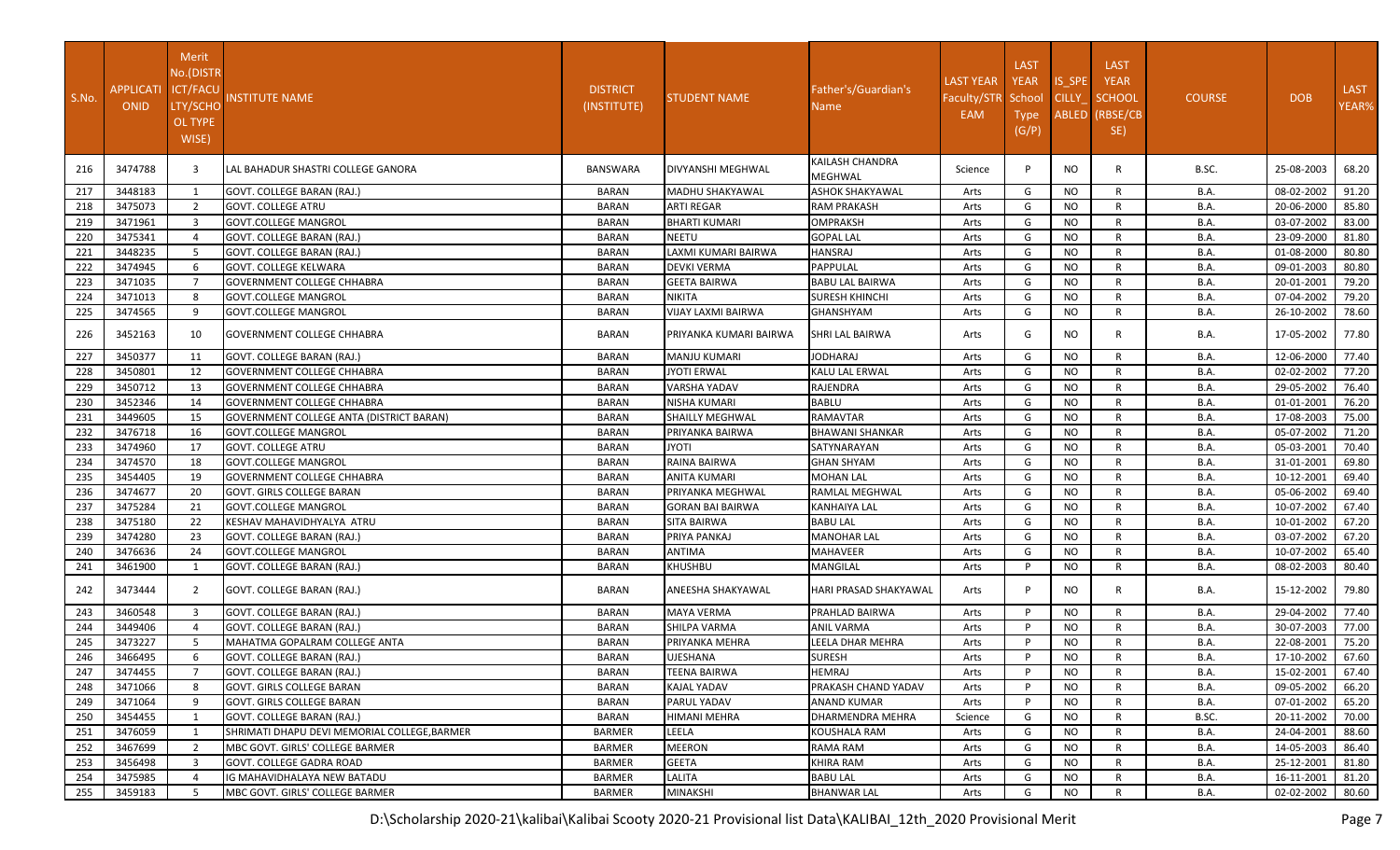| S.No. | <b>APPLICATI</b><br><b>ONID</b> | <b>Merit</b><br>Vo.(DISTF<br><b>ICT/FACU</b><br>LTY/SCHO<br><b>OL TYPE</b><br>WISE) | NSTITUTE NAME                                                                | <b>DISTRICT</b><br>(INSTITUTE) | STUDENT NAME         | Father's/Guardian's<br>Name | LAST YEAR<br>Faculty/STR<br>EAM | <b>LAST</b><br><b>YEAR</b><br>School<br><b>Type</b><br>(G/P) | IS SPE<br><b>CILLY</b> | <b>LAST</b><br><b>YEAR</b><br><b>SCHOOL</b><br>ABLED (RBSE/CB<br>SE) | <b>COURSE</b>              | <b>DOB</b> | <b>LAST</b><br>YEAR% |
|-------|---------------------------------|-------------------------------------------------------------------------------------|------------------------------------------------------------------------------|--------------------------------|----------------------|-----------------------------|---------------------------------|--------------------------------------------------------------|------------------------|----------------------------------------------------------------------|----------------------------|------------|----------------------|
| 256   | 3462415                         | - 6                                                                                 | <b>GOVT.COLLEGE GUDAMALANI</b>                                               | <b>BARMER</b>                  | AARATI               | <b>MADAN LAL</b>            | Arts                            | G                                                            | <b>NO</b>              | R                                                                    | <b>B.A.</b>                | 17-10-2001 | 80.40                |
| 257   | 3474434                         | $\overline{7}$                                                                      | <b>GOVERNMENT COLLEGE SIWANA</b>                                             | <b>BARMER</b>                  | MAFHI KUMARI         | <b>SHARWAN KUMAR</b>        | Arts                            | G                                                            | <b>NO</b>              | R                                                                    | <b>B.A.</b>                | 01-01-2004 | 80.40                |
| 258   | 3462996                         | -8                                                                                  | DRJ GOVT. GIRLS COLLEGE BALOTRA                                              | <b>BARMER</b>                  | VIMLA KUMARI         | <b>MOVAN RAM</b>            | Arts                            | G                                                            | <b>NO</b>              | R                                                                    | <b>B.A.</b>                | 24-05-2001 | 78.60                |
| 259   | 3468216                         | -9                                                                                  | DRJ GOVT. GIRLS COLLEGE BALOTRA                                              | <b>BARMER</b>                  | REKHA JATOL          | <b>ASHOK KUMAR JATOL</b>    | Arts                            | G                                                            | N <sub>O</sub>         | R                                                                    | B.A.                       | 04-06-2004 | 78.00                |
| 260   | 3474795                         | 10                                                                                  | BALAJI MAHAVIDHYALAYA, SANPA                                                 | <b>BARMER</b>                  | KAVITA               | LEEKHAMA RAM                | Arts                            | G                                                            | NO.                    | R                                                                    | B.A- B.ED.(B.A- B.ED.)     | 05-04-2004 | 76.40                |
| 261   | 3464221                         | 11                                                                                  | DRJ GOVT. GIRLS COLLEGE BALOTRA                                              | <b>BARMER</b>                  | <b>ITOYL</b>         | <b>GANAPATLAL</b>           | Arts                            | G                                                            | <b>NO</b>              | $\mathsf{R}$                                                         | <b>B.A.</b>                | 17-12-2003 | 76.00                |
| 262   | 3474737                         | 12                                                                                  | GOVERNMENT COLLEGE SIWANA                                                    | <b>BARMER</b>                  | REVA KUMARI          | <b>SHARWAN KUMAR</b>        | Arts                            | G                                                            | <b>NO</b>              | R                                                                    | B.A.                       | 01-07-2001 | 75.60                |
| 263   | 3481063                         | 13                                                                                  | UTKARSH MAHAVIDYALAYA DHOLIYA BHATA KOJA DHORIMANA BARMER                    | <b>BARMER</b>                  | LEELA                | <b>BHANARAM</b>             | Arts                            | G                                                            | NO.                    | R                                                                    | B.A.                       | 20-12-2003 | 70.80                |
| 264   | 3477391                         | 14                                                                                  | DRJ GOVT. GIRLS COLLEGE BALOTRA                                              | <b>BARMER</b>                  | PRIYA                | <b>BHEEKHA RAM</b>          | Arts                            | G                                                            | <b>NO</b>              | R                                                                    | <b>B.A.</b>                | 01-09-2001 | 70.00                |
| 265   | 3474680                         | 15                                                                                  | MADHAV MAHAVIDHYALAY                                                         | <b>BARMER</b>                  | <b>GUNJAN BALACH</b> | <b>TEEKMA RAM</b>           | Arts                            | G                                                            | <b>NO</b>              | R                                                                    | B.A- B.ED.(B.A- B.ED.)     | 01-11-2003 | 69.20                |
| 266   | 3476699                         | 16                                                                                  | <b>GRAMODAYA DEGREE COLLEGE BAMRALA</b>                                      | <b>BARMER</b>                  | KOSHLYA              | <b>MOTI RAM</b>             | Arts                            | G                                                            | <b>NO</b>              | R                                                                    | <b>B.A.</b>                | 01-06-2000 | 68.60                |
| 267   | 3476335                         | 17                                                                                  | GOVERNMENT COLLEGE SIWANA                                                    | <b>BARMER</b>                  | SANGITA KUMARI       | <b>RUGANATHA RAM</b>        | Arts                            | G                                                            | <b>NO</b>              | R                                                                    | <b>B.A.</b>                | 01-01-2000 | 68.00                |
| 268   | 3475694                         | 18                                                                                  | <b>GOVT COLLEGE SAMDARI</b>                                                  | <b>BARMER</b>                  | KARISHMA             | <b>JITA RAM</b>             | Arts                            | G                                                            | <b>NO</b>              | R                                                                    | <b>B.A.</b>                | 05-06-2003 | 67.80                |
| 269   | 3469067                         | 19                                                                                  | MBC GOVT. GIRLS' COLLEGE BARMER                                              | <b>BARMER</b>                  | <b>NEETOO</b>        | PANNALAL                    | Arts                            | G                                                            | <b>NO</b>              | R                                                                    | <b>B.A.</b>                | 16-03-2001 | 67.00                |
| 270   | 3474946                         | 20                                                                                  | <b>GOVT COLLEGE PATODI</b>                                                   | <b>BARMER</b>                  | DARIYA KUMARI        | <b>HASTA RAM</b>            | Arts                            | G                                                            | <b>NO</b>              | R                                                                    | B.A.                       | 30-08-2003 | 66.40                |
| 271   | 3476566                         | 21                                                                                  | SETH KESHRIMAL MEMORIAL COLLEGE DHORIMANA                                    | <b>BARMER</b>                  | VARSHA               | <b>BABU LAL</b>             | Arts                            | G                                                            | <b>NO</b>              | R                                                                    | <b>B.A.</b>                | 15-01-2003 | 65.20                |
| 272   | 3464590                         | -1                                                                                  | DRJ GOVT. GIRLS COLLEGE BALOTRA                                              | <b>BARMER</b>                  | TARUNA               | RANGLAL                     | Arts                            | P                                                            | <b>NO</b>              | R                                                                    | <b>B.A.</b>                | 12-04-2002 | 84.60                |
| 273   | 3475444                         | $\overline{2}$                                                                      | BHAGWAN JAIMBHESHWAR MAHAVIDHYALAYA DHORIMANA                                | <b>BARMER</b>                  | VIMALA               | <b>NENARAM</b>              | Arts                            | P                                                            | <b>NO</b>              | R                                                                    | <b>B.A.</b>                | 10-06-2002 | 81.40                |
| 274   | 3483402                         | $\overline{\mathbf{3}}$                                                             | DAKSH MAHAVIDHYALAYA CHOHTAN                                                 | <b>BARMER</b>                  | <b>VISHAKHA GARG</b> | <b>RANCHHA RAM</b>          | Arts                            | D                                                            | <b>NO</b>              | R                                                                    | <b>B.A.</b>                | 20-04-2001 | 75.20                |
| 275   | 3464037                         | 1                                                                                   | DRJ GOVT. GIRLS COLLEGE BALOTRA                                              | <b>BARMER</b>                  | KAVITA               | <b>PURA RAM</b>             | Science                         | G                                                            | <b>NO</b>              | R                                                                    | B.SC.                      | 12-07-2000 | 79.20                |
| 276   | 3476213                         | $\overline{2}$                                                                      | HARI DAYAALU KAUSHAL MAHAVIDYALAYA BARMER                                    | <b>BARMER</b>                  | DARIYA               | <b>KHERAJ RAM</b>           | Science                         | G                                                            | <b>NO</b>              | R                                                                    | B.SC.                      | 18-06-2000 | 71.20                |
| 277   | 3475344                         | $\overline{\mathbf{3}}$                                                             | SETH KESHRIMAL MEMORIAL COLLEGE DHORIMANA                                    | <b>BARMER</b>                  | BHAGAVATI            | <b>BABU LAL</b>             | Science                         | G                                                            | <b>NO</b>              | $\mathsf{R}$                                                         | B.SC.                      | 02-05-2003 | 68.60                |
| 278   | 3457541                         | 1                                                                                   | MADHAV MAHAVIDHYALAY                                                         | <b>BARMER</b>                  | ANU                  | DAYA RAM                    | Science                         |                                                              | NO.                    | R                                                                    | B.SC.- B.ED.(B.SC.- B.ED.) | 01-03-2002 | 87.20                |
| 279   | 3459831                         | $\overline{2}$                                                                      | MBC GOVT. GIRLS' COLLEGE BARMER                                              | <b>BARMER</b>                  | PUSHPA GONSAI        | <b>BHOMA RAM</b>            | Science                         | P                                                            | <b>NO</b>              | R                                                                    | B.SC.                      | 12-02-2002 | 82.40                |
| 280   | 3458766                         | $\overline{\mathbf{3}}$                                                             | MBC GOVT. GIRLS' COLLEGE BARMER                                              | <b>BARMER</b>                  | KUMKUM               | <b>UMASHANKER</b>           | Science                         | P                                                            | N <sub>O</sub>         | R                                                                    | B.SC.                      | 12-06-2003 | 79.60                |
| 281   | 3469139                         | - 1                                                                                 | MBC GOVT. GIRLS' COLLEGE BARMER                                              | <b>BARMER</b>                  | JAYA BADERA          | <b>DUDA RAM</b>             | Science                         | G/P                                                          | <b>NO</b>              | C                                                                    | B.SC.                      | 04-01-2001 | 81.00                |
| 282   | 3475863                         | - 1                                                                                 | SHREE AGRASEN MAHILA PG COLLEGE, BHARATPUR                                   | <b>BHARATPUR</b>               | ROSHANI KUMARI       | <b>MOHAN SINGH</b>          | Arts                            | G                                                            | <b>NO</b>              | R                                                                    | <b>B.A.</b>                | 05-01-2003 | 89.80                |
| 283   | 3453752                         | $\overline{2}$                                                                      | RAMESHWARI DEVI GOVERNMENT GIRLS PG COLLEGE, BHARATPUR                       | <b>BHARATPUR</b>               | NEELAM               | <b>LAL SINGH</b>            | Arts                            | G                                                            | N <sub>O</sub>         | R                                                                    | <b>B.A.</b>                | 20-02-2003 | 89.40                |
| 284   | 3449580                         | $\overline{\mathbf{3}}$                                                             | MSJ GOVT. COLLEGE BHARATPUR                                                  | <b>BHARATPUR</b>               | KUMKUM               | <b>MAHESH CHAND</b>         | Arts                            | G                                                            | N <sub>O</sub>         | R                                                                    | <b>B.A.</b>                | 18-11-2002 | 86.60                |
| 285   | 3465870                         | $\overline{4}$                                                                      | GOVERNMENT COLLEGE NAGAR,                                                    | <b>BHARATPUR</b>               | KUSHMA KUMARI        | <b>KALUA RAM</b>            | Arts                            | G                                                            | <b>NO</b>              | R                                                                    | <b>B.A.</b>                | 01-01-2001 | 84.40                |
| 286   | 3481448                         | -5                                                                                  | <b>SBS COLLEGE PAHARSAR</b>                                                  | <b>BHARATPUR</b>               | PRIYANKA             | <b>MUKESH</b>               | Arts                            | G                                                            | <b>NO</b>              | R                                                                    | <b>B.A.</b>                | 01-01-2001 | 82.00                |
| 287   | 3475771                         | - 6                                                                                 | SHREE VIJAY STHALI VIDHAYAPEETH MAHILA MAHAVIDHYALAYA                        | <b>BHARATPUR</b>               | <b>GUDIYA</b>        | RAKESH                      | Arts                            | G                                                            | NO                     | R                                                                    | <b>B.A.</b>                | 21-03-2000 | 79.60                |
| 288   | 3476448                         | $\overline{7}$                                                                      | MAHARAJA SHRI SURAJMAL COLLEGE RAHIMPUR TEH ROOPWAS DIST<br><b>BHARATPUR</b> | <b>BHARATPUR</b>               | RAVINA               | RAMVEER                     | Arts                            | G                                                            | <b>NO</b>              | R                                                                    | B.A.                       | 01-01-2003 | 79.60                |
| 289   | 3474883                         | 8                                                                                   | SHREE RATAN SINGH PG BOYS COLLEGE                                            | <b>BHARATPUR</b>               | KHUSHBOO KUMARI      | <b>MAN SINGH</b>            | Arts                            | G                                                            | <b>NO</b>              | R                                                                    | B.A- B.ED.(B.A- B.ED.)     | 15-04-2001 | 79.00                |
| 290   | 3467456                         | -9                                                                                  | SHRI RATAN SINGH PG GIRLS COLLEGE                                            | <b>BHARATPUR</b>               | REKHA                | <b>GANGA RAM</b>            | Arts                            | G                                                            | <b>NO</b>              | R                                                                    | <b>B.A.</b>                | 12-04-2001 | 77.00                |
| 291   | 3482326                         | 10                                                                                  | SHRI BALAJI DEGREE COLLEGE BHARATPUR                                         | <b>BHARATPUR</b>               | RAJ KUMARI           | <b>AMAR SINGH</b>           | Arts                            | G                                                            | <b>NO</b>              | R                                                                    | <b>B.A.</b>                | 08-08-2001 | 76.40                |
| 292   | 3474490                         | 11                                                                                  | M A J GOVT COLLEGE DEEG (BHARATPUR) RAJ                                      | <b>BHARATPUR</b>               | <b>ANKIT KUMARI</b>  | <b>BANAY SINGH</b>          | Arts                            | G                                                            | <b>NO</b>              | R                                                                    | <b>B.A.</b>                | 04-05-2002 | 76.00                |
| 293   | 3453688                         | 12                                                                                  | DEVNARAYAN GOVT. GIRLS COLLEGE BAYANA                                        | <b>BHARATPUR</b>               | <b>ARTI</b>          | <b>ITWARI</b>               | Arts                            | G                                                            | <b>NO</b>              | $\mathsf{R}$                                                         | B.A.                       | 12-12-2003 | 75.80                |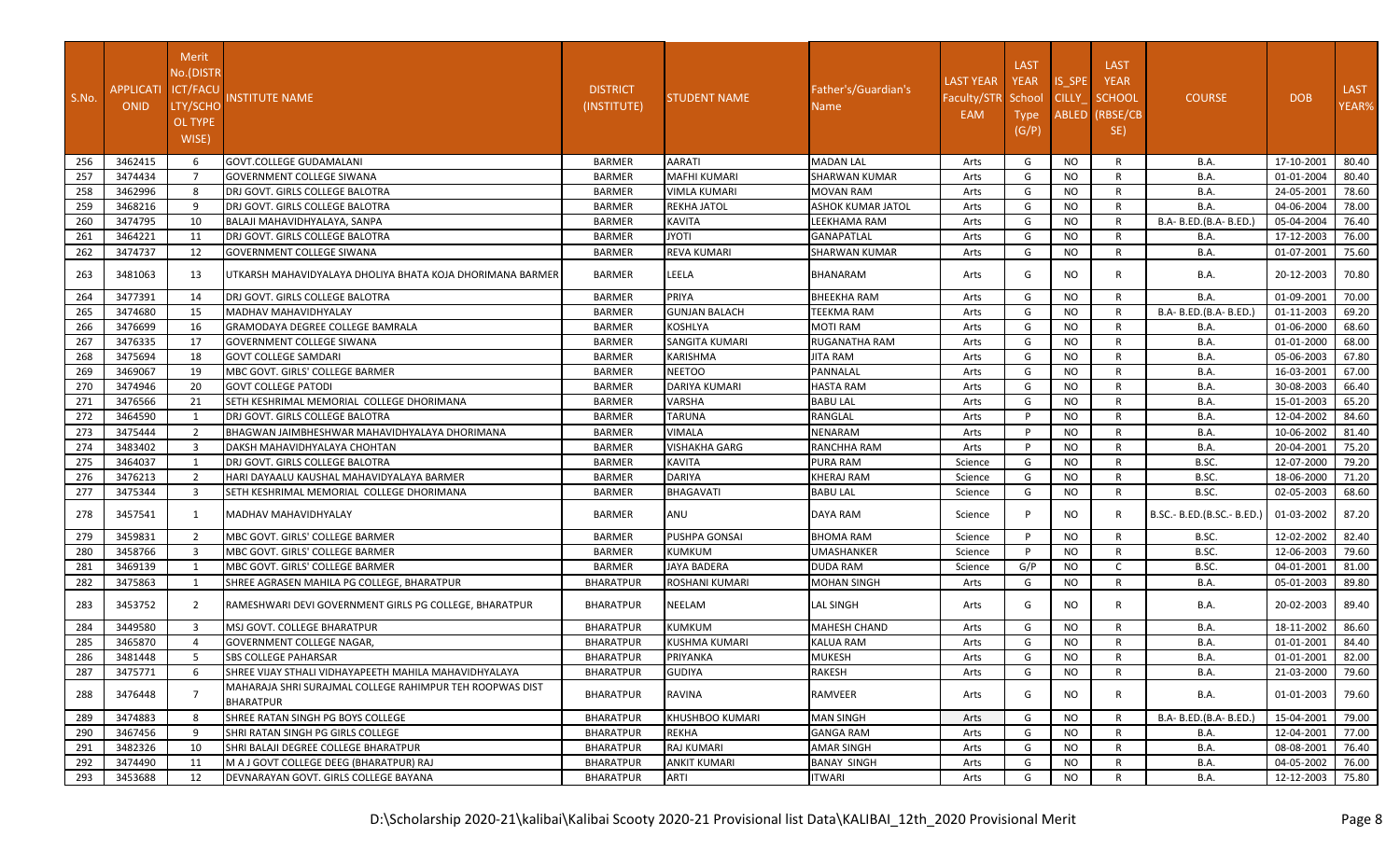| S.No. | <b>APPLICATI</b><br><b>ONID</b> | <b>Merit</b><br>No.(DISTF<br><b>ICT/FACL</b><br>LTY/SCHC<br><b>OL TYPE</b><br>WISE) | <b>NSTITUTE NAME</b>                                     | <b>DISTRICT</b><br>(INSTITUTE) | STUDENT NAME           | Father's/Guardian's<br>Name | <b>LAST YEAR</b><br>Faculty/STR<br><b>EAM</b> | <b>LAST</b><br><b>YEAR</b><br>School<br><b>Type</b><br>(G/P) | IS SPE<br><b>CILLY</b> | <b>LAST</b><br><b>YEAR</b><br><b>SCHOOL</b><br>ABLED (RBSE/CB<br>SE) | <b>COURSE</b>              | <b>DOB</b> | <b>LAST</b><br>YEAR% |
|-------|---------------------------------|-------------------------------------------------------------------------------------|----------------------------------------------------------|--------------------------------|------------------------|-----------------------------|-----------------------------------------------|--------------------------------------------------------------|------------------------|----------------------------------------------------------------------|----------------------------|------------|----------------------|
| 294   | 3456788                         | 13                                                                                  | RAMESHWARI DEVI GOVERNMENT GIRLS PG COLLEGE, BHARATPUR   | <b>BHARATPUR</b>               | SULOCHANA              | MAHARAJ SINGH               | Arts                                          | G                                                            | NO.                    | R                                                                    | B.A.                       | 01-07-2004 | 75.40                |
| 295   | 3475116                         | 14                                                                                  | MSJ GOVT. COLLEGE BHARATPUR                              | <b>BHARATPUR</b>               | <b>PINKESH</b>         | PHOOL SINGH                 | Arts                                          | G                                                            | NO                     | R                                                                    | <b>B.A.</b>                | 02-01-2003 | 74.80                |
| 296   | 3475596                         | 15                                                                                  | SHRI RANGEY RAGHAV P.G.COLLEGE WEIR                      | <b>BHARATPUR</b>               | <b>BHOORI KUMARI</b>   | <b>KEDAR SINGH</b>          | Arts                                          | G                                                            | NO                     | R                                                                    | B.A- B.ED.(B.A- B.ED.)     | 15-02-2004 | 74.60                |
| 297   | 3465912                         | 16                                                                                  | GOVERNMENT COLLEGE NAGAR,                                | <b>BHARATPUR</b>               | <b>AVNEESHA KUMARI</b> | KEDAR PRASAD                | Arts                                          | G                                                            | <b>NO</b>              | $\mathsf{R}$                                                         | B.A.                       | 05-03-2001 | 72.80                |
| 298   | 3452527                         | 17                                                                                  | RAMESHWARI DEVI GOVERNMENT GIRLS PG COLLEGE, BHARATPUR   | <b>BHARATPUR</b>               | ANJALI MAHAVAR         | BALKISHAN                   | Arts                                          | G                                                            | NO                     | R                                                                    | <b>B.A.</b>                | 27-10-1999 | 72.20                |
| 299   | 3458965                         | 18                                                                                  | SHRI AGRASEN KANYA SNATAKOTTAR MAHAVIDHYALAYA, BAYANA    | <b>BHARATPUR</b>               | NEHARANI               | BALRAM                      | Arts                                          | G                                                            | <b>NO</b>              | R                                                                    | <b>B.A.</b>                | 20-01-2004 | 70.80                |
| 300   | 3477817                         | 19                                                                                  | RAMESHWARI DEVI GOVERNMENT GIRLS PG COLLEGE, BHARATPUR   | <b>BHARATPUR</b>               | <b>KRANTI</b>          | <b>NAIMI CHAND</b>          | Arts                                          | G                                                            | NO.                    | R                                                                    | <b>B.A.</b>                | 09-10-2004 | 70.80                |
| 301   | 3475617                         | 20                                                                                  | SHRI GANDHI JYOTI MAHILA MAHAVIDYALAY, BHUSAWAR          | <b>BHARATPUR</b>               | PRATIVA VERMA          | RAMDAS                      | Arts                                          | G                                                            | NO.                    | $\mathsf{R}$                                                         | B.A.                       | 12-06-2003 | 70.40                |
| 302   | 3476408                         | 21                                                                                  | MAHARAJA SHREE SURAJMAL T T COLLEGE RAHIMPUR             | <b>BHARATPUR</b>               | AKANKSHA KUMARI        | <b>SURESH CHAND</b>         | Arts                                          | G                                                            | <b>NO</b>              | $\mathsf{R}$                                                         | B.A- B.ED.(B.A- B.ED.)     | 16-10-2003 | 70.20                |
| 303   | 3476616                         | 22                                                                                  | MAHARAJA SHREE SURAJMAL T T COLLEGE RAHIMPUR             | <b>BHARATPUR</b>               | SHABMAN                | JAGDISH                     | Arts                                          | G                                                            | NO                     | R                                                                    | B.A- B.ED.(B.A- B.ED.)     | 22-09-2003 | 67.80                |
| 304   | 3481369                         | 23                                                                                  | M A J GOVT COLLEGE DEEG (BHARATPUR) RAJ                  | <b>BHARATPUR</b>               | <b>KHUSHBU</b>         | GOVIND SINGH                | Arts                                          | G                                                            | <b>NO</b>              | R                                                                    | <b>B.A.</b>                | 20-06-2002 | 67.40                |
| 305   | 3455810                         | 1                                                                                   | SHRI S.N.COLLEGE HALENA WEIR BHARATPUR                   | <b>BHARATPUR</b>               | <b>CHANCHAL KUMARI</b> | LAKHAN SINGH                | Arts                                          | <b>D</b>                                                     | NO.                    | R                                                                    | B.A.                       | 10-02-2004 | 93.00                |
| 306   | 3450403                         | $\overline{2}$                                                                      | SHRI AGRASEN KANYA SNATAKOTTAR MAHAVIDHYALAYA, BAYANA    | <b>BHARATPUR</b>               | SHIVANI                | <b>SURESH CHAND</b>         | Arts                                          |                                                              | NO.                    | R                                                                    | <b>B.A.</b>                | 20-11-2002 | 85.80                |
| 307   | 3457553                         | -3                                                                                  | DPM PG COLLEGE SARSENA                                   | <b>BHARATPUR</b>               | KAJAL                  | LAKSHAMAN                   | Arts                                          | P                                                            | NO                     | R                                                                    | B.A.                       | 02-04-2004 | 84.60                |
| 308   | 3473650                         | $\overline{4}$                                                                      | DPM PG COLLEGE SARSENA                                   | <b>BHARATPUR</b>               | TANU KUMARI            | MANSINGH                    | Arts                                          |                                                              | NO                     | R                                                                    | B.A.                       | 25-11-2003 | 82.80                |
| 309   | 3475781                         | -5                                                                                  | SHRI GANDHI JYOTI MAHILA MAHAVIDYALAY, BHUSAWAR          | <b>BHARATPUR</b>               | <b>KARISHMA</b>        | RAMNARESH JINDA             | Arts                                          | <b>D</b>                                                     | NO.                    | $\mathsf{R}$                                                         | B.A.                       | 08-07-2004 | 81.00                |
| 310   | 3483151                         | -6                                                                                  | <b>SBS COLLEGE PAHARSAR</b>                              | <b>BHARATPUR</b>               | <b>TANIYA</b>          | <b>JDAY SINGH</b>           | Arts                                          | P                                                            | <b>NO</b>              | R                                                                    | B.A.                       | 07-09-2003 | 79.20                |
| 311   | 3474348                         | $\overline{7}$                                                                      | SHREE RATAN SINGH PG BOYS COLLEGE                        | <b>BHARATPUR</b>               | YACHANA                | OMPRAKASH                   | Arts                                          | D                                                            | <b>NO</b>              | $\mathsf{R}$                                                         | B.A- B.ED.(B.A- B.ED.)     | 14-06-2003 | 75.80                |
| 312   | 3479832                         | -8                                                                                  | MAHARAJA SHREE SURAJMAL T T COLLEGE RAHIMPUR             | <b>BHARATPUR</b>               | <b>KRISHNA KUMARI</b>  | <b>SURENDRA SINGH</b>       | Arts                                          | P                                                            | NO                     | $\mathsf{R}$                                                         | B.A- B.ED.(B.A- B.ED.)     | 11-06-2003 | 74.20                |
| 313   | 3483403                         | 9                                                                                   | <b>SBS COLLEGE PAHARSAR</b>                              | <b>BHARATPUR</b>               | TANUJA KUMARI          | RAGHUVEER SINGH             | Arts                                          |                                                              | <b>NO</b>              | R                                                                    | B.A.                       | 05-08-2003 | 73.20                |
| 314   | 3476808                         | 10                                                                                  | MAHARAJA SHREE SURAJMAL T T COLLEGE RAHIMPUR             | <b>BHARATPUR</b>               | <b>NEHA</b>            | RAMESH CHAND                | Arts                                          | <b>D</b>                                                     | NO.                    | $\mathsf{R}$                                                         | B.A- B.ED.(B.A- B.ED.)     | 09-05-2003 | 73.00                |
| 315   | 3474471                         | 11                                                                                  | RAMESHWARI DEVI GOVERNMENT GIRLS PG COLLEGE, BHARATPUR   | <b>BHARATPUR</b>               | MADHU KUMARI           | BHAGACHAND                  | Arts                                          |                                                              | NO.                    | R                                                                    | <b>B.A.</b>                | 16-07-2003 | 72.80                |
| 316   | 3474233                         | 12                                                                                  | <b>GOVT COLLEGE BAYANA</b>                               | <b>BHARATPUR</b>               | <b>JYOTI KUMARI</b>    | <b>SHIV SINGH</b>           | Arts                                          | D                                                            | NO                     | $\mathsf{R}$                                                         | <b>B.A.</b>                | 15-10-2003 | 71.80                |
| 317   | 3457304                         | 13                                                                                  | SHRI HARIDUTT DEGREE COLLEGE                             | <b>BHARATPUR</b>               | PRIYANKA KUMARI        | PANNA LAL                   | Arts                                          | P                                                            | NO.                    | R                                                                    | B.A.                       | 19-09-2001 | 70.40                |
| 318   | 3474506                         | -1                                                                                  | RAMESHWARI DEVI GOVERNMENT GIRLS PG COLLEGE, BHARATPUR   | <b>BHARATPUR</b>               | <b>ULIA</b>            | RAMESH                      | Commerce                                      | G                                                            | <b>NO</b>              | R.                                                                   | <b>BCOM</b>                | 16-02-2001 | 74.00                |
| 319   | 3476697                         | -1                                                                                  | DPM PG COLLEGE SARSENA                                   | <b>BHARATPUR</b>               | SUSHAMA                | RAMDAS                      | Science                                       | G                                                            | <b>NO</b>              | R                                                                    | B.SC.- B.ED.(B.SC.- B.ED.) | 09-04-2002 | 74.40                |
| 320   | 3475747                         | 2                                                                                   | RAMESHWARI DEVI GOVERNMENT GIRLS PG COLLEGE, BHARATPUR   | <b>BHARATPUR</b>               | PRIYANKA KUMARI        | RAJPAL                      | Science                                       | G                                                            | NO                     | R                                                                    | B.SC.                      | 17-05-2004 | 70.80                |
| 321   | 3470017                         | -1                                                                                  | SHRI SHIV CHARAN MATHUR GOVERNMENT COLLEGE, MANDALGARH   | BHILWARA                       | PINKI KUMARI BAIRWA    | <b>GOPAL LAL BAIRWA</b>     | Arts                                          | G                                                            | NO                     | R                                                                    | B.A.                       | 06-08-2003 | 92.00                |
| 322   | 3476757                         | 2                                                                                   | SMT. NARAYANI DEVI VERMA WOMEN TEACHERS TRAINING COLLEGE | BHILWARA                       | SUNITA BALAI           | RAMESHWAR BALAI             | Arts                                          | G                                                            | NO                     | R.                                                                   | B.A- B.ED.(B.A- B.ED.)     | 05-03-2003 | 89.00                |
| 323   | 3461560                         | 3                                                                                   | SETH MURLIDHAR MANSINGHKA GOVT. GIRLS COLLEGE BHILWARA   | BHILWARA                       | ANKITA MAHAWAR         | RAMCHANDRA MAHAWAR          | Arts                                          | G                                                            | <b>NO</b>              | R                                                                    | <b>B.A.</b>                | 10-02-2002 | 88.80                |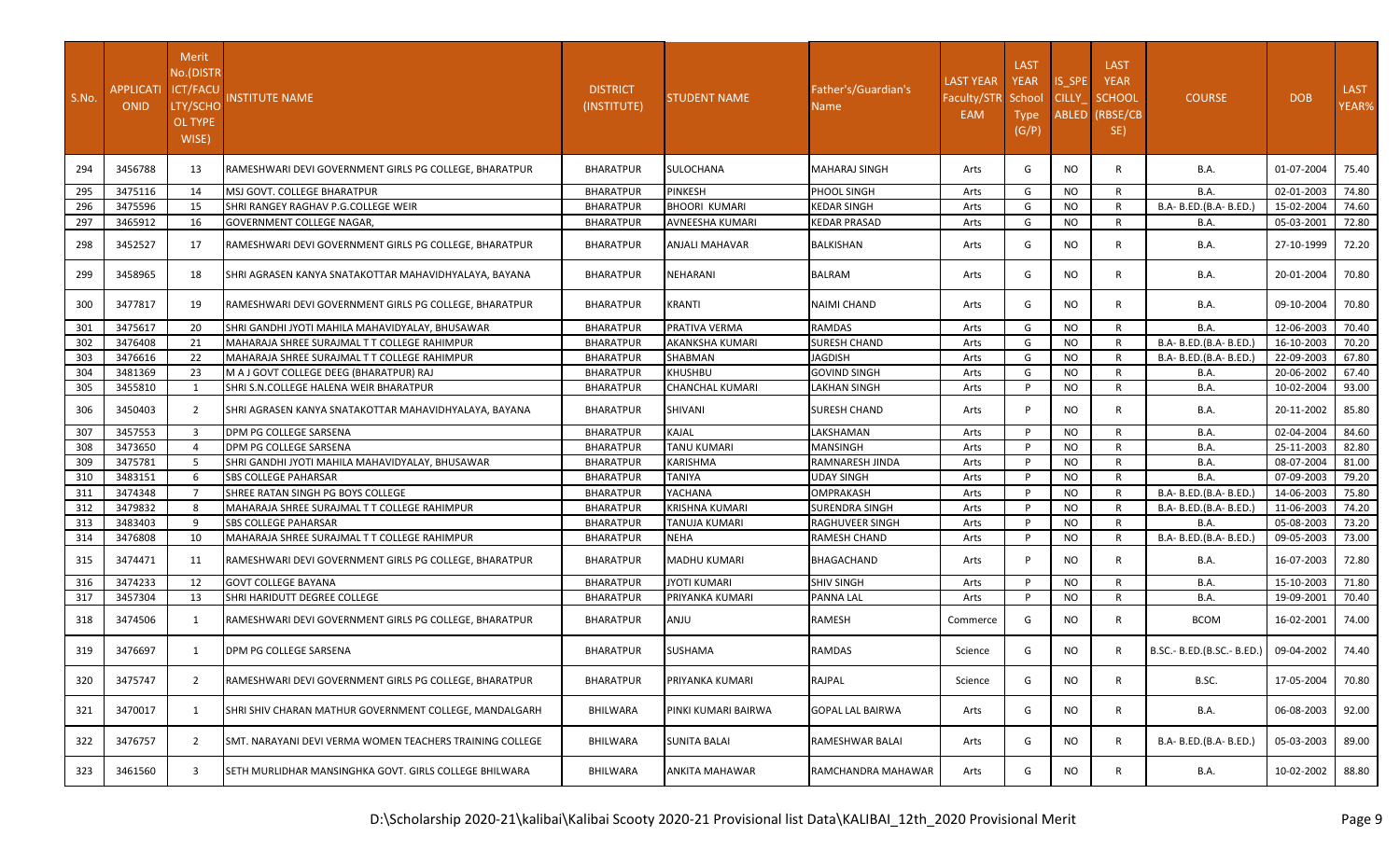| S.No. | APPLICATI<br><b>ONID</b> | Merit<br>Vo.(DISTF<br><b>ICT/FACU</b><br><b>LTY/SCHO</b><br><b>OL TYPE</b><br>WISE) | NSTITUTE NAME                                                       | <b>DISTRICT</b><br>(INSTITUTE) | <b>STUDENT NAME</b>  | Father's/Guardian's<br>Name | LAST YEAR<br><b>Faculty/STR School</b><br>EAM | <b>LAST</b><br><b>YEAR</b><br><b>Type</b><br>(G/P) | IS SPE<br><b>CILLY</b> | <b>LAST</b><br><b>YEAR</b><br><b>SCHOOL</b><br>ABLED (RBSE/CB<br>SE) | <b>COURSE</b>          | <b>DOB</b> | <b>LAST</b><br>YEAR% |
|-------|--------------------------|-------------------------------------------------------------------------------------|---------------------------------------------------------------------|--------------------------------|----------------------|-----------------------------|-----------------------------------------------|----------------------------------------------------|------------------------|----------------------------------------------------------------------|------------------------|------------|----------------------|
| 324   | 3474937                  | $\overline{a}$                                                                      | SETH MURLIDHAR MANSINGHKA GOVT. GIRLS COLLEGE BHILWARA              | BHILWARA                       | AARTI KOLI           | RAMESH CHANDRA KOLI         | Arts                                          | G                                                  | NO.                    | R                                                                    | B.A.                   | 25-04-2002 | 88.60                |
| 325   | 3475904                  | -5                                                                                  | SETH MURLIDHAR MANSINGHKA GOVT. GIRLS COLLEGE BHILWARA              | BHILWARA                       | AARTI KUMARI KHATEEK | <b>BHERU LAL KHATEEK</b>    | Arts                                          | G                                                  | NO.                    | R                                                                    | B.A.                   | 12-05-2003 | 87.00                |
| 326   | 3460563                  | -6                                                                                  | ISETH MURLIDHAR MANSINGHKA GOVT. GIRLS COLLEGE BHILWARA             | <b>BHILWARA</b>                | <b>ANJALI KHATIK</b> | <b>SHYAM LAL KHATIK</b>     | Arts                                          | G                                                  | NO.                    | R                                                                    | B.A.                   | 29-09-2002 | 86.60                |
| 327   | 3456743                  | $\overline{7}$                                                                      | VIDHYA PROFESSIONAL & TECHNICAL COLLEGE                             | <b>BHILWARA</b>                | CHAINA NAYAK         | <b>GOPAL NAYAK</b>          | Arts                                          | G                                                  | <b>NO</b>              | R                                                                    | B.A- B.ED.(B.A- B.ED.) | 27-03-2002 | 85.60                |
| 328   | 3450854                  | 8                                                                                   | <b>GOVERNMENT COLLEGE BANERA</b>                                    | <b>BHILWARA</b>                | AARTI JEENGAR        | <b>GOPAL JEENGAR</b>        | Arts                                          | G                                                  | <b>NO</b>              | R                                                                    | B.A.                   | 04-01-2004 | 85.00                |
| 329   | 3476643                  | 9                                                                                   | <b>GOVERNMENT COLLEGE RAIPUR</b>                                    | BHILWARA                       | <b>PARSI SALVI</b>   | RAM LAL SALVI               | Arts                                          | G                                                  | <b>NO</b>              | R                                                                    | B.A.                   | 03-07-2002 | 84.00                |
| 330   | 3476083                  | 10                                                                                  | ISMT. NARAYANI DEVI VERMA WOMEN TEACHERS TRAINING COLLEGE           | <b>BHILWARA</b>                | YOGESHWARI KOLI      | <b>DURGA LAL</b>            | Arts                                          | G                                                  | NO.                    | R.                                                                   | B.A- B.ED.(B.A- B.ED.) | 29-01-2003 | 83.00                |
| 331   | 3470713                  | 11                                                                                  | SHRI MANIKYA LAL VERMA GOVT. COLLEGE BHILWARA                       | BHILWARA                       | <b>AMITA SALVI</b>   | KAILASH CHANDR SALVI        | Arts                                          | G                                                  | <b>NO</b>              | R                                                                    | B.A.                   | 01-01-2002 | 83.00                |
| 332   | 3476741                  | 12                                                                                  | SMT. NARAYANI DEVI VERMA WOMEN TEACHERS TRAINING COLLEGE            | <b>BHILWARA</b>                | PRERNA BASITA        | RAJU BASITA                 | Arts                                          | G                                                  | <b>NO</b>              | R                                                                    | B.A- B.ED.(B.A- B.ED.) | 14-09-2002 | 82.80                |
| 333   | 3475966                  | 13                                                                                  | ISETH MURLIDHAR MANSINGHKA GOVT. GIRLS COLLEGE BHILWARA             | BHILWARA                       | <b>RINKU</b>         | TIKAM CHAND                 | Arts                                          | G                                                  | NO.                    | R                                                                    | B.A.                   | 01-01-2004 | 82.60                |
| 334   | 3452811                  | 14                                                                                  | <b>GOVERMENT COLLEGE ASIND BHILWARA</b>                             | <b>BHILWARA</b>                | NEETU DHOBI          | KAILASH CHANDRA DHOBI       | Arts                                          | G                                                  | NO.                    | R.                                                                   | B.A.                   | 12-11-2002 | 81.60                |
| 335   | 3453232                  | 15                                                                                  | <b>GOVERNMENT COLLEGE, JAHAZPUR</b>                                 | <b>BHILWARA</b>                | NERAJI BALAI         | HANSHRAJ BALAI              | Arts                                          | G                                                  | NO                     | R                                                                    | B.A.                   | 11-10-2002 | 81.00                |
| 336   | 3474622                  | 16                                                                                  | SHRI PRATAP SINGH BARAHAT GOVERNMENT COLLEGE SHAHPURA<br>(BHILWARA) | BHILWARA                       | NERAJ BAIRWA         | CHANDRA BAIRWA              | Arts                                          | G                                                  | <b>NO</b>              | R                                                                    | B.A.                   | 05-09-2003 | 80.80                |
| 337   | 3448763                  | 17                                                                                  | SETH MURLIDHAR MANSINGHKA GOVT. GIRLS COLLEGE BHILWARA              | BHILWARA                       | <b>LALITA REGAR</b>  | <b>GOPAL LAL REGAR</b>      | Arts                                          | G                                                  | <b>NO</b>              | R                                                                    | B.A.                   | 04-10-2003 | 80.60                |
| 338   | 3466353                  | 18                                                                                  | SETH MURLIDHAR MANSINGHKA GOVT. GIRLS COLLEGE BHILWARA              | BHILWARA                       | KHUSHBU SUNARIYA     | <b>ISHWAR CHAND</b>         | Arts                                          | G                                                  | NO.                    | R.                                                                   | B.A.                   | 22-11-2001 | 80.40                |
| 339   | 3475898                  | 19                                                                                  | <b>GOVERNMENT COLLEGE BIJOLIYAN</b>                                 | <b>BHILWARA</b>                | BASANTI KUMARI REGAR | RAMESH CHAND REGAR          | Arts                                          | G                                                  | <b>NO</b>              | R                                                                    | B.A.                   | 20-04-2002 | 80.20                |
| 340   | 3475262                  | 20                                                                                  | ISMT. NARAYANI DEVI VERMA WOMEN TEACHERS TRAINING COLLEGE           | <b>BHILWARA</b>                | PRIYANKA KHATIK      | RAJESH KUMAR KHATIK         | Arts                                          | G                                                  | NO.                    | R                                                                    | B.A- B.ED.(B.A- B.ED.) | 22-03-2000 | 79.80                |
| 341   | 3474279                  | 21                                                                                  | RUPI DEVI GIRLS COLLEGE MANDAL                                      | <b>BHILWARA</b>                | <b>BIJU BAIRWA</b>   | UDAY LAL                    | Arts                                          | G                                                  | NO                     | R                                                                    | B.A.                   | 01-01-2001 | 79.80                |
| 342   | 3475272                  | 22                                                                                  | SETH MURLIDHAR MANSINGHKA GOVT. GIRLS COLLEGE BHILWARA              | BHILWARA                       | <b>SUMAN KHATIK</b>  | JAGDISH CHANDRA KHATIK      | Arts                                          | G                                                  | NO.                    | R                                                                    | B.A.                   | 05-11-2002 | 79.80                |
| 343   | 3474426                  | 23                                                                                  | SETH MURLIDHAR MANSINGHKA GOVT. GIRLS COLLEGE BHILWARA              | BHILWARA                       | SANJANA KOLI         | <b>NATHU LAL KOLI</b>       | Arts                                          | G                                                  | NO.                    | R                                                                    | B.A.                   | 25-12-2001 | 78.80                |
| 344   | 3470617                  | 24                                                                                  | SETH MURLIDHAR MANSINGHKA GOVT. GIRLS COLLEGE BHILWARA              | BHILWARA                       | POOJA REGAR          | SOHAN LAL REGAR             | Arts                                          | G                                                  | NO.                    | R                                                                    | <b>B.A.</b>            | 31-01-2002 | 78.80                |
| 345   | 3449245                  | 25                                                                                  | SETH MURLIDHAR MANSINGHKA GOVT. GIRLS COLLEGE BHILWARA              | BHILWARA                       | NEETU KUMARI KHATIK  | SHANKAR LAL KHATIK          | Arts                                          | G                                                  | <b>NO</b>              | R                                                                    | <b>B.A.</b>            | 03-03-2002 | 78.80                |
| 346   | 3474432                  | 26                                                                                  | SETH MURLIDHAR MANSINGHKA GOVT. GIRLS COLLEGE BHILWARA              | BHILWARA                       | <b>DALI KOLI</b>     | MAKHAN LAL KOLI             | Arts                                          | G                                                  | NO.                    | R                                                                    | <b>B.A.</b>            | 19-05-2002 | 78.80                |
| 347   | 3474465                  | 27                                                                                  | SETH MURLIDHAR MANSINGHKA GOVT. GIRLS COLLEGE BHILWARA              | BHILWARA                       | ANJALI BHAND         | GHNASHAYAM BHAND            | Arts                                          | G                                                  | NO.                    | R                                                                    | B.A.                   | 22-05-2001 | 78.00                |
| 348   | 3475505                  | 28                                                                                  | SETH MURLIDHAR MANSINGHKA GOVT. GIRLS COLLEGE BHILWARA              | BHILWARA                       | CHHANIYA REGAR       | KAJODI MAL REGAR            | Arts                                          | G                                                  | <b>NO</b>              | R                                                                    | <b>B.A.</b>            | 30-04-2002 | 77.00                |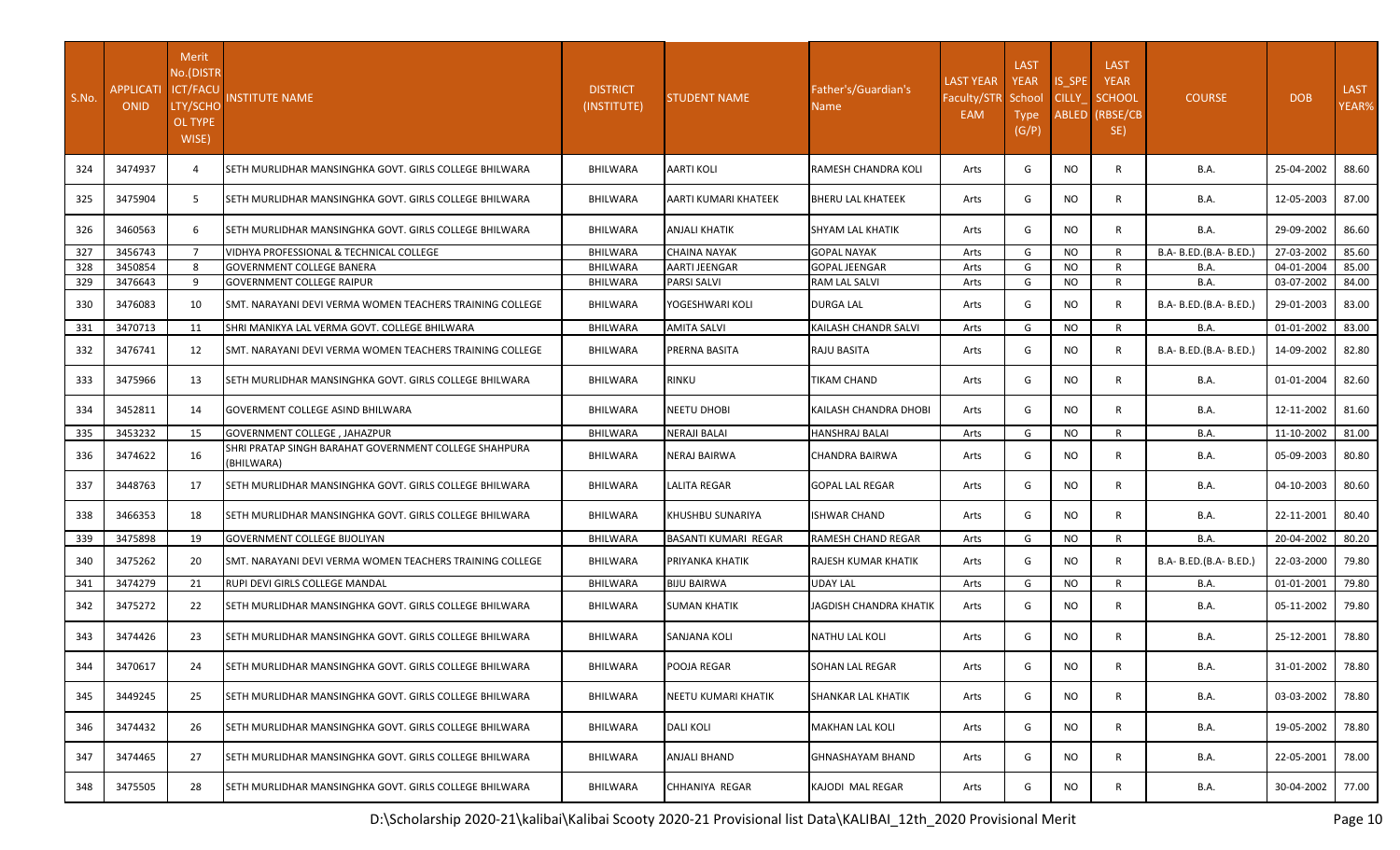| S.No. | APPLICATI<br><b>ONID</b> | <b>Merit</b><br>No.(DISTF<br><b>ICT/FACU</b><br><b>LTY/SCHC</b><br><b>OL TYPE</b><br>WISE) | NSTITUTE NAME                                                              | <b>DISTRICT</b><br>(INSTITUTE) | <b>STUDENT NAME</b>      | Father's/Guardian's<br><b>Name</b> | <b>LAST YEAR</b><br>Faculty/STR<br><b>EAM</b> | <b>LAST</b><br><b>YEAR</b><br>School<br><b>Type</b><br>(G/P) | IS SPE<br><b>CILLY</b> | <b>LAST</b><br><b>YEAR</b><br><b>SCHOOL</b><br>ABLED (RBSE/CB<br>SE) | <b>COURSE</b>              | <b>DOB</b> | <b>LAST</b><br>YEAR% |
|-------|--------------------------|--------------------------------------------------------------------------------------------|----------------------------------------------------------------------------|--------------------------------|--------------------------|------------------------------------|-----------------------------------------------|--------------------------------------------------------------|------------------------|----------------------------------------------------------------------|----------------------------|------------|----------------------|
| 349   | 3476619                  | 29                                                                                         | ISMT. NARAYANI DEVI VERMA WOMEN TEACHERS TRAINING COLLEGE                  | BHILWARA                       | <b>PAYAL KHATIK</b>      | MADAN LAL KHATIK                   | Arts                                          | G                                                            | NO.                    | R                                                                    | B.A- B.ED.(B.A- B.ED.)     | 08-11-2001 | 76.80                |
| 350   | 3474615                  | 30                                                                                         | SMT. NARAYANI DEVI VERMA WOMEN TEACHERS TRAINING COLLEGE                   | BHILWARA                       | <b>VINITA KHATIK</b>     | <b>BHAIRULAL</b>                   | Arts                                          | G                                                            | NO.                    | R.                                                                   | B.A- B.ED.(B.A- B.ED.)     | 21-02-2002 | 76.60                |
| 351   | 3482763                  | -31                                                                                        | RUPI DEVI GIRLS COLLEGE MANDAL                                             | BHILWARA                       | <b>KOMAL SALVI</b>       | MOOL CHAND BALAI                   | Arts                                          | G                                                            | NO                     | R                                                                    | <b>B.A.</b>                | 27-03-2003 | 76.60                |
| 352   | 3474718                  | 32                                                                                         | ISETH MURLIDHAR MANSINGHKA GOVT. GIRLS COLLEGE BHILWARA                    | BHILWARA                       | TEENA KUMARI KHATIK      | <b>SURESH CHANDRA</b>              | Arts                                          | G                                                            | NO                     | R                                                                    | B.A.                       | 20-05-2003 | 76.20                |
| 353   | 3474630                  | 33                                                                                         | SETH MURLIDHAR MANSINGHKA GOVT. GIRLS COLLEGE BHILWARA                     | BHILWARA                       | ANURADHA KHATIK          | KAILASH CHANDRA                    | Arts                                          | G                                                            | <b>NO</b>              | R                                                                    | <b>B.A.</b>                | 05-03-2003 | 75.80                |
| 354   | 3475890                  | 34                                                                                         | GOVT COLLEGE KAREDA, BHILWARA                                              | <b>BHILWARA</b>                | POOJA KUMARI KHATEEK     | <b>SHANKAR LAL</b>                 | Arts                                          | G                                                            | NO                     | R                                                                    | <b>B.A.</b>                | 08-06-2001 | 75.40                |
| 355   | 3476360                  | 35                                                                                         | <b>GOVERNMENT COLLEGE RAIPUR</b>                                           | <b>BHILWARA</b>                | SEEMA SALVI              | SHANKAR LAL SALVI                  | Arts                                          | G                                                            | NO                     | R.                                                                   | <b>B.A.</b>                | 12-02-2001 | 75.20                |
| 356   | 3475079                  | 36                                                                                         | RUPI DEVI GIRLS COLLEGE OF EDUCATION (B.A.B.ED.)                           | <b>BHILWARA</b>                | CHANDA                   | KANHAIYALAL                        | Arts                                          | G                                                            | NO                     | R                                                                    | B.A- B.ED.(B.A- B.ED.)     | 06-04-2001 | 74.80                |
| 357   | 3475366                  | 37                                                                                         | SETH MURLIDHAR MANSINGHKA GOVT. GIRLS COLLEGE BHILWARA                     | BHILWARA                       | SANJANA NAKVAL           | VISHNU KUMAR                       | Arts                                          | G                                                            | <b>NO</b>              | R.                                                                   | <b>B.A.</b>                | 25-10-2002 | 72.20                |
| 358   | 3475460                  | 38                                                                                         | GOVERNMENT COLLEGE GANGAPUR, BHILWARA                                      | <b>BHILWARA</b>                | DEEPMALA KUMARI          | LAXMIKANT PASWAN                   | Arts                                          | G                                                            | NO                     | R                                                                    | <b>B.A.</b>                | 22-10-2001 | 72.00                |
| 359   | 3474046                  | 39                                                                                         | ISETH MURLIDHAR MANSINGHKA GOVT. GIRLS COLLEGE BHILWARA                    | BHILWARA                       | <b>MAMTA KUMARI KOLI</b> | KANHAIYA LAL KOLI                  | Arts                                          | G                                                            | NO                     | R                                                                    | B.A.                       | 30-05-2001 | 70.40                |
| 360   | 3481130                  | 40                                                                                         | SETH MURLIDHAR MANSINGHKA GOVT. GIRLS COLLEGE BHILWARA                     | BHILWARA                       | RINKU MEGHVANSHI         | SHOBHA LAL MEGHVANSHI              | Arts                                          | G                                                            | <b>NO</b>              | R                                                                    | <b>B.A.</b>                | 12-07-2003 | 70.00                |
| 361   | 3475880                  | 41                                                                                         | GOVERNMENT COLLEGE GANGAPUR, BHILWARA                                      | BHILWARA                       | <b>SONU KHTIK</b>        | NARAYAN LAL KHTIK                  | Arts                                          | G                                                            | NO                     | R.                                                                   | <b>B.A.</b>                | 01-01-2002 | 69.80                |
| 362   | 3475050                  | 42                                                                                         | ISETH MURLIDHAR MANSINGHKA GOVT. GIRLS COLLEGE BHILWARA                    | BHILWARA                       | <b>SUMAN BHAND</b>       | <b>NARAYAN</b>                     | Arts                                          | G                                                            | NO                     | R                                                                    | <b>B.A.</b>                | 07-04-2002 | 66.80                |
| 363   | 3475894                  | 43                                                                                         | SETH MURLIDHAR MANSINGHKA GOVT. GIRLS COLLEGE BHILWARA                     | BHILWARA                       | ANITA                    | KALU                               | Arts                                          | G                                                            | NO                     | R.                                                                   | <b>B.A.</b>                | 01-01-2003 | 65.20                |
| 364   | 3475621                  | 1                                                                                          | <b>GOVERNMENT COLLEGE BIJOLIYAN</b>                                        | BHILWARA                       | PRIYA                    | CHANDRA PRAKASH NAYAK              | Arts                                          | P                                                            | NO.                    | R.                                                                   | <b>B.A.</b>                | 10-04-2002 | 84.60                |
| 365   | 3475465                  | 1                                                                                          | SHRI MANIKYA LAL VERMA GOVT. COLLEGE BHILWARA                              | BHILWARA                       | <b>SHITAL KOLI</b>       | <b>MAHAVEER PRASAD KOLI</b>        | Science                                       | G                                                            | NO                     | R                                                                    | B.SC.                      | 07-07-2003 | 82.80                |
| 366   | 3475641                  | $\overline{2}$                                                                             | SHRI MANIKYA LAL VERMA GOVT. COLLEGE BHILWARA                              | <b>BHILWARA</b>                | <b>BHAGWATI KOLI</b>     | <b>DOULAT RAM KOLI</b>             | Science                                       | G                                                            | NO                     | R.                                                                   | B.SC.                      | 01-01-2002 | 82.40                |
| 367   | 3454540                  | 3                                                                                          | ISETH MURLIDHAR MANSINGHKA GOVT. GIRLS COLLEGE BHILWARA                    | BHILWARA                       | NEELU KUMARI REGAR       | GYARSI LAL REGAR                   | Science                                       | G                                                            | <b>NO</b>              | R                                                                    | B.A.                       | 14-06-2003 | 81.20                |
| 368   | 3476696                  | $\overline{4}$                                                                             | DEV KANYA SHIKSHAK PRASHIKSHAN MAHAVIDYALAYA, JAHAJPUR,<br><b>BHILWARA</b> | BHILWARA                       | ARTI REGAR               | <b>HAGAMI LAL REGAR</b>            | Science                                       | G                                                            | NO                     |                                                                      | B.SC.- B.ED.(B.SC.- B.ED.) | 08-12-2003 | 79.00                |
| 369   | 3474298                  | -5                                                                                         | SETH MURLIDHAR MANSINGHKA GOVT. GIRLS COLLEGE BHILWARA                     | BHILWARA                       | KIRAN KHINCHI            | RAMSWAROOP KHATIK                  | Science                                       | G                                                            | NO                     | R                                                                    | B.SC.                      | 16-06-2002 | 78.00                |
| 370   | 3449362                  | -6                                                                                         | SHRI MANIKYA LAL VERMA GOVT. COLLEGE BHILWARA                              | BHILWARA                       | <b>NERAJ REGAR</b>       | <b>SHAITAN REGAR</b>               | Science                                       | G                                                            | NO                     |                                                                      | B.SC.                      | 15-02-2003 | 77.20                |
| 371   | 3474991                  | $\overline{7}$                                                                             | SHRI MANIKYA LAL VERMA GOVT. COLLEGE BHILWARA                              | BHILWARA                       | PAYAL                    | <b>BABU LAL</b>                    | Science                                       | G                                                            | <b>NO</b>              | R.                                                                   | B.SC.                      | 20-10-2002 | 75.80                |
| 372   | 3477048                  | 8                                                                                          | SETH MURLIDHAR MANSINGHKA GOVT. GIRLS COLLEGE BHILWARA                     | BHILWARA                       | LEENA BAGOLIYA           | ASHOK KUMAR BAGOLIYA               | Science                                       | G                                                            | NO                     | R                                                                    | B.SC.                      | 19-11-2002 | 70.00                |
| 373   | 3481044                  | 9                                                                                          | SETH MURLIDHAR MANSINGHKA GOVT. GIRLS COLLEGE BHILWARA                     | BHILWARA                       | KRISHNA JINGAR           | RAKESH KUMAR                       | Science                                       | G                                                            | NO                     | R.                                                                   | B.SC.                      | 20-10-2003 | 68.80                |
| 374   | 3474742                  | 10                                                                                         | SETH MURLIDHAR MANSINGHKA GOVT. GIRLS COLLEGE BHILWARA                     | BHILWARA                       | POOJA KHATIK             | RAJU KHATIK                        | Science                                       | G                                                            | <b>NO</b>              | R                                                                    | B.SC.                      | 07-10-2001 | 66.20                |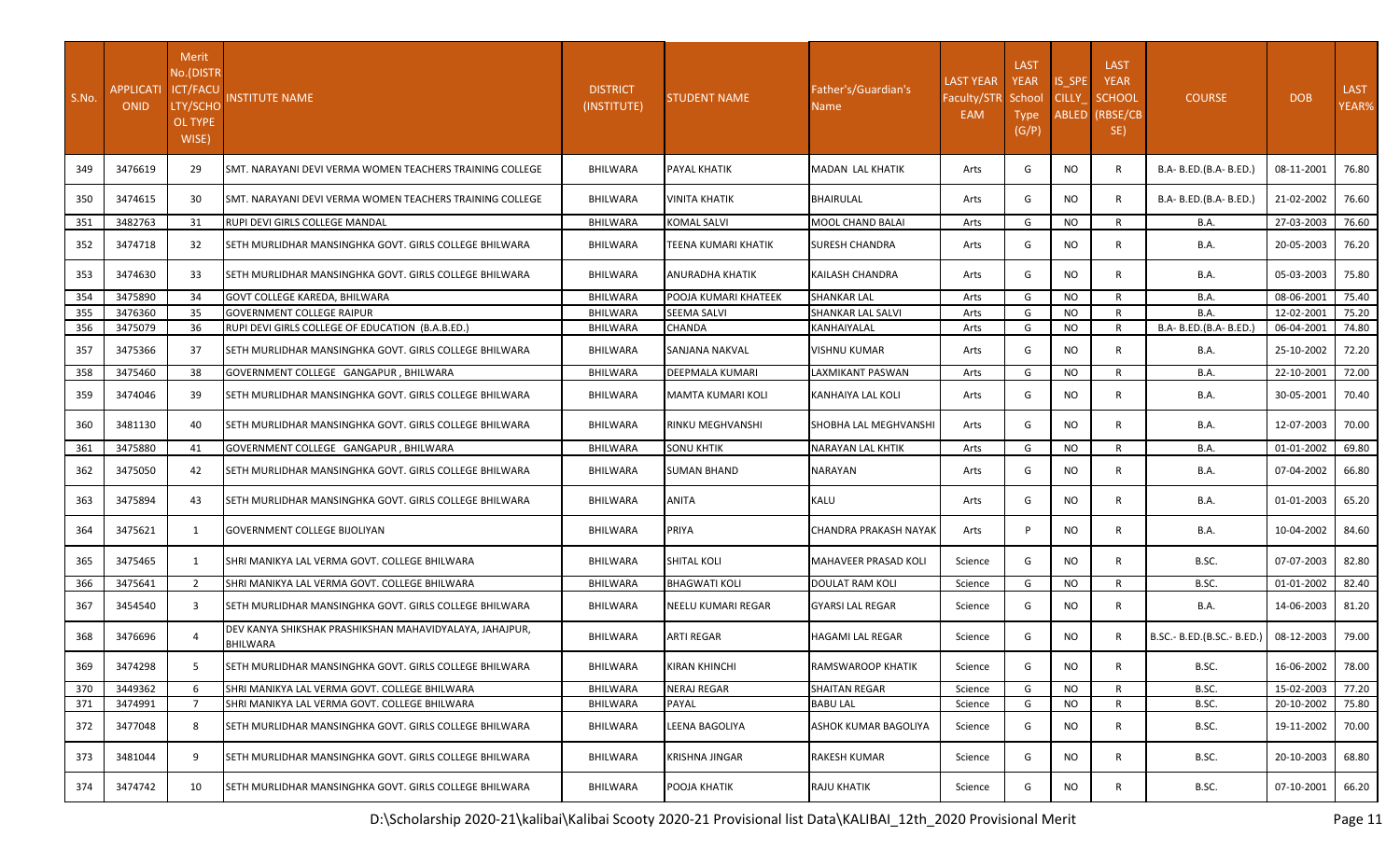| S.No. | <b>APPLICATI</b><br><b>ONID</b> | <b>Merit</b><br>o.(DISTFا<br><b>ICT/FACL</b><br>LTY/SCHO<br>OL TYPE<br>WISE) | NSTITUTE NAME                                            | <b>DISTRICT</b><br>(INSTITUTE) | STUDENT NAME             | Father's/Guardian's<br>Name      | LAST YEAR<br>Faculty/STR<br>EAM | <b>LAST</b><br><b>YEAR</b><br>School<br><b>Type</b><br>(G/P) | IS SPE<br><b>CILLY</b> | <b>LAST</b><br><b>YEAR</b><br><b>SCHOOL</b><br>ABLED (RBSE/CB<br>SE) | <b>COURSE</b>          | <b>DOB</b> | <b>LAST</b><br>YEAR% |
|-------|---------------------------------|------------------------------------------------------------------------------|----------------------------------------------------------|--------------------------------|--------------------------|----------------------------------|---------------------------------|--------------------------------------------------------------|------------------------|----------------------------------------------------------------------|------------------------|------------|----------------------|
| 375   | 3480510                         | 11                                                                           | <b>BALAJI COLLEGE OF NURSING</b>                         | <b>BHILWARA</b>                | <b>ANJALI CHAWALA</b>    | <b>SHANKAR LAL</b>               | Science                         | G                                                            | NO.                    | R                                                                    | B.SC.                  | 20-10-2002 | 66.00                |
| 376   | 3476415                         | -1                                                                           | <b>GOVT. M.S. GIRLS COLLEGE BIKANER</b>                  | <b>BIKANER</b>                 | <b>MAYA</b>              | <b>IETHA RAM</b>                 | Arts                            | G                                                            | <b>NO</b>              | R                                                                    | B.A.                   | 10-06-1999 | 86.00                |
| 377   | 3456983                         | $\overline{2}$                                                               | <b>GOVERNMENT DUNGAR COLLEGE</b>                         | <b>BIKANER</b>                 | ANURADHA RAJWANIA        | KANHIYA LAL                      | Arts                            | G                                                            | NO                     | R                                                                    | B.A.                   | 22-01-2002 | 85.20                |
| 378   | 3477799                         | $\overline{\mathbf{3}}$                                                      | RAJASTHAN COLLEGE 465RD.DAMOLAI                          | <b>BIKANER</b>                 | PRIYANKA SARSAR          | <b>DHANRAJ</b>                   | Arts                            | G                                                            | <b>NO</b>              | R                                                                    | B.A.                   | 15-09-2002 | 85.20                |
| 379   | 3475718                         | $\overline{4}$                                                               | <b>GOVT. M.S. GIRLS COLLEGE BIKANER</b>                  | <b>BIKANER</b>                 | <b>SHANTI MEGHWAL</b>    | <b>OMPRAKASH MEGHWAL</b>         | Arts                            | G                                                            | NO                     | R                                                                    | B.A.                   | 01-01-2001 | 84.80                |
| 380   | 3475040                         | 5                                                                            | GOVT. M.L.B. (P.G.) COLLEGE, NOKHA (BIKANER)             | <b>BIKANER</b>                 | PINKU MEGHWAL            | <b>JETHA RAM</b>                 | Arts                            | G                                                            | <b>NO</b>              | R                                                                    | B.A.                   | 15-12-1999 | 82.40                |
| 381   | 3475045                         | - 6                                                                          | GOVT. M.L.B. (P.G.) COLLEGE, NOKHA (BIKANER)             | <b>BIKANER</b>                 | DHAPU MEGHWAL            | <b>IETHA RAM</b>                 | Arts                            | G                                                            | <b>NO</b>              | R                                                                    | B.A.                   | 08-01-2001 | 81.80                |
| 382   | 3475600                         | $\overline{7}$                                                               | GOVT. M.L.B. (P.G.) COLLEGE, NOKHA (BIKANER)             | <b>BIKANER</b>                 | VIMALA MEGHWAL           | BHAGWANA RAM                     | Arts                            | G                                                            | NO                     | R                                                                    | B.A.                   | 06-05-2000 | 81.60                |
| 383   | 3470616                         | 8                                                                            | GOVT. M.S. GIRLS COLLEGE BIKANER                         | <b>BIKANER</b>                 | URMILA                   | HIRA LAL                         | Arts                            | G                                                            | <b>NO</b>              | R                                                                    | B.A.                   | 28-09-2000 | 81.40                |
| 384   | 3474604                         | -9                                                                           | <b>GOVERNMENT COLLEGE KHAJUWALA BIKANER</b>              | <b>BIKANER</b>                 | <b>KIRAN</b>             | <b>MAHAVEER PRASAD</b>           | Arts                            | G                                                            | NO                     | R                                                                    | B.A.                   | 05-04-2004 | 80.80                |
| 385   | 3474607                         | 10                                                                           | <b>GOVT. M.S. GIRLS COLLEGE BIKANER</b>                  | <b>BIKANER</b>                 | <b>NILAM PANWAR</b>      | <b>CHUNNI LAL PANWAR</b>         | Arts                            | G                                                            | <b>NO</b>              | R                                                                    | <b>B.A.</b>            | 12-09-2005 | 80.60                |
| 386   | 3476624                         | 11                                                                           | GOVT. M.S. GIRLS COLLEGE BIKANER                         | <b>BIKANER</b>                 | <b>HEMLATA DANGORIYA</b> | <b>SUNIL KUMAR</b>               | Arts                            | G                                                            | <b>NO</b>              | R                                                                    | B.A.                   | 16-03-2004 | 80.00                |
| 387   | 3475653                         | 12                                                                           | <b>GOVERNMENT DUNGAR COLLEGE</b>                         | <b>BIKANER</b>                 | SHALINI CHOUHAN          | CHANDRASHEKHAR<br>CHOUHAN        | Arts                            | G                                                            | NO.                    | R                                                                    | B.A.                   | 02-06-2003 | 79.40                |
| 388   | 3475796                         | 13                                                                           | GOVT. M.S. GIRLS COLLEGE BIKANER                         | <b>BIKANER</b>                 | <b>BULAKESH</b>          | <b>BHAERU RAM</b>                | Arts                            | G                                                            | <b>NO</b>              | R                                                                    | B.A.                   | 01-01-2002 | 78.60                |
| 389   | 3474692                         | 14                                                                           | GOVT. M.S. GIRLS COLLEGE BIKANER                         | <b>BIKANER</b>                 | KUMKUM SANKHLA           | <b>MAHENDRA KUMAR</b><br>SANKHLA | Arts                            | G                                                            | NO.                    |                                                                      | B.A.                   | 10-05-2001 | 78.40                |
| 390   | 3476024                         | 15                                                                           | GOVT.COLLEGE, KOLAYAT                                    | <b>BIKANER</b>                 | SANGEETA MEGHWAL         | <b>GANPAT RAM</b>                | Arts                            | G                                                            | NO.                    | R                                                                    | B.A.                   | 20-06-2003 | 78.20                |
| 391   | 3477367                         | 16                                                                           | RAJASTHAN COLLEGE 465RD, DAMOLAI                         | <b>BIKANER</b>                 | PRIYANKA                 | NOPATRAM                         | Arts                            | G                                                            | NO                     | R                                                                    | B.A.                   | 21-02-2004 | 77.60                |
| 392   | 3475681                         | 17                                                                           | GOVERNMENT COLLEGE, DUNGARGARH, BIKANER                  | <b>BIKANER</b>                 | <b>DROPADI NAYAK</b>     | <b>GANPAT RAM NAYAK</b>          | Arts                            | G                                                            | <b>NO</b>              | R                                                                    | B.A.                   | 03-04-2003 | 77.40                |
| 393   | 3451936                         | 18                                                                           | GOVT. M.S. GIRLS COLLEGE BIKANER                         | <b>BIKANER</b>                 | <b>KARISHMA</b>          | <b>TULSHI RAM</b>                | Arts                            | G                                                            | NO                     | R                                                                    | B.A.                   | 05-10-2002 | 77.00                |
| 394   | 3476547                         | 19                                                                           | SKS CHANDI MEMORIAL COLLEGE KHAJUWALA                    | <b>BIKANER</b>                 | RAJVEER KAUR             | <b>BALTEJ SINGH</b>              | Arts                            | G                                                            | <b>NO</b>              | R                                                                    | B.A.                   | 21-10-2002 | 77.00                |
| 395   | 3459376                         | 20                                                                           | GOVT. M.S. GIRLS COLLEGE BIKANER                         | <b>BIKANER</b>                 | POOJA MEGHWAL            | KANHAIYA LAL                     | Arts                            | G                                                            | <b>NO</b>              | R                                                                    | B.A.                   | 01-07-2003 | 76.60                |
| 396   | 3474254                         | 21                                                                           | GOVT. M.S. GIRLS COLLEGE BIKANER                         | <b>BIKANER</b>                 | PRERNA                   | KAILASH SANKHLA                  | Arts                            | G                                                            | NO                     | R                                                                    | B.A.                   | 13-08-2002 | 76.40                |
| 397   | 3474964                         | 22                                                                           | GOVERNMENT COLLEGE, DUNGARGARH, BIKANER                  | <b>BIKANER</b>                 | DRAUPADI MEGHWAL         | BHAGWANARAM                      | Arts                            | G                                                            | <b>NO</b>              | R                                                                    | <b>B.A.</b>            | 12-04-2004 | 76.40                |
| 398   | 3474466                         | 23                                                                           | <b>GOVERNMENT DUNGAR COLLEGE</b>                         | <b>BIKANER</b>                 | NEHA MEGHWAL             | RAMESHWAR LAL                    | Arts                            | G                                                            | NO.                    | R                                                                    | B.A.                   | 05-01-2002 | 75.80                |
| 399   | 3476410                         | 24                                                                           | SWAMI VIVEKANAND COLLEGE FOR PROFESSONAL STUDIES SINTHAL | <b>BIKANER</b>                 | DIVYA DHOULPURIYA        | <b>CHETAN PRAKASH</b>            | Arts                            | G                                                            | <b>NO</b>              |                                                                      | B.A- B.ED.(B.A- B.ED.) | 07-08-2001 | 75.20                |
| 400   | 3476015                         | 25                                                                           | GOVERNMENT COLLEGE LUNKARANSAR                           | <b>BIKANER</b>                 | <b>PUJA BAVARI</b>       | LAXMAN RAM                       | Arts                            | G                                                            | NO.                    | R                                                                    | <b>B.A.</b>            | 01-01-2003 | 74.20                |
| 401   | 3474420                         | 26                                                                           | GOVT. M.S. GIRLS COLLEGE BIKANER                         | <b>BIKANER</b>                 | MEGHA                    | <b>RAAM RAJ</b>                  | Arts                            | G                                                            | NO                     | R                                                                    | B.A.                   | 30-01-2002 | 74.00                |
| 402   | 3474763                         | 27                                                                           | <b>GOVERNMENT DUNGAR COLLEGE</b>                         | <b>BIKANER</b>                 | <b>DROPATI</b>           | HADMANA RAM                      | Arts                            | G                                                            | NO                     | R                                                                    | B.A.                   | 01-01-2002 | 73.60                |
| 403   | 3475049                         | 28                                                                           | GOVT. M.L.B. (P.G.) COLLEGE, NOKHA (BIKANER)             | <b>BIKANER</b>                 | SUMAN MEGHWAL            | <b>ALASI RAM</b>                 | Arts                            | G                                                            | <b>NO</b>              | R                                                                    | B.A.                   | 10-05-2002 | 73.00                |
| 404   | 3474768                         | 29                                                                           | <b>GOVT. M.S. GIRLS COLLEGE BIKANER</b>                  | <b>BIKANER</b>                 | <b>BHARTI DOLIA</b>      | RAJESH DOLIA                     | Arts                            | G                                                            | <b>NO</b>              | R                                                                    | B.A.                   | 01-01-2002 | 72.60                |
| 405   | 3476264                         | 30                                                                           | GOVT. M.S. GIRLS COLLEGE BIKANER                         | <b>BIKANER</b>                 | <b>KESHAR RATHI</b>      | <b>CHUNA RAM</b>                 | Arts                            | G                                                            | NO.                    | R                                                                    | <b>B.A.</b>            | 15-10-2004 | 72.40                |
| 406   | 3474287                         | -31                                                                          | <b>GOVERNMENT DUNGAR COLLEGE</b>                         | <b>BIKANER</b>                 | <b>VISHAKHA KANDAWAR</b> | <b>NAND KISHOR</b>               | Arts                            | G                                                            | NO.                    | R                                                                    | B.A.                   | 14-01-2002 | 71.40                |
| 407   | 3482629                         | 32                                                                           | RAJASTHAN COLLEGE 465RD, DAMOLAI                         | <b>BIKANER</b>                 | SANJU KUMARI             | <b>SAT PAL</b>                   | Arts                            | G                                                            | NO.                    | R                                                                    | <b>B.A.</b>            | 12-06-2002 | 71.00                |
| 408   | 3476380                         | 33                                                                           | GOVT. M.S. GIRLS COLLEGE BIKANER                         | <b>BIKANER</b>                 | <b>SUMAN NAYAK</b>       | <b>KHETA RAM</b>                 | Arts                            | G                                                            | NO                     |                                                                      | B.A.                   | 15-02-2002 | 70.80                |
| 409   | 3474458                         | 34                                                                           | GOVT. M.L.B. (P.G.) COLLEGE, NOKHA (BIKANER)             | <b>BIKANER</b>                 | SARITA MEGHWAL           | <b>BIRMA RAM</b>                 | Arts                            | G                                                            | NO.                    | R                                                                    | <b>B.A.</b>            | 25-07-2005 | 70.80                |
| 410   | 3475976                         | 35                                                                           | GOVERNMENT DUNGAR COLLEGE                                | <b>BIKANER</b>                 | <b>ANITA MEGHWAL</b>     | AMICHAND MEGHWAL                 | Arts                            | G                                                            | NO.                    |                                                                      | B.A.                   | 07-07-2004 | 70.00                |
| 411   | 3475142                         | 36                                                                           | GOVT. M.S. GIRLS COLLEGE BIKANER                         | <b>BIKANER</b>                 | <b>VIJAY SHRI HATILA</b> | <b>MOHAN LAL</b>                 | Arts                            | G                                                            | NO.                    |                                                                      | <b>B.A.</b>            | 22-01-2002 | 69.00                |
| 412   | 3475715                         | 37                                                                           | GOVT. M.L.B. (P.G.) COLLEGE, NOKHA (BIKANER)             | <b>BIKANER</b>                 | SANJU                    | <b>NENU RAM</b>                  | Arts                            | G                                                            | NO.                    | R                                                                    | <b>B.A.</b>            | 15-06-2002 | 69.00                |
| 413   | 3474697                         | 38                                                                           | <b>GOVERNMENT DUNGAR COLLEGE</b>                         | <b>BIKANER</b>                 | <b>VEENA JANAGAL</b>     | HANUMAN MEGHWAL                  | Arts                            | G                                                            | <b>NO</b>              | R                                                                    | B.A.                   | 01-12-2001 | 68.60                |
| 414   | 3474873                         | 39                                                                           | <b>GOVERNMENT DUNGAR COLLEGE</b>                         | <b>BIKANER</b>                 | <b>DROPIT</b>            | <b>BHERA RAM</b>                 | Arts                            | G                                                            | NO.                    | R                                                                    | B.A.                   | 01-01-2002 | 67.80                |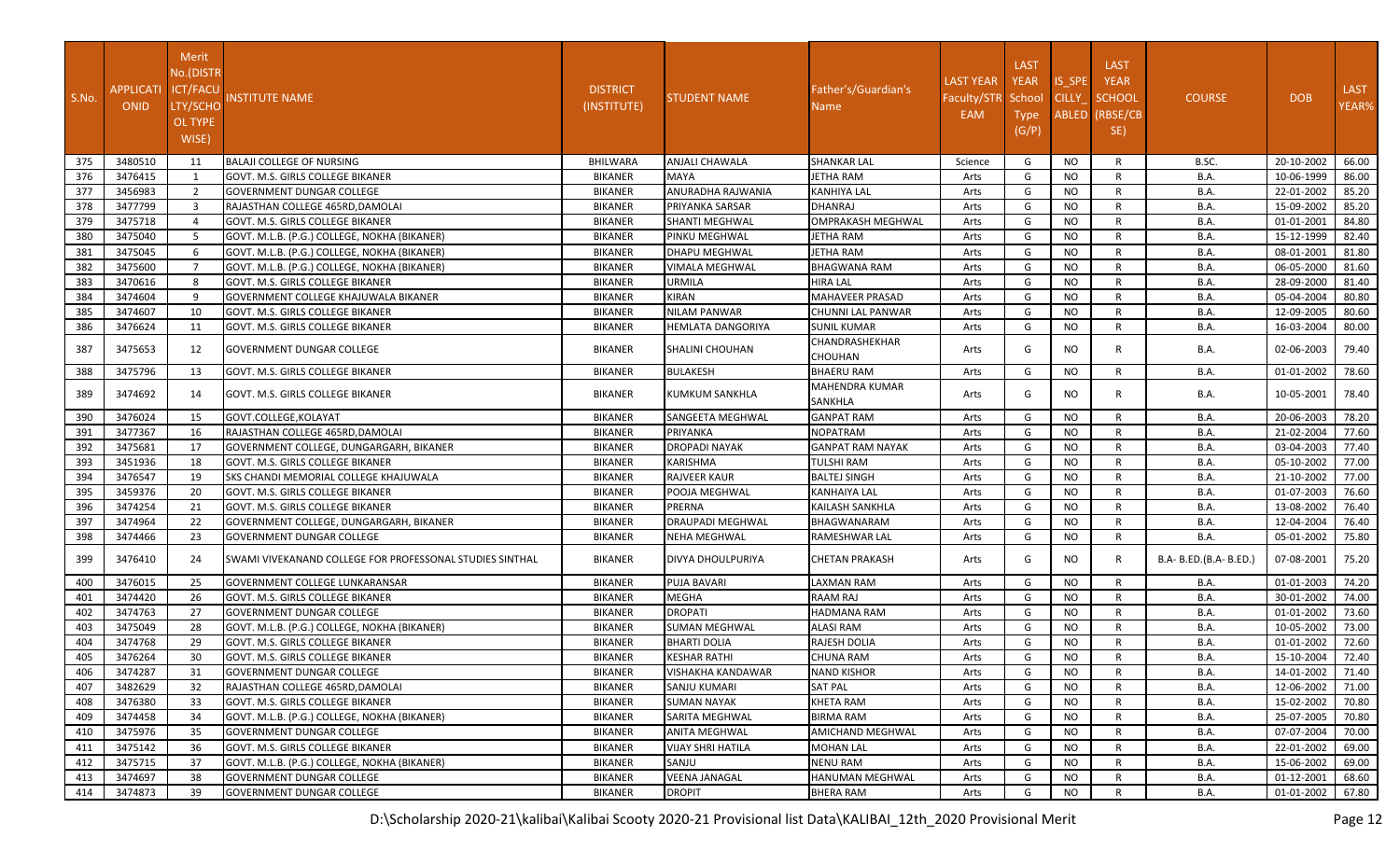| S.No. | <b>APPLICATI</b><br><b>ONID</b> | <b>Merit</b><br>o.(DISTFا<br><b>ICT/FACU</b><br>LTY/SCHO<br><b>OL TYPE</b><br>WISE) | NSTITUTE NAME                                            | <b>DISTRICT</b><br>(INSTITUTE) | STUDENT NAME            | Father's/Guardian's<br>Name | LAST YEAR<br>Faculty/STR<br>EAM | <b>LAST</b><br><b>YEAR</b><br>School<br><b>Type</b><br>(G/P) | IS SPE<br><b>CILLY</b> | <b>LAST</b><br><b>YEAR</b><br><b>SCHOOL</b><br>ABLED (RBSE/CB<br>SE) | <b>COURSE</b>          | <b>DOB</b> | <b>LAST</b><br>YEAR% |
|-------|---------------------------------|-------------------------------------------------------------------------------------|----------------------------------------------------------|--------------------------------|-------------------------|-----------------------------|---------------------------------|--------------------------------------------------------------|------------------------|----------------------------------------------------------------------|------------------------|------------|----------------------|
| 415   | 3477435                         | 40                                                                                  | RAJASTHAN COLLEGE 465RD, DAMOLAI                         | <b>BIKANER</b>                 | RAMESHWARI              | <b>BHAIRA RAM</b>           | Arts                            | G                                                            | NO.                    | R                                                                    | B.A.                   | 22-07-2002 | 67.40                |
| 416   | 3475998                         | 41                                                                                  | GOVT. M.S. GIRLS COLLEGE BIKANER                         | <b>BIKANER</b>                 | <b>KOMAL PANDIT</b>     | <b>SIKANDAR</b>             | Arts                            | G                                                            | NO.                    | R                                                                    | B.A.                   | 15-11-2004 | 65.40                |
| 417   | 3467620                         | -1                                                                                  | GOVT. M.S. GIRLS COLLEGE BIKANER                         | <b>BIKANER</b>                 | ADITI                   | <b>VIJAY KUMAR BARASA</b>   | Arts                            | P                                                            | NO                     | R                                                                    | B.A.                   | 27-06-2003 | 90.00                |
| 418   | 3475294                         | $\overline{2}$                                                                      | GOVT. M.S. GIRLS COLLEGE BIKANER                         | <b>BIKANER</b>                 | KAVITA                  | <b>OM PRAKASH</b>           | Arts                            | P                                                            | <b>NO</b>              | R                                                                    | B.A.                   | 10-05-2003 | 87.80                |
| 419   | 3477417                         | $\overline{\mathbf{3}}$                                                             | GOVT. M.S. GIRLS COLLEGE BIKANER                         | <b>BIKANER</b>                 | <b>MAMTA CHANWARIYA</b> | <b>BULAKI CHAND</b>         | Arts                            | P                                                            | NO                     | R                                                                    | B.A.                   | 03-05-2003 | 79.20                |
| 420   | 3474500                         | $\overline{4}$                                                                      | JAGDAMBA PG COLLEGE KHAJUWALA BIKANER                    | <b>BIKANER</b>                 | <b>ANKITA KUMARI</b>    | <b>IETHA RAM</b>            | Arts                            | P                                                            | <b>NO</b>              | R                                                                    | B.A.                   | 28-09-2000 | 76.60                |
| 421   | 3474726                         | -1                                                                                  | SWAMI VIVEKANAND COLLEGE FOR PROFESSONAL STUDIES SINTHAL | <b>BIKANER</b>                 | SHWETA JAWA             | MUKESH KUMAR JAWA           | Arts                            | G/P                                                          | NO                     |                                                                      | B.A- B.ED.(B.A- B.ED.) | 01-11-2001 | 94.00                |
| 422   | 3474664                         | 1                                                                                   | GOVT. M.S. GIRLS COLLEGE BIKANER                         | <b>BIKANER</b>                 | <b>PREETI SIROHI</b>    | <b>RATAN SIROHI</b>         | Commerce                        | G                                                            | NO.                    | R                                                                    | <b>BCOM</b>            | 23-05-2002 | 69.60                |
| 423   | 3472078                         | -1                                                                                  | GOVT. M.S. GIRLS COLLEGE BIKANER                         | <b>BIKANER</b>                 | POOJA                   | <b>NARAYAN RAM</b>          | Science                         | G                                                            | NO                     | R                                                                    | B.SC.                  | 30-11-2004 | 90.60                |
| 424   | 3479077                         | $\overline{2}$                                                                      | GOVT. M.S. GIRLS COLLEGE BIKANER                         | <b>BIKANER</b>                 | <b>JAYSHREE</b>         | KISHANLAL                   | Science                         | G                                                            | NO                     | R                                                                    | B.SC.                  | 05-08-2004 | 86.40                |
| 425   | 3474325                         | $\overline{\mathbf{3}}$                                                             | GOVERNMENT DUNGAR COLLEGE                                | <b>BIKANER</b>                 | ANISHA JATOLIYA         | <b>DHARMENDRA REGAR</b>     | Science                         | G                                                            | <b>NO</b>              | R                                                                    | B.SC.                  | 15-09-2002 | 83.60                |
| 426   | 3469525                         | $\overline{4}$                                                                      | GOVT. M.S. GIRLS COLLEGE BIKANER                         | <b>BIKANER</b>                 | SAKSHI                  | <b>TIKU RAM</b>             | Science                         | G                                                            | NO                     | R                                                                    | B.SC.                  | 10-03-2003 | 80.40                |
| 427   | 3477438                         | - 5                                                                                 | GOVT. M.S. GIRLS COLLEGE BIKANER                         | <b>BIKANER</b>                 | KARINAA PANEWAR         | <b>TULSHI RAM</b>           | Science                         | G                                                            | <b>NO</b>              | R                                                                    | B.SC.                  | 01-02-2003 | 71.20                |
| 428   | 3474675                         | 6                                                                                   | <b>GOVERNMENT DUNGAR COLLEGE</b>                         | <b>BIKANER</b>                 | <b>JYOTI PARIHAR</b>    | KAILASH CHAND PARIHAR       | Science                         | G                                                            | NO.                    |                                                                      | B.SC.                  | 16-02-2002 | 69.40                |
| 429   | 3474367                         | $\overline{7}$                                                                      | GOVERNMENT DUNGAR COLLEGE                                | <b>BIKANER</b>                 | KRISHNA                 | <b>SHIV RATAN</b>           | Science                         | G                                                            | <b>NO</b>              | R                                                                    | B.SC.                  | 07-08-2003 | 66.20                |
| 430   | 3475005                         | -1                                                                                  | GOVT. M.L.B. (P.G.) COLLEGE, NOKHA (BIKANER)             | <b>BIKANER</b>                 | DEEPIKA KULDIP          | <b>DHARMENDRA</b>           | Science                         | P                                                            | NO                     | R                                                                    | <b>B.A.</b>            | 02-06-2003 | 78.80                |
| 431   | 3474469                         | $\overline{2}$                                                                      | <b>BHARTI NIKETAN COLLEGE</b>                            | <b>BIKANER</b>                 | MANISHA                 | RAM NIWAS                   | Science                         | P                                                            | NO                     | R                                                                    | B.SC.                  | 21-07-2005 | 68.80                |
| 432   | 3450989                         | -1                                                                                  | <b>GOVT.COLLEGE .BUNDI</b>                               | <b>BUNDI</b>                   | AARTI KUMARI            | JAGDISH                     | Arts                            | G                                                            | <b>NO</b>              | R                                                                    | <b>B.A.</b>            | 05-07-2002 | 82.00                |
| 433   | 3453116                         | $\overline{2}$                                                                      | <b>GOVT.COLLEGE .BUNDI</b>                               | <b>BUNDI</b>                   | <b>SONIYA KUMARI</b>    | LATUR LAL                   | Arts                            | G                                                            | NO.                    | R                                                                    | B.A.                   | 27-02-2002 | 81.20                |
| 434   | 3456367                         | $\overline{\mathbf{3}}$                                                             | <b>GOVT.COLLEGE .BUNDI</b>                               | <b>BUNDI</b>                   | PAYAL BAIRWA            | <b>GANGARAM BAIRWA</b>      | Arts                            | G                                                            | <b>NO</b>              | R                                                                    | B.A.                   | 01-01-2005 | 79.80                |
| 435   | 3459870                         | -4                                                                                  | <b>GOVT GIRLS COLLEGE BUNDI</b>                          | <b>BUNDI</b>                   | RACHANA KKUMARI REGAR   | BIRMA REGAR                 | Arts                            | G                                                            | NO.                    | R                                                                    | B.A.                   | 26-04-2003 | 79.40                |
| 436   | 3451468                         | - 5                                                                                 | <b>GOVT GIRLS COLLEGE BUNDI</b>                          | <b>BUNDI</b>                   | <b>ARTI KUMARI</b>      | RADHAKISHAN                 | Arts                            | G                                                            | NO                     | R                                                                    | B.A.                   | 20-12-2002 | 78.20                |
| 437   | 3452842                         | 6                                                                                   | <b>GOVT.COLLEGE .BUNDI</b>                               | <b>BUNDI</b>                   | RESHMA BAIRWA           | PRAHLAD BAIRWA              | Arts                            | G                                                            | NO                     | R                                                                    | B.A.                   | 10-05-2002 | 77.40                |
| 438   | 3474612                         | $\overline{7}$                                                                      | <b>GOVT.COLLEGE .BUNDI</b>                               | <b>BUNDI</b>                   | <b>SEEMA</b>            | <b>DEVLAL</b>               | Arts                            | G                                                            | <b>NO</b>              | R                                                                    | B.A.                   | 05-06-2002 | 76.00                |
| 439   | 3451146                         | - 8                                                                                 | <b>GOVT.COLLEGE .BUNDI</b>                               | <b>BUNDI</b>                   | POOJA KUMARI BAIRWA     | RAMCHARAN BAIRWA            | Arts                            | G                                                            | NO                     | R                                                                    | <b>B.A.</b>            | 12-04-2002 | 73.80                |
| 440   | 3466984                         | - 9                                                                                 | GOVT GIRLS COLLEGE BUNDI                                 | <b>BUNDI</b>                   | PINKI KUMARI            | HEERA LAL                   | Arts                            | G                                                            | <b>NO</b>              | R                                                                    | B.A.                   | 11-09-2002 | 73.60                |
| 441   | 3474290                         | 10                                                                                  | <b>GOVT.COLLEGE .BUNDI</b>                               | <b>BUNDI</b>                   | SARITA REGAR            | <b>MANGI LAL</b>            | Arts                            | G                                                            | NO                     | R                                                                    | B.A.                   | 07-03-2002 | 73.20                |
| 442   | 3471893                         | 11                                                                                  | <b>GOVT.COLLEGE .BUNDI</b>                               | <b>BUNDI</b>                   | <b>KARMA</b>            | <b>BABU LAL</b>             | Arts                            | G                                                            | NO                     | R                                                                    | B.A.                   | 15-02-2003 | 73.20                |
| 443   | 3452406                         | 12                                                                                  | <b>GOVT.COLLEGE .BUNDI</b>                               | <b>BUNDI</b>                   | VASUNDHARA              | RADHEY SHYAM                | Arts                            | G                                                            | <b>NO</b>              | R                                                                    | B.A.                   | 21-07-2003 | 71.60                |
| 444   | 3474423                         | 13                                                                                  | <b>GOVT.COLLEGE .BUNDI</b>                               | <b>BUNDI</b>                   | MEENAXI MEGHWAL         | LATUR LAL                   | Arts                            | G                                                            | <b>NO</b>              | R                                                                    | B.A.                   | 20-06-2003 | 69.20                |
| 445   | 3474492                         | 14                                                                                  | <b>GOVT.COLLEGE .BUNDI</b>                               | <b>BUNDI</b>                   | PARWATI MEGHWAL         | <b>JAGDISH</b>              | Arts                            | G                                                            | NO.                    | R                                                                    | <b>B.A.</b>            | 04-03-2002 | 69.00                |
| 446   | 3474243                         | 15                                                                                  | <b>GOVT.COLLEGE .BUNDI</b>                               | <b>BUNDI</b>                   | <b>JYOTI BAIRWA</b>     | KALULAL                     | Arts                            | G                                                            | NO.                    | R                                                                    | B.A.                   | 01-07-2002 | 68.80                |
| 447   | 3455067                         | 16                                                                                  | <b>GOVT.COLLEGE .BUNDI</b>                               | <b>BUNDI</b>                   | <b>RAVINA</b>           | <b>GANESH LAL</b>           | Arts                            | G                                                            | <b>NO</b>              | R                                                                    | <b>B.A.</b>            | 01-01-2001 | 68.20                |
| 448   | 3474839                         | -1                                                                                  | RAGHUKUL T.T. COLLEGE RAGHUVEERPURA, BUNDI               | <b>BUNDI</b>                   | PRIYANKA CHOUHAN        | SITARAM CHOUHAN             | Arts                            | P                                                            | NO                     |                                                                      | B.A- B.ED.(B.A- B.ED.) | 23-01-2003 | 91.40                |
| 449   | 3477637                         | $\overline{2}$                                                                      | <b>GOVT GIRLS COLLEGE BUNDI</b>                          | <b>BUNDI</b>                   | <b>ANTIMA</b>           | DEVI LAL MEGHWAL            | Arts                            | P                                                            | NO.                    | R                                                                    | B.A.                   | 06-02-2003 | 75.00                |
| 450   | 3474628                         | $\overline{\mathbf{3}}$                                                             | <b>GOVT GIRLS COLLEGE BUNDI</b>                          | <b>BUNDI</b>                   | KAJAL BAIRWA            | AMARJEET BAIRWA             | Arts                            | P                                                            | NO.                    | R                                                                    | B.A.                   | 21-09-2002 | 66.20                |
| 451   | 3474909                         | 1                                                                                   | <b>GOVT.COLLEGE .BUNDI</b>                               | <b>BUNDI</b>                   | PRIYANKA                | RANGLAL                     | Science                         | G                                                            | NO                     | R                                                                    | B.SC.                  | 01-01-2002 | 73.00                |
| 452   | 3475410                         | 2                                                                                   | <b>GOVT.COLLEGE .BUNDI</b>                               | <b>BUNDI</b>                   | <b>HAPPY MEROTHA</b>    | BHANWAR LAL MEROTHA         | Science                         | G                                                            | NO.                    |                                                                      | B.SC.                  | 01-01-2002 | 73.00                |
| 453   | 3464643                         | 1                                                                                   | U. S. OSTWAL SCIENCE, ART & COMMERCE COLLEGE             | CHITTORGARH                    | PAYAL KANDARA           | <b>SURESH CHANDRA</b>       | Arts                            | G                                                            | <b>NO</b>              | R                                                                    | B.A.                   | 03-09-2002 | 91.80                |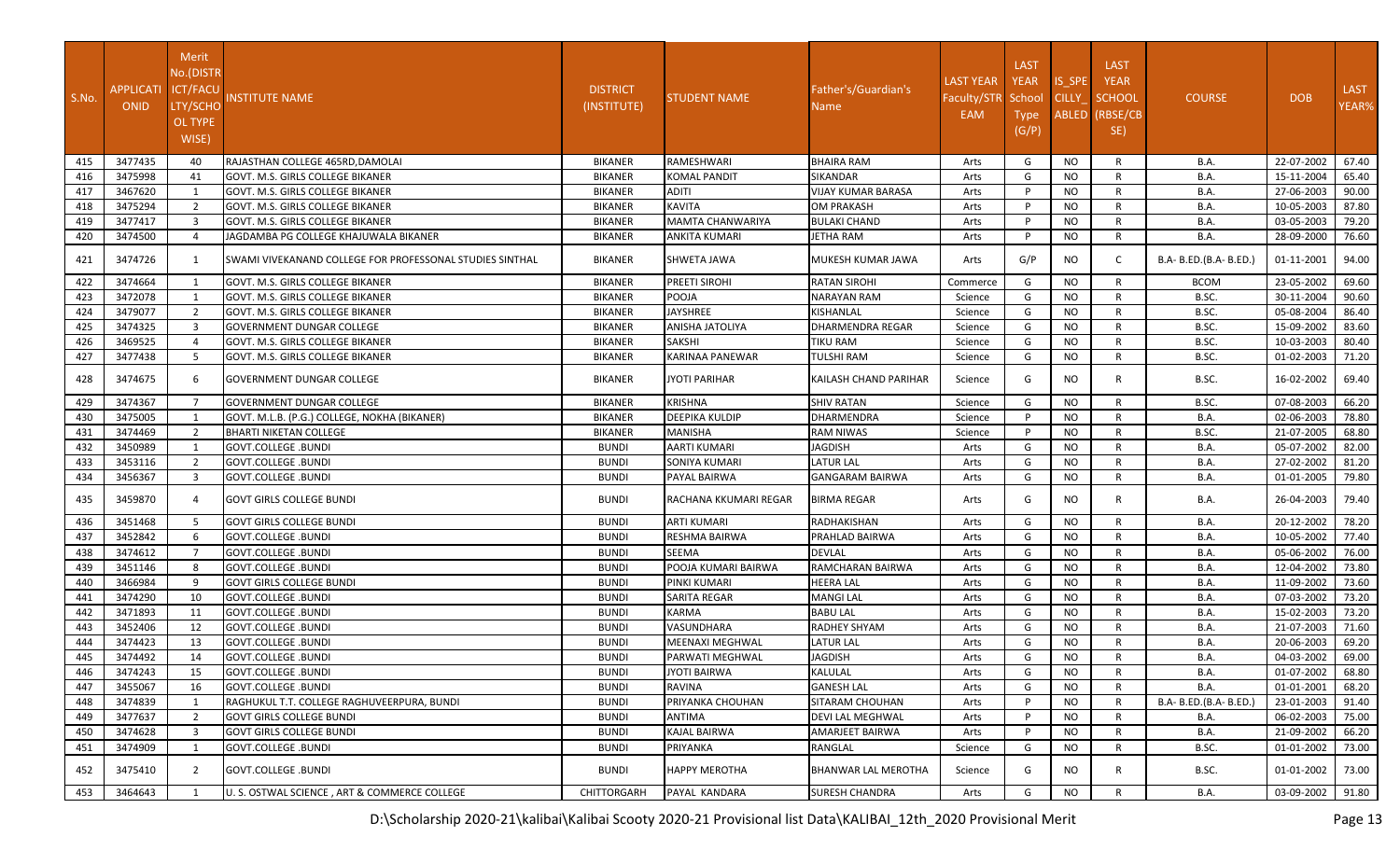| S.No. | APPLICATI<br>ONID | <b>Merit</b><br>No.(DISTR<br><b>ICT/FACU</b><br>LTY/SCHO<br>OL TYPE<br>WISE) | NSTITUTE NAME                                             | <b>DISTRICT</b><br>(INSTITUTE) | STUDENT NAME                | Father's/Guardian's<br>Name | <b>LAST YEAR</b><br>Faculty/STR School<br>EAM | <b>LAST</b><br><b>YEAR</b><br><b>Type</b><br>(G/P) | IS_SPE<br><b>CILLY</b> | <b>LAST</b><br>YEAR<br><b>SCHOOL</b><br>ABLED (RBSE/CB<br>SE) | <b>COURSE</b>               | <b>DOB</b> | <b>LAST</b><br>YEAR% |
|-------|-------------------|------------------------------------------------------------------------------|-----------------------------------------------------------|--------------------------------|-----------------------------|-----------------------------|-----------------------------------------------|----------------------------------------------------|------------------------|---------------------------------------------------------------|-----------------------------|------------|----------------------|
| 454   | 3461970           | 2                                                                            | GOVERNMENT COLLEGE RAWATBHATA DISTRICT-CHITTAURGARH       | CHITTORGARH                    | PRIYANKA KUMARI MEHARA      | RAMESWAR MEHARA             | Arts                                          | G                                                  | <b>NO</b>              | R                                                             | B.A.                        | 06-06-2002 | 84.20                |
| 455   | 3465497           | 3                                                                            | BHAGWATI MAHILA SHIKSHAK PRASHIKSHAN MAHAVIDHYALAYA BASSI | <b>CHITTORGARH</b>             | LAXMI SALVI                 | PRATAP LAL SALVI            | Arts                                          | G                                                  | NO.                    | R                                                             | <b>BED</b>                  | 14-07-2001 | 82.20                |
| 456   | 3461668           | $\overline{4}$                                                               | GOVERNMENT COLLEGE RAWATBHATA DISTRICT-CHITTAURGARH       | CHITTORGARH                    | NIKITA VERMA                | HANSRAJ REGAR               | Arts                                          | G                                                  | <b>NO</b>              | R                                                             | B.A.                        | 25-05-2003 | 81.80                |
| 457   | 3475031           | 5                                                                            | <b>GOVT COLLEGE KAPASAN</b>                               | CHITTORGARH                    | SUSHILA KUMARI BAIRWA       | <b>HARI RAM</b>             | Arts                                          | G                                                  | NO                     | R                                                             | B.A.                        | 28-08-2002 | 79.40                |
| 458   | 3451571           | -6                                                                           | SHRI SANWALIYAJI GOVERNMENT COLLEGE                       | CHITTORGARH                    | <b>SUNDAR REGAR</b>         | MADAN LAL REGAR             | Arts                                          | G                                                  | <b>NO</b>              | R                                                             | B.A.                        | 05-02-2002 | 77.80                |
| 459   | 3469997           | 7                                                                            | U. S. OSTWAL SCIENCE, ART & COMMERCE COLLEGE              | CHITTORGARH                    | ELISA JATOLIYA              | RAJMAL REGAR                | Arts                                          | G                                                  | <b>NO</b>              | R                                                             | B.A.                        | 24-12-2001 | 76.40                |
| 460   | 3463511           | -8                                                                           | GOVERNMENT COLLEGE RAWATBHATA DISTRICT-CHITTAURGARH       | CHITTORGARH                    | <b>ANITA</b>                | <b>BABU LAL</b>             | Arts                                          | G                                                  | <b>NO</b>              | R                                                             | B.A.                        | 01-01-2001 | 76.20                |
| 461   | 3460271           | -9                                                                           | DR. BHIMRAO AMBEDKAR GOVT. P.G. COLLEGE                   | CHITTORGARH                    | <b>NIKITA NAYAK</b>         | ISHWAR LAL NAYAK            | Arts                                          | G                                                  | <b>NO</b>              | R                                                             | B.A.                        | 19-07-2002 | 76.20                |
| 462   | 3453149           | 10                                                                           | MAHARANA PRATAP P.G. COLLEGE, CHITTORGARH                 | CHITTORGARH                    | <b>AARTI</b>                | NARAYAN LAL MEGVAL          | Arts                                          | G                                                  | NO                     | R                                                             | B.A.                        | 01-01-2002 | 75.80                |
| 463   | 3474283           | 11                                                                           | GOVERNMENT COLLEGE, BADISADRI                             | CHITTORGARH                    | SUMAN KUMARI SAMRIYA        | MANGI LAL                   | Arts                                          | G                                                  | <b>NO</b>              | R                                                             | B.A.                        | 07-08-2003 | 75.40                |
| 464   | 3456635           | 12                                                                           | SHRI SANWALIYAJI GOVERNMENT COLLEGE                       | CHITTORGARH                    | <b>KAVITA</b>               | SHANKAR LAL                 | Arts                                          | G                                                  | <b>NO</b>              | R                                                             | B.A.                        | 01-01-2001 | 75.20                |
| 465   | 3475023           | 13                                                                           | MAHARANA PRATAP P.G. COLLEGE, CHITTORGARH                 | CHITTORGARH                    | <b>GAYTRI NAYAK</b>         | BHIMRAJ                     | Arts                                          | G                                                  | <b>NO</b>              | R                                                             | B.A.                        | 05-06-2002 | 74.20                |
| 466   | 3474398           | 14                                                                           | GOVERNMENT COLLEGE, BADISADRI                             | CHITTORGARH                    | MAYA KUMARI MEGHWAL         | <b>BAHADUR LAL</b>          | Arts                                          | G                                                  | <b>NO</b>              | $\mathsf{R}$                                                  | B.A.                        | 06-05-2000 | 72.80                |
| 467   | 3462346           | 15                                                                           | OM SHIV SANSTHAN TEACHER TRAINING COLLEGE                 | CHITTORGARH                    | ASHA MEGHWAL                | <b>BHERU LAL</b>            | Arts                                          | G                                                  | <b>NO</b>              | R                                                             | B.A- B.ED.(B.A- B.ED.)      | 13-09-2001 | 70.60                |
| 468   | 3472217           | 16                                                                           | MAHARANA PRATAP P.G. COLLEGE, CHITTORGARH                 | <b>CHITTORGARH</b>             | SONIYA KUMARI               | TULASI RAM                  | Arts                                          | G                                                  | <b>NO</b>              | R                                                             | B.A.                        | 12-01-2000 | 70.40                |
| 469   | 3474497           | 17                                                                           | GOVERNMENT COLLEGE, BADISADRI                             | CHITTORGARH                    | <b>SUGANA SALVI</b>         | LALU RAM SALVI              | Arts                                          | G                                                  | <b>NO</b>              | R                                                             | B.A.                        | 01-07-2001 | 69.40                |
| 470   | 3471932           | 18                                                                           | MAHARANA PRATAP P.G. COLLEGE, CHITTORGARH                 | CHITTORGARH                    | KALPANA REGAR               | KAILASH RAGER               | Arts                                          | G                                                  | <b>NO</b>              | R                                                             | B.A.                        | 02-03-2003 | 65.40                |
| 471   | 3469083           | 1                                                                            | SHRI SANWALIYAJI GOVERNMENT COLLEGE                       | CHITTORGARH                    | NIKITA CHHAPARWAL           | SOHAN LAL CHHAPARWAL        | Commerce                                      | G                                                  | <b>NO</b>              | R                                                             | <b>BCOM</b>                 | 06-01-2002 | 82.60                |
| 472   | 3463596           | - 1                                                                          | DR. BHIMRAO AMBEDKAR GOVT. P.G. COLLEGE                   | CHITTORGARH                    | HIMANE CHAUHAN              | SURESHA KUMAR               | Commerce                                      | P                                                  | <b>NO</b>              | R                                                             | <b>BCOM</b>                 | 31-12-2002 | 76.40                |
| 473   | 3476935           | 1                                                                            | OM SHIV SANSTHAN TEACHER TRAINING COLLEGE                 | CHITTORGARH                    | SUNITA BANETIYA             | RAKESH BANETIYA             | Science                                       | G                                                  | NO.                    | R                                                             | B.SC.- B.ED. (B.SC.- B.ED.) | 09-03-2002 | 84.60                |
| 474   | 3474524           | $\overline{2}$                                                               | VISION COLLEGE OF COMMERCE                                | CHITTORGARH                    | <b>SHWETA KUMARI KHATIK</b> | SURESH KUMAR KHATIK         | Science                                       | G                                                  | <b>NO</b>              | R                                                             | B.SC.- B.ED.(B.SC.- B.ED.)  | 05-05-2002 | 80.20                |
| 475   | 3475367           | - 1                                                                          | RSMGC RAMPURABERI                                         | CHURU                          | ANJU                        | RAJESH KUMAR                | Arts                                          | G                                                  | <b>NO</b>              | R                                                             | B.A.                        | 10-07-2002 | 91.80                |
| 476   | 3450423           | $\overline{2}$                                                               | GOVT. LOHIA COLLEGE, CHURU                                | <b>CHURU</b>                   | <b>DIVYA</b>                | PRITAM KUMAR                | Arts                                          | G                                                  | <b>NO</b>              | R                                                             | B.A.                        | 25-07-2002 | 90.20                |
| 477   | 3455340           | 3                                                                            | GOVT. LOHIA COLLEGE, CHURU                                | <b>CHURU</b>                   | RITIKA NIRBAN               | MUKESH KUMAR NIRBAN         | Arts                                          | G                                                  | <b>NO</b>              | R                                                             | B.A.                        | 29-05-2002 | 89.60                |
| 478   | 3475014           | $\overline{4}$                                                               | SBD GOVT PG COLLEGE SARDARSHAHAR                          | <b>CHURU</b>                   | POOJA MEGHWAL               | HIRALAL                     | Arts                                          | G                                                  | <b>NO</b>              | R                                                             | B.A.                        | 15-09-2001 | 87.40                |
| 479   | 3462478           | - 5                                                                          | G.H.S. GOVT. COLLEGE, SUJANGARH (CHURU)                   | CHURU                          | MANISHA BAWARI              | SITA RAM                    | Arts                                          | G                                                  | NO.                    | R                                                             | B.A.                        | 07-08-2002 | 87.40                |
| 480   | 3475081           | -6                                                                           | CH. M.S. TANDI MEMORIAL GIRLS COLLEGE SIDHMUKH            | CHURU                          | <b>KAVITA</b>               | FATEH SINGH                 | Arts                                          | G                                                  | <b>NO</b>              | R                                                             | B.A.                        | 05-11-2002 | 87.00                |
| 481   | 3475382           | $\overline{7}$                                                               | <b>GOVERNMENT COLLEGE RATANGARH</b>                       | <b>CHURU</b>                   | <b>INDRA MEGHWAL</b>        | <b>SITA RAM</b>             | Arts                                          | G                                                  | <b>NO</b>              | R                                                             | <b>B.A.</b>                 | 01-12-2003 | 86.80                |
| 482   | 3465709           | 8                                                                            | GOVT. LOHIA COLLEGE, CHURU                                | CHURU                          | ANJU                        | PEMA RAM                    | Arts                                          | G                                                  | NO                     | R                                                             | B.A.                        | 01-01-2002 | 86.00                |
| 483   | 3476688           | -9                                                                           | SBN DEGREE COLLEGE SIDHMUKH                               | CHURU                          | NITU                        | MAI RAM                     | Arts                                          | G                                                  | <b>NO</b>              | R                                                             | <b>B.A.</b>                 | 20-11-2002 | 85.20                |
| 484   | 3450836           | 10                                                                           | PRAGATI KISAN COLLEGE                                     | CHURU                          | PRIYA                       | <b>VINOD KUMAR</b>          | Arts                                          | G                                                  | NO                     | R                                                             | B.A.                        | 04-06-2003 | 83.40                |
| 485   | 3459038           | 11                                                                           | GOVT GIRLS COLLEGE TARANAGAR                              | CHURU                          | <b>MINU</b>                 | SHYO CHAND                  | Arts                                          | G                                                  | <b>NO</b>              | R                                                             | <b>B.A.</b>                 | 05-12-2002 | 82.20                |
| 486   | 3472376           | 12                                                                           | GOVT. LOHIA COLLEGE, CHURU                                | CHURU                          | <b>MAMTA</b>                | JAGDISH PRASAD              | Arts                                          | G                                                  | NO.                    | R                                                             | B.A.                        | 26-01-2002 | 81.60                |
| 487   | 3457544           | 13                                                                           | G.H.S. GOVT. COLLEGE, SUJANGARH (CHURU)                   | CHURU                          | KAUSHLYA MEGHWAL            | DEEN DAYAL                  | Arts                                          | G                                                  | NO.                    | R                                                             | B.A.                        | 10-02-2003 | 81.60                |
| 488   | 3475495           | 14                                                                           | GOVERNMENT SHASTRI SANSKRIT COLLEGE SALASAR CHURU         | CHURU                          | <b>ROSHNI</b>               | VINOD KUMAR MEGHWAL         | Arts                                          | G                                                  | NO.                    | R.                                                            | <b>B SANSKRIT</b>           | 20-04-2005 | 81.20                |
| 489   | 3452243           | 15                                                                           | GOVERNMENT COLLEGE RATANGARH                              | CHURU                          | <b>DHANNI</b>               | SHIV CHAND                  | Arts                                          | G                                                  | <b>NO</b>              | R                                                             | <b>B.A.</b>                 | 03-07-2002 | 80.00                |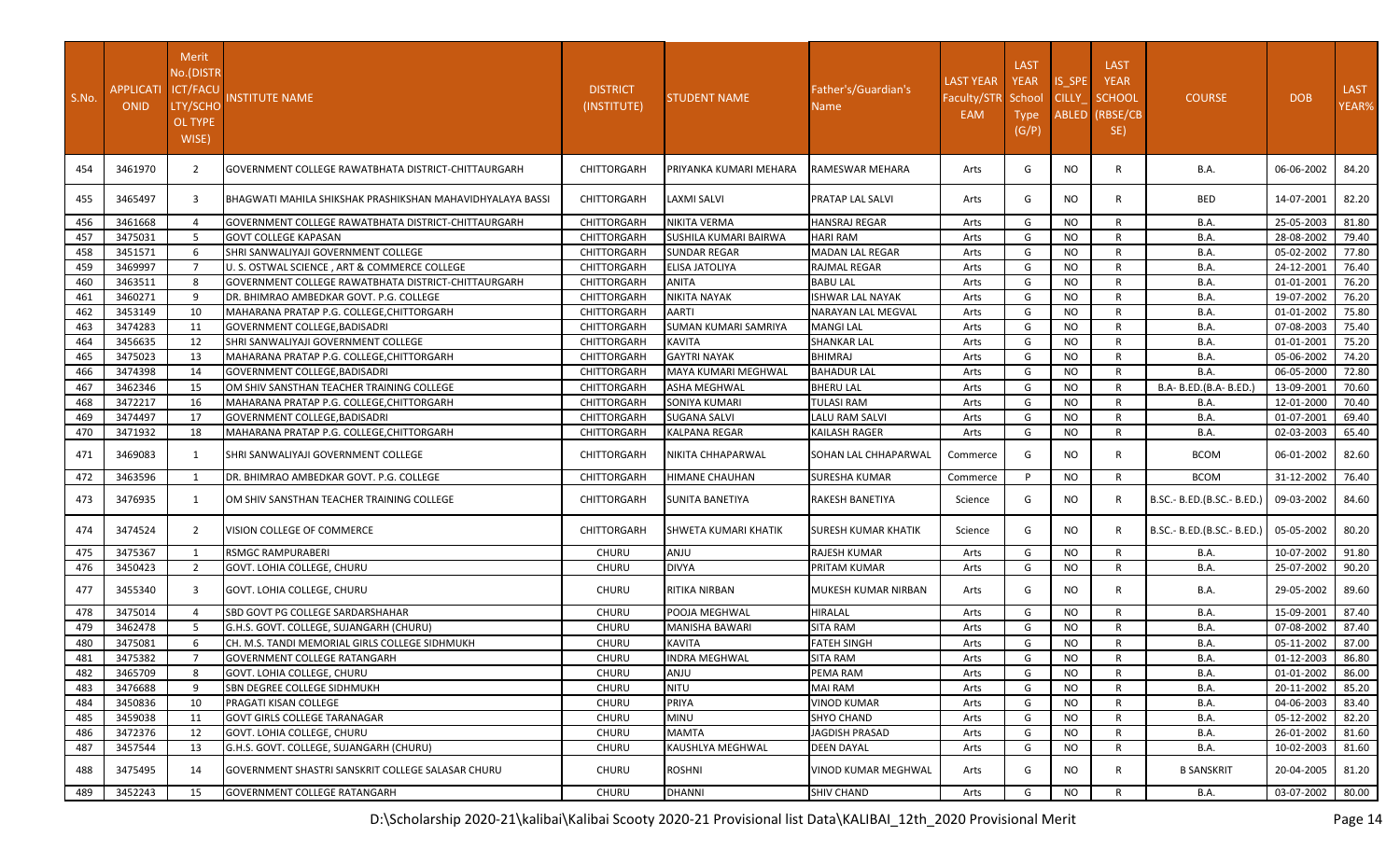| S.No. | <b>APPLICATI</b><br><b>ONID</b> | <b>Merit</b><br>√o.(DISTR<br>ICT/FACL<br>LTY/SCHO<br><b>OL TYPE</b><br>WISE) | NSTITUTE NAME                                                                             | <b>DISTRICT</b><br>(INSTITUTE) | STUDENT NAME          | Father's/Guardian's<br>Name  | LAST YEAR<br><b>Faculty/STR</b><br><b>EAM</b> | <b>LAST</b><br><b>YEAR</b><br>School<br><b>Type</b><br>(G/P) | IS SPE<br><b>CILLY</b> | <b>LAST</b><br><b>YEAR</b><br>SCHOOL<br>ABLED (RBSE/CB<br>SE) | <b>COURSE</b>          | <b>DOB</b> | <b>LAST</b><br>YEAR% |
|-------|---------------------------------|------------------------------------------------------------------------------|-------------------------------------------------------------------------------------------|--------------------------------|-----------------------|------------------------------|-----------------------------------------------|--------------------------------------------------------------|------------------------|---------------------------------------------------------------|------------------------|------------|----------------------|
| 490   | 3468536                         | 16                                                                           | SBD GOVT PG COLLEGE SARDARSHAHAR                                                          | CHURU                          | GANGA                 | <b>OMPRAKASH</b>             | Arts                                          | G                                                            | <b>NO</b>              | R                                                             | B.A.                   | 10-09-2002 | 79.20                |
| 491   | 3473037                         | 17                                                                           | GOVT. LOHIA COLLEGE, CHURU                                                                | <b>CHURU</b>                   | <b>MAYA KUMARI</b>    | <b>RAMCHANDRA</b>            | Arts                                          | G                                                            | <b>NO</b>              | R                                                             | B.A.                   | 11-02-2002 | 78.80                |
| 492   | 3471917                         | 18                                                                           | G.H.S. GOVT. COLLEGE, SUJANGARH (CHURU)                                                   | <b>CHURU</b>                   | SUMAN MEGHWAL         | LICHHMAN RAM                 | Arts                                          | G                                                            | <b>NO</b>              | R                                                             | <b>B.A.</b>            | 01-01-2004 | 78.20                |
| 493   | 3475564                         | 19                                                                           | GOVERNMENT GIRLS COLLEGE RAJGARH (CHURU)                                                  | <b>CHURU</b>                   | SONU KUMARI           | <b>MANGLARAM</b>             | Arts                                          | G                                                            | N <sub>O</sub>         | R                                                             | B.A.                   | 20-07-2002 | 77.20                |
| 494   | 3475536                         | -20                                                                          | GOVERNMENT GIRLS COLLEGE RAJGARH (CHURU)                                                  | <b>CHURU</b>                   | MUNESH KUMARI         | <b>ADARAM</b>                | Arts                                          | G                                                            | <b>NO</b>              | R                                                             | B.A.                   | 05-06-2004 | 77.00                |
| 495   | 3462000                         | 21                                                                           | SBD GOVT PG COLLEGE SARDARSHAHAR                                                          | CHURU                          | POONAM MEGHWAL        | <b>SUBHASH CHANDRA</b>       | Arts                                          | G                                                            | <b>NO</b>              | R                                                             | <b>B.A.</b>            | 14-06-2002 | 76.00                |
| 496   | 3468131                         | 22                                                                           | SBD GOVT PG COLLEGE SARDARSHAHAR                                                          | <b>CHURU</b>                   | <b>KANCHAN</b>        | <b>MAGHA RAM</b>             | Arts                                          | G                                                            | <b>NO</b>              | R                                                             | B.A.                   | 15-05-2002 | 75.40                |
| 497   | 3476087                         | 23                                                                           | <b>GOVT COLLEGE RAJALDESAR</b>                                                            | <b>CHURU</b>                   | JYOTI KATHAK          | <b>RANJIT KUMAR</b>          | Arts                                          | G                                                            | <b>NO</b>              | R                                                             | B.A.                   | 03-03-2003 | 75.20                |
| 498   | 3476199                         | 24                                                                           | SBD GOVT PG COLLEGE SARDARSHAHAR                                                          | CHURU                          | POOJA                 | <b>GOVIND RAM</b>            | Arts                                          | G                                                            | <b>NO</b>              | R                                                             | B.A.                   | 01-01-2003 | 73.80                |
| 499   | 3476372                         | 25                                                                           | GOVT GIRLS COLLEGE TARANAGAR                                                              | <b>CHURU</b>                   | POOJA                 | <b>KRISHAN KUMAR</b>         | Arts                                          | G                                                            | <b>NO</b>              | R                                                             | B.A.                   | 01-01-2002 | 73.20                |
| 500   | 3476450                         | 26                                                                           | <b>CRC COLLEGE</b>                                                                        | CHURU                          | VASUNDHARA PATODIYA   | <b>RAM CHANDRA</b>           | Arts                                          | G                                                            | <b>NO</b>              | R                                                             | <b>B.A.</b>            | 06-04-2002 | 73.00                |
| 501   | 3480581                         | 27                                                                           | G.H.S. GOVT. COLLEGE, SUJANGARH (CHURU)                                                   | <b>CHURU</b>                   | ANKITA SAMARIA        | SHYAMLAL                     | Arts                                          | G                                                            | <b>NO</b>              | R                                                             | B.A.                   | 11-07-2002 | 72.00                |
| 502   | 3481812                         | -28                                                                          | CH. M.S. TANDI MEMORIAL GIRLS COLLEGE SIDHMUKH                                            | <b>CHURU</b>                   | POOJA KUMARI          | <b>SURENDER SINGH</b>        | Arts                                          | G                                                            | <b>NO</b>              | R                                                             | B.A.                   | 23-11-2002 | 71.60                |
| 503   | 3471149                         | 29                                                                           | GOVT. LOHIA COLLEGE, CHURU                                                                | <b>CHURU</b>                   | <b>USHA BAROR</b>     | <b>BANSHIDHAR BAROR</b>      | Arts                                          | G                                                            | N <sub>O</sub>         | R                                                             | B.A.                   | 25-03-2003 | 70.20                |
| 504   | 3474695                         | 30                                                                           | G.H.S. GOVT. COLLEGE, SUJANGARH (CHURU)                                                   | CHURU                          | PRIYANKA REGAR        | DAYAL CHAND REGAR            | Arts                                          | G                                                            | <b>NO</b>              | R                                                             | B.A.                   | 02-05-2003 | 68.60                |
| 505   | 3475522                         | 31                                                                           | G.H.S. GOVT. COLLEGE, SUJANGARH (CHURU)                                                   | CHURU                          | POOJA                 | PRAHLAD RAM                  | Arts                                          | G                                                            | <b>NO</b>              | R                                                             | B.A.                   | 30-05-2000 | 68.40                |
| 506   | 3476383                         | 32                                                                           | CRC COLLEGE                                                                               | <b>CHURU</b>                   | <b>SARITA</b>         | <b>MANI RAM</b>              | Arts                                          | G                                                            | <b>NO</b>              | R                                                             | B.A.                   | 12-03-2000 | 67.20                |
| 507   | 3471447                         | 33                                                                           | MOHTA COLLEGE, SADULPUR                                                                   | <b>CHURU</b>                   | SUNIL KUMARI          | <b>VINOD DABALA</b>          | Arts                                          | G                                                            | <b>NO</b>              | R                                                             | B.A.                   | 20-09-2004 | 67.20                |
| 508   | 3474878                         | 34                                                                           | GOVT. LOHIA COLLEGE, CHURU                                                                | CHURU                          | <b>KIRAN</b>          | <b>MAHENDRA PAL</b>          | Arts                                          | G                                                            | <b>NO</b>              | R                                                             | B.A.                   | 30-12-2001 | 65.40                |
| 509   | 3468591                         | $\overline{1}$                                                               | CAREER COLLEGE CHURU                                                                      | <b>CHURU</b>                   | LAXMI KALLA           | <b>BHANWARLAL</b>            | Arts                                          | D                                                            | <b>NO</b>              | $\mathsf{R}$                                                  | B.A- B.ED.(B.A- B.ED.) | 02-07-2003 | 93.40                |
| 510   | 3474341                         | 2                                                                            | GOVT. LOHIA COLLEGE, CHURU                                                                | <b>CHURU</b>                   | ANNAPURNA JAGRAWAL    | <b>SURESH KUMAR JAGRAWAL</b> | Arts                                          | D                                                            | NO.                    | R                                                             | B.A.                   | 04-08-2003 | 81.20                |
| 511   | 3471727                         | $\overline{\mathbf{3}}$                                                      | SBD GOVT PG COLLEGE SARDARSHAHAR                                                          | <b>CHURU</b>                   | ANJALI PALIWAL        | <b>HANUMAN PALIWAL</b>       | Arts                                          | P                                                            | <b>NO</b>              | R                                                             | B.A.                   | 08-02-2004 | 80.60                |
| 512   | 3472247                         | $\overline{4}$                                                               | G.H.S. GOVT. COLLEGE, SUJANGARH (CHURU)                                                   | <b>CHURU</b>                   | MUSKAN SAMRIYA        | <b>DULICHAND</b>             | Arts                                          | P                                                            | <b>NO</b>              | R                                                             | B.A.                   | 29-01-2003 | 77.60                |
| 513   | 3465723                         | -5                                                                           | GOVT. LOHIA COLLEGE, CHURU                                                                | CHURU                          | RAJBALA               | <b>GIRDHARI LAL</b>          | Arts                                          | D                                                            | <b>NO</b>              | R                                                             | <b>B.A.</b>            | 10-11-2003 | 76.60                |
| 514   | 3474174                         | -6                                                                           | VIVEKANAND VIDYA ASHRAM COLLEGE, KATAR CHHOTI                                             | <b>CHURU</b>                   | <b>MAMTA</b>          | <b>JETHA RAM</b>             | Arts                                          | P                                                            | <b>NO</b>              | R                                                             | B.A.                   | 14-04-2004 | 76.40                |
| 515   | 3475638                         | 7                                                                            | GOVERNMENT GIRLS COLLEGE RAJGARH (CHURU)                                                  | <b>CHURU</b>                   | MEERA                 | <b>MAN SINGH</b>             | Arts                                          | P                                                            | <b>NO</b>              | R                                                             | B.A.                   | 21-09-2004 | 72.00                |
| 516   | 3464406                         | 1                                                                            | M.J.D. GOVT. COLLEGE, TARANAGAR                                                           | <b>CHURU</b>                   | SAVITRI               | <b>JAY SINGH BHAMI</b>       | Science                                       | G                                                            | <b>NO</b>              | R                                                             | B.SC.                  | 07-05-2001 | 92.00                |
| 517   | 3453809                         | $\overline{2}$                                                               | SBD GOVT PG COLLEGE SARDARSHAHAR                                                          | <b>CHURU</b>                   | RENUKA KHERIWAL       | <b>CHUNNI LAL</b>            | Science                                       | G                                                            | <b>NO</b>              | R                                                             | B.SC.                  | 21-05-2003 | 90.20                |
| 518   | 3451974                         | $\overline{3}$                                                               | GOVT. COLLEGE OF NURSING. CHURU                                                           | CHURU                          | NEHA CHAWLA           | <b>CHANDRESH CHAWLA</b>      | Science                                       | G                                                            | <b>NO</b>              |                                                               | B.SC.                  | 23-06-2002 | 85.20                |
| 519   | 3474543                         | $\overline{4}$                                                               | GOVT. LOHIA COLLEGE, CHURU                                                                | <b>CHURU</b>                   | RAVINA NIMEL          | RAJKUMAR NIMEL               | Science                                       | G                                                            | NO.                    | R                                                             | B.SC.                  | 27-09-2000 | 80.20                |
| 520   | 3469040                         | - 5                                                                          | MOHTA COLLEGE, SADULPUR                                                                   | <b>CHURU</b>                   | RENU                  | <b>RAJ KUMAR</b>             | Science                                       | G                                                            | <b>NO</b>              | R                                                             | B.SC.                  | 05-06-2001 | 72.80                |
| 521   | 3468759                         | -6                                                                           | MOHTA COLLEGE, SADULPUR                                                                   | <b>CHURU</b>                   | PAYAL KUMARI          | <b>RATI RAM</b>              | Science                                       | G                                                            | <b>NO</b>              | R                                                             | B.SC.                  | 07-07-2005 | 65.00                |
| 522   | 3465498                         | 1                                                                            | GOVT. COLLEGE OF NURSING. CHURU                                                           | <b>CHURU</b>                   | <b>GEETU</b>          | <b>OM PRAKASH</b>            | Science                                       | P                                                            | <b>NO</b>              | R                                                             | B.SC.                  | 09-12-2002 | 83.80                |
| 523   | 3473265                         | $\overline{2}$                                                               | GOVT. LOHIA COLLEGE, CHURU                                                                | CHURU                          | <b>KAVITA MEGHWAL</b> | <b>MANGAL SINGH</b>          | Science                                       | P                                                            | <b>NO</b>              | R                                                             | B.SC.                  | 21-09-2002 | 78.20                |
| 524   | 3473267                         | $\overline{\mathbf{3}}$                                                      | GOVT. LOHIA COLLEGE, CHURU                                                                | CHURU                          | SEEMA MEGHWAL         | <b>CHANDAGI RAM</b>          | Science                                       | P                                                            | <b>NO</b>              | $\mathsf{R}$                                                  | B.SC.                  | 24-09-2002 | 78.00                |
| 525   | 3453621                         | 1                                                                            | BHARTI TAECHER TRAINING B.A. B.ED. B.SC. B.ED.                                            | <b>DAUSA</b>                   | ANJALI LAWASIYA       | SITARAM MAHAWAR              | Arts                                          | G                                                            | <b>NO</b>              | R                                                             | B.A- B.ED.(B.A- B.ED.) | 07-04-2003 | 91.00                |
| 526   | 3464562                         | 2                                                                            | PANDIT DEEN DAYAL UPADHYAY SMIRITI MAHILA SHIKSHAK<br>PRASHIKSHAN MAHAVIDHYALAYA BANDIKUI | <b>DAUSA</b>                   | POOJA                 | RAMKISHOR                    | Arts                                          | G                                                            | NO.                    | R                                                             | <b>BED</b>             | 09-03-2003 | 87.80                |
| 527   | 3453728                         | $\overline{3}$                                                               | P.N.K.S. GOVT. PG COLLEGE DAUSA                                                           | <b>DAUSA</b>                   | REKHA BAIRWA          | RAMPHOOL BAIRWA              | Arts                                          | G                                                            | <b>NO</b>              | R                                                             | <b>B.A.</b>            | 10-09-2004 | 87.40                |
| 528   | 3464524                         | 4                                                                            | PANDIT DEEN DAYAL UPADHYAY SMIRITI MAHILA SHIKSHAK<br>PRASHIKSHAN MAHAVIDHYALAYA BANDIKUI | DAUSA                          | <b>KRISHNA KUMARI</b> | SATISH CHAND                 | Arts                                          | G                                                            | <b>NO</b>              | R                                                             | <b>BED</b>             | 01-01-2002 | 86.60                |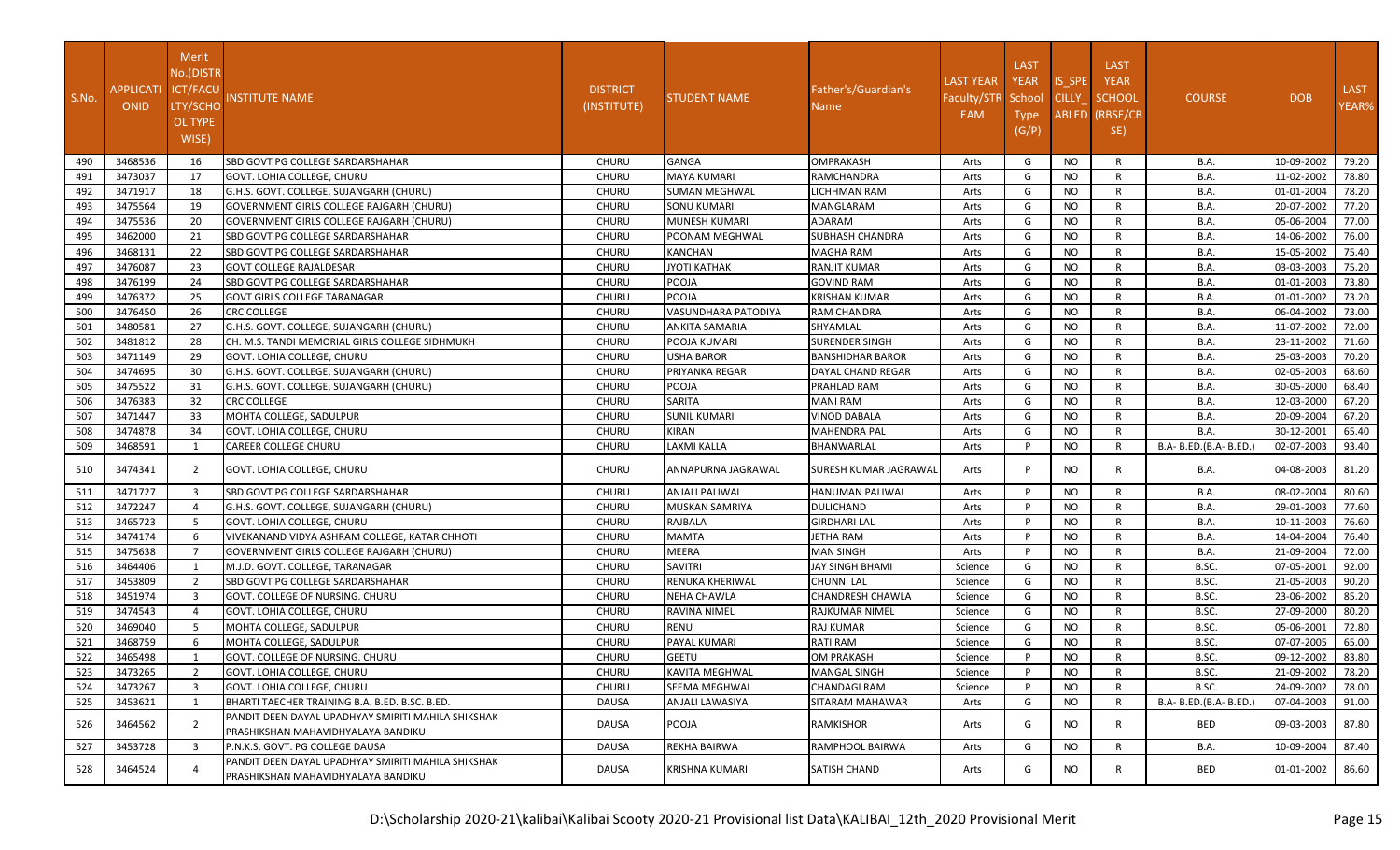| S.No. | <b>APPLICATI</b><br><b>ONID</b> | <b>Merit</b><br>o.(DISTR)<br><b>ICT/FACU</b><br>LTY/SCHO<br>OL TYPE<br>WISE) | NSTITUTE NAME                                     | <b>DISTRICT</b><br>(INSTITUTE) | STUDENT NAME          | Father's/Guardian's<br>Name      | LAST YEAR<br>Faculty/STR<br><b>EAM</b> | <b>LAST</b><br><b>YEAR</b><br>School<br>Type<br>(G/P) | IS_SPE<br><b>CILLY</b> | <b>LAST</b><br><b>YEAR</b><br><b>SCHOOL</b><br>ABLED (RBSE/CB<br>SE) | <b>COURSE</b>          | <b>DOB</b> | <b>LAST</b><br>YEAR% |
|-------|---------------------------------|------------------------------------------------------------------------------|---------------------------------------------------|--------------------------------|-----------------------|----------------------------------|----------------------------------------|-------------------------------------------------------|------------------------|----------------------------------------------------------------------|------------------------|------------|----------------------|
| 529   | 3483658                         | 5                                                                            | SAINI ADARSH P.G. COLLEGE BANDIKUI                | <b>DAUSA</b>                   | ANJALI VERMA          | JAGADISH PRASAD BAIRWA           | Arts                                   | G                                                     | <b>NO</b>              | R                                                                    | B.A.                   | 05-04-2003 | 84.60                |
| 530   | 3452337                         | - 6                                                                          | P.N.K.S. GOVT. PG COLLEGE DAUSA                   | <b>DAUSA</b>                   | RAVINA BAIRWA         | PRABHU DAYAL BAIRWA              | Arts                                   | G                                                     | <b>NO</b>              | R                                                                    | <b>B.A.</b>            | 14-08-2001 | 83.60                |
| 531   | 3454237                         | $\overline{7}$                                                               | P.N.K.S. GOVT. PG COLLEGE DAUSA                   | <b>DAUSA</b>                   | KOMAL BAIRWA          | SOHAN LAL BAIRWA                 | Arts                                   | G                                                     | <b>NO</b>              | R                                                                    | <b>B.A.</b>            | 14-04-2003 | 83.40                |
| 532   | 3458763                         | 8                                                                            | RAJESH PILOT GOVT. P.G. COLLEGE, LALSOT           | <b>DAUSA</b>                   | RITIKA NAINIWAL       | SITARAM NAINIWAL                 | Arts                                   | G                                                     | <b>NO</b>              | R                                                                    | B.A.                   | 08-07-2003 | 82.20                |
| 533   | 3451603                         | 9                                                                            | GOVT.GIRLS COLLEGE LALSOT                         | <b>DAUSA</b>                   | <b>SUMITRA BAIRWA</b> | MOHAN LAL BAIRWA                 | Arts                                   | G                                                     | <b>NO</b>              | R                                                                    | B.A.                   | 15-03-2003 | 81.60                |
| 534   | 3465771                         | 10                                                                           | P.N.K.S. GOVT. PG COLLEGE DAUSA                   | <b>DAUSA</b>                   | KAJAL BAIRWA          | JAYLAL BAIRWA                    | Arts                                   | G                                                     | <b>NO</b>              | R                                                                    | B.A.                   | 15-04-2002 | 81.40                |
| 535   | 3449811                         | 11                                                                           | SHREE KRISHNA COLLEGE SIKANDRA ,TEH-SIKRAI DAUSA  | <b>DAUSA</b>                   | VANDNA KUMARI BAIRWA  | MOHANLAL BAIRWA                  | Arts                                   | G                                                     | <b>NO</b>              | R                                                                    | B.A- B.ED.(B.A- B.ED.) | 28-06-2004 | 81.20                |
| 536   | 3451284                         | 12                                                                           | RAJESH PILOT GOVT. P.G. COLLEGE, LALSOT           | <b>DAUSA</b>                   | NEHA MAHAWAR          | <b>SURESH CHAND MAHAWAR</b>      | Arts                                   | G                                                     | NO                     | R                                                                    | <b>B.A.</b>            | 28-09-2002 | 81.20                |
| 537   | 3466307                         | 13                                                                           | P.N.K.S. GOVT. PG COLLEGE DAUSA                   | <b>DAUSA</b>                   | PRIYA BAIRWA          | KANWAR PAL BAIRWA                | Arts                                   | G                                                     | <b>NO</b>              | R                                                                    | <b>B.A.</b>            | 16-05-2001 | 80.60                |
| 538   | 3450885                         | 14                                                                           | <b>GOVT.GIRLS COLLEGE LALSOT</b>                  | <b>DAUSA</b>                   | VIJAY LAXMI           | <b>BATTILAL BAIRWA</b>           | Arts                                   | G                                                     | <b>NO</b>              | R                                                                    | <b>B.A.</b>            | 06-03-2003 | 80.60                |
| 539   | 3456640                         | 15                                                                           | P.N.K.S. GOVT. PG COLLEGE DAUSA                   | <b>DAUSA</b>                   | KRISHNA BAIRWA        | RANJIT                           | Arts                                   | G                                                     | <b>NO</b>              | R                                                                    | <b>B.A.</b>            | 05-07-2004 | 80.20                |
| 540   | 3465185                         | 16                                                                           | <b>GOVT.GIRLS COLLEGE LALSOT</b>                  | <b>DAUSA</b>                   | RAMESHI BAIRWA        | <b>HAJARI LAL BAIRWA</b>         | Arts                                   | G                                                     | <b>NO</b>              | R                                                                    | B.A.                   | 08-07-2003 | 79.40                |
| 541   | 3451139                         | 17                                                                           | P.N.K.S. GOVT. PG COLLEGE DAUSA                   | <b>DAUSA</b>                   | <b>RESHAM BAIRWA</b>  | <b>CHOTELAL BAIRWA</b>           | Arts                                   | G                                                     | <b>NO</b>              | $\mathsf{R}$                                                         | <b>B.A.</b>            | 04-05-2000 | 79.20                |
| 542   | 3453810                         | 18                                                                           | SRI SANT SUNDARDAS GOVT P.G. GIRLS COLLEGE, DAUSA | <b>DAUSA</b>                   | SUNITA                | <b>RAMJI LAL</b>                 | Arts                                   | G                                                     | <b>NO</b>              | R                                                                    | <b>B.A.</b>            | 01-01-2001 | 79.20                |
| 543   | 3474745                         | 19                                                                           | SRP GOVT.COLLEGE, BANDIKUI                        | <b>DAUSA</b>                   | ALKA BAI BAIRWA       | <b>BADRI PRASAD BAIRWA</b>       | Arts                                   | G                                                     | <b>NO</b>              | R                                                                    | B.A.                   | 11-09-2003 | 79.20                |
| 544   | 3463744                         | 20                                                                           | SRI SANT SUNDARDAS GOVT P.G. GIRLS COLLEGE, DAUSA | DAUSA                          | MEENA BANSHIWAL       | CHHOGALAL BANSHIWAL              | Arts                                   | G                                                     | NO.                    | R                                                                    | B.A.                   | 04-05-2003 | 78.40                |
| 545   | 3457832                         | 21                                                                           | <b>GOVT.GIRLS COLLEGE LALSOT</b>                  | <b>DAUSA</b>                   | AARTI BAI             | PRABHULAL BAIRWA                 | Arts                                   | G                                                     | <b>NO</b>              | R                                                                    | <b>B.A.</b>            | 01-01-2004 | 78.40                |
| 546   | 3460348                         | 22                                                                           | <b>GOVT.GIRLS COLLEGE LALSOT</b>                  | <b>DAUSA</b>                   | KRISHNA BAIRWA        | MITHALAL BAIRWA                  | Arts                                   | G                                                     | <b>NO</b>              | R                                                                    | B.A.                   | 08-03-2001 | 78.20                |
| 547   | 3477808                         | 23                                                                           | LATE MOOLCHAND MEENA TEACHER TRAINING COLLEGE     | <b>DAUSA</b>                   | JYOTI KUMARI BAIRWA   | NEINU RAM BAIRWA                 | Arts                                   | G                                                     | <b>NO</b>              | R                                                                    | B.A- B.ED.(B.A- B.ED.) | 22-10-2002 | 77.80                |
| 548   | 3457062                         | 24                                                                           | P.N.K.S. GOVT. PG COLLEGE DAUSA                   | DAUSA                          | MADHU BALA MAHAWAR    | MANGTU RAM MAHAWAR               | Arts                                   | G                                                     | NO.                    | R                                                                    | <b>B.A.</b>            | 03-06-2001 | 77.60                |
| 549   | 3467968                         | 25                                                                           | ANUSHREE P.G GIRLS COLLEGE                        | <b>DAUSA</b>                   | SAPNA VERMA           | RAMESH CHAND VERMA               | Arts                                   | G                                                     | <b>NO</b>              | R                                                                    | B.A.                   | 08-08-2003 | 77.60                |
| 550   | 3474443                         | 26                                                                           | RADHIKA T.T. COLLEGE BHANDAREJ DAUSA 4            | <b>DAUSA</b>                   | IYOTI KUMARI DEWATWAL | RANGLAL DEWATWAL                 | Arts                                   | G                                                     | <b>NO</b>              | R                                                                    | B.A- B.ED.(B.A- B.ED.) | 02-07-2002 | 77.20                |
| 551   | 3460597                         | 27                                                                           | P.N.K.S. GOVT. PG COLLEGE DAUSA                   | <b>DAUSA</b>                   | SAPANA VERMA          | MUNNA LAL BAIRWA                 | Arts                                   | G                                                     | <b>NO</b>              | R                                                                    | B.A.                   | 16-01-2003 | 77.20                |
| 552   | 3463766                         | 28                                                                           | SRI SANT SUNDARDAS GOVT P.G. GIRLS COLLEGE, DAUSA | <b>DAUSA</b>                   | REENA BANSHIWAL       | CHHOGALAL BANSHIWAL              | Arts                                   | G                                                     | NO                     | R.                                                                   | B.A.                   | 04-05-2003 | 77.20                |
| 553   | 3449405                         | 29                                                                           | GOVERNMENT COLLEGE NANGAL RAJAWATAN (DAUSA)       | <b>DAUSA</b>                   | PRIYANKA BENIWAL      | RAJENDRA PRASAD<br><b>BAIRWA</b> | Arts                                   | G                                                     | NO.                    | R                                                                    | B.A.                   | 08-09-2004 | 77.20                |
| 554   | 3461175                         | 30                                                                           | <b>GOVT.GIRLS COLLEGE LALSOT</b>                  | <b>DAUSA</b>                   | KOMAL BAIRWA          | <b>GIRRAJ BAIRWA</b>             | Arts                                   | G                                                     | <b>NO</b>              | R                                                                    | <b>B.A.</b>            | 14-07-2002 | 76.80                |
| 555   | 3449210                         | 31                                                                           | SRP GOVT.COLLEGE, BANDIKUI                        | <b>DAUSA</b>                   | SUMAN KUMARI BAIRWA   | RAMJILAL BAIRWA                  | Arts                                   | G                                                     | <b>NO</b>              | R                                                                    | B.A.                   | 25-08-2001 | 76.60                |
| 556   | 3474383                         | 32                                                                           | <b>GOVT GIRLS COLLEGE BANDIKUI</b>                | DAUSA                          | HEMLATA BAIRWA        | <b>CHHOTE LAL BAIRWA</b>         | Arts                                   | G                                                     | NO.                    | $\mathsf{R}$                                                         | B.A.                   | 16-05-2003 | 76.60                |
| 557   | 3461981                         | 33                                                                           | SRI SANT SUNDARDAS GOVT P.G. GIRLS COLLEGE, DAUSA | <b>DAUSA</b>                   | MAMTA KUMARI MAHAWAR  | HARISH CHAND<br><b>MAHAWAR</b>   | Arts                                   | G                                                     | <b>NO</b>              | R                                                                    | B.A.                   | 05-07-2003 | 76.20                |
| 558   | 3454292                         | 34                                                                           | P.N.K.S. GOVT. PG COLLEGE DAUSA                   | <b>DAUSA</b>                   | NEERAJ BAIRWA         | DINESH KUMAR BAIRWA              | Arts                                   | G                                                     | <b>NO</b>              | R                                                                    | <b>B.A.</b>            | 07-08-2004 | 76.00                |
| 559   | 3474196                         | 35                                                                           | IMPULSE COLLEGE OF EDUCATION, DAUSA               | <b>DAUSA</b>                   | RAVINA                | <b>BHIKARAM</b>                  | Arts                                   | G                                                     | <b>NO</b>              | R                                                                    | B.A- B.ED.(B.A- B.ED.) | 06-09-2002 | 75.80                |
| 560   | 3462648                         | 36                                                                           | P.N.K.S. GOVT. PG COLLEGE DAUSA                   | <b>DAUSA</b>                   | LALTA JONWAL          | <b>GOPAL</b>                     | Arts                                   | G                                                     | <b>NO</b>              | R                                                                    | B.A.                   | 14-05-2003 | 75.80                |
| 561   | 3475538                         | 37                                                                           | SRP GOVT.COLLEGE, BANDIKUI                        | <b>DAUSA</b>                   | ANJU KUMARI BANSIWAL  | <b>HEERA LAL BANSIWAL</b>        | Arts                                   | G                                                     | <b>NO</b>              | R                                                                    | B.A.                   | 10-04-2003 | 75.60                |
| 562   | 3456901                         | 38                                                                           | GOVT. GIRLS COLLEGE, SIKANDRA (DAUSA)             | DAUSA                          | SAPNA KUMARI BAIRWA   | RAJENDRA PRASAD<br><b>BAIRWA</b> | Arts                                   | G                                                     | NO.                    | R                                                                    | B.A.                   | 15-06-2003 | 75.60                |
| 563   | 3463202                         | 39                                                                           | P.N.K.S. GOVT. PG COLLEGE DAUSA                   | <b>DAUSA</b>                   | KOMAL BAIRWA          | PRATYARAM BAIRWA                 | Arts                                   | G                                                     | <b>NO</b>              | $\mathsf{R}$                                                         | <b>B.A.</b>            | 20-10-2002 | 75.20                |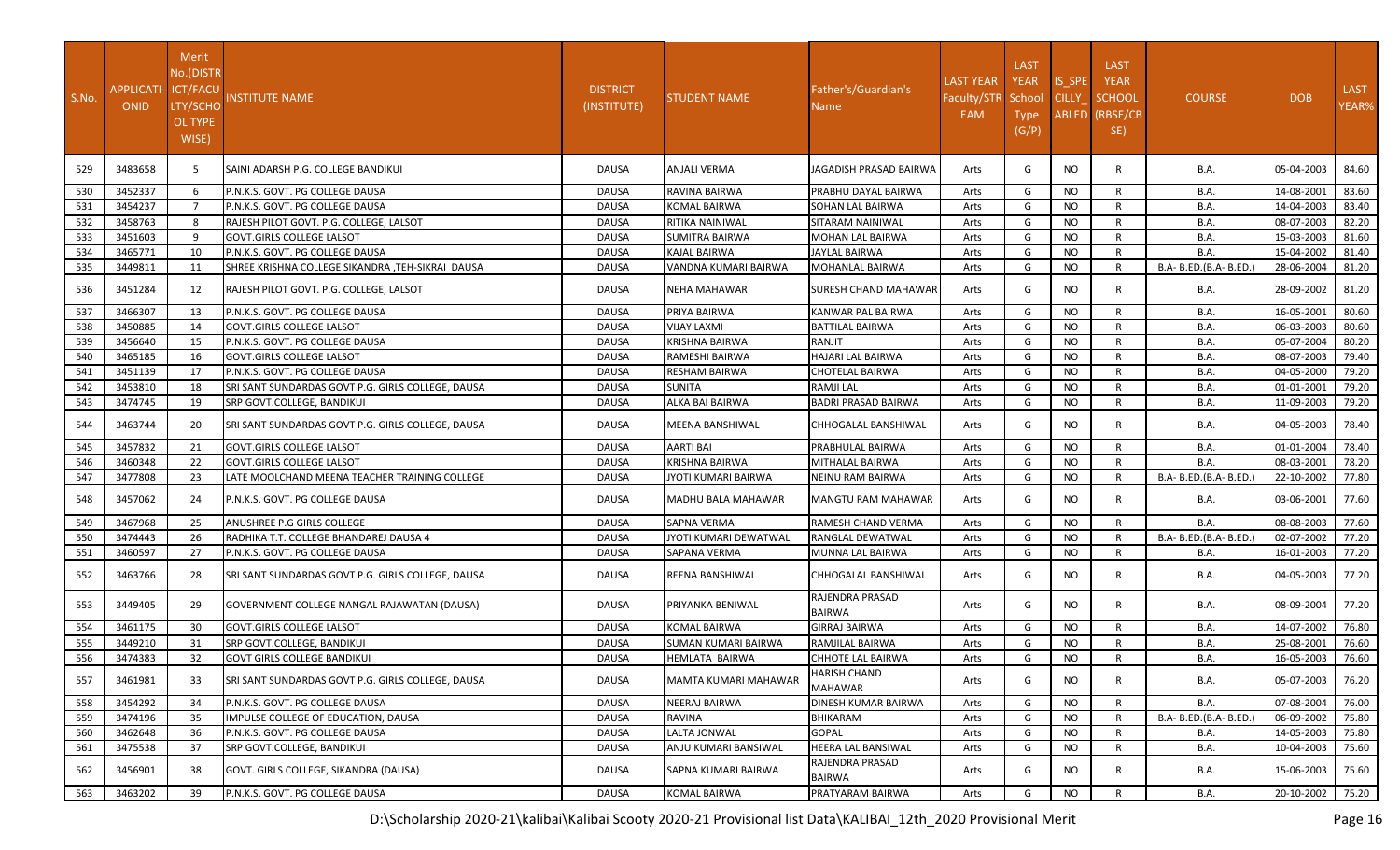| S.No. | <b>APPLICATI</b><br><b>ONID</b> | <b>Merit</b><br>Vo.(DISTF<br><b>ICT/FACL</b><br>LTY/SCHO<br>OL TYPE<br>WISE) | NSTITUTE NAME                                                       | <b>DISTRICT</b><br>(INSTITUTE) | STUDENT NAME        | Father's/Guardian's<br>Name | LAST YEAR<br>Faculty/STR<br>EAM | <b>LAST</b><br><b>YEAR</b><br>School<br><b>Type</b><br>(G/P) | <b>IS SPE</b><br><b>CILLY</b> | <b>LAST</b><br><b>YEAR</b><br><b>SCHOOL</b><br>ABLED (RBSE/CB<br>SE) | <b>COURSE</b>          | <b>DOB</b> | <b>LAST</b><br>YEAR% |
|-------|---------------------------------|------------------------------------------------------------------------------|---------------------------------------------------------------------|--------------------------------|---------------------|-----------------------------|---------------------------------|--------------------------------------------------------------|-------------------------------|----------------------------------------------------------------------|------------------------|------------|----------------------|
| 564   | 3474605                         | 40                                                                           | SRP GOVT.COLLEGE, BANDIKUI                                          | <b>DAUSA</b>                   | PRIYANKA BAIRWA     | SHIV DAYAL BAIRWA           | Arts                            | G                                                            | <b>NO</b>                     | R                                                                    | <b>B.A.</b>            | 01-01-2003 | 75.20                |
| 565   | 3458810                         | 41                                                                           | RAJESH PILOT GOVT. P.G. COLLEGE. LALSOT                             | <b>DAUSA</b>                   | ANJU NAINIWAL       | SITARAM NAINIWAL            | Arts                            | G                                                            | <b>NO</b>                     | R                                                                    | <b>B.A.</b>            | 25-12-2004 | 75.20                |
| 566   | 3475059                         | 42                                                                           | SRP GOVT.COLLEGE, BANDIKUI                                          | <b>DAUSA</b>                   | KAMLESH BAIRWA      | GIRRAJ PRASAD BAIRWA        | Arts                            | G                                                            | <b>NO</b>                     | R                                                                    | <b>B.A.</b>            | 18-02-2003 | 75.00                |
| 567   | 3470070                         | 43                                                                           | RAJESH PILOT GOVT. P.G. COLLEGE, LALSOT                             | <b>DAUSA</b>                   | NEELU BAIRWA        | CHIRANJI LAL BAIRWA         | Arts                            | G                                                            | <b>NO</b>                     | R                                                                    | B.A.                   | 05-04-2001 | 74.60                |
| 568   | 3456926                         | 44                                                                           | ADITYA COLLEGE BA BED BSC BED                                       | <b>DAUSA</b>                   | RADHA MAHAWAR       | <b>TARA CHAND MAHAWAR</b>   | Arts                            | G                                                            | NO.                           | R                                                                    | B.A- B.ED.(B.A- B.ED.) | 20-06-2000 | 74.20                |
| 569   | 3457555                         | 45                                                                           | P.N.K.S. GOVT. PG COLLEGE DAUSA                                     | <b>DAUSA</b>                   | NILLAM              | <b>VISHRAM</b>              | Arts                            | G                                                            | <b>NO</b>                     | R                                                                    | <b>B.A.</b>            | 13-11-2002 | 74.20                |
| 570   | 3475375                         | 46                                                                           | P.N.K.S. GOVT. PG COLLEGE DAUSA                                     | <b>DAUSA</b>                   | MANISHA MHAWAR      | DOOLICHAND MHAWAR           | Arts                            | G                                                            | <b>NO</b>                     | R                                                                    | <b>B.A.</b>            | 01-07-2000 | 74.00                |
| 571   | 3471971                         | 47                                                                           | ADITYA COLLEGE BA BED BSC BED                                       | <b>DAUSA</b>                   | PRIYANKA VERMA      | <b>HANSRAJ VERMA</b>        | Arts                            | G                                                            | <b>NO</b>                     | R                                                                    | B.A- B.ED.(B.A- B.ED.) | 01-01-2005 | 73.00                |
| 572   | 3475604                         | 48                                                                           | P.N.K.S. GOVT. PG COLLEGE DAUSA                                     | DAUSA                          | SARGAM SHAKRWAL     | RAJENDRA KUMAR<br>SHAKRWAL  | Arts                            | G                                                            | NO.                           | R                                                                    | B.A.                   | 06-06-2003 | 73.00                |
| 573   | 3454728                         | 49                                                                           | <b>GOVT.GIRLS COLLEGE LALSOT</b>                                    | <b>DAUSA</b>                   | MEENA BAIRWA        | DHARMPAL BAIRWA             | Arts                            | G                                                            | NO                            | R                                                                    | <b>B.A.</b>            | 10-05-2001 | 72.80                |
| 574   | 3465769                         | 50                                                                           | P.N.K.S. GOVT. PG COLLEGE DAUSA                                     | <b>DAUSA</b>                   | KOMAL MAHAWAR       | <b>CHANDAR MAHAWAR</b>      | Arts                            | G                                                            | <b>NO</b>                     | R                                                                    | <b>B.A.</b>            | 15-01-2002 | 72.40                |
| 575   | 3476177                         | 51                                                                           | RAJESH PILOT GOVT. P.G. COLLEGE, LALSOT                             | <b>DAUSA</b>                   | KAVITA MAHAWAR      | SITARAM MAHAWAR             | Arts                            | G                                                            | <b>NO</b>                     | R                                                                    | <b>B.A.</b>            | 09-03-2003 | 72.40                |
| 576   | 3447953                         | 52                                                                           | P.N.K.S. GOVT. PG COLLEGE DAUSA                                     | <b>DAUSA</b>                   | ITOYL               | NARASI RAM MAHAWAR          | Arts                            | G                                                            | <b>NO</b>                     | R                                                                    | <b>B.A.</b>            | 14-01-2003 | 72.20                |
| 577   | 3467279                         | 53                                                                           | SHREE SANTHAN DHRAM SHASTRI SANSKRIT COLLEGE LALSOT                 | <b>DAUSA</b>                   | MANISHA BAIRWA      | CHHITARMAL BAIRWA           | Arts                            | G                                                            | <b>NO</b>                     | R                                                                    | <b>B SANSKRIT</b>      | 15-08-2001 | 71.60                |
| 578   | 3447628                         | 54                                                                           | P.N.K.S. GOVT. PG COLLEGE DAUSA                                     | <b>DAUSA</b>                   | KHELANTA BAIRWA     | <b>BHARAT LAL BAIRWA</b>    | Arts                            | G                                                            | <b>NO</b>                     | R                                                                    | <b>B.A.</b>            | 19-01-2001 | 71.60                |
| 579   | 3474972                         | -55                                                                          | LATE MOOLCHAND MEENA TEACHER TRAINING COLLEGE                       | <b>DAUSA</b>                   | SANDHYA VERMA       | SRAWAN KUMAR VARMA          | Arts                            | G                                                            | NO                            | R                                                                    | B.A- B.ED.(B.A- B.ED.) | 21-07-2003 | 70.40                |
| 580   | 3476307                         | -56                                                                          | P.N.K.S. GOVT. PG COLLEGE DAUSA                                     | <b>DAUSA</b>                   | ANJALI GANGWAL      | DINESH KUMAR GANGWAL        | Arts                            | G                                                            | NO                            | R                                                                    | B.A.                   | 15-04-2003 | 70.20                |
| 581   | 3475785                         | 57                                                                           | P.N.K.S. GOVT. PG COLLEGE DAUSA                                     | DAUSA                          | CHANCHAL PINGOLIYA  | VINOD KUMAR PINGOLIYA       | Arts                            | G                                                            | NO.                           | R                                                                    | B.A.                   | 09-06-2001 | 69.80                |
| 582   | 3475957                         | 58                                                                           | AVP MAHILA MAHAVIDYALAYA LALSOT DAUSA RAJASTHAN                     | <b>DAUSA</b>                   | MANISHA BAIRWA      | <b>OMPRAKASH BAIRWA</b>     | Arts                            | G                                                            | <b>NO</b>                     | R                                                                    | B.A.                   | 18-10-2002 | 69.80                |
| 583   | 3476700                         | 59                                                                           | AVP MAHILA MAHAVIDYALAYA LALSOT DAUSA RAJASTHAN                     | <b>DAUSA</b>                   | ROSHAN BAKOLIYA     | <b>BHARAT LAL BAKOLIYA</b>  | Arts                            | G                                                            | <b>NO</b>                     | R                                                                    | <b>B.A.</b>            | 17-01-2004 | 69.80                |
| 584   | 3464084                         | 60                                                                           | RAJESH PILOT GOVT. P.G. COLLEGE, LALSOT                             | <b>DAUSA</b>                   | POOJA BAIRWA        | RAMJI LAL BAIRWA            | Arts                            | G                                                            | NO.                           | R                                                                    | <b>B.A.</b>            | 17-08-2003 | 69.40                |
| 585   | 3472670                         | 61                                                                           | <b>GOVT.GIRLS COLLEGE LALSOT</b>                                    | <b>DAUSA</b>                   | MAHIMA BAI SALODIYA | <b>JIVANRAM RAIGAR</b>      | Arts                            | G                                                            | NO                            | R                                                                    | B.A.                   | 04-04-2003 | 69.20                |
| 586   | 3474286                         | 62                                                                           | SRI SANT SUNDARDAS GOVT P.G. GIRLS COLLEGE, DAUSA                   | <b>DAUSA</b>                   | URMILA BAIRWA       | RAMNIWAS BAIRWA             | Arts                            | G                                                            | <b>NO</b>                     | R                                                                    | B.A.                   | 14-08-2002 | 68.80                |
| 587   | 3472030                         | 63                                                                           | SRP GOVT.COLLEGE, BANDIKUI                                          | <b>DAUSA</b>                   | POOJA KUMARI BAIRWA | HARINARAYAN BAIRWA          | Arts                            | G                                                            | <b>NO</b>                     | R                                                                    | B.A.                   | 15-08-2004 | 67.40                |
| 588   | 3476381                         | 64                                                                           | RAJESH PILOT GOVT. P.G. COLLEGE, LALSOT                             | <b>DAUSA</b>                   | PRIYA BAIRWA        | <b>BASRAM BAIRWA</b>        | Arts                            | G                                                            | <b>NO</b>                     | R                                                                    | <b>B.A.</b>            | 10-10-2002 | 66.60                |
| 589   | 3461286                         | 65                                                                           | RAJESH PILOT GOVT. P.G. COLLEGE, LALSOT                             | <b>DAUSA</b>                   | DIPTI BAIRWA        | <b>LEKHRAJ BAIRWA</b>       | Arts                            | G                                                            | NO.                           | R                                                                    | <b>B.A.</b>            | 08-05-2002 | 66.40                |
| 590   | 3456962                         | 66                                                                           | SHREE SANTHAN DHRAM SHASTRI SANSKRIT COLLEGE LALSOT                 | <b>DAUSA</b>                   | SARITA              | SURAJMAL                    | Arts                            | G                                                            | <b>NO</b>                     | R                                                                    | <b>B SANSKRIT</b>      | 01-05-2002 | 65.00                |
| 591   | 3463524                         | 1                                                                            | P.N.K.S. GOVT. PG COLLEGE DAUSA                                     | DAUSA                          | KALPANA MAHAWAR     | RAMAWATAR MAHAWAR           | Arts                            |                                                              | NO.                           | R                                                                    | B.A.                   | 25-07-2003 | 90.20                |
| 592   | 3476229                         | 2                                                                            | GOVT.GIRLS COLLEGE LALSOT                                           | <b>DAUSA</b>                   | NISHA GHUTTA        | KAMLESH KUMAR GHUTTA        | Arts                            | P                                                            | <b>NO</b>                     | R                                                                    | B.A.                   | 08-07-2001 | 83.80                |
| 593   | 3476305                         | $\overline{3}$                                                               | RAJESH PILOT GOVT. P.G. COLLEGE, LALSOT                             | <b>DAUSA</b>                   | ALPANA              | <b>RAMESH CHAND</b>         | Arts                            | P                                                            | <b>NO</b>                     | R                                                                    | B.A.                   | 05-07-2003 | 82.20                |
| 594   | 3475794                         | $\overline{4}$                                                               | MAHILA MAHAVIDYALAYA BANDIKUI                                       | <b>DAUSA</b>                   | ANJANA NAGAR        | <b>VISHRAM NAGAR</b>        | Arts                            | P                                                            | <b>NO</b>                     | $\mathsf{R}$                                                         | <b>B.A.</b>            | 07-10-2002 | 81.40                |
| 595   | 3463543                         | - 5                                                                          | P.N.K.S. GOVT. PG COLLEGE DAUSA                                     | <b>DAUSA</b>                   | KOMAL KUMARI BAIRWA | MOHAN LAL BAIRWA            | Arts                            | P                                                            | <b>NO</b>                     | R                                                                    | B.A.                   | 20-08-2004 | 80.40                |
| 596   | 3453458                         | 6                                                                            | GOVT.GIRLS COLLEGE LALSOT                                           | DAUSA                          | RINKI BAIRWA        | LAXMINARAYAN BAIRWA         | Arts                            | P                                                            | <b>NO</b>                     | R.                                                                   | B.A.                   | 01-05-2003 | 79.40                |
| 597   | 3475537                         | 7                                                                            | RAMSWAROOP AGRAWAL TEACHER TRAINING COLLEGE, SARAWALI<br>(MANDAWAR) | DAUSA                          | MANISHA JORWAL      | <b>MOTI LAL</b>             | Arts                            | P                                                            | <b>NO</b>                     | R                                                                    | B.A- B.ED.(B.A- B.ED.) | 02-07-2003 | 78.80                |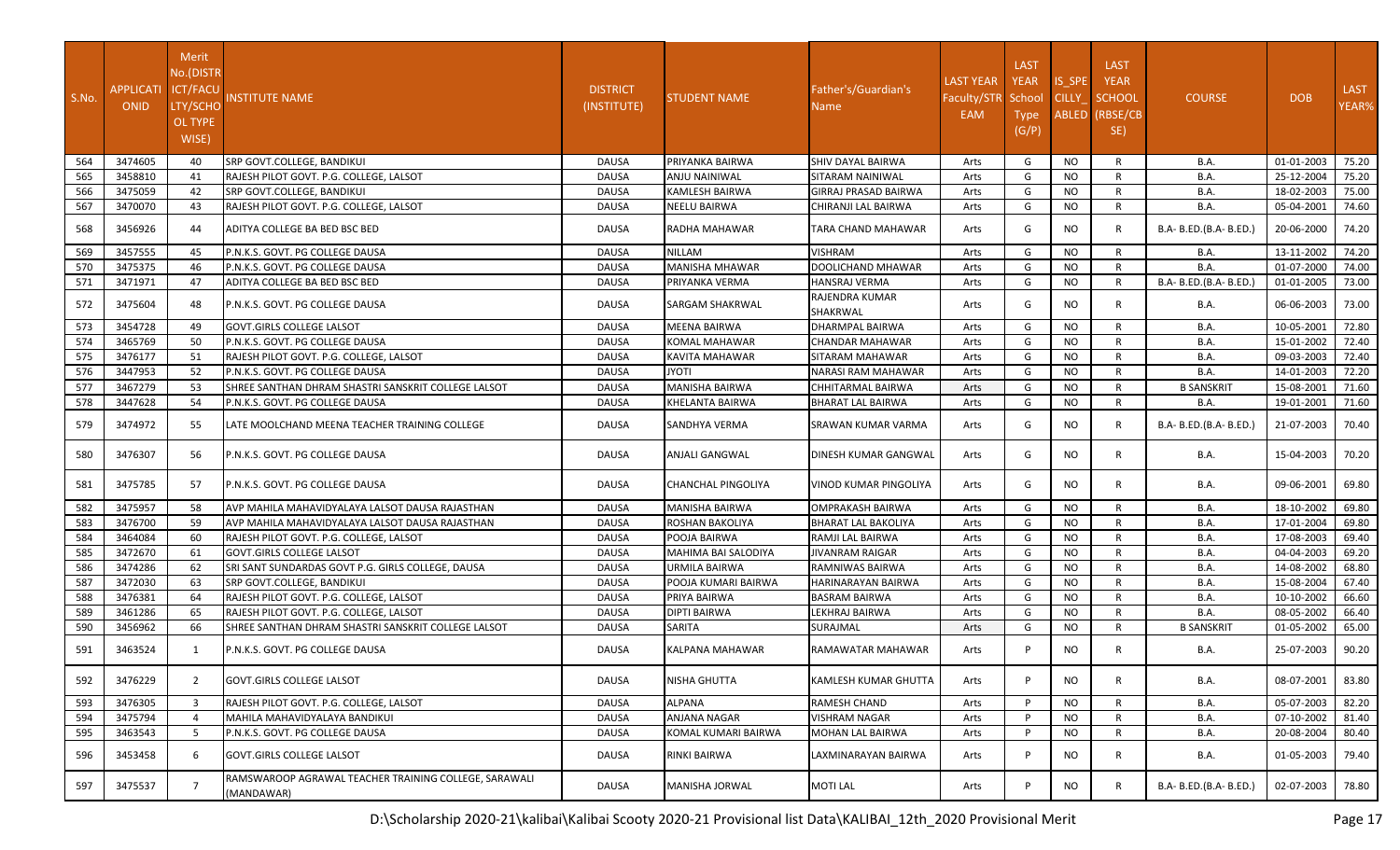| S.No | <b>APPLICATI</b><br><b>ONID</b> | Merit<br>No.(DISTR<br><b>ICT/FACU</b><br>LTY/SCHO<br><b>OL TYPE</b><br>WISE) | NSTITUTE NAME                                                                             | <b>DISTRICT</b><br>(INSTITUTE) | STUDENT NAME           | Father's/Guardian's<br>Name      | LAST YEAR<br>Faculty/STR School<br>EAM | <b>LAST</b><br><b>YEAR</b><br><b>Type</b><br>(G/P) | IS_SPE<br><b>CILLY</b> | <b>LAST</b><br><b>YEAR</b><br><b>SCHOOL</b><br>ABLED (RBSE/CB<br>SE) | <b>COURSE</b>              | <b>DOB</b>       | <b>LAST</b><br>YEAR% |
|------|---------------------------------|------------------------------------------------------------------------------|-------------------------------------------------------------------------------------------|--------------------------------|------------------------|----------------------------------|----------------------------------------|----------------------------------------------------|------------------------|----------------------------------------------------------------------|----------------------------|------------------|----------------------|
| 598  | 3454049                         | 8                                                                            | P.N.K.S. GOVT. PG COLLEGE DAUSA                                                           | <b>DAUSA</b>                   | SUMAN BAIRWA           | RAM LAL BAIRWA                   | Arts                                   | P                                                  | NO                     | $\mathsf{R}$                                                         | <b>B.A.</b>                | 02-02-2002       | 77.20                |
| 599  | 3476107                         | - 9                                                                          | MAHILA MAHAVIDYALAYA BANDIKUI                                                             | <b>DAUSA</b>                   | RAJANI NAGAR           | <b>LAKHAN SINGH</b>              | Arts                                   | P                                                  | NO.                    | R                                                                    | <b>B.A.</b>                | 15-07-2003       | 75.40                |
| 600  | 3455571                         | 10                                                                           | <b>GOVT.GIRLS COLLEGE LALSOT</b>                                                          | <b>DAUSA</b>                   | KAVITA BAI             | <b>JAGDISH BAIRWA</b>            | Arts                                   | P                                                  | <b>NO</b>              | R                                                                    | <b>B.A.</b>                | 02-05-2002       | 73.40                |
| 601  | 3476584                         | 11                                                                           | ASHOK MAHAN COLLEGE LALSOT                                                                | <b>DAUSA</b>                   | SANGITA MAHAWAR        | RAJULAL MAHAWAR                  | Arts                                   | P                                                  | NO.                    | $\mathsf{R}$                                                         | <b>B.A.</b>                | 01-01-2003       | 72.00                |
| 602  | 3449336                         | 12                                                                           | P.N.K.S. GOVT. PG COLLEGE DAUSA                                                           | <b>DAUSA</b>                   | <b>SUNITA BAIRWA</b>   | <b>JAGDISH PRASAD BAIRWA</b>     | Arts                                   |                                                    | NO.                    | R                                                                    | <b>B.A.</b>                | 01-01-2002       | 70.40                |
| 603  | 3474381                         | 13                                                                           | P.N.K.S. GOVT. PG COLLEGE DAUSA                                                           | <b>DAUSA</b>                   | RAVINA                 | <b>RAMDYAL</b>                   | Arts                                   | P                                                  | <b>NO</b>              | R                                                                    | <b>B.A.</b>                | 19-01-1999       | 70.00                |
| 604  | 3474289                         | 14                                                                           | ADITYA MAHAVIDHALAYA RAMGARH PACHWARA DAUSA                                               | <b>DAUSA</b>                   | MANISHA                | SURESH BUNKAR                    | Arts                                   | P                                                  | NO                     | $\mathsf{R}$                                                         | <b>B.A.</b>                | 05-02-2001       | 69.20                |
| 605  | 3474475                         | 15                                                                           | P.N.K.S. GOVT. PG COLLEGE DAUSA                                                           | <b>DAUSA</b>                   | PRIYANKA KUMARI BAIRWA | DINESH KUMAR BAIRWA              | Arts                                   |                                                    | NO.                    | R                                                                    | <b>B.A.</b>                | 13-05-2004       | 69.00                |
| 606  | 3472136                         | 16                                                                           | P.N.K.S. GOVT. PG COLLEGE DAUSA                                                           | <b>DAUSA</b>                   | KALPANA MOURYA         | <b>MAHESH MOURYA</b>             | Arts                                   | P                                                  | NO.                    | R                                                                    | <b>B.A.</b>                | 01-01-2001       | 68.00                |
| 607  | 3474693                         | 17                                                                           | P.N.K.S. GOVT. PG COLLEGE DAUSA                                                           | <b>DAUSA</b>                   | MANISHA BAIRWA         | RAMPHOOL BAIRWA                  | Arts                                   | P                                                  | <b>NO</b>              | R                                                                    | <b>B.A.</b>                | 26-08-2001       | 66.80                |
| 608  | 3476357                         | 18                                                                           | RAJESH PILOT GOVT. P.G. COLLEGE. LALSOT                                                   | <b>DAUSA</b>                   | MONIKA BAIRWA          | <b>BABU LAL</b>                  | Arts                                   | P                                                  | NO                     | R                                                                    | <b>B.A.</b>                | 20-09-2001       | 66.60                |
| 609  | 3468030                         | 1                                                                            | SARASWATI COLLEGE OF TEACHER'S TRAINING DAUSA                                             | <b>DAUSA</b>                   | POOJA KUMARI           | VINOD                            | Science                                | G                                                  | <b>NO</b>              | R                                                                    | B.SC.- B.ED.(B.SC.- B.ED.) | 01-01-2002       | 86.20                |
| 610  | 3465725                         | 2                                                                            | SRI SANT SUNDARDAS GOVT P.G. GIRLS COLLEGE, DAUSA                                         | <b>DAUSA</b>                   | MANISHA BAIRWA         | SITARAM BAIRWA                   | Science                                | G                                                  | NO.                    | $\mathsf{R}$                                                         | B.SC.                      | 30-01-2004       | 82.00                |
| 611  | 3456010                         | $\overline{\mathbf{3}}$                                                      | P.N.K.S. GOVT. PG COLLEGE DAUSA                                                           | <b>DAUSA</b>                   | ITOYL                  | <b>RAMESH</b>                    | Science                                | G                                                  | NO.                    | R                                                                    | B.SC.                      | 15-07-2001       | 78.80                |
| 612  | 3464552                         | $\Delta$                                                                     | PANDIT DEEN DAYAL UPADHYAY SMIRITI MAHILA SHIKSHAK<br>PRASHIKSHAN MAHAVIDHYALAYA BANDIKUI | <b>DAUSA</b>                   | SANGITA                | <b>RAMAVATAR</b>                 | Science                                | G                                                  | NO.                    | R                                                                    | <b>BED</b>                 | 24-09-2000       | 77.60                |
| 613  | 3449078                         | - 5                                                                          | P.N.K.S. GOVT. PG COLLEGE DAUSA                                                           | <b>DAUSA</b>                   | AARTI DATTA            | MOHITOSH DATTA                   | Science                                | G                                                  | <b>NO</b>              | $\mathsf{R}$                                                         | B.SC.                      | 01-07-2004       | 76.40                |
| 614  | 3452230                         | -6                                                                           | P.N.K.S. GOVT. PG COLLEGE DAUSA                                                           | <b>DAUSA</b>                   | RESHAM BAI RAIGAR      | <b>JIVAN RAM RAIGAR</b>          | Science                                | G                                                  | <b>NO</b>              | $\mathsf{R}$                                                         | B.SC.                      | 07-05-2002       | 75.80                |
| 615  | 3454480                         | $\overline{7}$                                                               | PRASASVI T. T. COLLEGE                                                                    | <b>DAUSA</b>                   | <b>ASHA BAIRWA</b>     | <b>SHREERAM BAIRWA</b>           | Science                                | G                                                  | <b>NO</b>              | $\mathsf{R}$                                                         | <b>BED</b>                 | 15-02-2001       | 74.80                |
| 616  | 3475997                         | 8                                                                            | P.N.K.S. GOVT. PG COLLEGE DAUSA                                                           | <b>DAUSA</b>                   | HIMANI BILONIYA        | <b>KAILASH CHAND</b>             | Science                                | G                                                  | NO.                    | R                                                                    | B.SC.                      | 14-06-2003       | 74.60                |
| 617  | 3452302                         | -9                                                                           | P.N.K.S. GOVT. PG COLLEGE DAUSA                                                           | <b>DAUSA</b>                   | MANISHA BAIRWA         | <b>OMPRAKASH BAIRWA</b>          | Science                                | G                                                  | NO.                    | R                                                                    | B.SC.                      | 18-04-2004       | 73.60                |
| 618  | 3452446                         | 10                                                                           | P.N.K.S. GOVT. PG COLLEGE DAUSA                                                           | <b>DAUSA</b>                   | MANISHA KUMARI BAIRWA  | OM PRAKASH BAIRWA                | Science                                | G                                                  | NO.                    | R                                                                    | B.SC.                      | 11-07-2003       | 72.40                |
| 619  | 3468806                         | 11                                                                           | RAJESH PILOT GOVT. P.G. COLLEGE, LALSOT                                                   | <b>DAUSA</b>                   | MANJU MURADIYA         | <b>KAMLESH KUMAR</b><br>MURADIYA | Science                                | G                                                  | <b>NO</b>              | R                                                                    | B.SC.                      | 03-05-2004       | 72.40                |
| 620  | 3475084                         | 12                                                                           | RAJESH PILOT GOVT. P.G. COLLEGE, LALSOT                                                   | <b>DAUSA</b>                   | NARANGI BAIRWA         | RAMSAHAI BAIRWA                  | Science                                | G                                                  | <b>NO</b>              | $\mathsf{R}$                                                         | B.SC.                      | 03-07-2002       | 70.00                |
| 621  | 3474932                         | 13                                                                           | JAGRAUTI WOMEN'S COLLEGE KHERLA BUJURG MAHWA DAUSA                                        | <b>DAUSA</b>                   | RAJ KUMARI             | <b>SHOAN SINGH</b>               | Science                                | G                                                  | <b>NO</b>              | R                                                                    | <b>B.A.</b>                | 15-07-2003       | 69.80                |
| 622  | 3474387                         | 14                                                                           | SRI SANT SUNDARDAS GOVT P.G. GIRLS COLLEGE, DAUSA                                         | <b>DAUSA</b>                   | KOMAL BAIRWA           | RADHEYSHYAM BAIRWA               | Science                                | G                                                  | NO.                    | R                                                                    | B.SC.                      | 20-08-2002       | 69.80                |
| 623  | 3448036                         | 15                                                                           | SRI SANT SUNDARDAS GOVT P.G. GIRLS COLLEGE, DAUSA                                         | DAUSA                          | KUMARI SHIVANI MAHAWAR | KANHAIYA LAL HAWAR               | Science                                | G                                                  | <b>NO</b>              | R                                                                    | B.SC.                      | 01-03-2001       | 68.20                |
| 624  | 3475333                         | 16                                                                           | P.N.K.S. GOVT. PG COLLEGE DAUSA                                                           | <b>DAUSA</b>                   | MAMTA MAHAWAR          | NEMI CHAND MAHAWAR               | Science                                | G                                                  | <b>NO</b>              |                                                                      | <b>B.A.</b>                | 23-12-2002 67.40 |                      |
| 625  | 3451987                         | 1                                                                            | LATE MOOLCHAND MEENA TEACHER TRAINING COLLEGE                                             | <b>DAUSA</b>                   | NEELAM MAHAWAR         | JYOTI PRAKASH MAHAWAR            | Science                                |                                                    | <b>NO</b>              | R                                                                    | B.SC.- B.ED.(B.SC.- B.ED.) | 08-06-2005       | 84.60                |
| 626  | 3470016                         | $\overline{2}$                                                               | SRI SANT SUNDARDAS GOVT P.G. GIRLS COLLEGE, DAUSA                                         | <b>DAUSA</b>                   | PRIYANKA               | LAXMAN BAIRWA                    | Science                                | P                                                  | NO                     | $\mathsf{R}$                                                         | B.SC.                      | 03-11-1999       | 77.60                |
| 627  | 3457515                         | -3                                                                           | P.N.K.S. GOVT. PG COLLEGE DAUSA                                                           | DAUSA                          | ARTI KUMARI BAIRWA     | RAMESH CHAND BAIRWA              | Science                                | P                                                  | NO                     | R                                                                    | B.SC.                      | 03-10-2004       | 76.00                |
| 628  | 3464703                         | - 1                                                                          | <b>GOVERNMENT GIRLS COLLEGE DHOLPUR</b>                                                   | <b>DHOLPUR</b>                 | PARVATI                | <b>MUKESH KUMAR</b>              | Arts                                   | G                                                  | <b>NO</b>              | R                                                                    | <b>B.A.</b>                | 09-11-2002       | 83.20                |
| 629  | 3449829                         | $\overline{2}$                                                               | <b>GOVT COLLEGE BARI</b>                                                                  | <b>DHOLPUR</b>                 | PRIYANKA               | LAKKHO RAM                       | Arts                                   | G                                                  | NO                     | R                                                                    | <b>B.A.</b>                | 04-05-2001       | 78.80                |
| 630  | 3461781                         | $\overline{3}$                                                               | GOVERNMENT COLLEGE SARMATHURA DHOLPUR                                                     | <b>DHOLPUR</b>                 | <b>REENA KOLI</b>      | <b>RAN SINGH</b>                 | Arts                                   | G                                                  | <b>NO</b>              | $\mathsf{R}$                                                         | B.A.                       | 27-09-2002       | 77.80                |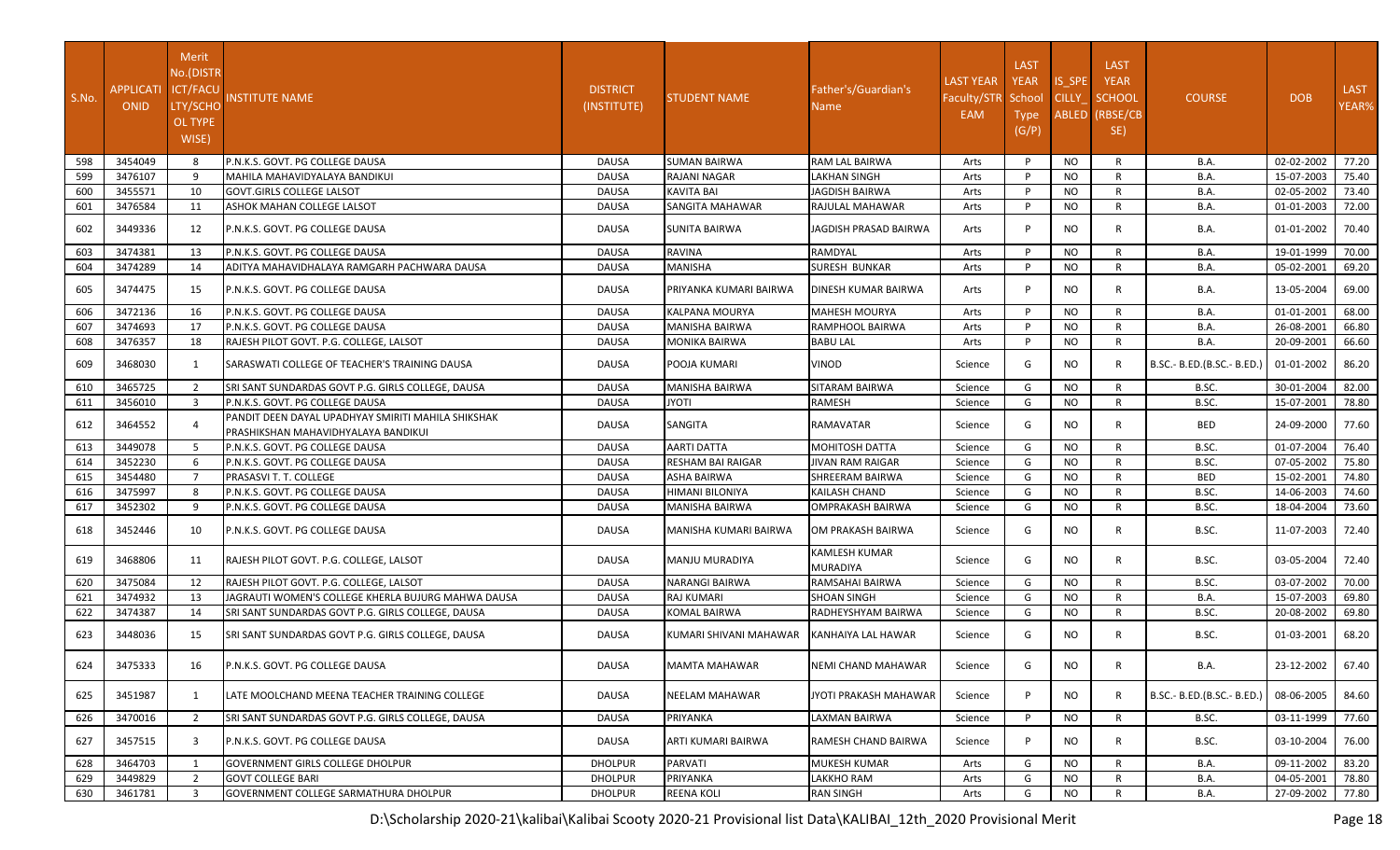| S.No. | <b>APPLICATI</b><br><b>ONID</b> | <b>Merit</b><br>o.(DISTFا<br>ICT/FACU<br><b>LTY/SCHO</b><br><b>OL TYPE</b><br>WISE) | NSTITUTE NAME                                                           | <b>DISTRICT</b><br>(INSTITUTE) | <b>STUDENT NAME</b>   | Father's/Guardian's<br>Name | <b>LAST YEAR</b><br>Faculty/STR School<br><b>EAM</b> | <b>LAST</b><br><b>YEAR</b><br><b>Type</b><br>(G/P) | IS SPE<br><b>CILLY</b> | <b>LAST</b><br><b>YEAR</b><br><b>SCHOOL</b><br>ABLED (RBSE/CB<br>SE) | <b>COURSE</b>              | <b>DOB</b>       | <b>LAST</b><br>YEAR% |
|-------|---------------------------------|-------------------------------------------------------------------------------------|-------------------------------------------------------------------------|--------------------------------|-----------------------|-----------------------------|------------------------------------------------------|----------------------------------------------------|------------------------|----------------------------------------------------------------------|----------------------------|------------------|----------------------|
| 631   | 3449934                         | $\overline{4}$                                                                      | GOVERNMENT GIRLS COLLEGE DHOLPUR                                        | <b>DHOLPUR</b>                 | <b>BHAWANA KUMARI</b> | <b>SHIVDATT</b>             | Arts                                                 | G                                                  | NO.                    | R                                                                    | <b>B.A.</b>                | 10-06-2002       | 76.20                |
| 632   | 3449380                         | - 5                                                                                 | <b>GOVT COLLEGE BARI</b>                                                | <b>DHOLPUR</b>                 | <b>RENU JATAV</b>     | <b>KEDAR SINGH JATAV</b>    | Arts                                                 | G                                                  | NO.                    | R                                                                    | B.A.                       | 02-02-2003       | 75.80                |
| 633   | 3470248                         | -6                                                                                  | GOVT SHASTRI SANSKRIT COLLEGE SARMATHURA                                | <b>DHOLPUR</b>                 | RADHA                 | <b>KALYAN PRASAD</b>        | Arts                                                 | G                                                  | <b>NO</b>              | $\mathsf{R}$                                                         | <b>B SANSKRIT</b>          | 08-03-2001       | 68.60                |
| 634   | 3474929                         | $\overline{7}$                                                                      | GOVERNMENT COLLEGE BASAI NAWAB DHOLPUR                                  | <b>DHOLPUR</b>                 | PRIYANKA              | <b>HORILAL</b>              | Arts                                                 | G                                                  | NO.                    | R                                                                    | B.A.                       | 10-05-2001       | 67.40                |
| 635   | 3476035                         | 1                                                                                   | DHOLPUR COLLEGE OF SCIENCE AND ARTS                                     | <b>DHOLPUR</b>                 | KIRTI KUMARI          | <b>DEVIRAM</b>              | Arts                                                 | <b>D</b>                                           | <b>NO</b>              | $\mathsf{R}$                                                         | <b>B.A.</b>                | 22-02-2002       | 77.60                |
| 636   | 3465788                         | $\overline{2}$                                                                      | <b>GOVT. COLLEGE BASERI</b>                                             | <b>DHOLPUR</b>                 | <b>SANGEETA OSWAL</b> | MISHREELAL OSWAL            | Arts                                                 | P                                                  | <b>NO</b>              | R                                                                    | B.A.                       | 07-08-2003       | 66.40                |
| 637   | 3467904                         | -1                                                                                  | SHRI BHAGWAN PG COLLEGE SAIPAU                                          | <b>DHOLPUR</b>                 | PRIYANKA KUMARI       | <b>BHOLA RAM</b>            | Science                                              | G                                                  | <b>NO</b>              | R                                                                    | B.A.                       | 15-03-2004       | 75.80                |
| 638   | 3463973                         | 1                                                                                   | SHRI GOVARDHAN SANSKRIT COLLEGE, KHADAGADA                              | <b>DUNGARPUR</b>               | <b>VIJETA BUNKER</b>  | <b>BHIKHA LAL BUNKER</b>    | Arts                                                 | G                                                  | <b>NO</b>              | $\mathsf{R}$                                                         | <b>B SANSKRIT</b>          | 06-02-2004       | 78.40                |
| 639   | 3466224                         | $\overline{2}$                                                                      | SHRI HARDEV KRIPA EDUCATION COLLEGE SABLA                               | DUNGARPUR                      | ANJALI YADAV          | <b>DEVILAL YADAV</b>        | Arts                                                 | G                                                  | NO.                    | R                                                                    | B.A.                       | 23-10-2002       | 77.00                |
| 640   | 3460162                         | $\overline{3}$                                                                      | SHRI GOVARDHAN SANSKRIT COLLEGE, KHADAGADA                              | <b>DUNGARPUR</b>               | <b>DEEPIKA BUNKAR</b> | <b>HUKA BUNKAR</b>          | Arts                                                 | G                                                  | <b>NO</b>              | $\mathsf{R}$                                                         | <b>B SANSKRIT</b>          | 18-05-2003       | 76.00                |
| 641   | 3474876                         | $\overline{4}$                                                                      | NEW LOOK GIRLS COLLEGE SAGWARA                                          | <b>DUNGARPUR</b>               | <b>VEENA YADAV</b>    | <b>KESHAV LAL YADAV</b>     | Arts                                                 | G                                                  | <b>NO</b>              | R                                                                    | B.A.                       | 06-04-2003       | 75.60                |
| 642   | 3460767                         | -5                                                                                  | LATE SHRI BHIKHABHAI BHIL GOVERNMENT COLLEGE SAGWARA                    | <b>DUNGARPUR</b>               | <b>GARIMA YADAV</b>   | <b>RAMA</b>                 | Arts                                                 | G                                                  | <b>NO</b>              | R                                                                    | B.A.                       | 22-12-2002       | 74.80                |
| 643   | 3480782                         | -6                                                                                  | <b>VIDYANAGAR COLLEGE</b>                                               | <b>DUNGARPUR</b>               | NISHA KHATIK          | RAMESH CHANDRA KHATIK       | Arts                                                 | G                                                  | NO.                    | R                                                                    | <b>B.A.</b>                | 02-07-2002       | 74.20                |
| 644   | 3474809                         | - 7                                                                                 | <b>VIDYANAGAR COLLEGE</b>                                               | <b>DUNGARPUR</b>               | <b>KOMAL KHATIK</b>   | <b>MOHANLAL KHATIK</b>      | Arts                                                 | G                                                  | NO.                    | R                                                                    | B.A.                       | 05-03-2002       | 72.00                |
| 645   | 3455612                         | 1                                                                                   | <b>GURUKUL ARTS COLLEGE DUNGARPUR</b>                                   | <b>DUNGARPUR</b>               | PRIYANKA YADAV        | <b>RAMESH YADAV</b>         | Science                                              | G                                                  | <b>NO</b>              |                                                                      | B.SC.- B.ED.(B.SC.- B.ED.) | 16-01-2003       | 84.80                |
| 646   | 3464789                         | $\overline{2}$                                                                      | LATE SHRI BHIKHABHAI BHIL GOVERNMENT COLLEGE SAGWARA                    | <b>DUNGARPUR</b>               | <b>ANJALI HARIJAN</b> | PRAKASH HARIJAN             | Science                                              | G                                                  | <b>NO</b>              | $\mathsf{R}$                                                         | B.SC.                      | 12-07-2002       | 78.60                |
| 647   | 3456687                         | $\overline{3}$                                                                      | SWAMI VIVEKANAND COLLEGE PUNALI                                         | <b>DUNGARPUR</b>               | DHRMISHTA BUNKAR      | <b>KALU BUNKAR</b>          | Science                                              | G                                                  | <b>NO</b>              | R                                                                    | B.SC.                      | 15-12-2001       | 68.80                |
| 648   | 3474342                         | $\overline{4}$                                                                      | YOGESHWAR MAHAVIDHYALAY KUNWA                                           | <b>DUNGARPUR</b>               | <b>JANAKI YADAV</b>   | DHIRAJAMAL                  | Science                                              | G                                                  | <b>NO</b>              | $\mathsf{R}$                                                         | <b>B.A.</b>                | 02-02-2004       | 68.60                |
| 649   | 3474314                         | - 5                                                                                 | YOGESHWAR MAHAVIDHYALAY KUNWA                                           | <b>DUNGARPUR</b>               | HIMANI YADAV          | PRATAP                      | Science                                              | G                                                  | <b>NO</b>              | $\mathsf{R}$                                                         | B.SC.                      | 07-05-2003       | 65.00                |
| 650   | 3475209                         | -1                                                                                  | SUNRISE COLLEGE ASPUR                                                   | <b>DUNGARPUR</b>               | DIPIKA KHATIK         | <b>RAMCHANDRA</b>           | Science                                              |                                                    | <b>NO</b>              |                                                                      | B.SC.- B.ED.(B.SC.- B.ED.) | 10-04-2002       | 82.20                |
| 651   | 3470075                         | -1                                                                                  | GOVT. N.M. COLLEGE HANUMANGARH                                          | HANUMANGARH                    | MANJU                 | <b>MAHAVIR</b>              | Arts                                                 | G                                                  | <b>NO</b>              | R                                                                    | B.A.                       | 10-01-2002       | 92.60                |
| 652   | 3472046                         | $\overline{2}$                                                                      | GOVT. N.M. COLLEGE HANUMANGARH                                          | HANUMANGARH                    | <b>SUSHMA</b>         | <b>KASHI RAM</b>            | Arts                                                 | G                                                  | <b>NO</b>              | $\mathsf{R}$                                                         | B.A.                       | 23-03-2003       | 89.20                |
| 653   | 3465511                         | 3                                                                                   | SHRIMATI NARBADA DEVI BIHANI GOVERNMENT POST-GRADUATE<br>COLLEGE, NOHAR | HANUMANGARH                    | ANUSUIYA              | SULTAN                      | Arts                                                 | G                                                  | NO.                    | R                                                                    | B.A.                       | 09-11-2002       | 87.80                |
| 654   | 3474645                         | $\overline{a}$                                                                      | B.R. CHOUDHARY COLLEGE, GOLUWALA                                        | HANUMANGARH                    | POOJA CHOUHAN         | <b>SUKHPAL SINGH</b>        | Arts                                                 | G                                                  | <b>NO</b>              | R                                                                    | B.A- B.ED.(B.A- B.ED.)     | 17-12-2003       | 87.20                |
| 655   | 3451398                         | -5                                                                                  | SHRIMATI NARBADA DEVI BIHANI GOVERNMENT POST-GRADUATE<br>COLLEGE,NOHAR  | HANUMANGARH                    | CHANDRAWATI           | <b>DOLATRAM</b>             | Arts                                                 | G                                                  | <b>NO</b>              | R                                                                    | B.A.                       | 02-02-2000       | 86.60                |
| 656   | 3474513                         | -6                                                                                  | GOVT. N.M. COLLEGE HANUMANGARH                                          | HANUMANGARH                    | UNIAL                 | SHESHKARAN                  | Arts                                                 | G                                                  | <b>NO</b>              | $\mathsf{R}$                                                         | <b>B.A.</b>                | 13-08-2003       | 86.20                |
| 657   | 3451827                         | $\overline{7}$                                                                      | TIMES MAHILA SHIKSHA MAHAVIDHYALYA                                      | HANUMANGARH                    | MUSKAN                | <b>KALU RAM</b>             | Arts                                                 | G                                                  | NO.                    | R                                                                    | B.A- B.ED.(B.A- B.ED.)     | 08-09-2004       | 85.20                |
| 658   | 3475042                         | 8                                                                                   | SHRI SHYAM MAHILA P.G. COLLEGE                                          | HANUMANGARH                    | SOLANKI               | <b>BHALARAM</b>             | Arts                                                 | G                                                  | NO.                    | R                                                                    | B.A- B.ED.(B.A- B.ED.)     | 03-12-2002       | 84.20                |
| 659   | 3472472                         | 9                                                                                   | MARUDHAR MAHILA VIDYAPEETH COLLEGE PALLU, HANUMANGARH                   | HANUMANGARH                    | PUSHAPA               | <b>HEMRAJ</b>               | Arts                                                 | G                                                  | <b>NO</b>              |                                                                      | <b>B.A.</b>                | 22-09-2001 84.20 |                      |
| 660   | 3474872                         | 10                                                                                  | GOVT. N.M. COLLEGE HANUMANGARH                                          | HANUMANGARH                    | <b>MAMTA</b>          | <b>OMPRAKASH</b>            | Arts                                                 | G                                                  | NO                     | $\mathsf{R}$                                                         | B.A.                       | 10-05-2002       | 84.20                |
| 661   | 3455330                         | 11                                                                                  | GOVT. N.M. COLLEGE HANUMANGARH                                          | HANUMANGARH                    | <b>KANTA</b>          | SUBHASH                     | Arts                                                 | G                                                  | NO                     | R                                                                    | B.A.                       | 29-10-2003       | 84.00                |
| 662   | 3476228                         | 12                                                                                  | SHRIMATI NARBADA DEVI BIHANI GOVERNMENT POST-GRADUATE<br>COLLEGE,NOHAR  | HANUMANGARH                    | POOJA                 | <b>SUBHASH CHANDRA</b>      | Arts                                                 | G                                                  | NO.                    | R.                                                                   | B.A.                       | 14-07-2002       | 83.20                |
| 663   | 3474548                         | 13                                                                                  | SHRIMATI NARBADA DEVI BIHANI GOVERNMENT POST-GRADUATE<br>COLLEGE,NOHAR  | HANUMANGARH                    | SANTOSH               | <b>SOHAN LAL</b>            | Arts                                                 | G                                                  | NO.                    | R.                                                                   | B.A.                       | 07-03-2003       | 83.20                |
| 664   | 3471824                         | 14                                                                                  | KASWAN KANYA (P.G.) COLLEGE, TIBBI                                      | HANUMANGARH                    | RAJANI                | <b>GURSANT SINGH</b>        | Arts                                                 | G                                                  | <b>NO</b>              | $\mathsf{R}$                                                         | <b>B.A.</b>                | 04-08-2003       | 83.20                |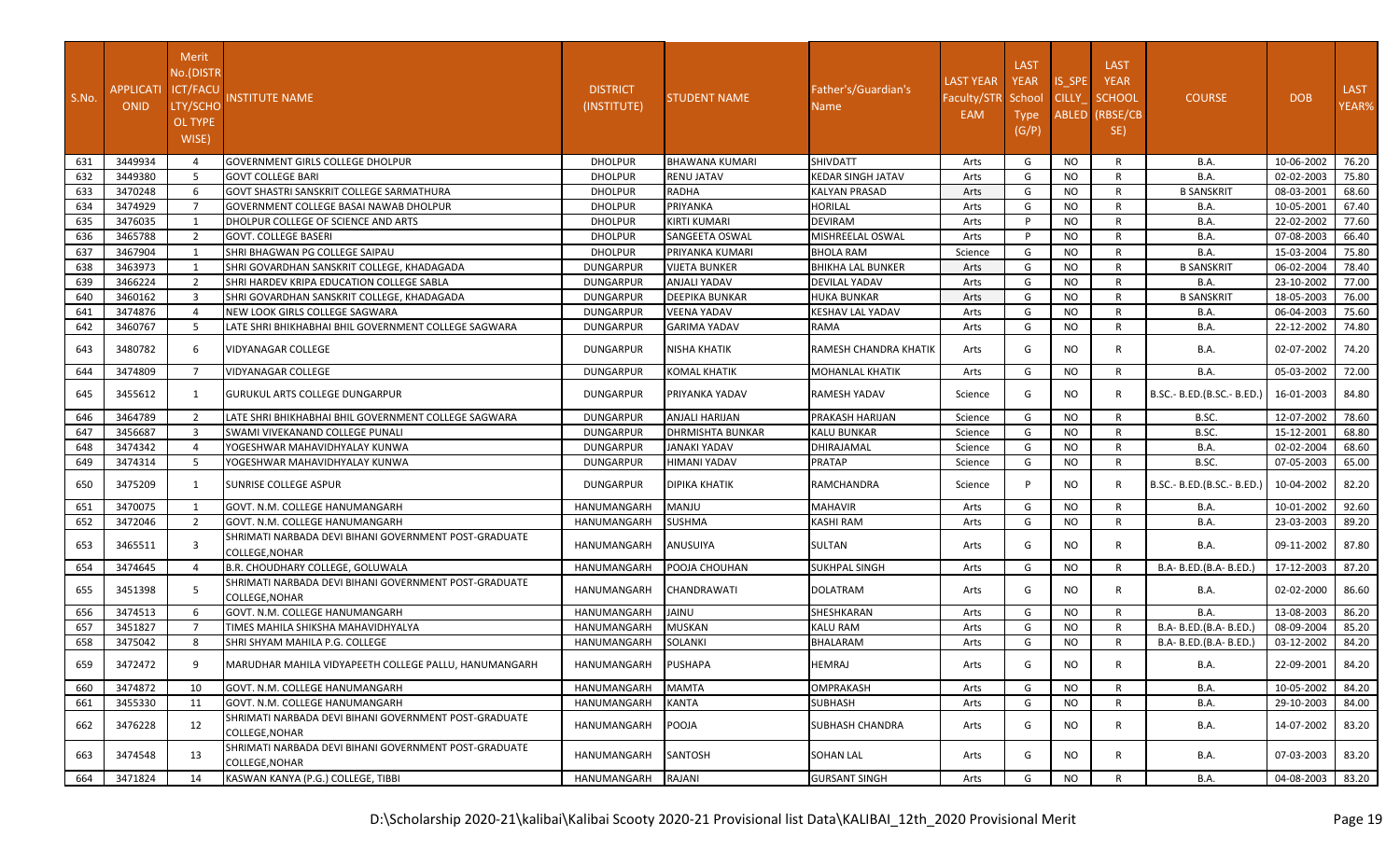| S.No. | APPLICATI<br>ONID | Merit<br>Vo.(DISTF<br><b>ICT/FACU</b><br>LTY/SCHO<br>OL TYPE<br>WISE) | NSTITUTE NAME                                                           | <b>DISTRICT</b><br>(INSTITUTE) | STUDENT NAME         | Father's/Guardian's<br>Name | LAST YEAR<br>Faculty/STR<br>EAM | LAST<br><b>YEAR</b><br>School<br><b>Type</b><br>(G/P) | IS SPE<br><b>CILLY</b> | <b>LAST</b><br><b>YEAR</b><br><b>SCHOOL</b><br>ABLED (RBSE/CB<br>SE) | <b>COURSE</b>          | <b>DOB</b> | <b>LAST</b><br>YEAR% |
|-------|-------------------|-----------------------------------------------------------------------|-------------------------------------------------------------------------|--------------------------------|----------------------|-----------------------------|---------------------------------|-------------------------------------------------------|------------------------|----------------------------------------------------------------------|------------------------|------------|----------------------|
| 665   | 3472475           | 15                                                                    | MARUDHAR MAHILA VIDYAPEETH COLLEGE PALLU, HANUMANGARH                   | HANUMANGARH                    | POONAM               | <b>OM PRAKASH</b>           | Arts                            | G                                                     | NO                     | R                                                                    | B.A.                   | 13-02-2001 | 83.00                |
| 666   | 3474862           | 16                                                                    | GRAMOTTHAN VIDYAPEETH HOME SCIENCE WOMEN COLLEGE<br>,SANGARIA           | HANUMANGARH                    | RAMANDEEP KAUR       | <b>KAMIR SINGH</b>          | Arts                            | G                                                     | NO.                    | R                                                                    | B.A.                   | 10-09-2003 | 83.00                |
| 667   | 3481672           | 17                                                                    | GURU JAMBHESHWAR PG COLLEGE RAWATSAR                                    | HANUMANGARH                    | <b>MAMTA</b>         | <b>NARAYAN RAM</b>          | Arts                            | G                                                     | <b>NO</b>              |                                                                      | B.A.                   | 05-02-2002 | 82.00                |
| 668   | 3476275           | 18                                                                    | PULKIT COLLEGE FOR HIGHER EDUCATION HANUMANGARH JUNCTION                | HANUMANGARH                    | <b>TANUJA</b>        | <b>BHUPENDRA KUMAR</b>      | Arts                            | G                                                     | NO.                    | R                                                                    | B.A.                   | 14-04-2001 | 81.80                |
| 669   | 3474530           | 19                                                                    | CH K R GODARA MEMORIAL COLLEGE 4 MKS BASHIR                             | HANUMANGARH                    | <b>KIRAN KUMARI</b>  | DHARAMPAL                   | Arts                            | G                                                     | NO                     | R                                                                    | B.A- B.ED.(B.A- B.ED.) | 31-10-2001 | 80.40                |
| 670   | 3461332           | 20                                                                    | GOVERNMENT COLLEGE, BHADRA                                              | HANUMANGARH                    | KAVITA KUMARI        | <b>CHHOTU RAM</b>           | Arts                            | G                                                     | <b>NO</b>              | R                                                                    | B.A.                   | 04-01-2003 | 80.40                |
| 671   | 3475316           | 21                                                                    | S.D.DEGREE COLLEGE, JAKHRANWALI                                         | HANUMANGARH                    | <b>SUKHJEET KAUR</b> | <b>BHANWAR LAL</b>          | Arts                            | G                                                     | <b>NO</b>              | $\mathsf{R}$                                                         | <b>B.A.</b>            | 21-05-2003 | 80.00                |
| 672   | 3480199           | 22                                                                    | TIMES MAHILA SHIKSHA MAHAVIDHYALYA                                      | HANUMANGARH                    | <b>JAGDEEP KAUR</b>  | <b>NAKSHTRA SINGH</b>       | Arts                            | G                                                     | NO                     | R                                                                    | B.A- B.ED.(B.A- B.ED.) | 05-07-2002 | 79.20                |
| 673   | 3478362           | -23                                                                   | DAV GIRLS COLLEGE GOLUWALA                                              | HANUMANGARH                    | SUSHILA SARSAR       | <b>BHADAR RAM</b>           | Arts                            | G                                                     | <b>NO</b>              | R                                                                    | B.A.                   | 05-05-2001 | 79.00                |
| 674   | 3474449           | 24                                                                    | <b>S P N HIGHER EDUCATION COLLEGE</b>                                   | HANUMANGARH                    | LAXMI                | <b>BAJRANG LAL</b>          | Arts                            | G                                                     | <b>NO</b>              | R                                                                    | B.A- B.ED.(B.A- B.ED.) | 08-06-2002 | 78.60                |
| 675   | 3472876           | 25                                                                    | DAV GIRLS COLLEGE GOLUWALA                                              | HANUMANGARH                    | RENU BALA            | <b>KRISHAN LAL</b>          | Arts                            | G                                                     | NO                     | R                                                                    | B.A.                   | 15-08-2001 | 78.40                |
| 676   | 3471120           | 26                                                                    | SHRIMATI NARBADA DEVI BIHANI GOVERNMENT POST-GRADUATE<br>COLLEGE,NOHAR  | HANUMANGARH                    | <b>NISHA</b>         | <b>RAMMURTI</b>             | Arts                            | G                                                     | <b>NO</b>              |                                                                      | <b>B.A.</b>            | 01-01-2002 | 78.40                |
| 677   | 3471802           | 27                                                                    | KASWAN KANYA (P.G.) COLLEGE, TIBBI                                      | HANUMANGARH                    | POONAM               | PRAHLAD RAM                 | Arts                            | G                                                     | <b>NO</b>              | R                                                                    | B.A.                   | 08-01-2003 | 78.00                |
| 678   | 3475412           | -28                                                                   | S.D.DEGREE COLLEGE.JAKHRANWALI                                          | HANUMANGARH                    | <b>RENU</b>          | <b>MADAN LAL</b>            | Arts                            | G                                                     | <b>NO</b>              | R                                                                    | B.A.                   | 14-08-2003 | 78.00                |
| 679   | 3475271           | 29                                                                    | S P N HIGHER EDUCATION COLLEGE                                          | HANUMANGARH                    | <b>MAMTA</b>         | <b>NAND LAL</b>             | Arts                            | G                                                     | <b>NO</b>              |                                                                      | B.A.                   | 09-08-2004 | 78.00                |
| 680   | 3483161           | 30                                                                    | DAV GIRLS COLLEGE GOLUWALA                                              | HANUMANGARH                    | MANJU DEVI           | <b>RAM PRATAP</b>           | Arts                            | G                                                     | <b>NO</b>              | R                                                                    | B.A.                   | 14-10-2001 | 77.80                |
| 681   | 3474834           | 31                                                                    | S. D. CO-EDUCATION COLLEGE TIBBI                                        | HANUMANGARH                    | PUNAM                | <b>RAM SAVRUP</b>           | Arts                            | G                                                     | <b>NO</b>              | R                                                                    | B.A.                   | 15-12-2000 | 77.60                |
| 682   | 3475331           | 32                                                                    | SHRIMATI NARBADA DEVI BIHANI GOVERNMENT POST-GRADUATE<br>COLLEGE, NOHAR | HANUMANGARH                    | POONAM               | <b>DHARMVEER</b>            | Arts                            | G                                                     | NO.                    | R                                                                    | B.A.                   | 20-06-2002 | 77.20                |
| 683   | 3475251           | 33                                                                    | SHRIMATI NARBADA DEVI BIHANI GOVERNMENT POST-GRADUATE<br>COLLEGE, NOHAR | HANUMANGARH                    | <b>MAMTA</b>         | <b>BALVIR</b>               | Arts                            | G                                                     | NO.                    | R                                                                    | <b>B.A.</b>            | 10-12-2002 | 77.20                |
| 684   | 3475851           | -34                                                                   | SHRI SHYAM MAHILA P.G. COLLEGE                                          | HANUMANGARH                    | <b>ULIA</b>          | <b>BALINDER SINGH</b>       | Arts                            | G                                                     | <b>NO</b>              | R                                                                    | B.A- B.ED.(B.A- B.ED.) | 03-01-2002 | 76.80                |
| 685   | 3475918           | 35                                                                    | BABY HAPPY MODERN P.G. COLLEGE                                          | HANUMANGARH                    | <b>SONU RANI</b>     | <b>MADAN LAL</b>            | Arts                            | G                                                     | NO                     | R                                                                    | B.A- B.ED.(B.A- B.ED.) | 12-07-2003 | 76.40                |
| 686   | 3476641           | 36                                                                    | SHRIMATI NARBADA DEVI BIHANI GOVERNMENT POST-GRADUATE<br>COLLEGE,NOHAR  | HANUMANGARH                    | POONAM KUMARI        | <b>OMPRAKASH</b>            | Arts                            | G                                                     | NO.                    | R                                                                    | B.A.                   | 12-05-2002 | 76.20                |
| 687   | 3475388           | -37                                                                   | MARUDHAR MAHILA VIDYAPEETH COLLEGE PALLU, HANUMANGARH                   | HANUMANGARH                    | <b>MAMTA</b>         | MANGILAL                    | Arts                            | G                                                     | NO.                    |                                                                      | B.A.                   | 01-01-2004 | 76.20                |
| 688   | 3476261           | 38                                                                    | BHAWANI NIKETAN GIRLS COLLEGE                                           | HANUMANGARH                    | <b>DEENU KUMARI</b>  | <b>SANJAY KUMAR</b>         | Arts                            | G                                                     | <b>NO</b>              | R                                                                    | <b>B.A.</b>            | 15-08-2001 | 76.00                |
| 689   | 3471001           | 39                                                                    | GOVERNMENT GIRLS COLLEGE HANUMANGARH                                    | HANUMANGARH                    | <b>AMANDEEP KOUR</b> | <b>AMARAJIT SINGH</b>       | Arts                            | G                                                     | <b>NO</b>              |                                                                      | B.A.                   | 17-04-2002 | 75.80                |
| 690   | 3477576           | 40                                                                    | S.D.DEGREE COLLEGE.JAKHRANWALI                                          | HANUMANGARH                    | <b>KAVITA</b>        | <b>KASHI RAM</b>            | Arts                            | G                                                     | NO                     | R.                                                                   | <b>B.A.</b>            | 14-03-2004 | 75.60                |
| 691   | 3475202           | 41                                                                    | S.D.DEGREE COLLEGE, JAKHRANWALI                                         | HANUMANGARH                    | <b>MAMTA</b>         | <b>KRISHAN LAL</b>          | Arts                            | G                                                     | NO                     | R                                                                    | B.A.                   | 09-05-2003 | 75.40                |
| 692   | 3480610           | 42                                                                    | KESHAV COLLEGE                                                          | HANUMANGARH                    | <b>KRISHNA</b>       | <b>RAMPRA TAP</b>           | Arts                            | G                                                     | <b>NO</b>              |                                                                      | B.A.                   | 02-03-2002 | 74.80                |
| 693   | 3475994           | 43                                                                    | VIVIKANAND MAHAVIDHALAY                                                 | HANUMANGARH                    | SONU                 | JETHA RAM                   | Arts                            | G                                                     | NO                     | R                                                                    | B.A.                   | 18-04-2002 | 74.80                |
| 694   | 3475623           | 44                                                                    | SHRIMATI NARBADA DEVI BIHANI GOVERNMENT POST-GRADUATE<br>COLLEGE, NOHAR | HANUMANGARH                    | <b>SUKHI</b>         | <b>BHANARAM</b>             | Arts                            | G                                                     | NO                     |                                                                      | <b>B.A.</b>            | 04-05-2002 | 74.60                |
| 695   | 3482086           | 45                                                                    | DAV GIRLS COLLEGE GOLUWALA                                              | HANUMANGARH                    | AARJU                | <b>KRISHAN LAL</b>          | Arts                            | G                                                     | NO.                    | R                                                                    | <b>B.A.</b>            | 23-02-2003 | 73.80                |
| 696   | 3475128           | 46                                                                    | SHRI SHYAM SHIKSHAK PRASHIKSHAN SANSTHAN                                | HANUMANGARH                    | KANTA                | <b>VINOD KUMAR</b>          | Arts                            | G                                                     | <b>NO</b>              | R                                                                    | B.A- B.ED.(B.A- B.ED.) | 15-04-2003 | 73.00                |
| 697   | 3482952           | 47                                                                    | SHRIMATI NARBADA DEVI BIHANI GOVERNMENT POST-GRADUATE<br>COLLEGE, NOHAR | HANUMANGARH                    | MANISHA              | <b>SUBHASH CHANDER</b>      | Arts                            | G                                                     | NO                     | R                                                                    | B.A.                   | 21-06-2002 | 72.80                |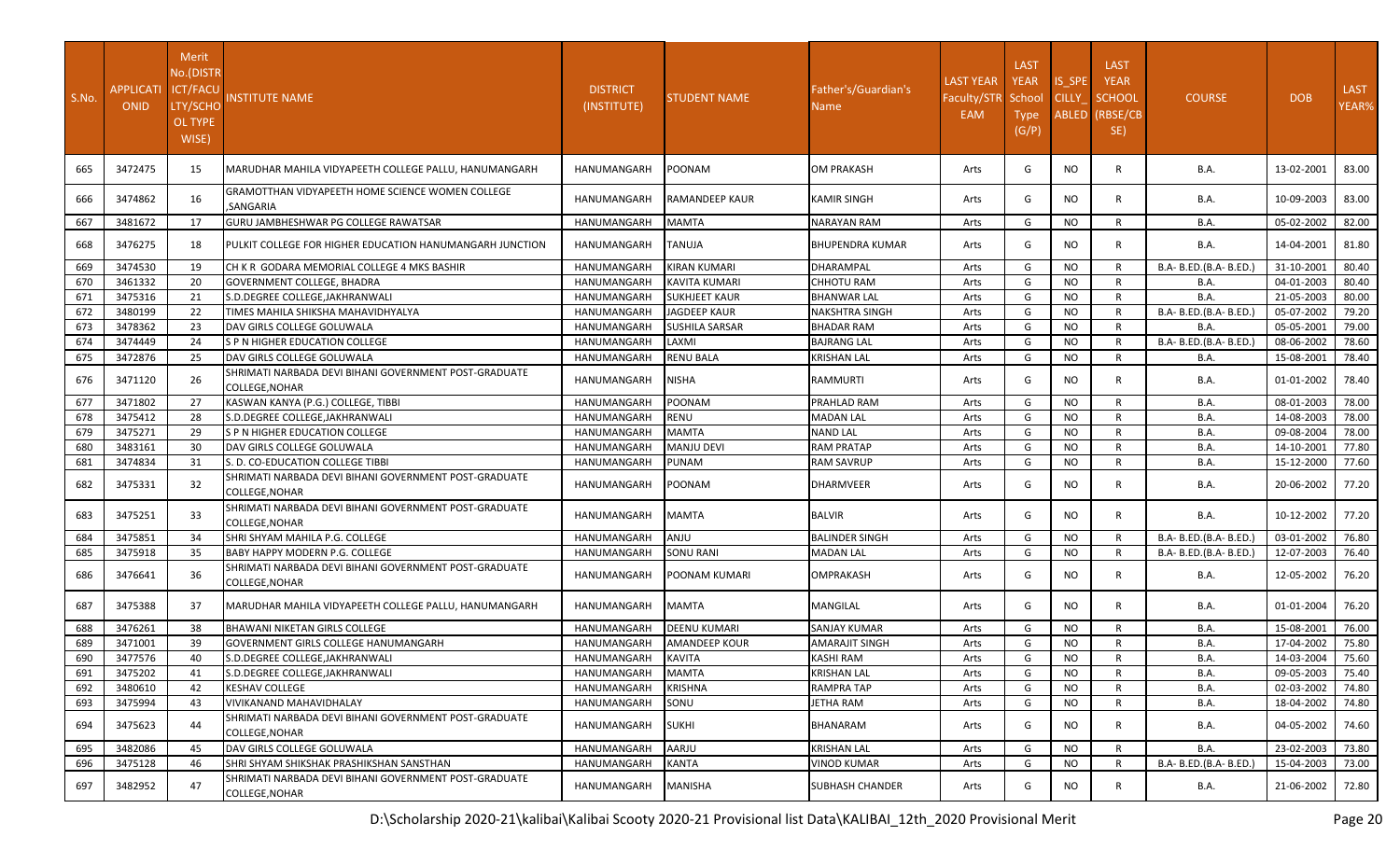| S.No. | <b>APPLICATI</b><br><b>ONID</b> | <b>Merit</b><br><b>No.(DISTF</b><br>ICT/FACU<br><b>LTY/SCHO</b><br>OL TYPE<br>WISE) | NSTITUTE NAME                                                           | <b>DISTRICT</b><br>(INSTITUTE) | STUDENT NAME         | Father's/Guardian's<br><b>Name</b> | <b>LAST YEAR</b><br>Faculty/STR School<br>EAM | <b>LAST</b><br><b>YEAR</b><br><b>Type</b><br>(G/P) | IS_SPE<br><b>CILLY</b> | <b>LAST</b><br><b>YEAR</b><br><b>SCHOOL</b><br>ABLED (RBSE/CB<br>SE) | <b>COURSE</b>          | <b>DOB</b> | <b>LAST</b><br>YEAR% |
|-------|---------------------------------|-------------------------------------------------------------------------------------|-------------------------------------------------------------------------|--------------------------------|----------------------|------------------------------------|-----------------------------------------------|----------------------------------------------------|------------------------|----------------------------------------------------------------------|------------------------|------------|----------------------|
| 698   | 3483550                         | 48                                                                                  | SHRIMATI NARBADA DEVI BIHANI GOVERNMENT POST-GRADUATE<br>COLLEGE, NOHAR | HANUMANGARH                    | MANISHA              | <b>BHANIRAM</b>                    | Arts                                          | G                                                  | NO.                    | R                                                                    | B.A.                   | 01-01-2000 | 72.40                |
| 699   | 3480572                         | 49                                                                                  | S.D.DEGREE COLLEGE,JAKHRANWALI                                          | HANUMANGARH                    | <b>MANISHA</b>       | LAL KHAN                           | Arts                                          | G                                                  | NO.                    | R                                                                    | B.A.                   | 07-08-2001 | 72.40                |
| 700   | 3472924                         | 50                                                                                  | KASWAN KANYA (P.G.) COLLEGE, TIBBI                                      | HANUMANGARH                    | SUNITA               | <b>BHANVR LAL</b>                  | Arts                                          | G                                                  | NO.                    | R                                                                    | B.A.                   | 01-01-2002 | 72.40                |
| 701   | 3471897                         | 51                                                                                  | KASWAN KANYA (P.G.) COLLEGE, TIBBI                                      | HANUMANGARH                    | POONAM               | <b>BHAGIRATH</b>                   | Arts                                          | G                                                  | <b>NO</b>              | R                                                                    | B.A.                   | 20-03-2003 | 72.40                |
| 702   | 3483117                         | 52                                                                                  | DAV GIRLS COLLEGE GOLUWALA                                              | HANUMANGARH                    | USHA                 | KULDEEP                            | Arts                                          | G                                                  | <b>NO</b>              | R                                                                    | B.A.                   | 01-01-2003 | 72.20                |
| 703   | 3472147                         | 53                                                                                  | KASWAN KANYA (P.G.) COLLEGE, TIBBI                                      | HANUMANGARH                    | BABLI                | <b>BHUPENDER SINGH</b>             | Arts                                          | G                                                  | <b>NO</b>              | R                                                                    | B.A.                   | 04-06-2003 | 72.20                |
| 704   | 3483355                         | 54                                                                                  | SHRIMATI NARBADA DEVI BIHANI GOVERNMENT POST-GRADUATE<br>COLLEGE,NOHAR  | HANUMANGARH                    | RITUBALA             | RAJENDER                           | Arts                                          | G                                                  | <b>NO</b>              | R                                                                    | <b>B.A.</b>            | 29-10-2003 | 70.80                |
| 705   | 3482989                         | 55                                                                                  | GRAMIN KANYA MAHAVIDYALAYA BHADRA                                       | HANUMANGARH                    | <b>MAYAWATI</b>      | SHISHAPAL                          | Arts                                          | G                                                  | <b>NO</b>              | R                                                                    | <b>B.A.</b>            | 18-03-2001 | 70.00                |
| 706   | 3479864                         | 56                                                                                  | KASWAN KANYA (P.G.) COLLEGE, TIBBI                                      | HANUMANGARH                    | <b>DIPIKA</b>        | <b>RAY SINGH</b>                   | Arts                                          | G                                                  | <b>NO</b>              | R                                                                    | B.A.                   | 01-01-2002 | 70.00                |
| 707   | 3483563                         | 57                                                                                  | SHRIMATI NARBADA DEVI BIHANI GOVERNMENT POST-GRADUATE<br>COLLEGE, NOHAR | HANUMANGARH                    | POOJA                | PHUSARAM                           | Arts                                          | G                                                  | <b>NO</b>              | R                                                                    | <b>B.A.</b>            | 15-11-2002 | 70.00                |
| 708   | 3475308                         | 58                                                                                  | S.D.DEGREE COLLEGE, JAKHRANWALI                                         | HANUMANGARH                    | MANJU                | BALRAM                             | Arts                                          | G                                                  | <b>NO</b>              | R                                                                    | B.A.                   | 01-01-2003 | 70.00                |
| 709   | 3475390                         | 59                                                                                  | SHRIMATI NARBADA DEVI BIHANI GOVERNMENT POST-GRADUATE<br>COLLEGE, NOHAR | HANUMANGARH                    | MANJU                | SADHU RAM                          | Arts                                          | G                                                  | <b>NO</b>              | R                                                                    | <b>B.A.</b>            | 11-04-2003 | 70.00                |
| 710   | 3475531                         | 60                                                                                  | MARUDHAR MAHILA VIDYAPEETH COLLEGE PALLU, HANUMANGARH                   | HANUMANGARH                    | ALOO                 | <b>BHAGIRATH</b>                   | Arts                                          | G                                                  | <b>NO</b>              | R                                                                    | <b>B.A.</b>            | 01-06-2003 | 69.80                |
| 711   | 3473346                         | 61                                                                                  | SWAMI VIVEKANANDA COLLEGE TIBBI                                         | HANUMANGARH                    | RAJJO                | <b>BALVEER</b>                     | Arts                                          | G                                                  | <b>NO</b>              | R.                                                                   | <b>B.A.</b>            | 09-09-2003 | 69.40                |
| 712   | 3475852                         | 62                                                                                  | M.R.S. SHRIKRISHAN PRANAMI KANYA PG MAHAVIDHALAY BHADRA                 | HANUMANGARH                    | <b>RAVINA</b>        | SADHU RAM                          | Arts                                          | G                                                  | <b>NO</b>              | R                                                                    | B.A- B.ED.(B.A- B.ED.) | 07-10-2003 | 68.80                |
| 713   | 3475319                         | 63                                                                                  | S P N HIGHER EDUCATION COLLEGE                                          | HANUMANGARH                    | KIRAN RANI           | KULWANT                            | Arts                                          | G                                                  | NO                     | R                                                                    | B.A.                   | 01-01-2002 | 68.40                |
| 714   | 3474790                         | 64                                                                                  | SHRIMATI NARBADA DEVI BIHANI GOVERNMENT POST-GRADUATE<br>COLLEGE, NOHAR | HANUMANGARH                    | PRIYANKA             | RAJENDERA PRASAD                   | Arts                                          | G                                                  | <b>NO</b>              | R                                                                    | <b>B.A.</b>            | 01-07-2000 | 68.20                |
| 715   | 3455311                         | 65                                                                                  | GOVERNMENT COLLEGE, BHADRA                                              | HANUMANGARH                    | POONAM               | OM PRAKASH                         | Arts                                          | G                                                  | <b>NO</b>              | R                                                                    | <b>B.A.</b>            | 08-11-2003 | 68.00                |
| 716   | 3475488                         | 66                                                                                  | MARUDHAR MAHILA VIDYAPEETH COLLEGE PALLU, HANUMANGARH                   | HANUMANGARH                    | POONAM               | TARACHAND                          | Arts                                          | G                                                  | NO                     | R                                                                    | <b>B.A.</b>            | 23-09-2003 | 67.80                |
| 717   | 3476337                         | 67                                                                                  | MARUDHAR MAHILA VIDYAPEETH COLLEGE PALLU, HANUMANGARH                   | HANUMANGARH                    | KALAWATI             | <b>SUKHRAM NAYAK</b>               | Arts                                          | G                                                  | <b>NO</b>              | R                                                                    | <b>B.A.</b>            | 05-06-1999 | 67.60                |
| 718   | 3467110                         | 68                                                                                  | <b>CALIBER COLLEGE</b>                                                  | HANUMANGARH                    | SAROJ                | <b>MANGALA RAM</b>                 | Arts                                          | G                                                  | NO                     | R                                                                    | B.A.                   | 01-05-2001 | 66.60                |
| 719   | 3474915                         | $\mathbf{1}$                                                                        | CH K R GODARA MEMORIAL COLLEGE 4 MKS BASHIR                             | HANUMANGARH                    | POOJA                | SAHAB RAM                          | Arts                                          | P                                                  | NO.                    | R                                                                    | B.A- B.ED.(B.A- B.ED.) | 18-08-2002 | 91.60                |
| 720   | 3476444                         | $\overline{2}$                                                                      | DR.B R AMBEDKAR COLLEGE NOHAR                                           | HANUMANGARH                    | RUBIYA KUMARI        | <b>RATAN LAL</b>                   | Arts                                          | P                                                  | <b>NO</b>              | R                                                                    | B.A.                   | 20-07-2002 | 90.00                |
| 721   | 3476421                         | $\overline{\mathbf{3}}$                                                             | DR.B R AMBEDKAR COLLEGE NOHAR                                           | HANUMANGARH                    | <b>NIKITA KUMARI</b> | <b>MADAN LAL</b>                   | Arts                                          | P                                                  | <b>NO</b>              | R                                                                    | B.A.                   | 20-11-2002 | 87.40                |
| 722   | 3483797                         | $\overline{4}$                                                                      | ADARSH COLLEGE SARDARPURA KHALSA                                        | HANUMANGARH                    | <b>SANJU</b>         | <b>BRIJ LAL</b>                    | Arts                                          | <b>D</b>                                           | NO.                    | R                                                                    | <b>B.A.</b>            | 15-10-2003 | 86.20                |
| 723   | 3475677                         | .5                                                                                  | PULKIT COLLEGE FOR HIGHER EDUCATION HANUMANGARH JUNCTION                | HANUMANGARH                    | <b>ROHINI</b>        | RAJENDER KUMAR                     | Arts                                          | P                                                  | NO                     | R                                                                    | B.A.                   | 18-10-2002 | 85.40                |
| 724   | 3472142                         | - 6                                                                                 | KASWAN KANYA (P.G.) COLLEGE, TIBBI                                      | HANUMANGARH                    | MANISHA KUMARI       | LALCHAND                           | Arts                                          | P                                                  | <b>NO</b>              | R.                                                                   | <b>B.A.</b>            | 15-01-2004 | 84.80                |
| 725   | 3472679                         | $\overline{7}$                                                                      | KASWAN KANYA (P.G.) COLLEGE, TIBBI                                      | HANUMANGARH                    | <b>VINITA BAHAL</b>  | <b>MOTI SINGH</b>                  | Arts                                          | P                                                  | NO.                    | R                                                                    | B.A.                   | 17-10-2002 | 84.60                |
| 726   | 3457224                         | 8                                                                                   | BABY HAPPY MODERN P.G. COLLEGE                                          | HANUMANGARH                    | <b>KOMAL</b>         | PREMKUMAR                          | Arts                                          | P                                                  | NO.                    | R                                                                    | B.A- B.ED.(B.A- B.ED.) | 01-01-2003 | 82.60                |
| 727   | 3474452                         | -9                                                                                  | SKD COLLEGE FOR HIGHER EDUCATION                                        | HANUMANGARH                    | <b>RAVINA</b>        | RANVEER                            | Arts                                          | P                                                  | NO                     | R                                                                    | B.A- B.ED.(B.A- B.ED.) | 28-11-2004 | 82.60                |
| 728   | 3475235                         | 10                                                                                  | S P N HIGHER EDUCATION COLLEGE                                          | HANUMANGARH                    | <b>INDRJEET KOUR</b> | <b>BALVINDER SINGH</b>             | Arts                                          | <b>D</b>                                           | <b>NO</b>              | R                                                                    | <b>B.A.</b>            | 11-07-2002 | 81.40                |
| 729   | 3474028                         | 11                                                                                  | KASWAN KANYA (P.G.) COLLEGE, TIBBI                                      | HANUMANGARH                    | <b>RENU</b>          | <b>MANGILAL</b>                    | Arts                                          | P                                                  | <b>NO</b>              | R                                                                    | <b>B.A.</b>            | 08-07-2002 | 80.20                |
| 730   | 3475885                         | 12                                                                                  | FACULTY OF SCIENCE SHRI KHUSHAL DAS UNIVERSITY                          | HANUMANGARH                    | <b>DEEPIKA</b>       | <b>JASPAL SINGH</b>                | Arts                                          | P                                                  | <b>NO</b>              | R                                                                    | <b>BCA</b>             | 12-08-2002 | 78.00                |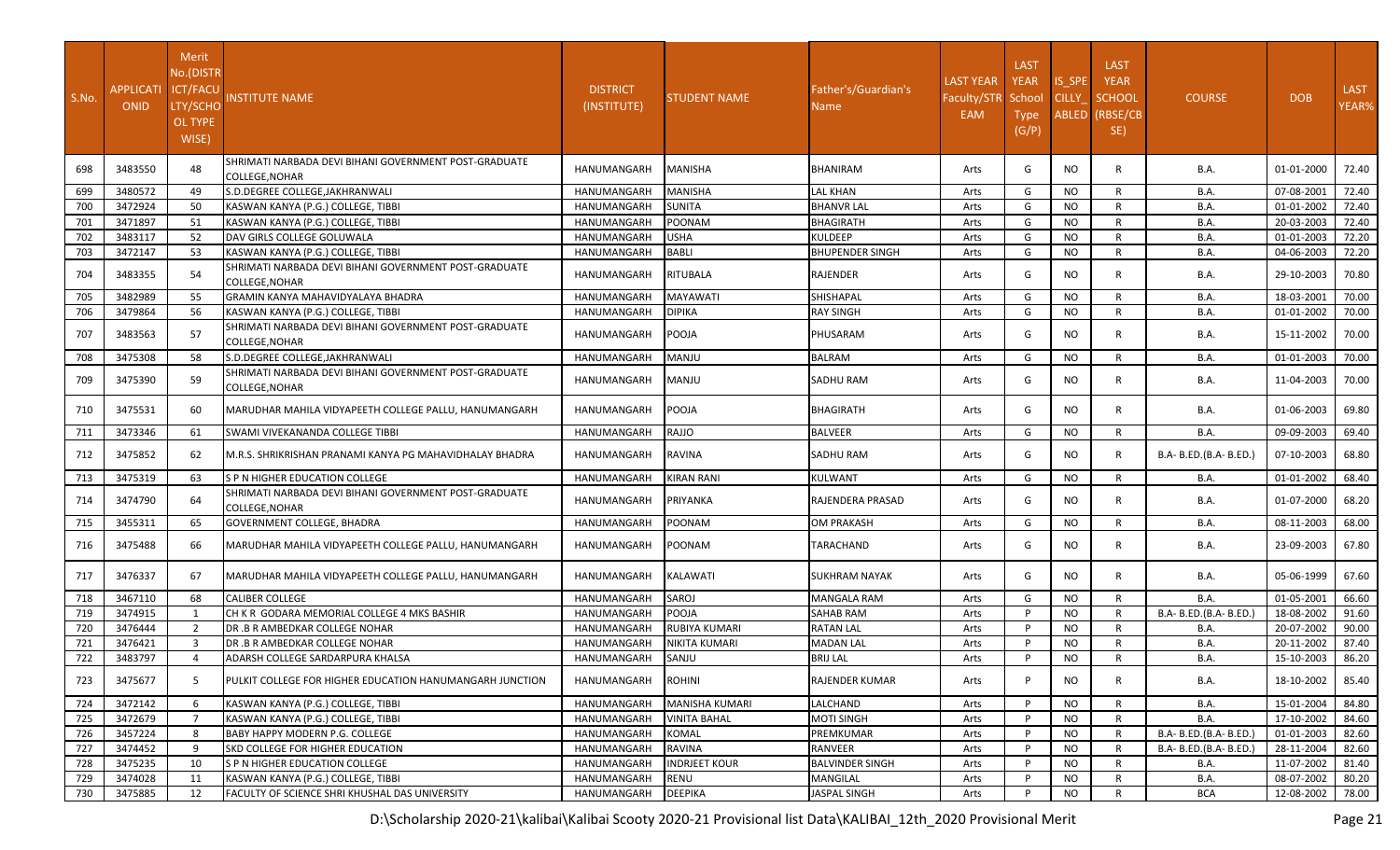| S.No. | <b>APPLICATI</b><br><b>ONID</b> | <b>Merit</b><br><b>No.(DISTR</b><br><b>ICT/FACL</b><br>LTY/SCHO<br><b>OL TYPE</b><br>WISE) | NSTITUTE NAME                                                                  | <b>DISTRICT</b><br>(INSTITUTE) | STUDENT NAME          | Father's/Guardian's<br>Name      | LAST YEAR<br>Faculty/STR<br>EAM | <b>LAST</b><br><b>YEAR</b><br>School<br><b>Type</b><br>(G/P) | IS_SPE<br><b>CILLY</b><br><b>ABLED</b> | <b>LAST</b><br><b>YEAR</b><br><b>SCHOOL</b><br>(RBSE/CB<br>SE) | <b>COURSE</b>              | <b>DOB</b> | LAST<br>YEAR% |
|-------|---------------------------------|--------------------------------------------------------------------------------------------|--------------------------------------------------------------------------------|--------------------------------|-----------------------|----------------------------------|---------------------------------|--------------------------------------------------------------|----------------------------------------|----------------------------------------------------------------|----------------------------|------------|---------------|
| 731   | 3475230                         | 13                                                                                         | S P N HIGHER EDUCATION COLLEGE                                                 | HANUMANGARH                    | <b>MANJEET KAUR</b>   | JAGDISH                          | Arts                            | P                                                            | NO.                                    | R.                                                             | <b>B.A.</b>                | 01-01-2002 | 77.40         |
| 732   | 3472538                         | 14                                                                                         | KASWAN KANYA (P.G.) COLLEGE, TIBBI                                             | HANUMANGARH                    | KALPANA               | KRISHAN KUMAR                    | Arts                            | P                                                            | <b>NO</b>                              | R                                                              | <b>B.A.</b>                | 07-10-2003 | 73.40         |
| 733   | 3466637                         | - 1                                                                                        | GOVT. N.M. COLLEGE HANUMANGARH                                                 | HANUMANGARH                    | MAMTA                 | KALU RAM                         | Commerce                        | G                                                            | NO.                                    | R                                                              | <b>BCOM</b>                | 21-10-2003 | 78.60         |
| 734   | 3465653                         | 1                                                                                          | TIMES MAHILA SHIKSHA MAHAVIDHYALYA                                             | HANUMANGARH                    | PAWANJEET KOUR        | HARDEV SINGH                     | Science                         | G                                                            | <b>NO</b>                              | R                                                              | B.SC.- B.ED.(B.SC.- B.ED.) | 22-08-2004 | 80.80         |
| 735   | 3475524                         | 2                                                                                          | M D COLLEGE PALLU                                                              | HANUMANGARH                    | RENU                  | JAGDISH                          | Science                         | G                                                            | NO.                                    | R                                                              | B.SC.- B.ED.(B.SC.- B.ED.) | 16-02-2003 | 79.80         |
| 736   | 3447911                         | 3                                                                                          | SHRI SHYAM MAHILA P.G. COLLEGE                                                 | HANUMANGARH                    | <b>KUSUM</b>          | SANWAR MAL                       | Science                         | G                                                            | NO.                                    | R                                                              | B.SC.- B.ED.(B.SC.- B.ED.) | 06-05-2002 | 79.60         |
| 737   | 3471894                         | $\overline{4}$                                                                             | KASWAN KANYA (P.G.) COLLEGE, TIBBI                                             | HANUMANGARH                    | <b>MANPREET KOUR</b>  | AJAYAB SINGH                     | Science                         | G                                                            | NO.                                    | R                                                              | B.SC.                      | 07-02-2002 | 68.20         |
| 738   | 3481832                         | - 1                                                                                        | GRAMIN KANYA MAHAVIDYALAYA BHADRA                                              | HANUMANGARH                    | DEEPANSHU             | RAJVEER SINGH                    | Science                         | <b>D</b>                                                     | NO.                                    | R                                                              | B.SC.                      | 12-12-2002 | 92.00         |
| 739   | 3473275                         | $\overline{2}$                                                                             | SWAMI VIVEKANANDA COLLEGE TIBBI                                                | HANUMANGARH                    | <b>AXMI</b>           | <b>SHANKAR LAL</b>               | Science                         | P                                                            | <b>NO</b>                              | $\mathsf{R}$                                                   | B.SC.                      | 17-06-2002 | 90.40         |
| 740   | 3463452                         | $\overline{3}$                                                                             | MARUDHARA COLLEGE                                                              | HANUMANGARH                    | <b>MANISHA</b>        | RAI SAHAB                        | Science                         | P                                                            | <b>NO</b>                              | R                                                              | B.SC.                      | 05-04-2003 | 90.20         |
| 741   | 3480157                         | $\overline{a}$                                                                             | SHRIMATI NARBADA DEVI BIHANI GOVERNMENT POST-GRADUATE<br>COLLEGE,NOHAR         | HANUMANGARH                    | RITIKA DIGWAL         | SHYAM LAL                        | Science                         | P                                                            | NO.                                    | R                                                              | B.SC.                      | 01-09-2003 | 85.20         |
| 742   | 3474690                         | - 5                                                                                        | DR .B R AMBEDKAR COLLEGE NOHAR                                                 | HANUMANGARH                    | <b>BHAWANA</b>        | RADHEYSHYAM                      | Science                         | P                                                            | NO.                                    | R                                                              | B.SC.                      | 27-03-2003 | 83.60         |
| 743   | 3474611                         | 6                                                                                          | DR .B R AMBEDKAR COLLEGE NOHAR                                                 | HANUMANGARH                    | AVANTIKA              | PAWAN KUMAR DIGWAL               | Science                         | P                                                            | NO.                                    | R                                                              | B.SC.                      | 21-05-2003 | 81.60         |
| 744   | 3476464                         | 7                                                                                          | GRAMOTTHAN VIDYAPEETH HOME SCIENCE WOMEN COLLEGE<br>,SANGARIA                  | HANUMANGARH                    | KHUSHWINDER           | JAGROOP SINGH                    | Science                         |                                                              | NO.                                    |                                                                | B.SC.                      | 21-05-2004 | 78.80         |
| 745   | 3472687                         | 8                                                                                          | KASWAN KANYA (P.G.) COLLEGE, TIBBI                                             | HANUMANGARH                    | <b>RANDEEP KOUR</b>   | <b>KARM SINGH</b>                | Science                         | P                                                            | <b>NO</b>                              | R                                                              | <b>B.A.</b>                | 19-08-2001 | 78.60         |
| 746   | 3478228                         | - 9                                                                                        | GRAMIN KANYA MAHAVIDYALAYA BHADRA                                              | HANUMANGARH                    | AKTA                  | <b>BHARATSING</b>                | Science                         | P                                                            | NO.                                    | R                                                              | B.SC.                      | 25-06-2003 | 76.60         |
| 747   | 3478590                         | 10                                                                                         | GRAMIN KANYA MAHAVIDYALAYA BHADRA                                              | HANUMANGARH                    | <b>SUNITA</b>         | MAHAVIR                          | Science                         | P                                                            | <b>NO</b>                              | R                                                              | B.SC.                      | 08-03-2002 | 70.60         |
| 748   | 3475143                         | 11                                                                                         | GRAMIN KANYA MAHAVIDYALAYA BHADRA                                              | HANUMANGARH                    | RAVINA                | RAJBIR                           | Science                         | P                                                            | <b>NO</b>                              | $\mathsf{R}$                                                   | B.SC.                      | 07-11-2004 | 67.60         |
| 749   | 3470751                         | 12                                                                                         | BABY HAPPY MODERN P.G. COLLEGE                                                 | HANUMANGARH                    | MUSKAN                | RAJESH KUMAR                     | Science                         | P                                                            | NO.                                    | R.                                                             | <b>B.A.</b>                | 21-10-1999 | 65.60         |
| 750   | 3475578                         | $\overline{1}$                                                                             | MAHATMA GANDHI INTERNATIONAL GIRLS COLLEGE, ANDHI                              | <b>JAIPUR</b>                  | <b>BHOOMIKA BIWAL</b> | TARA CHAND BIWAL                 | Arts                            | G                                                            | <b>NO</b>                              | $\mathsf{R}$                                                   | B.A- B.ED.(B.A- B.ED.)     | 09-11-2003 | 93.20         |
| 751   | 3453008                         | $\overline{2}$                                                                             | UNIVERSITY MAHARANI COLLEGE                                                    | <b>JAIPUR</b>                  | MANISHA BAIRWA        | MOHAN LAL BAIRWA                 | Arts                            | G                                                            | NO.                                    | R                                                              | <b>B.A.</b>                | 06-06-2003 | 92.80         |
| 752   | 3458887                         | $\overline{3}$                                                                             | UNIVERSITY MAHARANI COLLEGE                                                    | <b>JAIPUR</b>                  | ANNU                  | HEERA LAL                        | Arts                            | G                                                            | <b>NO</b>                              | R.                                                             | <b>B.A.</b>                | 02-07-2003 | 92.40         |
| 753   | 3452823                         | $\overline{a}$                                                                             | RAGHUKUL COLLEGE OF EDUCATION                                                  | <b>JAIPUR</b>                  | ANJALI BAIRWA         | GANESH NARAYAN BAIRWA            | Arts                            | G                                                            | NO.                                    |                                                                | B.A- B.ED.(B.A- B.ED.)     | 04-10-2003 | 91.20         |
| 754   | 3474650                         | - 5                                                                                        | G.D. COLLEGE JAMWARAMGARH                                                      | <b>JAIPUR</b>                  | ANAMIKA MOURYA        | <b>BABU LA</b>                   | Arts                            | G                                                            | <b>NO</b>                              | R                                                              | <b>B.A.</b>                | 11-08-2003 | 90.80         |
| 755   | 3450215                         | 6                                                                                          | GOVERNMENT COLLEGE, BASSI (JAIPUR)                                             | <b>JAIPUR</b>                  | POOJA BAIRWA          | NATHU LAL BAIRWA                 | Arts                            | G                                                            | NO.                                    | R                                                              | <b>B.A.</b>                | 04-05-2001 | 90.40         |
| 756   | 3448940                         | $\overline{7}$                                                                             | L.B.S. GOVT. P.G. COLLEGE KOTPUTLI                                             | <b>JAIPUR</b>                  | SHIVANI VERMA         | SURESH BUNKAR                    | Arts                            | G                                                            | <b>NO</b>                              | R                                                              | <b>B.A.</b>                | 25-02-2003 | 89.80         |
| 757   | 3450359                         | 8                                                                                          | UNIVERSITY MAHARANI COLLEGE                                                    | <b>JAIPUR</b>                  | POOJA DARVIR          | <b>HEERA RAM</b>                 | Arts                            | G                                                            | NO                                     | $\mathsf{R}$                                                   | <b>B.A.</b>                | 06-09-2003 | 89.40         |
| 758   | 3452843                         | - 9                                                                                        | RAGHUKUL COLLEGE OF EDUCATION                                                  | <b>JAIPUR</b>                  | <b>SUNITA BAIRWA</b>  | MAHADEV BAIRWA                   | Arts                            | G                                                            | <b>NO</b>                              | R                                                              | B.A- B.ED.(B.A- B.ED.)     | 15-01-2001 | 88.00         |
| 759   | 3451518                         | 10                                                                                         | UNIVERSITY MAHARANI COLLEGE                                                    | <b>JAIPUR</b>                  | HIMANI SINGH CHANDRA  | <b>MOHAR SINGH</b>               | Arts                            | G                                                            | <b>NO</b>                              |                                                                | <b>B.A.</b>                | 01-10-2002 | 87.80         |
| 760   | 3448125                         | 11                                                                                         | UNIVERSITY MAHARANI COLLEGE                                                    | <b>JAIPUR</b>                  | SAVITA BALACH         | <b>KISHAN LAL</b>                | Arts                            | G                                                            | NO.                                    | R                                                              | <b>B.A.</b>                | 31-08-2003 | 87.60         |
| 761   | 3470613                         | 12                                                                                         | GOVERNMENT COLLEGE, CHAKSU                                                     | <b>JAIPUR</b>                  | HANSA INDORIYA        | BHAGWAN SAHAY<br><b>INDORIYA</b> | Arts                            | G                                                            | <b>NO</b>                              | R                                                              | B.A.                       | 17-08-2003 | 87.20         |
| 762   | 3468055                         | 13                                                                                         | L.B.S. GOVT. P.G. COLLEGE KOTPUTLI                                             | <b>JAIPUR</b>                  | NAVEENA               | JAGDISH PRASASD                  | Arts                            | G                                                            | NO.                                    | R                                                              | <b>B.A.</b>                | 17-03-2002 | 87.00         |
| 763   | 3476091                         | 14                                                                                         | GOVT. ARTS COLLEGE CHIMANPURA                                                  | <b>JAIPUR</b>                  | <b>ANKITA DHOBI</b>   | LAXMAN PRASAD DHOBI              | Arts                            | G                                                            | <b>NO</b>                              | $\mathsf{R}$                                                   | <b>B.A.</b>                | 05-04-2001 | 86.80         |
| 764   | 3476516                         | 15                                                                                         | JAGADGURU RAMANANDACHARYA RAJASTHAN SANSKRIT UNIVERSITY<br><b>STUDY CAMPUS</b> | <b>JAIPUR</b>                  | <b>MEGHA BOKOLIYA</b> | <b>ASHOK KUMAR</b>               | Arts                            | G                                                            | NO                                     |                                                                | INTEGRATED (SANSKRIT)      | 24-02-2003 | 86.80         |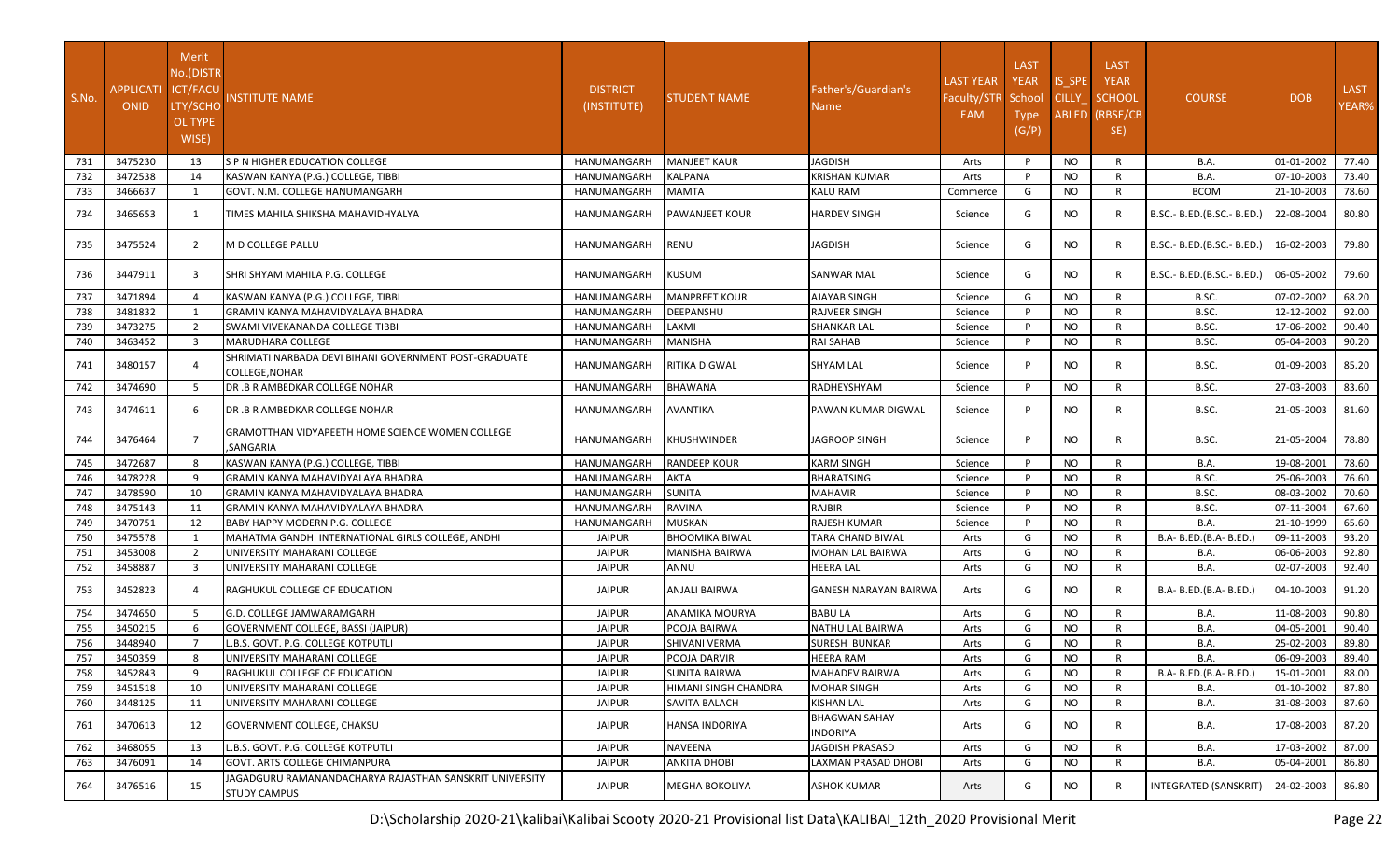| S.No. | <b>APPLICATI</b><br><b>ONID</b> | Merit<br>No.(DISTR<br><b>ICT/FACU</b><br>LTY/SCHO<br><b>OL TYPE</b><br>WISE) | <b>ISTITUTE NAME</b>                                         | <b>DISTRICT</b><br>(INSTITUTE) | STUDENT NAME         | Father's/Guardian's<br>Name   | <b>LAST YEAR</b><br>Faculty/STR School<br><b>EAM</b> | <b>LAST</b><br><b>YEAR</b><br><b>Type</b><br>(G/P) | IS_SPE<br><b>CILLY</b> | <b>LAST</b><br><b>YEAR</b><br><b>SCHOOL</b><br>ABLED (RBSE/CB<br>SE) | <b>COURSE</b>          | <b>DOB</b> | <b>LAST</b><br>YEAR% |
|-------|---------------------------------|------------------------------------------------------------------------------|--------------------------------------------------------------|--------------------------------|----------------------|-------------------------------|------------------------------------------------------|----------------------------------------------------|------------------------|----------------------------------------------------------------------|------------------------|------------|----------------------|
| 765   | 3483492                         | 16                                                                           | LATE KUMARI LAXMI BADHALA GIRLS P.G. COLLEGE                 | <b>JAIPUR</b>                  | <b>KIRAN GAGAR</b>   | <b>MADAN LAL</b>              | Arts                                                 | G                                                  | <b>NO</b>              | R                                                                    | <b>B.A.</b>            | 07-10-2002 | 86.40                |
| 766   | 3451346                         | 17                                                                           | GOVERNMENT COLLEGE, BASSI (JAIPUR)                           | <b>JAIPUR</b>                  | PINKEE BAIRWA        | <b>BUDDHRAM BAIRWA</b>        | Arts                                                 | G                                                  | <b>NO</b>              | R                                                                    | B.A.                   | 25-07-2002 | 86.20                |
| 767   | 3477065                         | 18                                                                           | UNIVERSITY MAHARANI COLLEGE                                  | <b>JAIPUR</b>                  | CHANCHAL             | <b>BADRI PRASAD</b>           | Arts                                                 | G                                                  | <b>NO</b>              | R                                                                    | B.A.                   | 15-06-2004 | 86.20                |
| 768   | 3465923                         | 19                                                                           | VIVEK PG MAHAVIDHYALYA                                       | <b>JAIPUR</b>                  | MANRAJ VERMA         | <b>MADAN LAL</b>              | Arts                                                 | G                                                  | NO.                    | R                                                                    | B.A.                   | 16-05-2002 | 86.00                |
| 769   | 3476375                         | 20                                                                           | GOVERNMENT COLLEGE, CHAKSU                                   | <b>JAIPUR</b>                  | <b>GUDDY VERMA</b>   | POORANMAL VERMA               | Arts                                                 | G                                                  | <b>NO</b>              | $\mathsf{R}$                                                         | B.A.                   | 05-07-2002 | 85.60                |
| 770   | 3476152                         | 21                                                                           | UNIVERSITY MAHARANI COLLEGE                                  | <b>JAIPUR</b>                  | DEEPIKA GOTHWAL      | LT NIRNJAN LAL GOTWAL         | Arts                                                 | G                                                  | <b>NO</b>              | R                                                                    | B.A.                   | 29-07-2002 | 85.60                |
| 771   | 3454691                         | 22                                                                           | GOVERNMENT COLLEGE JAIPUR                                    | <b>JAIPUR</b>                  | KOMAL BAIRWA         | <b>CHIRANJI LAL</b>           | Arts                                                 | G                                                  | <b>NO</b>              | $\mathsf{R}$                                                         | B.A.                   | 08-11-2003 | 85.60                |
| 772   | 3474567                         | 23                                                                           | .B.S. GOVT. P.G. COLLEGE KOTPUTLI                            | <b>JAIPUR</b>                  | KAJOL                | <b>ASHOK</b>                  | Arts                                                 | G                                                  | <b>NO</b>              | R                                                                    | B.A.                   | 01-01-2003 | 84.80                |
| 773   | 3465905                         | 24                                                                           | BAGRU MAHILA MAHAVIDHLAY BAGRU                               | <b>JAIPUR</b>                  | NISHA KUMARI         | <b>HANUMAN SAHAY</b>          | Arts                                                 | G                                                  | <b>NO</b>              | $\mathsf{R}$                                                         | B.A- B.ED.(B.A- B.ED.) | 01-01-2004 | 84.20                |
| 774   | 3475371                         | 25                                                                           | GOVERNMENT GIRLS COLLEGE CHOMU, JAIPUR                       | <b>JAIPUR</b>                  | MUSKAN CHANDOLIYA    | <b>BANWARI LAL CHANDOLIYA</b> | Arts                                                 | G                                                  | <b>NO</b>              | R                                                                    | B.A.                   | 15-05-2003 | 84.20                |
| 775   | 3480533                         | 26                                                                           | UNIVERSITY MAHARANI COLLEGE                                  | <b>JAIPUR</b>                  | <b>TANU TEPAN</b>    | <b>RAMESH TEPAN</b>           | Arts                                                 | G                                                  | <b>NO</b>              | R                                                                    | B.A.                   | 03-11-2001 | 84.00                |
| 776   | 3463764                         | 27                                                                           | UNIVERSITY MAHARANI COLLEGE                                  | <b>JAIPUR</b>                  | VARSHA KUMARI VERMA  | RAMNIWAS VERMA                | Arts                                                 | G                                                  | <b>NO</b>              | R                                                                    | B.A.                   | 18-04-2002 | 84.00                |
| 777   | 3475602                         | 28                                                                           | RAMA KRISHNA INTEGRATED DEGREE COLLEGE                       | <b>JAIPUR</b>                  | NEETU BAIRWA         | RAJU LAL BAIRWA               | Arts                                                 | G                                                  | <b>NO</b>              | $\mathsf{R}$                                                         | B.A- B.ED.(B.A- B.ED.) | 27-10-2001 | 83.40                |
| 778   | 3470116                         | 29                                                                           | UNIVERSITY MAHARANI COLLEGE                                  | <b>JAIPUR</b>                  | VIMALA BAIRWA        | MOTI LAL BAIRWA               | Arts                                                 | G                                                  | <b>NO</b>              | $\mathsf{R}$                                                         | B.A.                   | 18-11-2002 | 83.20                |
| 779   | 3454901                         | 30                                                                           | GOVERNMENT COLLEGE JAMWARAMGARH, JAIPUR                      | <b>JAIPUR</b>                  | <b>GAURI MAHAWAR</b> | <b>HUKAM CHAND MAHAWAR</b>    | Arts                                                 | G                                                  | <b>NO</b>              | R                                                                    | B.A.                   | 21-06-2002 | 82.80                |
| 780   | 3466697                         | 31                                                                           | SHRI SHIRDI SAI BABA MAHILA B.ED. COLLEGE, KISHANGARH RENWAL | <b>JAIPUR</b>                  | SHARMILA             | <b>SUKHRAM</b>                | Arts                                                 | G                                                  | NO.                    | R                                                                    | <b>BED</b>             | 09-05-2005 | 82.60                |
| 781   | 3476434                         | 32                                                                           | I.B.GIRLS COLLEGE TOONGA                                     | <b>JAIPUR</b>                  | SEEMA MAHAWAR        | <b>RAM SVARUP MAHAWAR</b>     | Arts                                                 | G                                                  | NO.                    | R                                                                    | B.A.                   | 18-05-2000 | 82.00                |
| 782   | 3475579                         | 33                                                                           | LATE KUMARI LAXMI BADHALA GIRLS P.G. COLLEGE                 | <b>JAIPUR</b>                  | PRIYANKA RAIGAR      | <b>SHANKAR LAL RAIGAR</b>     | Arts                                                 | G                                                  | <b>NO</b>              | R                                                                    | B.A- B.ED.(B.A- B.ED.) | 08-03-2003 | 81.80                |
| 783   | 3470942                         | 34                                                                           | UNIVERSITY MAHARANI COLLEGE                                  | <b>JAIPUR</b>                  | DIVYA LOTHIYA        | <b>GOKALA RAM</b>             | Arts                                                 | G                                                  | <b>NO</b>              | $\mathsf{R}$                                                         | B.A.                   | 26-11-2001 | 81.80                |
| 784   | 3476515                         | 35                                                                           | BABA NARAYAN DAS P G COLLEGE VIRATNAGAR                      | <b>JAIPUR</b>                  | SONIKA KHINCHI       | PRAHLAD KHINCHI               | Arts                                                 | G                                                  | <b>NO</b>              | R                                                                    | B.A- B.ED.(B.A- B.ED.) | 17-04-2000 | 81.40                |
| 785   | 3474614                         | 36                                                                           | MANAV PG MAHAVIDHYALAYA CHAKSU                               | <b>JAIPUR</b>                  | ROMA BAIRWA          | RAMPHOOL BAIRWA               | Arts                                                 | G                                                  | <b>NO</b>              | $\mathsf{R}$                                                         | <b>B.A.</b>            | 05-10-1998 | 81.40                |
| 786   | 3463972                         | 37                                                                           | GOVERNMENT COLLEGE, KANWAR NAGAR, BRAHMPURI, JAIPUR          | <b>JAIPUR</b>                  | DEEPIKA MAHAWAR      | <b>ASHOK</b>                  | Arts                                                 | G                                                  | <b>NO</b>              | R                                                                    | B.A.                   | 19-05-2002 | 81.40                |
| 787   | 3474623                         | 38                                                                           | GOVT. ARTS COLLEGE CHIMANPURA                                | <b>JAIPUR</b>                  | MANISHA VERMA        | <b>SURESH CHAND VERMA</b>     | Arts                                                 | G                                                  | <b>NO</b>              | R                                                                    | B.A.                   | 13-07-2004 | 81.40                |
| 788   | 3475770                         | 39                                                                           | R.K. VIGYAN P.G. MAHAVIDHYALAYA                              | <b>JAIPUR</b>                  | KARMA BAIRWA         | <b>GEETA DEVI</b>             | Arts                                                 | G                                                  | <b>NO</b>              | R                                                                    | B.A.                   | 15-04-2002 | 81.00                |
| 789   | 3469760                         | 40                                                                           | UNIVERSITY MAHARANI COLLEGE                                  | <b>JAIPUR</b>                  | RENU NENIWAL         | RAJU NENIWAL                  | Arts                                                 | G                                                  | <b>NO</b>              | R                                                                    | B.A.                   | 13-01-2002 | 80.80                |
| 790   | 3469686                         | 41                                                                           | GOVERNMENT GIRLS COLLEGE CHOMU, JAIPUR                       | <b>JAIPUR</b>                  | NEELAM SAMARIYA      | PAPPU SAMARIYA                | Arts                                                 | G                                                  | <b>NO</b>              | $\mathsf{R}$                                                         | B.A.                   | 15-08-2003 | 80.80                |
| 791   | 3470436                         | 42                                                                           | MANAV PG MAHAVIDHYALAYA CHAKSU                               | <b>JAIPUR</b>                  | RACHNA BAIRWA        | KAILASH CHAND BAIRWA          | Arts                                                 | G                                                  | NO.                    | R                                                                    | B.A.                   | 26-11-2003 | 80.60                |
| 792   | 3454866                         | 43                                                                           | GOVERNMENT COLLEGE JAMWARAMGARH, JAIPUR                      | <b>JAIPUR</b>                  | <b>MUNNI MAHAWAR</b> | <b>BUDHI PRAKASH</b>          | Arts                                                 | G                                                  | <b>NO</b>              | R                                                                    | B.A.                   | 06-08-2002 | 79.80                |
| 793   | 3453959                         | 44                                                                           | GOVERNMENT COLLEGE, BASSI (JAIPUR)                           | <b>JAIPUR</b>                  | NISHA BAIRWA         | <b>CHHOTE LAL BAIRWA</b>      | Arts                                                 | G                                                  | <b>NO</b>              | R                                                                    | B.A.                   | 12-10-2001 | 79.60                |
| 794   | 3479458                         | 45                                                                           | MAHARANI GIRLS COLLEGE                                       | <b>JAIPUR</b>                  | RESHAM BAIRWA        | <b>GIRRAJ PRASAD BAIRWA</b>   | Arts                                                 | G                                                  | <b>NO</b>              | R                                                                    | B.A- B.ED.(B.A- B.ED.) | 12-11-2003 | 79.40                |
| 795   | 3475004                         | 46                                                                           | UNIVERSITY MAHARANI COLLEGE                                  | <b>JAIPUR</b>                  | SAPANA MAHAWAR       | <b>MURARILAL</b>              | Arts                                                 | G                                                  | <b>NO</b>              | R                                                                    | <b>B.A.</b>            | 02-01-2002 | 79.40                |
| 796   | 3454705                         | 47                                                                           | GOVERNMENT COLLEGE JAMWARAMGARH, JAIPUR                      | <b>JAIPUR</b>                  | ANITA MAHAWAR        | KHAIRU LAL MAHAWAR            | Arts                                                 | G                                                  | <b>NO</b>              | R                                                                    | <b>B.A.</b>            | 25-06-2002 | 79.40                |
| 797   | 3464511                         | 48                                                                           | GOVERNMENT COLLEGE, CHAKSU                                   | <b>JAIPUR</b>                  | PRIYA BAIRWA         | <b>JAGDISH PRASAD BAIRWA</b>  | Arts                                                 | G                                                  | <b>NO</b>              | R                                                                    | <b>B.A.</b>            | 09-08-2002 | 79.40                |
| 798   | 3475107                         | 49                                                                           | ST JKL COLLEGE                                               | <b>JAIPUR</b>                  | MINAKSHI             | RAJBHADUR BAIRWA              | Arts                                                 | G                                                  | <b>NO</b>              | R                                                                    | B.A.                   | 17-10-2002 | 79.40                |
| 799   | 3474582                         | 50                                                                           | SHRI KRISHAN MAHILA MAHAVIDHYALAY MANPURA MACHERI            | <b>JAIPUR</b>                  | <b>SONAM BUNKAR</b>  | NIRANJAN BUNAKAR              | Arts                                                 | G                                                  | <b>NO</b>              | R                                                                    | B.A.                   | 05-07-2004 | 79.20                |
| 800   | 3448475                         | 51                                                                           | INDIA OVERSEAS COLLEGE FOR EDUCATION                         | <b>JAIPUR</b>                  | PUSPLATA             | <b>BADRI LAL</b>              | Arts                                                 | G                                                  | <b>NO</b>              | $\mathsf{R}$                                                         | B.A- B.ED.(B.A- B.ED.) | 04-07-2003 | 79.00                |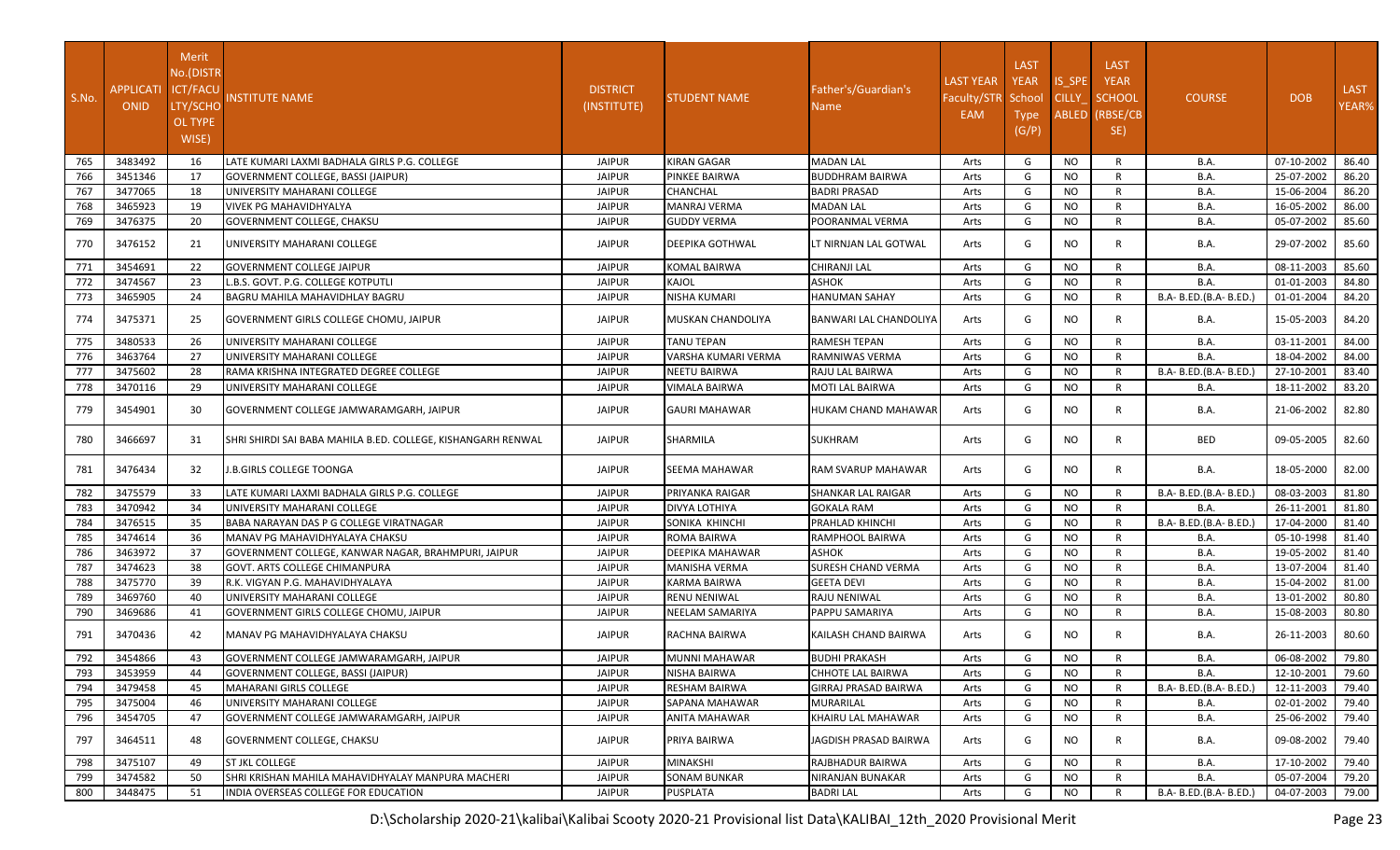| S.No. | <b>APPLICATI</b><br>ONID | <b>Merit</b><br>No.(DISTR<br><b>ICT/FACU</b><br>LTY/SCHO<br><b>OL TYPE</b><br>WISE) | <b>ISTITUTE NAME</b>                                        | <b>DISTRICT</b><br>(INSTITUTE) | STUDENT NAME           | Father's/Guardian's<br>Name               | <b>LAST YEAR</b><br>Faculty/STR School<br><b>EAM</b> | <b>LAST</b><br><b>YEAR</b><br><b>Type</b><br>(G/P) | IS_SPE<br><b>CILLY</b> | <b>LAST</b><br><b>YEAR</b><br><b>SCHOOL</b><br>ABLED (RBSE/CB<br>SE) | <b>COURSE</b>          | <b>DOB</b> | <b>LAST</b><br>YEAR% |
|-------|--------------------------|-------------------------------------------------------------------------------------|-------------------------------------------------------------|--------------------------------|------------------------|-------------------------------------------|------------------------------------------------------|----------------------------------------------------|------------------------|----------------------------------------------------------------------|------------------------|------------|----------------------|
| 801   | 3474533                  | 52                                                                                  | VINAYAK COLLEGE BAGRU                                       | <b>JAIPUR</b>                  | <b>JYOTI TANWAR</b>    | <b>GHANSHYAM BALAI</b>                    | Arts                                                 | G                                                  | <b>NO</b>              | R                                                                    | <b>B.A.</b>            | 17-08-2002 | 78.80                |
| 802   | 3475056                  | 53                                                                                  | MEHTA COLLEGE & INSTITUTE OF TECHNOLOGY                     | <b>JAIPUR</b>                  | SAPNA VERMA            | <b>BABU LAL VERMA</b>                     | Arts                                                 | G                                                  | <b>NO</b>              | R                                                                    | B.A.                   | 14-09-2004 | 78.40                |
| 803   | 3471543                  | 54                                                                                  | UNIVERSITY MAHARANI COLLEGE                                 | <b>JAIPUR</b>                  | <b>GOLU SHERAWAT</b>   | <b>NANDA RAM SHERAWAT</b>                 | Arts                                                 | G                                                  | NO.                    | R                                                                    | <b>B.A.</b>            | 17-07-2002 | 78.20                |
| 804   | 3455780                  | 55                                                                                  | GOVERNMENT COLLEGE, BASSI (JAIPUR)                          | <b>JAIPUR</b>                  | SANGEETA BAIRWA        | <b>DAMODAR PRASAD</b>                     | Arts                                                 | G                                                  | <b>NO</b>              | R                                                                    | B.A.                   | 18-06-2003 | 78.00                |
| 805   | 3466222                  | 56                                                                                  | GOVERNMENT COLLEGE, BASSI (JAIPUR)                          | <b>JAIPUR</b>                  | PRACHI VERMA           | OM PRAKASH VERMA                          | Arts                                                 | G                                                  | <b>NO</b>              | $\mathsf{R}$                                                         | <b>B.A.</b>            | 06-10-2003 | 77.80                |
| 806   | 3472860                  | 57                                                                                  | CHOUDHARY T. T. COLLEGE N.H.-8, SANGTEDA, KOTPUTLI (JAIPUR) | <b>JAIPUR</b>                  | ANAMIKA                | <b>ASHOK KUMAR</b>                        | Arts                                                 | G                                                  | <b>NO</b>              |                                                                      | B.A- B.ED.(B.A- B.ED.) | 01-01-2003 | 77.60                |
| 807   | 3467417                  | -58                                                                                 | GOVERNMENT COLLEGE JAMDOLI                                  | <b>JAIPUR</b>                  | SALONI BAIRWA          | <b>RAMSAHAY</b>                           | Arts                                                 | G                                                  | <b>NO</b>              | R                                                                    | <b>B.A.</b>            | 25-06-2001 | 77.60                |
| 808   | 3475096                  | 59                                                                                  | SHRI KALYAN COLLEGE                                         | <b>JAIPUR</b>                  | <b>SUMAN GOTHWAL</b>   | <b>BABU LAL BAIRWA</b>                    | Arts                                                 | G                                                  | <b>NO</b>              | R                                                                    | B.A.                   | 01-07-2003 | 77.60                |
| 809   | 3476674                  | 60                                                                                  | ALANKAR MAHILA P.G. MAHAVIDYLAYA                            | <b>JAIPUR</b>                  | RENU MAHAWAR           | GANGARAM                                  | Arts                                                 | G                                                  | <b>NO</b>              | $\mathsf{R}$                                                         | B.A- B.ED.(B.A- B.ED.) | 20-05-2004 | 77.40                |
| 810   | 3462664                  | 61                                                                                  | <b>GOVT. COLLEGE BAGRU</b>                                  | <b>JAIPUR</b>                  | MADHURI CHANWLA        | <b>SURAJ KHATIK</b>                       | Arts                                                 | G                                                  | <b>NO</b>              | $\mathsf{R}$                                                         | B.A.                   | 01-01-2003 | 77.20                |
| 811   | 3466208                  | 62                                                                                  | GOVERNMENT GIRLS COLLEGE CHOMU, JAIPUR                      | <b>JAIPUR</b>                  | PRIYA BENIWAL          | <b>RAGHUNATH PRASAD</b><br><b>BENIWAL</b> | Arts                                                 | G                                                  | <b>NO</b>              | R                                                                    | B.A.                   | 20-06-2001 | 77.00                |
| 812   | 3469108                  | 63                                                                                  | <b>GOVT. COLLEGE BAGRU</b>                                  | <b>JAIPUR</b>                  | ANITA KUMARI JATWA     | <b>JAY RAM JATWA</b>                      | Arts                                                 | G                                                  | <b>NO</b>              | R                                                                    | B.A.                   | 10-10-2000 | 76.80                |
| 813   | 3454639                  | 64                                                                                  | GOVERNMENT COLLEGE JAMWARAMGARH, JAIPUR                     | <b>JAIPUR</b>                  | <b>SHILA MAHAWAR</b>   | <b>HUKAM CHAND MAHAWAR</b>                | Arts                                                 | G                                                  | N <sub>O</sub>         | R                                                                    | B.A.                   | 02-03-2003 | 76.80                |
| 814   | 3455645                  | 65                                                                                  | GOVERNMENT COLLEGE, BASSI (JAIPUR)                          | <b>JAIPUR</b>                  | KHUSHBU BHARTUNIYA     | MUNNA BHARTUNIYA                          | Arts                                                 | G                                                  | <b>NO</b>              | R                                                                    | B.A.                   | 06-07-2003 | 76.20                |
| 815   | 3474694                  | 66                                                                                  | GOVERNMENT COLLEGE VIRATNAGAR                               | <b>JAIPUR</b>                  | RITU JATAWAT           | <b>UMRAV JATAWAT</b>                      | Arts                                                 | G                                                  | <b>NO</b>              | R                                                                    | <b>B.A.</b>            | 20-08-2002 | 76.00                |
| 816   | 3477601                  | 67                                                                                  | BAGRU MAHILA MAHAVIDHLAY BAGRU                              | <b>JAIPUR</b>                  | PRITI KHANGAR          | RAMESH CHAND KHANGAR                      | Arts                                                 | G                                                  | NO.                    | R                                                                    | B.A- B.ED.(B.A- B.ED.) | 20-04-2001 | 75.80                |
| 817   | 3476939                  | 68                                                                                  | MAHATMA GANDHI INTERNATIONAL GIRLS COLLEGE, ANDHI           | <b>JAIPUR</b>                  | ANURADHA MAHAWAR       | CHHOTE LAL MAHAWAR                        | Arts                                                 | G                                                  | <b>NO</b>              | $\mathsf{R}$                                                         | B.A- B.ED.(B.A- B.ED.) | 15-06-2003 | 75.80                |
| 818   | 3472516                  | 69                                                                                  | GOVERNMENT COLLEGE, KANWAR NAGAR, BRAHMPURI, JAIPUR         | <b>JAIPUR</b>                  | ANURADHA MAHAWAR       | PRAKASH NARAYAN<br><b>MAHAWAR</b>         | Arts                                                 | G                                                  | <b>NO</b>              | R                                                                    | B.A.                   | 20-03-2003 | 75.60                |
| 819   | 3468681                  | 70                                                                                  | SETH RAMVILASH JOSHI COLLEGE TOONGA                         | <b>JAIPUR</b>                  | MAYA VERMA             | <b>MADAN LAL RAIGAR</b>                   | Arts                                                 | G                                                  | <b>NO</b>              | R                                                                    | B.A.                   | 10-07-2004 | 75.60                |
| 820   | 3462629                  | 71                                                                                  | GOVT. COLLEGE BAGRU                                         | <b>JAIPUR</b>                  | SAPNA BAIRWA           | <b>LAXMAN BAIRWA</b>                      | Arts                                                 | G                                                  | <b>NO</b>              | R                                                                    | B.A.                   | 01-01-2002 | 75.40                |
| 821   | 3465964                  | 72                                                                                  | SHRI SANSKAR MAHILA MAHAVIDHYALAYA                          | <b>JAIPUR</b>                  | KIRAN MAHAWAR          | <b>JAGDISH NARAYAN KOLI</b>               | Arts                                                 | G                                                  | NO.                    | $\mathsf{R}$                                                         | <b>B.A.</b>            | 15-05-2003 | 75.20                |
| 822   | 3465621                  | 73                                                                                  | GOVERNMENT COLLEGE, BASSI (JAIPUR)                          | <b>JAIPUR</b>                  | KALPANA VERMA          | SHRAWAN LAL VERMA                         | Arts                                                 | G                                                  | <b>NO</b>              | R                                                                    | B.A.                   | 05-04-2004 | 75.20                |
| 823   | 3470639                  | 74                                                                                  | MANAV PG MAHAVIDHYALAYA CHAKSU                              | <b>JAIPUR</b>                  | NISHA INDORIYA         | <b>BHANWAR GOPAL</b>                      | Arts                                                 | G                                                  | <b>NO</b>              | R                                                                    | B.A.                   | 02-10-2002 | 75.00                |
| 824   | 3483106                  | 75                                                                                  | SADGURU INSTITUTE OF EDUCATION                              | <b>JAIPUR</b>                  | JYOTI UDENIYA          | SHANKAR LAL UDENIYA                       | Arts                                                 | G                                                  | <b>NO</b>              | $\mathsf{R}$                                                         | B.A- B.ED.(B.A- B.ED.) | 15-08-2004 | 74.80                |
| 825   | 3474992                  | 76                                                                                  | <b>GOVERNMENT COLLEGE JAIPUR</b>                            | <b>JAIPUR</b>                  | GAYATRI MOURYA         | <b>MAHENDRA KUMAR</b><br><b>MOURYA</b>    | Arts                                                 | G                                                  | N <sub>O</sub>         | R                                                                    | B.A.                   | 21-03-2001 | 74.80                |
| 826   | 3466197                  | 77                                                                                  | GOVERNMENT GIRLS COLLEGE CHOMU, JAIPUR                      | <b>JAIPUR</b>                  | MONIKA BAGORIA         | <b>GOPAL LAL BAGORIA</b>                  | Arts                                                 | G                                                  | <b>NO</b>              | R                                                                    | <b>B.A.</b>            | 24-04-2004 | 74.40                |
| 827   | 3463804                  | 78                                                                                  | SHRI MINESH P.G. MAHAVIDHYALAYA JAMWARAMGARH,JAIPUR         | <b>JAIPUR</b>                  | JYOTI KOLI             | <b>KAMLESH KUMAR KOLI</b>                 | Arts                                                 | G                                                  | <b>NO</b>              |                                                                      | B.A.                   | 15-04-2004 | 74.20                |
| 828   | 3475490                  | 79                                                                                  | SETH R L SAHARIA GOVT COLLEGE KALADERA. JAIPUR              | <b>JAIPUR</b>                  | NEETU MUNDOTIYA        | LALCHAND MUNDOTIYA                        | Arts                                                 | G                                                  | <b>NO</b>              | $\mathsf{R}$                                                         | B.A.                   | 03-07-1999 | 74.00                |
| 829   | 3481022                  | 80                                                                                  | UNIVERSITY MAHARANI COLLEGE                                 | <b>JAIPUR</b>                  | JYOTI KUMARI           | <b>BAALU RAAM</b>                         | Arts                                                 | G                                                  | <b>NO</b>              | R                                                                    | B.A.                   | 01-01-2003 | 73.40                |
| 830   | 3475311                  | 81                                                                                  | GOVERNMENT COLLEGE, KANWAR NAGAR, BRAHMPURI, JAIPUR         | <b>JAIPUR</b>                  | RENU MAHAWAR           | <b>KANHEYA LAL</b>                        | Arts                                                 | G                                                  | <b>NO</b>              |                                                                      | B.A.                   | 16-09-2000 | 73.20                |
| 831   | 3474654                  | 82                                                                                  | GOVERNMENT COLLEGE, BASSI (JAIPUR)                          | <b>JAIPUR</b>                  | <b>SUNITA BAIRWA</b>   | PAPPULAL BAIRWA                           | Arts                                                 | G                                                  | <b>NO</b>              | R                                                                    | B.A.                   | 07-11-2001 | 73.20                |
| 832   | 3454988                  | 83                                                                                  | GOVERNMENT COLLEGE, KANWAR NAGAR, BRAHMPURI, JAIPUR         | <b>JAIPUR</b>                  | PINKY MAHAWAR          | HARINARAYAN                               | Arts                                                 | G                                                  | <b>NO</b>              | R                                                                    | <b>B.A.</b>            | 10-07-2001 | 72.60                |
| 833   | 3474397                  | 84                                                                                  | BABA NARAYAN DAS P G COLLEGE VIRATNAGAR                     | <b>JAIPUR</b>                  | REKHA KUMARI BAIRWA    | MURARI LAL BAIRWA                         | Arts                                                 | G                                                  | <b>NO</b>              | R                                                                    | B.A- B.ED.(B.A- B.ED.) | 02-05-2002 | 71.60                |
| 834   | 3477190                  | 85                                                                                  | GOVERNMENT GIRLS COLLEGE CHOMU, JAIPUR                      | <b>JAIPUR</b>                  | <b>MANISHA DABARIA</b> | KAILASH CHAND DABARIA                     | Arts                                                 | G                                                  | <b>NO</b>              | R                                                                    | B.A.                   | 15-03-2003 | 71.40                |
| 835   | 3474783                  | 86                                                                                  | MANAV PG MAHAVIDHYALAYA CHAKSU                              | <b>JAIPUR</b>                  | PRIYA BAIRWA           | RAMAVTAR BAIRWA                           | Arts                                                 | G                                                  | <b>NO</b>              | R                                                                    | B.A.                   | 10-02-2003 | 71.00                |
| 836   | 3463163                  | 87                                                                                  | <b>GOVERNMENT COLLEGE, BASSI (JAIPUR)</b>                   | <b>JAIPUR</b>                  | <b>HEENA BARIWA</b>    | <b>CHETRAM BAIRWA</b>                     | Arts                                                 | G                                                  | <b>NO</b>              | $\mathsf{R}$                                                         | <b>B.A.</b>            | 06-08-2001 | 70.60                |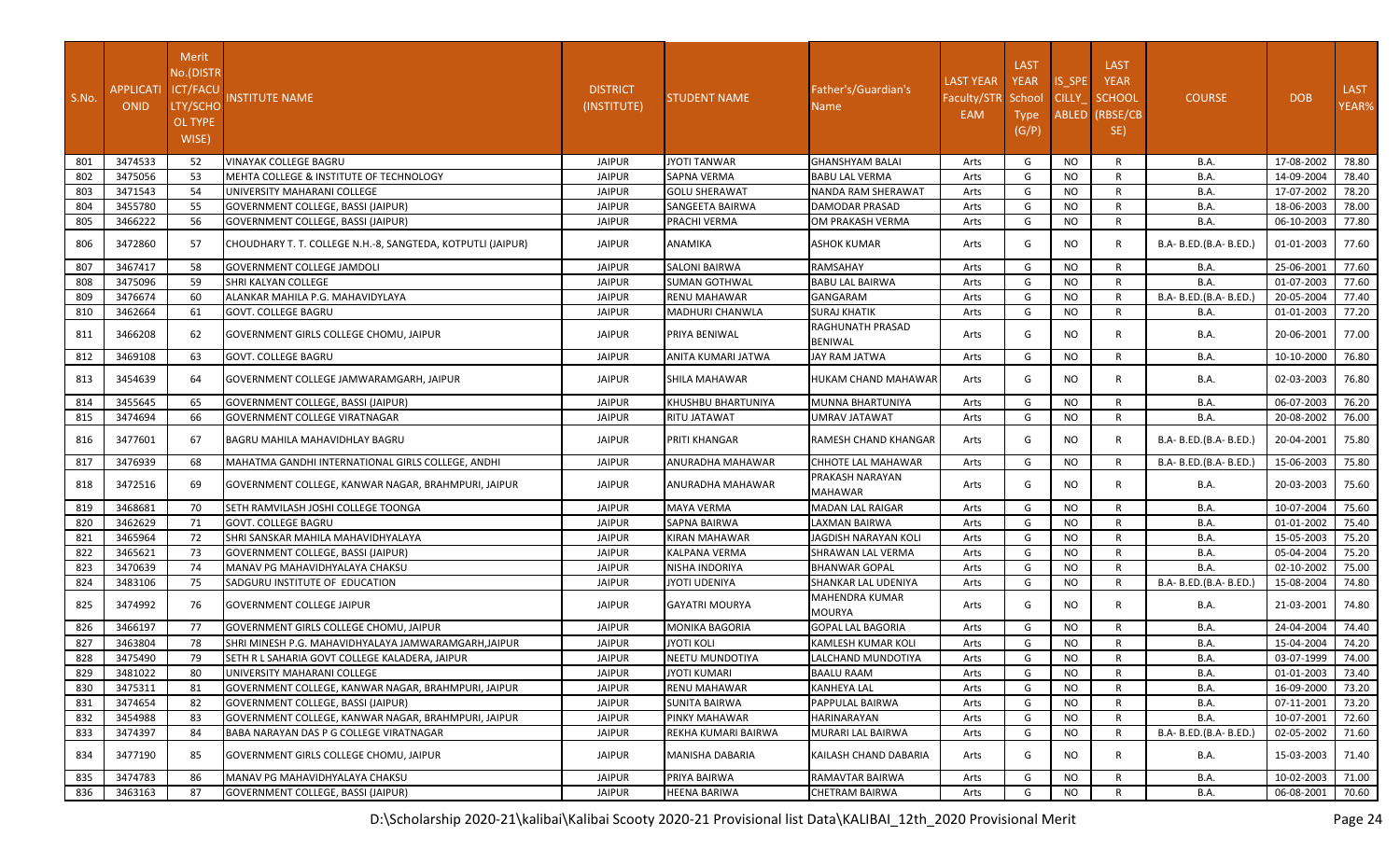| S.No. | <b>APPLICATI</b><br>ONID | <b>Merit</b><br>No.(DISTR<br><b>ICT/FACU</b><br>LTY/SCHO<br>OL TYPE<br>WISE) | NSTITUTE NAME                                                                | <b>DISTRICT</b><br>(INSTITUTE) | <b>STUDENT NAME</b>    | Father's/Guardian's<br>Name | LAST YEAR<br>Faculty/STR School<br><b>EAM</b> | <b>LAST</b><br><b>YEAR</b><br><b>Type</b><br>(G/P) | IS_SPE<br><b>CILLY</b> | <b>LAST</b><br><b>YEAR</b><br><b>SCHOOL</b><br>ABLED (RBSE/CB<br>SE) | <b>COURSE</b>          | <b>DOB</b> | <b>LAST</b><br>YEAR% |
|-------|--------------------------|------------------------------------------------------------------------------|------------------------------------------------------------------------------|--------------------------------|------------------------|-----------------------------|-----------------------------------------------|----------------------------------------------------|------------------------|----------------------------------------------------------------------|------------------------|------------|----------------------|
| 837   | 3473567                  | 88                                                                           | SHRIMATI PANADEVI MORIJAWALA RAJKIYA KANYA MAHAVIDHYALAYA<br><b>KOTPUTLI</b> | <b>JAIPUR</b>                  | KANTA VERMA            | <b>SURGYANI VERMA</b>       | Arts                                          | G                                                  | <b>NO</b>              | R                                                                    | <b>B.A.</b>            | 15-02-2001 | 70.40                |
| 838   | 3452395                  | -89                                                                          | GOVT SHAKAMBHAR P.G. COLLEGE, SAMBHAR LAKE                                   | <b>JAIPUR</b>                  | RINOO KUMARI BAIRWA    | <b>SHRAWAN LAL</b>          | Arts                                          | G                                                  | NO.                    | R                                                                    | B.A.                   | 30-06-2002 | 70.20                |
| 839   | 3472909                  | 90                                                                           | MAHARISHI VASHISTHA MAHAVIDYALAYA                                            | <b>JAIPUR</b>                  | PRIYANKA BAIRWA        | <b>BABU LAL BAIRWA</b>      | Arts                                          | G                                                  | <b>NO</b>              | R                                                                    | <b>B.A.</b>            | 12-07-2002 | 70.20                |
| 840   | 3475800                  | 91                                                                           | BRIGHT MOON GIRLS P.G. COLLEGE GOVINDGARH (JAIPUR)                           | <b>JAIPUR</b>                  | KAVITA KUMARI BUNKER   | <b>LAL CHAND BUNKER</b>     | Arts                                          | G                                                  | <b>NO</b>              | R                                                                    | <b>B.A.</b>            | 03-11-2003 | 70.20                |
| 841   | 3471271                  | 92                                                                           | <b>GOVERNMENT COLLEGE JAMDOLI</b>                                            | <b>JAIPUR</b>                  | <b>JYOTI BAIRWA</b>    | KAILASH CHAND               | Arts                                          | G                                                  | <b>NO</b>              | R                                                                    | B.A.                   | 25-06-2002 | 70.00                |
| 842   | 3457709                  | 93                                                                           | <b>J.B.GIRLS COLLEGE TOONGA</b>                                              | <b>JAIPUR</b>                  | SUNITA BAIRWA          | <b>BADRI LAL BAIRWA</b>     | Arts                                          | G                                                  | <b>NO</b>              | R                                                                    | B.A.                   | 03-09-2002 | 70.00                |
| 843   | 3458352                  | 94                                                                           | GOVERNMENT COLLEGE, KANWAR NAGAR, BRAHMPURI, JAIPUR                          | <b>JAIPUR</b>                  | ESHA VERMA             | <b>GANESH VERMA</b>         | Arts                                          | G                                                  | NO.                    | R                                                                    | B.A.                   | 22-04-2004 | 70.00                |
| 844   | 3475693                  | 95                                                                           | GOVERNMENT COLLEGE JAMWARAMGARH, JAIPUR                                      | <b>JAIPUR</b>                  | POOJA BALAI            | KAILASH CHAND               | Arts                                          | G                                                  | NO.                    | R                                                                    | <b>B.A.</b>            | 13-07-2000 | 69.80                |
| 845   | 3475595                  | 96                                                                           | SHAHEED BHAGAT SINGH GIRLS P.G COLLEGE, HINGONIA, JOBNER,<br><b>JAIPUR</b>   | <b>JAIPUR</b>                  | <b>MONIKA PARIHAR</b>  | <b>KAILASH CHANDRA</b>      | Arts                                          | G                                                  | NO.                    | R                                                                    | B.A.                   | 21-08-2002 | 69.80                |
| 846   | 3465794                  | 97                                                                           | <b>GOVT. COLLEGE BAGRU</b>                                                   | <b>JAIPUR</b>                  | <b>MINISHI</b>         | <b>ASHOK BAIRWA</b>         | Arts                                          | G                                                  | NO.                    | R                                                                    | B.A.                   | 10-07-2003 | 69.80                |
| 847   | 3475508                  | 98                                                                           | BAGRU MAHILA MAHAVIDHLAY BAGRU                                               | <b>JAIPUR</b>                  | SHILU DIDWANIYA        | <b>OMPRAKASH KHATIK</b>     | Arts                                          | G                                                  | <b>NO</b>              | R                                                                    | B.A- B.ED.(B.A- B.ED.) | 22-08-2000 | 69.40                |
| 848   | 3475124                  | 99                                                                           | MAHATMA GANDHI INTERNATIONAL GIRLS COLLEGE, ANDHI                            | <b>JAIPUR</b>                  | NIRMA BAIRWA           | SHAYAM LAL                  | Arts                                          | G                                                  | <b>NO</b>              | R                                                                    | B.A- B.ED.(B.A- B.ED.) | 07-03-2000 | 69.20                |
| 849   | 3474941                  | 100                                                                          | <b>BHARAT COLLEGE</b>                                                        | <b>JAIPUR</b>                  | SAPANA JABDOLIA        | CHOTU RAM JABDOLIA          | Arts                                          | G                                                  | <b>NO</b>              | R                                                                    | B.A.                   | 03-10-2002 | 69.20                |
| 850   | 3475176                  | 101                                                                          | ALANKAR MAHILA P.G. MAHAVIDYLAYA                                             | <b>JAIPUR</b>                  | PRIYA KUMARI BAIRWA    | RAJARAM BAIRWA              | Arts                                          | G                                                  | <b>NO</b>              | R                                                                    | B.A- B.ED.(B.A- B.ED.) | 25-07-2004 | 69.00                |
| 851   | 3475733                  | 102                                                                          | J.B.GIRLS COLLEGE TOONGA                                                     | <b>JAIPUR</b>                  | TANU BAIRWA            | <b>BHIMSINGH</b>            | Arts                                          | G                                                  | <b>NO</b>              | R                                                                    | <b>B.A.</b>            | 27-08-2002 | 68.80                |
| 852   | 3475435                  | 103                                                                          | GOVERNMENT COLLEGE JAMWARAMGARH, JAIPUR                                      | <b>JAIPUR</b>                  | SANTOSH MAHAWAR        | DURGA LAL MAHAWAR           | Arts                                          | G                                                  | NO.                    | R                                                                    | B.A.                   | 08-10-2002 | 68.80                |
| 853   | 3480882                  | 104                                                                          | <b>GOVT. ARTS COLLEGE CHIMANPURA</b>                                         | <b>JAIPUR</b>                  | HINA KUMARI RAIGAR     | RAMESHWAR PRASAD<br>RAIGAR  | Arts                                          | G                                                  | NO.                    | R                                                                    | <b>B.A.</b>            | 15-04-2003 | 68.60                |
| 854   | 3464547                  | 105                                                                          | SHREE RAM COLLEGE                                                            | <b>JAIPUR</b>                  | <b>MUSKAN VERMA</b>    | RAMESH CHAND VERMA          | Arts                                          | G                                                  | <b>NO</b>              | R                                                                    | B.A.                   | 31-12-2004 | 68.60                |
| 855   | 3475557                  | 106                                                                          | SHRIMATI PANADEVI MORIJAWALA RAJKIYA KANYA MAHAVIDHYALAYA<br>KOTPUTLI        | <b>JAIPUR</b>                  | KIRTI MORODIYA         | RAJESH KUMAR                | Arts                                          | G                                                  | <b>NO</b>              | R                                                                    | B.A.                   | 07-08-2003 | 68.20                |
| 856   | 3466540                  | 107                                                                          | <b>GOVERNMENT COLLEGE PHAGI JAIPUR</b>                                       | <b>JAIPUR</b>                  | PRERNA                 | SHANKAR LAL BARIYA          | Arts                                          | G                                                  | <b>NO</b>              | R                                                                    | <b>B.A.</b>            | 01-07-2004 | 68.20                |
| 857   | 3475138                  | 108                                                                          | VIVEKANAND COLLEGE KALU KA BAS TIGARIYA                                      | <b>JAIPUR</b>                  | NIKITA BUNKAR          | <b>CHHITAR MAL</b>          | Arts                                          | G                                                  | <b>NO</b>              | R                                                                    | B.A.                   | 25-07-2004 | 68.20                |
| 858   | 3462307                  | 109                                                                          | VAIDIK BALIKA P.G. MAHAVIDHALYA                                              | <b>JAIPUR</b>                  | VARSHA BAIRWA          | CHHOTU RAM BAIRWA           | Arts                                          | G                                                  | NO.                    | R                                                                    | B.A.                   | 16-07-2002 | 67.20                |
| 859   | 3479747                  | 110                                                                          | <b>VEDANT MAHAVIDYALAYA</b>                                                  | <b>JAIPUR</b>                  | MEENU DEEGWAL          | SURAJ MAL DEEGWAL           | Arts                                          | G                                                  | <b>NO</b>              | R                                                                    | B.A.                   | 10-07-2003 | 67.20                |
| 860   | 3475636                  | 111                                                                          | <b>J.B.GIRLS COLLEGE TOONGA</b>                                              | <b>JAIPUR</b>                  | SITA MAHAWAR           | RADHESHYAM MAHAWAR          | Arts                                          | G                                                  | NO.                    | R                                                                    | <b>B.A.</b>            | 25-08-2000 | 67.00                |
| 861   | 3465868                  | 112                                                                          | <b>GOVT. COLLEGE BAGRU</b>                                                   | <b>JAIPUR</b>                  | <b>SARITA BAIRWA</b>   | <b>BHAGAWAN SAHAY</b>       | Arts                                          | G                                                  | <b>NO</b>              | R                                                                    | B.A.                   | 21-12-2003 | 66.40                |
| 862   | 3471847                  | 113                                                                          | JAI MEENESH COLLAGE PHAGI                                                    | <b>JAIPUR</b>                  | PRIYANKA SHERSYA       | SITARAM SHERSYA             | Arts                                          | G                                                  | NO.                    | R                                                                    | B.A.                   | 09-07-2001 | 65.80                |
| 863   | 3476427                  | 114                                                                          | J.B.GIRLS COLLEGE TOONGA                                                     | <b>JAIPUR</b>                  | PINKI BAIRWA           | RAMESH BAIRWA               | Arts                                          | G                                                  | <b>NO</b>              | R                                                                    | B.A.                   | 24-03-2001 | 65.60                |
| 864   | 3467356                  | 115                                                                          | AGRAWAL P.G. COLLEGE                                                         | <b>JAIPUR</b>                  | SONIYA SHERAWAT        | KALU RAM SHERAWAT           | Arts                                          | G                                                  | <b>NO</b>              | R                                                                    | <b>B.A.</b>            | 29-11-2001 | 65.60                |
| 865   | 3469944                  | 116                                                                          | J.B.GIRLS COLLEGE TOONGA                                                     | <b>JAIPUR</b>                  | PRIYANKA BAIRWA        | CHIRANJI LAL BAIRWA         | Arts                                          | G                                                  | <b>NO</b>              | $\mathsf{R}$                                                         | B.A.                   | 10-05-2005 | 65.60                |
| 866   | 3470012                  | 117                                                                          | <b>J.B.GIRLS COLLEGE TOONGA</b>                                              | <b>JAIPUR</b>                  | <b>SUMAN BAIRWA</b>    | LALA RAM BAIRWA             | Arts                                          | G                                                  | <b>NO</b>              | R                                                                    | <b>B.A.</b>            | 15-08-2004 | 65.40                |
| 867   | 3473825                  | 118                                                                          | ARAWALI COLLEGE BASSI JAIPUR                                                 | <b>JAIPUR</b>                  | <b>LALI BAIRWA</b>     | <b>GOPAL LAL BAIRWA</b>     | Arts                                          | G                                                  | <b>NO</b>              | $\mathsf{R}$                                                         | B.A.                   | 05-06-2001 | 65.20                |
| 868   | 3476512                  | 119                                                                          | GOVERNMENT COLLEGE JAMWARAMGARH, JAIPUR                                      | <b>JAIPUR</b>                  | <b>SONA MAHAR</b>      | <b>JAGDISH MAHAR</b>        | Arts                                          | G                                                  | <b>NO</b>              | R                                                                    | <b>B.A.</b>            | 16-03-2003 | 65.20                |
| 869   | 3468244                  | 120                                                                          | L.B.S. GOVT. P.G. COLLEGE KOTPUTLI                                           | <b>JAIPUR</b>                  | KHAMOSH                | <b>OMPRAKASH</b>            | Arts                                          | G                                                  | <b>NO</b>              | R                                                                    | <b>B.A.</b>            | 02-03-2003 | 65.00                |
| 870   | 3475134                  | -1                                                                           | ST. WILFRED'S COLLEGE FOR GIRLS                                              | <b>JAIPUR</b>                  | <b>SUNITA SAMARIYA</b> | <b>SANWAR MAL</b>           | Arts                                          | P                                                  | <b>NO</b>              | R                                                                    | <b>B.A.</b>            | 15-11-2003 | 93.40                |
| 871   | 3462778                  | $\overline{2}$                                                               | BAGRU MAHILA MAHAVIDHLAY BAGRU                                               | <b>JAIPUR</b>                  | MANISHA                | <b>JAGDISH PRASAD</b>       | Arts                                          | P                                                  | <b>NO</b>              | R                                                                    | B.A- B.ED.(B.A- B.ED.) | 01-01-2003 | 92.60                |
| 872   | 3452081                  | $\overline{3}$                                                               | UNIVERSITY MAHARANI COLLEGE                                                  | <b>JAIPUR</b>                  | POOJA                  | SURJA RAM                   | Arts                                          | P                                                  | <b>NO</b>              | R                                                                    | B.A.                   | 28-05-2002 | 92.00                |
| 873   | 3474329                  | $\overline{4}$                                                               | SARASWATI GIRLS COLLEGE MANOHARPUR JAIPUR                                    | <b>JAIPUR</b>                  | PAYAL CHAUHAN          | <b>RAKESH</b>               | Arts                                          | P                                                  | <b>NO</b>              | R                                                                    | B.A- B.ED.(B.A- B.ED.) | 16-04-2004 | 90.80                |
| 874   | 3470878                  | 5                                                                            | UNIVERSITY MAHARANI COLLEGE                                                  | <b>JAIPUR</b>                  | ANITA NAGARWAL         | JAGDISH NAGARWAL            | Arts                                          | P                                                  | <b>NO</b>              | R                                                                    | <b>B.A.</b>            | 25-09-2002 | 90.60                |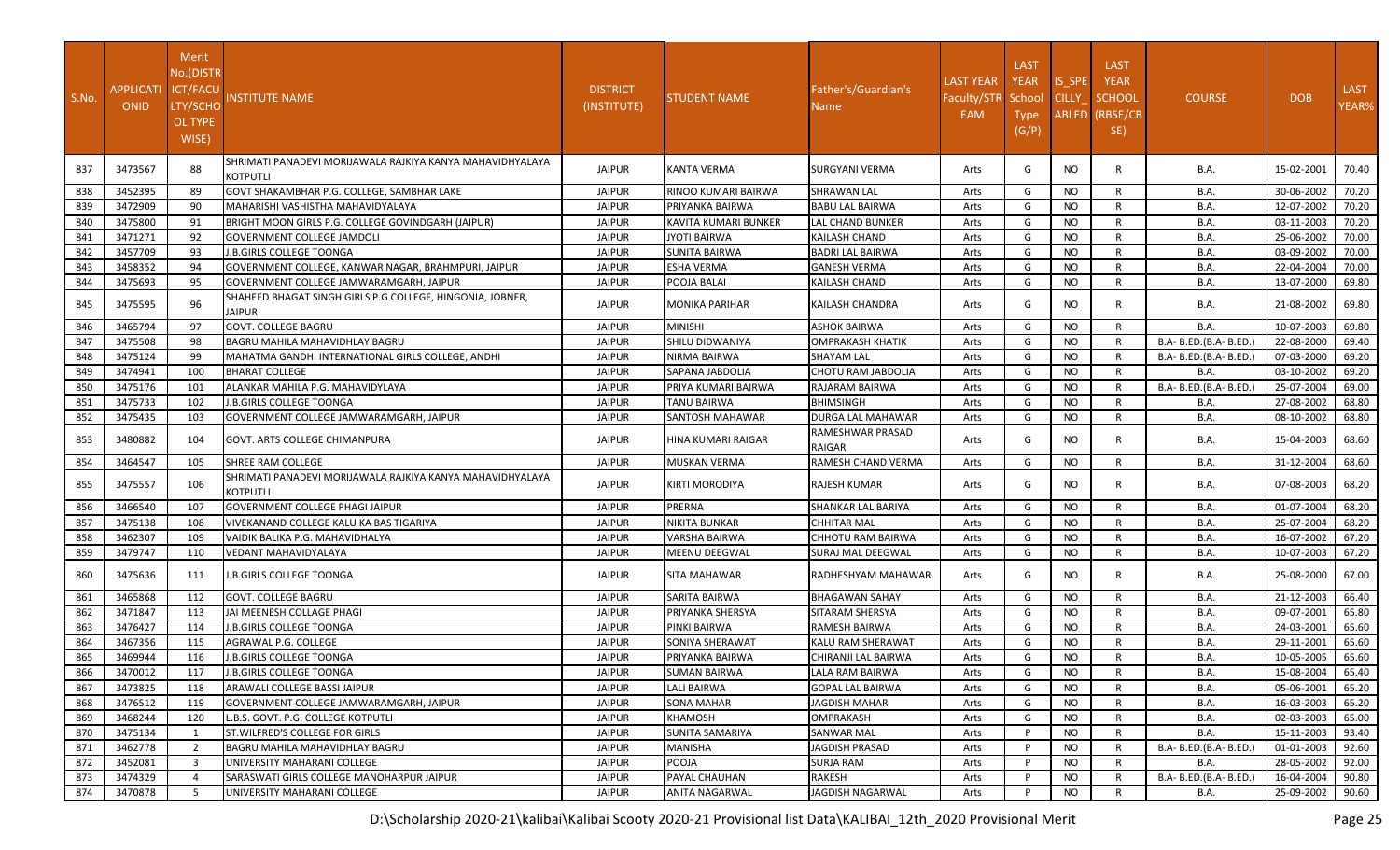| S.No | APPLICATI<br><b>ONID</b> | Merit<br>o.(DISTFا<br><b>ICT/FACU</b><br><b>LTY/SCHO</b><br><b>OL TYPE</b><br>WISE) | NSTITUTE NAME                                              | <b>DISTRICT</b><br>(INSTITUTE) | STUDENT NAME          | Father's/Guardian's<br>Name       | LAST YEAR<br>Faculty/STR School<br><b>EAM</b> | <b>LAST</b><br><b>YEAR</b><br><b>Type</b><br>(G/P) | IS SPE<br><b>CILLY</b> | <b>LAST</b><br><b>YEAR</b><br><b>SCHOOL</b><br>ABLED (RBSE/CB<br>SE) | <b>COURSE</b>          | <b>DOB</b> | <b>LAST</b><br>YEAR% |
|------|--------------------------|-------------------------------------------------------------------------------------|------------------------------------------------------------|--------------------------------|-----------------------|-----------------------------------|-----------------------------------------------|----------------------------------------------------|------------------------|----------------------------------------------------------------------|------------------------|------------|----------------------|
| 875  | 3475598                  | 6                                                                                   | S.S. JAIN SUBODH MAHILA SHIKSHAK PRASHIKSHAN MAHAVIDYALAYA | <b>JAIPUR</b>                  | ADITI BARNOLIA        | <b>MAHESH BARNOLIA</b>            | Arts                                          | P                                                  | NO.                    | R                                                                    | B.A- B.ED.(B.A- B.ED.) | 11-01-2003 | 90.00                |
| 876  | 3465577                  | 7                                                                                   | GOVT. COLLEGE KOTKHAWADA DISTRICT JAIPUR                   | <b>JAIPUR</b>                  | <b>MANISHA BAIRWA</b> | HARAK CHAND BAIRWA                | Arts                                          | P                                                  | <b>NO</b>              | R                                                                    | <b>B.A.</b>            | 07-07-2002 | 88.60                |
| 877  | 3474311                  | -8                                                                                  | <b>MAHARANI GIRLS COLLEGE</b>                              | <b>JAIPUR</b>                  | ANNU SINGLA           | TEJARAM SINGLA                    | Arts                                          | P                                                  | NO.                    | R                                                                    | B.A- B.ED.(B.A- B.ED.) | 16-04-2001 | 88.20                |
| 878  | 3472346                  | 9                                                                                   | <b>GOVERNMENT COLLEGE, BASSI (JAIPUR)</b>                  | <b>JAIPUR</b>                  | NEHA TONAGARIYA       | MOHAN LAL VARMA                   | Arts                                          | P                                                  | NO.                    | $\mathsf{R}$                                                         | B.A.                   | 10-01-2002 | 87.40                |
| 879  | 3469073                  | 10                                                                                  | <b>GOVT. COLLEGE BAGRU</b>                                 | <b>JAIPUR</b>                  | NISHA                 | <b>OMPRAKASH</b>                  | Arts                                          | P                                                  | NO.                    | R                                                                    | B.A.                   | 05-10-1994 | 87.20                |
| 880  | 3456803                  | 11                                                                                  | UNIVERSITY MAHARANI COLLEGE                                | <b>JAIPUR</b>                  | PREETI KUMARI         | <b>DEVI SINGH</b>                 | Arts                                          | P                                                  | NO.                    | R                                                                    | B.A.                   | 06-08-2002 | 87.00                |
| 881  | 3470788                  | 12                                                                                  | GOVT. COLLEGE KOTKHAWADA DISTRICT JAIPUR                   | <b>JAIPUR</b>                  | KOMAL SISODIYA        | BHAWANI SHANKAR                   | Arts                                          | <b>D</b>                                           | NO.                    | $\mathsf{R}$                                                         | B.A.                   | 02-02-2002 | 86.80                |
| 882  | 3474209                  | 13                                                                                  | AKASHDEEP PG GIRLS COLLEGE                                 | <b>JAIPUR</b>                  | POOJA BAIRWA          | HANUMAN SAHAY                     | Arts                                          | P                                                  | <b>NO</b>              | R                                                                    | B.A- B.ED.(B.A- B.ED.) | 13-03-2000 | 86.40                |
| 883  | 3474321                  | 14                                                                                  | UNIVERSITY MAHARANI COLLEGE                                | <b>JAIPUR</b>                  | KARISHMA BAIRWA       | RAMPHOOL BAIRWA                   | Arts                                          | P                                                  | NO.                    | $\mathsf{R}$                                                         | B.A.                   | 01-01-2002 | 86.00                |
| 884  | 3474838                  | 15                                                                                  | <b>GOVERNMENT COLLEGE JAMDOLI</b>                          | <b>JAIPUR</b>                  | POOJA BAIRWA          | SITARAM BAIRWA                    | Arts                                          | P                                                  | NO.                    | R                                                                    | B.A.                   | 14-08-1999 | 85.60                |
| 885  | 3474930                  | 16                                                                                  | UNIVERSITY MAHARANI COLLEGE                                | <b>JAIPUR</b>                  | NEHA RAJORIYA         | BHAGWAN SAHAY<br>RAJORIYA         | Arts                                          | P                                                  | <b>NO</b>              | R                                                                    | B.A.                   | 17-08-2002 | 85.60                |
| 886  | 3476238                  | 17                                                                                  | UNIVERSITY MAHARANI COLLEGE                                | <b>JAIPUR</b>                  | <b>SUMAN BAIRWA</b>   | PURANMAL BAIRWA                   | Arts                                          | P                                                  | NO.                    | $\mathsf{R}$                                                         | B.A.                   | 14-06-2003 | 85.40                |
| 887  | 3482427                  | 18                                                                                  | UNIVERSITY MAHARANI COLLEGE                                | <b>JAIPUR</b>                  | ANSUTA OJHA           | MAHENDRA KUMAR OJHA               | Arts                                          | P                                                  | NO.                    | R                                                                    | B.A.                   | 03-12-2002 | 85.40                |
| 888  | 3475585                  | 19                                                                                  | UNIVERSITY MAHARANI COLLEGE                                | <b>JAIPUR</b>                  | PRIYANKA JOHAR        | VIKRAM SINGH                      | Arts                                          | P                                                  | NO.                    | R                                                                    | B.A.                   | 22-05-2002 | 84.80                |
| 889  | 3474600                  | 20                                                                                  | UNIVERSITY MAHARANI COLLEGE                                | <b>JAIPUR</b>                  | PAYAL AKODIYA         | SARESH CHAND BAIRWA               | Arts                                          | P                                                  | NO.                    | R                                                                    | B.A.                   | 29-03-2002 | 84.20                |
| 890  | 3476480                  | 21                                                                                  | UNIVERSITY MAHARANI COLLEGE                                | <b>JAIPUR</b>                  | BHARTI BAIRWA         | <b>CHOTU RAM</b>                  | Arts                                          | P                                                  | NO.                    | R                                                                    | B.A.                   | 13-08-2002 | 84.20                |
| 891  | 3466089                  | 22                                                                                  | KANORIA PG MAHILA MAHAVIDYALAYA                            | <b>JAIPUR</b>                  | PAYAL MAHAWAR         | CHOTU MAHAWAR                     | Arts                                          | P                                                  | NO                     | R                                                                    | B.A.                   | 25-01-2000 | 83.80                |
| 892  | 3476092                  | 23                                                                                  | UNIVERSITY MAHARANI COLLEGE                                | <b>JAIPUR</b>                  | <b>NIKITA MEGHWAL</b> | RAMESH CHAND<br>MEGHWAL           | Arts                                          |                                                    | NO.                    | R                                                                    | B.A.                   | 10-06-2004 | 83.60                |
| 893  | 3481411                  | 24                                                                                  | VINAYAK P.G. COLLEGE                                       | <b>JAIPUR</b>                  | <b>KAVITA SURELA</b>  | SANWARMAL BUNKAR                  | Arts                                          | P                                                  | <b>NO</b>              | R                                                                    | B.A- B.ED.(B.A- B.ED.) | 05-05-2003 | 83.20                |
| 894  | 3476119                  | 25                                                                                  | UNIVERSITY MAHARANI COLLEGE                                | <b>JAIPUR</b>                  | CHANCHAL GOTHWAL      | RAMKISHAN GOTHWAL                 | Arts                                          | P                                                  | NO.                    | R                                                                    | B.A.                   | 20-01-2002 | 83.00                |
| 895  | 3468113                  | 26                                                                                  | <b>GOVT. COLLEGE BAGRU</b>                                 | <b>JAIPUR</b>                  | DIKSHA KUMARI JATWA   | DINESH KUMAR JATWA                | Arts                                          | P                                                  | NO.                    | R                                                                    | B.A.                   | 21-10-2002 | 83.00                |
| 896  | 3462773                  | 27                                                                                  | BAGRU MAHILA MAHAVIDHLAY BAGRU                             | <b>JAIPUR</b>                  | <b>NISHA</b>          | JAGDISH PRASAD                    | Arts                                          | P                                                  | <b>NO</b>              | R                                                                    | B.A- B.ED.(B.A- B.ED.) | 01-01-2002 | 82.80                |
| 897  | 3475843                  | 28                                                                                  | IRIS COLLEGE                                               | <b>JAIPUR</b>                  | POOJA BAIRWA          | RAMPRASAD BAIRWA                  | Arts                                          | P                                                  | NO.                    | R                                                                    | <b>B.A.</b>            | 22-04-2003 | 82.20                |
| 898  | 3476262                  | 29                                                                                  | DCS PG COLLEGE                                             | <b>JAIPUR</b>                  | PRIYA BAIRWA          | SITARAM BAIRWA                    | Arts                                          | P                                                  | <b>NO</b>              | R                                                                    | B.A.                   | 15-10-2001 | 81.80                |
| 899  | 3476272                  | 30                                                                                  | R.K. VIGYAN P.G. MAHAVIDHYALAYA                            | <b>JAIPUR</b>                  | SEEMA BUNKAR          | SHRWAN KUMAR BUNKAR               | Arts                                          |                                                    | NO.                    | R                                                                    | B.A.                   | 25-09-2006 | 81.60                |
| 900  | 3474472                  | -31                                                                                 | UNIVERSITY MAHARANI COLLEGE                                | <b>JAIPUR</b>                  | <b>JYOTI RAJ</b>      | <b>BHARAT KUMAR</b>               | Arts                                          | P                                                  | <b>NO</b>              | R                                                                    | <b>B.A.</b>            | 05-05-2002 | 81.40                |
| 901  | 3469187                  | 32                                                                                  | VIDHYA SAGAR PG GIRLS COLLEGE BASSI                        | <b>JAIPUR</b>                  | DIKSHA CHANDEL        | NARENDRA CHANDEL                  | Arts                                          | P                                                  | NO.                    | R                                                                    | <b>B.A.</b>            | 01-07-2001 | 81.00                |
| 902  | 3475162                  | 33                                                                                  | UNIVERSITY MAHARANI COLLEGE                                | <b>JAIPUR</b>                  | ANJALI BAIRWA         | <b>BABU LAL BAIRWA</b>            | Arts                                          | P                                                  | NO.                    | $\mathsf{R}$                                                         | <b>B.A.</b>            | 03-09-2004 | 81.00                |
| 903  | 3475055                  | 34                                                                                  | SHAHEED BHAGAT SINGH GIRLS B.ED COLLEGE                    | <b>JAIPUR</b>                  | <b>LAXMI PRIYA</b>    | SHRAWAN                           | Arts                                          | P                                                  | <b>NO</b>              | $\mathsf{R}$                                                         | B.A- B.ED.(B.A- B.ED.) | 14-04-2003 | 79.80                |
| 904  | 3475822                  | 35                                                                                  | <b>IRIS COLLEGE</b>                                        | <b>JAIPUR</b>                  | AARTI BAIRWA          | RAMPRASAD BAIRWA                  | Arts                                          | P                                                  | NO.                    | R                                                                    | <b>B.A.</b>            | 07-03-2000 | 79.80                |
| 905  | 3476701                  | 36                                                                                  | ALANKAR MAHILA B.ED. COLLEGE                               | <b>JAIPUR</b>                  | <b>ANJANA VERMA</b>   | OM PRAKASH VERMA                  | Arts                                          | P                                                  | NO.                    | $\mathsf{R}$                                                         | B.A- B.ED.(B.A- B.ED.) | 20-07-2003 | 79.40                |
| 906  | 3476243                  | 37                                                                                  | L.B.S. GOVT. P.G. COLLEGE KOTPUTLI                         | <b>JAIPUR</b>                  | HEENA SANTOLIYA       | <b>HANUMAN SAHAY</b><br>SANTOLIYA | Arts                                          | p                                                  | NO.                    | R                                                                    | <b>B.A.</b>            | 15-05-2004 | 79.00                |
| 907  | 3476590                  | 38                                                                                  | VINAYAK P.G. COLLEGE                                       | <b>JAIPUR</b>                  | <b>SUNITA</b>         | NATHURAM                          | Arts                                          | P                                                  | NO                     | R                                                                    | B.A- B.ED.(B.A- B.ED.) | 01-01-2004 | 78.60                |
| 908  | 3474977                  | 39                                                                                  | ALANKAR MAHILA B.ED. COLLEGE                               | <b>JAIPUR</b>                  | KHUSHBOO MOURYA       | HANSRAJ MOURYA                    | Arts                                          | P                                                  | ΝO                     | R                                                                    | B.A- B.ED.(B.A- B.ED.) | 14-06-2004 | 78.00                |
| 909  | 3475140                  | 40                                                                                  | LATE KUMARI LAXMI BADHALA GIRLS P.G. COLLEGE               | JAIPUR                         | PAYAL DARIYA          | JAGDISH PRASAD DARIYA             | Arts                                          |                                                    | NO                     | R                                                                    | B.A- B.ED.(B.A- B.ED.) | 21-08-2002 | 77.40                |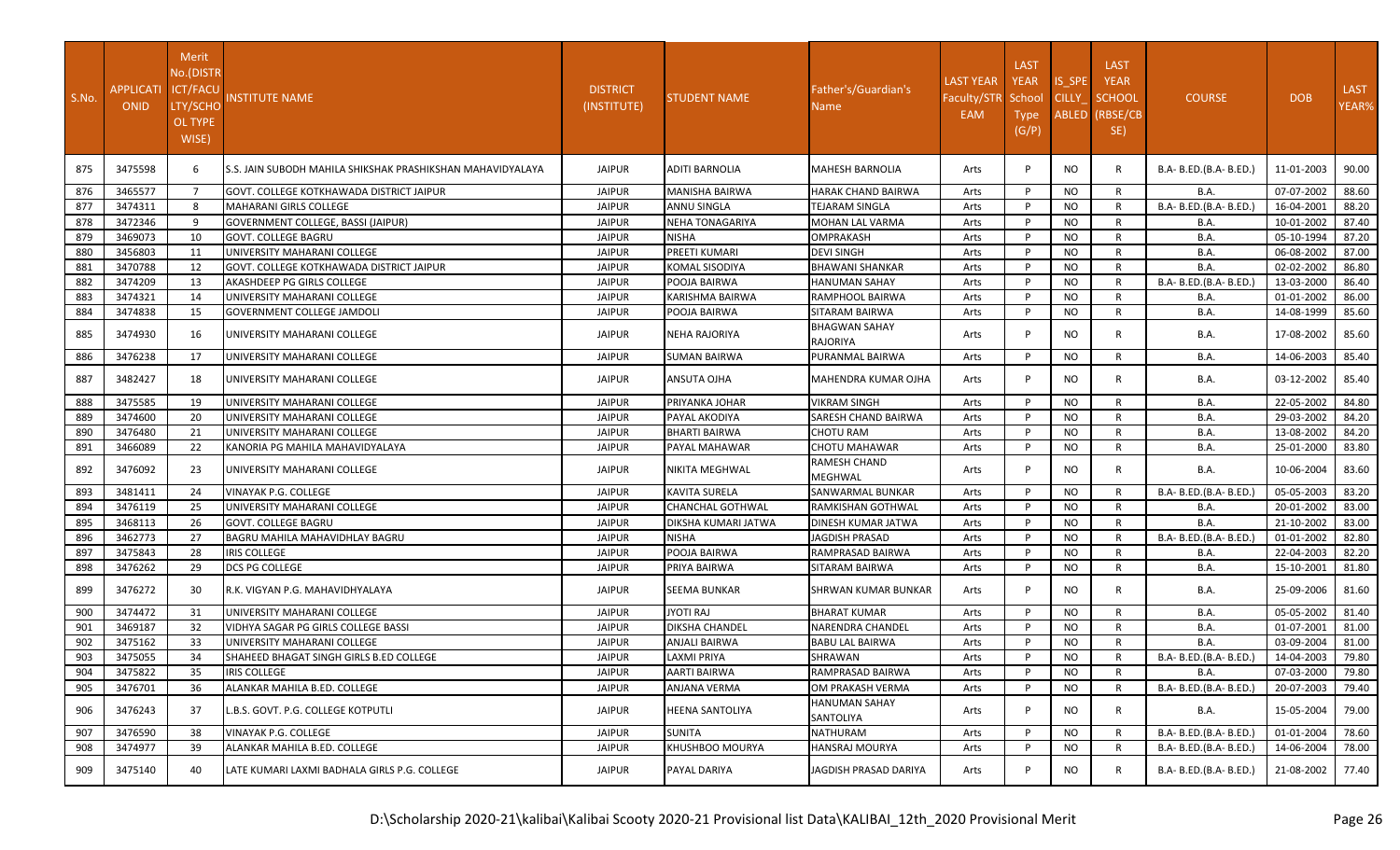| S.No. | APPLICATI<br><b>ONID</b> | Merit<br>No.(DISTR<br><b>ICT/FACL</b><br>LTY/SCHC<br><b>OL TYPE</b><br>WISE) | NSTITUTE NAME                                                         | <b>DISTRICT</b><br>(INSTITUTE) | STUDENT NAME         | Father's/Guardian's<br>Name | LAST YEAR<br>Faculty/STR<br>EAM | <b>LAST</b><br><b>YEAR</b><br>School<br><b>Type</b><br>(G/P) | IS_SPE<br><b>CILLY</b><br><b>ABLED</b> | <b>LAST</b><br><b>YEAR</b><br><b>SCHOOL</b><br>(RBSE/CB<br>SE) | <b>COURSE</b>              | <b>DOB</b> | LAST<br>YEAR% |
|-------|--------------------------|------------------------------------------------------------------------------|-----------------------------------------------------------------------|--------------------------------|----------------------|-----------------------------|---------------------------------|--------------------------------------------------------------|----------------------------------------|----------------------------------------------------------------|----------------------------|------------|---------------|
| 910   | 3469217                  | 41                                                                           | GOVERNMENT GIRLS COLLEGE CHOMU, JAIPUR                                | <b>JAIPUR</b>                  | <b>MONIKA</b>        | SURESH KUMAR MAHOLIYA       | Arts                            | P                                                            | NO.                                    | R                                                              | <b>B.A.</b>                | 03-03-2004 | 77.20         |
| 911   | 3474670                  | 42                                                                           | ALANKAR MAHILA B.ED. COLLEGE                                          | <b>JAIPUR</b>                  | JYOTI BASETIYA       | RAMESH CHAND                | Arts                            | P                                                            | <b>NO</b>                              | R                                                              | B.A- B.ED.(B.A- B.ED.)     | 23-08-2001 | 75.80         |
| 912   | 3475535                  | 43                                                                           | BRIGHT MOON GIRLS P.G. COLLEGE GOVINDGARH (JAIPUR)                    | <b>JAIPUR</b>                  | MONIKA DAYMA         | SURAJ MAL DAYMA             | Arts                            | P                                                            | NO                                     | R                                                              | <b>B.A.</b>                | 16-11-2002 | 75.80         |
| 913   | 3459261                  | 44                                                                           | J.B.GIRLS COLLEGE TOONGA                                              | <b>JAIPUR</b>                  | PINKY BAIRWA         | RAMPHOOL BAIRWA             | Arts                            | P                                                            | <b>NO</b>                              | R                                                              | <b>B.A.</b>                | 15-11-2002 | 74.20         |
| 914   | 3465182                  | 45                                                                           | GOVT. COLLEGE BAGRU                                                   | <b>JAIPUR</b>                  | PRIYA BUNKAR         | RAJU LAL                    | Arts                            | P                                                            | <b>NO</b>                              | $\mathsf{R}$                                                   | <b>B.A.</b>                | 15-07-2003 | 72.80         |
| 915   | 3469772                  | 46                                                                           | <b>GOVERNMENT COLLEGE PHAGI JAIPUR</b>                                | <b>JAIPUR</b>                  | KAVITA BAIRWA        | KAILASH CHAND BAIRWA        | Arts                            | P                                                            | NO.                                    | R                                                              | <b>B.A.</b>                | 01-07-2002 | 71.80         |
| 916   | 3475565                  | 47                                                                           | SHRIMATI PANADEVI MORIJAWALA RAJKIYA KANYA MAHAVIDHYALAYA<br>KOTPUTLI | <b>JAIPUR</b>                  | MANISHA SIROHIWAL    | RAJA RAM                    | Arts                            | <b>D</b>                                                     | NO.                                    | R                                                              | <b>B.A.</b>                | 13-11-2005 | 71.80         |
| 917   | 3475805                  | 48                                                                           | ALANKAR MAHILA P.G. MAHAVIDYLAYA                                      | <b>JAIPUR</b>                  | SONAKSHI BASETHA     | SOHAN LAL                   | Arts                            | P                                                            | NO.                                    | R                                                              | B.A- B.ED.(B.A- B.ED.)     | 07-11-2002 | 70.40         |
| 918   | 3476008                  | 49                                                                           | UNIVERSITY MAHARANI COLLEGE                                           | <b>JAIPUR</b>                  | <b>SEEMA KUMARI</b>  | NAND LAL                    | Arts                            | P                                                            | <b>NO</b>                              | $\mathsf{R}$                                                   | <b>B.A.</b>                | 16-12-2001 | 70.20         |
| 919   | 3469679                  | 50                                                                           | <b>MAHARANI GIRLS COLLEGE</b>                                         | <b>JAIPUR</b>                  | SHALU                | <b>MANOHAR LAL</b>          | Arts                            | P                                                            | <b>NO</b>                              | R                                                              | B.A- B.ED.(B.A- B.ED.)     | 02-02-2001 | 70.00         |
| 920   | 3472631                  | 51                                                                           | GOVERNMENT COLLEGE PHAGI JAIPUR                                       | <b>JAIPUR</b>                  | NIRMA SISODIYA       | RAM SAHAY BAIRWA            | Arts                            | P                                                            | <b>NO</b>                              | R                                                              | <b>B.A.</b>                | 02-04-2000 | 68.40         |
| 921   | 3481233                  | 52                                                                           | UNIVERSITY MAHARANI COLLEGE                                           | <b>JAIPUR</b>                  | NIKITA SANWARIYA     | SURESH SANWARIYA            | Arts                            | P                                                            | <b>NO</b>                              | R                                                              | <b>B.A.</b>                | 07-12-2001 | 68.20         |
| 922   | 3470551                  | 53                                                                           | <b>GOVERNMENT COLLEGE PHAGI JAIPUR</b>                                | <b>JAIPUR</b>                  | KAVITA RAIGAR        | LADURAM RAIGAR              | Arts                            | P                                                            | NO.                                    | $\mathsf{R}$                                                   | <b>B.A.</b>                | 05-05-2002 | 66.80         |
| 923   | 3474772                  | 1                                                                            | UNIVERSITY MAHARANI COLLEGE                                           | <b>JAIPUR</b>                  | LISHITA SOYAL        | DHARMENDRA KUMAR<br>SOYAL   | Arts                            | G/P                                                          | <b>NO</b>                              | C                                                              | B.A.                       | 26-12-2001 | 90.00         |
| 924   | 3475016                  | 2                                                                            | UNIVERSITY MAHARANI COLLEGE                                           | <b>JAIPUR</b>                  | <b>TANUJA</b>        | BHANA RAM                   | Arts                            | G/P                                                          | <b>NO</b>                              | C                                                              | <b>B.A.</b>                | 05-11-2001 | 89.40         |
| 925   | 3474308                  | 3                                                                            | UNIVERSITY MAHARANI COLLEGE                                           | <b>JAIPUR</b>                  | KIRTI PAREWA         | NARENDRA KUMAR<br>PAREWA    | Arts                            | G/P                                                          | NO.                                    | C                                                              | <b>B.A.</b>                | 10-04-2003 | 87.00         |
| 926   | 3461284                  | 1                                                                            | UNIVERSITY MAHARANI COLLEGE                                           | <b>JAIPUR</b>                  | YAAMNA SOGARA        | NARENDR KUMAR               | Commerce                        | G                                                            | <b>NO</b>                              | $\mathsf{R}$                                                   | <b>BCOM</b>                | 15-06-2003 | 83.20         |
| 927   | 3474914                  | $\overline{2}$                                                               | R.K. VIGYAN P.G. MAHAVIDHYALAYA                                       | <b>JAIPUR</b>                  | MANISHA NOGIYA       | GULAB CHAND                 | Commerce                        | G                                                            | <b>NO</b>                              | R                                                              | <b>BCOM</b>                | 11-01-2001 | 75.40         |
| 928   | 3480136                  | 1                                                                            | UNIVERSITY MAHARANI COLLEGE                                           | <b>JAIPUR</b>                  | <b>KANIKA VERMA</b>  | RAJESH VERMA                | Commerce                        | P                                                            | NO.                                    | R                                                              | <b>BCOM</b>                | 27-10-2002 | 91.00         |
| 929   | 3467392                  | 2                                                                            | UNIVERSITY MAHARANI COLLEGE                                           | <b>JAIPUR</b>                  | SAVITA MEGHWANSHI    | SATYANARAYAN<br>MEGHWANSHI  | Commerce                        |                                                              | NO                                     | R                                                              | <b>BCOM</b>                | 08-05-2002 | 90.60         |
| 930   | 3466278                  | $\overline{\mathbf{3}}$                                                      | UNIVERSITY MAHARANI COLLEGE                                           | <b>JAIPUR</b>                  | TANNU                | GANESH                      | Commerce                        | P                                                            | <b>NO</b>                              | R                                                              | <b>BCOM</b>                | 03-07-2000 | 88.60         |
| 931   | 3467334                  | $\overline{a}$                                                               | UNIVERSITY MAHARANI COLLEGE                                           | <b>JAIPUR</b>                  | <b>KOMAL KHATEEK</b> | SW LALCHAND                 | Commerce                        | P                                                            | <b>NO</b>                              | R                                                              | <b>BCOM</b>                | 06-12-1999 | 84.20         |
| 932   | 3471429                  | -5                                                                           | UNIVERSITY MAHARANI COLLEGE                                           | <b>JAIPUR</b>                  | PRERNA RANA          | HASRAJ                      | Commerce                        | P                                                            | NO.                                    | R                                                              | <b>BCOM</b>                | 31-01-2005 | 83.00         |
| 933   | 3474861                  | 6                                                                            | UNIVERSITY MAHARANI COLLEGE                                           | <b>JAIPUR</b>                  | KIRAN VERMA          | KANHAIYA LAL                | Commerce                        | P                                                            | NO.                                    | R                                                              | <b>BCOM</b>                | 08-11-2001 | 81.40         |
| 934   | 3476027                  | - 7                                                                          | UNIVERSITY MAHARANI COLLEGE                                           | <b>JAIPUR</b>                  | <b>KOMAL CHOPDAR</b> | LADDU LAL CHOPDAR           | Commerce                        | P                                                            | <b>NO</b>                              | R                                                              | <b>BBA</b>                 | 09-09-2002 | 80.20         |
| 935   | 3471147                  | 8                                                                            | UNIVERSITY MAHARANI COLLEGE                                           | <b>JAIPUR</b>                  | LOVELY VERMA         | MUKESH KUMAR BAIRWA         | Commerce                        |                                                              | <b>NO</b>                              | R                                                              | <b>BCOM</b>                | 08-09-2003 | 80.20         |
| 936   | 3461713                  | 9                                                                            | UNIVERSITY MAHARANI COLLEGE                                           | <b>JAIPUR</b>                  | <b>SAPANA</b>        | SURAJPAL                    | Commerce                        | P                                                            | NO.                                    | $\mathsf{R}$                                                   | <b>BCOM</b>                | 08-05-2001 | 80.00         |
| 937   | 3461688                  | 10                                                                           | UNIVERSITY MAHARANI COLLEGE                                           | <b>JAIPUR</b>                  | <b>KISMAT NAYAK</b>  | KAILASH SINGH               | Commerce                        | P                                                            | <b>NO</b>                              | R                                                              | <b>BCOM</b>                | 04-12-2002 | 79.80         |
| 938   | 3467307                  | - 1                                                                          | ST. XAVIER'S P.G. COLLEGE PHAGI                                       | <b>JAIPUR</b>                  | ARTI                 | RAMPRASAD KHATIK            | Science                         | G                                                            | <b>NO</b>                              |                                                                | B.SC.                      | 18-12-2001 | 87.00         |
| 939   | 3468760                  | $\overline{2}$                                                               | GOVERNMENT GIRLS COLLEGE CHOMU, JAIPUR                                | <b>JAIPUR</b>                  | KOMAL JALUTHARIA     | <b>MOHAN LAL</b>            | Science                         | G                                                            | <b>NO</b>                              | R                                                              | B.SC.                      | 24-12-2002 | 87.00         |
| 940   | 3475601                  | $\overline{\mathbf{3}}$                                                      | JAYOTI VIDYAPEETH WOMEN'S UNIVERSITY JAIPUR                           | <b>JAIPUR</b>                  | <b>DAYA</b>          | RAMPAL SOYAL                | Science                         | G                                                            | NO                                     | R                                                              | B.SC.                      | 20-07-2003 | 84.40         |
| 941   | 3464740                  | $\overline{4}$                                                               | SHRI AGRASEN SNATKOTTAR SHIKSHA MAHAVIDYALAYA JAMDOLI                 | <b>JAIPUR</b>                  | MONIKA VARMA         | RAJENDRA KUMAR VERMA        | Science                         | G                                                            | NO.                                    |                                                                | B.SC.- B.ED.(B.SC.- B.ED.) | 03-01-2002 | 82.20         |
| 942   | 3474953                  | -5                                                                           | SSG PAREEK PG COLLEGE, JAIPUR                                         | <b>JAIPUR</b>                  | TANNU VERMA          | SITARAM VERMA               | Science                         | G                                                            | NO.                                    | R                                                              | B.SC.                      | 18-12-2002 | 80.20         |
| 943   | 3453690                  | 6                                                                            | SHRIMATI PANADEVI MORIJAWALA RAJKIYA KANYA MAHAVIDHYALAYA<br>KOTPUTLI | <b>JAIPUR</b>                  | ANJU KUMARI          | AMILAL ARYA                 | Science                         | G                                                            | NO                                     |                                                                | B.SC.                      | 09-02-2002 | 78.40         |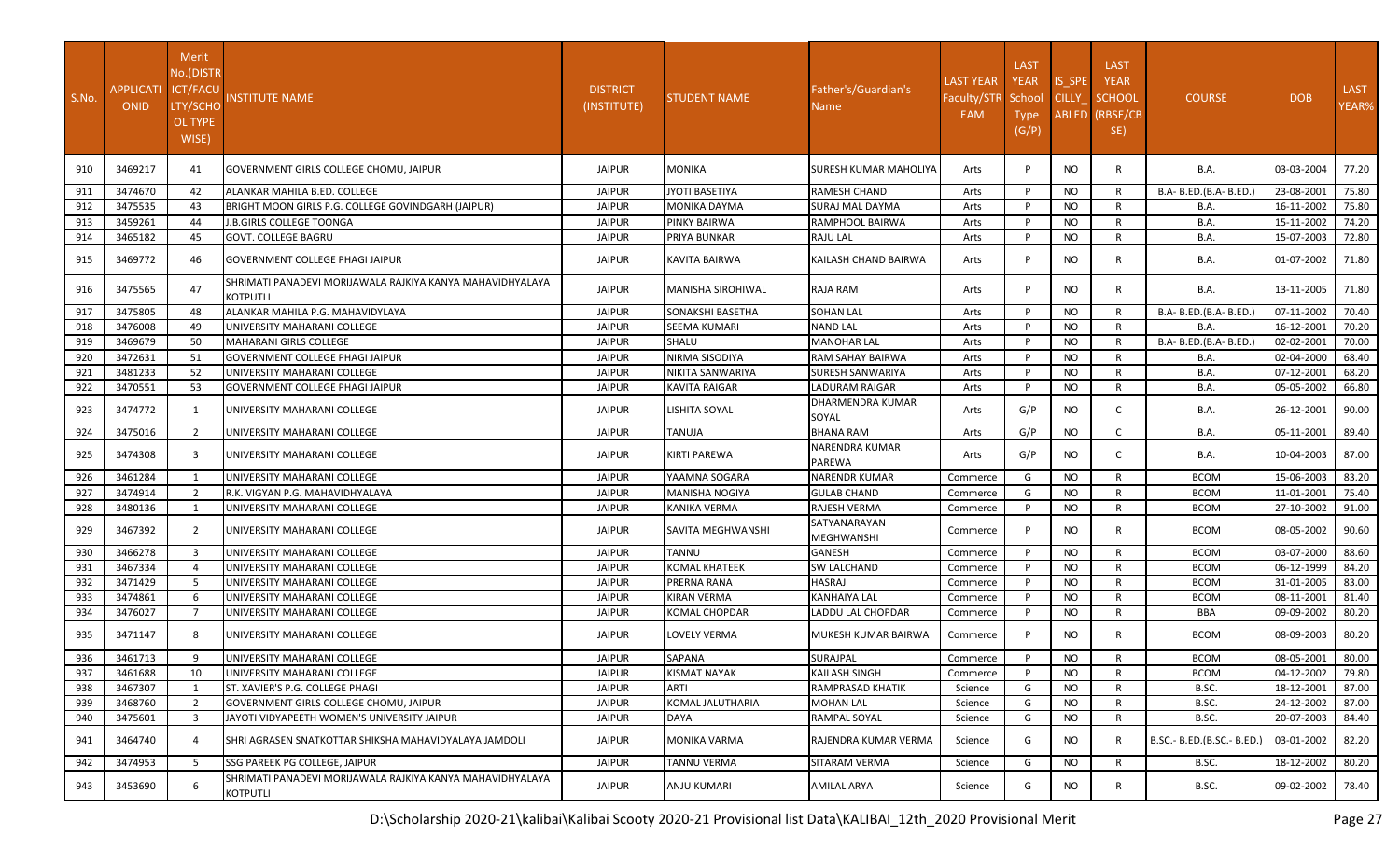| S.No. | <b>APPLICATI</b><br><b>ONID</b> | <b>Merit</b><br>Vo.(DISTF<br>ICT/FACU<br>LTY/SCHO<br>OL TYPE<br>WISE) | NSTITUTE NAME                                             | <b>DISTRICT</b><br>(INSTITUTE) | <b>STUDENT NAME</b>   | Father's/Guardian's<br><b>Name</b> | LAST YEAR<br>Faculty/STR<br><b>EAM</b> | <b>LAST</b><br><b>YEAR</b><br>School<br><b>Type</b><br>(G/P) | IS_SPE<br><b>CILLY</b> | <b>LAST</b><br><b>YEAR</b><br><b>SCHOOL</b><br>ABLED (RBSE/CB<br>SE) | <b>COURSE</b>              | <b>DOB</b> | <b>LAST</b><br>YEAR% |
|-------|---------------------------------|-----------------------------------------------------------------------|-----------------------------------------------------------|--------------------------------|-----------------------|------------------------------------|----------------------------------------|--------------------------------------------------------------|------------------------|----------------------------------------------------------------------|----------------------------|------------|----------------------|
| 944   | 3475927                         | 7                                                                     | SHRI BHAWANI NIKETAN MAHILA PG GIRLS COLLEGE              | <b>JAIPUR</b>                  | SALONI                | VINOD KUMAR DEWATWAL               | Science                                | G                                                            | NO.                    | R                                                                    | B.SC.                      | 01-12-2003 | 74.80                |
| 945   | 3474244                         | 8                                                                     | GOVERNMENT GIRLS COLLEGE CHOMU, JAIPUR                    | <b>JAIPUR</b>                  | PRIYANKA DULARIYA     | RAMDHAN DULARIYA                   | Science                                | G                                                            | NO.                    | R                                                                    | B.SC.                      | 07-07-2003 | 74.40                |
| 946   | 3475541                         | 9                                                                     | ISHRI BHAWANI NIKETAN MAHILA PG GIRLS COLLEGE             | <b>JAIPUR</b>                  | <b>KOMAL DHOBI</b>    | RAMKISHAN                          | Science                                | G                                                            | NO                     | R                                                                    | B.SC.- B.ED.(B.SC.- B.ED.) | 17-11-2001 | 74.00                |
| 947   | 3474276                         | 10                                                                    | SETH RAMVILASH JOSHI COLLEGE TOONGA                       | <b>JAIPUR</b>                  | AARTI BAIRWA          | MOOL CHAND BAIRWA                  | Science                                | G                                                            | <b>NO</b>              | $\mathsf{R}$                                                         | B.SC.                      | 21-01-2004 | 73.60                |
| 948   | 3483629                         | 11                                                                    | R.K. VIGYAN P.G. MAHAVIDHYALAYA                           | <b>JAIPUR</b>                  | RAJ SHRI KARADIYA     | BAJRANG LAL KARADIYA               | Science                                | G                                                            | <b>NO</b>              | R                                                                    | B.SC.                      | 01-10-2003 | 71.00                |
| 949   | 3475584                         | 12                                                                    | BAGRU MAHILA MAHAVIDHLAY BAGRU                            | <b>JAIPUR</b>                  | TEENA MAURYA          | RAMSAHAY MAURYA                    | Science                                | G                                                            | NO                     | R                                                                    | B.SC.                      | 12-12-2003 | 71.00                |
| 950   | 3469512                         | 13                                                                    | TILAK P.G COLLEGE BASSI                                   | <b>JAIPUR</b>                  | MANISHA SIWASIYA      | RAMPHOOL SIWASIYA                  | Science                                | G                                                            | <b>NO</b>              | R                                                                    | B.SC.                      | 01-01-2002 | 70.40                |
| 951   | 3481156                         | 14                                                                    | SHRI NARAYAN PG MAHAVIDHALAYA MORIJA ROAD, CHOMU          | <b>JAIPUR</b>                  | <b>MAMTA KULDEEP</b>  | FOOLCHAND KULDEEP                  | Science                                | G                                                            | <b>NO</b>              | R                                                                    | B.SC.                      | 07-04-2002 | 70.00                |
| 952   | 3474272                         | 15                                                                    | SETH RAMVILASH JOSHI COLLEGE TOONGA                       | <b>JAIPUR</b>                  | <b>KANTA BAIRWA</b>   | JAGDISH BAIRWA                     | Science                                | G                                                            | NO.                    | R                                                                    | B.SC.                      | 10-10-2003 | 68.20                |
| 953   | 3474327                         | 16                                                                    | SETH RAMVILASH JOSHI COLLEGE TOONGA                       | <b>JAIPUR</b>                  | <b>NITU BAIRWA</b>    | RAMAVTAR BAIRWA                    | Science                                | G                                                            | <b>NO</b>              | R                                                                    | B.SC.                      | 02-02-2002 | 67.60                |
| 954   | 3475615                         | 17                                                                    | AGRAWAL P.G. COLLEGE                                      | <b>JAIPUR</b>                  | <b>MEENU MAHAWAR</b>  | PRABHAT MAHAWAR                    | Science                                | G                                                            | NO                     | R.                                                                   | B.SC.                      | 19-11-2000 | 67.40                |
| 955   | 3469973                         | 18                                                                    | GANPATI MAHILA MAHAVIDHYALAYA, KHEJROLI                   | <b>JAIPUR</b>                  | <b>MONIKA SONAL</b>   | <b>HAJARI RAM SONAL</b>            | Science                                | G                                                            | NO                     | R                                                                    | B.SC.- B.ED.(B.SC.- B.ED.) | 12-06-2001 | 66.60                |
| 956   | 3467205                         | 19                                                                    | VIVEKANANDA GLOBAL UNIVERSITY, JAIPUR                     | <b>JAIPUR</b>                  | PRIYNKA SAWASIYA      | RAMAVATAR SAWASIYA                 | Science                                | G                                                            | NO.                    | R                                                                    | B.SC.                      | 23-07-2001 | 65.00                |
| 957   | 3474204                         | -1                                                                    | UNIVERSITY MAHARANI COLLEGE                               | <b>JAIPUR</b>                  | <b>DIVYA RATI</b>     | RAVINDRA SINGH                     | Science                                | P                                                            | <b>NO</b>              | R                                                                    | B.SC.                      | 25-08-2003 | 95.80                |
| 958   | 3480335                         | $\overline{2}$                                                        | BABA GANGADAS GOVT, GIRLS COLLEGE SHAHPURA, JAIPUR        | <b>JAIPUR</b>                  | <b>TANISHA VERMA</b>  | AMAR CHAND VERMA                   | Science                                | P                                                            | NO                     | R                                                                    | B.SC.                      | 09-10-2002 | 92.20                |
| 959   | 3465606                         | $\overline{3}$                                                        | GOVERNMENT GIRLS COLLEGE CHOMU, JAIPUR                    | <b>JAIPUR</b>                  | NIKITA NAROLIA        | MADAN LAL NAROLIA                  | Science                                | P                                                            | NO                     | R                                                                    | B.SC.                      | 08-12-2003 | 90.20                |
| 960   | 3475960                         | $\overline{4}$                                                        | KHANDELWAL VAISH GIRLS INSTITUTE OF TECHNOLOGY            | <b>JAIPUR</b>                  | PRIYANKA KURADIYA     | DEENDAYAL                          | Science                                | P                                                            | <b>NO</b>              | R                                                                    | B.SC.                      | 24-10-2002 | 89.20                |
| 961   | 3474698                         | - 5                                                                   | BABA GANGADAS GOVT, GIRLS COLLEGE SHAHPURA, JAIPUR        | <b>JAIPUR</b>                  | <b>NIKITA VERMA</b>   | KALURAM BUNKAR                     | Science                                | P                                                            | NO.                    | R                                                                    | B.SC.                      | 13-06-2006 | 88.60                |
| 962   | 3475053                         | -6                                                                    | UNIVERSITY MAHARANI COLLEGE                               | <b>JAIPUR</b>                  | PRIYANKA KHARIYA      | ROSHAN LAL                         | Science                                | P                                                            | <b>NO</b>              | R                                                                    | B.SC.                      | 19-02-2003 | 87.00                |
| 963   | 3475243                         | 7                                                                     | AKASHDEEP PG GIRLS COLLEGE                                | <b>JAIPUR</b>                  | TANUSHRI BAIRWA       | OMPRAKASH BAIRWA                   | Science                                | P                                                            | NO.                    | R                                                                    | B.SC.- B.ED.(B.SC.- B.ED.) | 27-10-2004 | 86.80                |
| 964   | 3476416                         | 8                                                                     | UNIVERSITY MAHARANI COLLEGE                               | <b>JAIPUR</b>                  | KAVITA BAIRWA         | <b>HEMRAJ BAIRWA</b>               | Science                                | P                                                            | <b>NO</b>              | R                                                                    | B.SC.                      | 26-11-2002 | 83.80                |
| 965   | 3476529                         | 9                                                                     | JAIPUR COLLEGE OF NURSING AND HOSPITAL                    | <b>JAIPUR</b>                  | <b>GARIMA VERMA</b>   | RAMESH CHAND VERMA                 | Science                                | P                                                            | NO                     | R                                                                    | B.SC.                      | 15-10-2002 | 83.40                |
| 966   | 3474720                         | 10                                                                    | UNIVERSITY MAHARANI COLLEGE                               | <b>JAIPUR</b>                  | <b>NISHA</b>          | <b>TEJPAL</b>                      | Science                                | P                                                            | <b>NO</b>              | R                                                                    | B.SC.                      | 30-09-2003 | 82.00                |
| 967   | 3475757                         | 11                                                                    | GOVERNMENT GIRLS COLLEGE CHOMU, JAIPUR                    | <b>JAIPUR</b>                  | BHAWANA SAMARIYA      | RAMSWAROOP SAMARIYA                | Science                                |                                                              | NO.                    | R                                                                    | B.SC.                      | 06-12-2003 | 81.80                |
| 968   | 3457265                         | 12                                                                    | <b>S.S. JAIN SUBODH GIRLS COLLEGE</b>                     | <b>JAIPUR</b>                  | <b>KIRAN VERMA</b>    | SURAJ NARAYAN VERMA                | Science                                | P                                                            | NO.                    | R                                                                    | B.SC.                      | 20-09-2003 | 81.40                |
| 969   | 3474300                         | 13                                                                    | ALANKAR MAHILA P.G. MAHAVIDYLAYA                          | <b>JAIPUR</b>                  | KHUSHI MEHRA          | <b>HARISH MEHRA</b>                | Science                                | P                                                            | NO.                    | R                                                                    | B.SC.                      | 20-07-2003 | 81.00                |
| 970   | 3474525                         | 14                                                                    | SMT HEMLATA MEMORIAL COLLEGE PAOTA                        | <b>JAIPUR</b>                  | <b>SAMTA AKARNIYA</b> | GHANSHYAM AKARNIYA                 | Science                                | P                                                            | <b>NO</b>              | R                                                                    | B.SC.                      | 10-07-2002 | 80.80                |
| 971   | 3474637                         | 15                                                                    | SADGURU INSTITUTE OF EDUCATION                            | <b>JAIPUR</b>                  | KIRAN KUMARI VERMA    | <b>PAPPULAL REGAR</b>              | Science                                |                                                              | <b>NO</b>              | R                                                                    | B.SC.- B.ED.(B.SC.- B.ED.) | 04-01-2003 | 80.40                |
| 972   | 3475101                         | 16                                                                    | UNIVERSITY MAHARANI COLLEGE                               | <b>JAIPUR</b>                  | <b>SONAM VERMA</b>    | RAJ KAMAL VERMA                    | Science                                | P                                                            | <b>NO</b>              | R                                                                    | B.SC.                      | 06-07-2004 | 80.40                |
| 973   | 3474629                         | 17                                                                    | UNIVERSITY MAHARANI COLLEGE                               | <b>JAIPUR</b>                  | SHIVANEE BAGORIA      | <b>LEELA RAM BAGORIA</b>           | Science                                | <b>D</b>                                                     | <b>NO</b>              | R                                                                    | B.SC.                      | 15-07-2002 | 80.20                |
| 974   | 3471996                         | 18                                                                    | MEHTA COLLEGE & INSTITUTE OF TECHNOLOGY                   | <b>JAIPUR</b>                  | <b>NEHA PARSOYA</b>   | MAKHAN LAL PARSOYA                 | Science                                | P                                                            | NO                     | R                                                                    | B.SC.                      | 30-11-2002 | 80.20                |
| 975   | 3475239                         | 19                                                                    | ALANKAR MAHILA PG MAHAVIDYALAYA                           | JAIPUR                         | MAINA BUNKAR          | ANANDARAM BUNKAR                   | Science                                |                                                              | NO                     |                                                                      | B.SC.- B.ED.(B.SC.- B.ED.) | 21-09-2004 | 79.20                |
| 976   | 3475226                         | 20                                                                    | <b>I</b> SUPREME MAHAVIDAYALAYA HINGONIYA DOONGARI JAIPUR | <b>JAIPUR</b>                  | MUSKAN VERMA          | RAJENDRA PRASAD VERMA              | Science                                |                                                              | NO                     | R                                                                    | B.SC.                      | 11-04-2005 | 79.20                |
| 977   | 3475448                         | 21                                                                    | SHRI BHAWANI NIKETAN MAHILA PG GIRLS COLLEGE              | <b>JAIPUR</b>                  | SANJNA VERMA          | MUKESH KUMAR VERMA                 | Science                                | P                                                            | <b>NO</b>              | R                                                                    | B.SC.- B.ED.(B.SC.- B.ED.) | 19-01-2002 | 79.00                |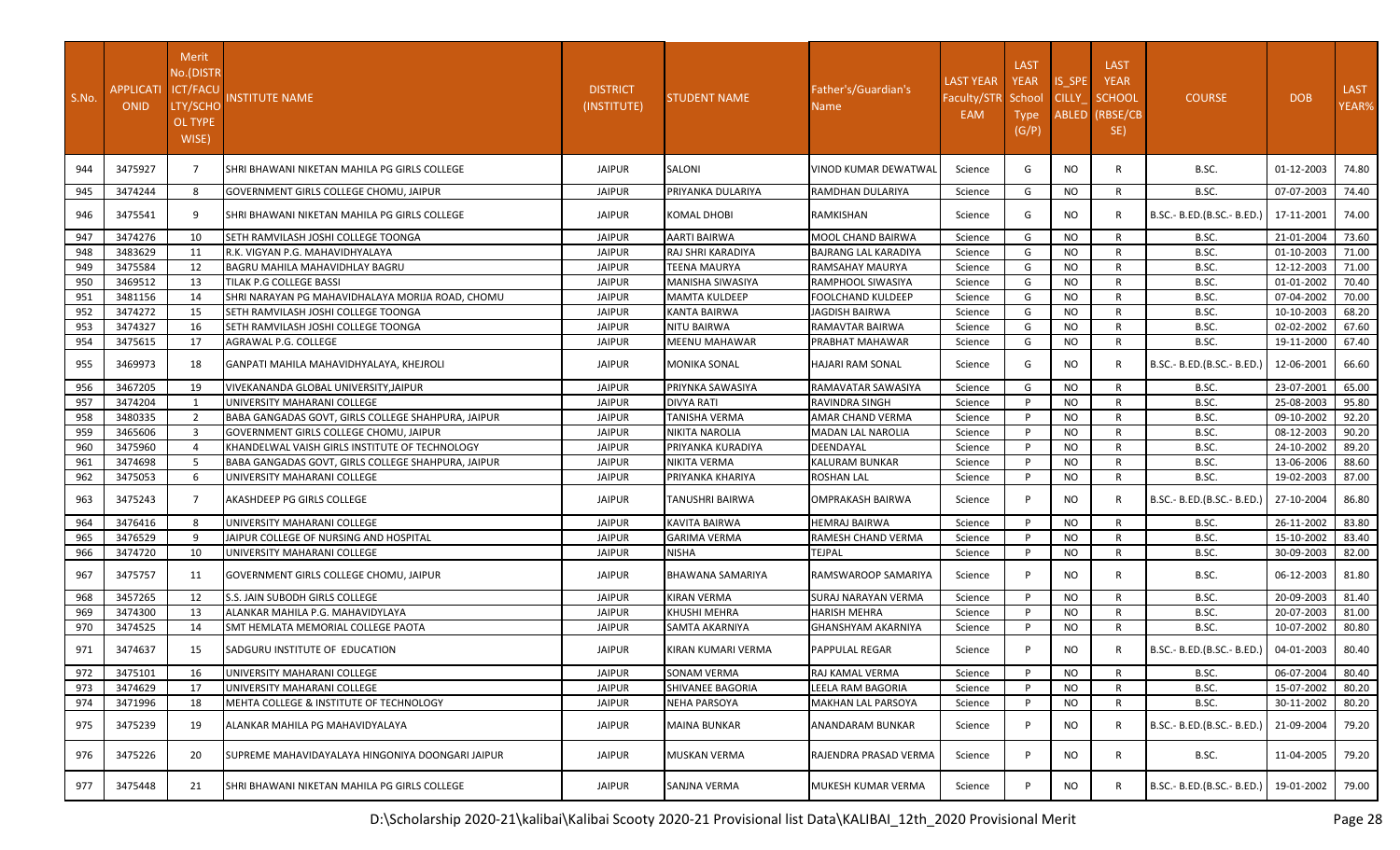| S.No | <b>APPLICATI</b><br><b>ONID</b> | <b>Merit</b><br><b>No.(DISTR</b><br><b>ICT/FACU</b><br>LTY/SCHO<br><b>OL TYPE</b><br>WISE) | NSTITUTE NAME                                    | <b>DISTRICT</b><br>(INSTITUTE) | STUDENT NAME        | Father's/Guardian's<br>Name | <b>LAST YEAR</b><br>Faculty/STR<br><b>EAM</b> | <b>LAST</b><br><b>YEAR</b><br>School<br><b>Type</b><br>(G/P) | IS SPE<br><b>CILLY</b> | <b>LAST</b><br><b>YEAR</b><br><b>SCHOOL</b><br>ABLED (RBSE/CB<br>SE) | <b>COURSE</b>              | <b>DOB</b> | <b>LAST</b><br>YEAR% |
|------|---------------------------------|--------------------------------------------------------------------------------------------|--------------------------------------------------|--------------------------------|---------------------|-----------------------------|-----------------------------------------------|--------------------------------------------------------------|------------------------|----------------------------------------------------------------------|----------------------------|------------|----------------------|
| 978  | 3474668                         | 22                                                                                         | SSG PAREEK (P.G.) GIRLS COLLEGE                  | <b>JAIPUR</b>                  | RUPAL VARMA         | RAJ KUMAR VERMA             | Science                                       | P                                                            | <b>NO</b>              | R                                                                    | B.SC.                      | 05-08-2005 | 79.00                |
| 979  | 3474944                         | 23                                                                                         | <b>GOVERNMENT COLLEGE JAIPUR</b>                 | <b>JAIPUR</b>                  | KUMARI REENA        | <b>DAYA RAM</b>             | Science                                       | P                                                            | <b>NO</b>              | R                                                                    | B.SC.                      | 29-04-2004 | 78.80                |
| 980  | 3474404                         | 24                                                                                         | S.S.JAIN SUBODH P.G. (AUTONOMOUS)COLLEGE, JAIPUR | JAIPUR                         | HINA JONWAL         | JAGDISH PRASAD BAIRWA       | Science                                       | P                                                            | NO.                    | R                                                                    | B.SC.                      | 05-09-2002 | 78.60                |
| 981  | 3476989                         | 25                                                                                         | VINAYAK GIRLS COLLEGE                            | <b>JAIPUR</b>                  | SHIVANI BAGORIYA    | RAMNARAYAN BAGORIYA         | Science                                       |                                                              | <b>NO</b>              | R                                                                    | B.SC.                      | 15-05-2003 | 78.60                |
| 982  | 3482779                         | 26                                                                                         | VEDANT MAHAVIDYALAYA                             | <b>JAIPUR</b>                  | SIMRAN NAGAR        | <b>SURENDRA NAGAR</b>       | Science                                       | P                                                            | <b>NO</b>              | R                                                                    | B.SC.                      | 02-12-2002 | 78.20                |
| 983  | 3482863                         | 27                                                                                         | VEDANT MAHAVIDYALAYA                             | JAIPUR                         | KOMAL UDAYNIA       | NARENDRA KUMAR RAIGAR       | Science                                       |                                                              | <b>NO</b>              | R                                                                    | B.SC.                      | 10-09-2003 | 77.00                |
| 984  | 3462860                         | 28                                                                                         | SHRI GYAN VIHAR MAHAVIDHYALYA                    | <b>JAIPUR</b>                  | ANNU BAIRWA         | RAMKARAN BAIRWA             | Science                                       | P                                                            | <b>NO</b>              | R                                                                    | B.SC.                      | 08-10-2001 | 75.60                |
| 985  | 3474593                         | 29                                                                                         | SHRI GYAN VIHAR MAHAVIDHYALYA                    | <b>JAIPUR</b>                  | ARTI BAIRWA         | <b>ASHOK KUMAR</b>          | Science                                       | P                                                            | <b>NO</b>              | R                                                                    | B.SC.                      | 28-02-2002 | 75.60                |
| 986  | 3476617                         | 30                                                                                         | <b>MAHARANI GIRLS COLLEGE</b>                    | <b>JAIPUR</b>                  | NEETU BAGDI         | <b>NAND KISHOR BADGI</b>    | Science                                       | P                                                            | <b>NO</b>              | R                                                                    | B.SC.- B.ED.(B.SC.- B.ED.) | 08-05-2001 | 74.40                |
| 987  | 3476043                         | 31                                                                                         | VINAYAK P.G. COLLEGE                             | <b>JAIPUR</b>                  | NIKITA NAROLIA      | RAMNARAYAN NAROLIA          | Science                                       | P                                                            | NO.                    | R                                                                    | B.SC.- B.ED.(B.SC.- B.ED.) | 03-10-2003 | 73.80                |
| 988  | 3483038                         | 32                                                                                         | SH LAL BAHADUR SHASTRI PG GIRLS COLLEGE          | <b>JAIPUR</b>                  | CHANCHAL VERMA      | PAPPU LAL BUNKAR            | Science                                       | $\mathsf{P}$                                                 | <b>NO</b>              | R                                                                    | B.SC.                      | 20-01-2002 | 73.80                |
| 989  | 3483760                         | 33                                                                                         | S.S. JAIN SUBODH P G MAHILA MAHAVIDYALAYA        | <b>JAIPUR</b>                  | DIYA DULARA         | RAJENDRA KUMAR DULARA       | Science                                       |                                                              | NO.                    | R                                                                    | B.SC.                      | 25-12-2003 | 73.80                |
| 990  | 3476716                         | 34                                                                                         | S.S. JAIN SUBODH GIRLS COLLEGE                   | <b>JAIPUR</b>                  | ANKITA VERMA        | <b>MUKESH KUMAR VERMA</b>   | Science                                       | D                                                            | NO.                    | R                                                                    | B.SC.                      | 01-09-2003 | 72.80                |
| 991  | 3476033                         | 35                                                                                         | MAHESHWARI COLLEGE OF COMMERCE & ARTS            | <b>JAIPUR</b>                  | USHA BAIRWA         | <b>AMAR SINGH BAIRWA</b>    | Science                                       |                                                              | <b>NO</b>              | R                                                                    | B.SC.                      | 28-01-2001 | 72.60                |
| 992  | 3475203                         | 36                                                                                         | KANORIA PG MAHILA MAHAVIDYALAYA                  | <b>JAIPUR</b>                  | MITALI JOLIA        | PRAHLAD JOLIA               | Science                                       | <b>D</b>                                                     | <b>NO</b>              | R                                                                    | B.SC.                      | 14-10-2002 | 72.20                |
| 993  | 3475824                         | 37                                                                                         | SH LAL BAHADUR SHASTRI PG GIRLS COLLEGE          | <b>JAIPUR</b>                  | SHALU HINGONIA      | <b>SURESH CHAND RAIGAR</b>  | Science                                       | P                                                            | <b>NO</b>              | R                                                                    | B.SC.                      | 26-10-2002 | 70.20                |
| 994  | 3474943                         | 38                                                                                         | <b>BHARAT COLLEGE</b>                            | <b>JAIPUR</b>                  | PRIYA JABROLIYA     | RAMWATAR JABROLIYA          | Science                                       | P                                                            | <b>NO</b>              | R                                                                    | B.SC.                      | 23-01-2003 | 69.80                |
| 995  | 3476302                         | 39                                                                                         | <b>GOVERNMENT COLLEGE JAIPUR</b>                 | <b>JAIPUR</b>                  | MANISHA DHAWAN      | <b>DHARMENDRA</b>           | Science                                       | D                                                            | <b>NO</b>              | R                                                                    | B.SC.                      | 19-02-2002 | 69.40                |
| 996  | 3476034                         | 40                                                                                         | TILAK INSTITUTE OF MEDICAL SCIENCES              | <b>JAIPUR</b>                  | MEGHA PINGOLIYA     | VINOD KUMAR RAIGAR          | Science                                       | P                                                            | <b>NO</b>              | R                                                                    | B.SC.                      | 08-06-2003 | 69.40                |
| 997  | 3474998                         | 41                                                                                         | <b>MAHARANI GIRLS COLLEGE</b>                    | <b>JAIPUR</b>                  | RITIKA ATAL         | <b>GAJANAND ATAL</b>        | Science                                       |                                                              | NO.                    |                                                                      | B.SC.- B.ED.(B.SC.- B.ED.) | 07-10-2002 | 67.60                |
| 998  | 3476079                         | 42                                                                                         | SHRI GYAN VIHAR MAHAVIDHYALYA                    | <b>JAIPUR</b>                  | SEEMA KUMARI BAIRWA | RAMNARAYAN BAIRWA           | Science                                       | P                                                            | <b>NO</b>              | R                                                                    | B.SC.                      | 23-07-2002 | 65.40                |
| 999  | 3475654                         | 43                                                                                         | S.S. JAIN SUBODH GIRLS COLLEGE                   | <b>JAIPUR</b>                  | KHUSHI UCHENIYA     | CHHAGAN LAL UCHENIYA        | Science                                       |                                                              | NO.                    | R                                                                    | B.SC.                      | 09-12-2003 | 65.00                |
| 1000 | 3474951                         | -1                                                                                         | SIDDHARTH COLLEGE OF EDUCATION                   | JAIPUR                         | SHIVANI KAUR        | <b>ARJUN SINGH</b>          | Science                                       | G/P                                                          | NO.                    | C                                                                    | B.SC.- B.ED.(B.SC.- B.ED.) | 10-07-2003 | 85.40                |
| 1001 | 3469464                         | - 1                                                                                        | MISHRI LAL SANWAL GOVT. GIRLS COLLEGE JAISALMER  | JAISALMER                      | DIVYA               | <b>DHANA RAM</b>            | Arts                                          | G                                                            | <b>NO</b>              | R                                                                    | <b>B.A.</b>                | 01-08-2003 | 83.60                |
| 1002 | 3469082                         | 2                                                                                          | <b>GOVT. COLLEGE POKARAN</b>                     | <b>JAISALMER</b>               | SHANTI              | PAPPU RAM                   | Arts                                          | G                                                            | <b>NO</b>              | R                                                                    | <b>B.A.</b>                | 05-07-2002 | 76.60                |
| 1003 | 3467367                         | $\overline{\mathbf{3}}$                                                                    | SBK GOVT PG COLLEGE JAISALMER                    | JAISALMER                      | NIRMALA             | <b>ACHALA RAM</b>           | Arts                                          | G                                                            | <b>NO</b>              | R                                                                    | B.A.                       | 03-02-2000 | 76.20                |
| 1004 | 3470058                         | $\overline{4}$                                                                             | MISHRI LAL SANWAL GOVT. GIRLS COLLEGE JAISALMER  | JAISALMER                      | <b>URMILA</b>       | PREMA RAM                   | Arts                                          | G                                                            | <b>NO</b>              |                                                                      | B.A.                       | 21-01-2004 | 76.20                |
| 1005 | 3470895                         | - 5                                                                                        | MISHRI LAL SANWAL GOVT. GIRLS COLLEGE JAISALMER  | JAISALMER                      | PRAMILA LAUWA       | DEENARAM                    | Arts                                          | G                                                            | <b>NO</b>              | R                                                                    | B.A.                       | 02-11-2002 | 75.00                |
| 1006 | 3468561                         | 6                                                                                          | <b>GOVT. COLLEGE POKARAN</b>                     | JAISALMER                      | KAVITA              | <b>BABU RAM</b>             | Arts                                          | G                                                            | <b>NO</b>              | R                                                                    | B.A.                       | 01-02-2002 | 67.20                |
| 1007 | 3462529                         | $\overline{7}$                                                                             | MISHRI LAL SANWAL GOVT. GIRLS COLLEGE JAISALMER  | JAISALMER                      | <b>TULCHHI</b>      | RANARAM                     | Arts                                          | G                                                            | <b>NO</b>              | R                                                                    | <b>B.A.</b>                | 04-11-2002 | 65.80                |
| 1008 | 3457878                         | - 1                                                                                        | G K GOWANI GOVERMENT PG COLLEGE BHINMAL          | <b>JALORE</b>                  | SUGANA KUMARI       | <b>KALU RAM</b>             | Arts                                          | G                                                            | <b>NO</b>              | R                                                                    | B.A.                       | 10-11-2000 | 90.00                |
| 1009 | 3475720                         | $\overline{2}$                                                                             | GOVT. COLLEGE, RANIWARA                          | <b>JALORE</b>                  | MADHU KUMARI        | <b>ISHWAR LAL</b>           | Arts                                          | G                                                            | <b>NO</b>              | R                                                                    | <b>B.A.</b>                | 06-09-2002 | 89.80                |
| 1010 | 3475642                         | $\overline{\mathbf{3}}$                                                                    | GOVT. COLLEGE, RANIWARA                          | <b>JALORE</b>                  | <b>MAMTA KUMARI</b> | AJA RAM                     | Arts                                          | G                                                            | <b>NO</b>              | R                                                                    | B.A.                       | 15-08-2002 | 87.60                |
| 1011 | 3461313                         | $\overline{4}$                                                                             | GOVT. COLLEGE, RANIWARA                          | JALORE                         | <b>DESU KUMARI</b>  | <b>JERA RAM</b>             | Arts                                          | G                                                            | <b>NO</b>              | R                                                                    | B.A.                       | 07-07-2002 | 86.80                |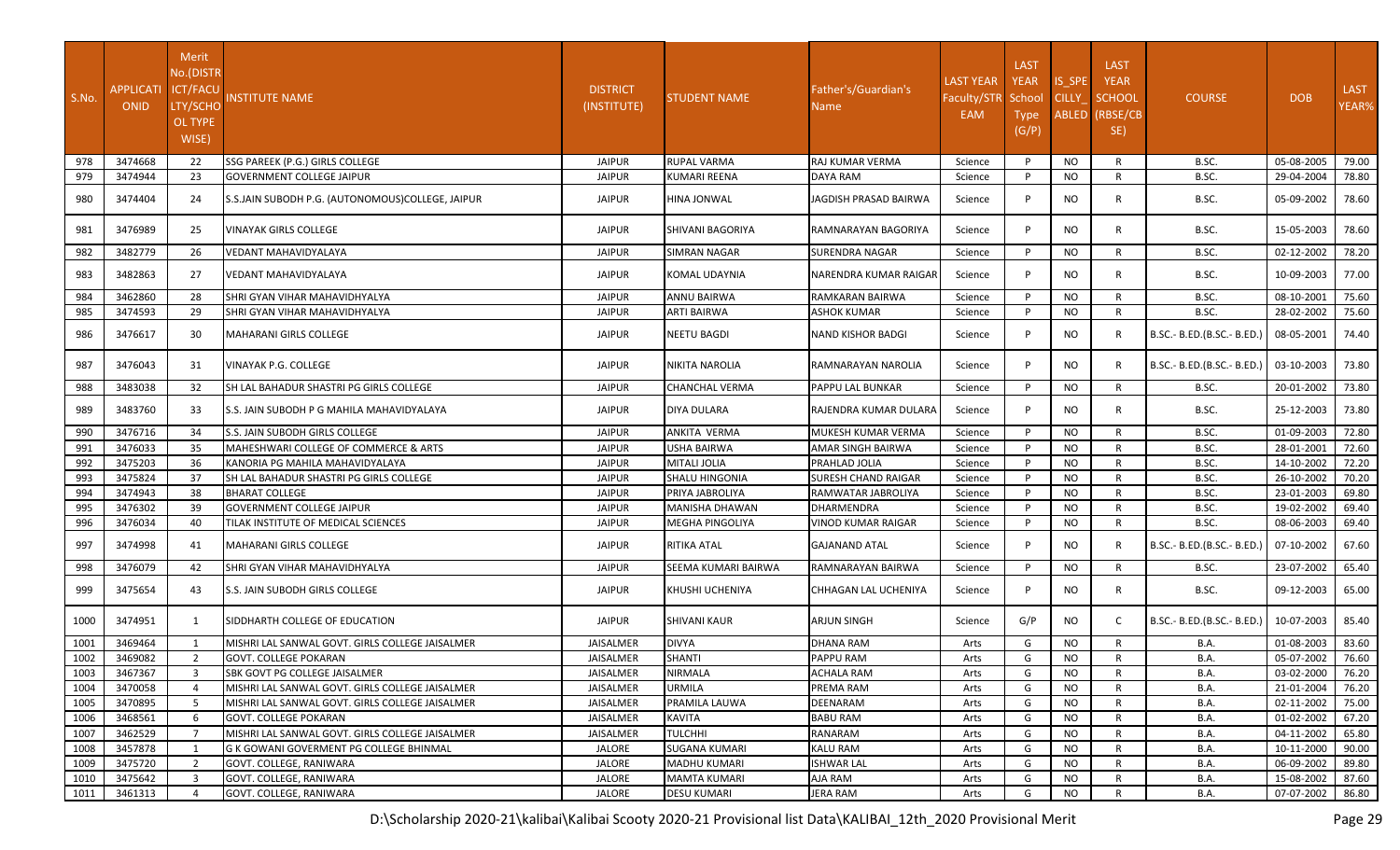| S.No. | APPLICATI<br><b>ONID</b> | <b>Merit</b><br>o.(DISTFا<br>ICT/FACU<br>LTY/SCHO<br>OL TYPE<br>WISE) | NSTITUTE NAME                                                | <b>DISTRICT</b><br>(INSTITUTE) | STUDENT NAME           | Father's/Guardian's<br>Name | LAST YEAR<br>Faculty/STR School<br>EAM | <b>LAST</b><br><b>YEAR</b><br>Type<br>(G/P) | IS SPE<br><b>CILLY</b> | <b>LAST</b><br><b>YEAR</b><br><b>SCHOOL</b><br>ABLED (RBSE/CB<br>SE) | <b>COURSE</b> | <b>DOB</b> | <b>LAST</b><br>YEAR% |
|-------|--------------------------|-----------------------------------------------------------------------|--------------------------------------------------------------|--------------------------------|------------------------|-----------------------------|----------------------------------------|---------------------------------------------|------------------------|----------------------------------------------------------------------|---------------|------------|----------------------|
| 1012  | 3475742                  | - 5                                                                   | GOVT. COLLEGE, RANIWARA                                      | JALORE                         | CHHAYA KUMARI          | POPAT LAL                   | Arts                                   | G                                           | NO                     | R                                                                    | B.A.          | 08-04-2002 | 85.60                |
| 1013  | 3474385                  | -6                                                                    | LORD BUDDHA COLLEGE AGAR ROAD SANCHORE                       | <b>JALORE</b>                  | <b>POOSA</b>           | MOHAN RAM                   | Arts                                   | G                                           | NO.                    | R                                                                    | B.A.          | 10-06-2002 | 84.40                |
| 1014  | 3475729                  | $\overline{7}$                                                        | GOVT. COLLEGE, RANIWARA                                      | JALORE                         | <b>GOMATI KUMARI</b>   | ANADA RAM                   | Arts                                   | G                                           | NO.                    | R                                                                    | B.A.          | 12-11-2002 | 84.40                |
| 1015  | 3456347                  | 8                                                                     | GOVT. COLLEGE, RANIWARA                                      | <b>JALORE</b>                  | RINKAL                 | MEGHA RAM                   | Arts                                   | G                                           | NO.                    | R                                                                    | B.A.          | 25-07-2002 | 83.20                |
| 1016  | 3474340                  | 9                                                                     | SHRI RAJENDRA SURI KUNDAN JAIN RAJKIYA MAHILA MAHAVIDHALAYA  | JALORE                         | <b>INDIRA KUMARI</b>   | DOULAT KUMAR                | Arts                                   | G                                           | NO.                    | R                                                                    | B.A.          | 05-01-2000 | 83.00                |
| 1017  | 3475033                  | 10                                                                    | <b>GOVERNMENT P G COLLEGE</b>                                | JALORE                         | <b>BHAVNA KUMARI</b>   | <b>LALA RAM</b>             | Arts                                   | G                                           | <b>NO</b>              | R                                                                    | B.A.          | 03-10-2002 | 83.00                |
| 1018  | 3474821                  | -11                                                                   | ISHRI RAJENDRA SURI KUNDAN JAIN RAJKIYA MAHILA MAHAVIDHALAYA | JALORE                         | PARU KUMARI            | POLA RAM                    | Arts                                   | G                                           | NO.                    | R                                                                    | B.A.          | 07-08-1999 | 81.60                |
| 1019  | 3474858                  | 12                                                                    | SHRI GANESH MAHAVIDYALAYA DEORA                              | <b>JALORE</b>                  | URMILA KUMARI          | <b>MAFA RAM</b>             | Arts                                   | G                                           | NO.                    | R                                                                    | <b>B.A.</b>   | 04-11-2000 | 81.60                |
| 1020  | 3477773                  | 13                                                                    | SHRI RAJENDRA SURI KUNDAN JAIN RAJKIYA MAHILA MAHAVIDHALAYA  | JALORE                         | <b>NIRMA KUMARI</b>    | <b>NATA RAM</b>             | Arts                                   | G                                           | <b>NO</b>              | R.                                                                   | B.A.          | 11-03-2002 | 81.40                |
| 1021  | 3468673                  | 14                                                                    | SHRI RAJENDRA SURI KUNDAN JAIN RAJKIYA MAHILA MAHAVIDHALAYA  | JALORE                         | BINDA KUMARI           | NONAJEE RAM                 | Arts                                   | G                                           | NO.                    | R                                                                    | B.A.          | 06-01-2004 | 81.40                |
| 1022  | 3456145                  | 15                                                                    | GOVT. COLLEGE, RANIWARA                                      | <b>JALORE</b>                  | NEETA KUMARI           | <b>SAMRTHA RAM</b>          | Arts                                   | G                                           | NO.                    | R                                                                    | <b>B.A.</b>   | 22-05-2001 | 80.80                |
| 1023  | 3449725                  | 16                                                                    | G K GOWANI GOVERMENT PG COLLEGE BHINMAL                      | JALORE                         | RADHA KUMARI           | <b>BABU RAM</b>             | Arts                                   | G                                           | NO.                    | R                                                                    | B.A.          | 02-08-2002 | 80.80                |
| 1024  | 3478416                  | 17                                                                    | SHRI BHAGWAN MAHAVEER P.G. COLLEGE                           | <b>JALORE</b>                  | RINKU                  | <b>MURLIDHAR</b>            | Arts                                   | G                                           | NO.                    | R                                                                    | B.A.          | 25-01-2003 | 80.40                |
| 1025  | 3474563                  | 18                                                                    | BAGODA COLLEGE, BAGODA                                       | JALORE                         | <b>BHANWARI KUMARI</b> | MOHAN LAL                   | Arts                                   | G                                           | NO.                    | R                                                                    | B.A.          | 05-07-2003 | 80.20                |
| 1026  | 3475422                  | 19                                                                    | SIDDHARTH COLLEGE , SANCHORE                                 | JALORE                         | KAVITA KUMARI          | <b>BHAVA RAM</b>            | Arts                                   | G                                           | <b>NO</b>              | R                                                                    | B.A.          | 12-11-2003 | 79.60                |
| 1027  | 3474388                  | 20                                                                    | LORD BUDDHA COLLEGE AGAR ROAD SANCHORE                       | <b>JALORE</b>                  | <b>SUBI</b>            | <b>JANU RAM</b>             | Arts                                   | G                                           | NO.                    | R                                                                    | B.A.          | 15-05-2005 | 79.60                |
| 1028  | 3448655                  | 21                                                                    | <b>GOVERNMENT P G COLLEGE</b>                                | JALORE                         | <b>MAMTA MEGHWAL</b>   | HARA RAM                    | Arts                                   | G                                           | NO.                    | R                                                                    | B.A.          | 02-12-2001 | 79.20                |
| 1029  | 3453309                  | 22                                                                    | G K GOWANI GOVERMENT PG COLLEGE BHINMAL                      | <b>JALORE</b>                  | PUJA KUMARI            | <b>MASARA RAM</b>           | Arts                                   | G                                           | NO.                    | R                                                                    | B.A.          | 14-11-2003 | 79.20                |
| 1030  | 3475948                  | 23                                                                    | <b>GOVERNMENT P G COLLEGE</b>                                | JALORE                         | TEENA KUMARI           | <b>BABULAL GARG</b>         | Arts                                   | G                                           | <b>NO</b>              | R                                                                    | B.A.          | 04-01-2002 | 78.00                |
| 1031  | 3448782                  | 24                                                                    | SHRI RAJENDRA SURI KUNDAN JAIN RAJKIYA MAHILA MAHAVIDHALAYA  | <b>JALORE</b>                  | CHATKI KUMARI          | VAGA RAM MEGHWAL            | Arts                                   | G                                           | NO.                    | R                                                                    | B.A.          | 31-12-2002 | 77.60                |
| 1032  | 3459054                  | 25                                                                    | GOVT. COLLEGE, RANIWARA                                      | JALORE                         | KAILASH KUMARI         | <b>HARSAN RAM</b>           | Arts                                   | G                                           | NO.                    | R                                                                    | <b>B.A.</b>   | 19-07-2001 | 77.20                |
| 1033  | 3475697                  | 26                                                                    | AARADHANA DEGREE COLLEGE AHORE                               | <b>JALORE</b>                  | MINAKSHI               | JABARA RAM                  | Arts                                   | G                                           | NO.                    | R                                                                    | B.A.          | 04-03-2002 | 77.20                |
| 1034  | 3476695                  | 27                                                                    | <b>GOVERNMENT COLLEGE AHORE</b>                              | JALORE                         | MAMTA KUMARI           | CHHAGNA RAM                 | Arts                                   | G                                           | <b>NO</b>              | R                                                                    | B.A.          | 08-04-2003 | 77.20                |
| 1035  | 3476377                  | 28                                                                    | KESARI COLLEGE, BAGODA                                       | JALORE                         | AINAKA MEGHWAL         | SUKH RAM                    | Arts                                   | G                                           | NO.                    | $\mathsf{R}$                                                         | B.A.          | 05-12-1999 | 77.00                |
| 1036  | 3475300                  | 29                                                                    | ISHRI RAJENDRA SURI KUNDAN JAIN RAJKIYA MAHILA MAHAVIDHALAYA | <b>JALORE</b>                  | NITU KUMARI            | APARAM                      | Arts                                   | G                                           | NO.                    | R                                                                    | B.A.          | 15-05-2003 | 76.40                |
| 1037  | 3469615                  | 30                                                                    | <b>GOVERNMENT COLLEGE SANCHORE</b>                           | JALORE                         | <b>MEERA</b>           | VASA RAM                    | Arts                                   | G                                           | NO.                    | R                                                                    | B.A.          | 15-08-2002 | 76.20                |
| 1038  | 3474825                  | 31                                                                    | SHRI RAJENDRA SURI KUNDAN JAIN RAJKIYA MAHILA MAHAVIDHALAYA  | <b>JALORE</b>                  | DIKSHA KUMARI          | HEMA RAM                    | Arts                                   | G                                           | NO                     | R                                                                    | B.A.          | 20-11-2000 | 76.00                |
| 1039  | 3477422                  | 32                                                                    | SHRI RAJENDRA SURI KUNDAN JAIN RAJKIYA MAHILA MAHAVIDHALAYA  | JALORE                         | <b>GEETA KUMARI</b>    | TAGARAM                     | Arts                                   | G                                           | NO.                    | R                                                                    | <b>B.A.</b>   | 15-02-2001 | 75.80                |
| 1040  | 3474823                  | 33                                                                    | G K GOWANI GOVERMENT PG COLLEGE BHINMAL                      | JALORE                         | PARMESHWARI            | PRALADA RAM                 | Arts                                   | G                                           | NO.                    | $\mathsf{R}$                                                         | B.A.          | 16-09-2002 | 75.60                |
| 1041  | 3457492                  | 34                                                                    | GOVT. COLLEGE, RANIWARA                                      | JALORE                         | <b>DAKSHA KUMARI</b>   | MAGA RAM                    | Arts                                   | G                                           | <b>NO</b>              | R                                                                    | <b>B.A.</b>   | 01-01-2003 | 75.20                |
| 1042  | 3475979                  | 35                                                                    | KESARI COLLEGE, BAGODA                                       | JALORE                         | ANITA KUMARI           | DEVA RAM                    | Arts                                   | G                                           | NO.                    | R                                                                    | <b>B.A.</b>   | 10-05-2003 | 75.00                |
| 1043  | 3483365                  | 36                                                                    | UDAI COLLEGE, KARDA, RANIWARA, (JALORE)                      | JALORE                         | MORA KUMARI            | <b>GHEVA RAM</b>            | Arts                                   | G                                           | <b>NO</b>              | R                                                                    | <b>B.A.</b>   | 01-01-2004 | 74.80                |
| 1044  | 3475640                  | 37                                                                    | <b>GOVERNMENT COLLEGE SANCHORE</b>                           | <b>JALORE</b>                  | <b>MONIKA</b>          | <b>MEGHA RAM</b>            | Arts                                   | G                                           | NO.                    | R                                                                    | B.A.          | 22-02-2002 | 74.00                |
| 1045  | 3474218                  | 38                                                                    | SAYALA COLLEGE                                               | JALORE                         | <b>VIDYA KUMARI</b>    | LUBHA RAM                   | Arts                                   | G                                           | NO                     | R                                                                    | B.A.          | 10-09-2002 | 74.00                |
| 1046  | 3474906                  | 39                                                                    | SIDDHARTH COLLEGE, SANCHORE                                  | JALORE                         | <b>SHANTI KUMARI</b>   | <b>BHARMAL</b>              | Arts                                   | G                                           | <b>NO</b>              | $\mathsf{R}$                                                         | <b>B.A.</b>   | 01-01-2000 | 72.40                |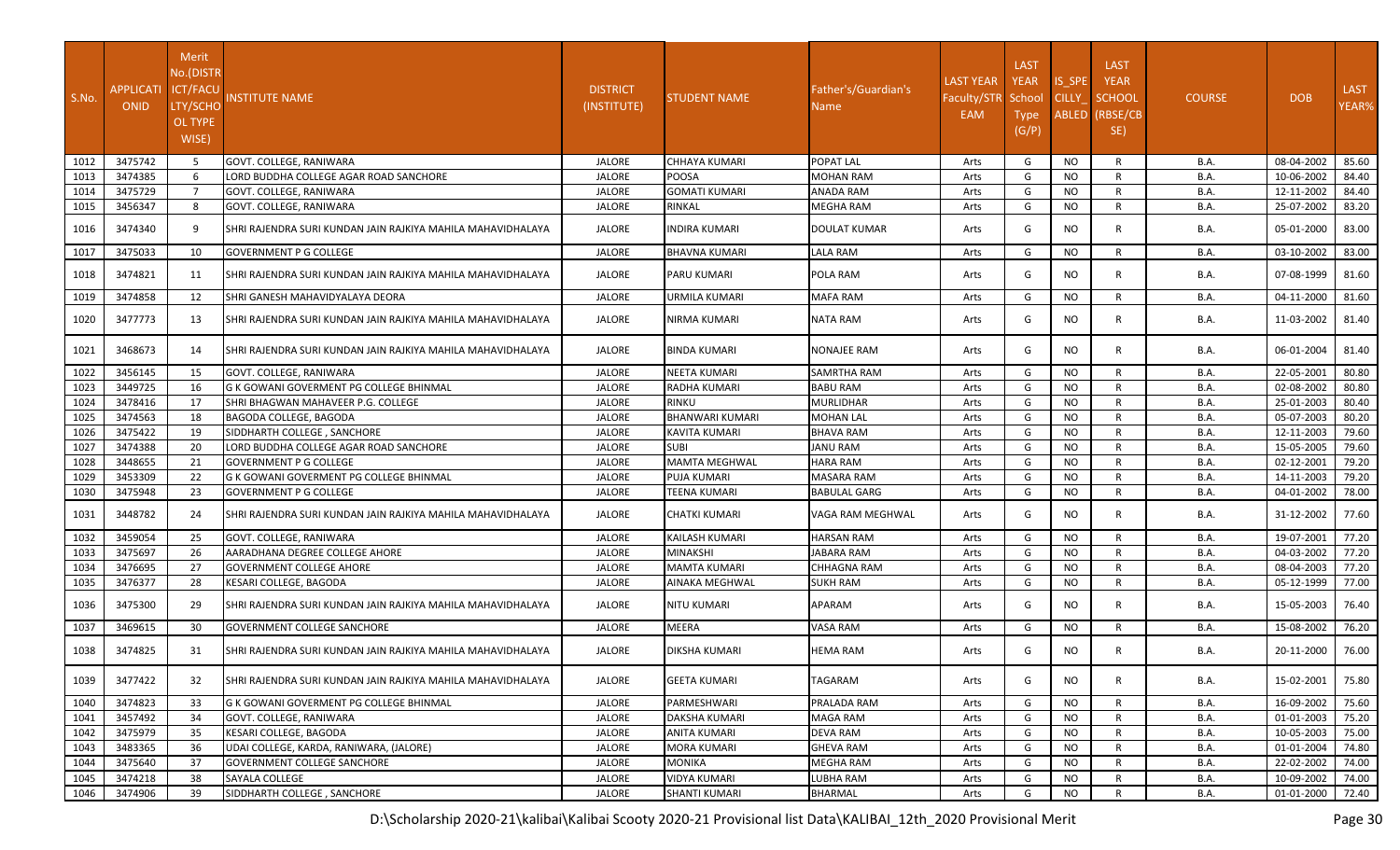| S.No.        | <b>APPLICATI</b><br><b>ONID</b> | <b>Merit</b><br>No.(DISTR<br>ICT/FACU<br><b>LTY/SCHO</b><br><b>OL TYPE</b><br>WISE) | NSTITUTE NAME                                                                      | <b>DISTRICT</b><br>(INSTITUTE) | STUDENT NAME                        | Father's/Guardian's<br>Name  | LAST YEAR<br>Faculty/STR<br>EAM | <b>LAST</b><br><b>YEAR</b><br>School<br><b>Type</b><br>(G/P) | IS_SPE<br><b>CILLY</b> | <b>LAST</b><br><b>YEAR</b><br><b>SCHOOL</b><br>ABLED (RBSE/CB<br>SE) | <b>COURSE</b>              | <b>DOB</b>               | <b>LAST</b><br>YEAR% |
|--------------|---------------------------------|-------------------------------------------------------------------------------------|------------------------------------------------------------------------------------|--------------------------------|-------------------------------------|------------------------------|---------------------------------|--------------------------------------------------------------|------------------------|----------------------------------------------------------------------|----------------------------|--------------------------|----------------------|
| 1047         | 3476762                         | 40                                                                                  | LORD BUDDHA COLLEGE AGAR ROAD SANCHORE                                             | <b>JALORE</b>                  | REVANTI KUMARI                      | <b>GALBA RAM</b>             | Arts                            | G                                                            | <b>NO</b>              | R                                                                    | B.A.                       | 01-01-2002               | 70.60                |
| 1048         | 3472801                         | 41                                                                                  | UKRAJ JI RAJPUROHIT GIRL'S COLLEGE AJODAR                                          | <b>JALORE</b>                  | URMILA KUMARI                       | <b>GANESHA RAM</b>           | Arts                            | G                                                            | NO                     |                                                                      | B.A.                       | 23-06-2001               | 69.00                |
| 1049         | 3476554                         | 42                                                                                  | SHRI RAJENDRA SURI KUNDAN JAIN RAJKIYA MAHILA MAHAVIDHALAYA                        | JALORE                         | POOJA KUMARI                        | MADAN LAL                    | Arts                            | G                                                            | NO.                    | R                                                                    | <b>B.A.</b>                | 28-05-2003               | 68.80                |
| 1050         | 3472804                         | 43                                                                                  | UKRAJ JI RAJPUROHIT GIRL'S COLLEGE AJODAR                                          | <b>JALORE</b>                  | MAMTA                               | <b>KARNA RAM</b>             | Arts                            | G                                                            | <b>NO</b>              |                                                                      | B.A.                       | 10-08-2002               | 68.20                |
| 1051         | 3477597                         | 44                                                                                  | <b>SAYALA COLLEGE</b>                                                              | <b>JALORE</b>                  | KHUSHBU                             | <b>TEEKA RAM</b>             | Arts                            | G                                                            | <b>NO</b>              | R                                                                    | B.A.                       | 15-02-2001               | 68.00                |
| 1052         | 3474740                         | 45                                                                                  | SHRI BHAGWAN MAHAVEER P.G. COLLEGE                                                 | <b>JALORE</b>                  | RINKU KUMARI                        | <b>PUKHRAJ</b>               | Arts                            | G                                                            | <b>NO</b>              | R                                                                    | B.A.                       | 13-09-2001               | 67.00                |
| 1053         | 3477673                         | 46                                                                                  | SAYALA COLLEGE                                                                     | <b>JALORE</b>                  | CHAMPA KUMARI                       | <b>PRATAP RAM</b>            | Arts                            | G                                                            | <b>NO</b>              | R                                                                    | B.A.                       | 29-06-2001               | 66.60                |
| 1054         | 3475558                         | 47                                                                                  | LORD BUDDHA COLLEGE AGAR ROAD SANCHORE                                             | <b>JALORE</b>                  | KOPANTA KUMARI                      | <b>MANGI LAL</b>             | Arts                            | G                                                            | <b>NO</b>              | R                                                                    | B.A.                       | 28-12-2001               | 65.40                |
| 1055         | 3477857                         | 1                                                                                   | SIDDHARTH COLLEGE, SANCHORE                                                        | <b>JALORE</b>                  | RAMILA KUMARI                       | <b>JOITA RAM</b>             | Arts                            | D                                                            | <b>NO</b>              |                                                                      | <b>B.A.</b>                | 01-06-2002               | 83.00                |
| 1056         | 3474584                         | $\overline{2}$                                                                      | LORD BUDDHA COLLEGE AGAR ROAD SANCHORE                                             | <b>JALORE</b>                  | MEENA KUMARI                        | <b>MADAN LAL</b>             | Arts                            | P<br>P                                                       | <b>NO</b>              | R                                                                    | B.A.                       | 15-08-2000               | 77.40                |
| 1057         | 3474568<br>3474562              | $\overline{\mathbf{3}}$<br>$\overline{a}$                                           | SIDDHARTH COLLEGE, SANCHORE<br>SHRI BHAGWAN MAHAVEER P.G. COLLEGE                  | <b>JALORE</b><br><b>JALORE</b> | PRIYANKA KUMARI                     | <b>MALA RAM</b><br>VASA RAM  | Arts                            | D                                                            | <b>NO</b><br><b>NO</b> | R<br>R                                                               | B.A.<br>B.A.               | 02-08-2003<br>24-01-2001 | 77.00<br>69.20       |
| 1058<br>1059 | 3475987                         | -5                                                                                  | LORD BUDDHA COLLEGE AGAR ROAD SANCHORE                                             | <b>JALORE</b>                  | BHAGAYVANTI<br>MADHU KUMARI         | DAYA RAM                     | Arts<br>Arts                    | P                                                            | <b>NO</b>              | R                                                                    | B.A.                       | 15-08-2002               | 69.20                |
| 1060         | 3474578                         | 1                                                                                   | ROYAL RAJASTHAN COLLEGE, BHINMAL                                                   | <b>JALORE</b>                  | NIRMA KUMARI                        | <b>KERA RAM</b>              | Arts                            | G/P                                                          | <b>NO</b>              | $\mathsf{C}$                                                         | B.A- B.ED.(B.A- B.ED.)     | 01-01-2000               | 85.40                |
| 1061         | 3474206                         | 1                                                                                   | INDIRA COLLEGE LAL JI KI DUNGARI                                                   | JALORE                         | NEHA KUMARI                         | <b>RAMESH KUMAR</b>          | Science                         | G                                                            | NO                     |                                                                      | B.SC.- B.ED.(B.SC.- B.ED.) | 23-06-2003               | 75.00                |
| 1062         | 3476241                         | $\overline{2}$                                                                      | LORD BUDDHA COLLEGE AGAR ROAD SANCHORE                                             | <b>JALORE</b>                  | SAKINA KUMARI                       | <b>JAGMALA RAM</b>           | Science                         | G                                                            | <b>NO</b>              | R                                                                    | B.SC.                      | 13-04-2003               | 74.40                |
| 1063         | 3474210                         | $\overline{\mathbf{3}}$                                                             | <b>GOVERNMENT P G COLLEGE</b>                                                      | <b>JALORE</b>                  | ANKITA                              | JOGA RAM                     | Science                         | G                                                            | <b>NO</b>              | R                                                                    | B.SC.                      | 05-01-2003               | 73.80                |
| 1064         | 3474285                         | 4                                                                                   | RAMSEEN COLLEGE, RAMSEEN                                                           | JALORE                         | BHANVARI KUMARI                     | <b>BAGA RAM</b>              | Science                         | G                                                            | <b>NO</b>              |                                                                      | B.SC.- B.ED.(B.SC.- B.ED.) | 14-04-2002               | 72.80                |
| 1065         | 3476006                         | - 5                                                                                 | <b>GOVERNMENT P G COLLEGE</b>                                                      | <b>JALORE</b>                  | SAVITA KUMARI                       | <b>MANGARAM</b>              | Science                         | G                                                            | <b>NO</b>              | R                                                                    | B.SC.                      | 15-08-2000               | 71.40                |
| 1066         | 3476418                         | -6                                                                                  | BAGODA COLLEGE, BAGODA                                                             | JALORE                         | POOJA KUMARI                        | <b>KARNA RAM</b>             | Science                         | G                                                            | NO.                    | R                                                                    | B.SC.- B.ED.(B.SC.- B.ED.) | 05-07-2002               | 68.80                |
| 1067         | 3475129                         | 7                                                                                   | <b>GOVERNMENT P G COLLEGE</b>                                                      | <b>JALORE</b>                  | MEENA KUMARI                        | METHA RAM                    | Science                         | G                                                            | NO                     | R                                                                    | B.SC.                      | 05-06-2003               | 68.60                |
| 1068         | 3474632                         | 8                                                                                   | ROYAL RAJASTHAN COLLEGE, BHINMAL                                                   | JALORE                         | DIMPAL KUMARI                       | <b>NOPA RAM CHOUHAN</b>      | Science                         | G                                                            | <b>NO</b>              |                                                                      | B.SC.- B.ED.(B.SC.- B.ED.) | 03-07-2003               | 67.80                |
| 1069         | 3477064                         | 9                                                                                   | LORD BUDDHA COLLEGE AGAR ROAD SANCHORE                                             | <b>JALORE</b>                  | <b>JOSHANA</b>                      | <b>RAMESH KUMAR</b>          | Science                         | G                                                            | <b>NO</b>              | R                                                                    | B.SC.                      | 07-02-2001               | 66.20                |
| 1070         | 3476063                         | 10                                                                                  | <b>GOVERNMENT P G COLLEGE</b>                                                      | <b>JALORE</b>                  | SANGEETA                            | POLA RAM                     | Science                         | G                                                            | <b>NO</b>              | R                                                                    | B.SC.                      | 09-02-2004               | 66.00                |
| 1071         | 3476715                         | 1                                                                                   | JASWANTPURA COLLEGE JASWANTPURA                                                    | JALORE                         | SAROJ NAMA                          | <b>BABU LAL</b>              | Science                         |                                                              | <b>NO</b>              |                                                                      | B.SC.- B.ED.(B.SC.- B.ED.) | 10-12-2001               | 70.00                |
| 1072         | 3452882                         | 1                                                                                   | GOVT PG COLLEGE JHALAWAR                                                           | <b>JHALAWAR</b>                | ANITA REGAR                         | <b>BALCHAND</b>              | Arts                            | G                                                            | <b>NO</b>              | R                                                                    | <b>B.A.</b>                | 14-07-2001               | 91.00                |
| 1073         | 3460314                         | $\overline{2}$                                                                      | <b>GOVERNMENT COLLEGE KHANPUR</b>                                                  | <b>JHALAWAR</b>                | KRISHNA KUMARI BAIRWA               | <b>DEVKARAN</b>              | Arts                            | G                                                            | NO.                    |                                                                      | B.A.                       | 01-01-2003               | 84.00                |
| 1074         | 3475510                         | 3                                                                                   | GOVT PG COLLEGE JHALAWAR                                                           | JHALAWAR                       | MALLIKA KUMARI MEGHWAL RAMESH CHAND |                              | Arts                            | G                                                            | <b>NO</b>              |                                                                      | <b>B.A.</b>                | 25-12-2000               | 83.20                |
| 1075         | 3465258                         | $\overline{a}$                                                                      | GOVT.GIRLS P.G.COLLEGE JHALAWAR                                                    | <b>JHALAWAR</b>                | KAVITA KUMARI                       | PHOOL CHAND                  | Arts                            | G                                                            | NO                     |                                                                      | B.A.                       | 14-07-2002               | 81.60                |
| 1076         | 3458450                         | - 5                                                                                 | GOVT PG COLLEGE JHALAWAR                                                           | JHALAWAR                       | SAMISHTHA BHANU                     | <b>DINESH KUMAR</b>          | Arts                            | G                                                            | NO                     |                                                                      | B.A.                       | 15-06-2003               | 81.20                |
| 1077         | 3458471                         | - 6                                                                                 | <b>GOVT PG COLLEGE JHALAWAR</b>                                                    | JHALAWAR                       | SHANTI BAI JATAV                    | SHREE LAL                    | Arts                            | G                                                            | NO                     |                                                                      | <b>B.A.</b>                | 02-03-2000               | 81.00                |
| 1078         | 3463493                         | $\overline{7}$                                                                      | GOVT PG COLLEGE JHALAWAR                                                           | JHALAWAR                       | REENA KHATIK                        | <b>BAJARANG</b>              | Arts                            | G                                                            | NO.                    |                                                                      | B.A.                       | 20-11-2001               | 80.80                |
| 1079         | 3475506                         | - 8                                                                                 | GOVT PG COLLEGE JHALAWAR                                                           | <b>JHALAWAR</b>                | ARTI KUMARI                         | JITMAL                       | Arts                            | G                                                            | NO.                    |                                                                      | B.A.                       | 23-05-2001               | 79.40                |
| 1080         | 3475427                         | -9                                                                                  | GOVT.GIRLS P.G.COLLEGE JHALAWAR                                                    | JHALAWAR                       | DEEKSHA KUMARI                      | PARMANAND                    | Arts                            | G                                                            | <b>NO</b>              | R                                                                    | B.A.                       | 25-04-2001               | 77.80                |
| 1081<br>1082 | 3469705<br>3475639              | 10<br>11                                                                            | GOVERNMENT BIRLA COLLEGE BHAWANI MANDI JHALAWAR<br><b>GOVT PG COLLEGE JHALAWAR</b> | JHALAWAR<br>JHALAWAR           | RENU<br>PRIYA KUMARI                | <b>NANURAM</b><br>RADHESHYAM | Arts<br>Arts                    | G<br>G                                                       | NO<br><b>NO</b>        | R<br>R                                                               | B.A.<br><b>B.A.</b>        | 07-04-2003<br>01-07-2003 | 77.80<br>77.00       |
|              |                                 |                                                                                     |                                                                                    |                                |                                     |                              |                                 |                                                              |                        |                                                                      |                            |                          |                      |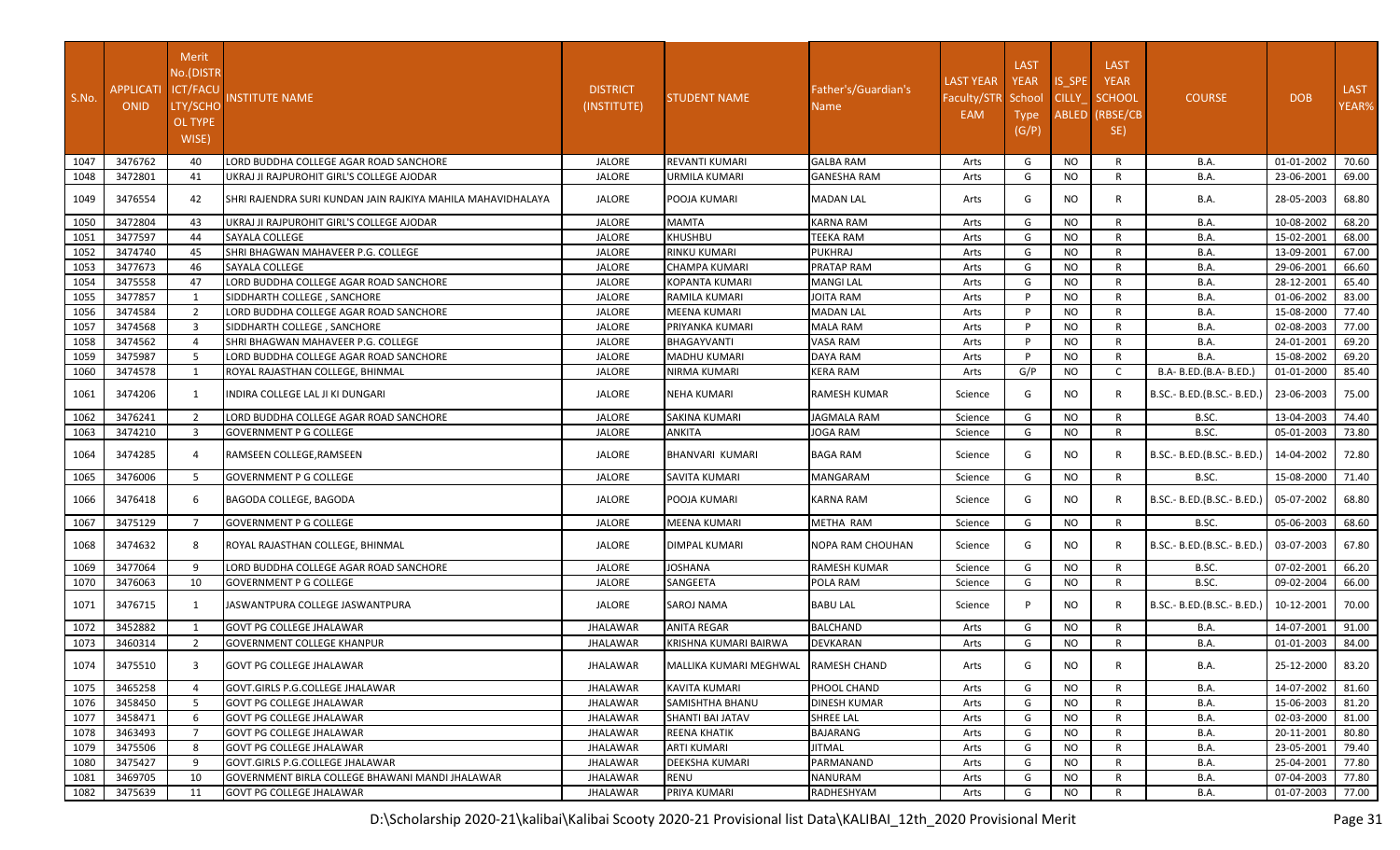| S.No. | <b>APPLICATI</b><br><b>ONID</b> | <b>Merit</b><br>No.(DISTR<br><b>ICT/FACU</b><br>LTY/SCHO<br><b>OL TYPE</b><br>WISE) | <b>ISTITUTE NAME</b>                                  | <b>DISTRICT</b><br>(INSTITUTE) | STUDENT NAME           | Father's/Guardian's<br>Name | <b>LAST YEAR</b><br>Faculty/STR School<br><b>EAM</b> | <b>LAST</b><br><b>YEAR</b><br><b>Type</b><br>(G/P) | IS_SPE<br><b>CILLY</b> | <b>LAST</b><br><b>YEAR</b><br><b>SCHOOL</b><br>ABLED (RBSE/CB<br>SE) | <b>COURSE</b>          | <b>DOB</b> | <b>LAST</b><br>YEAR% |
|-------|---------------------------------|-------------------------------------------------------------------------------------|-------------------------------------------------------|--------------------------------|------------------------|-----------------------------|------------------------------------------------------|----------------------------------------------------|------------------------|----------------------------------------------------------------------|------------------------|------------|----------------------|
| 1083  | 3474203                         | 12                                                                                  | <b>GOVERNMENT COLLEGE KHANPUR</b>                     | <b>JHALAWAR</b>                | RANI MEGHWAL           | SATYANARAYAN                | Arts                                                 | G                                                  | <b>NO</b>              | R                                                                    | <b>B.A.</b>            | 01-01-2002 | 76.80                |
| 1084  | 3476012                         | 13                                                                                  | <b>GOVERNMENT COLLEGE KHANPUR</b>                     | <b>JHALAWAR</b>                | KHUSHI VERMA           | <b>OM PRAKASH</b>           | Arts                                                 | G                                                  | <b>NO</b>              | R                                                                    | B.A.                   | 05-12-2002 | 76.20                |
| 1085  | 3470033                         | 14                                                                                  | GOVERNMENT BIRLA COLLEGE BHAWANI MANDI JHALAWAR       | <b>JHALAWAR</b>                | POOJA SOLANKI          | PRAHALAD                    | Arts                                                 | G                                                  | NO.                    | R                                                                    | B.A.                   | 01-01-2005 | 75.40                |
| 1086  | 3475779                         | 15                                                                                  | GOVT PG COLLEGE JHALAWAR                              | <b>JHALAWAR</b>                | <b>BARKHA JATAV</b>    | <b>HARISH CHAND</b>         | Arts                                                 | G                                                  | <b>NO</b>              | R                                                                    | B.A.                   | 26-06-2002 | 75.00                |
| 1087  | 3475605                         | 16                                                                                  | <b>GREAT INDIA TEACHER TRAINING COLLEGE KHANPUR</b>   | <b>JHALAWAR</b>                | SHIVANI VERMA          | SATYANARAYAN VARMA          | Arts                                                 | G                                                  | <b>NO</b>              | R                                                                    | B.A- B.ED.(B.A- B.ED.) | 07-11-2002 | 74.60                |
| 1088  | 3475667                         | 17                                                                                  | GOVT.GIRLS P.G.COLLEGE JHALAWAR                       | <b>JHALAWAR</b>                | POOJA REGAR            | <b>NARAYAN</b>              | Arts                                                 | G                                                  | <b>NO</b>              | $\mathsf{R}$                                                         | B.A.                   | 10-07-2000 | 73.80                |
| 1089  | 3476391                         | 18                                                                                  | GOVT.GIRLS P.G.COLLEGE JHALAWAR                       | <b>JHALAWAR</b>                | POOJA KUMARI MEGHWAL   | <b>ANTAR LAL</b>            | Arts                                                 | G                                                  | <b>NO</b>              | R                                                                    | <b>B.A.</b>            | 18-03-2003 | 73.80                |
| 1090  | 3481490                         | 19                                                                                  | GOVERNMENT COLLEGE KHANPUR                            | <b>JHALAWAR</b>                | <b>JYOTI JATAV</b>     | <b>MANOJ YADAV</b>          | Arts                                                 | G                                                  | NO.                    | R                                                                    | <b>B.A.</b>            | 10-01-2004 | 73.20                |
| 1091  | 3477337                         | -20                                                                                 | GOVT.GIRLS P.G.COLLEGE JHALAWAR                       | <b>JHALAWAR</b>                | <b>NISHA</b>           | PARMANAND                   | Arts                                                 | G                                                  | <b>NO</b>              | R                                                                    | B.A.                   | 11-09-2002 | 69.40                |
| 1092  | 3475302                         | 21                                                                                  | <b>GOVERNMENT COLLEGE KHANPUR</b>                     | <b>JHALAWAR</b>                | DISHA KUMARI BAIRWA    | <b>RAMESHWAR</b>            | Arts                                                 | G                                                  | NO.                    | $\mathsf{R}$                                                         | <b>B.A.</b>            | 15-07-2000 | 68.80                |
| 1093  | 3475971                         | 22                                                                                  | GOVT.GIRLS P.G.COLLEGE JHALAWAR                       | <b>JHALAWAR</b>                | <b>VIDHYA KUMARI</b>   | <b>MOHAN LAL</b>            | Arts                                                 | G                                                  | <b>NO</b>              | $\mathsf{R}$                                                         | <b>B.A.</b>            | 28-05-2002 | 68.60                |
| 1094  | 3475618                         | 23                                                                                  | <b>GOVERNMENT COLLEGE KHANPUR</b>                     | <b>JHALAWAR</b>                | <b>NIKITA RAWAL</b>    | <b>SURESH KUMAR</b>         | Arts                                                 | G                                                  | <b>NO</b>              | R                                                                    | <b>B.A.</b>            | 08-12-2002 | 67.80                |
| 1095  | 3476419                         | 24                                                                                  | GOVT PG COLLEGE JHALAWAR                              | <b>JHALAWAR</b>                | TEENA KUMARI           | <b>JODHRAJ</b>              | Arts                                                 | G                                                  | NO.                    | R                                                                    | <b>B.A.</b>            | 01-07-2003 | 67.00                |
| 1096  | 3475325                         | 25                                                                                  | GOVT. COLLEGE CHAUMAHALA (JHALAWAR)                   | <b>JHALAWAR</b>                | KAVITA BAI             | <b>MOHAN LAL</b>            | Arts                                                 | G                                                  | NO.                    | R                                                                    | B.A.                   | 06-03-2002 | 65.80                |
| 1097  | 3470981                         | 26                                                                                  | TAGORE COLLEGE AKLERA                                 | <b>JHALAWAR</b>                | SUNITA KUMARI MEGHWAL  | <b>DEV LAL</b>              | Arts                                                 | G                                                  | NO.                    | R                                                                    | B.A.                   | 09-05-2001 | 65.20                |
| 1098  | 3462571                         | - 1                                                                                 | GOVERNMENT BIRLA COLLEGE BHAWANI MANDI JHALAWAR       | <b>JHALAWAR</b>                | DIVYA AKHAND           | <b>MANOJ KUMAR</b>          | Arts                                                 | G/P                                                | <b>NO</b>              | C                                                                    | B.A.                   | 28-10-2001 | 79.80                |
| 1099  | 3474328                         | -1                                                                                  | GOVT PG COLLEGE JHALAWAR                              | <b>JHALAWAR</b>                | <b>HARSHITA MEHAR</b>  | <b>DINESH CHAND MEHAR</b>   | Science                                              | G                                                  | NO.                    | R                                                                    | <b>B.A.</b>            | 29-10-2002 | 86.40                |
| 1100  | 3483218                         | $\overline{2}$                                                                      | COLLEGE OF HORTICULTURE AND FORESTRY, JHALAWAR        | <b>JHALAWAR</b>                | <b>NIKITA</b>          | <b>RAM GOPAL</b>            | Science                                              | G                                                  | <b>NO</b>              | R                                                                    | B.SC.                  | 03-08-2003 | 75.20                |
| 1101  | 3464144                         | 1                                                                                   | SHRI RADHESHYAM R MORARKA GOVT. PG COLLEGE, JHUNJHUNU | <b>JHUNJHUNU</b>               | <b>DIMPAL</b>          | <b>HARPHOOL</b>             | Arts                                                 | G                                                  | NO.                    | R                                                                    | B.A.                   | 05-08-2005 | 91.40                |
| 1102  | 3476325                         | $\overline{2}$                                                                      | SMT. INDRAMANI MANDELIA SHIKSHA NIKET, PILANI         | <b>JHUNJHUNU</b>               | <b>RITU KUMARI</b>     | <b>RAMANAND</b>             | Arts                                                 | G                                                  | N <sub>O</sub>         | R                                                                    | B.A.                   | 20-09-2002 | 90.80                |
| 1103  | 3465914                         | $\overline{\mathbf{3}}$                                                             | GOVERNMENT COLLEGE, GUDHA GORJI                       | <b>JHUNJHUNU</b>               | SANJU KUMARI           | <b>HARPHOOL</b>             | Arts                                                 | G                                                  | N <sub>O</sub>         | R                                                                    | <b>B.A.</b>            | 10-06-2003 | 88.80                |
| 1104  | 3472060                         | $\overline{4}$                                                                      | TAGORE GIRLS COLLEGE OF SCIENCE & ARTS, SURAJGARH     | JHUNJHUNU                      | SONIKA                 | <b>MANPHOOL SINGH</b>       | Arts                                                 | G                                                  | <b>NO</b>              | R                                                                    | B.A- B.ED.(B.A- B.ED.) | 15-05-2002 | 87.80                |
| 1105  | 3466403                         | -5                                                                                  | SETH NETRAM MAGHRAJ GOVT GIRLS COLLEGE JHUNJHUNU      | JHUNJHUNU                      | NIKU KUMARI            | <b>RAKESH</b>               | Arts                                                 | G                                                  | <b>NO</b>              | $\mathsf{R}$                                                         | <b>B.A.</b>            | 06-11-2004 | 87.60                |
| 1106  | 3465328                         | 6                                                                                   | SHREE RAMPRASAD BOHARA PG COLLEGE BUHANA              | JHUNJHUNU                      | REENA KUMARI           | <b>SANJAY KUMAR</b>         | Arts                                                 | G                                                  | <b>NO</b>              | R                                                                    | B.A.                   | 04-06-2004 | 86.80                |
| 1107  | 3463903                         | 7                                                                                   | SHRI RADHESHYAM R MORARKA GOVT. PG COLLEGE, JHUNJHUNU | <b>JHUNJHUNU</b>               | RINKU KUMARI           | PRAMOD KUMAR                | Arts                                                 | G                                                  | <b>NO</b>              | R                                                                    | B.A.                   | 15-03-2005 | 86.40                |
| 1108  | 3474220                         | 8                                                                                   | SWAMI VIVEKANAND GOVERNMENT COLLEGE KHETRI            | <b>JHUNJHUNU</b>               | PRATIBHA               | <b>DALIP KUMAR</b>          | Arts                                                 | G                                                  | <b>NO</b>              | R                                                                    | B.A.                   | 06-09-2006 | 86.40                |
| 1109  | 3472251                         | 9                                                                                   | SMT. KUNANI DEVI MAHILA (PG) MAHAVIDYALYA,NAWALGARH   | <b>JHUNJHUNU</b>               | NIKITA KUMARI KARODIA  | PAWAN KUMAR KARODIA         | Arts                                                 | G                                                  | <b>NO</b>              | R                                                                    | B.A.                   | 26-09-2002 | 85.40                |
| 1110  | 3474221                         | 10                                                                                  | SWAMI VIVEKANAND GOVERNMENT COLLEGE KHETRI            | <b>JHUNJHUNU</b>               | <b>GAYATRI JORASIA</b> | SITARAM JORASIA             | Arts                                                 | G                                                  | NO.                    | R                                                                    | B.A.                   | 28-08-2005 | 84.40                |
| 1111  | 3456404                         | 11                                                                                  | R.K. J.K BARASIA P.G. COLLEGE , SURAJGARH             | <b>JHUNJHUNU</b>               | POOJA                  | <b>KAPTAN</b>               | Arts                                                 | G                                                  | <b>NO</b>              | R                                                                    | B.A.                   | 01-01-2003 | 83.80                |
| 1112  | 3473280                         | 12                                                                                  | RAMA DEVI MAHILA P.G. MAHAVIDYALAYA                   | JHUNJHUNU                      | <b>SUNITA</b>          | MANGILAL                    | Arts                                                 | G                                                  | <b>NO</b>              | $\mathsf{R}$                                                         | <b>B.A.</b>            | 01-01-2003 | 83.20                |
| 1113  | 3469360                         | 13                                                                                  | GOVERNMENT COLLEGE CHIRAWA                            | JHUNJHUNU                      | <b>NIDHI</b>           | SADASUKH SHILA              | Arts                                                 | G                                                  | <b>NO</b>              | R                                                                    | <b>B.A.</b>            | 14-01-2003 | 83.00                |
| 1114  | 3477305                         | 14                                                                                  | NARAYANI DEVI GIRLS COLLEGE SULTANA                   | JHUNJHUNU                      | DEEPIKA KUMARI         | <b>CHET RAM</b>             | Arts                                                 | G                                                  | <b>NO</b>              | $\mathsf{R}$                                                         | <b>B.A.</b>            | 26-06-2003 | 83.00                |
| 1115  | 3452321                         | 15                                                                                  | GOVERNMENT COLLEGE MALSISAR                           | <b>JHUNJHUNU</b>               | <b>SUNITA</b>          | <b>ROHATAS</b>              | Arts                                                 | G                                                  | <b>NO</b>              | R                                                                    | B.A.                   | 02-08-2003 | 83.00                |
| 1116  | 3461847                         | 16                                                                                  | SHRI RADHESHYAM R MORARKA GOVT. PG COLLEGE, JHUNJHUNU | <b>JHUNJHUNU</b>               | NEELAM                 | DAYANAND                    | Arts                                                 | G                                                  | <b>NO</b>              | R                                                                    | B.A.                   | 05-08-2003 | 83.00                |
| 1117  | 3474812                         | 17                                                                                  | ADARSH RAJASTHAN P.G. COLLEGE PILANI                  | JHUNJHUNU                      | POOJA                  | RAJPAL                      | Arts                                                 | G                                                  | <b>NO</b>              | R                                                                    | B.A.                   | 14-04-2003 | 82.60                |
| 1118  | 3467320                         | 18                                                                                  | <b>GOVERNMENT COLLEGE MALSISAR</b>                    | <b>JHUNJHUNU</b>               | <b>SUREKHA KUMARI</b>  | SHUBHKARAN                  | Arts                                                 | G                                                  | <b>NO</b>              | $\mathsf{R}$                                                         | <b>B.A.</b>            | 25-05-2002 | 82.40                |
| 1119  | 3465245                         | 19                                                                                  | SARASWATI BAL NIKETAN COLLEGE - SHYAMPURA , MAINANA   | JHUNJHUNU                      | PRITI RAJ              | <b>KANHEYA LAL</b>          | Arts                                                 | G                                                  | <b>NO</b>              | R                                                                    | B.A- B.ED.(B.A- B.ED.) | 09-01-2002 | 82.20                |
| 1120  | 3464648                         | 20                                                                                  | SHRI RAMAKANT VYAS WOMEN TEACHER TRAINING COLLEGE     | JHUNJHUNU                      | SONIKA KUMARI          | <b>VINOD KUMAR</b>          | Arts                                                 | G                                                  | <b>NO</b>              | $\mathsf{R}$                                                         | B.A- B.ED.(B.A- B.ED.) | 01-01-2002 | 82.00                |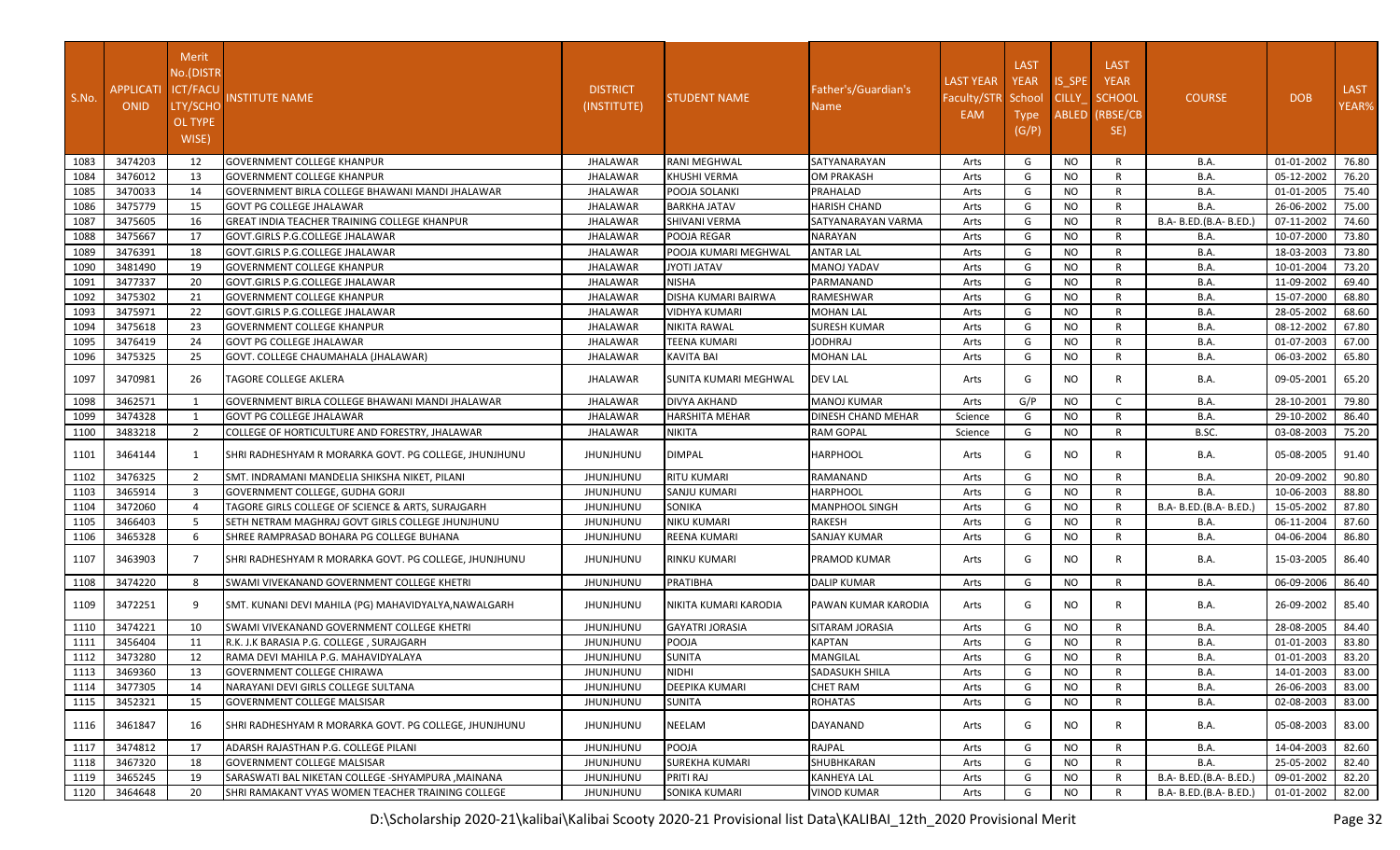| S.No. | APPLICATI<br>ONID | <b>Merit</b><br><b>No.(DISTF</b><br>ICT/FACU<br><b>LTY/SCHO</b><br><b>OL TYPE</b><br>WISE) | NSTITUTE NAME                                          | <b>DISTRICT</b><br>(INSTITUTE) | STUDENT NAME           | Father's/Guardian's<br>Name | LAST YEAR<br>Faculty/STR School<br>EAM | <b>LAST</b><br><b>YEAR</b><br><b>Type</b><br>(G/P) | IS SPE<br><b>CILLY</b> | <b>LAST</b><br><b>YEAR</b><br><b>SCHOOL</b><br>ABLED (RBSE/CB<br>SE) | <b>COURSE</b>          | <b>DOB</b> | <b>LAST</b><br>YEAR% |
|-------|-------------------|--------------------------------------------------------------------------------------------|--------------------------------------------------------|--------------------------------|------------------------|-----------------------------|----------------------------------------|----------------------------------------------------|------------------------|----------------------------------------------------------------------|------------------------|------------|----------------------|
| 1121  | 3475087           | 21                                                                                         | GOVERNMENT COLLEGE, GUDHA GORJI                        | JHUNJHUNU                      | <b>NAKITA KUMARI</b>   | SARDARARAM                  | Arts                                   | G                                                  | NO.                    | R                                                                    | B.A.                   | 15-06-2004 | 81.60                |
| 1122  | 3462758           | 22                                                                                         | SHRI RADHESHYAM R MORARKA GOVT. PG COLLEGE, JHUNJHUNU  | <b>JHUNJHUNU</b>               | <b>NIKU KUMARI</b>     | RANVEER                     | Arts                                   | G                                                  | NO.                    | R.                                                                   | B.A.                   | 05-07-2002 | 81.40                |
| 1123  | 3468752           | 23                                                                                         | ISHRI RADHESHYAM R MORARKA GOVT. PG COLLEGE, JHUNJHUNU | <b>JHUNJHUNU</b>               | POOJA KUMARI           | KISHOR                      | Arts                                   | G                                                  | NO.                    | R                                                                    | B.A.                   | 16-07-2001 | 81.20                |
| 1124  | 3474508           | 24                                                                                         | SWAMI VIVEKANAND GOVERNMENT COLLEGE KHETRI             | <b>JHUNJHUNU</b>               | PRIYA                  | <b>DURGA PRSAD</b>          | Arts                                   | G                                                  | <b>NO</b>              | $\mathsf{R}$                                                         | B.A.                   | 30-08-2004 | 81.20                |
| 1125  | 3474952           | 25                                                                                         | GOVERNMENT COLLEGE, GUDHA GORJI                        | <b>JHUNJHUNU</b>               | MONIKA KUMARI          | TARACHAND                   | Arts                                   | G                                                  | <b>NO</b>              | R                                                                    | B.A.                   | 10-08-2003 | 79.80                |
| 1126  | 3475277           | 26                                                                                         | TAGORE COLLEGE PILANI                                  | <b>JHUNJHUNU</b>               | <b>MENKA</b>           | SUMER SINGH                 | Arts                                   | G                                                  | <b>NO</b>              | R                                                                    | B.A.                   | 08-06-2003 | 79.40                |
| 1127  | 3469477           | 27                                                                                         | SHRI RADHESHYAM R MORARKA GOVT. PG COLLEGE, JHUNJHUNU  | <b>JHUNJHUNU</b>               | <b>SONU KUMARI</b>     | <b>BAJRANG LAL</b>          | Arts                                   | G                                                  | <b>NO</b>              | R                                                                    | B.A.                   | 16-07-2003 | 79.00                |
| 1128  | 3476099           | 28                                                                                         | KULDEEPAK MAHAVIDHYALAYA                               | <b>JHUNJHUNU</b>               | <b>MONIKA</b>          | GHANSHYAM                   | Arts                                   | G                                                  | <b>NO</b>              | R                                                                    | B.A- B.ED.(B.A- B.ED.) | 15-12-2005 | 78.40                |
| 1129  | 3463194           | 29                                                                                         | <b>GOVERNMENT COLLEGE CHIRAWA</b>                      | <b>JHUNJHUNU</b>               | SAPNA                  | RAJENDRA                    | Arts                                   | G                                                  | <b>NO</b>              | R                                                                    | B.A.                   | 01-01-2002 | 78.00                |
| 1130  | 3476286           | 30                                                                                         | SETH NETRAM MAGHRAJ GOVT GIRLS COLLEGE JHUNJHUNU       | <b>UNUHLNUHL</b>               | ANAMIKA                | <b>BALURAM</b>              | Arts                                   | G                                                  | <b>NO</b>              | R                                                                    | B.A.                   | 14-10-2002 | 77.80                |
| 1131  | 3474312           | 31                                                                                         | SWAMI VIVEKANAND GOVERNMENT COLLEGE KHETRI             | <b>JHUNJHUNU</b>               | SIMARAN                | <b>DINESH KUMAR</b>         | Arts                                   | G                                                  | <b>NO</b>              | R                                                                    | B.A.                   | 09-05-2003 | 77.80                |
| 1132  | 3469697           | 32                                                                                         | SHRI RADHESHYAM R MORARKA GOVT. PG COLLEGE, JHUNJHUNU  | <b>JHUNJHUNU</b>               | <b>RINKY NAYAK</b>     | <b>OMPRAKASH NAYAK</b>      | Arts                                   | G                                                  | NO.                    | R                                                                    | B.A.                   | 29-01-2003 | 77.60                |
| 1133  | 3475336           | 33                                                                                         | SHRI GOVIND SHIKSHAK PRASHIKSHAN MAHAVIDYALAYA BISSAU  | <b>JHUNJHUNU</b>               | POONAM BAJAR           | SHARWAN KUMAR               | Arts                                   | G                                                  | <b>NO</b>              | R                                                                    | B.A- B.ED.(B.A- B.ED.) | 03-06-2003 | 77.20                |
| 1134  | 3476501           | -34                                                                                        | SARSAWATI P.G. COLLEGE BUHANA                          | <b>JHUNJHUNU</b>               | URMILA                 | SHIVTAJ SINGH               | Arts                                   | G                                                  | <b>NO</b>              | R                                                                    | <b>B.A.</b>            | 10-10-2003 | 77.00                |
| 1135  | 3475877           | 35                                                                                         | SARSAWATI P.G. COLLEGE BUHANA                          | JHUNJHUNU                      | SAPANA                 | ROSHAN LAL                  | Arts                                   | G                                                  | <b>NO</b>              | R                                                                    | B.A.                   | 15-06-2003 | 76.80                |
| 1136  | 3475583           | -36                                                                                        | SHRI RADHESHYAM R MORARKA GOVT. PG COLLEGE, JHUNJHUNU  | JHUNJHUNU                      | SONU                   | <b>FAKIRCHAND NAYAK</b>     | Arts                                   | G                                                  | NO.                    | R                                                                    | B.A.                   | 22-01-1999 | 76.40                |
| 1137  | 3474310           | 37                                                                                         | GRAMIN BALIKA P.G. MAHAVIDYALYA GUDHA GAURJI           | JHUNJHUNU                      | SANGEETA KUMARI        | <b>MANIRAM</b>              | Arts                                   | G                                                  | <b>NO</b>              | R                                                                    | B.A.                   | 15-05-2004 | 75.40                |
| 1138  | 3474517           | 38                                                                                         | SETH NETRAM MAGHRAJ GOVT GIRLS COLLEGE JHUNJHUNU       | <b>JHUNJHUNU</b>               | <b>MONIKA</b>          | <b>VIJAY KUMAR</b>          | Arts                                   | G                                                  | <b>NO</b>              | R                                                                    | B.A.                   | 02-05-2004 | 75.20                |
| 1139  | 3474957           | 39                                                                                         | GOVERNMENT COLLEGE, GUDHA GORJI                        | JHUNJHUNU                      | <b>JYOTI KUMARI</b>    | SHRICHAND BOYAL             | Arts                                   | G                                                  | <b>NO</b>              | R                                                                    | B.A.                   | 21-07-2003 | 74.80                |
| 1140  | 3476387           | 40                                                                                         | NARAYANI DEVI GIRLS COLLEGE SULTANA                    | <b>JHUNJHUNU</b>               | SAJNA                  | SULATAN                     | Arts                                   | G                                                  | <b>NO</b>              | R                                                                    | B.A.                   | 04-08-2001 | 74.60                |
| 1141  | 3474478           | 41                                                                                         | SMT. KUNANI DEVI MAHILA (PG) MAHAVIDYALYA, NAWALGARH   | <b>JHUNJHUNU</b>               | <b>NIKEE KUMARI</b>    | DINESH KULDEEP              | Arts                                   | G                                                  | <b>NO</b>              | $\mathsf{R}$                                                         | B.A.                   | 20-03-2002 | 74.60                |
| 1142  | 3472286           | 42                                                                                         | SMT. KUNANI DEVI MAHILA (PG) MAHAVIDYALYA, NAWALGARH   | JHUNJHUNU                      | MAMTA KUMARI           | VIJAYPAL                    | Arts                                   | G                                                  | <b>NO</b>              | R                                                                    | B.A.                   | 08-04-2002 | 74.60                |
| 1143  | 3476558           | 43                                                                                         | SMT GOMATI DEVI PG COLLEGE                             | <b>JHUNJHUNU</b>               | <b>RENU KUMARI</b>     | GURUDAYAL                   | Arts                                   | G                                                  | <b>NO</b>              | $\mathsf{R}$                                                         | B.A.                   | 19-03-2003 | 74.60                |
| 1144  | 3473356           | 44                                                                                         | SETH G B PODAR COLLEGE NAWALGARH                       | JHUNJHUNU                      | ANJANA                 | ARVIND PATIDIA              | Arts                                   | G                                                  | <b>NO</b>              | R                                                                    | B.A.                   | 25-07-2003 | 73.60                |
| 1145  | 3471046           | 45                                                                                         | <b>GOVERNMENT COLLEGE CHIRAWA</b>                      | <b>JHUNJHUNU</b>               | MEENAKSHI              | RAJU                        | Arts                                   | G                                                  | <b>NO</b>              | R                                                                    | B.A.                   | 01-01-2003 | 73.40                |
| 1146  | 3475702           | 46                                                                                         | SHRI RADHESHYAM R MORARKA GOVT. PG COLLEGE, JHUNJHUNU  | <b>JHUNJHUNU</b>               | ASHA KUMARI            | <b>HARI SINGH</b>           | Arts                                   | G                                                  | NO.                    | R                                                                    | B.A.                   | 05-07-2002 | 72.80                |
| 1147  | 3470290           | 47                                                                                         | <b>GOVERNMENT COLLEGE MALSISAR</b>                     | <b>JHUNJHUNU</b>               | <b>AACHUKI</b>         | <b>ROHITASH</b>             | Arts                                   | G                                                  | <b>NO</b>              | R                                                                    | B.A.                   | 22-07-2003 | 72.00                |
| 1148  | 3469466           | 48                                                                                         | <b>GOVT COLLEGE NAWALGARH</b>                          | <b>JHUNJHUNU</b>               | <b>ASHA CHAWLA</b>     | <b>NORANG LAL CHAWLA</b>    | Arts                                   | G                                                  | NO.                    | R                                                                    | <b>B.A.</b>            | 13-12-1998 | 71.80                |
| 1149  | 3472517           | 49                                                                                         | GOSWAMI TULSIDAS P G COLLEGE, UDAIPURWATI              | <b>JHUNJHUNU</b>               | SHILPA                 | <b>PURN MAL</b>             | Arts                                   | G                                                  | <b>NO</b>              | R                                                                    | B.A.                   | 27-02-2004 | 71.40                |
| 1150  | 3472520           | 50                                                                                         | GOSWAMI TULSIDAS P G COLLEGE, UDAIPURWATI              | JHUNJHUNU                      | SAPANA                 | <b>PURN MAL</b>             | Arts                                   | G                                                  | <b>NO</b>              |                                                                      | B.A.                   | 27-02-2006 | 71.20                |
| 1151  | 3476653           | 51                                                                                         | SARSAWATI P.G. COLLEGE BUHANA                          | JHUNJHUNU                      | <b>REKHA</b>           | <b>BHOOP SINGH</b>          | Arts                                   | G                                                  | <b>NO</b>              | R                                                                    | <b>B.A.</b>            | 26-03-2003 | 70.80                |
| 1152  | 3475241           | 52                                                                                         | G R MEMORIAL PG COLLEGE MEHARA JATUWAS                 | <b>JHUNJHUNU</b>               | <b>MANISHA GOTHWAL</b> | SHURENDRA KUMAR             | Arts                                   | G                                                  | <b>NO</b>              | R                                                                    | <b>B.A.</b>            | 17-09-2004 | 69.40                |
| 1153  | 3474527           | -53                                                                                        | SARSAWATI P.G. COLLEGE BUHANA                          | <b>JHUNJHUNU</b>               | RAKSHA KUMARI          | <b>MAHENDER PAL</b>         | Arts                                   | G                                                  | NO.                    | R                                                                    | B.A.                   | 15-01-2001 | 69.20                |
| 1154  | 3471623           | 54                                                                                         | GOVERNMENT COLLEGE, GUDHA GORJI                        | JHUNJHUNU                      | JYOTI KUMARI           | SHYAM LAL                   | Arts                                   | G                                                  | <b>NO</b>              | R                                                                    | B.A.                   | 25-08-1999 | 68.00                |
| 1155  | 3474522           | 55                                                                                         | SHRI RADHESHYAM R MORARKA GOVT. PG COLLEGE, JHUNJHUNU  | JHUNJHUNU                      | LAXMI                  | DALA RAM                    | Arts                                   | G                                                  | NO.                    | R.                                                                   | B.A.                   | 01-01-2001 | 67.00                |
| 1156  | 3467079           | - 1                                                                                        | SMT. INDRAMANI MANDELIA SHIKSHA NIKET, PILANI          | JHUNJHUNU                      | ANKITA                 | RADHESHYAM                  | Arts                                   | P                                                  | NO                     | R                                                                    | B.A.                   | 28-10-2004 | 92.00                |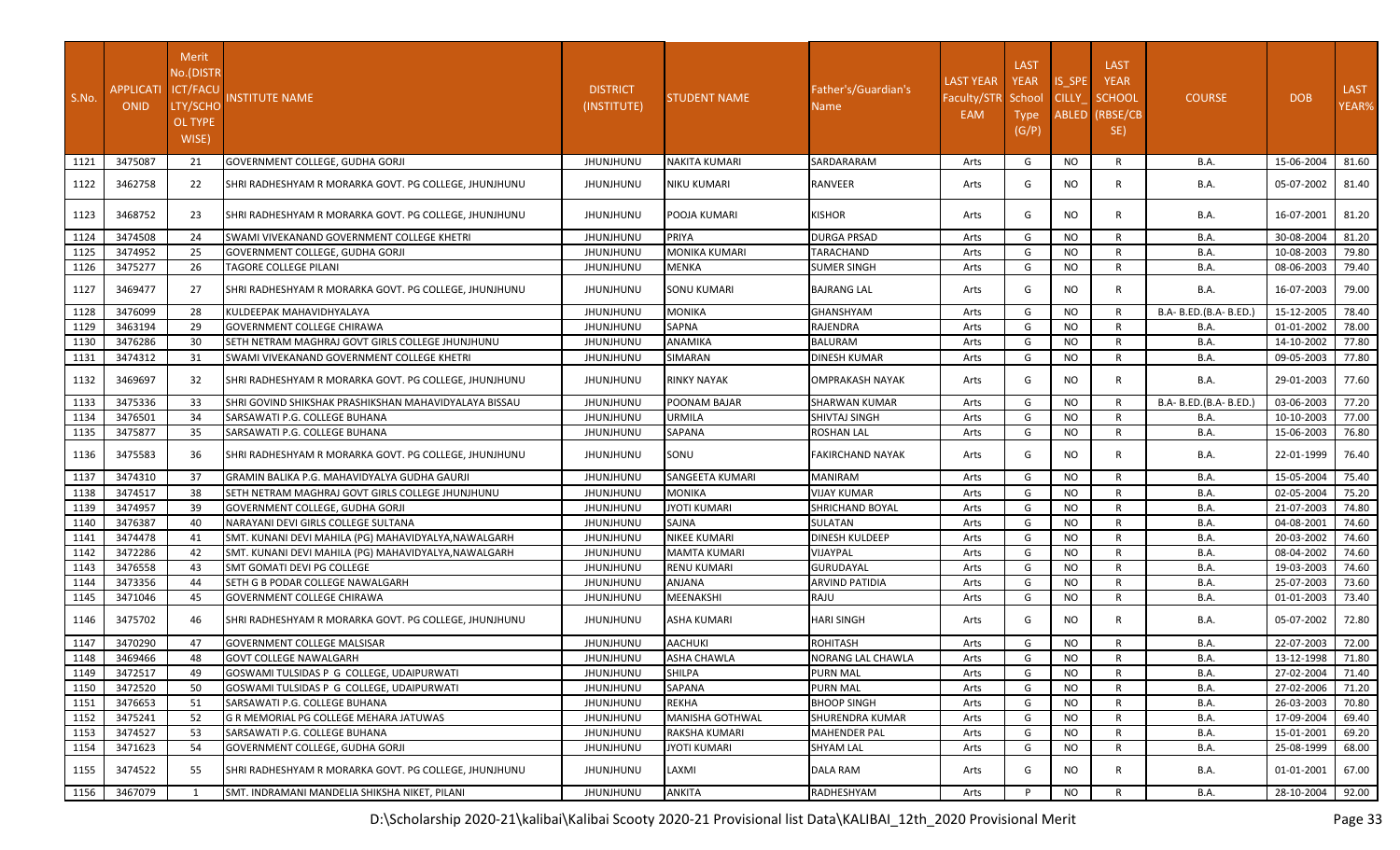| S.No. | <b>APPLICATI</b><br><b>ONID</b> | <b>Merit</b><br>o.(DISTFا<br>ICT/FACU<br>LTY/SCHO<br><b>OL TYPE</b><br>WISE) | NSTITUTE NAME                                            | <b>DISTRICT</b><br>(INSTITUTE) | STUDENT NAME                 | Father's/Guardian's<br>Name | <b>LAST YEAR</b><br>Faculty/STR School<br><b>EAM</b> | <b>LAST</b><br><b>YEAR</b><br><b>Type</b><br>(G/P) | IS SPE<br><b>CILLY</b> | <b>LAST</b><br><b>YEAR</b><br><b>SCHOOL</b><br>ABLED (RBSE/CB<br>SE) | <b>COURSE</b>              | <b>DOB</b>       | <b>LAST</b><br>YEAR% |
|-------|---------------------------------|------------------------------------------------------------------------------|----------------------------------------------------------|--------------------------------|------------------------------|-----------------------------|------------------------------------------------------|----------------------------------------------------|------------------------|----------------------------------------------------------------------|----------------------------|------------------|----------------------|
| 1157  | 3475172                         | $\overline{2}$                                                               | SMT. INDRAMANI MANDELIA SHIKSHA NIKET, PILANI            | <b>JHUNJHUNU</b>               | <b>MUSKAN CHANWARIA</b>      | <b>SANJAY CHANWARIA</b>     | Arts                                                 | P                                                  | <b>NO</b>              | R                                                                    | <b>B.A.</b>                | 20-01-2003       | 91.40                |
| 1158  | 3459118                         | $\overline{\mathbf{3}}$                                                      | GOVERNMENT COLLEGE, GUDHA GORJI                          | <b>JHUNJHUNU</b>               | MUSKAN KUMARI                | <b>SUBHASH CHANDRA</b>      | Arts                                                 | P                                                  | <b>NO</b>              | R                                                                    | B.A.                       | 10-02-2002       | 85.40                |
| 1159  | 3474776                         | $\overline{a}$                                                               | ADARSH RAJASTHAN P.G. COLLEGE PILANI                     | <b>JHUNJHUNU</b>               | PRITI                        | <b>DHARMVEER</b>            | Arts                                                 | P                                                  | <b>NO</b>              | R                                                                    | B.A.                       | 15-09-2004       | 84.80                |
| 1160  | 3473795                         | -5                                                                           | SHRI RAJKUMAR MAAN COLLEGE SURAJGARH                     | JHUNJHUNU                      | VANDANA KUMARI               | RAJENDRA SINGH              | Arts                                                 | D                                                  | NO.                    | R                                                                    | B.A.                       | 02-05-2003       | 82.20                |
| 1161  | 3475428                         | -6                                                                           | RAJASTHAN PG COLLEGE CHIRAWA                             | <b>JHUNJHUNU</b>               | POOJA KUMARI                 | <b>RAMESH</b>               | Arts                                                 | <b>P</b>                                           | <b>NO</b>              | $\mathsf{R}$                                                         | B.A.                       | 01-04-2004       | 81.40                |
| 1162  | 3482817                         | $\overline{7}$                                                               | ADARSH RAJASTHAN P.G. COLLEGE PILANI                     | <b>JHUNJHUNU</b>               | SUMAN                        | <b>MEVA SINGH</b>           | Arts                                                 | P                                                  | <b>NO</b>              | $\mathsf{R}$                                                         | B.A.                       | 10-03-2002       | 80.80                |
| 1163  | 3473693                         | 8                                                                            | KOTHARI MAHILA MAHAVIDYALAY MANDRELLA                    | <b>JHUNJHUNU</b>               | <b>GARIMA</b>                | <b>VIJAY KUMAR</b>          | Arts                                                 | P                                                  | <b>NO</b>              | R                                                                    | B.A.                       | 02-02-2002       | 80.20                |
| 1164  | 3475516                         | -9                                                                           | SUN SHINE COLLEGE MANDRELLA                              | <b>JHUNJHUNU</b>               | <b>MUSKAN</b>                | PARBHU DAYAL                | Arts                                                 | P                                                  | <b>NO</b>              | R                                                                    | B.A.                       | 07-01-2004       | 78.20                |
| 1165  | 3474349                         | 10                                                                           | SHRI KRISHAN SIKSHA SAMITI MAHAVIDHLYA SINGHANA          | <b>JHUNJHUNU</b>               | KALPANA                      | RAJESH KUMAR                | Arts                                                 | P                                                  | NO.                    | R                                                                    | B.A.                       | 18-10-2003       | 78.00                |
| 1166  | 3479282                         | 11                                                                           | SETH NETRAM MAGHRAJ GOVT GIRLS COLLEGE JHUNJHUNU         | <b>JHUNJHUNU</b>               | LALITA KUMARI                | <b>DHARMPAL</b>             | Arts                                                 | <b>P</b>                                           | <b>NO</b>              | $\mathsf{R}$                                                         | <b>B.A.</b>                | 10-12-2003       | 77.60                |
| 1167  | 3474733                         | 12                                                                           | SHRI RADHESHYAM R MORARKA GOVT. PG COLLEGE, JHUNJHUNU    | <b>JHUNJHUNU</b>               | NEETU KUMARI ALADIA          | <b>DARA SINGH</b>           | Arts                                                 | D                                                  | <b>NO</b>              | R                                                                    | B.A.                       | 04-11-2003       | 76.80                |
| 1168  | 3475437                         | 13                                                                           | RAJASTHAN PG COLLEGE CHIRAWA                             | <b>JHUNJHUNU</b>               | MANISHA KUMARI               | RAMESH                      | Arts                                                 | P                                                  | <b>NO</b>              | R                                                                    | B.A.                       | 29-07-2003       | 75.80                |
| 1169  | 3474435                         | 14                                                                           | SETH NETRAM MAGHRAJ GOVT GIRLS COLLEGE JHUNJHUNU         | <b>JHUNJHUNU</b>               | SONU KUMARI                  | <b>BALU RAM</b>             | Arts                                                 | P                                                  | <b>NO</b>              | R                                                                    | B.A.                       | 17-12-2002       | 74.00                |
| 1170  | 3482829                         | 15                                                                           | SMT. HARKORI DEVI BALIKA PG COLLEGE, JHUNJHUNU           | <b>JHUNJHUNU</b>               | PRIYANKA KUMARI              | <b>KRAN VEER</b>            | Arts                                                 | D                                                  | NO.                    | $\mathsf{R}$                                                         | B.A.                       | 20-03-2002       | 73.80                |
| 1171  | 3476365                         | 16                                                                           | SHRI KARNI KANYA COLLEGE                                 | <b>JHUNJHUNU</b>               | NISHA KHINCHI                | <b>MANOHAR LAL</b>          | Arts                                                 | P                                                  | <b>NO</b>              | R                                                                    | B.A.                       | 09-05-2004       | 72.60                |
| 1172  | 3476374                         | 17                                                                           | NARAYANI DEVI GIRLS COLLEGE SULTANA                      | <b>JHUNJHUNU</b>               | KALPANA                      | RAJENDRA KUMAR              | Arts                                                 | P                                                  | <b>NO</b>              | R                                                                    | B.A.                       | 01-01-2003       | 70.80                |
| 1173  | 3474208                         | 18                                                                           | MAHARANI BALIKA MAHAVIDHYALAYA                           | <b>JHUNJHUNU</b>               | <b>BABITA KUMARI</b>         | SHUBHAKARAN                 | Arts                                                 | P                                                  | <b>NO</b>              | R                                                                    | B.A.                       | 15-07-2002       | 69.20                |
| 1174  | 3474636                         | 19                                                                           | MAHARANI BALIKA MAHAVIDHYALAYA                           | <b>JHUNJHUNU</b>               | HEMLATA                      | <b>SHISHRAM</b>             | Arts                                                 | P                                                  | <b>NO</b>              | R                                                                    | B.A.                       | 01-01-1999       | 68.80                |
| 1175  | 3474438                         | 20                                                                           | GINNIDEVI SATYANARAYAN SEKHSARIA GIRLS' (P.G.) COLLEGE   | <b>UNUHLNUHL</b>               | NIDHI                        | <b>RAJVEER</b>              | Arts                                                 | D                                                  | <b>NO</b>              | $\mathsf{R}$                                                         | B.A.                       | 01-07-2003       | 67.60                |
| 1176  | 3474223                         | 21                                                                           | MAHARANI BALIKA MAHAVIDHYALAYA                           | <b>JHUNJHUNU</b>               | MAYA                         | <b>MOHANLAL</b>             | Arts                                                 | P                                                  | <b>NO</b>              | R                                                                    | B.A.                       | 21-05-2001       | 65.00                |
| 1177  | 3474199                         | 1                                                                            | SWAMI VIVEKANAND GOVERNMENT COLLEGE KHETRI               | <b>JHUNJHUNU</b>               | <b>SHALU JILOWA</b>          | <b>ROSHAN LAL</b>           | Arts                                                 | G/P                                                | <b>NO</b>              | C                                                                    | B.A.                       | 02-02-2004       | 78.20                |
| 1178  | 3474259                         | 1                                                                            | SETH MOTI LAL (P.G.) COLLEGE                             | <b>JHUNJHUNU</b>               | PADMANI KHANNA               | RAMSWAROOP KHANNA           | Commerce                                             | P                                                  | <b>NO</b>              | $\mathsf{R}$                                                         | <b>BCOM</b>                | 09-09-2002       | 82.40                |
| 1179  | 3474293                         | 1                                                                            | MAHARSHI DAYANAND BALIKA VIGYAN MAHAVIDYALAYA, JHUNJHUNU | <b>JHUNJHUNU</b>               | ANISHA KUMARI                | <b>RAJESH KUMAR</b>         | Science                                              | G                                                  | NO                     | R                                                                    | B.SC.                      | 15-08-2004       | 82.60                |
| 1180  | 3467532                         | 2                                                                            | SETH NETRAM MAGHRAJ GOVT GIRLS COLLEGE JHUNJHUNU         | <b>JHUNJHUNU</b>               | SARITA KUMARI<br>KHANKHEDIYA | RAMESHWAR LAL               | Science                                              | G                                                  | NO.                    | R                                                                    | B.SC.                      | 01-01-2005       | 81.00                |
| 1181  | 3475119                         | 3                                                                            | SHRI B B M MAHILA P. G MAHA VIDHLAYA PACHERI-BUHANA      | <b>JHUNJHUNU</b>               | PRIYA                        | <b>OMPRAKASH</b>            | Science                                              | G                                                  | NO.                    |                                                                      | B.SC.- B.ED.(B.SC.- B.ED.) | 10-07-2005       | 80.60                |
| 1182  | 3474575                         | $\overline{4}$                                                               | <b>GOVT COLLEGE NAWALGARH</b>                            | <b>JHUNJHUNU</b>               | KAJAL SARWA                  | <b>KESHAR DEV</b>           | Science                                              | G                                                  | <b>NO</b>              | R                                                                    | B.SC.                      | 01-01-2003       | 75.40                |
| 1183  | 3474315                         | -5                                                                           | SHRI RADHESHYAM R MORARKA GOVT. PG COLLEGE, JHUNJHUNU    | <b>JHUNJHUNU</b>               | ARTI BHURIA                  | <b>VINOD KUMAR BHURIA</b>   | Science                                              | G                                                  | NO.                    | R                                                                    | B.SC.                      | 25-10-2005       | 71.20                |
| 1184  | 3474332                         | 6                                                                            | TAGORE COLLEGE KAJRA                                     | <b>JHUNJHUNU</b>               | <b>MANISHA</b>               | <b>MANOJ KUMAR</b>          | Science                                              | G                                                  | NO.                    | R                                                                    | B.SC.                      | 06-12-2001       | 70.80                |
| 1185  | 3476318                         |                                                                              | SHRI RADHESHYAM R MORARKA GOVT. PG COLLEGE, JHUNJHUNU    | JHUNJHUNU                      | AMISHA KUMARI                | <b>SUBHASH CHANDRA</b>      | Science                                              | G                                                  | <b>NO</b>              |                                                                      | B.SC.                      | 29-01-2003 70.80 |                      |
| 1186  | 3474509                         | 8                                                                            | INDIRA GANDHI BALIKA NIKETAN P.G. COLLEGE ARDAWATA       | <b>JHUNJHUNU</b>               | <b>INDU KALIA</b>            | ROHITASHAV KUMAR            | Science                                              | G                                                  | NO.                    | R                                                                    | B.SC.- B.ED.(B.SC.- B.ED.) | 03-07-2003       | 69.00                |
| 1187  | 3480574                         | -1                                                                           | SMT. RAMKUMARI PG MAHILA MAHAVIDYALAYA                   | JHUNJHUNU                      | <b>DEEPIKA</b>               | SITARAM BERWAL              | Science                                              | D                                                  | NO.                    | R                                                                    | B.SC.                      | 16-11-2002       | 90.20                |
| 1188  | 3474845                         | $\overline{2}$                                                               | TAGORE COLLEGE PILANI                                    | JHUNJHUNU                      | PUSA                         | <b>SURESH</b>               | Science                                              | P                                                  | NO.                    | R                                                                    | B.SC.                      | 01-05-2002       | 89.20                |
| 1189  | 3474352                         | $\overline{\mathbf{3}}$                                                      | SHRI R K PG MAHAVIDYALAYA, BISAAU                        | <b>JHUNJHUNU</b>               | NIKITA KUMARI                | VIJENDRA KUMAR              | Science                                              |                                                    | NO.                    | R                                                                    | B.SC.                      | 19-12-2003       | 88.60                |
| 1190  | 3473442                         | $\overline{a}$                                                               | SHRI RADHESHYAM R MORARKA GOVT. PG COLLEGE, JHUNJHUNU    | <b>JHUNJHUNU</b>               | RAVEENA KUMARI               | <b>SHUBH KARAN</b>          | Science                                              |                                                    | NO.                    | R                                                                    | B.SC.                      | 28-10-2003       | 87.60                |
| 1191  | 3474936                         | - 5                                                                          | <b>GOVT COLLEGE NAWALGARH</b>                            | JHUNJHUNU                      | PRINCI SANKHLA               | <b>GYANCHAND SANKHLA</b>    | Science                                              | P                                                  | <b>NO</b>              | $\mathsf{R}$                                                         | B.SC.                      | 15-04-2003       | 86.20                |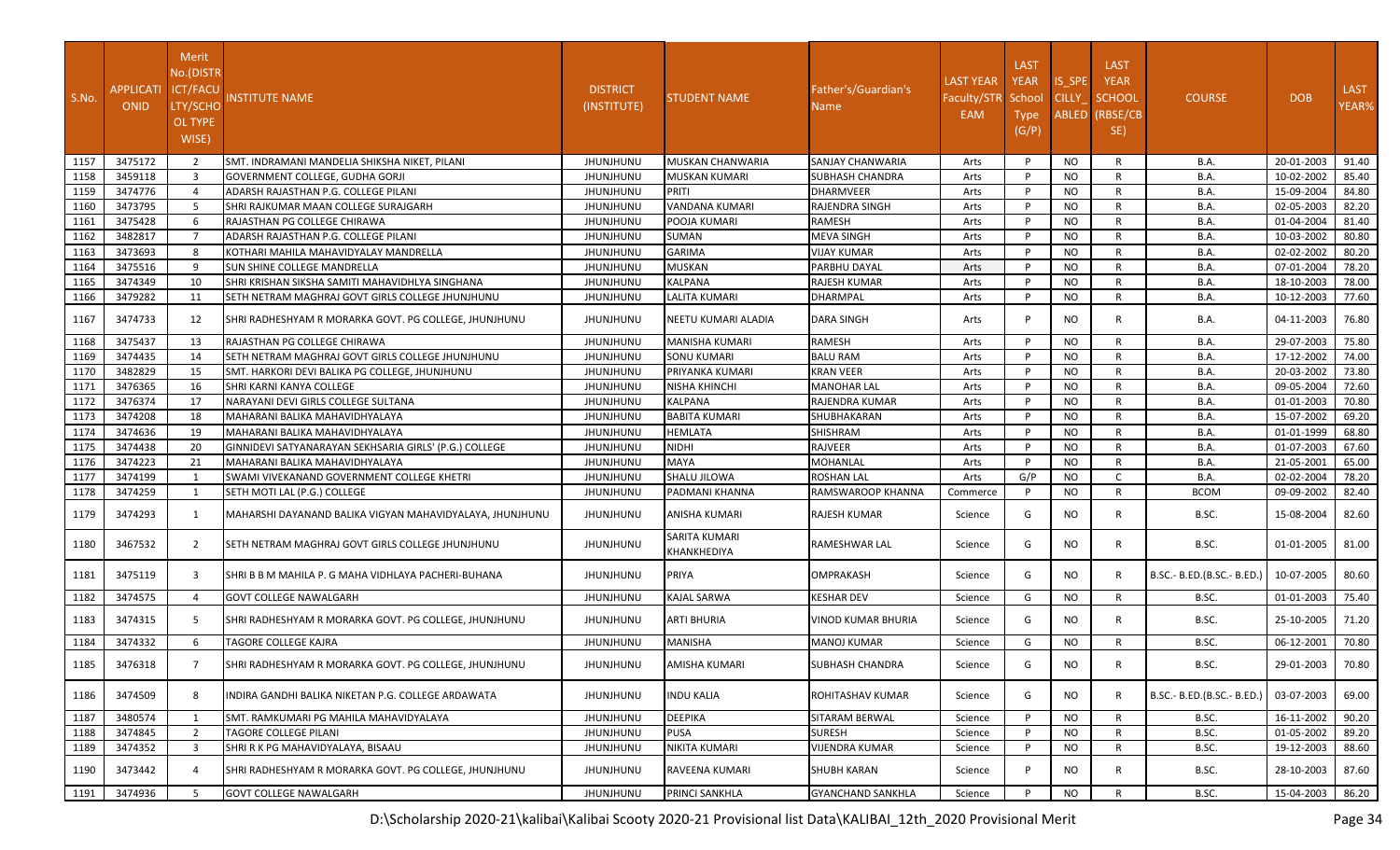| S.No.        | <b>APPLICATI</b><br><b>ONID</b> | <b>Merit</b><br>o.(DISTFا<br><b>ICT/FACU</b><br><b>LTY/SCHO</b><br>OL TYPE<br>WISE) | NSTITUTE NAME                                                                | <b>DISTRICT</b><br>(INSTITUTE)   | <b>STUDENT NAME</b>        | Father's/Guardian's<br>Name        | <b>LAST YEAR</b><br>Faculty/STR School<br><b>EAM</b> | <b>LAST</b><br><b>YEAR</b><br><b>Type</b><br>(G/P) | IS_SPE<br><b>CILLY</b> | <b>LAST</b><br><b>YEAR</b><br><b>SCHOOL</b><br>ABLED (RBSE/CB<br>SE) | <b>COURSE</b>                  | <b>DOB</b>               | <b>LAST</b><br>YEAR% |
|--------------|---------------------------------|-------------------------------------------------------------------------------------|------------------------------------------------------------------------------|----------------------------------|----------------------------|------------------------------------|------------------------------------------------------|----------------------------------------------------|------------------------|----------------------------------------------------------------------|--------------------------------|--------------------------|----------------------|
| 1192         | 3474350                         | 6                                                                                   | SHRI R K PG MAHAVIDYALAYA, BISAAU                                            | JHUNJHUNU                        | <b>ANKITA KUMARI</b>       | <b>VIJENDRA KUMAR</b>              | Science                                              | P                                                  | NO.                    | R                                                                    | B.SC.                          | 07-08-2002               | 85.20                |
| 1193         | 3479636                         | 7                                                                                   | SMT PANA DEVI RAMESHWAR LAL SHARMA COLLEGE ADUKA CHIRAWA                     | <b>JHUNJHUNU</b>                 | RONAK                      | <b>GOPIRAM</b>                     | Science                                              |                                                    | <b>NO</b>              |                                                                      | B.SC.- B.ED.(B.SC.- B.ED.)     | 24-10-2004               | 84.20                |
| 1194         | 3474323                         | - 8                                                                                 | SHREE GANGADHAR KISSAN (P.G.) COLLEGE                                        | <b>JHUNJHUNU</b>                 | MONIKA KUMARI              | <b>CHATRU RAM</b>                  | Science                                              |                                                    | <b>NO</b>              | R                                                                    | B.SC.                          | 11-01-2003               | 78.40                |
| 1195         | 3472396                         | -9                                                                                  | J.B.SHAH GIRLS PG COLLEGE JHUNJHUNU                                          | <b>UNUHLNUHL</b>                 | <b>ANITA KUMARI</b>        | <b>TARACHAND MAHICH</b>            | Science                                              | D                                                  | NO.                    | $\mathsf{R}$                                                         | B.SC.                          | 15-04-2003               | 77.20                |
| 1196         | 3474228                         | 10                                                                                  | SMT GOMATI DEVI PG COLLEGE                                                   | <b>JHUNJHUNU</b>                 | NISHA                      | <b>NATHURAM</b>                    | Science                                              |                                                    | <b>NO</b>              |                                                                      | B.SC.- B.ED.(B.SC.- B.ED.)     | 11-05-2004               | 75.40                |
| 1197         | 3476385                         | -11                                                                                 | G R MEMORIAL PG COLLEGE MEHARA JATUWAS                                       | <b>JHUNJHUNU</b>                 | <b>JYOTI NARWAL</b>        | <b>BUDHRAM NARWAL</b>              | Science                                              | P                                                  | <b>NO</b>              | $\mathsf{R}$                                                         | B.SC.                          | 08-12-2002               | 73.40                |
| 1198         | 3472265                         | 12                                                                                  | SHREE RAMPRASAD BOHARA PG COLLEGE BUHANA                                     | <b>JHUNJHUNU</b>                 | UlMA                       | RAJESH KUMAR                       | Science                                              | P                                                  | <b>NO</b>              | R                                                                    | B.SC.                          | 12-05-2004               | 73.40                |
| 1199         | 3475731                         | 13                                                                                  | SHRI RAMESHWAR LAL SHARMA GIRLS COLLEGE KAJRA                                | JHUNJHUNU                        | <b>NISHA</b>               | <b>GAJANAND</b>                    | Science                                              |                                                    | <b>NO</b>              |                                                                      | B.SC.- B.ED.(B.SC.- B.ED.)     | 24-08-2002               | 72.20                |
| 1200         | 3475376                         | 14                                                                                  | SHREE MADHUKAR SHYAM PG COLLEGE SURAJGARH                                    | <b>JHUNJHUNU</b>                 | AARTI                      | <b>SURESH KUMAR</b>                | Science                                              |                                                    | <b>NO</b>              | R                                                                    | B.SC.                          | 05-07-2002               | 71.80                |
| 1201         | 3475837                         | 15                                                                                  | SMT. HARKORI DEVI BALIKA PG COLLEGE. JHUNJHUNU                               | <b>JHUNJHUNU</b>                 | MANISHA KUMARI             | <b>SUNIL KUMAR</b>                 | Science                                              | D                                                  | <b>NO</b>              | R                                                                    | B.SC.                          | 06-08-2003               | 71.00                |
| 1202         | 3476038                         | 16                                                                                  | BHASKAR KANYA PG MAHAVIDHYALYA GADAKHERA BUHANA                              | <b>JHUNJHUNU</b>                 | PAYAL JOYA                 | <b>ANTER SINGH</b>                 | Science                                              | P                                                  | <b>NO</b>              | R                                                                    | B.SC.                          | 03-09-2004               | 70.80                |
| 1203         | 3475250                         | 17                                                                                  | MRS.HELENA KAUSHIK WOMEN'S P.G COLLEGE, MALSISAR                             | <b>JHUNJHUNU</b>                 | ANJALI KUMARI              | <b>KISHORI LAL</b>                 | Science                                              | D                                                  | <b>NO</b>              | $\mathsf{R}$                                                         | B.SC.                          | 02-03-2003               | 70.20                |
| 1204         | 3472593                         | 18                                                                                  | SWAMI VIVEKANAND GOVERNMENT COLLEGE KHETRI                                   | JHUNJHUNU                        | <b>MAMTA</b>               | <b>BABULAL</b>                     | Science                                              | P                                                  | <b>NO</b>              | R                                                                    | B.SC.                          | 21-09-2001               | 70.00                |
| 1205         | 3474380                         | 19                                                                                  | MAHARANI BALIKA MAHAVIDHYALAYA                                               | <b>JHUNJHUNU</b>                 | <b>NITU KUMARI</b>         | <b>VIRENDRA SINGH</b>              | Science                                              | P                                                  | <b>NO</b>              | R                                                                    | B.SC.                          | 12-09-2003               | 69.80                |
| 1206         | 3475195                         | -20                                                                                 | SHRI SHRADDHANATH TEACHER TRAINING EDUCATION COLLEGE                         | <b>JHUNJHUNU</b>                 | KARISHMA KUMARI            | <b>MANPHOOL</b>                    | Science                                              | <b>P</b>                                           | YES                    | $\mathsf{R}$                                                         | B.A- B.ED.(B.A- B.ED.)         | 25-09-2003               | 69.40                |
| 1207         | 3475941                         | 21                                                                                  | RAJASTHAN SHIKSHAK PRASHIKSHAN MAHAVIDYALAYA CHIRAWA                         | <b>JHUNJHUNU</b>                 | KHUSHI                     | <b>RAMESH KUMAR</b>                | Science                                              |                                                    | <b>NO</b>              | R                                                                    | B.SC.- B.ED.(B.SC.- B.ED.)     | 13-04-2002               | 68.80                |
| 1208         | 3475381                         | 22                                                                                  | SMT. KUNANI DEVI MAHILA (PG) MAHAVIDYALYA, NAWALGARH                         | <b>JHUNJHUNU</b>                 | RESHMA                     | <b>SHRI CHAND MAHICH</b>           | Science                                              | <b>P</b>                                           | <b>NO</b>              | R                                                                    | B.SC.                          | 10-06-2003               | 68.80                |
| 1209         | 3473645                         | 23                                                                                  | BHASKAR KANYA PG MAHAVIDHYALYA GADAKHERA BUHANA                              | <b>JHUNJHUNU</b>                 | <b>RENU KUMARI</b>         | <b>MAHESH KUMAR</b>                | Science                                              | P                                                  | <b>NO</b>              | R                                                                    | B.SC.                          | 01-01-2002               | 68.40                |
| 1210         | 3474830                         | 24                                                                                  | TAGORE P.G. MAHAVIDYALAYA, GUDHA GORJI                                       | <b>JHUNJHUNU</b>                 | SONAM MAHARANIYA           | RAVINDRA MAHARANIYA                | Science                                              |                                                    | <b>NO</b>              | R                                                                    | B.SC.                          | 08-06-2005               | 68.00                |
| 1211         | 3473649                         | 25                                                                                  | BHASKAR KANYA PG MAHAVIDHYALYA GADAKHERA BUHANA                              | JHUNJHUNU                        | RITU KUMARI                | <b>JAGDISH</b>                     | Science                                              | P                                                  | <b>NO</b>              | R                                                                    | B.SC.                          | 09-10-2003               | 67.80                |
| 1212         | 3473753                         | 26                                                                                  | DR.MOHANLAL PIRAMAL GIRLS COLLEGE BAGAR                                      | <b>JHUNJHUNU</b>                 | RIYA KUMARI                | <b>RAMPRTAP</b>                    | Science                                              | P                                                  | <b>NO</b>              | $\mathsf{R}$                                                         | B.SC.                          | 25-10-2003               | 67.00                |
| 1213         | 3475327                         | 27                                                                                  | VEER SAVARKAR GIRLS COLLEGE, CHIRAWA                                         | JHUNJHUNU                        | <b>GUDIYA</b>              | <b>BRIJ MOHAN</b>                  | Science                                              | P                                                  | NO.                    | R                                                                    | B.SC.                          | 26-10-2001               | 66.80                |
| 1214         | 3476250                         | 28                                                                                  | G R MEMORIAL PG COLLEGE MEHARA JATUWAS                                       | <b>JHUNJHUNU</b>                 | RINKA                      | <b>GHANSHYAM</b>                   | Science                                              | P                                                  | <b>NO</b>              | R                                                                    | B.SC.                          | 04-09-2002               | 66.80                |
| 1215         | 3474361                         | 29                                                                                  | MAHARANI BALIKA MAHAVIDHYALAYA                                               | <b>JHUNJHUNU</b>                 | ANU                        | <b>HARSHWARDHAN</b>                | Science                                              | P                                                  | <b>NO</b>              | R                                                                    | B.SC.                          | 31-10-2002               | 66.20                |
| 1216         | 3476717                         | 30                                                                                  | G R MEMORIAL PG COLLEGE MEHARA JATUWAS                                       | JHUNJHUNU                        | <b>UJALA ALARIA</b>        | DAMODAR ALARIA                     | Science                                              | P                                                  | <b>NO</b>              | R                                                                    | B.SC.                          | 04-07-2002               | 66.00                |
| 1217         | 3475015                         | 31                                                                                  | <b>GOVERNMENT COLLEGE MALSISAR</b>                                           | <b>JHUNJHUNU</b>                 | <b>SARMILA KUMARI</b>      | <b>GOPICHAND</b>                   | Science                                              | P                                                  | <b>NO</b>              | $\mathsf{R}$                                                         | B.A.                           | 01-01-2004               | 65.00                |
| 1218         | 3474200                         | $\overline{1}$                                                                      | MANDAWA COLLEGE, MANDAWA                                                     | JHUNJHUNU                        | AKSHITA NAYAK              | <b>ANIL KUMAR NAYAK</b>            | Science                                              | G/P                                                | NO.                    | C                                                                    | B.A.                           | 05-09-2004               | 79.00                |
| 1219         | 3474710                         | 1                                                                                   | ADARSH COLLEGE DECHU                                                         | <b>JODHPUR</b>                   | <b>MAMTA</b>               | <b>MADAN LAL</b>                   | Arts                                                 | G                                                  | NO.                    | R                                                                    | B.A.                           | 05-06-2002               | 94.00                |
| 1220         | 3475135                         | $\overline{2}$                                                                      | <b>GOVT. COLLEGE JODHPUR</b>                                                 | <b>JODHPUR</b>                   | POOJA                      | <b>SHANKAR LAL</b>                 | Arts                                                 | G                                                  | <b>NO</b>              | $\mathsf{R}$                                                         | <b>B.A.</b>                    | 03-11-2000               | 88.80                |
| 1221         | 3480708                         | $\overline{\mathbf{3}}$                                                             | MAHILA P.G. MAHAVIDYALAYA, JODHPUR<br>MAHARSHI DADHICHI MAHILA MAHAVIDYALAYA | <b>JODHPUR</b>                   | SONAL                      | <b>RAM CHANDER</b>                 | Arts                                                 | G                                                  | NO.                    | R                                                                    | B.A.<br>B.A- B.ED.(B.A- B.ED.) | 20-12-2001               | 88.80                |
| 1222         | 3448150<br>3449714              | $\overline{4}$<br>-5                                                                | SSDCLB GOVT. GIRLS COLLEGE PIPAR CITY                                        | <b>JODHPUR</b><br><b>JODHPUR</b> | RAMAPYARI<br><b>DIMPAL</b> | <b>PANNA LAL</b><br><b>RANJEET</b> | Arts                                                 | G<br>G                                             | <b>NO</b><br><b>NO</b> | $\mathsf{R}$<br>$\mathsf{R}$                                         |                                | 01-01-2000<br>06-06-2002 | 88.20<br>87.80       |
| 1223<br>1224 | 3475574                         | 6                                                                                   | GOVT. COLLEGE JODHPUR                                                        | <b>JODHPUR</b>                   | <b>TULACHHI</b>            | <b>KANA RAM</b>                    | Arts<br>Arts                                         | G                                                  | <b>NO</b>              | R                                                                    | B.A.<br><b>B.A.</b>            | 02-04-2003               | 85.80                |
| 1225         | 3450457                         | $\overline{7}$                                                                      | KNCW JAI NARAIN VYAS UNIVERSITY, JODHPUR                                     | <b>JODHPUR</b>                   | CHANCHAL                   | <b>HADMAN RAM</b>                  | Arts                                                 | G                                                  | <b>NO</b>              | R                                                                    | <b>B.A.</b>                    | 01-03-2003               | 85.40                |
| 1226         | 3457965                         | -8                                                                                  | SHRI NAKODA PARSHVANATH JAIN MAHAVIDYALAYA                                   | <b>JODHPUR</b>                   | <b>MEERA</b>               | <b>ACHALA RAM</b>                  | Arts                                                 | G                                                  | <b>NO</b>              |                                                                      | B.A- B.ED.(B.A- B.ED.)         | 17-04-2003               | 85.20                |
| 1227         | 3474602                         | - 9                                                                                 | GOVT. COLLEGE JODHPUR                                                        | <b>JODHPUR</b>                   | PUTTI DEVI                 | <b>BANSHA RAM</b>                  | Arts                                                 | G                                                  | <b>NO</b>              | R                                                                    | B.A.                           | 25-09-2001               | 85.20                |
| 1228         | 3464881                         | 10                                                                                  | <b>GOVERNMENT COLLEGE BALESAR</b>                                            | <b>JODHPUR</b>                   | POOJA PARIHAR              | <b>GOKUL RAM</b>                   | Arts                                                 | G                                                  | <b>NO</b>              | R                                                                    | B.A.                           | 25-08-2002               | 84.00                |
| 1229         | 3468716                         | 11                                                                                  | <b>GOVERNMENT COLLEGE OSIAN</b>                                              | <b>JODHPUR</b>                   | <b>REKHA</b>               | <b>GORADHAN RAM</b>                | Arts                                                 | G                                                  | <b>NO</b>              | $\mathsf{R}$                                                         | B.A.                           | 30-07-2004               | 84.00                |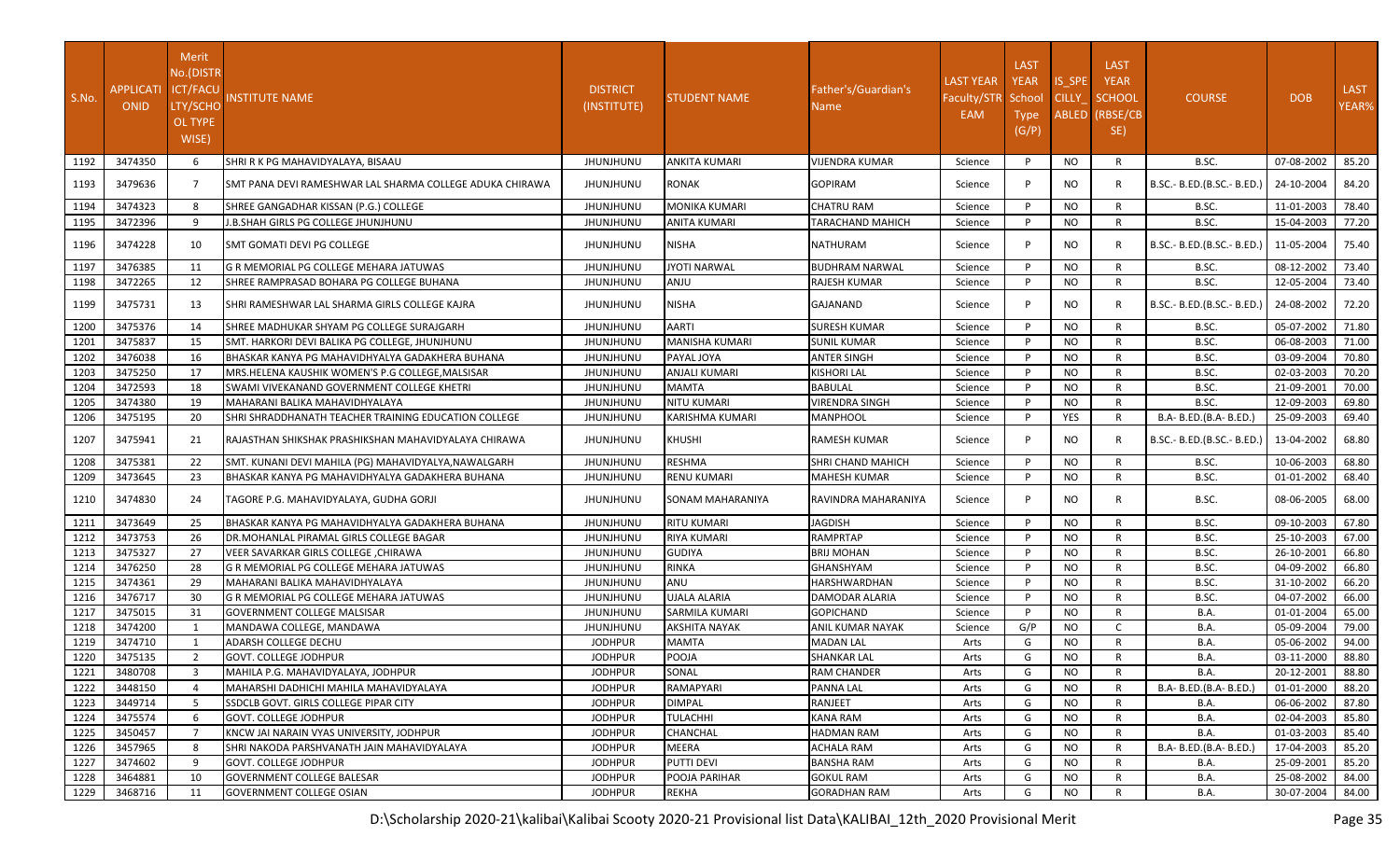| S.No | APPLICATI<br><b>ONID</b> | Merit<br>Vo.(DISTF<br>ICT/FACL<br>LTY/SCHO<br>OL TYPE<br>WISE) | NSTITUTE NAME                                                                                          | <b>DISTRICT</b><br>(INSTITUTE) | STUDENT NAME         | Father's/Guardian's<br>Name | LAST YEAR<br><b>Faculty/STR</b><br>EAM | <b>LAST</b><br><b>YEAR</b><br>School<br><b>Type</b><br>(G/P) | IS SPE<br><b>CILLY</b><br><b>ABLED</b> | <b>LAST</b><br><b>YEAR</b><br><b>SCHOOL</b><br>(RBSE/CB<br>SE) | <b>COURSE</b>          | <b>DOB</b>       | <b>LAST</b><br>YEAR% |
|------|--------------------------|----------------------------------------------------------------|--------------------------------------------------------------------------------------------------------|--------------------------------|----------------------|-----------------------------|----------------------------------------|--------------------------------------------------------------|----------------------------------------|----------------------------------------------------------------|------------------------|------------------|----------------------|
| 1230 | 3467816                  | 12                                                             | KNCW JAI NARAIN VYAS UNIVERSITY, JODHPUR                                                               | <b>JODHPUR</b>                 | KAJU                 | <b>MOTI RAM</b>             | Arts                                   | G                                                            | <b>NO</b>                              | R                                                              | <b>B.A.</b>            | 02-03-2003       | 83.20                |
| 1231 | 3474371                  | 13                                                             | <b>GOVERNMENT COLLEGE OSIAN</b>                                                                        | <b>JODHPUR</b>                 | PARASI               | <b>MAGA RAM</b>             | Arts                                   | G                                                            | <b>NO</b>                              | R                                                              | <b>B.A.</b>            | 05-02-2004       | 83.20                |
| 1232 | 3449202                  | 14                                                             | KNCW JAI NARAIN VYAS UNIVERSITY, JODHPUR                                                               | <b>JODHPUR</b>                 | IYOTI                | <b>KISHANA RAM</b>          | Arts                                   | G                                                            | <b>NO</b>                              | R                                                              | <b>B.A.</b>            | 16-05-2002       | 82.80                |
| 1233 | 3476197                  | 15                                                             | GRAMODAYA MAHAVIDHYALAY BILARA                                                                         | <b>JODHPUR</b>                 | MAYA DEVI            | <b>KANARAM</b>              | Arts                                   | G                                                            | <b>NO</b>                              | R                                                              | B.A- B.ED.(B.A- B.ED.) | 10-09-2000       | 82.60                |
| 1234 | 3474392                  | 16                                                             | <b>GOVERNMENT COLLEGE OSIAN</b>                                                                        | <b>JODHPUR</b>                 | <b>VIMLA MEGHWAL</b> | <b>KESU RAM MEGHWAL</b>     | Arts                                   | G                                                            | <b>NO</b>                              | R                                                              | <b>B.A.</b>            | 10-10-2002       | 82.40                |
| 1235 | 3483059                  | 17                                                             | CENTRAL MODERN TEACHER TRAINING COLLEGE, JODHPUR                                                       | <b>JODHPUR</b>                 | CHUKI                | <b>MAGHA RAM</b>            | Arts                                   | G                                                            | <b>NO</b>                              | R                                                              | B.A- B.ED.(B.A- B.ED.) | 25-12-2002       | 82.00                |
| 1236 | 3474999                  | 18                                                             | KNCW JAI NARAIN VYAS UNIVERSITY, JODHPUR                                                               | <b>JODHPUR</b>                 | LUCKY JAISWAR        | <b>RAJKUMAR</b>             | Arts                                   | G                                                            | <b>NO</b>                              | R                                                              | <b>B.A.</b>            | 11-06-1999       | 81.60                |
| 1237 | 3468355                  | 19                                                             | <b>GOVERNMENT COLLEGE PHALODI</b>                                                                      | <b>JODHPUR</b>                 | MANJU PARIHAR        | <b>SURJA RAM</b>            | Arts                                   | G                                                            | NO.                                    | R                                                              | <b>B.A.</b>            | 15-04-2002       | 81.60                |
| 1238 | 3460555                  | 20                                                             | MAHARSHI DADHICHI MAHILA MAHAVIDYALAYA                                                                 | <b>JODHPUR</b>                 | iyoti                | <b>SHRAVAN RAM</b>          | Arts                                   | G                                                            | <b>NO</b>                              | R                                                              | B.A- B.ED.(B.A- B.ED.) | 16-08-2004       | 80.40                |
| 1239 | 3475018                  | 21                                                             | GOMI DEVI WOMEN TEACHER'S TRAINING COLLEGE                                                             | <b>JODHPUR</b>                 | SUNITA KUMARI        | <b>LAKHA RAM</b>            | Arts                                   | G                                                            | <b>NO</b>                              | $\mathsf{R}$                                                   | B.A- B.ED.(B.A- B.ED.) | 25-07-1999       | 80.00                |
| 1240 | 3474322                  | 22                                                             | <b>GOVERNMENT COLLEGE OSIAN</b>                                                                        | <b>JODHPUR</b>                 | SANGITA              | <b>SOHAN RAM</b>            | Arts                                   | G                                                            | <b>NO</b>                              | R                                                              | <b>B.A.</b>            | 04-05-2003       | 79.60                |
| 1241 | 3474778                  | 23                                                             | MAHILA P.G. MAHAVIDYALAYA, JODHPUR                                                                     | <b>JODHPUR</b>                 | POOJA                | <b>OM PRAKESH</b>           | Arts                                   | G                                                            | <b>NO</b>                              | R                                                              | <b>B.A.</b>            | 13-10-2000       | 79.40                |
| 1242 | 3476594                  | 24                                                             | KNCW JAI NARAIN VYAS UNIVERSITY, JODHPUR                                                               | <b>JODHPUR</b>                 | LAXMI                | <b>PAPARAM</b>              | Arts                                   | G                                                            | NO.                                    | R                                                              | <b>B.A.</b>            | 08-06-2003       | 79.40                |
| 1243 | 3474494                  | 25                                                             | <b>GCBILARA</b>                                                                                        | <b>JODHPUR</b>                 | KANIKA MEGHWAL       | <b>BUDHARAM</b>             | Arts                                   | G                                                            | <b>NO</b>                              | R                                                              | <b>B.A.</b>            | 06-07-2000       | 79.00                |
| 1244 | 3467761                  | 26                                                             | KNCW JAI NARAIN VYAS UNIVERSITY, JODHPUR                                                               | <b>JODHPUR</b>                 | KANCHAN              | <b>HUKMA RAM</b>            | Arts                                   | G                                                            | <b>NO</b>                              | R                                                              | B.A.                   | 17-04-2001       | 79.00                |
| 1245 | 3477930                  | 27                                                             | SHRI MAHALAXMI MAHILA SHIKSHAK PRASHIKSHAN MAHAVIDALAYA                                                | <b>JODHPUR</b>                 | LAXMI DEVI           | <b>HAMIRA RAM</b>           | Arts                                   | G                                                            | NO                                     | R                                                              | B.A- B.ED.(B.A- B.ED.) | 19-07-2000       | 78.80                |
| 1246 | 3474634                  | 28                                                             | <b>GOVERNMENT COLLEGE PHALODI</b>                                                                      | <b>JODHPUR</b>                 | SUMAN                | <b>RAMESH KUMAR</b>         | Arts                                   | G                                                            | NO.                                    | R                                                              | <b>B.A.</b>            | 06-04-2003       | 78.80                |
| 1247 | 3475813                  | 29                                                             | SHRI MAHALAXMI GIRLS COLLEGE                                                                           | <b>JODHPUR</b>                 | RAVEENA              | MITHALAL                    | Arts                                   | G                                                            | <b>NO</b>                              | R                                                              | <b>B.A.</b>            | 12-12-2001       | 78.60                |
| 1248 | 3474724                  | 30                                                             | <b>GOVERNMENT COLLEGE BALESAR</b>                                                                      | <b>JODHPUR</b>                 | PINKI                | <b>MUNNA RAM</b>            | Arts                                   | G                                                            | <b>NO</b>                              | R                                                              | <b>B.A.</b>            | 13-05-2001       | 78.20                |
| 1249 | 3463213                  | 31                                                             | <b>GOVT. COLLEGE JODHPUR</b>                                                                           | <b>JODHPUR</b>                 | KIRAN SINGHAL        | <b>PARAS RAM</b>            | Arts                                   | G                                                            | <b>NO</b>                              | R                                                              | <b>B.A.</b>            | 05-08-2001       | 77.80                |
| 1250 | 3474919                  | 32                                                             | KNCW JAI NARAIN VYAS UNIVERSITY, JODHPUR                                                               | <b>JODHPUR</b>                 | SUSHILA              | PYKRAJ                      | Arts                                   | G                                                            | <b>NO</b>                              | R                                                              | <b>B.A.</b>            | 02-05-2003       | 77.20                |
| 1251 | 3474495                  | -33                                                            | CHOPASANI T. T. COLLEGE                                                                                | <b>JODHPUR</b>                 | RATAN KUMARI         | <b>OM PRAKASH</b>           | Arts                                   | G                                                            | <b>NO</b>                              | R                                                              | B.A- B.ED.(B.A- B.ED.) | 05-11-2003       | 77.00                |
| 1252 | 3475972                  | 34                                                             | KNCW JAI NARAIN VYAS UNIVERSITY, JODHPUR                                                               | <b>JODHPUR</b>                 | SAPNA KHICHI         | PUKHARAM KHICHI             | Arts                                   | G                                                            | <b>NO</b>                              | R                                                              | <b>B.A.</b>            | 08-10-2004       | 77.00                |
| 1253 | 3475942                  | 35                                                             | SHRI MAHALAXMI GIRLS COLLEGE                                                                           | <b>JODHPUR</b>                 | PRIYANKA CHITARA     | <b>LATE RAJENDRA</b>        | Arts                                   | G                                                            | <b>NO</b>                              | R                                                              | <b>B.A.</b>            | 05-01-2002       | 76.60                |
| 1254 | 3457707                  | 36                                                             | <b>GOVERNMENT COLLEGE BALESAR</b>                                                                      | <b>JODHPUR</b>                 | DHAI                 | <b>BHIKHA RAM</b>           | Arts                                   | G                                                            | <b>NO</b>                              | R                                                              | <b>B.A.</b>            | 10-01-2001       | 76.40                |
| 1255 | 3461183                  | 37                                                             | SSDCLB GOVT. GIRLS COLLEGE PIPAR CITY                                                                  | <b>JODHPUR</b>                 | KAVITA               | <b>DEEPA RAM</b>            | Arts                                   | G                                                            | <b>NO</b>                              | R                                                              | B.A.                   | 09-11-2002       | 76.40                |
| 1256 | 3475692                  | 38                                                             | KNCW JAI NARAIN VYAS UNIVERSITY, JODHPUR                                                               | <b>JODHPUR</b>                 | LAXMI                | SAGARRAM                    | Arts                                   | G                                                            | <b>NO</b>                              | R                                                              | <b>B.A.</b>            | 02-09-2000       | 75.80                |
| 1257 | 3474338                  | 39                                                             | GOVT. COLLEGE KUDI BHAGTASANI, JODHPUR                                                                 | <b>JODHPUR</b>                 | <b>HEENA</b>         | <b>KHMISARAM</b>            | Arts                                   | G                                                            | <b>NO</b>                              | R                                                              | <b>B.A.</b>            | 30-03-2002       | 75.80                |
| 1258 | 3474450                  | 40                                                             | <b>GOVERNMENT COLLEGE OSIAN</b>                                                                        | <b>JODHPUR</b>                 | SANGITA              | <b>MAGA RAM</b>             | Arts                                   | G                                                            | <b>NO</b>                              | R                                                              | <b>B.A.</b>            | 09-08-2002       | 75.80                |
| 1259 | 3474263                  | 41                                                             | GOVERNMENT GIRLS COLLEGE TIVRI MATHANIA                                                                | <b>JODHPUR</b>                 | KIRAN MEGHWAL        | <b>RAMU RAM</b>             | Arts                                   | G                                                            | <b>NO</b>                              | R                                                              | <b>B.A.</b>            | 06-06-2002       | 75.60                |
| 1260 | 3474319                  | 42                                                             | <b>GOVERNMENT COLLEGE OSIAN</b>                                                                        | <b>JODHPUR</b>                 | SANJU                | SOHANRAM                    | Arts                                   | G                                                            | <b>NO</b>                              | R                                                              | B.A.                   | 05-05-2001       | 73.60                |
| 1261 | 3475825                  | 43                                                             | SHRI MAHALAXMI GIRLS COLLEGE                                                                           | <b>JODHPUR</b>                 | MONIKA RAWAL         | <b>LAXMI NARYAN</b>         | Arts                                   | G                                                            | <b>NO</b>                              | R                                                              | <b>B.A.</b>            | 03-01-2002       | 73.00                |
| 1262 | 3475318                  | 44                                                             | GOVT. COLLEGE JODHPUR                                                                                  | <b>JODHPUR</b>                 | TAMANNA CHOUHAN      | LATE LAXMAN CHOUHAN         | Arts                                   | G                                                            | <b>NO</b>                              |                                                                | <b>B.A.</b>            | 11-12-2001 72.60 |                      |
| 1263 | 3474261                  | 45                                                             | <b>GOVERNMENT COLLEGE OSIAN</b>                                                                        | <b>JODHPUR</b>                 | PADMA                | <b>SUMERA RAM</b>           | Arts                                   | G                                                            | NO.                                    | $\mathsf{R}$                                                   | B.A.                   | 15-07-2004       | 72.60                |
| 1264 | 3474346                  | 46                                                             | GOVT. COLLEGE KUDI BHAGTASANI, JODHPUR                                                                 | <b>JODHPUR</b>                 | SANGITA              | <b>RUPA RAM</b>             | Arts                                   | G                                                            | <b>NO</b>                              | R                                                              | B.A.                   | 01-01-2003       | 72.40                |
| 1265 | 3474316                  | 47                                                             | <b>GOVERNMENT COLLEGE OSIAN</b>                                                                        | <b>JODHPUR</b>                 | <b>RUKMA</b>         | PEMA RAM                    | Arts                                   | G                                                            | <b>NO</b>                              | R                                                              | <b>B.A.</b>            | 01-01-2002       | 71.80                |
| 1266 | 3466610                  | 48                                                             | GOVERNMENT COLLEGE BALESAR                                                                             | <b>JODHPUR</b>                 | SUSHILA              | <b>GANGA RAM</b>            | Arts                                   | G                                                            | <b>NO</b>                              | R                                                              | B.A.                   | 10-03-2002       | 71.60                |
| 1267 | 3474339                  | 49                                                             | <b>GOVERNMENT COLLEGE OSIAN</b>                                                                        | JODHPUR                        | LEELA                | <b>JHUMA RAM</b>            | Arts                                   | G                                                            | <b>NO</b>                              | R                                                              | B.A.                   | 01-05-2003       | 71.60                |
| 1268 | 3474412                  | 50                                                             | <b>GOVT. COLLEGE JODHPUR</b>                                                                           | <b>JODHPUR</b>                 | <b>ULIA</b>          | LIKHAMARAM                  | Arts                                   | G                                                            | <b>NO</b>                              | R                                                              | B.A.                   | 05-04-2001       | 71.40                |
| 1269 | 3476475                  | 51                                                             | SHRI PUSHTIKAR SHREE PUROHIT SURAJRAJ ROOPA DEVI SMRITI MAHILA<br>MAHAVIDYALAY, SIWANCHI GATE, JODHPUR | <b>JODHPUR</b>                 | RANU                 | SOHAN LAL                   | Arts                                   | G                                                            | NO                                     | R                                                              | B.A.                   | 26-10-2002       | 69.00                |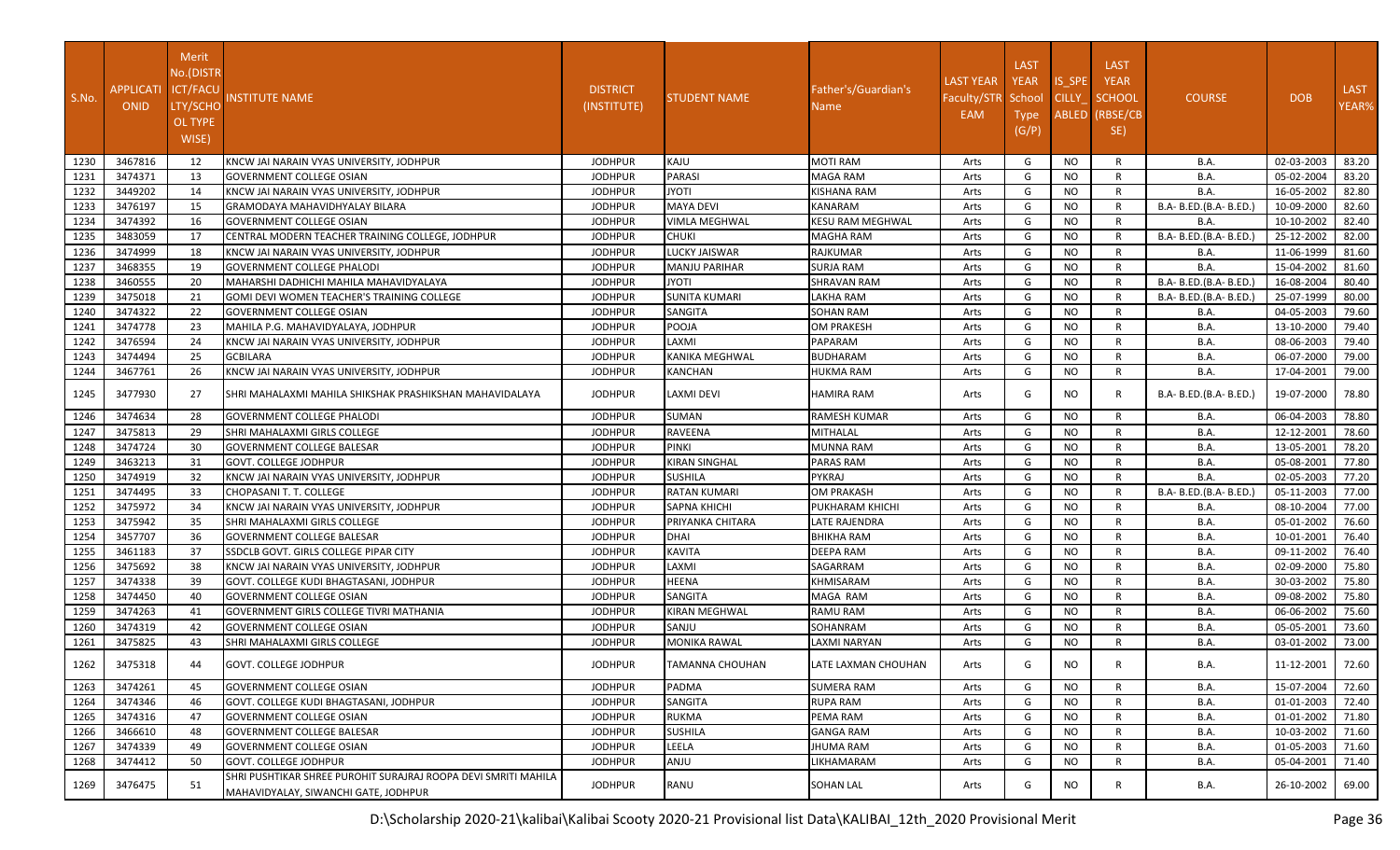| S.No. | <b>APPLICATI</b><br><b>ONID</b> | <b>Merit</b><br>No.(DISTR<br>ICT/FACU<br>LTY/SCHO<br><b>OL TYPE</b><br>WISE) | <b>ISTITUTE NAME</b>                                                           | <b>DISTRICT</b><br>(INSTITUTE) | STUDENT NAME            | Father's/Guardian's<br>Name       | LAST YEAR<br>Faculty/STR School<br><b>EAM</b> | <b>LAST</b><br><b>YEAR</b><br>Type<br>(G/P) | IS SPE<br><b>CILLY</b> | <b>LAST</b><br><b>YEAR</b><br><b>SCHOOL</b><br>ABLED (RBSE/CB<br>SE) | <b>COURSE</b>          | <b>DOB</b> | <b>LAST</b><br>YEAR% |
|-------|---------------------------------|------------------------------------------------------------------------------|--------------------------------------------------------------------------------|--------------------------------|-------------------------|-----------------------------------|-----------------------------------------------|---------------------------------------------|------------------------|----------------------------------------------------------------------|------------------------|------------|----------------------|
| 1270  | 3475148                         | 52                                                                           | GOVT. COLLEGE JODHPUR                                                          | <b>JODHPUR</b>                 | JYOTI PANWAR            | <b>RANA RAM</b>                   | Arts                                          | G                                           | <b>NO</b>              | R                                                                    | <b>B.A.</b>            | 06-03-2002 | 68.80                |
| 1271  | 3464650                         | 53                                                                           | GOVERNMENT COLLEGE BALESAR                                                     | <b>JODHPUR</b>                 | <b>BHANWARI</b>         | PEMARAM                           | Arts                                          | G                                           | <b>NO</b>              | R                                                                    | B.A.                   | 22-01-2001 | 68.00                |
| 1272  | 3474961                         | 54                                                                           | KNCW JAI NARAIN VYAS UNIVERSITY, JODHPUR                                       | <b>JODHPUR</b>                 | POOJA                   | <b>BHERA RAM</b>                  | Arts                                          | G                                           | NO.                    | R                                                                    | B.A.                   | 12-11-2002 | 67.40                |
| 1273  | 3474804                         | 55                                                                           | KNCW JAI NARAIN VYAS UNIVERSITY, JODHPUR                                       | <b>JODHPUR</b>                 | RINKU                   | <b>CHOTHA RAM</b>                 | Arts                                          | G                                           | NO.                    | R                                                                    | B.A.                   | 04-04-2002 | 66.80                |
| 1274  | 3462154                         | 56                                                                           | GOVERNMENT COLLEGE BALESAR                                                     | <b>JODHPUR</b>                 | KAMLA                   | <b>MODA RAM</b>                   | Arts                                          | G                                           | <b>NO</b>              | R                                                                    | B.A.                   | 15-08-2002 | 65.60                |
| 1275  | 3475372                         | 57                                                                           | INDIRA GANDHI NATIONAL OPEN UNIVERSITY. REGIONAL CENTRE<br>JODHPUR             | <b>JODHPUR</b>                 | KESHAR                  | <b>KHUSHLA RAM</b>                | Arts                                          | G                                           | <b>NO</b>              | R                                                                    | B.A.                   | 25-09-2003 | 65.40                |
| 1276  | 3474202                         | -58                                                                          | GOVERNMENT COLLEGE OSIAN                                                       | <b>JODHPUR</b>                 | SHARDA                  | <b>BHANWAR LAAL</b>               | Arts                                          | G                                           | NO.                    | R                                                                    | B.A.                   | 04-03-2000 | 65.20                |
| 1277  | 3474554                         | 59                                                                           | GOVERNMENT COLLEGE PHALODI                                                     | <b>JODHPUR</b>                 | CHANDANI JINGAR         | RAMCHANDRA                        | Arts                                          | G                                           | <b>NO</b>              | R                                                                    | B.A.                   | 24-09-2002 | 65.00                |
| 1278  | 3474313                         | $\overline{1}$                                                               | KNCW JAI NARAIN VYAS UNIVERSITY, JODHPUR                                       | <b>JODHPUR</b>                 | KANCHAN RAMCHANDANI     | <b>MOOL SHANKAR</b>               | Arts                                          | D                                           | <b>NO</b>              | $\mathsf{R}$                                                         | B.A.                   | 11-05-2005 | 89.40                |
| 1279  | 3475433                         | $\overline{2}$                                                               | KNCW JAI NARAIN VYAS UNIVERSITY, JODHPUR                                       | <b>JODHPUR</b>                 | <b>KIRAN</b>            | <b>OM PRAKASH</b>                 | Arts                                          | P                                           | <b>NO</b>              | R                                                                    | B.A.                   | 03-07-2003 | 87.20                |
| 1280  | 3458762                         | $\overline{3}$                                                               | <b>GOVERNMENT COLLEGE BALESAR</b>                                              | <b>JODHPUR</b>                 | MANJU                   | <b>HUKAMA RAM</b>                 | Arts                                          | P                                           | <b>NO</b>              | R                                                                    | B.A.                   | 01-07-1998 | 83.40                |
| 1281  | 3458017                         | $\overline{4}$                                                               | GOVERNMENT COLLEGE BALESAR                                                     | <b>JODHPUR</b>                 | MAYAWATI                | <b>GOMADRAM</b>                   | Arts                                          | P                                           | <b>NO</b>              | R                                                                    | B.A.                   | 26-08-2003 | 81.80                |
| 1282  | 3481154                         | - 5                                                                          | GCBILARA                                                                       | <b>JODHPUR</b>                 | AARTI                   | <b>SURESH CHANDR</b>              | Arts                                          | P                                           | <b>NO</b>              | R                                                                    | B.A.                   | 10-10-2003 | 81.60                |
| 1283  | 3474521                         | 6                                                                            | GOVT. COLLEGE JODHPUR                                                          | <b>JODHPUR</b>                 | <b>SUSHILA BHORIWAL</b> | <b>SUBHASH</b>                    | Arts                                          | D                                           | <b>NO</b>              | R                                                                    | B.A.                   | 21-04-1998 | 80.80                |
| 1284  | 3476543                         | $\overline{7}$                                                               | SPM GOVT.COLLEGE BHOPALGARH JODHPUR                                            | <b>JODHPUR</b>                 | <b>MAMTA</b>            | <b>RAM KARAN</b>                  | Arts                                          | P                                           | <b>NO</b>              | R                                                                    | B.A.                   | 01-02-2003 | 79.80                |
| 1285  | 3474250                         | 8                                                                            | GOVERNMENT COLLEGE OSIAN                                                       | <b>JODHPUR</b>                 | ANJALI                  | <b>BIRBAL RAM</b>                 | Arts                                          | P                                           | <b>NO</b>              | R                                                                    | B.A.                   | 10-10-2004 | 79.40                |
| 1286  | 3474826                         | 9                                                                            | MAHARSHI DADHICHI MAHILA MAHAVIDYALAYA                                         | <b>JODHPUR</b>                 | POORNIMA                | <b>BHALLA RAM</b>                 | Arts                                          | P                                           | <b>NO</b>              | R                                                                    | B.A.                   | 17-07-2001 | 79.20                |
| 1287  | 3477839                         | 10                                                                           | KNCW JAI NARAIN VYAS UNIVERSITY, JODHPUR                                       | <b>JODHPUR</b>                 | SAROJ                   | <b>BHIYARAM</b>                   | Arts                                          | P                                           | <b>NO</b>              | R                                                                    | B.A.                   | 12-12-2003 | 77.80                |
| 1288  | 3474324                         | 11                                                                           | GOVERNMENT COLLEGE OSIAN                                                       | <b>JODHPUR</b>                 | LUNI                    | <b>BHANWARA RAM</b>               | Arts                                          | D                                           | <b>NO</b>              | R                                                                    | B.A.                   | 01-01-2000 | 77.60                |
| 1289  | 3476520                         | 12                                                                           | SSDCLB GOVT. GIRLS COLLEGE PIPAR CITY                                          | <b>JODHPUR</b>                 | <b>BHARTI</b>           | <b>BHAKTA RAM</b>                 | Arts                                          | P                                           | <b>NO</b>              | R                                                                    | B.A.                   | 15-08-2002 | 76.00                |
| 1290  | 3474980                         | 13                                                                           | MAHILA P.G. MAHAVIDYALAYA, JODHPUR                                             | <b>JODHPUR</b>                 | DEEPIKA CHOUHAN         | PREMRAJ CHOUHAN                   | Arts                                          | P                                           | <b>NO</b>              | R                                                                    | B.A.                   | 01-07-2002 | 75.40                |
| 1291  | 3483855                         | 14                                                                           | INDIRA GANDHI NATIONAL OPEN UNIVERSITY, REGIONAL CENTRE<br>JODHPUR             | <b>JODHPUR</b>                 | ROSHNI                  | <b>SOHAN LAL</b>                  | Arts                                          |                                             | NO.                    | R                                                                    | B.A.                   | 06-03-1999 | 75.20                |
| 1292  | 3475259                         | 15                                                                           | KNCW JAI NARAIN VYAS UNIVERSITY, JODHPUR                                       | <b>JODHPUR</b>                 | SACHIN PANWAR           | SOMARAM                           | Arts                                          | P                                           | <b>NO</b>              | R                                                                    | <b>B.A.</b>            | 05-08-2002 | 72.60                |
| 1293  | 3474532                         | 16                                                                           | GOVT. COLLEGE JODHPUR                                                          | <b>JODHPUR</b>                 | POONAM BHORIWAL         | <b>SUBHASH</b>                    | Arts                                          | P                                           | <b>NO</b>              | R                                                                    | B.A.                   | 20-10-1995 | 72.20                |
| 1294  | 3474641                         | 17                                                                           | REGIONAL CENTER JODHPUR, VARDHMAN MAHAVEER OPEN UNIVERSITY                     | <b>JODHPUR</b>                 | BHAGAVANTI KUMARI       | <b>NARINGA RAM</b>                | Arts                                          |                                             | <b>NO</b>              | R                                                                    | B.A.                   | 05-11-2002 | 68.00                |
| 1295  | 3475245                         | - 1                                                                          | MAULANA AZAD UNIVERSITY                                                        | <b>JODHPUR</b>                 | POOJA CHANDEL           | <b>SAMPAT RAJ CHANDEL</b>         | Arts                                          | G/P                                         | <b>NO</b>              | C                                                                    | B.A- B.ED.(B.A- B.ED.) | 02-03-2005 | 91.60                |
| 1296  | 3474994                         | - 1                                                                          | KNCW JAI NARAIN VYAS UNIVERSITY, JODHPUR                                       | <b>JODHPUR</b>                 | KUSUM                   | <b>LAXMAN DAS</b>                 | Commerce                                      | G                                           | <b>NO</b>              | R                                                                    | <b>B.A.</b>            | 15-05-2002 | 86.40                |
| 1297  | 3475106                         | $\overline{2}$                                                               | SHRI MAHALAXMI GIRLS COLLEGE                                                   | <b>JODHPUR</b>                 | <b>BHAGWATI JEENGAR</b> | <b>PRAKESH CHAND</b>              | Commerce                                      | G                                           | <b>NO</b>              | R                                                                    | <b>BCOM</b>            | 15-07-2001 | 82.80                |
| 1298  | 3474996                         | $\overline{3}$                                                               | SHRI MAHALAXMI GIRLS COLLEGE                                                   | <b>JODHPUR</b>                 | DEEPIKA JAISWAR         | <b>HEMRAJ</b>                     | Commerce                                      | G                                           | <b>NO</b>              | R                                                                    | B.A.                   | 18-08-2000 | 78.00                |
| 1299  | 3475077                         | $\overline{4}$                                                               | SHRI MAHALAXMI GIRLS COLLEGE                                                   | <b>JODHPUR</b>                 | <b>DURGA</b>            | PRITAM DAS                        | Commerce                                      | G                                           | <b>NO</b>              | R                                                                    | <b>B.A.</b>            | 22-09-2002 | 72.20                |
| 1300  | 3475660                         | -5                                                                           | SHRI MAHALAXMI GIRLS COLLEGE                                                   | <b>JODHPUR</b>                 | <b>BHAWANA SANKHLA</b>  | <b>DEVI LAL SANKHALA</b>          | Commerce                                      | G                                           | <b>NO</b>              | R                                                                    | <b>BCOM</b>            | 22-07-2002 | 67.80                |
| 1301  | 3462588                         | 1                                                                            | SHRI SUMER MAHILA MAHAVIDYALAYA                                                | <b>JODHPUR</b>                 | CHANDANI UDENIYA        | KAILASH CHANDRA<br><b>UDENIYA</b> | Commerce                                      | P                                           | NO.                    | R                                                                    | B.A.                   | 15-01-2002 | 76.80                |
| 1302  | 3476725                         | $\overline{2}$                                                               | FACULTY OF COMMERCE & MANAGEMENT STUDIES. JAI NARAIN VYAS<br><b>UNIVERSITY</b> | <b>JODHPUR</b>                 | <b>MAMTA BALAI</b>      | PANCHA RAM                        | Commerce                                      |                                             | NO.                    | R                                                                    | <b>BCOM</b>            | 21-11-2000 | 76.40                |
| 1303  | 3475858                         | $\overline{\mathbf{3}}$                                                      | SHRI MAHALAXMI GIRLS COLLEGE                                                   | <b>JODHPUR</b>                 | MUSKAN SOLANKI          | <b>MAHENDRA SOLANKI</b>           | Commerce                                      | P                                           | <b>NO</b>              | R                                                                    | <b>BCOM</b>            | 30-06-2001 | 76.20                |
| 1304  | 3475461                         | $\overline{4}$                                                               | KNCW JAI NARAIN VYAS UNIVERSITY, JODHPUR                                       | <b>JODHPUR</b>                 | SEJAL                   | <b>BHAGWAN CHAND</b>              | Commerce                                      |                                             | <b>NO</b>              | R                                                                    | <b>BCOM</b>            | 04-02-2002 | 69.00                |
| 1305  | 3471265                         | 1                                                                            | GOVT. COLLEGE JODHPUR                                                          | <b>JODHPUR</b>                 | <b>KHUSHBU</b>          | <b>SURENDRA KUMAR</b>             | Science                                       | G                                           | <b>NO</b>              | $\mathsf{R}$                                                         | B.SC.                  | 18-09-2002 | 88.00                |
| 1306  | 3467425                         | 2                                                                            | GOVERNMENT COLLEGE OF NURSING, JODHPUR                                         | <b>JODHPUR</b>                 | NARANGI KUMARI          | <b>CHHAGANA RAM</b>               | Science                                       | G                                           | <b>NO</b>              | R                                                                    | B.SC.                  | 01-01-2002 | 84.80                |
| 1307  | 3474644                         | $\overline{\mathbf{3}}$                                                      | KNCW JAI NARAIN VYAS UNIVERSITY, JODHPUR                                       | <b>JODHPUR</b>                 | <b>KAVITA</b>           | <b>KISHOR</b>                     | Science                                       | G                                           | <b>NO</b>              | $\mathsf{R}$                                                         | B.SC.                  | 15-01-2002 | 84.20                |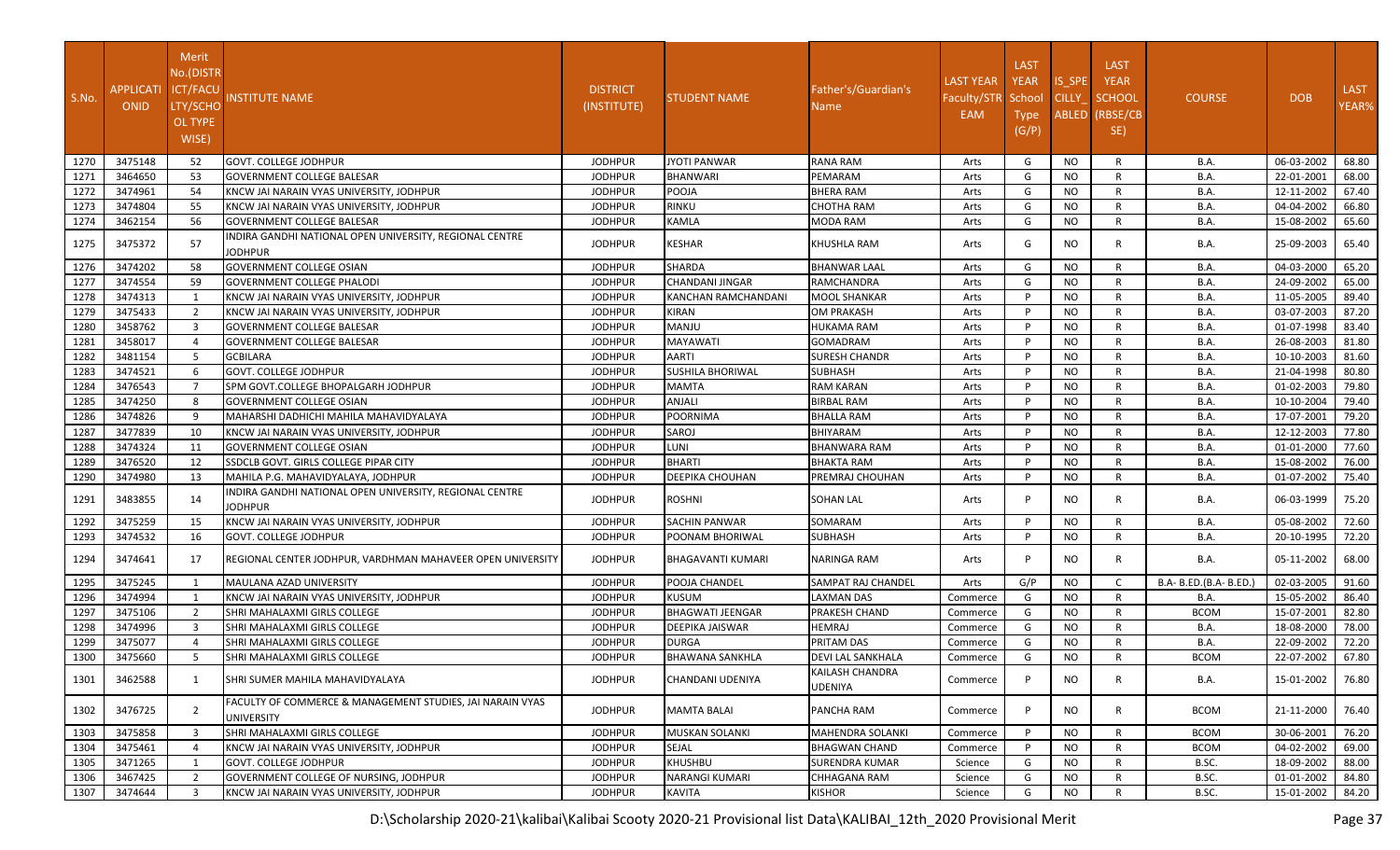| S.No. | <b>APPLICATI</b><br>ONID | <b>Merit</b><br>No.(DISTR<br><b>ICT/FACL</b><br>LTY/SCHO<br><b>OL TYPE</b><br>WISE) | NSTITUTE NAME                                                                                          | <b>DISTRICT</b><br>(INSTITUTE) | <b>STUDENT NAME</b>   | Father's/Guardian's<br>Name | LAST YEAR<br>Faculty/STR School<br>EAM | <b>LAST</b><br><b>YEAR</b><br><b>Type</b><br>(G/P) | IS SPE<br><b>CILLY</b> | <b>LAST</b><br><b>YEAR</b><br><b>SCHOOL</b><br>ABLED (RBSE/CB<br>SE) | <b>COURSE</b>              | <b>DOB</b> | <b>LAST</b><br>YEAR% |
|-------|--------------------------|-------------------------------------------------------------------------------------|--------------------------------------------------------------------------------------------------------|--------------------------------|-----------------------|-----------------------------|----------------------------------------|----------------------------------------------------|------------------------|----------------------------------------------------------------------|----------------------------|------------|----------------------|
| 1308  | 3474394                  | $\overline{4}$                                                                      | DR. S. N. MEDICAL COLLEGE                                                                              | <b>JODHPUR</b>                 | SAKSHI CHOUHAN        | SHYAMLAL CHOUHAN            | Science                                | G                                                  | <b>NO</b>              | R                                                                    | B.SC.                      | 08-01-2003 | 82.40                |
| 1309  | 3476747                  | - 5                                                                                 | SSDCLB GOVT. GIRLS COLLEGE PIPAR CITY                                                                  | <b>JODHPUR</b>                 | SARASWATI             | <b>KALU RAM</b>             | Science                                | G                                                  | <b>NO</b>              | R                                                                    | B.SC.                      | 15-08-2004 | 80.80                |
| 1310  | 3472254                  | 6                                                                                   | AMBIKA TEACHERS` TRAINING COLLEGE                                                                      | <b>JODHPUR</b>                 | BEBI                  | <b>UGARARAM</b>             | Science                                | G                                                  | NO                     | R                                                                    | B.SC.- B.ED.(B.SC.- B.ED.) | 01-05-2003 | 79.80                |
| 1311  | 3474769                  | $\overline{7}$                                                                      | <b>GOVT. COLLEGE JODHPUR</b>                                                                           | <b>JODHPUR</b>                 | <b>JAISHREE</b>       | <b>JAIKISHAN</b>            | Science                                | G                                                  | <b>NO</b>              | R                                                                    | B.SC.                      | 10-02-1999 | 78.60                |
| 1312  | 3474896                  | -8                                                                                  | VIJAYA RAJE COLLEGE OF NURSING JODHPUR                                                                 | <b>JODHPUR</b>                 | <b>GAYTREE DEVDA</b>  | RAJ KUMAR DEVDA             | Science                                | G                                                  | <b>NO</b>              | R                                                                    | B.SC.                      | 05-01-2003 | 75.80                |
| 1313  | 3474940                  | 9                                                                                   | S.K.G. MEMORIAL NURSING INSTITUTE, JODHPUR                                                             | <b>JODHPUR</b>                 | ANKITA                | LALCHAND CHOUHAN            | Science                                | G                                                  | <b>NO</b>              | $\mathsf{R}$                                                         | B.SC.                      | 27-08-2002 | 73.20                |
| 1314  | 3476150                  | 10                                                                                  | CENTRAL MODERN TEACHER TRAINING COLLEGE, JODHPUR                                                       | <b>JODHPUR</b>                 | KANCHAN BARWAR        | BHANWAR LAL BARWAR          | Science                                | G                                                  | N <sub>O</sub>         | R                                                                    | B.SC.- B.ED.(B.SC.- B.ED.) | 04-08-2003 | 73.00                |
| 1315  | 3474766                  | 11                                                                                  | <b>GOVT. COLLEGE JODHPUR</b>                                                                           | <b>JODHPUR</b>                 | NIRMA PANWAR          | <b>KISHAL LAL</b>           | Science                                | G                                                  | <b>NO</b>              | R                                                                    | B.SC.                      | 27-08-2001 | 70.60                |
| 1316  | 3474887                  | 12                                                                                  | KNCW JAI NARAIN VYAS UNIVERSITY, JODHPUR                                                               | <b>JODHPUR</b>                 | DIVYA KULDEEP         | SHIVLAL                     | Science                                | G                                                  | <b>NO</b>              | R                                                                    | B.SC.                      | 04-11-2003 | 69.60                |
| 1317  | 3474764                  | 13                                                                                  | <b>GOVT. COLLEGE JODHPUR</b>                                                                           | <b>JODHPUR</b>                 | VIMLA                 | GHANSHYAM                   | Science                                | G                                                  | <b>NO</b>              | R                                                                    | B.SC.                      | 25-05-2000 | 67.80                |
| 1318  | 3474609                  | 14                                                                                  | SHRI PUSHTIKAR SHREE PUROHIT SURAJRAJ ROOPA DEVI SMRITI MAHILA<br>MAHAVIDYALAY, SIWANCHI GATE, JODHPUR | <b>JODHPUR</b>                 | DEEKSHA               | <b>KISHOR PANWAR</b>        | Science                                | G                                                  | N <sub>O</sub>         | R                                                                    | <b>B.A.</b>                | 17-11-2002 | 66.60                |
| 1319  | 3476396                  | 15                                                                                  | <b>GOVERNMENT COLLEGE PHALODI</b>                                                                      | <b>JODHPUR</b>                 | MANISHA               | <b>GORDHANRAM</b>           | Science                                | G                                                  | NO.                    | R                                                                    | B.SC.                      | 08-07-2002 | 65.00                |
| 1320  | 3455702                  | 1                                                                                   | SHREE RAM MAHAVIDHYALAY                                                                                | <b>JODHPUR</b>                 | KUMKUM                | <b>VIJAY SOLANKI</b>        | Science                                | P                                                  | <b>NO</b>              | R                                                                    | <b>B.A.</b>                | 03-10-2003 | 87.00                |
| 1321  | 3475449                  | $\overline{2}$                                                                      | SHRI SUMER MAHILA MAHAVIDYALAYA                                                                        | <b>JODHPUR</b>                 | <b>MANSI JORAM</b>    | RAMESH JORAM                | Science                                | P                                                  | <b>NO</b>              | R                                                                    | B.SC.                      | 06-12-2004 | 84.60                |
| 1322  | 3474721                  | $\overline{\mathbf{3}}$                                                             | MAYURAKSHI COLLEGE OF NURSING B.SC                                                                     | <b>JODHPUR</b>                 | POOJA VERMA           | <b>SUNIL VERMA</b>          | Science                                | P                                                  | <b>NO</b>              | R                                                                    | B.SC.                      | 06-10-2003 | 81.40                |
| 1323  | 3476749                  | $\overline{4}$                                                                      | MAYURAKSHI COLLEGE OF NURSING B.SC                                                                     | <b>JODHPUR</b>                 | REKHA MEGHWAL         | RAMKARAN KUCHERIYA          | Science                                | P                                                  | <b>NO</b>              | R                                                                    | B.SC.                      | 19-06-2002 | 77.40                |
| 1324  | 3474832                  | - 5                                                                                 | SPM GOVT.COLLEGE BHOPALGARH JODHPUR                                                                    | <b>JODHPUR</b>                 | SUMAN KATARIYA        | <b>HUKMA RAM</b>            | Science                                | P                                                  | <b>NO</b>              | R                                                                    | B.SC.                      | 05-09-2003 | 75.60                |
| 1325  | 3474617                  | - 6                                                                                 | KNCW JAI NARAIN VYAS UNIVERSITY, JODHPUR                                                               | <b>JODHPUR</b>                 | AAKANSHA CHOUHAN      | <b>HANSRAJ CHOUHAN</b>      | Science                                | P                                                  | <b>NO</b>              | R                                                                    | B.SC.                      | 11-08-2001 | 74.60                |
| 1326  | 3474747                  | $\overline{7}$                                                                      | KNCW JAI NARAIN VYAS UNIVERSITY, JODHPUR                                                               | <b>JODHPUR</b>                 | NEHA                  | LALIT                       | Science                                | P                                                  | <b>NO</b>              | R                                                                    | B.SC.                      | 19-10-2001 | 73.60                |
| 1327  | 3472099                  | -8                                                                                  | SSDCLB GOVT. GIRLS COLLEGE PIPAR CITY                                                                  | <b>JODHPUR</b>                 | MUSKAN                | RAJENDRA KUMAR              | Science                                | P                                                  | <b>NO</b>              | R                                                                    | B.SC.                      | 21-11-2006 | 72.40                |
| 1328  | 3474395                  | -9                                                                                  | ANNIE BESANT COLLEGE JODHPUR                                                                           | <b>JODHPUR</b>                 | NEETU NAVAL           | <b>ANIL KUMAR</b>           | Science                                | P                                                  | <b>NO</b>              | R                                                                    | B.SC.                      | 26-11-2001 | 68.00                |
| 1329  | 3474875                  | 10                                                                                  | GOVERNMENT GIRLS COLLEGE MAGRA PUNJALA                                                                 | <b>JODHPUR</b>                 | LAKSITHA CHANDEL      | <b>SURENDRA CHANDEL</b>     | Science                                | P                                                  | N <sub>O</sub>         | R                                                                    | B.SC.                      | 13-01-2005 | 66.40                |
| 1330  | 3475147                  | 1                                                                                   | MBM ENGINEERING COLLEGE, JAI NARAIN VYAS UNIVERSITY, JODHPUR                                           | <b>JODHPUR</b>                 | RIYA                  | <b>SANJAY SISODIYA</b>      | Science                                | G/P                                                | <b>NO</b>              | C                                                                    | <b>B.TECH</b>              | 21-02-2003 | 90.80                |
| 1331  | 3460148                  | - 1                                                                                 | GOVT. COLLEGE TODABHIM (KARAULI)                                                                       | KARAULI                        | GUDDI BAI JATAV       | <b>MANGATI RAM JATAV</b>    | Arts                                   | G                                                  | <b>NO</b>              | R                                                                    | <b>B.A.</b>                | 28-03-2004 | 87.00                |
| 1332  | 3448960                  | $\overline{2}$                                                                      | GOVERNMENT COLLEGE KARAULI                                                                             | KARAULI                        | POOJA BAIRWA          | <b>NAVAL BAIRWA</b>         | Arts                                   | G                                                  | <b>NO</b>              | R                                                                    | B.A.                       | 01-01-1997 | 81.80                |
| 1333  | 3481263                  | 3                                                                                   | SMT. INDIRA PRIYADARSHANI MAHILA MAHAVIDHALAYA                                                         | KARAULI                        | KRISHNA JATAV         | RAMESHA CHAMD JATAV         | Arts                                   | G                                                  | NO.                    | R                                                                    | B.A.                       | 01-07-2003 | 81.60                |
| 1334  | 3460043                  | $\overline{4}$                                                                      | GOVT. COLLEGE TODABHIM (KARAULI)                                                                       | KARAULI                        | LALTESH KUMARI JATAV  | <b>MANGATI RAM JATAV</b>    | Arts                                   | G                                                  | <b>NO</b>              | R                                                                    | <b>B.A.</b>                | 03-08-2003 | 81.40                |
| 1335  | 3452560                  | - 5                                                                                 | GOVT. COLLEGE TODABHIM (KARAULI)                                                                       | KARAULI                        | MANISHA KUMARI        | <b>CHUTTAN LAL</b>          | Arts                                   | G                                                  | <b>NO</b>              | R                                                                    | B.A.                       | 01-01-2003 | 79.40                |
| 1336  | 3474343                  | - 6                                                                                 | MOTHER TERESA TEACHER TRAINING COLLAGE                                                                 | KARAULI                        | KOMAL KUMARI          | <b>NARESH JATAV</b>         | Arts                                   | G                                                  | <b>NO</b>              | R                                                                    | B.A- B.ED.(B.A- B.ED.)     | 06-07-2004 | 78.40                |
| 1337  | 3448832                  | 7                                                                                   | GOVT. COLLEGE TODABHIM (KARAULI)                                                                       | KARAULI                        | MANISHA KUMARI DHOBI  | PRAHLAD KUMAR DHOBI         | Arts                                   | G                                                  | <b>NO</b>              | R                                                                    | <b>B.A.</b>                | 15-04-2002 | 78.40                |
| 1338  | 3457084                  | 8                                                                                   | GOVT PG COLLEGE HINDAUN CITY                                                                           | KARAULI                        | MAUSAM                | <b>NETRAM</b>               | Arts                                   | G                                                  | <b>NO</b>              | R                                                                    | <b>B.A.</b>                | 02-07-2002 | 78.20                |
| 1339  | 3450074                  | 9                                                                                   | GOVT PG COLLEGE HINDAUN CITY                                                                           | KARAULI                        | SAKSHI POHIYA         | RAJENDRA PRASAD POHIYA      | Arts                                   | G                                                  | NO.                    | R                                                                    | <b>B.A.</b>                | 25-12-2003 | 76.60                |
| 1340  | 3469177                  | 10                                                                                  | GOVT PG COLLEGE HINDAUN CITY                                                                           | KARAULI                        | KANTI JATAV           | DINESH CHAND                | Arts                                   | G                                                  | <b>NO</b>              | R                                                                    | <b>B.A.</b>                | 08-03-2002 | 75.80                |
| 1341  | 3457251                  | 11                                                                                  | <b>GOVERNMENT COLLEGE KARAULI</b>                                                                      | KARAULI                        | <b>SAPNA JATAV</b>    | <b>MAKHAN</b>               | Arts                                   | G                                                  | <b>NO</b>              | R                                                                    | <b>B.A.</b>                | 10-07-2003 | 74.00                |
| 1342  | 3456114                  | 12                                                                                  | <b>GOVT COLLEGE SAPOTRA</b>                                                                            | KARAULI                        | <b>JHARANA BAIRWA</b> | <b>BASANTA RAM BAIRWA</b>   | Arts                                   | G                                                  | <b>NO</b>              | R                                                                    | B.A.                       | 15-02-2001 | 73.60                |
| 1343  | 3465308                  | 13                                                                                  | SATYA SADHNA COLLEGE                                                                                   | KARAULI                        | <b>ARTI JATAV</b>     | RAM ROOP JATAV              | Arts                                   | G                                                  | <b>NO</b>              | $\mathsf{R}$                                                         | <b>B.A.</b>                | 05-05-2002 | 72.40                |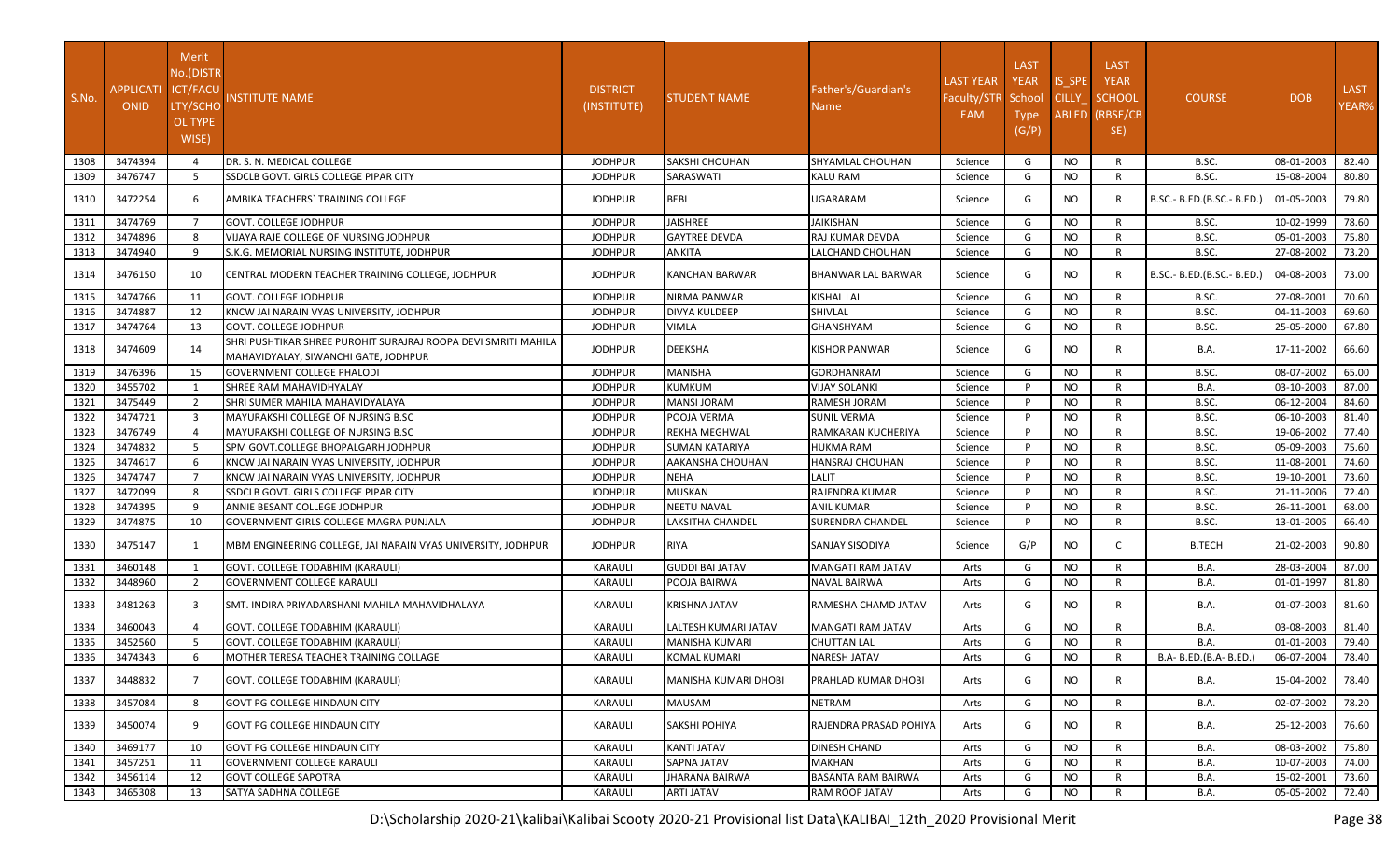| S.No. | <b>APPLICATI</b><br><b>ONID</b> | Merit<br>No.(DISTR<br><b>ICT/FACU</b><br>LTY/SCHO<br><b>OL TYPE</b><br>WISE) | <b>ISTITUTE NAME</b>                           | <b>DISTRICT</b><br>(INSTITUTE) | STUDENT NAME            | Father's/Guardian's<br>Name | LAST YEAR<br>Faculty/STR School<br><b>EAM</b> | <b>LAST</b><br><b>YEAR</b><br><b>Type</b><br>(G/P) | IS_SPE<br><b>CILLY</b> | <b>LAST</b><br><b>YEAR</b><br><b>SCHOOL</b><br>ABLED (RBSE/CB<br>SE) | <b>COURSE</b>              | <b>DOB</b> | <b>LAST</b><br>YEAR% |
|-------|---------------------------------|------------------------------------------------------------------------------|------------------------------------------------|--------------------------------|-------------------------|-----------------------------|-----------------------------------------------|----------------------------------------------------|------------------------|----------------------------------------------------------------------|----------------------------|------------|----------------------|
| 1344  | 3470069                         | 14                                                                           | GOVT PG COLLEGE HINDAUN CITY                   | KARAULI                        | SANGITA                 | <b>PREM SINGH</b>           | Arts                                          | G                                                  | <b>NO</b>              | R                                                                    | <b>B.A.</b>                | 05-07-2002 | 72.40                |
| 1345  | 3470430                         | 15                                                                           | SHRI AGRASEN GIRLS PG COLLEGE, HINDAUN CITY    | KARAULI                        | RINKI JATAV             | PAPPU JATAV                 | Arts                                          | G                                                  | <b>NO</b>              | R                                                                    | B.A.                       | 18-06-2003 | 72.20                |
| 1346  | 3462947                         | 16                                                                           | GOVERNMENT COLLEGE KARAULI                     | <b>KARAULI</b>                 | <b>MAUSAM BAI</b>       | <b>LAKHAN LAL</b>           | Arts                                          | G                                                  | NO.                    | R                                                                    | B.A.                       | 22-02-2003 | 71.80                |
| 1347  | 3476118                         | 17                                                                           | SHRI AGRASEN GIRLS PG COLLEGE, HINDAUN CITY    | <b>KARAULI</b>                 | NEESHU                  | <b>MUNNARAM</b>             | Arts                                          | G                                                  | <b>NO</b>              | R                                                                    | B.A.                       | 05-09-2001 | 71.60                |
| 1348  | 3467602                         | 18                                                                           | RAMSAHAY MAHILA MAHAVIDHYALA                   | KARAULI                        | KAJAL BAIRWA            | LAKKHI LAL BAIRWA           | Arts                                          | G                                                  | <b>NO</b>              | R                                                                    | <b>B.A.</b>                | 10-10-2001 | 71.60                |
| 1349  | 3468327                         | 19                                                                           | <b>GOVERNMENT COLLEGE KARAULI</b>              | KARAULI                        | <b>AARTI JATAV</b>      | JEEVAN SINGH                | Arts                                          | G                                                  | <b>NO</b>              | $\mathsf{R}$                                                         | B.A.                       | 05-01-2002 | 71.00                |
| 1350  | 3468353                         | -20                                                                          | GOVERNMENT COLLEGE KARAULI                     | KARAULI                        | MANISHA                 | <b>RAMDAS</b>               | Arts                                          | G                                                  | <b>NO</b>              | R                                                                    | B.A.                       | 10-07-2002 | 69.00                |
| 1351  | 3465384                         | 21                                                                           | GOVT. COLLEGE TODABHIM (KARAULI)               | <b>KARAULI</b>                 | MAUSAM SUMAN            | PREM SINGH JATAV            | Arts                                          | G                                                  | NO.                    | R                                                                    | <b>B.A.</b>                | 17-06-2002 | 68.40                |
| 1352  | 3471339                         | 22                                                                           | GOVT PG COLLEGE HINDAUN CITY                   | <b>KARAULI</b>                 | PRITY                   | RADHESHYAM                  | Arts                                          | G                                                  | <b>NO</b>              | R                                                                    | B.A.                       | 01-01-1998 | 67.40                |
| 1353  | 3450111                         | 23                                                                           | <b>GOVERNMENT COLLEGE KARAULI</b>              | <b>KARAULI</b>                 | PRIYDARSHINEE TATAWAT   | PEETAM TATAWAT              | Arts                                          | G                                                  | NO.                    | $\mathsf{R}$                                                         | <b>B.A.</b>                | 14-08-2003 | 67.40                |
| 1354  | 3465935                         | 24                                                                           | GOVTGIRLSCOLLEGEKARAULI                        | KARAULI                        | KAJAL BAIRWA            | RAMPRASAD                   | Arts                                          | G                                                  | <b>NO</b>              | $\mathsf{R}$                                                         | B.A.                       | 01-01-2003 | 65.80                |
| 1355  | 3470229                         | - 1                                                                          | GOVT PG COLLEGE HINDAUN CITY                   | <b>KARAULI</b>                 | SANJANA JATAV           | <b>SURAJBHAN</b>            | Arts                                          | P                                                  | <b>NO</b>              | R                                                                    | B.A.                       | 16-09-2000 | 87.40                |
| 1356  | 3448519                         | 2                                                                            | NIRMAL COLLEGE, HINDAUN CITY                   | KARAULI                        | SONAM MAHAWAR           | RADHE SHYAM MAHAWAR         | Arts                                          | P                                                  | NO.                    | R                                                                    | B.A.                       | 31-08-2003 | 85.20                |
| 1357  | 3454528                         | $\overline{3}$                                                               | SORABH COLLEGE OF TEACHER TRAINING             | KARAULI                        | SONAM                   | <b>MISRI LAL</b>            | Arts                                          | D                                                  | <b>NO</b>              |                                                                      | B.A- B.ED.(B.A- B.ED.)     | 20-03-2003 | 80.20                |
| 1358  | 3469982                         | $\overline{4}$                                                               | SHRI AGRASEN GIRLS PG COLLEGE, HINDAUN CITY    | <b>KARAULI</b>                 | <b>BHARTI</b>           | <b>ATAR SINGH</b>           | Arts                                          | P                                                  | <b>NO</b>              | R                                                                    | B.A.                       | 10-03-2001 | 76.60                |
| 1359  | 3467750                         | -5                                                                           | GOVTGIRLSCOLLEGEKARAULI                        | <b>KARAULI</b>                 | <b>RACHNA</b>           | <b>MADAN LAL</b>            | Arts                                          | P                                                  | <b>NO</b>              | R                                                                    | B.A.                       | 12-01-2002 | 74.60                |
| 1360  | 3466875                         | 6                                                                            | RAJASTHAN TEACHER TRAINING COLLEGE KHEDA       | <b>KARAULI</b>                 | <b>SUMAN RAY</b>        | YASHVENDRA                  | Arts                                          | P                                                  | NO.                    | $\mathsf{R}$                                                         | B.A- B.ED.(B.A- B.ED.)     | 12-12-2003 | 70.80                |
| 1361  | 3478888                         | 7                                                                            | SMT. INDIRA PRIYADARSHANI MAHILA MAHAVIDHALAYA | KARAULI                        | RENU                    | <b>RUPSINGH</b>             | Arts                                          | P                                                  | <b>NO</b>              | R                                                                    | <b>B.A.</b>                | 01-01-1998 | 65.60                |
| 1362  | 3476194                         | $\overline{\mathbf{1}}$                                                      | SHRI AGRASEN GIRLS PG COLLEGE, HINDAUN CITY    | KARAULI                        | ANJALI                  | <b>MUKESH</b>               | Science                                       | G                                                  | <b>NO</b>              | $\mathsf{R}$                                                         | B.SC.                      | 20-10-2004 | 66.20                |
| 1363  | 3472518                         | 1                                                                            | VEENA MEMORIAL DEGREE COLLEGE KARAULI          | KARAULI                        | VINITA                  | <b>JAL SINGH</b>            | Science                                       |                                                    | <b>NO</b>              | R                                                                    | B.SC.- B.ED.(B.SC.- B.ED.) | 01-01-2001 | 82.00                |
| 1364  | 3473880                         | $\overline{2}$                                                               | GOVERNMENT COLLEGE KARAULI                     | <b>KARAULI</b>                 | KUMKUM JERIYA           | <b>KESHAV SINGH JERIYA</b>  | Science                                       |                                                    | <b>NO</b>              | R                                                                    | B.SC.                      | 30-10-2004 | 79.00                |
| 1365  | 3469401                         | $\overline{3}$                                                               | NIRMAL COLLEGE, HINDAUN CITY                   | KARAULI                        | SHEETAL JATAV           | <b>GUMAN SINGH</b>          | Science                                       | P                                                  | <b>NO</b>              | R.                                                                   | B.SC.                      | 27-09-2003 | 77.40                |
| 1366  | 3470293                         | $\overline{4}$                                                               | SORABH COLLEGE OF TEACHER TRAINING KHEDA       | <b>KARAULI</b>                 | SHOBHA JATAV            | KAMAL RAM JATAV             | Science                                       |                                                    | <b>NO</b>              | R                                                                    | B.SC.- B.ED.(B.SC.- B.ED.) | 20-07-2002 | 75.20                |
| 1367  | 3470715                         | 5                                                                            | SORABH COLLEGE OF TEACHER TRAINING KHEDA       | KARAULI                        | NIKITA NONIYA           | RAM DYAL JATAV              | Science                                       |                                                    | NO.                    | R                                                                    | B.SC.- B.ED.(B.SC.- B.ED.) | 02-08-2002 | 68.80                |
| 1368  | 3450751                         | - 1                                                                          | GOVERNMENT ARTS GIRLS COLLEGE KOTA             | KOTA                           | <b>BHARTI PACHERWAL</b> | <b>RATAN LAL</b>            | Arts                                          | G                                                  | <b>NO</b>              | R                                                                    | B.A.                       | 06-05-2001 | 89.80                |
| 1369  | 3458601                         | $\overline{2}$                                                               | GOVERNMENT ARTS GIRLS COLLEGE KOTA             | KOTA                           | MANISHA                 | <b>HIRA LAL</b>             | Arts                                          | G                                                  | <b>NO</b>              | R                                                                    | <b>B.A.</b>                | 01-01-1992 | 88.20                |
| 1370  | 3454760                         | $\overline{3}$                                                               | ASTHA MAHAVIDHYALAYA ITAWA                     | KOTA                           | SHIVANI                 | <b>MOHAN LAL</b>            | Arts                                          | G                                                  | <b>NO</b>              | $\mathsf{R}$                                                         | B.A- B.ED.(B.A- B.ED.)     | 03-07-2002 | 86.00                |
| 1371  | 3454514                         | $\overline{4}$                                                               | KAUTILY WOMEN T.T. COLLEGE                     | <b>KOTA</b>                    | <b>NEHA MEGHWAL</b>     | RAMPRASAD MEGHWAL           | Arts                                          | G                                                  | <b>NO</b>              | R                                                                    | B.A- B.ED.(B.A- B.ED.)     | 09-07-2002 | 85.60                |
| 1372  | 3465051                         | -5                                                                           | GOVT. SHASTRI SANSKRIT COLLEGE, CHECHAT KOTA   | <b>KOTA</b>                    | KIRAN KUMARI            | <b>RAMBHAROS</b>            | Arts                                          | G                                                  | <b>NO</b>              | R                                                                    | <b>B SANSKRIT</b>          | 10-05-2002 | 84.60                |
| 1373  | 3463677                         | 6                                                                            | <b>GOVERNMENT ARTS GIRLS COLLEGE KOTA</b>      | <b>KOTA</b>                    | <b>LAXMI MEGHWAL</b>    | RAJENDRA                    | Arts                                          | G                                                  | <b>NO</b>              | $\mathsf{R}$                                                         | B.A.                       | 31-10-2001 | 83.80                |
| 1374  | 3457236                         | 7                                                                            | GOVERNMENT ARTS GIRLS COLLEGE KOTA             | KOTA                           | BHAWNA BHARTI           | <b>RAKESH BHARTI</b>        | Arts                                          | G                                                  | <b>NO</b>              | R                                                                    | <b>B.A.</b>                | 15-07-2003 | 82.00                |
| 1375  | 3456838                         | 8                                                                            | GOVERNMENT ARTS GIRLS COLLEGE KOTA             | KOTA                           | <b>BHAWANA BAIRWA</b>   | <b>SURESH</b>               | Arts                                          | G                                                  | <b>NO</b>              | $\mathsf{R}$                                                         | <b>B.A.</b>                | 01-01-2002 | 81.40                |
| 1376  | 3474616                         | 9                                                                            | R M MEMORIAL WOMEN TEACHER TRAINING COLLEGE    | KOTA                           | <b>NEHA VERMA</b>       | CHHITARLAL VERMA            | Arts                                          | G                                                  | <b>NO</b>              | R                                                                    | B.A- B.ED.(B.A- B.ED.)     | 26-05-2002 | 81.20                |
| 1377  | 3463349                         | 10                                                                           | GOVERNMENT ARTS GIRLS COLLEGE KOTA             | <b>KOTA</b>                    | POOJA YADAV             | PURASHOTTAM                 | Arts                                          | G                                                  | <b>NO</b>              | R                                                                    | <b>B.A.</b>                | 05-09-2000 | 80.80                |
| 1378  | 3454586                         | 11                                                                           | GOVERNMENT ARTS GIRLS COLLEGE KOTA             | KOTA                           | JYOTI SHAKYWAL          | <b>LATOOR LAL</b>           | Arts                                          | G                                                  | <b>NO</b>              | R                                                                    | <b>B.A.</b>                | 20-02-2000 | 80.00                |
| 1379  | 3474431                         | 12                                                                           | GOVERNMENT ARTS GIRLS COLLEGE KOTA             | KOTA                           | KIRAN                   | <b>MAHENDRA KUMAR</b>       | Arts                                          | G                                                  | <b>NO</b>              | R                                                                    | B.A.                       | 05-08-2002 | 79.60                |
| 1380  | 3475268                         | 13                                                                           | GOVERNMENT ARTS GIRLS COLLEGE KOTA             | KOTA                           | <b>GAYTRI BAIRWA</b>    | RAMNIVAS                    | Arts                                          | G                                                  | <b>NO</b>              | $\mathsf{R}$                                                         | B.A.                       | 24-02-2001 | 79.40                |
| 1381  | 3450405                         | 14                                                                           | GOVERNMENT ARTS GIRLS COLLEGE KOTA             | KOTA                           | RITU KUMARI REGAR       | PAPPU LAL REGAR             | Arts                                          | G                                                  | <b>NO</b>              | R                                                                    | B.A.                       | 25-09-2003 | 79.20                |
| 1382  | 3465760                         | 15                                                                           | GOVERNMENT ARTS GIRLS COLLEGE KOTA             | KOTA                           | <b>ARATI</b>            | MEGHRAJ                     | Arts                                          | G                                                  | <b>NO</b>              | R                                                                    | <b>B.A.</b>                | 01-01-2002 | 78.80                |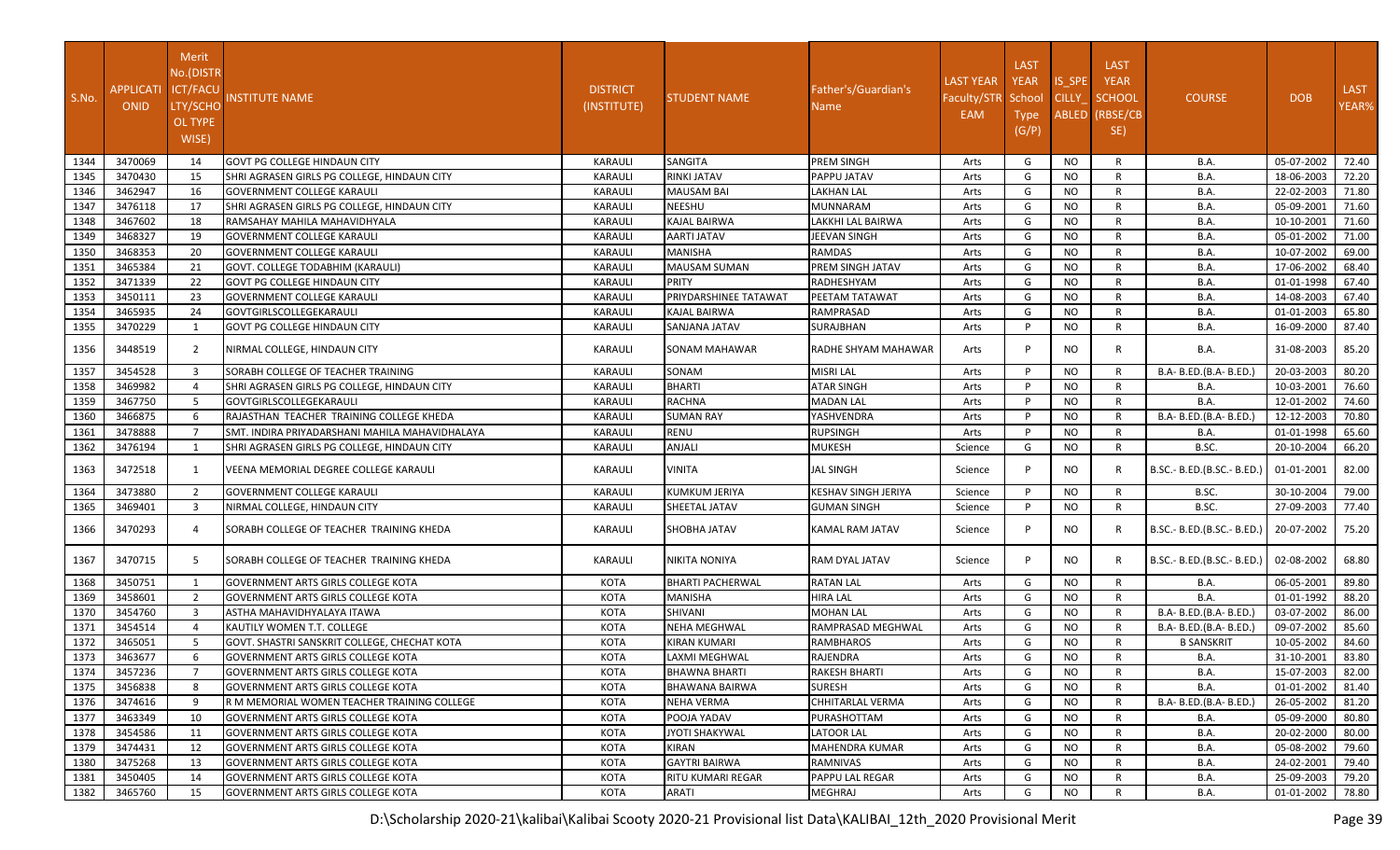| S.No. | <b>APPLICATI</b><br><b>ONID</b> | <b>Merit</b><br>Vo.(DISTF<br><b>ICT/FACL</b><br>LTY/SCHO<br>OL TYPE<br>WISE) | NSTITUTE NAME                                | <b>DISTRICT</b><br>(INSTITUTE) | STUDENT NAME               | Father's/Guardian's<br>Name | LAST YEAR<br><b>Faculty/STR</b><br>EAM | <b>LAST</b><br><b>YEAR</b><br>School<br><b>Type</b><br>(G/P) | IS SPE<br><b>CILLY</b> | <b>LAST</b><br><b>YEAR</b><br><b>SCHOOL</b><br>ABLED (RBSE/CB<br>SE) | <b>COURSE</b>          | <b>DOB</b> | <b>LAST</b><br>YEAR% |
|-------|---------------------------------|------------------------------------------------------------------------------|----------------------------------------------|--------------------------------|----------------------------|-----------------------------|----------------------------------------|--------------------------------------------------------------|------------------------|----------------------------------------------------------------------|------------------------|------------|----------------------|
| 1383  | 3461544                         | 16                                                                           | <b>GOVERNMENT ARTS GIRLS COLLEGE KOTA</b>    | <b>KOTA</b>                    | PRIYANKA VERMA             | PAPPULAL VERMA              | Arts                                   | G                                                            | <b>NO</b>              | R                                                                    | <b>B.A.</b>            | 10-07-2002 | 78.80                |
| 1384  | 3453796                         | 17                                                                           | ASTHA MAHAVIDHYALAYA ITAWA                   | <b>KOTA</b>                    | KRISHNA BAIRWA             | RAMAVATAR BAIRWA            | Arts                                   | G                                                            | <b>NO</b>              | R                                                                    | <b>B.A.</b>            | 16-04-2002 | 78.60                |
| 1385  | 3467491                         | -18                                                                          | <b>GOVERNMENT ARTS COLLEGE KOTA</b>          | <b>KOTA</b>                    | BHARATI                    | <b>NIRANJAN</b>             | Arts                                   | G                                                            | <b>NO</b>              | R                                                                    | <b>B.A.</b>            | 18-02-2003 | 78.20                |
| 1386  | 3468458                         | 19                                                                           | GOVERNMENT ARTS GIRLS COLLEGE KOTA           | KOTA                           | KALIKA                     | <b>AJIT KUMAR</b>           | Arts                                   | G                                                            | NO                     | R                                                                    | B.A.                   | 07-09-2004 | 77.80                |
| 1387  | 3477375                         | 20                                                                           | <b>GOVERNMENT COLLEGE SANGOD</b>             | <b>KOTA</b>                    | MONIKA REGAR               | <b>BHIMRAJ</b>              | Arts                                   | G                                                            | <b>NO</b>              | R                                                                    | <b>B.A.</b>            | 23-09-2002 | 77.20                |
| 1388  | 3467945                         | 21                                                                           | <b>GOVERNMENT COLLEGE ITAWA</b>              | <b>KOTA</b>                    | RITU KUMARI                | <b>RAMESH CHAND</b>         | Arts                                   | G                                                            | <b>NO</b>              | R                                                                    | <b>B.A.</b>            | 30-04-2003 | 77.20                |
| 1389  | 3461796                         | 22                                                                           | GOVERNMENT ARTS GIRLS COLLEGE KOTA           | <b>KOTA</b>                    | UMA                        | <b>TAARA CHAND</b>          | Arts                                   | G                                                            | YES                    | R                                                                    | <b>B.A.</b>            | 01-01-2003 | 76.20                |
| 1390  | 3483567                         | 23                                                                           | GOVERNMENT ARTS GIRLS COLLEGE KOTA           | <b>KOTA</b>                    | NIKITA                     | SHYAM LAL                   | Arts                                   | G                                                            | NO.                    | R                                                                    | <b>B.A.</b>            | 21-08-2001 | 76.00                |
| 1391  | 3456622                         | 24                                                                           | GOVERNMENT ARTS GIRLS COLLEGE KOTA           | KOTA                           | ANJALI YADAV               | MOHAR SINGH YADAV           | Arts                                   | G                                                            | NO                     | R                                                                    | B.A.                   | 18-01-2002 | 76.00                |
| 1392  | 3454388                         | 25                                                                           | <b>GOVERNMENT ARTS GIRLS COLLEGE KOTA</b>    | <b>KOTA</b>                    | MONA MEGHWAL               | <b>RAMLAL</b>               | Arts                                   | G                                                            | <b>NO</b>              | R                                                                    | <b>B.A.</b>            | 01-07-2001 | 75.40                |
| 1393  | 3474608                         | 26                                                                           | <b>GOVERNMENT ARTS GIRLS COLLEGE KOTA</b>    | <b>KOTA</b>                    | <b>DEEPA</b>               | <b>CHETAN KUMAR</b>         | Arts                                   | G                                                            | <b>NO</b>              | R                                                                    | B.A.                   | 04-06-2002 | 75.40                |
| 1394  | 3450586                         | 27                                                                           | GOVERNMENT ARTS GIRLS COLLEGE KOTA           | <b>KOTA</b>                    | ANURADHA MEROTHA           | RAMESHCHAND MEROTHA         | Arts                                   | G                                                            | NO                     | R                                                                    | B.A.                   | 25-12-2003 | 75.40                |
| 1395  | 3452801                         | 28                                                                           | <b>GOVERNMENT ARTS GIRLS COLLEGE KOTA</b>    | <b>KOTA</b>                    | PRAGATI KUMARI             | <b>BABU LAL</b>             | Arts                                   | G                                                            | <b>NO</b>              | R                                                                    | <b>B.A.</b>            | 22-04-2002 | 74.40                |
| 1396  | 3474473                         | 29                                                                           | GOVERNMENT ARTS GIRLS COLLEGE KOTA           | KOTA                           | MANISHA BAIRWA             | <b>RAJENDRA</b>             | Arts                                   | G                                                            | <b>NO</b>              | R                                                                    | <b>B.A.</b>            | 09-07-2002 | 74.40                |
| 1397  | 3475426                         | 30                                                                           | GOVERNMENT ARTS GIRLS COLLEGE KOTA           | <b>KOTA</b>                    | KRISHNA BAIRWA             | <b>RAM VILASH</b>           | Arts                                   | G                                                            | <b>NO</b>              | R                                                                    | B.A.                   | 08-08-2003 | 73.60                |
| 1398  | 3454797                         | 31                                                                           | <b>GOVERNMENT COLLEGE ITAWA</b>              | <b>KOTA</b>                    | ANTIMA BAIRWA              | <b>DHANRAJ</b>              | Arts                                   | G                                                            | <b>NO</b>              | R                                                                    | B.A.                   | 27-10-2003 | 73.40                |
| 1399  | 3475417                         | 32                                                                           | GOVT. SHASTRI SANSKRIT COLLEGE, CHECHAT KOTA | KOTA                           | KAJAL MEGHWAL              | RADHESHYAM MEGHWAL          | Arts                                   | G                                                            | NO.                    | R                                                                    | <b>B SANSKRIT</b>      | 05-10-2002 | 73.20                |
| 1400  | 3475109                         | 33                                                                           | <b>GOVERNMENT ARTS GIRLS COLLEGE KOTA</b>    | <b>KOTA</b>                    | KHUSHBU                    | <b>MUKESH</b>               | Arts                                   | G                                                            | <b>NO</b>              | R                                                                    | <b>B.A.</b>            | 06-06-2002 | 73.20                |
| 1401  | 3472337                         | 34                                                                           | <b>GOVERNMENT ARTS GIRLS COLLEGE KOTA</b>    | <b>KOTA</b>                    | ASHA REGAR                 | JAGDISH PRASAD REGAR        | Arts                                   | G                                                            | <b>NO</b>              | R                                                                    | <b>B.A.</b>            | 25-05-2002 | 72.80                |
| 1402  | 3471677                         | 35                                                                           | <b>GOVERNMENT ARTS GIRLS COLLEGE KOTA</b>    | <b>KOTA</b>                    | TEENA MEHRA                | <b>KAMLESH MEHRA</b>        | Arts                                   | G                                                            | NO                     | R                                                                    | <b>B.A.</b>            | 06-09-2002 | 72.80                |
| 1403  | 3467364                         | 36                                                                           | GOVERNMENT ARTS GIRLS COLLEGE KOTA           | <b>KOTA</b>                    | PRIYANKA MEGHWAL           | <b>SOHAN LAL</b>            | Arts                                   | G                                                            | <b>NO</b>              | $\mathsf{R}$                                                         | <b>B.A.</b>            | 18-04-2003 | 72.40                |
| 1404  | 3456194                         | 37                                                                           | R M MEMORIAL WOMEN TEACHER TRAINING COLLEGE  | <b>KOTA</b>                    | RAJ KUMARI                 | PUSHKARRAJ                  | Arts                                   | G                                                            | <b>NO</b>              | R                                                                    | B.A- B.ED.(B.A- B.ED.) | 10-07-2003 | 72.20                |
| 1405  | 3452992                         | 38                                                                           | <b>GOVERNMENT ARTS GIRLS COLLEGE KOTA</b>    | KOTA                           | KHUSHBU BAIRWA             | <b>GOPAL BAIRWA</b>         | Arts                                   | G                                                            | <b>NO</b>              | R                                                                    | <b>B.A.</b>            | 20-05-2001 | 72.20                |
| 1406  | 3462585                         | 39                                                                           | GOVERNMENT ARTS GIRLS COLLEGE KOTA           | <b>KOTA</b>                    | NIKITA VERMA               | <b>RAMABHAROS</b>           | Arts                                   | G                                                            | <b>NO</b>              | R                                                                    | B.A.                   | 01-01-2002 | 72.20                |
| 1407  | 3461892                         | 40                                                                           | <b>GOVERNMENT ARTS GIRLS COLLEGE KOTA</b>    | <b>KOTA</b>                    | HARSHIKHA MEHRA            | <b>RAMESH MEHRA</b>         | Arts                                   | G                                                            | NO                     | R                                                                    | <b>B.A.</b>            | 22-12-2002 | 72.20                |
| 1408  | 3474194                         | 41                                                                           | R M MEMORIAL WOMEN TEACHER TRAINING COLLEGE  | <b>KOTA</b>                    | REENA MEGHWAL              | <b>KAJOD MEGHWAL</b>        | Arts                                   | G                                                            | <b>NO</b>              | R                                                                    | B.A- B.ED.(B.A- B.ED.) | 07-04-2002 | 72.00                |
| 1409  | 3461506                         | 42                                                                           | GOVERNMENT ARTS GIRLS COLLEGE KOTA           | <b>KOTA</b>                    | NEELAM                     | <b>RAMESH KUMAR</b>         | Arts                                   | G                                                            | <b>NO</b>              | R                                                                    | <b>B.A.</b>            | 06-12-2002 | 72.00                |
| 1410  | 3468521                         | 43                                                                           | <b>GOVERNMENT ARTS GIRLS COLLEGE KOTA</b>    | KOTA                           | <b>BABY KUMARI MAHAWAR</b> | <b>RAMSWAROOP</b>           | Arts                                   | G                                                            | <b>NO</b>              | R                                                                    | <b>B.A.</b>            | 05-03-2000 | 71.40                |
| 1411  | 3465971                         | 44                                                                           | <b>GOVERNMENT COLLEGE ITAWA</b>              | <b>KOTA</b>                    | MAYAVATI KUMARI            | SATYANARAYAN BAIRWA         | Arts                                   | G                                                            | <b>NO</b>              | R                                                                    | <b>B.A.</b>            | 07-07-2002 | 70.40                |
| 1412  | 3474541                         | 45                                                                           | GOVERNMENT ARTS GIRLS COLLEGE KOTA           | <b>KOTA</b>                    | ANJALI MEHRA               | <b>CHOTU LAL MEHRA</b>      | Arts                                   | G                                                            | <b>NO</b>              | R                                                                    | B.A.                   | 09-01-2004 | 70.20                |
| 1413  | 3471206                         | 46                                                                           | GOVERNMENT ARTS GIRLS COLLEGE KOTA           | <b>KOTA</b>                    | KHUSHI VISWAS              | <b>KRISHNA VISHVAS</b>      | Arts                                   | G                                                            | <b>NO</b>              | R                                                                    | <b>B.A.</b>            | 08-09-2003 | 70.00                |
| 1414  | 3470773                         | 47                                                                           | GOVERNMENT ARTS GIRLS COLLEGE KOTA           | KOTA                           | VANDANA VERMA              | RAMESH CHANDRA VERMA        | Arts                                   | G                                                            | <b>NO</b>              |                                                                      | <b>B.A.</b>            | 01-12-2000 | 69.80                |
| 1415  | 3475114                         | 48                                                                           | <b>GOVERNMENT ARTS GIRLS COLLEGE KOTA</b>    | <b>KOTA</b>                    | SHALU KUMARI MEGHWAL       | RAJARAM MEGHWAL             | Arts                                   | G                                                            | <b>NO</b>              | R                                                                    | <b>B.A.</b>            | 20-04-2001 | 69.60                |
| 1416  | 3470666                         | 49                                                                           | <b>GOVERNMENT ARTS GIRLS COLLEGE KOTA</b>    | <b>KOTA</b>                    | NIKITA BAIRWA              | <b>KAMAL KISHORE</b>        | Arts                                   | G                                                            | <b>NO</b>              | R                                                                    | B.A.                   | 05-02-2002 | 69.40                |
| 1417  | 3476312                         | 50                                                                           | GOVERNMENT ARTS GIRLS COLLEGE KOTA           | <b>KOTA</b>                    | AARTI MERUTHA              | MADAN LAL MERUTHA           | Arts                                   | G                                                            | <b>NO</b>              | R                                                                    | <b>B.A.</b>            | 10-10-2003 | 69.40                |
| 1418  | 3458680                         | 51                                                                           | GOVERNMENT ARTS GIRLS COLLEGE KOTA           | <b>KOTA</b>                    | DIKSHA MEGHWAL             | PARSURAM MEGHWAL            | Arts                                   | G                                                            | <b>NO</b>              | R                                                                    | B.A.                   | 04-01-2003 | 69.20                |
| 1419  | 3475701                         | 52                                                                           | GOVERNMENT ARTS GIRLS COLLEGE KOTA           | <b>KOTA</b>                    | NISHA MEGHWAL              | RAJMAL                      | Arts                                   | G                                                            | <b>NO</b>              | R                                                                    | B.A.                   | 03-11-2002 | 69.00                |
| 1420  | 3476637                         | 53                                                                           | GOVERNMENT ARTS GIRLS COLLEGE KOTA           | <b>KOTA</b>                    | ANKITA JATAV               | JAGDISH JATAV               | Arts                                   | G                                                            | <b>NO</b>              | R                                                                    | <b>B.A.</b>            | 19-10-2002 | 68.80                |
| 1421  | 3470415                         | 54                                                                           | <b>GOVERNMENT ARTS GIRLS COLLEGE KOTA</b>    | <b>KOTA</b>                    | MONIKA VARMA               | RAJENDRA KUMAR              | Arts                                   | G                                                            | <b>NO</b>              | R                                                                    | B.A.                   | 23-02-2002 | 68.60                |
| 1422  | 3474913                         | 55                                                                           | GOVERNMENT ARTS COLLEGE KOTA                 | <b>KOTA</b>                    | TASVEER BAI MEROTHA        | RAMPRASAD MEROTHA           | Arts                                   | G                                                            | <b>NO</b>              | R                                                                    | <b>B.A.</b>            | 13-04-1999 | 68.40                |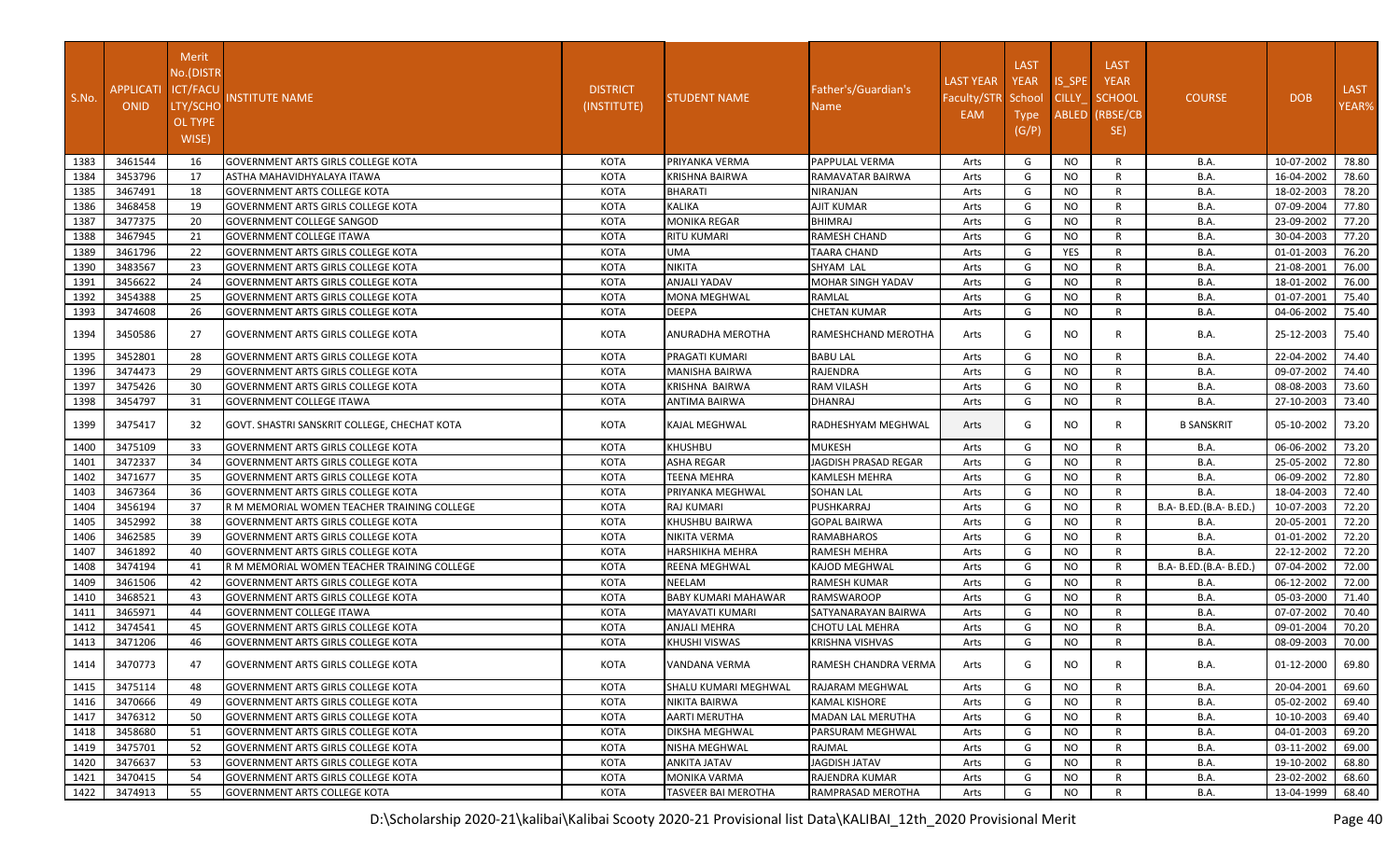| S.No. | <b>APPLICATI</b><br><b>ONID</b> | <b>Merit</b><br>Vo.(DISTF<br><b>ICT/FACL</b><br>LTY/SCHO<br>OL TYPE<br>WISE) | NSTITUTE NAME                                                                                | <b>DISTRICT</b><br>(INSTITUTE) | STUDENT NAME             | Father's/Guardian's<br>Name           | LAST YEAR<br>Faculty/STR<br>EAM | <b>LAST</b><br><b>YEAR</b><br>School<br>Type<br>(G/P) | IS SPE<br><b>CILLY</b> | <b>LAST</b><br><b>YEAR</b><br><b>SCHOOL</b><br>ABLED (RBSE/CB<br>SE) | <b>COURSE</b>          | <b>DOB</b> | <b>LAST</b><br>YEAR% |
|-------|---------------------------------|------------------------------------------------------------------------------|----------------------------------------------------------------------------------------------|--------------------------------|--------------------------|---------------------------------------|---------------------------------|-------------------------------------------------------|------------------------|----------------------------------------------------------------------|------------------------|------------|----------------------|
| 1423  | 3475089                         | 56                                                                           | <b>GOVERNMENT ARTS GIRLS COLLEGE KOTA</b>                                                    | <b>KOTA</b>                    | KUM KUM MEGHAWAL         | <b>RAMESH CHANDRA</b>                 | Arts                            | G                                                     | <b>NO</b>              | R                                                                    | <b>B.A.</b>            | 29-07-2004 | 68.40                |
| 1424  | 3474649                         | 57                                                                           | <b>GOVERNMENT ARTS GIRLS COLLEGE KOTA</b>                                                    | <b>KOTA</b>                    | SONU MEGHWAL             | <b>RAM NARAYAN</b>                    | Arts                            | G                                                     | <b>NO</b>              | R                                                                    | <b>B.A.</b>            | 25-01-2000 | 67.20                |
| 1425  | 3474266                         | 58                                                                           | <b>GOVERNMENT COLLEGE KANWAS</b>                                                             | <b>KOTA</b>                    | <b>IYOTI BERVA</b>       | <b>HARIPRASAD</b>                     | Arts                            | G                                                     | <b>NO</b>              | R                                                                    | <b>B.A.</b>            | 16-05-2003 | 66.80                |
| 1426  | 3461705                         | 59                                                                           | GOVERNMENT ARTS GIRLS COLLEGE KOTA                                                           | <b>KOTA</b>                    | MANISHA VERMA            | <b>HEMRAJ</b>                         | Arts                            | G                                                     | NO                     | R                                                                    | B.A.                   | 29-09-2002 | 66.60                |
| 1427  | 3477377                         | 60                                                                           | <b>GOVERNMENT ARTS COLLEGE KOTA</b>                                                          | <b>KOTA</b>                    | KALPANA MEGHWAL          | <b>HANUMAN PRASAD</b>                 | Arts                            | G                                                     | NO.                    | R                                                                    | <b>B.A.</b>            | 02-05-2003 | 66.00                |
| 1428  | 3454941                         | 1                                                                            | <b>GOVERNMENT ARTS GIRLS COLLEGE KOTA</b>                                                    | KOTA                           | KHUSHBOO                 | <b>TULSI RAM</b>                      | Arts                            | P                                                     | <b>NO</b>              | R                                                                    | <b>B.A.</b>            | 05-11-2001 | 87.80                |
| 1429  | 3461763                         | $\overline{2}$                                                               | <b>GOVERNMENT ARTS GIRLS COLLEGE KOTA</b>                                                    | <b>KOTA</b>                    | PRIYANKA                 | <b>MAHAVEER</b>                       | Arts                            | P                                                     | <b>NO</b>              | R                                                                    | B.A.                   | 14-11-2002 | 86.40                |
| 1430  | 3448299                         | 3                                                                            | HITKARI SAHAKARI MAHILA SHIKSHA MAHAVIDHYALAYA AARAMPURA<br>(DHAKARKHEDI) KAITHOON ROAD KOTA | <b>KOTA</b>                    | AASU                     | <b>BHERU LAL</b>                      | Arts                            | P                                                     | NO.                    | R                                                                    | B.A- B.ED.(B.A- B.ED.) | 01-01-2004 | 85.80                |
| 1431  | 3477402                         | 4                                                                            | JAWAHAR LAL NEHRU DEGREE COLLEGE SANGOD                                                      | <b>KOTA</b>                    | TEENA KUMARI             | <b>MAHAVEER PRASAD</b>                | Arts                            | P                                                     | <b>NO</b>              | R                                                                    | B.A- B.ED.(B.A- B.ED.) | 08-06-2003 | 84.00                |
| 1432  | 3474239                         | 5                                                                            | GOVERNMENT ARTS GIRLS COLLEGE KOTA                                                           | <b>KOTA</b>                    | DEEPIKA MEROTHA          | <b>HARISH CHAND MEROTHA</b>           | Arts                            | P                                                     | <b>NO</b>              | R                                                                    | <b>B.A.</b>            | 29-04-2003 | 83.60                |
| 1433  | 3474890                         | - 6                                                                          | GOVERNMENT ARTS GIRLS COLLEGE KOTA                                                           | <b>KOTA</b>                    | VAISHALI                 | <b>CHANDRA PRAKASH</b>                | Arts                            | P                                                     | <b>NO</b>              | R                                                                    | B.A.                   | 10-02-2003 | 80.00                |
| 1434  | 3476652                         | 7                                                                            | HITKARI SAHAKARI MAHILA SHIKSHA MAHAVIDHYALAYA AARAMPURA<br>(DHAKARKHEDI) KAITHOON ROAD KOTA | <b>KOTA</b>                    | KHUSHBU MAHAWAR          | RAM PRASAD MAHAWAR                    | Arts                            | P                                                     | NO.                    | R                                                                    | B.A- B.ED.(B.A- B.ED.) | 17-09-2002 | 79.20                |
| 1435  | 3474923                         | -8                                                                           | GOVT. COLLEGE RAMGANJMANDI                                                                   | <b>KOTA</b>                    | MANISHA TANDEL           | <b>GOPAL TANDEL</b>                   | Arts                            | P                                                     | <b>NO</b>              | R                                                                    | B.A.                   | 28-11-2002 | 78.40                |
| 1436  | 3465531                         | 9                                                                            | GOVERNMENT ARTS GIRLS COLLEGE KOTA                                                           | <b>KOTA</b>                    | TEENA MAHAWAR            | <b>ROOPCHAND</b>                      | Arts                            | P                                                     | NO                     | R                                                                    | <b>B.A.</b>            | 21-01-2003 | 77.80                |
| 1437  | 3455707                         | 10                                                                           | ASTHA MAHAVIDHYALAYA ITAWA                                                                   | <b>KOTA</b>                    | NIKITA PANKAJ            | NARESH KUMAR PANKAJ                   | Arts                            | P                                                     | NO.                    | R                                                                    | B.A- B.ED.(B.A- B.ED.) | 13-12-2003 | 77.60                |
| 1438  | 3467468                         | -11                                                                          | GOVERNMENT ARTS GIRLS COLLEGE KOTA                                                           | <b>KOTA</b>                    | ALKA SINGH               | RAM GOPAL MEGHWAL                     | Arts                            | P                                                     | <b>NO</b>              | R                                                                    | B.A.                   | 07-04-2003 | 77.40                |
| 1439  | 3455582                         | 12                                                                           | <b>GOVERNMENT ARTS GIRLS COLLEGE KOTA</b>                                                    | KOTA                           | GEETIKA SINGH NAYAK      | <b>KAMAL SINGH NAYAK</b>              | Arts                            | P                                                     | <b>NO</b>              | R                                                                    | <b>B.A.</b>            | 02-02-2005 | 76.80                |
| 1440  | 3474025                         | 13                                                                           | <b>GOVERNMENT ARTS GIRLS COLLEGE KOTA</b>                                                    | <b>KOTA</b>                    | SHIVANI MAHAWAR          | <b>GHANSHYAM</b>                      | Arts                            | P                                                     | <b>NO</b>              | R                                                                    | <b>B.A.</b>            | 10-01-2002 | 76.40                |
| 1441  | 3482548                         | 14                                                                           | MODI INSTITUTE OF MANAGEMENT & TECHNOLOGY                                                    | <b>KOTA</b>                    | KALPANA BAIRWA           | <b>NEPAL</b>                          | Arts                            | P                                                     | NO                     | R                                                                    | <b>BCA</b>             | 25-09-2002 | 76.00                |
| 1442  | 3470207                         | 15                                                                           | <b>GOVERNMENT ARTS GIRLS COLLEGE KOTA</b>                                                    | <b>KOTA</b>                    | PRIYA BANSAL             | <b>ARJUN LAL BANSAL</b>               | Arts                            | P                                                     | NO.                    | R                                                                    | <b>B.A.</b>            | 24-07-2003 | 75.60                |
| 1443  | 3467560                         | 16                                                                           | GOVERNMENT ARTS GIRLS COLLEGE KOTA                                                           | <b>KOTA</b>                    | KHUSHI VERMA             | <b>CHOTU LAL</b>                      | Arts                            | P                                                     | <b>NO</b>              | R                                                                    | B.A.                   | 01-01-2003 | 75.20                |
| 1444  | 3467871                         | 17                                                                           | <b>GOVERNMENT ARTS GIRLS COLLEGE KOTA</b>                                                    | KOTA                           | BABITA KUMARI            | <b>CHETAN KUMAR</b>                   | Arts                            | P                                                     | <b>NO</b>              | $\mathsf{R}$                                                         | B.A.                   | 18-12-2002 | 74.20                |
| 1445  | 3474556                         | 18                                                                           | <b>GOVERNMENT ARTS GIRLS COLLEGE KOTA</b>                                                    | KOTA                           | AMBIKA MEROTHA           | <b>MUKESH KUMAR</b><br><b>MEROTHA</b> | Arts                            |                                                       | NO                     | R                                                                    | B.A.                   | 29-06-2001 | 73.80                |
| 1446  | 3475634                         | -19                                                                          | <b>GOVERNMENT ARTS COLLEGE KOTA</b>                                                          | <b>KOTA</b>                    | SHIVANI MAHAWAR          | RAJU MAHAWAR                          | Arts                            | D                                                     | <b>NO</b>              | R                                                                    | <b>B.A.</b>            | 01-01-2005 | 72.80                |
| 1447  | 3452452                         | 20                                                                           | GOVERNMENT ARTS GIRLS COLLEGE KOTA                                                           | <b>KOTA</b>                    | GARIMA KUMARI            | RAMNIWAS                              | Arts                            | P                                                     | <b>NO</b>              | R                                                                    | <b>B.A.</b>            | 10-10-2002 | 71.40                |
| 1448  | 3454835                         | 21                                                                           | <b>GOVERNMENT ARTS GIRLS COLLEGE KOTA</b>                                                    | <b>KOTA</b>                    | DIVYANI VERMA            | <b>GANESH KUMAR VERMA</b>             | Arts                            | P                                                     | <b>NO</b>              | R                                                                    | <b>B.A.</b>            | 02-10-2001 | 71.20                |
| 1449  | 3474626                         | 22                                                                           | GOVERNMENT ARTS GIRLS COLLEGE KOTA                                                           | <b>KOTA</b>                    | KOMAL MAHAWAR            | DALCHAND MAHAWAR                      | Arts                            | P                                                     | <b>NO</b>              | R                                                                    | <b>B.A.</b>            | 29-09-2003 | 71.00                |
| 1450  | 3453147                         | 23                                                                           | GOVERNMENT ARTS GIRLS COLLEGE KOTA                                                           | <b>KOTA</b>                    | NEHA YADAV               | YUGAL KISHOR YADAV                    | Arts                            | P                                                     | <b>NO</b>              | R                                                                    | B.A.                   | 01-11-2002 | 70.80                |
| 1451  | 3461454                         | 24                                                                           | GOVERNMENT ARTS GIRLS COLLEGE KOTA                                                           | <b>KOTA</b>                    | DURGESH KUMARI           | <b>OM PRAKASH</b>                     | Arts                            | P                                                     | NO                     | R                                                                    | <b>B.A.</b>            | 01-01-2003 | 70.40                |
| 1452  | 3467841                         | 25                                                                           | <b>GOVERNMENT ARTS GIRLS COLLEGE KOTA</b>                                                    | <b>KOTA</b>                    | <b>BHANU PRIYA VERMA</b> | RAMCHARAN VERMA                       | Arts                            | P                                                     | <b>NO</b>              | R                                                                    | <b>B.A.</b>            | 18-11-2001 | 69.60                |
| 1453  | 3450765                         | 26                                                                           | GOVERNMENT ARTS GIRLS COLLEGE KOTA                                                           | KOTA                           | MADHU                    | PRAKASH VERMA                         | Arts                            | P                                                     | <b>NO</b>              | R                                                                    | <b>B.A.</b>            | 22-11-2000 | 68.00                |
| 1454  | 3478880                         | 27                                                                           | <b>GOVERNMENT ARTS GIRLS COLLEGE KOTA</b>                                                    | <b>KOTA</b>                    | SURAKSHA MEGHWAL         | RAMDAYAL MEGHWAL                      | Arts                            | <b>P</b>                                              | <b>NO</b>              | R                                                                    | <b>B.A.</b>            | 01-07-2004 | 68.00                |
| 1455  | 3474748                         | 28                                                                           | GOVERNMENT ARTS GIRLS COLLEGE KOTA                                                           | KOTA                           | AAKANSHA MEGHWAL         | RAMESH CHAND<br><b>MEGHWAL</b>        | Arts                            | P                                                     | NO.                    | R                                                                    | <b>B.A.</b>            | 12-01-2001 | 67.40                |
| 1456  | 3467466                         | 29                                                                           | <b>GOVERNMENT ARTS GIRLS COLLEGE KOTA</b>                                                    | KOTA                           | RAVINA VERMA             | <b>GHANSHYAM VERMA</b>                | Arts                            | P                                                     | <b>NO</b>              | R                                                                    | <b>B.A.</b>            | 02-01-2002 | 66.20                |
| 1457  | 3470103                         | -1                                                                           | SARVODAYA TEACHER TRAINING COLLEGE                                                           | <b>KOTA</b>                    | HEENA KAMADA             | ARJUN                                 | Arts                            | G/P                                                   | NO.                    | $\mathsf{C}$                                                         | B.A- B.ED.(B.A- B.ED.) | 14-06-2002 | 86.60                |
| 1458  | 3476660                         | 1                                                                            | <b>GOVERNMENT COMMERCE COLLEGE, KOTA</b>                                                     | <b>KOTA</b>                    | MINAKSHI VAGHELA         | <b>GOPAL</b>                          | Commerce                        | P                                                     | <b>NO</b>              | R                                                                    | <b>BCOM</b>            | 21-03-2005 | 73.60                |
| 1459  | 3451270                         | 1                                                                            | JANKI DEVI BAJAJ GOVT. GIRLS COLLEGE KOTA                                                    | <b>KOTA</b>                    | TEENA PANKAJ             | NIRMAL KUMAR PANKAJ                   | Science                         | G                                                     | <b>NO</b>              | R                                                                    | B.SC.                  | 27-03-2002 | 92.40                |
| 1460  | 3464996                         | $\overline{2}$                                                               | JANKI DEVI BAJAJ GOVT. GIRLS COLLEGE KOTA                                                    | <b>KOTA</b>                    | DIVYA MEGHWAL            | SHYAMLAL                              | Science                         | G                                                     | <b>NO</b>              | R                                                                    | B.SC.                  | 09-07-2001 | 87.80                |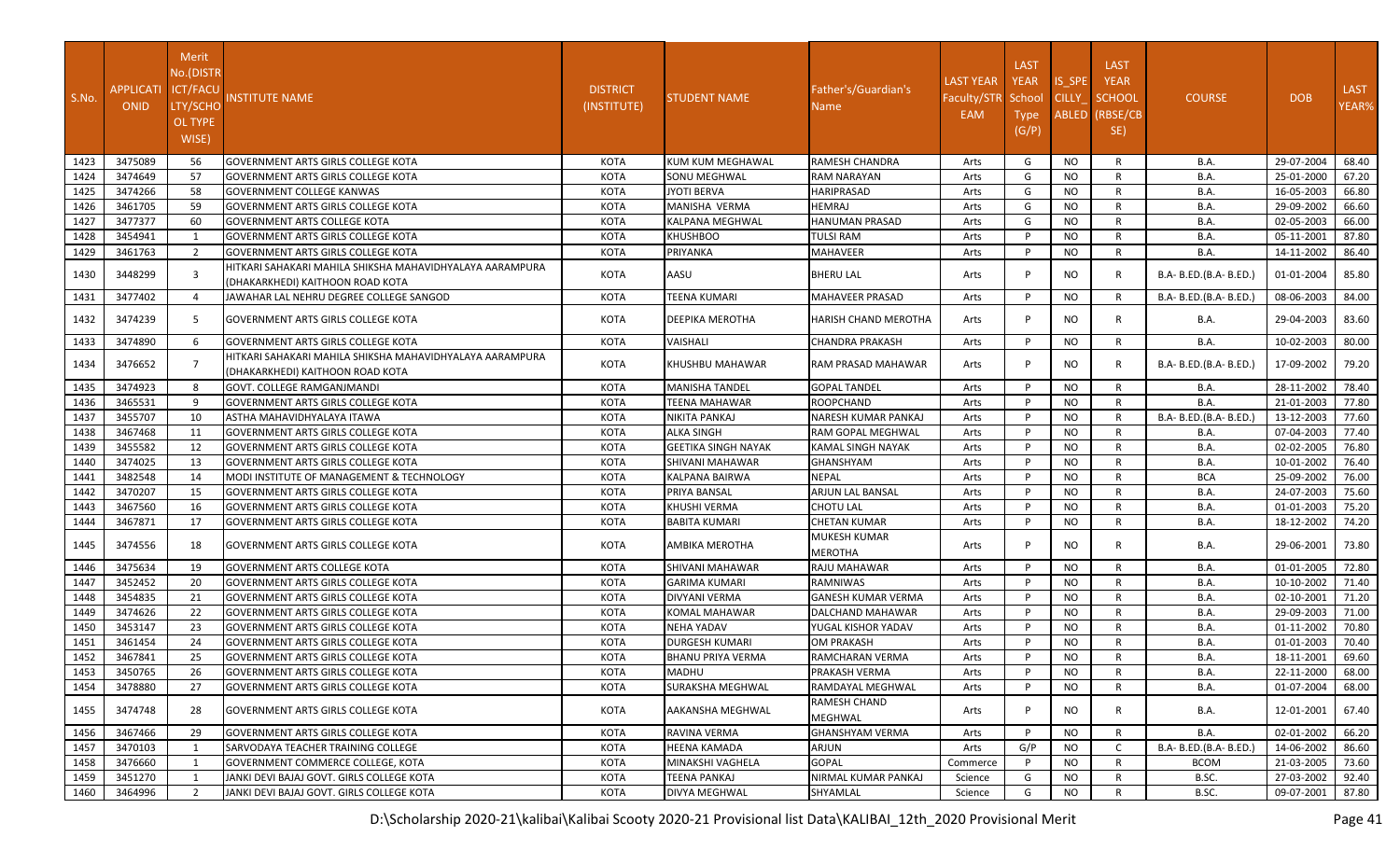| S.No | <b>APPLICATI</b><br><b>ONID</b> | Merit<br><b>No.(DISTF</b><br>ICT/FACU<br>LTY/SCHO<br><b>OL TYPE</b><br>WISE) | NSTITUTE NAME                                                      | <b>DISTRICT</b><br>(INSTITUTE) | <b>STUDENT NAME</b> | Father's/Guardian's<br>Name | <b>LAST YEAR</b><br>Faculty/STR School<br><b>EAM</b> | <b>LAST</b><br><b>YEAR</b><br><b>Type</b><br>(G/P) | IS SPE<br><b>CILLY</b> | <b>LAST</b><br><b>YEAR</b><br>SCHOOL<br>ABLED (RBSE/CB<br>SE) | <b>COURSE</b>              | <b>DOB</b> | <b>LAST</b><br>YEAR% |
|------|---------------------------------|------------------------------------------------------------------------------|--------------------------------------------------------------------|--------------------------------|---------------------|-----------------------------|------------------------------------------------------|----------------------------------------------------|------------------------|---------------------------------------------------------------|----------------------------|------------|----------------------|
| 1461 | 3474685                         | 3                                                                            | <b>MAA BHARTI PG COLLEGE</b>                                       | KOTA                           | <b>BABITA MEHAR</b> | <b>SHAYAM SUNDER MEHAR</b>  | Science                                              | G                                                  | <b>NO</b>              | R                                                             | B.SC.- B.ED.(B.SC.- B.ED.) | 07-12-2003 | 82.60                |
| 1462 | 3454847                         | $\overline{a}$                                                               | JANKI DEVI BAJAJ GOVT. GIRLS COLLEGE KOTA                          | KOTA                           | HARSHITA MEGHWAL    | MAHESH KUMAR<br>MEGHWAL     | Science                                              | G                                                  | NO.                    | R                                                             | B.SC.                      | 15-03-2003 | 81.80                |
| 1463 | 3464464                         | -5                                                                           | MADHAV COLLEGE OF NURSING                                          | <b>KOTA</b>                    | SHALU               | RAMBILAS BAIRWA             | Science                                              | G                                                  | <b>NO</b>              | R                                                             | B.SC.                      | 13-05-2002 | 81.80                |
| 1464 | 3473766                         | 6                                                                            | R M MEMORIAL WOMEN TEACHER TRAINING COLLEGE                        | KOTA                           | PRIYA KUMARI        | <b>MEHARBAN SINGH</b>       | Science                                              | G                                                  | NO.                    | R                                                             | B.SC.- B.ED.(B.SC.- B.ED.) | 06-01-2004 | 80.40                |
| 1465 | 3474172                         | $\overline{7}$                                                               | GOVT.COLLAGE OF NURSING MAHARAV BHIMSING HOSPITAL KOTA<br>RAJSTHAN | KOTA                           | <b>DIMPLE</b>       | SHYAM SUNDAR                | Science                                              | G                                                  | NO.                    | R                                                             | B.SC.                      | 15-06-2002 | 80.20                |
| 1466 | 3455701                         | 8                                                                            | SARVODAYA TEACHER TRAINING COLLEGE                                 | KOTA                           | POOJA VERMA         | <b>PRAHLAD</b>              | Science                                              | G                                                  | <b>NO</b>              | R                                                             | B.SC.- B.ED.(B.SC.- B.ED.) | 08-07-2002 | 76.40                |
| 1467 | 3475000                         | 9                                                                            | JANKI DEVI BAJAJ GOVT. GIRLS COLLEGE KOTA                          | KOTA                           | TANISHA MEHRA       | PUROOSHOTTAM MEHRA          | Science                                              | G                                                  | NO.                    | R.                                                            | B.SC.                      | 05-11-2002 | 69.80                |
| 1468 | 3475169                         | 10                                                                           | JANKI DEVI BAJAJ GOVT. GIRLS COLLEGE KOTA                          | <b>KOTA</b>                    | KAVITA MEHRA        | CHOUTHMAL MEHRA             | Science                                              | G                                                  | NO.                    | R                                                             | B.SC.                      | 15-10-2001 | 68.20                |
| 1469 | 3467225                         | 11                                                                           | JANKI DEVI BAJAJ GOVT. GIRLS COLLEGE KOTA                          | <b>KOTA</b>                    | JSHA MEHRA          | LAL CHAND MEHRA             | Science                                              | G                                                  | <b>NO</b>              | R                                                             | B.SC.                      | 06-04-2003 | 68.00                |
| 1470 | 3456281                         | 12                                                                           | <b>GOVERNMENT COLLEGE KOTA</b>                                     | <b>KOTA</b>                    | <b>ARPITA RAO</b>   | RAJESH RAO                  | Science                                              | G                                                  | NO.                    | R                                                             | B.SC.                      | 23-06-2003 | 67.60                |
| 1471 | 3455643                         | 13                                                                           | <b>GOVERNMENT COLLEGE KOTA</b>                                     | <b>KOTA</b>                    | AKSHITA RAO         | RAJESH KUMAR                | Science                                              | G                                                  | NO.                    | $\mathsf{R}$                                                  | B.SC.                      | 23-06-2003 | 66.80                |
| 1472 | 3474589                         | -14                                                                          | JANKI DEVI BAJAJ GOVT. GIRLS COLLEGE KOTA                          | <b>KOTA</b>                    | SALIN PAHARIYA      | RAMSWAROOP PAHARIYA         | Science                                              | G                                                  | <b>NO</b>              | R                                                             | B.SC.                      | 23-02-2002 | 66.00                |
| 1473 | 3475850                         | 15                                                                           | BAL KRISHNA INSTITUTE OF TECHNOLOGY                                | <b>KOTA</b>                    | ROSHANI SALVI       | <b>MUKESH SALVI</b>         | Science                                              | G                                                  | <b>NO</b>              | R                                                             | <b>B.TECH</b>              | 06-08-2000 | 66.00                |
| 1474 | 3478531                         | $\overline{1}$                                                               | JANKI DEVI BAJAJ GOVT. GIRLS COLLEGE KOTA                          | <b>KOTA</b>                    | <b>NEHA SALVI</b>   | DINESH KUMAR                | Science                                              | <b>D</b>                                           | NO.                    | $\mathsf{R}$                                                  | B.SC.                      | 16-08-2002 | 91.80                |
| 1475 | 3475150                         | $\overline{2}$                                                               | GOVT.COLLAGE OF NURSING MAHARAV BHIMSING HOSPITAL KOTA<br>RAJSTHAN | KOTA                           | PREETI KUMARI       | RADHESHYAM<br>CHOURATIYA    | Science                                              |                                                    | <b>NO</b>              | R.                                                            | B.SC.                      | 15-07-2002 | 89.00                |
| 1476 | 3475199                         | $\overline{\mathbf{3}}$                                                      | JANKI DEVI BAJAJ GOVT. GIRLS COLLEGE KOTA                          | <b>KOTA</b>                    | PRIYANKA KUMARI     | RAMDAYAL                    | Science                                              | P                                                  | NO.                    | R                                                             | B.SC.                      | 14-09-2002 | 86.60                |
| 1477 | 3466209                         | 4                                                                            | CAREER POINT SCHOOL OF SCIENCE                                     | <b>KOTA</b>                    | SHIVANI             | MAHAVEER PRASAD             | Science                                              | P                                                  | <b>NO</b>              | R                                                             | B.SC.                      | 28-07-2002 | 81.40                |
| 1478 | 3476759                         | -5                                                                           | COLLEGE OF AGRICULTURE, KOTA                                       | <b>KOTA</b>                    | KOMAL GAGAR         | MAHESH KUMAR GAGAR          | Science                                              | p                                                  | <b>NO</b>              | $\mathsf{R}$                                                  | B.SC.                      | 28-08-2004 | 80.60                |
| 1479 | 3479165                         | 6                                                                            | JANKI DEVI BAJAJ GOVT. GIRLS COLLEGE KOTA                          | <b>KOTA</b>                    | SHIVANI KAMAL       | RAMHET KAMAL                | Science                                              | P                                                  | NO.                    | $\mathsf{R}$                                                  | B.SC.                      | 09-12-2002 | 79.40                |
| 1480 | 3465396                         | 7                                                                            | ASTHA MAHAVIDHYALAYA ITAWA                                         | KOTA                           | PRIYANSHI RAJAK     | SHAYAMSUNDER RAJAK          | Science                                              |                                                    | NO.                    |                                                               | B.SC.- B.ED.(B.SC.- B.ED.) | 01-02-2004 | 77.80                |
| 1481 | 3474301                         | 8                                                                            | JANKI DEVI BAJAJ GOVT. GIRLS COLLEGE KOTA                          | <b>KOTA</b>                    | ANKITA MAHAWAR      | SATYANARAYAN                | Science                                              | P                                                  | NO.                    | R                                                             | B.SC.                      | 01-01-2001 | 75.40                |
| 1482 | 3475932                         | 9                                                                            | JANKI DEVI BAJAJ GOVT. GIRLS COLLEGE KOTA                          | <b>KOTA</b>                    | VANDANA MAHAWAR     | MAHAVEER PRASAD<br>MAHAWAR  | Science                                              |                                                    | <b>NO</b>              | R                                                             | B.SC.                      | 12-07-2002 | 75.20                |
| 1483 | 3474242                         | 10                                                                           | JANKI DEVI BAJAJ GOVT. GIRLS COLLEGE KOTA                          | <b>KOTA</b>                    | HARSHITA            | DURGA SHANKAR               | Science                                              | P                                                  | NO                     | R                                                             | B.SC.                      | 01-01-2002 | 71.40                |
| 1484 | 3474195                         | 1                                                                            | DASWANI NURSING COLLEGE                                            | <b>KOTA</b>                    | <b>LAXMI VERMA</b>  | RADHESHYAM                  | Science                                              | G/P                                                | NO.                    | C                                                             | B.SC.                      | 22-10-2002 | 82.20                |
| 1485 | 3471167                         | -1                                                                           | SBRM GOVT COLLEGE NAGAUR                                           | <b>NAGAUR</b>                  | <b>RADHA</b>        | <b>BHANWAR LAL</b>          | Arts                                                 | G                                                  | NO                     | R                                                             | B.A.                       | 15-10-2000 | 92.00                |
| 1486 | 3468447                         | $\overline{2}$                                                               | <b>GOVERNMENT COLLEGE MAKRANA</b>                                  | <b>NAGAUR</b>                  | KOMAL BUGALIYA      | <b>SHARWAN LAL</b>          | Arts                                                 | G                                                  | <b>NO</b>              |                                                               | <b>B.A.</b>                | 30-11-2001 | 91.20                |
| 1487 | 3448819                         | $\overline{\mathbf{3}}$                                                      | AGARWAL GIRLS COLLEGE, MERTA CITY                                  | <b>NAGAUR</b>                  | RAVINA REGAR        | <b>SHIV LAL</b>             | Arts                                                 | G                                                  | NO.                    | R                                                             | B.A- B.ED.(B.A- B.ED.)     | 09-10-2002 | 87.80                |
| 1488 | 3459598                         | $\overline{4}$                                                               | AGARWAL GIRLS COLLEGE, MERTA CITY                                  | <b>NAGAUR</b>                  | <b>MAMTA</b>        | <b>GOPI RAM</b>             | Arts                                                 | G                                                  | <b>NO</b>              | R                                                             | B.A- B.ED.(B.A- B.ED.)     | 02-08-2004 | 86.80                |
| 1489 | 3463079                         | - 5                                                                          | <b>GOVERNMENT COLLEGE MAKRANA</b>                                  | <b>NAGAUR</b>                  | SUMAN               | <b>GIRDHARI LAL</b>         | Arts                                                 | G                                                  | NO.                    | $\mathsf{R}$                                                  | <b>B.A.</b>                | 15-01-2002 | 86.80                |
| 1490 | 3474679                         | -6                                                                           | BHARTIYA MAHAVIDHYALAYA, CHITAWA                                   | <b>NAGAUR</b>                  | SAROJ               | SHRAWAN                     | Arts                                                 | G                                                  | NO.                    | R                                                             | B.A.                       | 20-06-2001 | 85.80                |
| 1491 | 3463457                         | 7                                                                            | GOVT. COLLEGE PARBATSAR NAGAUR                                     | <b>NAGAUR</b>                  | MANISHA             | <b>SUNDAR LAL</b>           | Arts                                                 | G                                                  | <b>NO</b>              | R                                                             | <b>B.A.</b>                | 10-08-2002 | 85.80                |
| 1492 | 3474981                         | - 8                                                                          | APEX COLLEGE, MAKRANA                                              | <b>NAGAUR</b>                  | DURGA MEGHWAL       | RAMESHWAR LAL               | Arts                                                 | G                                                  | NO                     | R                                                             | B.A.                       | 04-05-2001 | 85.40                |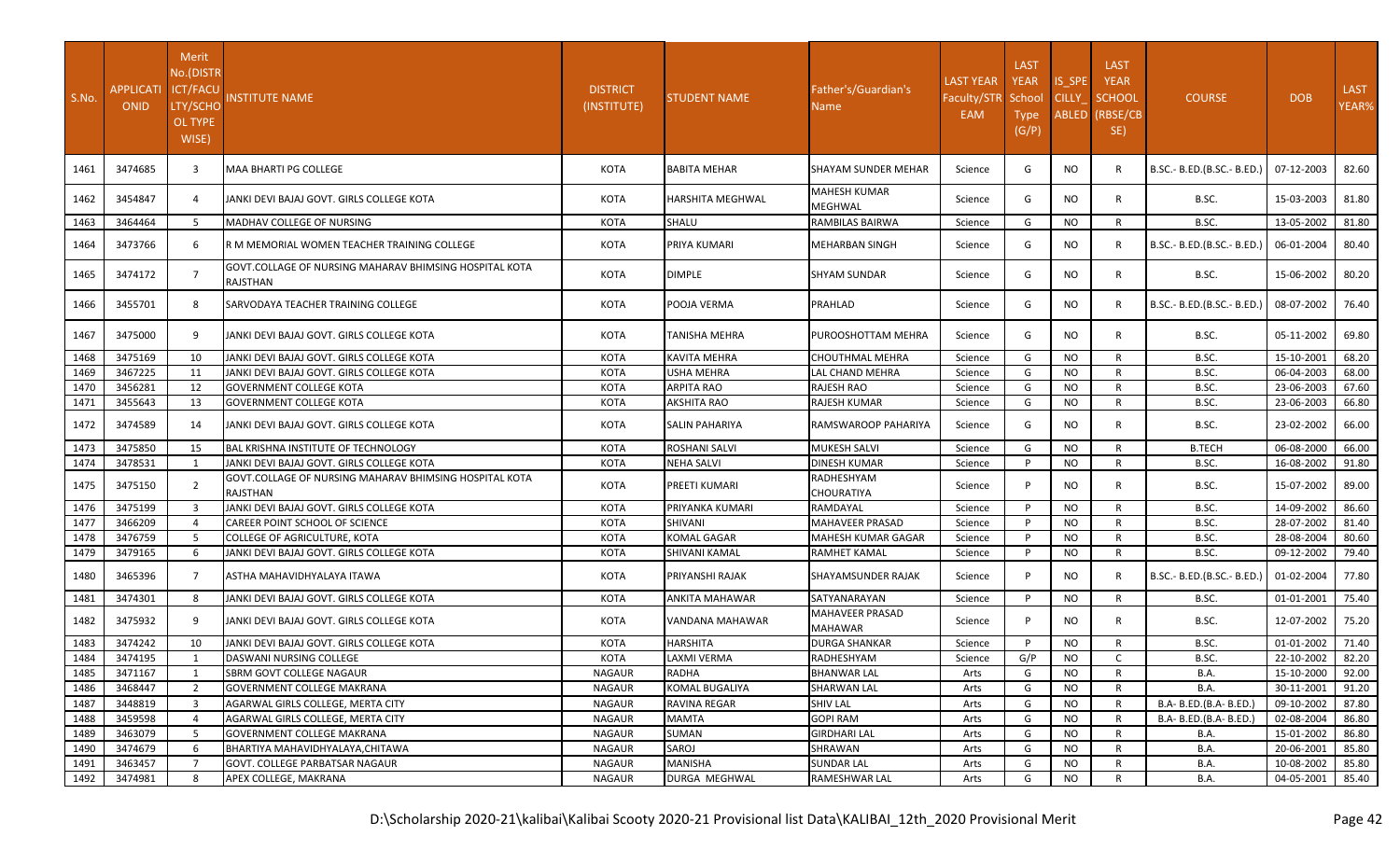| S.No. | <b>APPLICATI</b><br><b>ONID</b> | Merit<br>o.(DISTF) ا<br><b>ICT/FACU</b><br><b>LTY/SCHC</b><br><b>OL TYPE</b><br>WISE) | NSTITUTE NAME                                                             | <b>DISTRICT</b><br>(INSTITUTE) | STUDENT NAME         | Father's/Guardian's<br>Name | LAST YEAR<br>Faculty/STR<br><b>EAM</b> | <b>LAST</b><br><b>YEAR</b><br>School<br><b>Type</b><br>(G/P) | IS SPE<br><b>CILLY</b><br>ABLED | <b>LAST</b><br><b>YEAR</b><br><b>SCHOOL</b><br>(RBSE/CB<br>SE) | <b>COURSE</b>          | <b>DOB</b> | <b>LAST</b><br>YEAR% |
|-------|---------------------------------|---------------------------------------------------------------------------------------|---------------------------------------------------------------------------|--------------------------------|----------------------|-----------------------------|----------------------------------------|--------------------------------------------------------------|---------------------------------|----------------------------------------------------------------|------------------------|------------|----------------------|
| 1493  | 3465982                         | 9                                                                                     | AGARWAL SHIKSHAK PRASHIKSHAN MAHAVIDYALYA, MERTA CITY                     | <b>NAGAUR</b>                  | BINDU CHOROTIYA      | DHARMA RAM                  | Arts                                   | G                                                            | <b>NO</b>                       |                                                                | B.A- B.ED.(B.A- B.ED.) | 07-07-2003 | 84.80                |
| 1494  | 3482112                         | 10                                                                                    | GOVERNMENT BANGUR COLLEGE. DIDWANA                                        | <b>NAGAUR</b>                  | NIRMLA JILOYA        | <b>DEBU RAM</b>             | Arts                                   | G                                                            | <b>NO</b>                       | R                                                              | <b>B.A.</b>            | 20-04-2004 | 83.40                |
| 1495  | 3475192                         | 11                                                                                    | <b>GOVT COLLEGE MANGLANA</b>                                              | <b>NAGAUR</b>                  | PREM DEVI            | <b>KANA RAM</b>             | Arts                                   | G                                                            | <b>NO</b>                       | R                                                              | B.A.                   | 01-01-2003 | 83.00                |
| 1496  | 3474852                         | 12                                                                                    | <b>GOVT COLLEGE MERTA CITY</b>                                            | <b>NAGAUR</b>                  | SUNITA               | <b>GUTHA RAM</b>            | Arts                                   | G                                                            | <b>NO</b>                       |                                                                | B.A.                   | 25-02-2004 | 83.00                |
| 1497  | 3467882                         | 13                                                                                    | <b>GOVT COLLEGE MANGLANA</b>                                              | <b>NAGAUR</b>                  | DURGA                | <b>GOPAL RAM</b>            | Arts                                   | G                                                            | <b>NO</b>                       | R                                                              | <b>B.A.</b>            | 16-04-2003 | 82.60                |
| 1498  | 3454757                         | 14                                                                                    | GOVERNMENT BANGUR COLLEGE, DIDWANA                                        | <b>NAGAUR</b>                  | DHANPATI             | <b>MAGNA RAM</b>            | Arts                                   | G                                                            | <b>NO</b>                       | R                                                              | B.A.                   | 15-09-2002 | 82.40                |
| 1499  | 3476112                         | 15                                                                                    | MARWAR MAHILA MAHAVIDHYALAY                                               | <b>NAGAUR</b>                  | POOJA KHORWAL        | <b>DULI CHAND</b>           | Arts                                   | G                                                            | <b>NO</b>                       | R                                                              | <b>B.A.</b>            | 05-07-2003 | 82.00                |
| 1500  | 3469160                         | 16                                                                                    | GOVERNMENT BANGUR COLLEGE, DIDWANA                                        | <b>NAGAUR</b>                  | CHANDA MEGHWAL       | <b>BUDHA RAM MEGHWAL</b>    | Arts                                   | G                                                            | <b>NO</b>                       |                                                                | B.A.                   | 09-10-2001 | 81.60                |
| 1501  | 3452141                         | 17                                                                                    | GURUKUL MAHAVIDYALAYA MOLASAR                                             | <b>NAGAUR</b>                  | RENU REGAR           | LAXMAN RAM                  | Arts                                   | G                                                            | <b>NO</b>                       |                                                                | B.A.                   | 08-05-2004 | 80.60                |
| 1502  | 3475726                         | 18                                                                                    | GOVERNMENT COLLEGE MAKRANA                                                | <b>NAGAUR</b>                  | NEELAM KHATTI        | <b>NATHU RAM</b>            | Arts                                   | G                                                            | <b>NO</b>                       | R                                                              | B.A.                   | 30-05-2003 | 80.40                |
| 1503  | 3466238                         | 19                                                                                    | SHREEMATI MOHARI DEVI TAPARIA BALIKA MAHAVIDYALAYA,<br><b>JASWANTGARH</b> | NAGAUR                         | SUMAN MEGHWAL        | SHIVAKARAN                  | Arts                                   | G                                                            | NO.                             |                                                                | B.A.                   | 11-04-2003 | 80.20                |
| 1504  | 3470022                         | 20                                                                                    | GOVERNMENT BANGUR COLLEGE, DIDWANA                                        | <b>NAGAUR</b>                  | KOMAL CHOPRA         | <b>GULAB CHAND CHOPRA</b>   | Arts                                   | G                                                            | NO                              |                                                                | B.A.                   | 23-05-2004 | 79.20                |
| 1505  | 3465160                         | 21                                                                                    | GOVERNMENT BANGUR COLLEGE, DIDWANA                                        | <b>NAGAUR</b>                  | MANISHA PANWAR       | <b>TILOKA RAM</b>           | Arts                                   | G                                                            | <b>NO</b>                       | R                                                              | B.A.                   | 14-08-2003 | 78.80                |
| 1506  | 3468550                         | 22                                                                                    | GOVT. COLLEGE PARBATSAR NAGAUR                                            | <b>NAGAUR</b>                  | KANCHAN MEGHWAL      | <b>MOTI RAM</b>             | Arts                                   | G                                                            | <b>NO</b>                       | R                                                              | <b>B.A.</b>            | 10-05-2002 | 78.60                |
| 1507  | 3482187                         | 23                                                                                    | GOVERNMENT BANGUR COLLEGE, DIDWANA                                        | <b>NAGAUR</b>                  | POOJA                | <b>OMPRAKASH</b>            | Arts                                   | G                                                            | <b>NO</b>                       |                                                                | <b>B.A.</b>            | 10-03-2002 | 78.40                |
| 1508  | 3448039                         | 24                                                                                    | <b>GOVT COLLEGE MERTA CITY</b>                                            | <b>NAGAUR</b>                  | <b>MAMATA</b>        | <b>HARAKA RAM</b>           | Arts                                   | G                                                            | <b>NO</b>                       |                                                                | <b>B.A.</b>            | 07-08-2003 | 78.40                |
| 1509  | 3474416                         | 25                                                                                    | GOVERNMENT BANGUR COLLEGE, DIDWANA                                        | <b>NAGAUR</b>                  | POONAM               | RAMSUKH                     | Arts                                   | G                                                            | <b>NO</b>                       | R                                                              | <b>B.A.</b>            | 20-03-2003 | 78.20                |
| 1510  | 3474245                         | 26                                                                                    | GOVERNMENT BANGUR COLLEGE, DIDWANA                                        | <b>NAGAUR</b>                  | ANKITA CHOUHAN       | <b>RAJESH</b>               | Arts                                   | G                                                            | <b>NO</b>                       | R                                                              | B.A.                   | 15-08-2003 | 77.80                |
| 1511  | 3482999                         | 27                                                                                    | SARASWATI MAHILA MAHAVIDYALAYA MAKRANA                                    | <b>NAGAUR</b>                  | NIMA DEVI            | <b>MADAN LAL</b>            | Arts                                   | G                                                            | <b>NO</b>                       | R                                                              | B.A.                   | 16-06-2004 | 77.40                |
| 1512  | 3470946                         | 28                                                                                    | VIVEKANAND COLLEGE, MOLASAR, NAGAUR                                       | <b>NAGAUR</b>                  | KOMAL MEGHWAL        | MUKESH KUMAR                | Arts                                   | G                                                            | <b>NO</b>                       |                                                                | <b>B.A.</b>            | 24-04-2003 | 77.00                |
| 1513  | 3474971                         | 29                                                                                    | GURUKUL MAHAVIDYALAYA MOLASAR                                             | <b>NAGAUR</b>                  | MANISHA BAWARI       | <b>SOMANI RAM</b>           | Arts                                   | G                                                            | <b>NO</b>                       |                                                                | B.A.                   | 20-06-2003 | 77.00                |
| 1514  | 3475784                         | 30                                                                                    | <b>GOVT COLLEGE MANGLANA</b>                                              | <b>NAGAUR</b>                  | POONAM DEVI          | <b>SAMDAR RAM</b>           | Arts                                   | G                                                            | <b>NO</b>                       | R                                                              | B.A.                   | 30-04-2003 | 76.80                |
| 1515  | 3450029                         | 31                                                                                    | GOVT. COLLEGE PARBATSAR NAGAUR                                            | <b>NAGAUR</b>                  | LEELA MEGHWAL        | <b>BHANWAR LAL</b>          | Arts                                   | G                                                            | <b>NO</b>                       | R                                                              | B.A.                   | 30-04-2001 | 76.60                |
| 1516  | 3475252                         | 32                                                                                    | <b>GOVT COLLEGE MANGLANA</b>                                              | <b>NAGAUR</b>                  | SHANTI BAWARI        | OM PRAKASH BAWARI           | Arts                                   | G                                                            | <b>NO</b>                       | R                                                              | B.A.                   | 15-10-2001 | 75.60                |
| 1517  | 3476493                         | 33                                                                                    | GOVERNMENT BANGUR COLLEGE, DIDWANA                                        | <b>NAGAUR</b>                  | SUSHILA              | PREMARAM                    | Arts                                   | G                                                            | <b>NO</b>                       | R                                                              | <b>B.A.</b>            | 01-01-2004 | 75.60                |
| 1518  | 3475171                         | -34                                                                                   | <b>GOVT COLLEGE MANGLANA</b>                                              | <b>NAGAUR</b>                  | PINKI RAJ BOHARA     | <b>BHANWAR LAL</b>          | Arts                                   | G                                                            | <b>NO</b>                       | R                                                              | <b>B.A.</b>            | 26-01-2004 | 73.80                |
| 1519  | 3479473                         | 35                                                                                    | MAITREYEE GIRLS TEACHER TRAINING COLLEGE                                  | <b>NAGAUR</b>                  | SUMAN                | <b>BHANWAR LAL</b>          | Arts                                   | G                                                            | <b>NO</b>                       | R                                                              | B.A- B.ED.(B.A- B.ED.) | 22-04-2003 | 73.60                |
| 1520  | 3461509                         | 36                                                                                    | GOVERNMENT BANGUR COLLEGE, DIDWANA                                        | <b>NAGAUR</b>                  | SUNITA               | <b>KISHANA RAM</b>          | Arts                                   | G                                                            | NO.                             | R                                                              | B.A.                   | 04-03-2000 | 72.00                |
| 1521  | 3475234                         | 37                                                                                    | <b>GOVERNMENT COLLEGE KHIVNSAR</b>                                        | <b>NAGAUR</b>                  | MANJU                | <b>OM PRAKASH</b>           | Arts                                   | G                                                            | <b>NO</b>                       | R                                                              | B.A.                   | 29-03-1998 | 71.60                |
| 1522  | 3475249                         | 38                                                                                    | <b>GOVT COLLEGE MANGLANA</b>                                              | <b>NAGAUR</b>                  | PINKI RAJ BOHRA      | PAPPU RAJ BOHRA             | Arts                                   | G                                                            | <b>NO</b>                       | R                                                              | <b>B.A.</b>            | 14-03-2003 | 71.40                |
| 1523  | 3476166                         | 39                                                                                    | GURUKUL MAHAVIDYALAYA MOLASAR                                             | <b>NAGAUR</b>                  | RENU BAGARI          | <b>SURESH KUMAR</b>         | Arts                                   | G                                                            | NO.                             |                                                                | <b>B.A.</b>            | 16-07-2003 | 71.40                |
| 1524  | 3475044                         | 40                                                                                    | GURUKUL MAHAVIDYALAYA MOLASAR                                             | <b>NAGAUR</b>                  | POOJA NAYAK          | <b>AMARCHAND NAYAK</b>      | Arts                                   | G                                                            | <b>NO</b>                       | R                                                              | <b>B.A.</b>            | 08-08-2005 | 71.00                |
| 1525  | 3483716                         | 41                                                                                    | <b>MAKRANA T T COLLEGE</b>                                                | <b>NAGAUR</b>                  | MAINA MEGHWAL        | RAMKARAN MEGHWAL            | Arts                                   | G                                                            | NO                              |                                                                | B.A- B.ED.(B.A- B.ED.) | 02-04-2000 | 70.60                |
| 1526  | 3476201                         | 42                                                                                    | AGARWAL GIRLS COLLEGE, MERTA CITY                                         | <b>NAGAUR</b>                  | SUMAN                | RAJENDRA KUMAR              | Arts                                   | G                                                            | <b>NO</b>                       |                                                                | B.A- B.ED.(B.A- B.ED.) | 12-02-2003 | 70.60                |
| 1527  | 3475648                         | 43                                                                                    | GOVT. COLLEGE PARBATSAR NAGAUR                                            | <b>NAGAUR</b>                  | <b>VINITA KERAPA</b> | <b>TULSI RAM</b>            | Arts                                   | G                                                            | NO                              | R                                                              | B.A.                   | 24-05-2003 | 70.40                |
| 1528  | 3475046                         | 44                                                                                    | GURUKUL MAHAVIDYALAYA MOLASAR                                             | <b>NAGAUR</b>                  | POOJA                | SHANKAR                     | Arts                                   | G                                                            | <b>NO</b>                       |                                                                | B.A.                   | 02-07-2003 | 70.20                |
| 1529  | 3467475                         | 45                                                                                    | SHRI SAWAI COLLEGE, DIDWANA                                               | NAGAUR                         | RAJNI                | <b>RUGA RAM</b>             | Arts                                   | G                                                            | NO                              |                                                                | B.A.                   | 01-01-2001 | 69.60                |
| 1530  | 3476476                         | 46                                                                                    | GOVERNMENT BANGUR COLLEGE, DIDWANA                                        | <b>NAGAUR</b>                  | KRIPA                | <b>CHENA RAM</b>            | Arts                                   | G                                                            | NO                              |                                                                | B.A.                   | 07-03-2002 | 69.60                |
| 1531  | 3475657                         | 47                                                                                    | GOVERNMENT BANGUR COLLEGE, DIDWANA                                        | <b>NAGAUR</b>                  | SUSHILA MEGHWAL      | <b>SHRAWAN RAM</b>          | Arts                                   | G                                                            | NO.                             | R                                                              | B.A.                   | 15-08-2003 | 69.40                |
| 1532  | 3453934                         | 48                                                                                    | GOVERNMENT BANGUR COLLEGE, DIDWANA                                        | <b>NAGAUR</b>                  | KAVITA               | <b>INDRA CHAND</b>          | Arts                                   | G                                                            | NO                              | R                                                              | <b>B.A.</b>            | 07-07-2002 | 67.40                |
| 1533  | 3463495                         | 49                                                                                    | SHAHEED BHAGAT SINGH COLLEGE NAWA CITY                                    | <b>NAGAUR</b>                  | POOJA MEGHWAL        | <b>BHANWAR LAL</b>          | Arts                                   | G                                                            | <b>NO</b>                       | R                                                              | <b>B.A.</b>            | 10-03-2003 | 67.20                |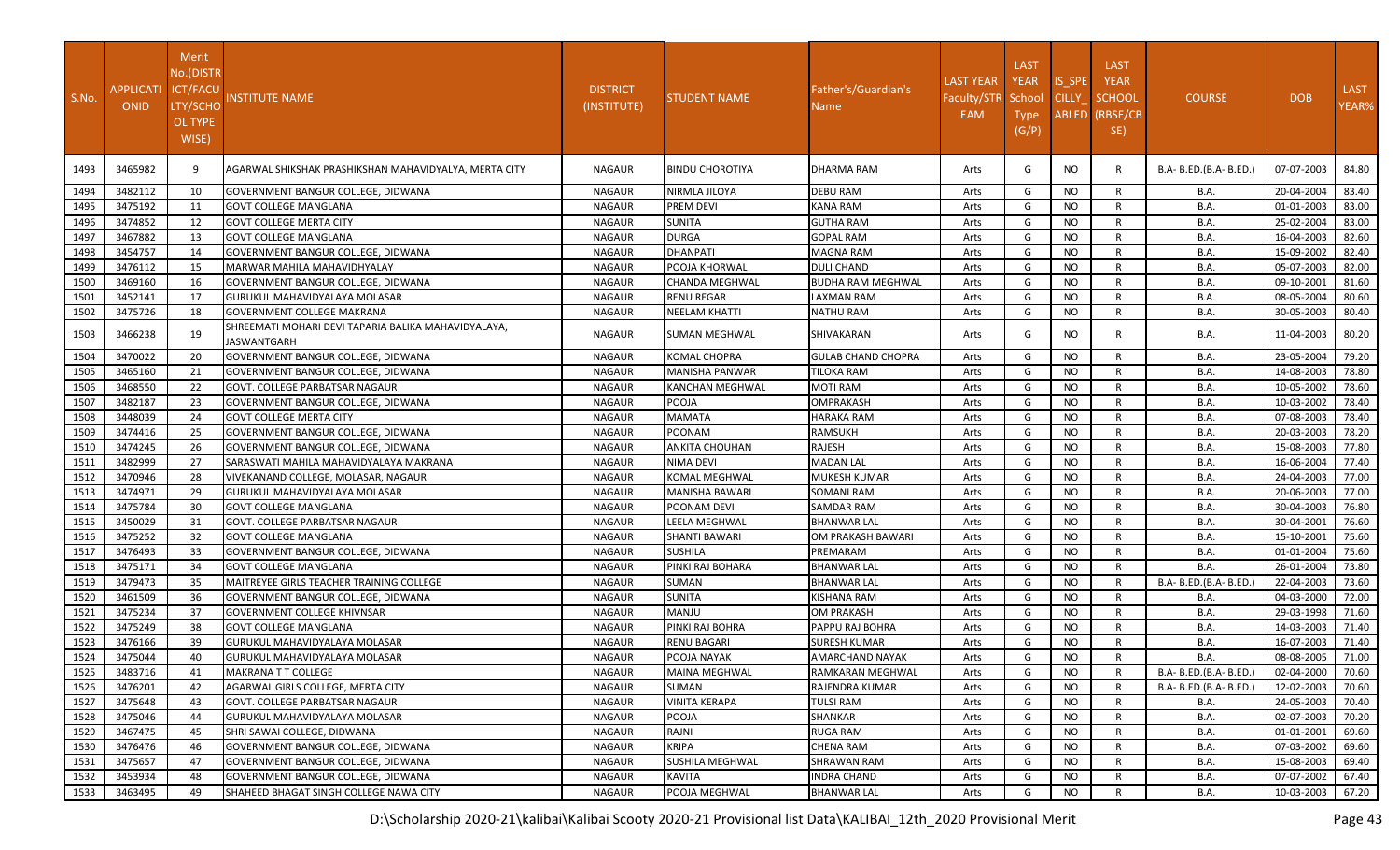| S.No. | <b>APPLICATI</b><br><b>ONID</b> | <b>Merit</b><br>Vo.(DISTF<br><b>ICT/FACU</b><br>LTY/SCHO<br>OL TYPE<br>WISE) | NSTITUTE NAME                                | <b>DISTRICT</b><br>(INSTITUTE) | STUDENT NAME          | Father's/Guardian's<br>Name | LAST YEAR<br>Faculty/STR<br><b>EAM</b> | <b>LAST</b><br><b>YEAR</b><br>School<br><b>Type</b><br>(G/P) | IS SPE<br><b>CILLY</b> | <b>LAST</b><br><b>YEAR</b><br><b>SCHOOL</b><br>ABLED (RBSE/CB<br>SE) | <b>COURSE</b>              | <b>DOB</b>       | <b>LAST</b><br>YEAR% |
|-------|---------------------------------|------------------------------------------------------------------------------|----------------------------------------------|--------------------------------|-----------------------|-----------------------------|----------------------------------------|--------------------------------------------------------------|------------------------|----------------------------------------------------------------------|----------------------------|------------------|----------------------|
| 1534  | 3480462                         | 50                                                                           | RAJEEV GANDHI MAHAVIDHYALYA, MAULASAR        | <b>NAGAUR</b>                  | SURGYAN               | <b>GOPAL RAM</b>            | Arts                                   | G                                                            | <b>NO</b>              | R                                                                    | <b>B.A.</b>                | 01-01-2002       | 67.00                |
| 1535  | 3482486                         | 51                                                                           | RAJEEV GANDHI MAHAVIDHYALYA, MAULASAR        | <b>NAGAUR</b>                  | PAPPU DEVI MEGHWAL    | <b>CHHOTU RAM</b>           | Arts                                   | G                                                            | <b>NO</b>              | R                                                                    | <b>B.A.</b>                | 03-07-2003       | 66.80                |
| 1536  | 3475047                         | 52                                                                           | GOVERNMENT GIRLS COLLEGE, NAGAUR             | <b>NAGAUR</b>                  | SANGEETA              | <b>SARJAN RAM</b>           | Arts                                   | G                                                            | <b>NO</b>              | R                                                                    | <b>B.A.</b>                | 08-09-2002       | 66.20                |
| 1537  | 3474330                         | 53                                                                           | SBRM GOVT COLLEGE NAGAUR                     | <b>NAGAUR</b>                  | URMILA                | <b>SUKHA RAM</b>            | Arts                                   | G                                                            | N <sub>O</sub>         | R                                                                    | B.A.                       | 10-07-2003       | 66.20                |
| 1538  | 3475222                         | 54                                                                           | <b>GOVT COLLEGE MERTA CITY</b>               | <b>NAGAUR</b>                  | REKHA DEVI MEGHWAL    | RAMSAGAR MEGHWAL            | Arts                                   | G                                                            | <b>NO</b>              | R                                                                    | <b>B.A.</b>                | 07-07-2000       | 65.80                |
| 1539  | 3479926                         | 55                                                                           | RAJEEV GANDHI MAHAVIDHYALYA, MAULASAR        | <b>NAGAUR</b>                  | MANISHA               | <b>DALU RAM</b>             | Arts                                   | G                                                            | <b>NO</b>              | R                                                                    | <b>B.A.</b>                | 27-09-2004       | 65.80                |
| 1540  | 3476705                         | 56                                                                           | GURUKUL MAHAVIDYALAYA MOLASAR                | <b>NAGAUR</b>                  | PINKI BAGARI          | <b>BANWARI LAL BAGARI</b>   | Arts                                   | G                                                            | <b>NO</b>              | R                                                                    | <b>B.A.</b>                | 10-05-2002       | 65.60                |
| 1541  | 3476371                         | -1                                                                           | ADARSH P.G. COLLEGE ,KUCHAMAN CITY           | <b>NAGAUR</b>                  | PREM DEVI             | AMARA RAM                   | Arts                                   | P                                                            | <b>NO</b>              | R                                                                    | <b>B.A.</b>                | 01-01-2001       | 87.60                |
| 1542  | 3481075                         | $\overline{2}$                                                               | RANA ROYALS GIRLS COLLEGE                    | <b>NAGAUR</b>                  | PRIYANKA DEVI         | <b>CHENA RAM</b>            | Arts                                   | D                                                            | N <sub>O</sub>         | R                                                                    | B.A.                       | 07-10-2000       | 86.80                |
| 1543  | 3474374                         | $\overline{\mathbf{3}}$                                                      | SHARDA MAHILA COLLEGE DEGANA                 | <b>NAGAUR</b>                  | POOJA                 | <b>JHUMAR RAM</b>           | Arts                                   | P                                                            | <b>NO</b>              | R                                                                    | <b>B.A.</b>                | 02-10-2003       | 85.40                |
| 1544  | 3474847                         | $\overline{4}$                                                               | SARVODAYA COLLEGE OF NURSING                 | <b>NAGAUR</b>                  | MANJU                 | <b>UGAMAA RAAM</b>          | Arts                                   | P                                                            | <b>NO</b>              | R                                                                    | B.SC.                      | 18-01-2003       | 85.20                |
| 1545  | 3472499                         | - 5                                                                          | APEX COLLEGE, MAKRANA                        | <b>NAGAUR</b>                  | SAVITA GAUR           | <b>HANUMAN RAM</b>          | Arts                                   | P                                                            | <b>NO</b>              | R                                                                    | B.A- B.ED.(B.A- B.ED.)     | 02-09-2003       | 83.00                |
| 1546  | 3482549                         | - 6                                                                          | <b>GOVT COLLEGE MANGLANA</b>                 | <b>NAGAUR</b>                  | MANISHA MEGHWAL       | <b>DAYAL RAM</b>            | Arts                                   | P                                                            | <b>NO</b>              | R                                                                    | <b>B.A.</b>                | 10-02-2002       | 79.00                |
| 1547  | 3475745                         | $\overline{7}$                                                               | RANA ROYALS GIRLS COLLEGE                    | <b>NAGAUR</b>                  | PUJA MEGHAWAL         | <b>LALA RAM</b>             | Arts                                   | D                                                            | N <sub>O</sub>         | R                                                                    | B.A.                       | 01-07-2004       | 77.80                |
| 1548  | 3469359                         | 8                                                                            | <b>GOVT COLLEGE MERTA CITY</b>               | <b>NAGAUR</b>                  | VISHAKA               | <b>DHARU RAM</b>            | Arts                                   | D                                                            | <b>NO</b>              | $\mathsf{R}$                                                         | <b>B.A.</b>                | 12-11-2003       | 69.80                |
| 1549  | 3478005                         | -9                                                                           | SARVODAYA SHIKSHAK PRASHIKSHAN MAHAVIDYALAYA | <b>NAGAUR</b>                  | PRIYANKA KATARIYA     | <b>ROOPCHAND</b>            | Arts                                   | P                                                            | <b>NO</b>              | R                                                                    | B.A- B.ED.(B.A- B.ED.)     | 20-09-2006       | 68.20                |
| 1550  | 3475030                         | -1                                                                           | SHAHEED BHAGAT SINGH COLLEGE NAWA CITY       | <b>NAGAUR</b>                  | <b>DIMPAL</b>         | <b>KISAN</b>                | Commerce                               | G                                                            | <b>NO</b>              | R                                                                    | <b>BCOM</b>                | 29-10-2002       | 75.20                |
| 1551  | 3475288                         | $\overline{2}$                                                               | APEX COLLEGE, MAKRANA                        | <b>NAGAUR</b>                  | REKHA                 | <b>TIKAM CHAND</b>          | Commerce                               | G                                                            | <b>NO</b>              | $\mathsf{R}$                                                         | <b>BCOM</b>                | 04-01-2000       | 68.80                |
| 1552  | 3458675                         | 1                                                                            | AGARWAL GIRLS COLLEGE, MERTA CITY            | <b>NAGAUR</b>                  | MANJU REGAR           | <b>SHIV LAL</b>             | Science                                | G                                                            | NO.                    | R                                                                    | B.SC.- B.ED.(B.SC.- B.ED.) | 09-10-2003       | 79.20                |
| 1553  | 3468947                         | $\overline{2}$                                                               | TAGORE MAHAVIDHYALYA MOLASAR                 | <b>NAGAUR</b>                  | POOJA                 | <b>LALA RAM SANEL</b>       | Science                                | G                                                            | <b>NO</b>              | R                                                                    | B.SC.                      | 15-09-2001       | 76.20                |
| 1554  | 3474639                         | $\overline{3}$                                                               | MARWAR MAHAVIDHYALAY KUCHAMAN CITY           | <b>NAGAUR</b>                  | KRISHNA REGAR         | <b>NATWAR LAL</b>           | Science                                | G                                                            | <b>NO</b>              | R                                                                    | B.SC.                      | 05-07-2001       | 75.60                |
| 1555  | 3483309                         | $\overline{4}$                                                               | AGARWAL GIRLS COLLEGE, MERTA CITY            | NAGAUR                         | SUMAN MEGHWANSHI      | SODAN MEGHWANSHI            | Science                                | G                                                            | NO.                    |                                                                      | B.SC.- B.ED.(B.SC.- B.ED.) | 12-08-2002       | 75.40                |
| 1556  | 3468965                         | - 5                                                                          | TAGORE MAHAVIDHYALYA MOLASAR                 | <b>NAGAUR</b>                  | СННОТІ                | <b>LALA RAM</b>             | Science                                | G                                                            | <b>NO</b>              | R                                                                    | B.SC.                      | 01-01-2003       | 72.60                |
| 1557  | 3475253                         | - 6                                                                          | MODERN MAHILA MAHAVIDHALAYA KUCHAMAN CITY    | <b>NAGAUR</b>                  | MANISHA KUMARI        | <b>LAL CHAND</b>            | Science                                | G                                                            | <b>NO</b>              | R                                                                    | B.SC.                      | 03-07-2003       | 72.40                |
| 1558  | 3475060                         | $\overline{7}$                                                               | RANA ROYALS GIRLS COLLEGE                    | <b>NAGAUR</b>                  | <b>DURGESH</b>        | RAMESHWAR LAL               | Science                                | G                                                            | <b>NO</b>              | R                                                                    | B.SC.                      | 06-07-2003       | 72.00                |
| 1559  | 3466880                         | 8                                                                            | GOVT. COLLEGE PARBATSAR NAGAUR               | <b>NAGAUR</b>                  | NEELU MEGHWAL         | <b>CHENA RAM</b>            | Science                                | G                                                            | <b>NO</b>              | R                                                                    | B.A.                       | 11-04-2001       | 70.60                |
| 1560  | 3474859                         | 9                                                                            | SARVODAYA SHIKSHAK PRASHIKSHAN MAHAVIDYALAYA | <b>NAGAUR</b>                  | SARITA                | <b>BABU LAL</b>             | Science                                | G                                                            | NO.                    | R                                                                    | B.SC.- B.ED.(B.SC.- B.ED.) | 21-12-2001       | 69.40                |
| 1561  | 3475141                         | 10                                                                           | RANA ROYALS GIRLS COLLEGE                    | <b>NAGAUR</b>                  | SUMITRA               | RAJENDRA PARIHAR            | Science                                | G                                                            | <b>NO</b>              | R                                                                    | B.SC.                      | 15-06-2002       | 67.80                |
| 1562  | 3476303                         | 11                                                                           | MODERN MAHILA MAHAVIDHALAYA KUCHAMAN CITY    | <b>NAGAUR</b>                  | SALONI                | <b>KISHAN LAL</b>           | Science                                | G                                                            | <b>NO</b>              | R                                                                    | B.SC.                      | 07-12-2004       | 67.60                |
| 1563  | 3468382                         | -1                                                                           | RANA ROYALS GIRLS COLLEGE                    | <b>NAGAUR</b>                  | ANISHA GOTHWAL        | <b>HEMA RAM</b>             | Science                                | P                                                            | NO.                    | R                                                                    | B.SC.                      | 20-10-2004       | 89.60                |
| 1564  | 3483752                         |                                                                              | COLLEGE OF AGRICULTURE, NAGAUR               | NAGAUR                         | <b>KRISHNA BAIRWA</b> | KAILASH CHAND BAIRWA        | Science                                |                                                              | <b>NO</b>              |                                                                      | B.SC.                      | 27-10-2002 80.20 |                      |
| 1565  | 3476077                         | $\overline{3}$                                                               | GOVERNMENT GIRLS COLLEGE, NAGAUR             | <b>NAGAUR</b>                  | SARITA                | <b>OM PRAKASH</b>           | Science                                | <b>P</b>                                                     | <b>NO</b>              | $\mathsf{R}$                                                         | B.SC.                      | 05-02-2003       | 77.60                |
| 1566  | 3475603                         | $\overline{4}$                                                               | <b>GOVERNMENT GIRLS COLLEGE. NAGAUR</b>      | <b>NAGAUR</b>                  | <b>USHA KHATI</b>     | <b>JITENDRA KHATI</b>       | Science                                |                                                              | <b>NO</b>              | R                                                                    | B.SC.                      | 25-07-2003       | 77.00                |
| 1567  | 3475326                         | -5                                                                           | RAJEEV GANDHI MAHAVIDHYALYA, MAULASAR        | NAGAUR                         | KANCHAN KUMARI        | <b>NATHU RAM</b>            | Science                                | P                                                            | <b>NO</b>              | R                                                                    | B.SC.                      | 10-05-2004       | 76.00                |
| 1568  | 3477794                         | 6                                                                            | AGARWAL GIRLS T T COLLEGE, MERTA CITY        | NAGAUR                         | KAVITA                | <b>KANA RAM</b>             | Science                                | P                                                            | <b>NO</b>              | R                                                                    | B.SC.- B.ED.(B.SC.- B.ED.) | 04-09-2001       | 75.80                |
| 1569  | 3476217                         | $\overline{7}$                                                               | SARVODAYA SHIKSHAK PRASHIKSHAN MAHAVIDYALAYA | NAGAUR                         | MANISHA BARUPAL       | <b>OM PRAKASH</b>           | Science                                |                                                              | <b>NO</b>              | R                                                                    | B.SC.- B.ED.(B.SC.- B.ED.) | 25-01-2004       | 75.40                |
| 1570  | 3480626                         | 8                                                                            | KANHA COLLEGE                                | NAGAUR                         | PRATIBHA JINGAR       | <b>CHHAGAN LAL</b>          | Science                                | P                                                            | <b>NO</b>              | R                                                                    | B.SC.                      | 10-06-2003       | 72.80                |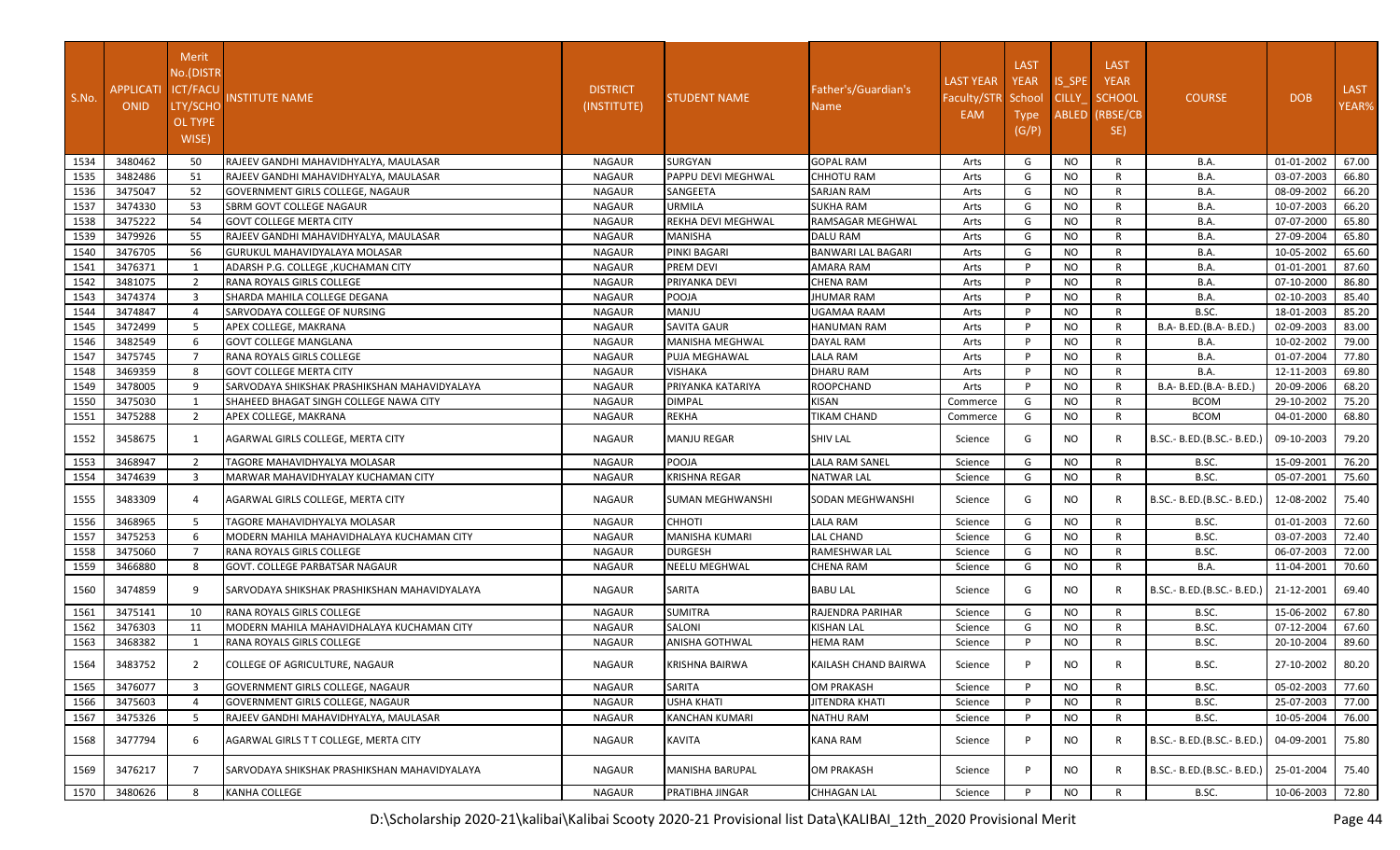| S.No. | <b>APPLICATI</b><br><b>ONID</b> | <b>Merit</b><br>o.(DISTFا<br>ICT/FACU<br>LTY/SCHO<br><b>OL TYPE</b><br>WISE) | NSTITUTE NAME                                                                | <b>DISTRICT</b><br>(INSTITUTE) | STUDENT NAME          | Father's/Guardian's<br>Name                   | LAST YEAR<br>Faculty/STR School<br><b>EAM</b> | <b>LAST</b><br><b>YEAR</b><br><b>Type</b><br>(G/P) | IS SPE<br><b>CILLY</b> | <b>LAST</b><br><b>YEAR</b><br><b>SCHOOL</b><br>ABLED (RBSE/CB<br>SE) | <b>COURSE</b>              | <b>DOB</b> | <b>LAST</b><br>YEAR% |
|-------|---------------------------------|------------------------------------------------------------------------------|------------------------------------------------------------------------------|--------------------------------|-----------------------|-----------------------------------------------|-----------------------------------------------|----------------------------------------------------|------------------------|----------------------------------------------------------------------|----------------------------|------------|----------------------|
| 1571  | 3474489                         | -9                                                                           | SBRM GOVT COLLEGE NAGAUR                                                     | <b>NAGAUR</b>                  | KOMAL                 | <b>VIKRAM</b>                                 | Science                                       | P                                                  | <b>NO</b>              | R                                                                    | B.SC.                      | 01-01-2006 | 68.40                |
| 1572  | 3466594                         | -1                                                                           | SHREE PARAMHANS SWAMI MADHAWANAND MAHAVIDHALAY                               | PALI                           | <b>BHARTI</b>         | <b>SANTOSH RAM</b>                            | Arts                                          | G                                                  | NO.                    | R                                                                    | B.A.                       | 01-01-2003 | 93.20                |
| 1573  | 3474454                         | $\overline{2}$                                                               | GOVERNMENT COLLEGE, SOJAT                                                    | PALI                           | <b>KIRAN</b>          | <b>OM PRAKASH</b>                             | Arts                                          | G                                                  | <b>NO</b>              | R                                                                    | B.A.                       | 07-08-2003 | 84.40                |
| 1574  | 3457471                         | $\overline{3}$                                                               | GOVERNMENT COLLEGE JAITARAN - PALI                                           | PALI                           | VIMLA                 | <b>PEMA RAM</b>                               | Arts                                          | G                                                  | NO.                    | R                                                                    | B.A.                       | 22-07-2003 | 83.00                |
| 1575  | 3474869                         | $\overline{4}$                                                               | <b>GOVERNMENT COLLEGE, ROHAT(PALI)</b>                                       | PALI                           | RACHANA               | <b>JAGDISH</b>                                | Arts                                          | G                                                  | <b>NO</b>              | R                                                                    | B.A.                       | 24-09-2001 | 81.20                |
| 1576  | 3456925                         | - 5                                                                          | <b>GOVERNMENT COLLEGE BALI</b>                                               | PALI                           | KHUSHBU               | <b>KANTI LAL</b>                              | Arts                                          | G                                                  | <b>NO</b>              | $\mathsf{R}$                                                         | B.A.                       | 10-05-2003 | 80.00                |
| 1577  | 3451223                         | 6                                                                            | <b>GOVERNMENT COLLEGE, SOJAT</b>                                             | PALI                           | <b>DIVYA</b>          | <b>MANGI LAL</b>                              | Arts                                          | G                                                  | <b>NO</b>              | R                                                                    | B.A.                       | 19-08-2002 | 78.00                |
| 1578  | 3474353                         | $\overline{7}$                                                               | GOVERNMENT COLLEGE RAIPUR(PALI)                                              | PALI                           | <b>SUMAN KUMARI</b>   | <b>DHARMA RAM</b>                             | Arts                                          | G                                                  | <b>NO</b>              | R                                                                    | B.A.                       | 20-08-2002 | 75.80                |
| 1579  | 3480270                         | 8                                                                            | GOVERNEMENT BANGUR POST GRADUATE COLLEGE                                     | PALI                           | DEVI                  | <b>GOBAR RAM</b>                              | Arts                                          | G                                                  | NO.                    | R                                                                    | B.A.                       | 01-01-2001 | 75.40                |
| 1580  | 3464153                         | 9                                                                            | GOVT COLLEGE, MARWAR JUNCTION                                                | PALI                           | ANISHA                | <b>BHUPESH KUMAR</b>                          | Arts                                          | G                                                  | <b>NO</b>              | R                                                                    | B.A.                       | 02-05-2003 | 74.00                |
| 1581  | 3474603                         | 10                                                                           | <b>GOVERNMENT COLLEGE BALI</b>                                               | PALI                           | POOJA KUMARI          | <b>PRBHU RAM</b>                              | Arts                                          | G                                                  | <b>NO</b>              | R                                                                    | <b>B.A.</b>                | 07-07-2003 | 71.40                |
| 1582  | 3476075                         | 11                                                                           | LEELA DEVI PARASMAL SANCHETI KANYA MAHAVIDYALAYA, VIDYAWADI                  | PALI                           | NITA NAYAK            | KALURAM                                       | Arts                                          | G                                                  | NO.                    | R                                                                    | B.A- B.ED.(B.A- B.ED.)     | 15-07-2001 | 70.00                |
| 1583  | 3475166                         | 12                                                                           | SGPB GOVERNMENT GIRLS COLLEGE, PALI                                          | PALI                           | CHANDRIKA             | <b>KAMLESH</b>                                | Arts                                          | G                                                  | <b>NO</b>              | R                                                                    | B.A.                       | 10-10-2004 | 69.40                |
| 1584  | 3470711                         | 13                                                                           | <b>GOVERNMENT COLLEGE, SOJAT</b>                                             | PALI                           | <b>JAGRTI CHOUHAN</b> | <b>KANA RAM</b>                               | Arts                                          | G                                                  | NO.                    | $\mathsf{R}$                                                         | B.A.                       | 31-03-2000 | 69.20                |
| 1585  | 3475513                         | 14                                                                           | <b>GOVERNMENT COLLEGE, SOJAT</b>                                             | PALI                           | <b>NIRAMA</b>         | <b>GHEVAR RAAM</b>                            | Arts                                          | G                                                  | <b>NO</b>              | R                                                                    | B.A.                       | 01-01-2005 | 69.00                |
| 1586  | 3470650                         | 15                                                                           | <b>GOVERNMENT COLLEGE, SOJAT</b>                                             | PALI                           | SHILPA CHOUHAN        | KISHOR CHOUHAN                                | Arts                                          | G                                                  | <b>NO</b>              | R                                                                    | B.A.                       | 05-05-2002 | 68.40                |
| 1587  | 3483169                         | 16                                                                           | GOVERNEMENT BANGUR POST GRADUATE COLLEGE                                     | PALI                           | <b>RUKMA</b>          | <b>NAINA RAM</b>                              | Arts                                          | G                                                  | <b>NO</b>              | R                                                                    | B.A.                       | 15-06-2003 | 68.00                |
| 1588  | 3476710                         | 17                                                                           | <b>GOVERNMENT COLLEGE RAIPUR(PALI)</b>                                       | PALI                           | <b>DIKSHA</b>         | <b>BUDHA RAM</b>                              | Arts                                          | G                                                  | <b>NO</b>              | R                                                                    | B.A.                       | 03-03-2002 | 67.60                |
| 1589  | 3475061                         | 18                                                                           | GOVERNEMENT BANGUR POST GRADUATE COLLEGE                                     | PALI                           | <b>BASANTI</b>        | <b>NARAYAN LAL</b>                            | Arts                                          | G                                                  | <b>NO</b>              | $\mathsf{R}$                                                         | B.A.                       | 31-01-2002 | 67.40                |
| 1590  | 3475931                         | 19                                                                           | GOVERNMENT COLLEGE, ROHAT(PALI)                                              | PALI                           | PRAMILA               | <b>RANA RAM</b>                               | Arts                                          | G                                                  | <b>NO</b>              | R                                                                    | B.A.                       | 21-01-2003 | 66.80                |
| 1591  | 3474468                         | 1                                                                            | <b>GOVERNMENT COLLEGE RAIPUR(PALI)</b>                                       | PALI                           | CHANCHAL              | <b>GYAN PRAKASH</b>                           | Arts                                          | P                                                  | <b>NO</b>              | R                                                                    | B.A.                       | 01-12-2003 | 80.00                |
| 1592  | 3476621                         | $\overline{2}$                                                               | GOVERNEMENT BANGUR POST GRADUATE COLLEGE                                     | PALI                           | DIVYA KUMARI          | <b>AMAR SINGH</b>                             | Arts                                          | P                                                  | <b>NO</b>              | R                                                                    | B.A.                       | 02-10-2001 | 78.60                |
| 1593  | 3462563                         | $\overline{3}$                                                               | GOVERNEMENT BANGUR POST GRADUATE COLLEGE                                     | PALI                           | BHAVNA KUMARI         | LAXMAN LAL                                    | Arts                                          | P                                                  | NO.                    | R                                                                    | B.A.                       | 01-11-2000 | 77.40                |
| 1594  | 3459250                         | $\overline{a}$                                                               | <b>GOVERNEMENT BANGUR POST GRADUATE COLLEGE</b>                              | PALI                           | RIYA GEHLOT           | <b>BHAGARAM URF</b><br><b>BHUVNESH GEHLOT</b> | Arts                                          |                                                    | NO.                    | R                                                                    | B.A.                       | 26-11-2001 | 75.80                |
| 1595  | 3462866                         | - 5                                                                          | GOVERNEMENT BANGUR POST GRADUATE COLLEGE                                     | PALI                           | RANU                  | <b>KANA RAM</b>                               | Arts                                          | P                                                  | N <sub>O</sub>         | R                                                                    | B.A.                       | 01-07-2003 | 75.00                |
| 1596  | 3474486                         | -6                                                                           | SGPB GOVERNMENT GIRLS COLLEGE, PALI                                          | PALI                           | SUMAN                 | <b>PRAKASH</b>                                | Arts                                          | D                                                  | <b>NO</b>              | R                                                                    | B.A.                       | 20-06-2003 | 72.20                |
| 1597  | 3474430                         | $\overline{7}$                                                               | <b>GOVERNMENT COLLEGE RAIPUR(PALI)</b>                                       | PALI                           | ANITA RAJ NARWAL      | <b>RUPA RAM</b>                               | Arts                                          | P                                                  | NO.                    | R                                                                    | B.A.                       | 05-01-2004 | 71.60                |
| 1598  | 3475322                         | 8                                                                            | LEELA DEVI PARASMAL SANCHETI KANYA MAHAVIDYALAYA, VIDYAWADI                  | PALI                           | KRISHNA KUMARI        | <b>RAMESH KUMAR</b>                           | Arts                                          |                                                    | <b>NO</b>              | R                                                                    | B.A.                       | 10-08-2002 | 65.40                |
| 1599  | 3474894                         | 1                                                                            | SHRI DHANRAJJI SHRICHANDJI BADAMIA COLLEGE OF PROFESSIONAL<br><b>STUDIES</b> | PALI                           | PRAVEENA              | <b>MOHAN LAL</b>                              | Science                                       | G                                                  | NO.                    | R                                                                    | B.SC.                      | 21-03-2000 | 84.40                |
| 1600  | 3466557                         | 2                                                                            | <b>GOVERNMENT COLLEGE JAITARAN - PALI</b>                                    | PALI                           | SANJU DEVI HARSHALIYA | <b>POKER RAM</b>                              | Science                                       | G                                                  | <b>NO</b>              | R                                                                    | B.SC.                      | 05-05-2002 | 77.80                |
| 1601  | 3467476                         | $\overline{\mathbf{3}}$                                                      | <b>GOVERNMENT COLLEGE JAITARAN - PALI</b>                                    | PALI                           | KHUSHBU CHOUHAN       | TEJARAM                                       | Science                                       | G                                                  | NO.                    | R                                                                    | B.SC.                      | 03-05-2003 | 76.80                |
| 1602  | 3475708                         | $\overline{a}$                                                               | GOVERNEMENT BANGUR POST GRADUATE COLLEGE                                     | PALI                           | MANISHA               | <b>SHRAVAN JI</b>                             | Science                                       | G                                                  | <b>NO</b>              | $\mathsf{R}$                                                         | B.SC.                      | 27-12-2003 | 75.40                |
| 1603  | 3474265                         | .5                                                                           | LEELA DEVI PARASMAL SANCHETI KANYA MAHAVIDYALAYA, VIDYAWADI                  | PALI                           | VINAA                 | <b>SHNAKR LAL</b>                             | Science                                       | G                                                  | <b>NO</b>              |                                                                      | B.SC.- B.ED.(B.SC.- B.ED.) | 06-05-2000 | 73.20                |
| 1604  | 3467565                         | 1                                                                            | <b>GOVERNEMENT BANGUR POST GRADUATE COLLEGE</b>                              | PALI                           | <b>MAMTA</b>          | SOMDATT NARWAL                                | Science                                       | P                                                  | NO                     | $\mathsf{R}$                                                         | B.SC.                      | 19-02-2000 | 88.00                |
| 1605  | 3460751                         | 2                                                                            | KANKU VIJAY COLLEGE OF EDUCATION                                             | PALI                           | MANISHA               | <b>BHEEMA RAM</b>                             | Science                                       |                                                    | NO.                    |                                                                      | B.SC.- B.ED.(B.SC.- B.ED.) | 17-02-2002 | 86.20                |
| 1606  | 3474219                         | $\overline{\mathbf{3}}$                                                      | GOVERNEMENT BANGUR POST GRADUATE COLLEGE                                     | PALI                           | CHARU LATA            | <b>JETHA RAM</b>                              | Science                                       | P                                                  | <b>NO</b>              | R                                                                    | B.SC.                      | 05-12-2003 | 71.20                |
| 1607  | 3464886                         |                                                                              | GOVT. PG COLLEGE PRATAPGARH                                                  | PRATAPGARH                     | PRIYANSHI             | CHANDAN                                       | Arts                                          | G                                                  | <b>NO</b>              | R                                                                    | <b>B.A.</b>                | 19-03-2003 | 93.80                |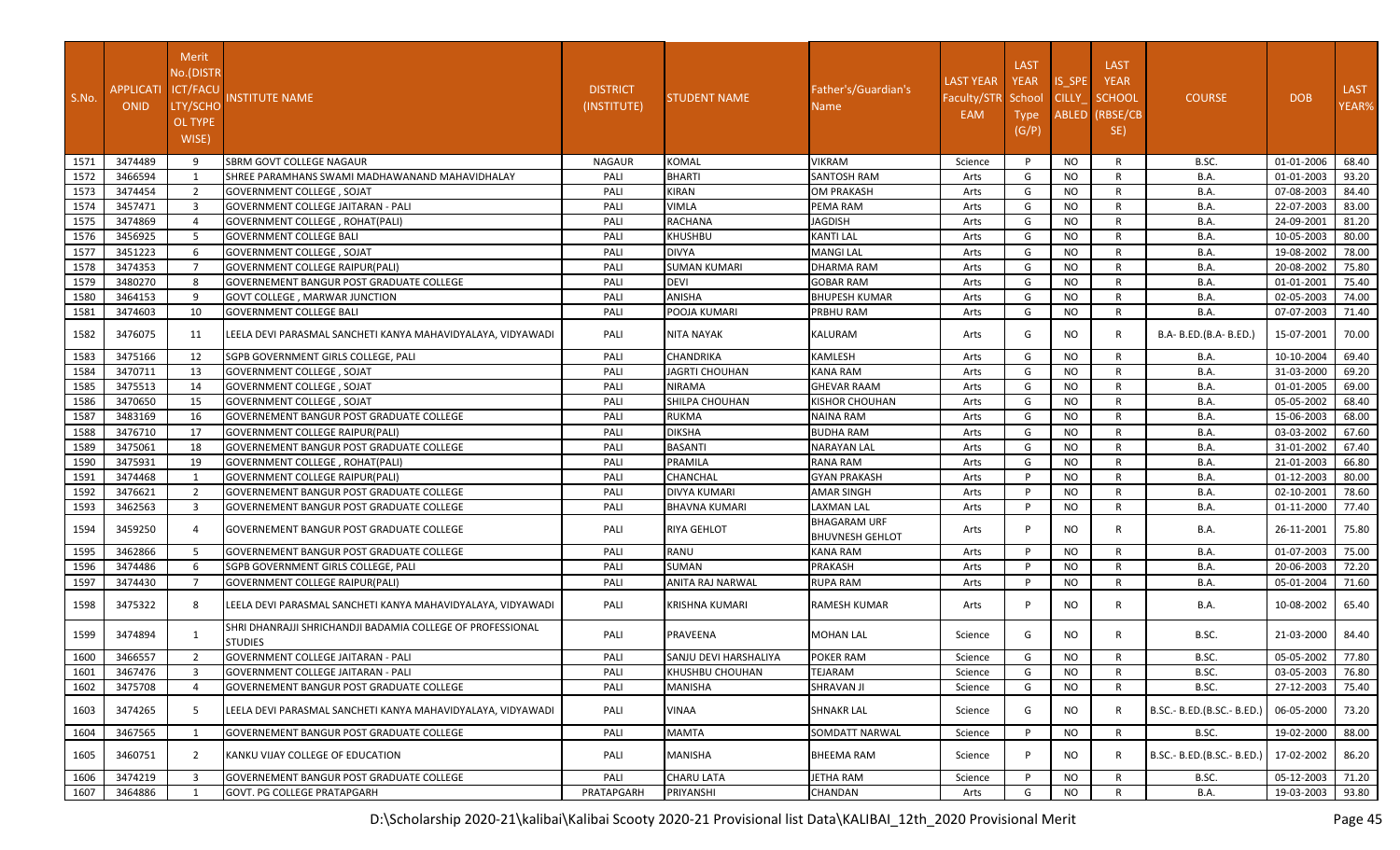| S.No. | <b>APPLICATI</b><br><b>ONID</b> | <b>Merit</b><br>No.(DISTR<br><b>ICT/FACU</b><br>LTY/SCHO<br><b>OL TYPE</b><br>WISE) | <b>ISTITUTE NAME</b>                                     | <b>DISTRICT</b><br>(INSTITUTE) | STUDENT NAME            | Father's/Guardian's<br>Name            | LAST YEAR<br>Faculty/STR School<br><b>EAM</b> | <b>LAST</b><br><b>YEAR</b><br><b>Type</b><br>(G/P) | IS_SPE<br><b>CILLY</b> | <b>LAST</b><br><b>YEAR</b><br><b>SCHOOL</b><br>ABLED (RBSE/CB<br>SE) | <b>COURSE</b>              | <b>DOB</b> | <b>LAST</b><br>YEAR% |
|-------|---------------------------------|-------------------------------------------------------------------------------------|----------------------------------------------------------|--------------------------------|-------------------------|----------------------------------------|-----------------------------------------------|----------------------------------------------------|------------------------|----------------------------------------------------------------------|----------------------------|------------|----------------------|
| 1608  | 3455530                         | $\overline{2}$                                                                      | <b>GOVERNMENT COLLEGE CHHOTI SADRI</b>                   | PRATAPGARH                     | <b>REKHA NAYAK</b>      | <b>JUNJHAR</b>                         | Arts                                          | G                                                  | <b>NO</b>              | R                                                                    | <b>B.A.</b>                | 07-05-2000 | 75.60                |
| 1609  | 3449142                         | $\overline{\mathbf{3}}$                                                             | GOVT. PG COLLEGE PRATAPGARH                              | PRATAPGARH                     | SAPNA DHOBI             | SHYAMLAL                               | Arts                                          | G                                                  | <b>NO</b>              | R                                                                    | B.A.                       | 14-03-2003 | 75.20                |
| 1610  | 3476101                         | $\overline{4}$                                                                      | GOVERNMENT COLLEGE CHHOTI SADRI                          | PRATAPGARH                     | RENUKA JATIYA           | <b>BABU LAL</b>                        | Arts                                          | G                                                  | NO.                    | R                                                                    | B.A.                       | 15-02-2004 | 73.20                |
| 1611  | 3473597                         | -5                                                                                  | GOVT. PG COLLEGE PRATAPGARH                              | PRATAPGARH                     | DHAPU KUMARI MALVIYA    | <b>BALURAM JI</b>                      | Arts                                          | G                                                  | NO.                    | R                                                                    | B.A.                       | 01-01-2002 | 72.20                |
| 1612  | 3476110                         | 6                                                                                   | GOVERNMENT COLLEGE CHHOTI SADRI                          | PRATAPGARH                     | <b>ANJALI JATIYA</b>    | <b>BABU LAL</b>                        | Arts                                          | G                                                  | <b>NO</b>              | R                                                                    | <b>B.A.</b>                | 01-02-2001 | 71.80                |
| 1613  | 3474560                         | $\overline{7}$                                                                      | SIDDHESHWAR VINAYAK P.G. ARTS COLLEGE, DHARIYAWAD        | PRATAPGARH                     | <b>CHANCHAL NAYAK</b>   | <b>BRIJ KUMAR NAYAK</b>                | Arts                                          | G                                                  | <b>NO</b>              | R                                                                    | B.A.                       | 26-03-2001 | 71.40                |
| 1614  | 3474750                         | 8                                                                                   | GOVT. PG COLLEGE PRATAPGARH                              | PRATAPGARH                     | SANTOSH KUMARI NAYAK    | <b>DILIP NAYAK</b>                     | Arts                                          | G                                                  | <b>NO</b>              | R                                                                    | B.A.                       | 09-04-2004 | 71.20                |
| 1615  | 3474485                         | 9                                                                                   | GOVERNMENT COLLEGE CHHOTI SADRI                          | PRATAPGARH                     | KRASHNA MEGHWAL         | SATYANARAYAN<br><b>MEGHWAL</b>         | Arts                                          | G                                                  | N <sub>O</sub>         | R                                                                    | B.A.                       | 05-05-2000 | 67.00                |
| 1616  | 3474564                         | 10                                                                                  | SIDDHESHWAR VINAYAK P.G. ARTS COLLEGE, DHARIYAWAD        | PRATAPGARH                     | RAM KANYA BHAAT         | <b>BHERU LAL BHAAT</b>                 | Arts                                          | G                                                  | <b>NO</b>              | R                                                                    | <b>B.A.</b>                | 26-01-2003 | 66.40                |
| 1617  | 3476405                         | 1                                                                                   | SIDDHESHWAR VINAYAK P.G. ARTS COLLEGE, DHARIYAWAD        | PRATAPGARH                     | <b>SWEETY DAMAMI</b>    | <b>MAHENDRA KUMAR</b><br><b>DAMAMI</b> | Arts                                          | P                                                  | <b>NO</b>              | R                                                                    | B.A.                       | 14-11-2000 | 73.20                |
| 1618  | 3462360                         | -1                                                                                  | GOVT. PG COLLEGE PRATAPGARH                              | PRATAPGARH                     | SIMRAN BHATIYA          | PURANMAL BHATIYA                       | Commerce                                      | D                                                  | <b>NO</b>              | R                                                                    | <b>BCOM</b>                | 17-11-2002 | 76.40                |
| 1619  | 3474592                         | 1                                                                                   | TRINITY COLLEGE DALOT                                    | PRATAPGARH                     | HEENA GOSAR             | <b>SANJAY GOSAR</b>                    | Science                                       | G                                                  | <b>NO</b>              | R                                                                    | B.SC.                      | 13-10-2002 | 72.80                |
| 1620  | 3469443                         | $\overline{2}$                                                                      | APC COLLEGE PRATAPGARH                                   | PRATAPGARH                     | KALPANA KUMARI MALAVIYA | KANR KUMAR MALAVIYA                    | Science                                       | G                                                  | N <sub>O</sub>         |                                                                      | B.SC.- B.ED.(B.SC.- B.ED.) | 20-04-2003 | 65.60                |
| 1621  | 3475321                         | -3                                                                                  | GOVT. PG COLLEGE PRATAPGARH                              | PRATAPGARH                     | SANTOSHI RAIDAS         | <b>NARAYAN JI</b>                      | Science                                       | G                                                  | <b>NO</b>              | R                                                                    | B.SC.                      | 09-05-2002 | 65.00                |
| 1622  | 3474368                         | 1                                                                                   | SIDDHESHWAR VINAYAK TEACHER TRAINING COLLEGE, DHARIYAWAD | PRATAPGARH                     | JAYA SALVI              | <b>CHAND MAL SALVI</b>                 | Science                                       |                                                    | NO.                    |                                                                      | B.SC.- B.ED.(B.SC.- B.ED.) | 07-12-2002 | 79.00                |
| 1623  | 3464637                         | -1                                                                                  | GOVT. GIRLS COLLEGE, RAJSAMAND                           | RAJSAMAND                      | PINKY                   | <b>DHARAM CHANDR</b>                   | Arts                                          | G                                                  | <b>NO</b>              | R                                                                    | <b>B.A.</b>                | 17-06-2003 | 83.80                |
| 1624  | 3474249                         | 2                                                                                   | GOVT COLLEGE RAILMAGRA                                   | RAJSAMAND                      | POOJA SALVI             | <b>RAMLAL SALVI</b>                    | Arts                                          | G                                                  | <b>NO</b>              | $\mathsf{R}$                                                         | B.A.                       | 15-07-2004 | 83.60                |
| 1625  | 3450704                         | $\overline{3}$                                                                      | SETH RANGLAL KOTHARI GOVERNMENT COLLEGE RAJSAMAND        | RAJSAMAND                      | KHUSHBU JEENGAR         | <b>KISHAN LAL</b>                      | Arts                                          | G                                                  | <b>NO</b>              | R                                                                    | B.A.                       | 14-09-2001 | 81.80                |
| 1626  | 3474871                         | $\overline{4}$                                                                      | SETH RANGLAL KOTHARI GOVERNMENT COLLEGE RAJSAMAND        | RAJSAMAND                      | <b>SUMAN LOT</b>        | <b>BHERU LAL LOT</b>                   | Arts                                          | G                                                  | N <sub>O</sub>         | R                                                                    | <b>B.A.</b>                | 10-09-2001 | 79.80                |
| 1627  | 3477697                         | - 5                                                                                 | SMBGOVTPGCOLLEGENATHDWARA                                | RAJSAMAND                      | DEEPIKA MEGHWAL         | BHERU LAL MEGHWAL                      | Arts                                          | G                                                  | <b>NO</b>              | R                                                                    | B.A.                       | 18-01-2003 | 79.00                |
| 1628  | 3474529                         | 6                                                                                   | GOVT. GIRLS COLLEGE NATHDWARA                            | RAJSAMAND                      | DEEPIKA MEGHWAL         | RATAN LAL MEGHWAL                      | Arts                                          | G                                                  | <b>NO</b>              | R                                                                    | B.A.                       | 04-03-2003 | 76.40                |
| 1629  | 3474401                         | $\overline{7}$                                                                      | GOVT. GIRLS COLLEGE NATHDWARA                            | RAJSAMAND                      | JYOTI YADAV             | DEEPAK KUMAR YADAV                     | Arts                                          | G                                                  | <b>NO</b>              | $\mathsf{R}$                                                         | B.A.                       | 01-01-2002 | 75.20                |
| 1630  | 3475003                         | 8                                                                                   | SMBGOVTPGCOLLEGENATHDWARA                                | RAJSAMAND                      | AARTI YADAV             | <b>SURAJ YADAV</b>                     | Arts                                          | G                                                  | <b>NO</b>              | R                                                                    | B.A.                       | 15-06-2002 | 75.20                |
| 1631  | 3474784                         | 9                                                                                   | GOVERTMENT COLLEGE DEOGARH                               | RAJSAMAND                      | RANI                    | <b>RATAN LAL REGAR</b>                 | Arts                                          | G                                                  | NO.                    | R                                                                    | <b>B.A.</b>                | 21-04-2001 | 74.20                |
| 1632  | 3474899                         | 10                                                                                  | THE ANKUR B.ED.COLLEGE NATHDWARA                         | RAJSAMAND                      | SAROJ SALVI             | <b>HAJARI LAL SALVI</b>                | Arts                                          | G                                                  | <b>NO</b>              | R                                                                    | <b>BED</b>                 | 16-07-2002 | 73.80                |
| 1633  | 3473928                         | 11                                                                                  | GOVT. GIRLS COLLEGE, RAJSAMAND                           | RAJSAMAND                      | REENA KUMARI            | RAJU                                   | Arts                                          | G                                                  | <b>NO</b>              | R                                                                    | <b>B.A.</b>                | 15-08-2002 | 72.20                |
| 1634  | 3474393                         | 12                                                                                  | GOVT. GIRLS COLLEGE NATHDWARA                            | RAJSAMAND                      | DURGA MEGHWAL           | JAGDISH LAL MEGHWAL                    | Arts                                          | G                                                  | NO.                    | $\mathsf{R}$                                                         | B.A.                       | 02-11-2001 | 70.60                |
| 1635  | 3474719                         | 13                                                                                  | <b>GOVT COLLEGE RAILMAGRA</b>                            | RAJSAMAND                      | REKHA SALVI             | <b>BHERU LAL</b>                       | Arts                                          | G                                                  | <b>NO</b>              | R                                                                    | B.A.                       | 06-03-2002 | 69.60                |
| 1636  | 3474907                         | 14                                                                                  | THE ANKUR B.ED.COLLEGE NATHDWARA                         | RAJSAMAND                      | NEETU SALVI             | <b>SHANKAR LAL SALVI</b>               | Arts                                          | G                                                  | N <sub>O</sub>         | R                                                                    | <b>BED</b>                 | 21-03-2001 | 69.00                |
| 1637  | 3475593                         | 15                                                                                  | GOVT. GIRLS COLLEGE NATHDWARA                            | RAJSAMAND                      | <b>SUNITA</b>           | <b>KALU</b>                            | Arts                                          | G                                                  | <b>NO</b>              | $\mathsf{R}$                                                         | B.A.                       | 01-01-2000 | 68.80                |
| 1638  | 3475481                         | 16                                                                                  | GOVT. GIRLS COLLEGE, RAJSAMAND                           | RAJSAMAND                      | RITU                    | <b>DEVENDRA KUMAR</b>                  | Arts                                          | G                                                  | <b>NO</b>              | R                                                                    | <b>B.A.</b>                | 27-01-2001 | 66.60                |
| 1639  | 3476546                         | 17                                                                                  | <b>GOVT COLLEGE RAILMAGRA</b>                            | RAJSAMAND                      | DEEPIKA JAIN KHATIK     | <b>SHYAM LAL</b>                       | Arts                                          | G                                                  | <b>NO</b>              | $\mathsf{R}$                                                         | B.A.                       | 28-04-2003 | 66.40                |
| 1640  | 3474855                         | 18                                                                                  | GOVT COLLEGE RAILMAGRA                                   | RAJSAMAND                      | <b>BHAWANA REGAR</b>    | <b>UDAY RAM REGAR</b>                  | Arts                                          | G                                                  | <b>NO</b>              | R                                                                    | B.A.                       | 12-04-2004 | 66.40                |
| 1641  | 3474258                         | 19                                                                                  | SETH RANGLAL KOTHARI GOVERNMENT COLLEGE RAJSAMAND        | RAJSAMAND                      | <b>SIMA REGAR</b>       | <b>BANSHI LAL</b>                      | Arts                                          | G                                                  | <b>NO</b>              | R                                                                    | <b>B.A.</b>                | 19-09-2002 | 65.80                |
| 1642  | 3468649                         | -1                                                                                  | BHUPAL NOBLES P.G.GIRLS COLLEGE RAJSAMAND                | RAJSAMAND                      | MAYA SALVI              | TULASI RAM SALVI                       | Arts                                          | P                                                  | <b>NO</b>              | R                                                                    | B.A.                       | 06-02-2003 | 84.40                |
| 1643  | 3475902                         | $\overline{2}$                                                                      | <b>GOVT COLLEGE RAILMAGRA</b>                            | RAJSAMAND                      | KIRAN BAIRWA            | RAJENDRA PRASAD<br><b>BAIRWA</b>       | Arts                                          |                                                    | <b>NO</b>              | R                                                                    | B.A.                       | 10-03-2003 | 78.20                |
| 1644  | 3475299                         | $\mathbf{1}$                                                                        | NATHDWARA INSTITUTE OF BIOTECHNOLOGY & MANAGEMENT        | RAJSAMAND                      | <b>NEHA</b>             | <b>MANOHAR LAL</b>                     | Science                                       | G                                                  | <b>NO</b>              |                                                                      | B.SC.- B.ED.(B.SC.- B.ED.) | 01-10-2002 | 79.60                |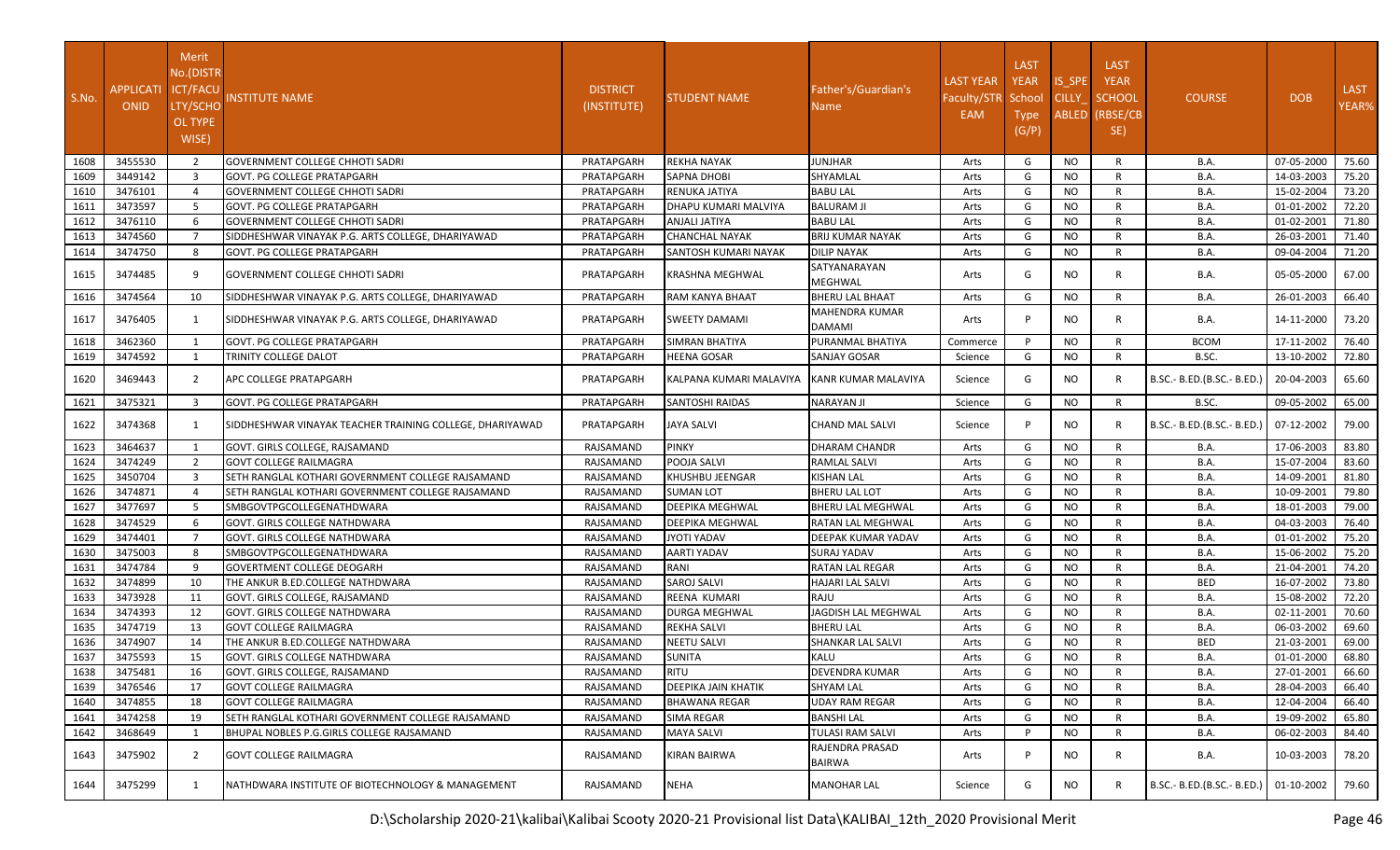| S.No | <b>APPLICATI</b><br><b>ONID</b> | Merit<br>No.(DISTR<br><b>ICT/FACU</b><br>LTY/SCHO<br><b>OL TYPE</b><br>WISE) | NSTITUTE NAME                             | <b>DISTRICT</b><br>(INSTITUTE) | <b>STUDENT NAME</b>                | Father's/Guardian's<br>Name | <b>LAST YEAR</b><br>Faculty/STR School<br>EAM | <b>LAST</b><br><b>YEAR</b><br><b>Type</b><br>(G/P) | IS_SPE<br><b>CILLY</b> | <b>LAST</b><br><b>YEAR</b><br><b>SCHOOL</b><br>ABLED (RBSE/CB<br>SE) | <b>COURSE</b>   | <b>DOB</b> | <b>LAST</b><br>YEAR% |
|------|---------------------------------|------------------------------------------------------------------------------|-------------------------------------------|--------------------------------|------------------------------------|-----------------------------|-----------------------------------------------|----------------------------------------------------|------------------------|----------------------------------------------------------------------|-----------------|------------|----------------------|
| 1645 | 3474268                         | $\overline{2}$                                                               | SMBGOVTPGCOLLEGENATHDWARA                 | RAJSAMAND                      | <b>ANITA KHATIK</b>                | <b>MANOHAR LAL KHATIK</b>   | Science                                       | G                                                  | <b>NO</b>              | $\mathsf{R}$                                                         | B.SC.           | 10-01-2003 | 70.80                |
| 1646 | 3448134                         | $\overline{\mathbf{3}}$                                                      | BHUPAL NOBLES P.G.GIRLS COLLEGE RAJSAMAND | RAJSAMAND                      | LALITA BAIRWA                      | <b>NARAYAN LAL</b>          | Science                                       | G                                                  | <b>NO</b>              | R                                                                    | B.SC.           | 11-04-2003 | 68.40                |
| 1647 | 3476532                         | 1                                                                            | SHRINATHJI INSTITUTE OF PHARMACY          | RAJSAMAND                      | KAJAL                              | SOHAN LAL                   | Science                                       | P                                                  | <b>NO</b>              | R                                                                    | <b>B.PHARMA</b> | 24-12-2002 | 73.80                |
| 1648 | 3458602                         | 1                                                                            | <b>GOVT COLLEGE GANGAPUR CITY</b>         | SAWAI MADHOPUR                 | <b>SONAM BAI BAIRWA</b>            | <b>MUNEEM BAIRWA</b>        | Arts                                          | G                                                  | NO.                    | R                                                                    | <b>B.A.</b>     | 31-01-2002 | 82.20                |
| 1649 | 3448780                         | $\overline{2}$                                                               | <b>GOVT COLLEGE GANGAPUR CITY</b>         | SAWAI MADHOPUR                 | <b>POOJA KUMARI BAIRWA</b>         | HARILAL BAIRWA              | Arts                                          | G                                                  | NO.                    | R                                                                    | B.A.            | 03-10-2000 | 81.60                |
| 1650 | 3453546                         | 3                                                                            | SHREE POONIRAM MEMORIAL COLLAGE BHADOTI   | SAWAI MADHOPUR                 | KALPANA BAIRWA                     | SHRINARAYAN BAIRWA          | Arts                                          | G                                                  | NO.                    | R.                                                                   | B.A.            | 07-12-2004 | 81.40                |
| 1651 | 3454840                         | $\overline{a}$                                                               | <b>GOVT COLLEGE GANGAPUR CITY</b>         | SAWAI MADHOPUR POOJA BAIRWA    |                                    | SURESH CHAND BAIRWA         | Arts                                          | G                                                  | <b>NO</b>              | R.                                                                   | B.A.            | 01-04-2002 | 81.00                |
| 1652 | 3457934                         | .5                                                                           | <b>GOVT COLLEGE GANGAPUR CITY</b>         |                                | SAWAI MADHOPUR MUKESHI BAI BAIRWA  | RAMKESH                     | Arts                                          | G                                                  | NO.                    | R                                                                    | B.A.            | 08-03-2003 | 80.00                |
| 1653 | 3474671                         | 6                                                                            | GOVERNMENT P.G. COLLEGE SAWAIMADHOPUR     | SAWAI MADHOPUR PRIYANKA BAIRWA |                                    | HANSRAJ BAIRWA              | Arts                                          | G                                                  | NO.                    | R                                                                    | B.A.            | 20-06-2002 | 79.80                |
| 1654 | 3455795                         | $\overline{7}$                                                               | <b>GOVT COLLEGE GANGAPUR CITY</b>         |                                | SAWAI MADHOPUR MANISHA BAI MAHAWAR | <b>KANJI LAL</b>            | Arts                                          | G                                                  | <b>NO</b>              | R                                                                    | B.A.            | 15-03-2003 | 79.40                |
| 1655 | 3457289                         | 8                                                                            | <b>GOVT COLLEGE BAMANWAS</b>              | SAWAI MADHOPUR                 | <b>VIMLESH MAHAWAR</b>             | <b>OMPRAKESH MAHAWAR</b>    | Arts                                          | G                                                  | NO.                    | R.                                                                   | B.A.            | 05-07-2001 | 79.20                |
| 1656 | 3475083                         | 9                                                                            | GOVT. GIRLS P.G. COLLEGE, SAWAI MADHOPUR  | SAWAI MADHOPUR POOJA BAIRWA    |                                    | <b>MOTI LAL</b>             | Arts                                          | G                                                  | <b>NO</b>              | R.                                                                   | B.A.            | 01-07-2000 | 78.40                |
| 1657 | 3454898                         | 10                                                                           | GOVT. GIRLS P.G. COLLEGE, SAWAI MADHOPUR  | SAWAI MADHOPUR                 | PAYAL AHARWAL                      | RAMPRASAD                   | Arts                                          | G                                                  | NO.                    | R                                                                    | B.A.            | 25-11-2002 | 78.20                |
| 1658 | 3450391                         | 11                                                                           | GOVERNMENT P.G. COLLEGE SAWAIMADHOPUR     | SAWAI MADHOPUR REENA BAIRWA    |                                    | JAGDISH BAIRWA              | Arts                                          | G                                                  | NO.                    | R                                                                    | B.A.            | 20-03-2003 | 77.20                |
| 1659 | 3474291                         | 12                                                                           | GOVERNMENT P.G. COLLEGE SAWAIMADHOPUR     | SAWAI MADHOPUR SUMAN BAIRWA    |                                    | HARIRAAM                    | Arts                                          | G                                                  | <b>NO</b>              | R                                                                    | <b>B.A.</b>     | 09-06-2002 | 77.00                |
| 1660 | 3474863                         | 13                                                                           | <b>GOVERNMENT COLLEGE BONLI</b>           | SAWAI MADHOPUR SUMAN BAIRWA    |                                    | RAMDYAL BAIRWA              | Arts                                          | G                                                  | NO.                    | R                                                                    | B.A.            | 06-05-2003 | 76.00                |
| 1661 | 3470162                         | 14                                                                           | GOVT. GIRLS P.G. COLLEGE, SAWAI MADHOPUR  | SAWAI MADHOPUR RAJNI VERMA     |                                    | KAMLESH KUMAR VERMA         | Arts                                          | G                                                  | NO.                    | R                                                                    | B.A.            | 01-08-2005 | 76.00                |
| 1662 | 3473909                         | 15                                                                           | TAGORE COLLEGE, BONLI                     |                                | SAWAI MADHOPUR MANSHA MERUTHA      | JAGDEESH MERUTHA            | Arts                                          | G                                                  | <b>NO</b>              | R.                                                                   | B.A.            | 09-06-2002 | 75.60                |
| 1663 | 3475178                         | 16                                                                           | GOVERNMENT P.G. COLLEGE SAWAIMADHOPUR     | SAWAI MADHOPUR CHELSI VERMA    |                                    | RADHESHYAM VERMA            | Arts                                          | G                                                  | <b>NO</b>              | $\mathsf{R}$                                                         | <b>B.A.</b>     | 25-07-2002 | 75.40                |
| 1664 | 3452250                         | 17                                                                           | <b>GOVT COLLEGE GANGAPUR CITY</b>         | SAWAI MADHOPUR SONA BAIRWA     |                                    | <b>NEMI CHAND BAIRWA</b>    | Arts                                          | G                                                  | NO                     | R                                                                    | <b>B.A.</b>     | 05-06-2002 | 74.60                |
| 1665 | 3475008                         | 18                                                                           | <b>GOVT COLLEGE GANGAPUR CITY</b>         | SAWAI MADHOPUR JYOTI BAIRWA    |                                    | LAXMICHAND                  | Arts                                          | G                                                  | <b>NO</b>              | R                                                                    | <b>B.A.</b>     | 21-07-1999 | 73.80                |
| 1666 | 3476474                         | 19                                                                           | <b>GOVT COLLEGE GANGAPUR CITY</b>         | SAWAI MADHOPUR KAVITA MAHAWAR  |                                    | RAJESH                      | Arts                                          | G                                                  | NO                     | R                                                                    | <b>B.A.</b>     | 25-02-2005 | 72.60                |
| 1667 | 3475082                         | 20                                                                           | GOVT. GIRLS P.G. COLLEGE, SAWAI MADHOPUR  | SAWAI MADHOPUR RITU            |                                    | JAIRAJ                      | Arts                                          | G                                                  | <b>NO</b>              | R                                                                    | <b>B.A.</b>     | 03-08-2004 | 70.40                |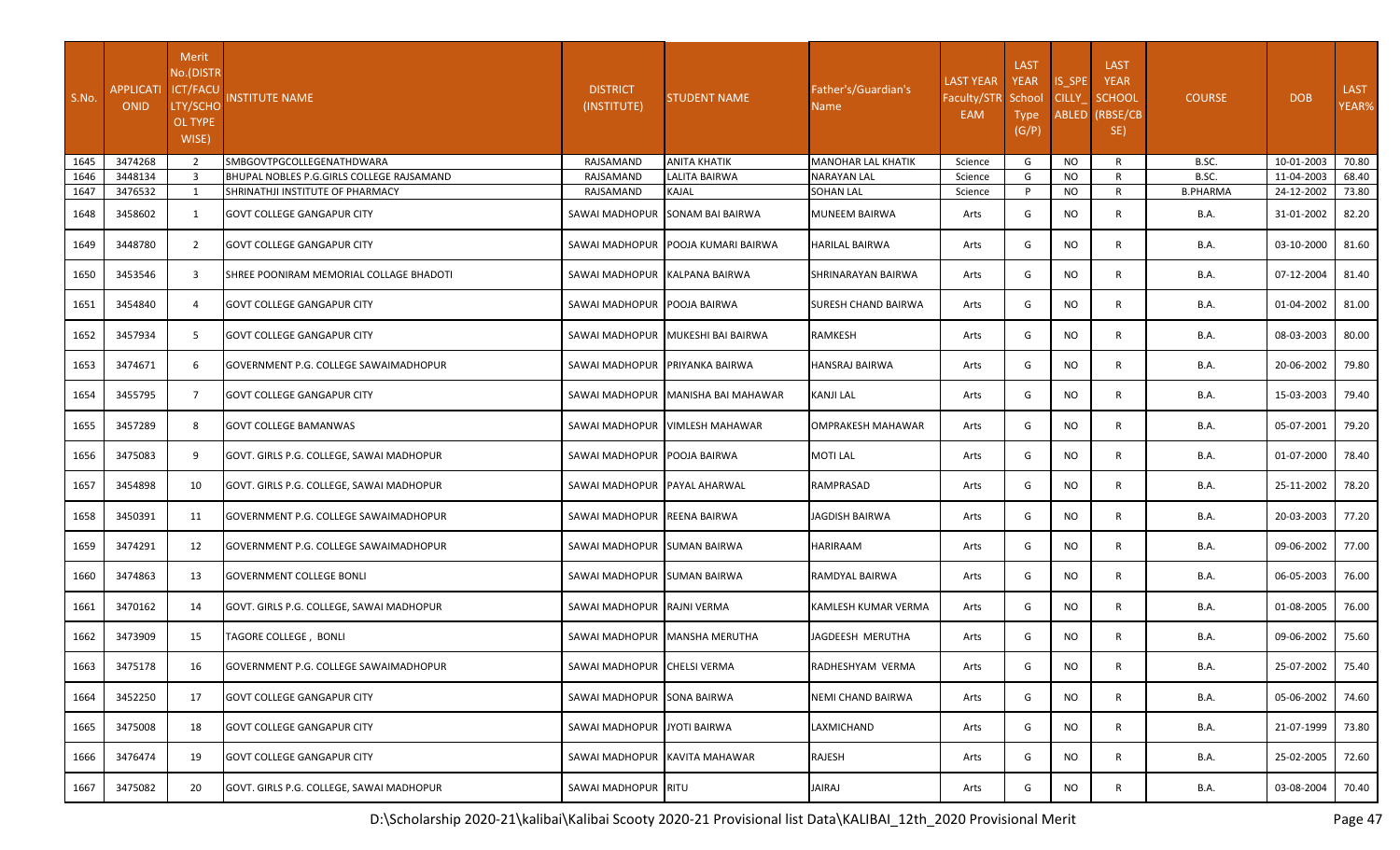| S.No. | <b>APPLICATI</b><br><b>ONID</b> | Merit<br>No.(DISTF<br><b>ICT/FACU</b><br>LTY/SCHC<br><b>OL TYPE</b><br>WISE) | <b>NSTITUTE NAME</b>                     | <b>DISTRICT</b><br>(INSTITUTE) | <b>STUDENT NAME</b>              | Father's/Guardian's<br><b>Name</b> | <b>LAST YEAR</b><br>Faculty/STR<br>EAM | <b>LAST</b><br><b>YEAR</b><br>School<br><b>Type</b><br>(G/P) | IS_SPE<br><b>CILLY</b> | <b>LAST</b><br><b>YEAR</b><br><b>SCHOOL</b><br>ABLED (RBSE/CB<br>SE) | <b>COURSE</b>          | <b>DOB</b> | LAST<br>YEAR% |
|-------|---------------------------------|------------------------------------------------------------------------------|------------------------------------------|--------------------------------|----------------------------------|------------------------------------|----------------------------------------|--------------------------------------------------------------|------------------------|----------------------------------------------------------------------|------------------------|------------|---------------|
| 1668  | 3475352                         | 21                                                                           | <b>GOVT COLLEGE GANGAPUR CITY</b>        | SAWAI MADHOPUR MATOL RAIGAR    |                                  | YADAARAM RAIGAR                    | Arts                                   | G                                                            | <b>NO</b>              | R                                                                    | B.A.                   | 20-05-2003 | 68.40         |
| 1669  | 3474867                         | 22                                                                           | <b>GOVT COLLEGE GANGAPUR CITY</b>        | SAWAI MADHOPUR POOJA BAI       |                                  | RAMBHAROSI                         | Arts                                   | G                                                            | NO                     | R.                                                                   | <b>B.A.</b>            | 01-01-2002 | 67.20         |
| 1670  | 3468259                         | 1                                                                            | <b>CREATIVE GIRLS COLLEGE</b>            | SAWAI MADHOPUR RINKI KHANGAR   |                                  | <b>MOHAN SINGH KHANGAR</b>         | Arts                                   |                                                              | NO                     | R.                                                                   | B.A.                   | 02-09-2001 | 94.00         |
| 1671  | 3475419                         | $\overline{2}$                                                               | <b>GOVT COLLEGE GANGAPUR CITY</b>        | SAWAI MADHOPUR POONAM KUMARI   |                                  | DEEPCHAND VERMA                    | Arts                                   | P                                                            | <b>NO</b>              | R.                                                                   | B.A.                   | 03-10-2001 | 83.20         |
| 1672  | 3470638                         | 3                                                                            | <b>GOVT COLLEGE GANGAPUR CITY</b>        | SAWAI MADHOPUR ARTI            |                                  | MOHAR LAL BAIRWA                   | Arts                                   | P                                                            | NO                     | R                                                                    | <b>B.A.</b>            | 01-01-2000 | 81.80         |
| 1673  | 3469043                         | $\overline{a}$                                                               | JAMVAY GIRLS COLLEGE                     | SAWAI MADHOPUR NIKITA KHINCHI  |                                  | KISHAN LAL KHINCHI                 | Arts                                   | P                                                            | NO                     | R                                                                    | B.A- B.ED.(B.A- B.ED.) | 10-06-2002 | 77.00         |
| 1674  | 3476023                         | -5                                                                           | <b>GOVT COLLEGE GANGAPUR CITY</b>        | SAWAI MADHOPUR ANJALI PAREWA   |                                  | <b>SURESH CHAND PAREWA</b>         | Arts                                   | P                                                            | <b>NO</b>              | R                                                                    | B.A.                   | 24-07-2003 | 76.40         |
| 1675  | 3463075                         | 6                                                                            | GOVERNMENT COLLEGE, KHANDAR              | SAWAI MADHOPUR ANJU            |                                  | <b>RAMAVTAR</b>                    | Arts                                   |                                                              | <b>NO</b>              | R.                                                                   | B.A.                   | 01-01-2001 | 75.60         |
| 1676  | 3453157                         | 7                                                                            | GOVERNMENT P.G. COLLEGE SAWAIMADHOPUR    | SAWAI MADHOPUR NILAM           |                                  | MUKESH BAIRWA                      | Arts                                   | P                                                            | NO                     | R                                                                    | <b>B.A.</b>            | 21-03-2003 | 73.60         |
| 1677  | 3476445                         | 8                                                                            | GOVT. GIRLS P.G. COLLEGE, SAWAI MADHOPUR | SAWAI MADHOPUR NIRMA BAIRWA    |                                  | DEVENDRA MOHAN                     | Arts                                   | P                                                            | NO                     | R                                                                    | <b>B.A.</b>            | 11-10-2000 | 71.20         |
| 1678  | 3475436                         | 9                                                                            | <b>GOVT COLLEGE GANGAPUR CITY</b>        | SAWAI MADHOPUR KOMAL           |                                  | RAMBABU                            | Arts                                   |                                                              | <b>NO</b>              | R.                                                                   | <b>B.A.</b>            | 26-09-2003 | 66.20         |
| 1679  | 3474962                         | 10                                                                           | SOGANI MAHILA MAHAVIDYALAYA RAWASA-BONLI | SAWAI MADHOPUR VANDNA VALMIKI  |                                  | <b>FAKIR CHAND</b>                 | Arts                                   | P                                                            | NO                     | R.                                                                   | <b>B.A.</b>            | 12-05-2001 | 65.20         |
| 1680  | 3475054                         | 11                                                                           | <b>GOVT COLLEGE GANGAPUR CITY</b>        | SAWAI MADHOPUR POONAM JATAV    |                                  | <b>GANGASHAY JATAV</b>             | Arts                                   | P                                                            | <b>NO</b>              | R                                                                    | <b>B.A.</b>            | 02-08-2001 | 65.20         |
| 1681  | 3467571                         | 1                                                                            | <b>GOVT COLLEGE GANGAPUR CITY</b>        |                                | SAWAI MADHOPUR PRIYANKA BILONIYA | NANDLAL                            | Science                                | G                                                            | NO                     | R                                                                    | B.SC.                  | 14-03-2001 | 80.00         |
| 1682  | 3474479                         | $\overline{2}$                                                               | GOVERNMENT P.G. COLLEGE SAWAIMADHOPUR    | SAWAI MADHOPUR JAYA VERMA      |                                  | <b>SITA RAAM</b>                   | Science                                | G                                                            | NO                     | R.                                                                   | <b>B.A.</b>            | 08-12-2002 | 78.80         |
| 1683  | 3454504                         | 3                                                                            | GOVERNMENT P.G. COLLEGE SAWAIMADHOPUR    |                                | SAWAI MADHOPUR PAYAL PHULWARIYA  | CHANDRA PRAKASH<br>PHULWARIYA      | Science                                | G                                                            | <b>NO</b>              | R.                                                                   | B.SC.                  | 05-08-2003 | 73.60         |
| 1684  | 3474963                         | $\overline{a}$                                                               | GOVERNMENT P.G. COLLEGE SAWAIMADHOPUR    | SAWAI MADHOPUR RAJNI BAIRWA    |                                  | SITARAM BAIRWA                     | Science                                | G                                                            | NO                     | R                                                                    | B.SC.                  | 29-03-2002 | 72.00         |
| 1685  | 3475034                         | -5                                                                           | GOVERNMENT P.G. COLLEGE SAWAIMADHOPUR    | SAWAI MADHOPUR MADHU           |                                  | RAMESH                             | Science                                | G                                                            | <b>NO</b>              | R                                                                    | B.SC.                  | 25-06-2003 | 67.40         |
| 1686  | 3474610                         | 6                                                                            | AGRAWAL KANYA MAHAVIDHALAYA              | SAWAI MADHOPUR CHETNA JATAV    |                                  | SHIV KUMAR JATAV                   | Science                                | G                                                            | NO                     | R                                                                    | <b>B.A.</b>            | 02-01-2003 | 66.20         |
| 1687  | 3456442                         | 1                                                                            | NEERAJ MEMORIAL COLLEGE                  | SAWAI MADHOPUR MANISHA VERMA   |                                  | POORAN CHAND                       | Science                                | P                                                            | NO                     | R.                                                                   | B.SC.                  | 01-01-2002 | 81.40         |
| 1688  | 3466255                         | $\overline{2}$                                                               | AGRAWAL KANYA MAHAVIDHALAYA              | SAWAI MADHOPUR VANDANA TATWAL  |                                  | RADHESHYAM BAIRWA                  | Science                                | P                                                            | <b>NO</b>              | R                                                                    | B.SC.                  | 26-12-2003 | 80.80         |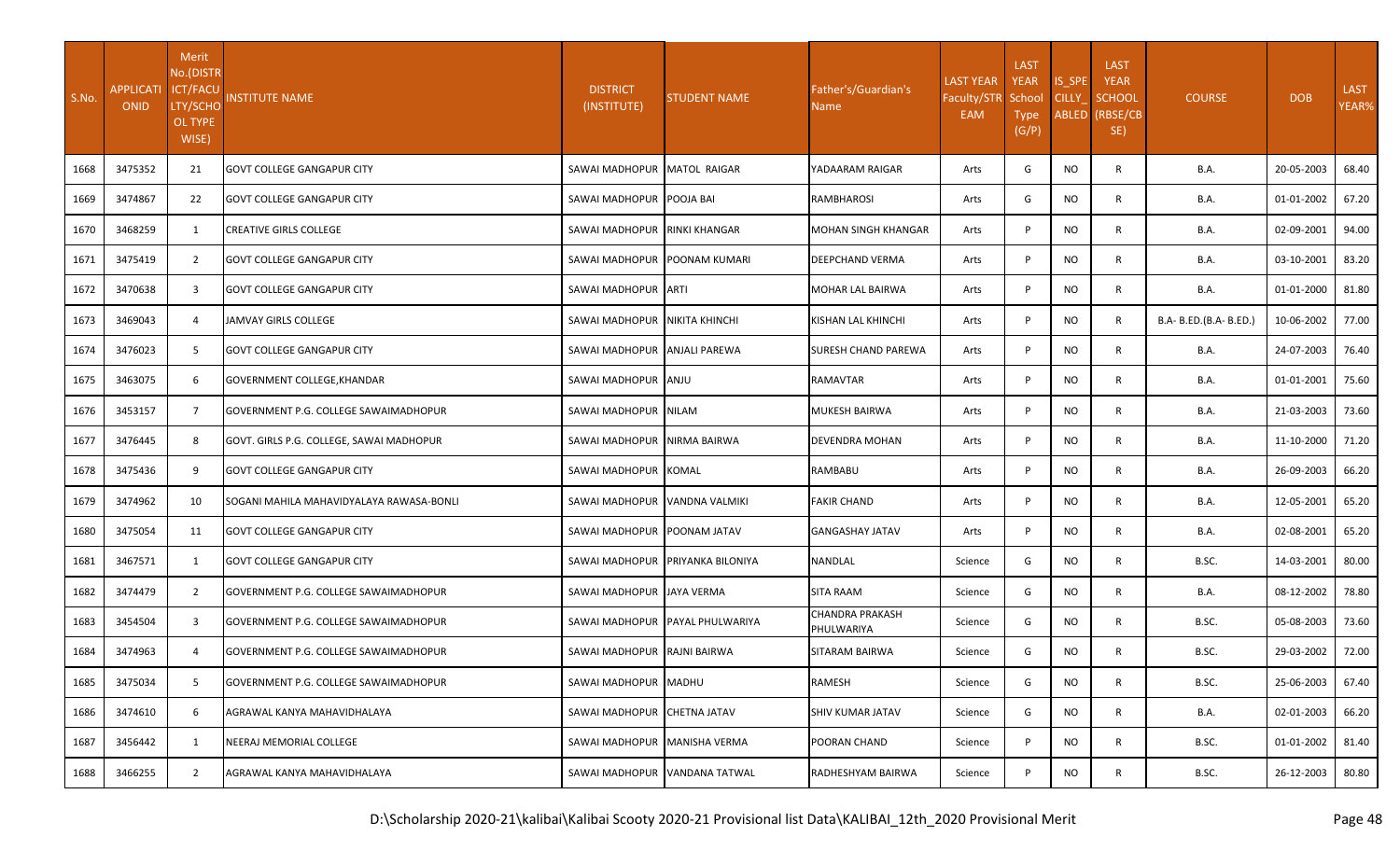| S.No. | <b>APPLICATI</b><br><b>ONID</b> | <b>Merit</b><br>o.(DISTFا<br>ICT/FACU<br>LTY/SCHO<br><b>OL TYPE</b><br>WISE) | NSTITUTE NAME                                        | <b>DISTRICT</b><br>(INSTITUTE) | STUDENT NAME          | Father's/Guardian's<br>Name                | <b>LAST YEAR</b><br>Faculty/STR School<br><b>EAM</b> | <b>LAST</b><br><b>YEAR</b><br><b>Type</b><br>(G/P) | IS_SPE<br><b>CILLY</b> | <b>LAST</b><br><b>YEAR</b><br><b>SCHOOL</b><br>ABLED (RBSE/CB<br>SE) | <b>COURSE</b>          | <b>DOB</b> | <b>LAST</b><br>YEAR% |
|-------|---------------------------------|------------------------------------------------------------------------------|------------------------------------------------------|--------------------------------|-----------------------|--------------------------------------------|------------------------------------------------------|----------------------------------------------------|------------------------|----------------------------------------------------------------------|------------------------|------------|----------------------|
| 1689  | 3462054                         | 3                                                                            | AGRAWAL KANYA MAHAVIDHALAYA                          | SAWAI MADHOPUR                 | <b>RIDHI NIMESH</b>   | <b>RAJESH KUMAR</b>                        | Science                                              | P                                                  | <b>NO</b>              | R                                                                    | B.SC.                  | 10-09-2004 | 72.40                |
| 1690  | 3474807                         | 1                                                                            | AJEETGARH P. G. COLLEGE AJEETGARH SHRIMADHOPUR SIKAR | <b>SIKAR</b>                   | PAYAL SHANKHALA       | NEEL KAMAL SHANKHALA                       | Arts                                                 | G                                                  | NO                     | R                                                                    | B.A- B.ED.(B.A- B.ED.) | 10-10-2004 | 91.60                |
| 1691  | 3478935                         | 2                                                                            | SANSAKR BALIKA PG COLLEGE                            | <b>SIKAR</b>                   | <b>TANU SANKHALA</b>  | RAJESH KUMAR SANKHALA                      | Arts                                                 | G                                                  | NO.                    | R                                                                    | B.A- B.ED.(B.A- B.ED.) | 20-08-2003 | 86.40                |
| 1692  | 3474762                         | $\overline{3}$                                                               | ARYAN MAHILA MAHAVIDALAYA                            | <b>SIKAR</b>                   | <b>DEEPIKA ATAL</b>   | <b>SUWA LAL ATAL</b>                       | Arts                                                 | G                                                  | NO.                    | R                                                                    | B.A- B.ED.(B.A- B.ED.) | 18-11-2005 | 86.00                |
| 1693  | 3478379                         | $\overline{4}$                                                               | GOVERNMENT COLLEGE LOSAL, SIKAR (RAJ.)               | <b>SIKAR</b>                   | <b>JYOTI SIRAWATA</b> | SAGARMAL                                   | Arts                                                 | G                                                  | <b>NO</b>              | R                                                                    | <b>B.A.</b>            | 30-01-2003 | 84.00                |
| 1694  | 3477277                         | - 5                                                                          | GOVERNMENT COLLEGE LAXMANGARH                        | <b>SIKAR</b>                   | HINA KUMARI           | LAXMAN RAM                                 | Arts                                                 | G                                                  | YES                    | R                                                                    | B.A.                   | 08-08-2002 | 83.40                |
| 1695  | 3468761                         | 6                                                                            | GOVERNMENT COLLEGE LOSAL, SIKAR (RAJ.)               | <b>SIKAR</b>                   | <b>SONU VERMA</b>     | <b>NAND LAL VERMA</b>                      | Arts                                                 | G                                                  | <b>NO</b>              | $\mathsf{R}$                                                         | B.A.                   | 08-02-2003 | 82.00                |
| 1696  | 3463143                         | $\overline{7}$                                                               | S.K. GOVT. GIRLS COLLEGE, SIKAR                      | <b>SIKAR</b>                   | PRIYANKA              | RAJU                                       | Arts                                                 | G                                                  | <b>NO</b>              | R                                                                    | B.A.                   | 10-05-2000 | 81.20                |
| 1697  | 3475884                         | 8                                                                            | SHREE BALAJI COLLEGE DINGPUR                         | <b>SIKAR</b>                   | <b>SUNITA</b>         | LALCHAND                                   | Arts                                                 | G                                                  | <b>NO</b>              | R                                                                    | B.A.                   | 23-04-2003 | 80.20                |
| 1698  | 3478490                         | 9                                                                            | ARYAN MAHILA MAHAVIDALAYA                            | SIKAR                          | SHIKSHA VERMA         | PRAKASH CHAND VERMA                        | Arts                                                 | G                                                  | NO.                    | R                                                                    | B.A.                   | 18-08-2002 | 79.00                |
| 1699  | 3463460                         | 10                                                                           | S.K. GOVT. GIRLS COLLEGE, SIKAR                      | <b>SIKAR</b>                   | <b>UJALA</b>          | RAJU                                       | Arts                                                 | G                                                  | <b>NO</b>              | R                                                                    | B.A.                   | 15-07-1999 | 78.20                |
| 1700  | 3482493                         | 11                                                                           | TAGORE MAHAVIDHYALAYA DANTARAMGARH                   | <b>SIKAR</b>                   | KAVITA KUMARI RAIGAR  | <b>NARESH KUMAR RAIGAR</b>                 | Arts                                                 | G                                                  | <b>NO</b>              | $\mathsf{R}$                                                         | B.A.                   | 01-05-2001 | 77.80                |
| 1701  | 3475714                         | 12                                                                           | S.K. GOVT. GIRLS COLLEGE. SIKAR                      | <b>SIKAR</b>                   | SUMAN                 | <b>KISHOR KUMAR</b>                        | Arts                                                 | G                                                  | <b>NO</b>              | R                                                                    | B.A.                   | 15-06-2003 | 77.40                |
| 1702  | 3476465                         | 13                                                                           | INDIRA PRIYADARSHINI P.G. MAHILA MAHAVIDHYALAYA      | <b>SIKAR</b>                   | RENU VERMA            | MOOL CHAND VERMA                           | Arts                                                 | G                                                  | <b>NO</b>              | R                                                                    | B.A.                   | 26-07-2004 | 77.40                |
| 1703  | 3477312                         | 14                                                                           | ARYAN MAHILA MAHAVIDALAYA                            | <b>SIKAR</b>                   | NEHA VERMA            | SURESH VERMA                               | Arts                                                 | G                                                  | <b>NO</b>              | R                                                                    | B.A- B.ED.(B.A- B.ED.) | 25-03-2004 | 77.20                |
| 1704  | 3467624                         | 15                                                                           | S.N.K.P. GOVT. COLLEGE.NEEMKATHANA                   | <b>SIKAR</b>                   | MONIKA KUMARI         | BHOLA RAM JILOWA                           | Arts                                                 | G                                                  | <b>NO</b>              | R                                                                    | B.A.                   | 06-05-2003 | 76.60                |
| 1705  | 3467051                         | 16                                                                           | S.K. GOVT. GIRLS COLLEGE, SIKAR                      | <b>SIKAR</b>                   | <b>SARITA</b>         | <b>CHUNA RAM</b>                           | Arts                                                 | G                                                  | <b>NO</b>              | $\mathsf{R}$                                                         | B.A.                   | 25-06-2003 | 76.60                |
| 1706  | 3476026                         | 17                                                                           | ARYAN MAHILA MAHAVIDALAYA                            | <b>SIKAR</b>                   | SIMA VERMA            | <b>CHHITAR MAL</b>                         | Arts                                                 | G                                                  | <b>NO</b>              | R                                                                    | B.A.                   | 10-01-2002 | 76.00                |
| 1707  | 3474884                         | 18                                                                           | SBN COLLEGE, SHRIMADHOPUR                            | <b>SIKAR</b>                   | MONIKA BAGORIYA       | <b>MANGI LAL BAGORIYA</b>                  | Arts                                                 | G                                                  | <b>NO</b>              | R                                                                    | B.A.                   | 20-05-2002 | 76.00                |
| 1708  | 3475232                         | 19                                                                           | SMT ASHA DEVI PG COLLEGE PATAN NEEMKATHANA           | <b>SIKAR</b>                   | PRIYANKA KHATIK       | <b>MEWA LAL KHATIK</b>                     | Arts                                                 | G                                                  | <b>NO</b>              | R                                                                    | B.A- B.ED.(B.A- B.ED.) | 11-11-2000 | 75.80                |
| 1709  | 3475339                         | 20                                                                           | S.N.K.P. GOVT. COLLEGE.NEEMKATHANA                   | <b>SIKAR</b>                   | KAVITA VERMA          | <b>GOKUL CHAND</b>                         | Arts                                                 | G                                                  | <b>NO</b>              | R                                                                    | B.A.                   | 13-08-2003 | 75.80                |
| 1710  | 3466788                         | 21                                                                           | S.N.K.P. GOVT. COLLEGE.NEEMKATHANA                   | <b>SIKAR</b>                   | ANJALI BAYAL          | <b>OM PRASAKESH</b>                        | Arts                                                 | G                                                  | <b>NO</b>              | $\mathsf{R}$                                                         | B.A.                   | 17-11-2003 | 75.80                |
| 1711  | 3461995                         | 22                                                                           | S.K. GOVT. GIRLS COLLEGE, SIKAR                      | SIKAR                          | MANISHA VERMA         | SAMUDRA KUMAR VERMA                        | Arts                                                 | G                                                  | NO.                    | R                                                                    | B.A.                   | 22-09-2002 | 75.20                |
| 1712  | 3476479                         | 23                                                                           | S.R.MAHILA MAHAVIDYALAYA AJEETGARH ROAD SIKAR        | <b>SIKAR</b>                   | HARSHITA VERMA        | <b>GANGADHAR VERMA</b>                     | Arts                                                 | G                                                  | <b>NO</b>              | R                                                                    | B.A.                   | 24-11-2003 | 75.20                |
| 1713  | 3474362                         | 24                                                                           | S.N.K.P. GOVT. COLLEGE.NEEMKATHANA                   | <b>SIKAR</b>                   | PRIYANKA KHARDIYA     | <b>BHAGIRATH PRASAD</b><br><b>KHARDIYA</b> | Arts                                                 | G                                                  | NO.                    | R                                                                    | B.A.                   | 25-10-2002 | 75.00                |
| 1714  | 3461938                         | 25                                                                           | S.N.K.P. GOVT. COLLEGE.NEEMKATHANA                   | <b>SIKAR</b>                   | NISHA VERAM           | <b>RAMSWAROOP VERMA</b>                    | Arts                                                 | G                                                  | <b>NO</b>              | R                                                                    | B.A.                   | 23-12-2005 | 75.00                |
| 1715  | 3475211                         | 26                                                                           | SHRI KRISHNA SATSANG BALIKA MAHAVIDYALAYAA           | <b>SIKAR</b>                   | <b>KRISHANA</b>       | <b>NEMICHAND</b>                           | Arts                                                 | G                                                  | NO.                    |                                                                      | B.A.                   | 01-01-2003 | 73.40                |
| 1716  | 3476441                         | 27                                                                           | INDIRA PRIYADARSHINI P.G. MAHILA MAHAVIDHYALAYA      | <b>SIKAR</b>                   | SANTOSH               | <b>NANU RAM</b>                            | Arts                                                 | G                                                  | <b>NO</b>              | $\mathsf{R}$                                                         | B.A.                   | 12-11-2012 | 73.00                |
| 1717  | 3474335                         | 28                                                                           | S.N.K.P. GOVT. COLLEGE.NEEMKATHANA                   | <b>SIKAR</b>                   | <b>BALA</b>           | RAJENDRA PRASAD                            | Arts                                                 | G                                                  | <b>NO</b>              | R                                                                    | B.A.                   | 11-12-2004 | 71.20                |
| 1718  | 3476373                         | 29                                                                           | ARYAN MAHILA MAHAVIDALAYA                            | <b>SIKAR</b>                   | <b>KANCHAN NAYAK</b>  | <b>LAXMAN RAM</b>                          | Arts                                                 | G                                                  | <b>NO</b>              | R                                                                    | <b>B.A.</b>            | 15-07-2002 | 70.00                |
| 1719  | 3476085                         | 30                                                                           | BABA KHINWADAS PG COLLEGE SANGALIA                   | SIKAR                          | <b>SUMAN KUMARI</b>   | <b>BAJRANG LAL BAVRI</b>                   | Arts                                                 | G                                                  | <b>NO</b>              | R                                                                    | <b>B.A.</b>            | 15-10-2003 | 69.60                |
| 1720  | 3476395                         | 31                                                                           | SHRI VINAYAK COLLEGE CHOWKARI ROAD CHALA NEEMKATHANA | <b>SIKAR</b>                   | POOJA KUMARI VERMA    | <b>BALLA RAM VERMA</b>                     | Arts                                                 | G                                                  | YES                    | R.                                                                   | B.A.                   | 17-09-2002 | 67.80                |
| 1721  | 3469908                         | 32                                                                           | S.N.K.P. GOVT. COLLEGE.NEEMKATHANA                   | <b>SIKAR</b>                   | PRIYANKA              | <b>BADRI PRASAD</b>                        | Arts                                                 | G                                                  | <b>NO</b>              | R                                                                    | B.A.                   | 01-07-2004 | 67.40                |
| 1722  | 3480969                         | 33                                                                           | BABA KHINWADAS PG COLLEGE SANGALIA                   | <b>SIKAR</b>                   | SUMAN                 | <b>ISHWAR RAM</b>                          | Arts                                                 | G                                                  | <b>NO</b>              | R                                                                    | B.A.                   | 09-06-2003 | 66.80                |
| 1723  | 3473415                         | 34                                                                           | S.N.K.P. GOVT. COLLEGE.NEEMKATHANA                   | SIKAR                          | SANTOSH               | <b>MAHESH REGAR</b>                        | Arts                                                 | G                                                  | YES                    | R                                                                    | B.A.                   | 01-01-2006 | 66.40                |
| 1724  | 3480811                         | 35                                                                           | S.K. GOVT. GIRLS COLLEGE, SIKAR                      | SIKAR                          | <b>NIKITA</b>         | <b>GOPAL NAYAK</b>                         | Arts                                                 | G                                                  | <b>NO</b>              | $\mathsf{R}$                                                         | <b>B.A.</b>            | 01-01-2003 | 65.80                |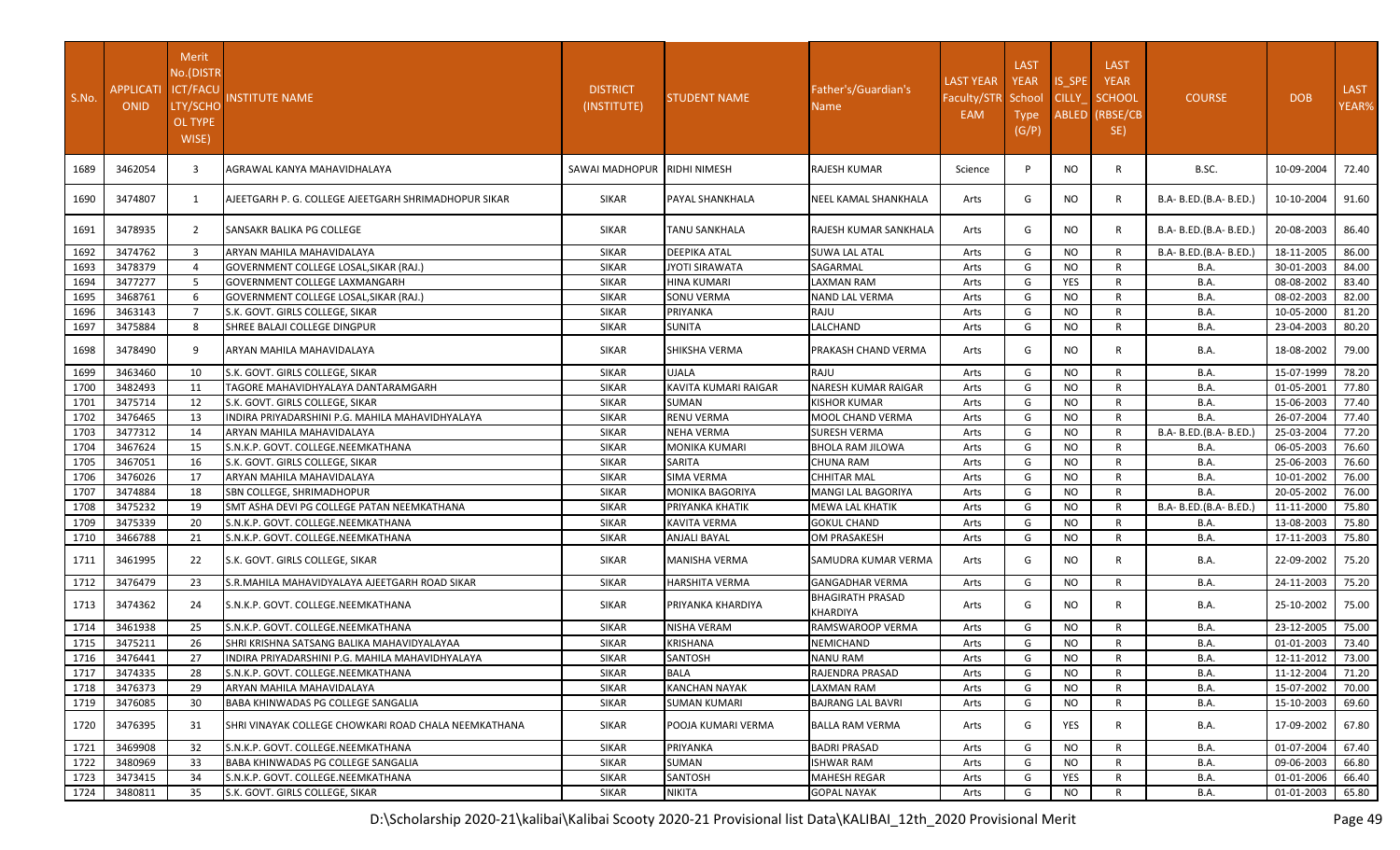| S.No. | <b>APPLICATI</b><br><b>ONID</b> | <b>Merit</b><br>No.(DISTR<br><b>ICT/FACU</b><br>LTY/SCHO<br><b>OL TYPE</b><br>WISE) | <b>ISTITUTE NAME</b>                                             | <b>DISTRICT</b><br>(INSTITUTE) | STUDENT NAME                               | Father's/Guardian's<br>Name             | LAST YEAR<br>Faculty/STR<br><b>EAM</b> | <b>LAST</b><br><b>YEAR</b><br>School<br><b>Type</b><br>(G/P) | <b>IS SPE</b><br><b>CILLY</b> | <b>LAST</b><br><b>YEAR</b><br><b>SCHOOL</b><br>ABLED (RBSE/CB<br>SE) | <b>COURSE</b>              | <b>DOB</b> | <b>LAST</b><br>YEAR% |
|-------|---------------------------------|-------------------------------------------------------------------------------------|------------------------------------------------------------------|--------------------------------|--------------------------------------------|-----------------------------------------|----------------------------------------|--------------------------------------------------------------|-------------------------------|----------------------------------------------------------------------|----------------------------|------------|----------------------|
| 1725  | 3475847                         | 36                                                                                  | TRILOK SINGH TT COLLEGE                                          | <b>SIKAR</b>                   | SARJU                                      | <b>BHAGIRATH</b>                        | Arts                                   | G                                                            | <b>NO</b>                     | R                                                                    | B.A- B.ED.(B.A- B.ED.)     | 17-10-2002 | 65.20                |
| 1726  | 3469365                         | - 1                                                                                 | S.N.K.P. GOVT. COLLEGE.NEEMKATHANA                               | <b>SIKAR</b>                   | AMISHA                                     | <b>SUBHASH CHAND</b>                    | Arts                                   | P                                                            | N <sub>O</sub>                | R                                                                    | <b>B.A.</b>                | 10-02-2004 | 91.00                |
| 1727  | 3475184                         | $\overline{2}$                                                                      | SHRI KRISHNA SATSANG BALIKA MAHAVIDYALAYAA                       | <b>SIKAR</b>                   | LALITA                                     | <b>MAHESH KUMAR</b>                     | Arts                                   | P                                                            | NO.                           | R                                                                    | B.A.                       | 05-05-2004 | 89.80                |
| 1728  | 3475849                         | $\overline{\mathbf{3}}$                                                             | BARJI DEVI SHIKSHAK PRASHIKSHAN MAHAVIDYALAYA                    | <b>SIKAR</b>                   | POOJA                                      | <b>BHAGU RAM</b>                        | Arts                                   | P                                                            | N <sub>O</sub>                | R                                                                    | B.A- B.ED.(B.A- B.ED.)     | 29-11-2002 | 86.80                |
| 1729  | 3475351                         | $\overline{4}$                                                                      | BHARTIYA TEACHERS TRAINING COLLEGE, CHANDPURA, SIKAR             | <b>SIKAR</b>                   | <b>MAMTA DHANIYA</b>                       | <b>SITA RAM</b>                         | Arts                                   | P                                                            | <b>NO</b>                     | $\mathsf{R}$                                                         | B.A- B.ED.(B.A- B.ED.)     | 21-03-2005 | 86.20                |
| 1730  | 3467580                         | 5                                                                                   | GOVT. KAMLA MODI GIRLS COLLEGE NEEMKATHANA                       | <b>SIKAR</b>                   | MANISHA KUMARI DOCHANIA                    | <b>MUKESH KUMAR</b><br><b>DOCHANIA</b>  | Arts                                   |                                                              | <b>NO</b>                     | R                                                                    | B.A.                       | 29-04-2003 | 85.80                |
| 1731  | 3476490                         | 6                                                                                   | INDIRA PRIYADARSHINI P.G. MAHILA MAHAVIDHYALAYA                  | <b>SIKAR</b>                   | REENA VERMA                                | <b>BAHADUR MAL VERMA</b>                | Arts                                   | P                                                            | NO.                           | $\mathsf{R}$                                                         | B.A.                       | 31-01-2003 | 85.20                |
| 1732  | 3467249                         | -7                                                                                  | GOVT. KAMLA MODI GIRLS COLLEGE NEEMKATHANA                       | <b>SIKAR</b>                   | AVANTIKA KUMARI DOCHANIA SUNA RAM DOCHANIA |                                         | Arts                                   |                                                              | NO.                           | R                                                                    | B.A.                       | 12-11-2002 | 82.20                |
| 1733  | 3467570                         | 8                                                                                   | S.N.K.P. GOVT. COLLEGE.NEEMKATHANA                               | <b>SIKAR</b>                   | POONAM JILOWA                              | <b>MANOHAR LAL</b>                      | Arts                                   | P                                                            | <b>NO</b>                     | R                                                                    | <b>B.A.</b>                | 09-07-2002 | 81.80                |
| 1734  | 3475949                         | q                                                                                   | SMT ASHA DEVI PG COLLEGE PATAN NEEMKATHANA                       | <b>SIKAR</b>                   | PRIYA MANDAIYA                             | <b>BHUPSINGH</b>                        | Arts                                   | P                                                            | N <sub>O</sub>                | R                                                                    | B.A.                       | 28-09-2004 | 81.80                |
| 1735  | 3475027                         | 10                                                                                  | SHRI KRISHNA SATSANG BALIKA MAHAVIDYALAYAA                       | <b>SIKAR</b>                   | ASHA KUMARI                                | <b>HANUMAN PRASAD</b>                   | Arts                                   | P                                                            | <b>NO</b>                     | R                                                                    | <b>B.A.</b>                | 10-02-2003 | 81.20                |
| 1736  | 3476187                         | 11                                                                                  | ARYAN MAHILA MAHAVIDALAYA                                        | <b>SIKAR</b>                   | ANITA                                      | <b>DULARAM</b>                          | Arts                                   | P                                                            | <b>NO</b>                     | R                                                                    | B.A.                       | 07-10-2004 | 80.40                |
| 1737  | 3476230                         | 12                                                                                  | SHRI SHANKAR MAHILA MAHAVIDHALAYA,DIVRALA                        | <b>SIKAR</b>                   | MADHUBALA KULDEEP                          | <b>MAHENDRA KUMAR</b><br><b>KULDEEP</b> | Arts                                   |                                                              | <b>NO</b>                     | R                                                                    | <b>B.A.</b>                | 05-05-2002 | 72.40                |
| 1738  | 3474396                         | 13                                                                                  | BABA KHINWADAS PG COLLEGE SANGALIA                               | <b>SIKAR</b>                   | SANTOSH KUMARI                             | <b>SHISHPAL</b>                         | Arts                                   | P                                                            | N <sub>O</sub>                | R                                                                    | B.A.                       | 20-04-2004 | 70.00                |
| 1739  | 3476460                         | 14                                                                                  | INDIRA PRIYADARSHINI P.G. MAHILA MAHAVIDHYALAYA                  | <b>SIKAR</b>                   | <b>NIRUPMA</b>                             | <b>BHANWAR LAL SAMRIYA</b>              | Arts                                   | P                                                            | NO.                           | R                                                                    | <b>B.A.</b>                | 01-01-2003 | 69.20                |
| 1740  | 3474357                         | 15                                                                                  | BABA KHINWADAS PG COLLEGE SANGALIA                               | <b>SIKAR</b>                   | PRIYANKA                                   | NEMICHAND                               | Arts                                   | P                                                            | <b>NO</b>                     | R                                                                    | <b>B.A.</b>                | 10-04-2004 | 67.40                |
| 1741  | 3476439                         | -1                                                                                  | SUBHASH VIDYA MANDIR MAHAVIDLAYA                                 | <b>SIKAR</b>                   | JHUMAKA KUMARI                             | PRAHALAD RAM                            | Commerce                               | G                                                            | <b>NO</b>                     | $\mathsf{R}$                                                         | <b>B.A.</b>                | 20-08-2000 | 72.40                |
| 1742  | 3475696                         | $\overline{2}$                                                                      | SHRI KRISHNA SATSANG BALIKA MAHAVIDYALAYAA                       | <b>SIKAR</b>                   | <b>BHAGOTI</b>                             | PHOOSA RAM                              | Commerce                               | G                                                            | <b>NO</b>                     | R                                                                    | <b>BCOM</b>                | 15-08-2002 | 65.00                |
| 1743  | 3472368                         | -1                                                                                  | S.K. GOVT. GIRLS COLLEGE, SIKAR                                  | <b>SIKAR</b>                   | <b>GANGA KUMARI</b>                        | <b>SHYOPAL RAM</b>                      | Science                                | G                                                            | N <sub>O</sub>                | R                                                                    | B.SC.                      | 02-11-2002 | 85.60                |
| 1744  | 3478915                         | 2                                                                                   | S.K. GOVT. GIRLS COLLEGE, SIKAR                                  | <b>SIKAR</b>                   | MONIKA KUMARI                              | <b>PRAKASH</b>                          | Science                                | G                                                            | <b>NO</b>                     | $\mathsf{R}$                                                         | B.SC.                      | 11-12-2003 | 85.00                |
| 1745  | 3475301                         | 3                                                                                   | MOHINI DEVI GOENKA MAHILA MAHAVIDYALAYA, GHASSU,<br>LACHHMANGARH | <b>SIKAR</b>                   | NIKITA                                     | <b>BIRBAL</b>                           | Science                                | G                                                            | NO.                           | R.                                                                   | B.SC.- B.ED.(B.SC.- B.ED.) | 03-10-2005 | 80.20                |
| 1746  | 3479970                         | $\overline{4}$                                                                      | ARYAN MAHILA MAHAVIDALAYA                                        | <b>SIKAR</b>                   | <b>BABITA FULWARIYA</b>                    | DEBU RAM FULWARIYA                      | Science                                | G                                                            | <b>NO</b>                     | R                                                                    | B.SC.                      | 03-10-2003 | 79.40                |
| 1747  | 3476157                         | -5                                                                                  | ARYAN MAHILA MAHAVIDALAYA                                        | <b>SIKAR</b>                   | SANGEETA DENWAL                            | <b>BANSHI LAL</b>                       | Science                                | G                                                            | N <sub>O</sub>                | R                                                                    | B.SC.                      | 02-05-2003 | 78.20                |
| 1748  | 3476313                         | 6                                                                                   | FRIENDRS MAHILA MAHAVIDYALAY SANWALPURA                          | <b>SIKAR</b>                   | POOJA RAIGAR                               | <b>PARKASH CHAND</b>                    | Science                                | G                                                            | N <sub>O</sub>                | R                                                                    | B.SC.                      | 20-10-2001 | 77.20                |
| 1749  | 3483816                         | $\overline{7}$                                                                      | S.K. GOVT. GIRLS COLLEGE, SIKAR                                  | <b>SIKAR</b>                   | LALITA JATOLIYA                            | <b>SAGAR MAL</b>                        | Science                                | G                                                            | <b>NO</b>                     | R                                                                    | B.SC.                      | 14-05-2003 | 74.40                |
| 1750  | 3473560                         | 8                                                                                   | S.N.K.P. GOVT. COLLEGE.NEEMKATHANA                               | <b>SIKAR</b>                   | <b>KOMAL VERMA</b>                         | <b>PRAKASH CHAND VERMA</b>              | Science                                | G                                                            | N <sub>O</sub>                | R                                                                    | B.SC.                      | 08-10-2003 | 73.60                |
| 1751  | 3474436                         | 9                                                                                   | BABA KHINWADAS PG COLLEGE SANGALIA                               | <b>SIKAR</b>                   | MUNNI KUMARI                               | <b>NOPA RAM MEEDAL</b>                  | Science                                | G                                                            | NO.                           | R                                                                    | B.SC.                      | 20-06-2003 | 72.20                |
| 1752  | 3474251                         | 10                                                                                  | BABA KHINWADAS PG COLLEGE SANGALIA                               | <b>SIKAR</b>                   | POOJA KUMARI                               | <b>DEEN DAYAL</b>                       | Science                                | G                                                            | <b>NO</b>                     |                                                                      | B.SC.                      | 05-08-2004 | 70.60                |
| 1753  | 3471248                         | 11                                                                                  | S.N.K.P. GOVT. COLLEGE.NEEMKATHANA                               | <b>SIKAR</b>                   | RITIKA VERMA                               | ROSHAN LAL VERMA                        | Science                                | G                                                            | <b>NO</b>                     | $\mathsf{R}$                                                         | B.SC.                      | 08-08-2003 | 68.20                |
| 1754  | 3475078                         | 12                                                                                  | CAMBRIDGE P G GIRLS COLLEGE                                      | <b>SIKAR</b>                   | SUMAN                                      | LAXMINARAYAN                            | Science                                | G                                                            | <b>NO</b>                     | R                                                                    | B.SC.                      | 14-07-2002 | 67.80                |
| 1755  | 3474267                         | 1                                                                                   | BABA KHINWADAS PG COLLEGE SANGALIA                               | SIKAR                          | ARTI ROHALAN                               | <b>BEGA RAM</b>                         | Science                                | P                                                            | <b>NO</b>                     | $\mathsf{R}$                                                         | B.SC.                      | 05-07-2004 | 91.00                |
| 1756  | 3475002                         | $\overline{2}$                                                                      | VEDANTA P.G. GIRLS COLLEGE, RINGUS                               | SIKAR                          | NIKITA NIRMAL                              | RAKESH KUMAR NIRMAL                     | Science                                |                                                              | <b>NO</b>                     | R                                                                    | B.SC.                      | 17-07-2004 | 90.40                |
| 1757  | 3474363                         | $\overline{\mathbf{3}}$                                                             | S.K. GOVT. GIRLS COLLEGE, SIKAR                                  | SIKAR                          | USHA KUMARI                                | <b>CHENA RAM</b>                        | Science                                | P                                                            | <b>NO</b>                     | R                                                                    | B.SC.                      | 17-09-2003 | 87.20                |
| 1758  | 3451021                         | $\overline{4}$                                                                      | S.N.K.P. GOVT. COLLEGE.NEEMKATHANA                               | SIKAR                          | KOMAL                                      | <b>JOGENDRA</b>                         | Science                                | P                                                            | <b>NO</b>                     | R                                                                    | B.SC.                      | 01-06-2004 | 85.40                |
| 1759  | 3476136                         | - 5                                                                                 | S.K. GOVT. GIRLS COLLEGE, SIKAR                                  | SIKAR                          | NITU                                       | <b>GOPALKRISHAN</b>                     | Science                                |                                                              | <b>NO</b>                     | R                                                                    | B.SC.                      | 19-04-2003 | 83.60                |
| 1760  | 3474781                         | 6                                                                                   | SHEKHAWATI INSTITUTE(B.SC. AGRICULTURE), SIKAR                   | SIKAR                          | <b>TEJSWANI RAJORIA</b>                    | RAJENDRA SINGH                          | Science                                | P                                                            | <b>NO</b>                     | $\mathsf{R}$                                                         | B.SC.                      | 05-11-2003 | 83.40                |
| 1761  | 3476316                         | 7                                                                                   | ARYAN MAHILA MAHAVIDALAYA                                        | SIKAR                          | KUSUM SANKHALA                             | <b>SURESH KUMAR SANKHALA</b>            | Science                                |                                                              | NO                            | R                                                                    | B.SC.                      | 16-10-2004 | 83.20                |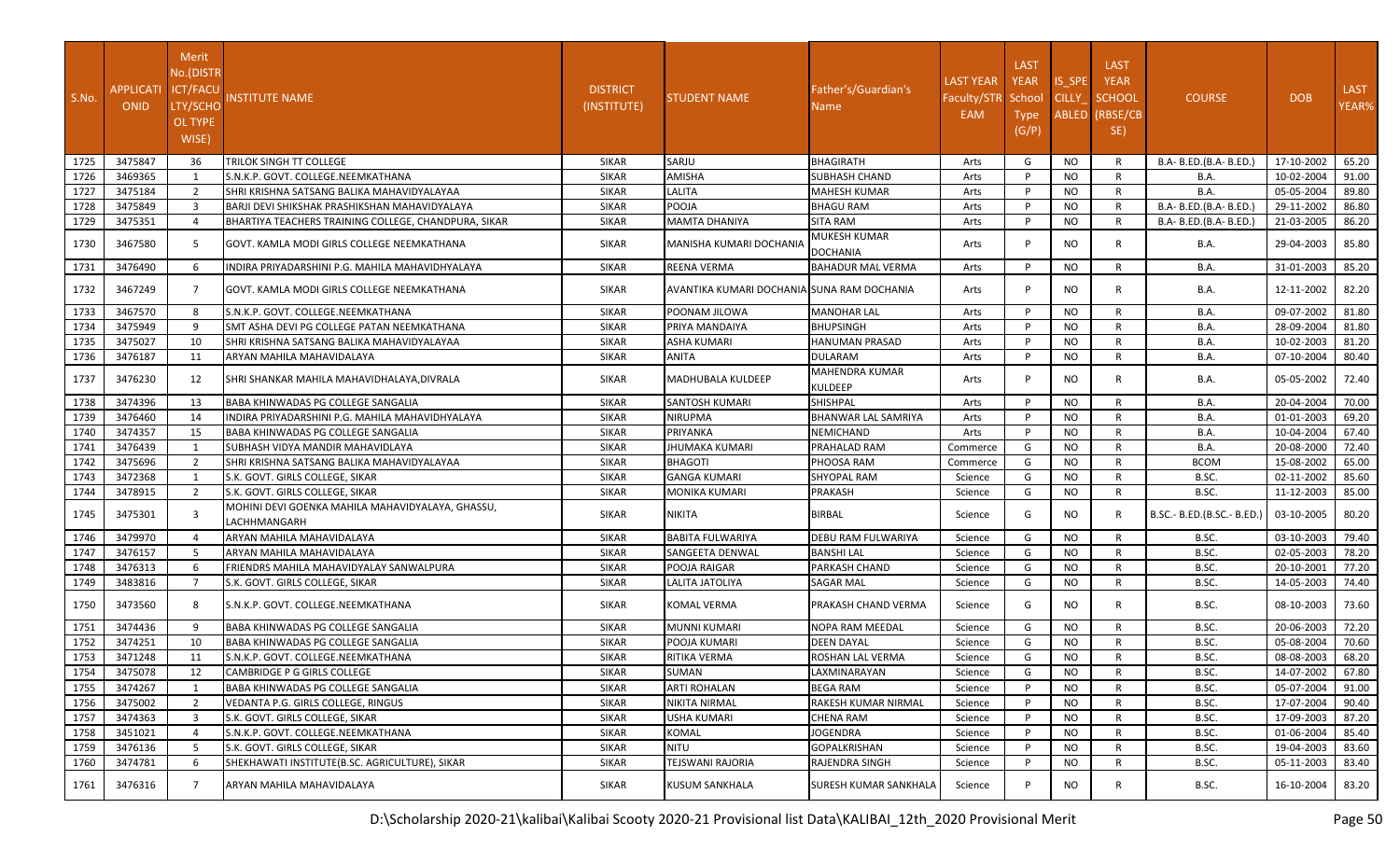| S.No. | <b>APPLICATI</b><br><b>ONID</b> | <b>Merit</b><br>o.(DISTFا<br>ICT/FACL<br>LTY/SCHO<br><b>OL TYPE</b><br>WISE) | NSTITUTE NAME                                          | <b>DISTRICT</b><br>(INSTITUTE) | STUDENT NAME           | Father's/Guardian's<br>Name | LAST YEAR<br>Faculty/STR<br>EAM | <b>LAST</b><br><b>YEAR</b><br>School<br><b>Type</b><br>(G/P) | IS_SPE<br><b>CILLY</b> | <b>LAST</b><br><b>YEAR</b><br><b>SCHOOL</b><br>ABLED (RBSE/CB<br>SE) | <b>COURSE</b>          | <b>DOB</b> | <b>LAST</b><br><b>/EAR%</b> |
|-------|---------------------------------|------------------------------------------------------------------------------|--------------------------------------------------------|--------------------------------|------------------------|-----------------------------|---------------------------------|--------------------------------------------------------------|------------------------|----------------------------------------------------------------------|------------------------|------------|-----------------------------|
| 1762  | 3475362                         | 8                                                                            | S.K. GOVT. GIRLS COLLEGE, SIKAR                        | <b>SIKAR</b>                   | <b>VINITA KUMARI</b>   | PANNA RAM                   | Science                         | P                                                            | NO.                    | R                                                                    | B.SC.                  | 09-08-2004 | 82.20                       |
| 1763  | 3474451                         | 9                                                                            | BABA KHINWADAS PG COLLEGE SANGALIA                     | <b>SIKAR</b>                   | MAMATA KUMARI          | <b>IETHU RAM</b>            | Science                         | P                                                            | <b>NO</b>              | R                                                                    | B.SC.                  | 10-06-2002 | 77.60                       |
| 1764  | 3474288                         | 10                                                                           | BABA KHINWADAS PG COLLEGE SANGALIA                     | <b>SIKAR</b>                   | RINKU BAMANIYA         | KUNDANMAL                   | Science                         | P                                                            | NO                     | R                                                                    | B.SC.                  | 18-04-2002 | 67.80                       |
| 1765  | 3469915                         | 11                                                                           | S.K. GOVT. GIRLS COLLEGE, SIKAR                        | <b>SIKAR</b>                   | <b>VINOD KUMARI</b>    | <b>SULTAN</b>               | Science                         | P                                                            | <b>NO</b>              | R                                                                    | B.SC.                  | 03-06-2002 | 66.60                       |
| 1766  | 3461371                         | 1                                                                            | <b>GOVT. COLLEGE SIROHI</b>                            | <b>SIROHI</b>                  | REENA KUMARI           | PASARAM                     | Arts                            | G                                                            | NO                     | R                                                                    | B.A.                   | 15-03-1999 | 88.40                       |
| 1767  | 3466254                         | $\overline{2}$                                                               | S.M.P.B.J. GOVERNMENT COLLEGE SHEOGANJ (SIROHI)        | <b>SIROHI</b>                  | <b>BABITA KUMARI</b>   | AVDHESH KUMAR               | Arts                            | G                                                            | <b>NO</b>              | R                                                                    | B.A.                   | 05-07-2003 | 82.40                       |
| 1768  | 3474256                         | $\overline{\mathbf{3}}$                                                      | <b>GOVT. COLLEGE SIROHI</b>                            | <b>SIROHI</b>                  | SUKANA KUMARI          | LILA RAM                    | Arts                            | G                                                            | <b>NO</b>              | R                                                                    | B.A.                   | 20-11-2000 | 81.60                       |
| 1769  | 3459045                         | $\overline{4}$                                                               | GOVERNMENT COLLEGE REODAR                              | <b>SIROHI</b>                  | DIVYA KUMARI CHOUHAN   | <b>SURESH KUMAR</b>         | Arts                            | G                                                            | NO                     | R                                                                    | B.A.                   | 10-10-2003 | 79.00                       |
| 1770  | 3475205                         | - 5                                                                          | GOVT. GIRLS COLLEGE SIROHI                             | <b>SIROHI</b>                  | SUMAN                  | <b>GULAB CHANDRA</b>        | Arts                            | G                                                            | <b>NO</b>              | R                                                                    | B.A.                   | 15-08-2000 | 78.40                       |
| 1771  | 3474275                         | - 6                                                                          | <b>GOVT. COLLEGE SIROHI</b>                            | <b>SIROHI</b>                  | <b>RITU</b>            | <b>NARAYAN LAL</b>          | Arts                            | G                                                            | NO                     | R                                                                    | B.A.                   | 15-04-2001 | 76.80                       |
| 1772  | 3479665                         | $\overline{7}$                                                               | S.M.P.B.J. GOVERNMENT COLLEGE SHEOGANJ (SIROHI)        | <b>SIROHI</b>                  | <b>DIVYA KUMARI</b>    | <b>JEPARAM</b>              | Arts                            | G                                                            | <b>NO</b>              | R                                                                    | B.A.                   | 01-10-2001 | 76.00                       |
| 1773  | 3474359                         | 8                                                                            | <b>GOVT. COLLEGE SIROHI</b>                            | <b>SIROHI</b>                  | <b>SUMAN KUMARI</b>    | <b>NARAYAN LAL</b>          | Arts                            | G                                                            | <b>NO</b>              | R                                                                    | B.A.                   | 02-01-2003 | 75.40                       |
| 1774  | 3476153                         | -9                                                                           | GOVT. COLLEGE SIROHI                                   | <b>SIROHI</b>                  | RITIKA JINGAR          | <b>CHAMPAT LAL</b>          | Arts                            | G                                                            | NO                     | R                                                                    | B.A.                   | 09-07-2003 | 75.20                       |
| 1775  | 3474354                         | 10                                                                           | <b>GOVT. COLLEGE SIROHI</b>                            | <b>SIROHI</b>                  | MANISHA KUMARI         | MOHAN LAL                   | Arts                            | G                                                            | <b>NO</b>              | R                                                                    | B.A.                   | 02-03-2002 | 74.00                       |
| 1776  | 3474501                         | 11                                                                           | <b>GOVT. COLLEGE SIROHI</b>                            | <b>SIROHI</b>                  | SARVINA                | <b>RAMA RAM</b>             | Arts                            | G                                                            | NO                     | R                                                                    | B.A.                   | 03-05-2000 | 73.80                       |
| 1777  | 3474257                         | 12                                                                           | <b>GOVT. COLLEGE SIROHI</b>                            | <b>SIROHI</b>                  | NIRMALA                | <b>VISA RAM</b>             | Arts                            | G                                                            | <b>NO</b>              | R                                                                    | B.A.                   | 26-06-2003 | 70.60                       |
| 1778  | 3476333                         | 13                                                                           | S.M.P.B.J. GOVERNMENT COLLEGE SHEOGANJ (SIROHI)        | <b>SIROHI</b>                  | <b>MAYA KUMARI</b>     | <b>SANJJAN KUMAR</b>        | Arts                            | G                                                            | <b>NO</b>              | R                                                                    | B.A.                   | 09-03-2001 | 70.40                       |
| 1779  | 3474238                         | 14                                                                           | <b>GOVT. COLLEGE SIROHI</b>                            | <b>SIROHI</b>                  | BHAWANA                | RAJA RAM                    | Arts                            | G                                                            | NO                     | R                                                                    | B.A.                   | 22-04-2003 | 70.20                       |
| 1780  | 3479772                         | 15                                                                           | <b>GOVERNMENT COLLEGE REODAR</b>                       | <b>SIROHI</b>                  | SEEMA KUMARI           | MANA RAM                    | Arts                            | G                                                            | <b>NO</b>              | R                                                                    | B.A.                   | 20-11-2002 | 68.60                       |
| 1781  | 3474428                         | 16                                                                           | <b>GOVT. COLLEGE SIROHI</b>                            | <b>SIROHI</b>                  | KANCHAN KUMARI PARIHAR | <b>MAFAT LAL</b>            | Arts                            | G                                                            | NO.                    | R                                                                    | B.A.                   | 26-11-2002 | 68.40                       |
| 1782  | 3476285                         | 17                                                                           | <b>GOVT. COLLEGE SIROHI</b>                            | <b>SIROHI</b>                  | KAREENA KUMARI         | <b>GANESH RAM</b>           | Arts                            | G                                                            | NO.                    | R                                                                    | B.A.                   | 12-03-2002 | 67.80                       |
| 1783  | 3474305                         | 18                                                                           | <b>GOVT. COLLEGE SIROHI</b>                            | <b>SIROHI</b>                  | SUNDAR KUMARI          | <b>MAFAT LAL</b>            | Arts                            | G                                                            | NO                     | R                                                                    | B.A.                   | 13-02-2002 | 67.00                       |
| 1784  | 3482399                         | 19                                                                           | S.M.P.B.J. GOVERNMENT COLLEGE SHEOGANJ (SIROHI)        | <b>SIROHI</b>                  | PURAN KUMARI           | HARIRAM                     | Arts                            | G                                                            | <b>NO</b>              | R                                                                    | B.A.                   | 18-05-2001 | 66.60                       |
| 1785  | 3474296                         | 20                                                                           | <b>GOVT. GIRLS COLLEGE SIROHI</b>                      | <b>SIROHI</b>                  | <b>DIVYA</b>           | <b>BHIMA RAM</b>            | Arts                            | G                                                            | <b>NO</b>              |                                                                      | B.A.                   | 30-09-2002 | 65.80                       |
| 1786  | 3456512                         | 21                                                                           | S.M.P.B.J. GOVERNMENT COLLEGE SHEOGANJ (SIROHI)        | <b>SIROHI</b>                  | SAPNA KUMARI           | LALA RAM                    | Arts                            | G                                                            | NO                     | R                                                                    | B.A.                   | 27-01-2004 | 65.20                       |
| 1787  | 3457253                         | -1                                                                           | SETH MANGAL CHAND CHOUDHARY GOVT. COLLEGE ABUROAD      | <b>SIROHI</b>                  | PREETI KUMARI          | <b>SURESH KUMAR</b>         | Arts                            | P                                                            | NO.                    | R                                                                    | B.A.                   | 14-06-2001 | 72.40                       |
| 1788  | 3474235                         | $\overline{2}$                                                               | <b>GOVT. COLLEGE SIROHI</b>                            | <b>SIROHI</b>                  | PRIYA KUMARI           | ASHOK KUMAR                 | Arts                            | P                                                            | NO                     | R                                                                    | B.A.                   | 02-05-2003 | 67.00                       |
| 1789  | 3467418                         | 1                                                                            | <b>GOVT. COLLEGE SIROHI</b>                            | <b>SIROHI</b>                  | PRIYANKA KHATRI        | IITENDRA KUMAR KHATRI       | Science                         | G                                                            | NO.                    | R                                                                    | B.SC.                  | 06-10-2002 | 91.60                       |
| 1790  | 3474306                         | $\overline{2}$                                                               | <b>GOVT. COLLEGE SIROHI</b>                            | <b>SIROHI</b>                  | <b>RINKU KUMARI</b>    | <b>ARJUN LAL</b>            | Science                         | G                                                            | NO                     | R                                                                    | B.SC.                  | 15-06-2003 | 79.20                       |
| 1791  | 3474309                         | -3                                                                           | S.M.P.B.J. GOVERNMENT COLLEGE SHEOGANJ (SIROHI)        | <b>SIROHI</b>                  | SHOBHA KUMARI          | <b>DALA RAM</b>             | Science                         | G                                                            | NO.                    | R                                                                    | B.SC.                  | 26-06-2001 | 78.60                       |
| 1792  | 3466299                         | $\overline{4}$                                                               | <b>GOVT. COLLEGE SIROHI</b>                            | <b>SIROHI</b>                  | PRIYANKAKUMARI         | TEJARAM MEGHWAL             | Science                         | G                                                            | <b>NO</b>              |                                                                      | B.A.                   | 26-06-2002 | 76.20                       |
| 1793  | 3469473                         | -5                                                                           | S.M.P.B.J. GOVERNMENT COLLEGE SHEOGANJ (SIROHI)        | <b>SIROHI</b>                  | <b>REKHA KUMARI</b>    | <b>NATHU RAM</b>            | Science                         | G                                                            | NO.                    | R                                                                    | B.SC.                  | 28-03-2002 | 75.40                       |
| 1794  | 3472126                         | 6                                                                            | S.M.P.B.J. GOVERNMENT COLLEGE SHEOGANJ (SIROHI)        | <b>SIROHI</b>                  | <b>BHAWANA KUMARI</b>  | <b>DINESH KUMAR</b>         | Science                         | G                                                            | NO.                    | R                                                                    | B.SC.                  | 23-07-2002 | 72.40                       |
| 1795  | 3474754                         | -1                                                                           | <b>GOVT COLLEGE SURATGARH</b>                          | SRI GANGANAGAR                 | <b>MAYA</b>            | DALCHAND                    | Arts                            | G                                                            | NO.                    | R                                                                    | <b>B.A.</b>            | 03-04-2004 | 95.80                       |
| 1796  | 3468842                         | $\overline{2}$                                                               | CH. BALLURAM GODARA GOVT. GIRLS COLLEGE                | SRI GANGANAGAR                 | <b>DEEPAKSHI</b>       | RAJPAL                      | Arts                            | G                                                            | NO                     | R                                                                    | B.A.                   | 05-10-2003 | 90.60                       |
| 1797  | 3474440                         | $\overline{\mathbf{3}}$                                                      | SANT SRI PRANNATH PARANMI COLLEGE PADAMPUR             | SRI GANGANAGAR                 | ANJALI                 | KANA RAM                    | Arts                            | G                                                            | <b>NO</b>              |                                                                      | B.A- B.ED.(B.A- B.ED.) | 12-01-2002 | 90.20                       |
| 1798  | 3474459                         | $\overline{4}$                                                               | <b>GOVT COLLEGE SURATGARH</b>                          | SRI GANGANAGAR                 | DEEPIKA                | VINOD KUMAR                 | Arts                            | G                                                            | NO                     | R                                                                    | <b>B.A.</b>            | 02-05-2004 | 90.20                       |
| 1799  | 3469064                         | 5                                                                            | DR BHIM RAO AMBEDKAR GOVERNMENT COLLEGE SRI GANGANAGAR | SRI GANGANAGAR                 | LAXMI DEVI             | <b>VEER SINGH</b>           | Arts                            | G                                                            | <b>NO</b>              |                                                                      | B.A.                   | 25-05-2004 | 88.40                       |
| 1800  | 3452989                         | - 6                                                                          | CH. BALLURAM GODARA GOVT. GIRLS COLLEGE                | SRI GANGANAGAR                 | <b>DIVYA</b>           | <b>BALWANT</b>              | Arts                            | G                                                            | <b>NO</b>              |                                                                      | B.A.                   | 01-01-2003 | 87.80                       |
| 1801  | 3469957                         | $\overline{7}$                                                               | <b>GOVT COLLEGE SURATGARH</b>                          | SRI GANGANAGAR POOJA           |                        | NORANGLAL                   | Arts                            | G                                                            | NO.                    | R                                                                    | B.A.                   | 04-12-2003 | 87.20                       |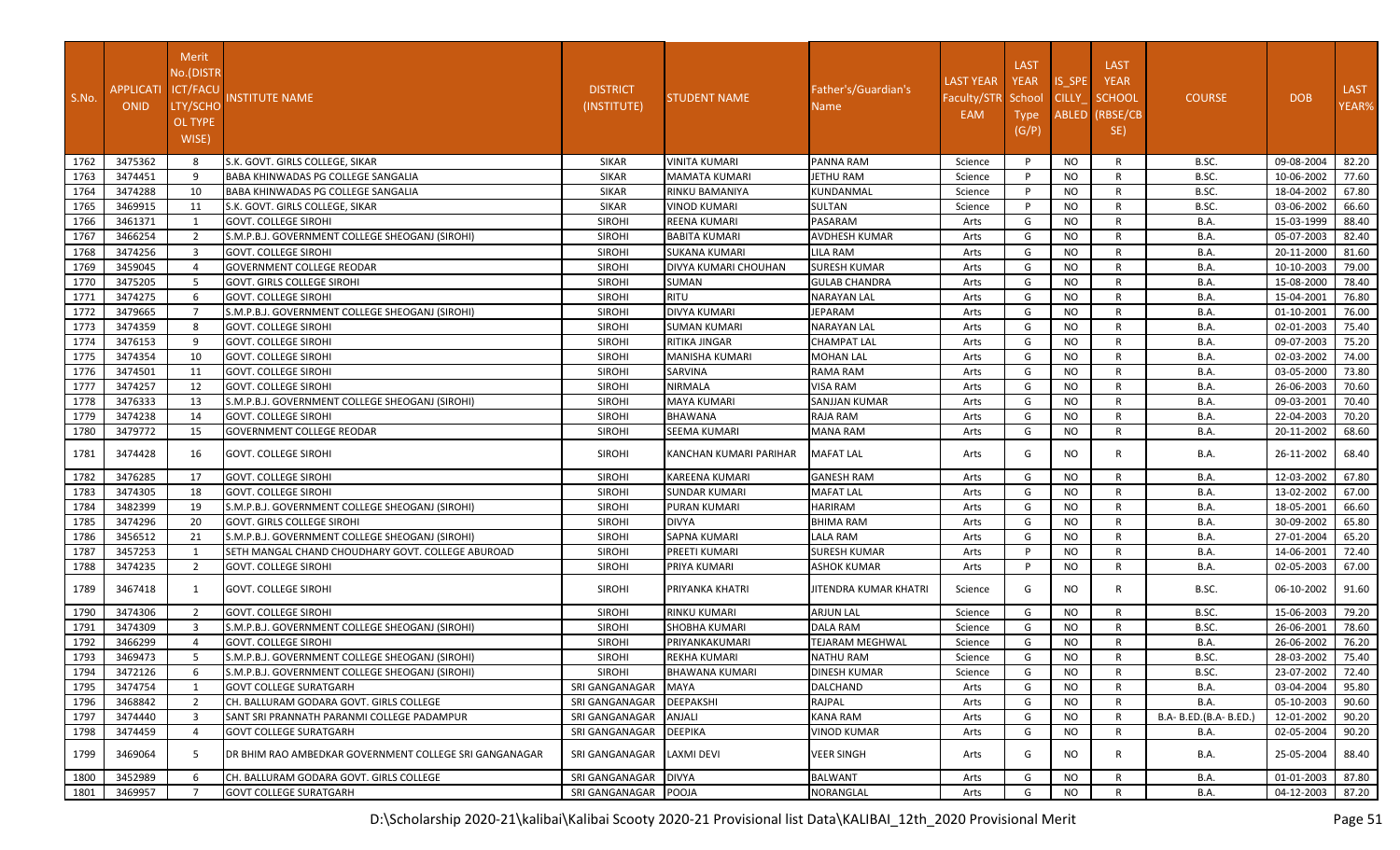| S.No. | APPLICATI<br><b>ONID</b> | Merit<br><b>No.(DISTF</b><br><b>ICT/FACU</b><br>LTY/SCHO<br>OL TYPE<br>WISE) | NSTITUTE NAME                                             | <b>DISTRICT</b><br>(INSTITUTE) | <b>STUDENT NAME</b>   | Father's/Guardian's<br>Name | <b>LAST YEAR</b><br>Faculty/STR School<br>EAM | <b>LAST</b><br><b>YEAR</b><br><b>Type</b><br>(G/P) | IS SPE<br><b>CILLY</b> | <b>LAST</b><br><b>YEAR</b><br><b>SCHOOL</b><br>ABLED (RBSE/CB<br>SE) | <b>COURSE</b>          | <b>DOB</b> | <b>LAST</b><br>YEAR% |
|-------|--------------------------|------------------------------------------------------------------------------|-----------------------------------------------------------|--------------------------------|-----------------------|-----------------------------|-----------------------------------------------|----------------------------------------------------|------------------------|----------------------------------------------------------------------|------------------------|------------|----------------------|
| 1802  | 3474684                  | -8                                                                           | PATEL CO-EDUCATION TEACHER TRAINING COLLEGE               | SRI GANGANAGAR                 | <b>KHUSHNEET KOUR</b> | LAKHVEER SINGH              | Arts                                          | G                                                  | NO.                    | R                                                                    | B.A- B.ED.(B.A- B.ED.) | 01-01-2001 | 87.00                |
| 1803  | 3450357                  | -9                                                                           | <b>SURATGARHPGCOLLEGE</b>                                 | SRI GANGANAGAR                 | POONAM                | KALURAM                     | Arts                                          | G                                                  | <b>NO</b>              | R                                                                    | B.A- B.ED.(B.A- B.ED.) | 01-01-2002 | 87.00                |
| 1804  | 3472375                  | 10                                                                           | <b>GOVT COLLEGE SRI KARANPUR</b>                          | SRI GANGANAGAR                 | <b>SUSHILA RANI</b>   | OM PRAKASH                  | Arts                                          | G                                                  | <b>NO</b>              | R                                                                    | B.A.                   | 22-09-2002 | 85.60                |
| 1805  | 3450750                  | 11                                                                           | CH. K.R. KANYA MAHAVIDHALAYA NEW MANDI GHARSANA           | SRI GANGANAGAR                 | <b>JITUBALA</b>       | KRISHAN SINGH               | Arts                                          | G                                                  | <b>NO</b>              | R                                                                    | B.A.                   | 11-12-2002 | 85.20                |
| 1806  | 3474596                  | 12                                                                           | DR BHIM RAO AMBEDKAR GOVERNMENT COLLEGE SRI GANGANAGAR    | SRI GANGANAGAR                 | <b>KAVITA</b>         | VEERU RAM                   | Arts                                          | G                                                  | NO.                    | R                                                                    | B.A.                   | 16-06-2001 | 85.00                |
| 1807  | 3468874                  | 13                                                                           | CH. BALLURAM GODARA GOVT. GIRLS COLLEGE                   | SRI GANGANAGAR                 | <b>HARPREET KAUR</b>  | <b>MAKHAN SINGH</b>         | Arts                                          | G                                                  | <b>NO</b>              | R                                                                    | B.A.                   | 01-01-2002 | 84.40                |
| 1808  | 3466863                  | 14                                                                           | CH. BALLURAM GODARA GOVT. GIRLS COLLEGE                   | SRI GANGANAGAR                 | PUSHPA                | <b>HET RAM</b>              | Arts                                          | G                                                  | <b>NO</b>              | R                                                                    | B.A.                   | 17-02-2003 | 84.40                |
| 1809  | 3455912                  | 15                                                                           | SETH BIHARI LAL CHHABRA GOVT COLLEGE ANUPGARH             | SRI GANGANAGAR                 | POONAM                | SURAJA RAM                  | Arts                                          | G                                                  | <b>NO</b>              | R                                                                    | B.A.                   | 16-04-2003 | 84.40                |
| 1810  | 3474653                  | 16                                                                           | DR BHIM RAO AMBEDKAR GOVERNMENT COLLEGE SRI GANGANAGAR    | SRI GANGANAGAR                 | <b>BABITA</b>         | MANGRU                      | Arts                                          | G                                                  | <b>NO</b>              | R                                                                    | B.A.                   | 01-01-2003 | 84.00                |
| 1811  | 3461596                  | 17                                                                           | CH. BALLURAM GODARA GOVT. GIRLS COLLEGE                   | SRI GANGANAGAR                 | <b>ITOYI</b>          | <b>MADAN LAL</b>            | Arts                                          | G                                                  | <b>NO</b>              | R                                                                    | B.A.                   | 04-08-2002 | 83.80                |
| 1812  | 3461897                  | 18                                                                           | CH. BALLURAM GODARA GOVT. GIRLS COLLEGE                   | SRI GANGANAGAR                 | KAJAL RANI            | DIWAN RAM                   | Arts                                          | G                                                  | <b>NO</b>              | R                                                                    | B.A.                   | 25-01-2002 | 83.20                |
| 1813  | 3451425                  | 19                                                                           | <b>GOVT COLLEGE SURATGARH</b>                             | SRI GANGANAGAR                 | MAMTA                 | LILU RAM                    | Arts                                          | G                                                  | <b>NO</b>              | R                                                                    | B.A.                   | 07-08-2003 | 81.40                |
| 1814  | 3452010                  | 20                                                                           | DR BHIM RAO AMBEDKAR GOVERNMENT COLLEGE SRI GANGANAGAR    | SRI GANGANAGAR                 | <b>RITU RANI</b>      | <b>OMPRAKASH</b>            | Arts                                          | G                                                  | NO.                    | R                                                                    | B.A.                   | 22-01-2003 | 80.20                |
| 1815  | 3466820                  | 21                                                                           | CH. K.R. KANYA MAHAVIDHALAYA NEW MANDI GHARSANA           | SRI GANGANAGAR                 | SANTOSH               | PANNA LAL                   | Arts                                          | G                                                  | <b>NO</b>              | R                                                                    | B.A.                   | 01-01-2005 | 80.20                |
| 1816  | 3450755                  | 22                                                                           | CH. BALLURAM GODARA GOVT. GIRLS COLLEGE                   | SRI GANGANAGAR                 | PARAMJEET             | CHELA RAM                   | Arts                                          | G                                                  | <b>NO</b>              | R                                                                    | <b>B.A.</b>            | 08-08-2002 | 79.80                |
| 1817  | 3470322                  | 23                                                                           | <b>BHAGWATI GIRLS COLLEGE</b>                             | SRI GANGANAGAR                 | POONAM                | MAHAVEER                    | Arts                                          | G                                                  | <b>NO</b>              | R                                                                    | B.A.                   | 18-08-2002 | 79.80                |
| 1818  | 3470810                  | 24                                                                           | CH. BALLURAM GODARA GOVT. GIRLS COLLEGE                   | SRI GANGANAGAR                 | LALITA                | <b>GIRDHARI LAL</b>         | Arts                                          | G                                                  | <b>NO</b>              | $\mathsf{R}$                                                         | B.A.                   | 01-01-2001 | 78.40                |
| 1819  | 3465909                  | 25                                                                           | CH. BALLURAM GODARA GOVT. GIRLS COLLEGE                   | SRI GANGANAGAR                 | SULOCHNA              | <b>NAND LAL</b>             | Arts                                          | G                                                  | NO                     | R                                                                    | B.A.                   | 29-01-2002 | 78.20                |
| 1820  | 3476549                  | 26                                                                           | S.G.N. KHALSA P.G. COLLEGE, ANUPGARH                      | SRI GANGANAGAR                 | POOJA                 | RAMSWAROOP                  | Arts                                          | G                                                  | <b>NO</b>              | R                                                                    | B.A.                   | 07-08-2002 | 77.80                |
| 1821  | 3477550                  | 27                                                                           | RAJKEEYA MAHILA MAHAVIDYALAYA SADULSHAHAR (SRIGANGANAGAR) | SRI GANGANAGAR                 | ANJU                  | KRISHAN LAL                 | Arts                                          | G                                                  | NO.                    | R                                                                    | B.A.                   | 31-03-2004 | 77.80                |
| 1822  | 3452577                  | 28                                                                           | <b>GOVT COLLEGE SURATGARH</b>                             | SRI GANGANAGAR                 | PRIYANKA              | <b>DULA RAM</b>             | Arts                                          | G                                                  | <b>NO</b>              | R                                                                    | B.A.                   | 01-01-2004 | 77.00                |
| 1823  | 3474837                  | 29                                                                           | DR BHIM RAO AMBEDKAR GOVERNMENT COLLEGE SRI GANGANAGAR    | SRI GANGANAGAR                 | SUNAINA               | PHOOL CHAND                 | Arts                                          | G                                                  | NO.                    | R                                                                    | B.A.                   | 26-06-2001 | 76.60                |
| 1824  | 3461937                  | 30                                                                           | CH. BALLURAM GODARA GOVT. GIRLS COLLEGE                   | SRI GANGANAGAR                 | RITU                  | AJAY KUMAR                  | Arts                                          | G                                                  | <b>NO</b>              | R                                                                    | B.A.                   | 24-05-2002 | 76.40                |
| 1825  | 3481493                  | 31                                                                           | SRI GURU NANAK GIRLS COLLEGE, GAJSINGHPUR                 | SRI GANGANAGAR                 | RITU DEVI             | KHETA RAM                   | Arts                                          | G                                                  | <b>NO</b>              | R                                                                    | B.A.                   | 03-07-2003 | 75.20                |
| 1826  | 3476296                  | 32                                                                           | GURUGRAM DEGREE COLLEGE CHAK 5 B.L.M. SRIVIJAYNAGAR       | SRI GANGANAGAR                 | <b>MANPREET KAUR</b>  | JASWIR SINGH                | Arts                                          | G                                                  | <b>NO</b>              | R                                                                    | B.A.                   | 01-01-2002 | 74.80                |
| 1827  | 3480351                  | 33                                                                           | SHREE SHYAM DEGREE COLLEGE MOKALSAR                       | SRI GANGANAGAR                 | <b>KIRAN KANT</b>     | JAGDISH                     | Arts                                          | G                                                  | <b>NO</b>              | R                                                                    | B.A.                   | 05-03-2000 | 74.60                |
| 1828  | 3475507                  | 34                                                                           | <b>GOVT COLLEGE SURATGARH</b>                             | SRI GANGANAGAR                 | ALKA KUMARI           | <b>MADAN LAL</b>            | Arts                                          | G                                                  | <b>NO</b>              | R                                                                    | B.A.                   | 16-04-2003 | 74.60                |
| 1829  | 3475163                  | 35                                                                           | SURATGARH B.ED.COLLEGE, SURATGARH                         | SRI GANGANAGAR                 | KOMAL                 | NIRANARAM                   | Arts                                          | G                                                  | <b>NO</b>              | R                                                                    | <b>BED</b>             | 26-04-2003 | 73.20                |
| 1830  | 3476438                  | 36                                                                           | SRI GURU NANAK GIRLS COLLEGE, GAJSINGHPUR                 | SRI GANGANAGAR                 | POOJA DEVI            | PANNA RAM                   | Arts                                          | G                                                  | <b>NO</b>              | $\mathsf{R}$                                                         | B.A.                   | 10-10-2002 | 72.60                |
| 1831  | 3483584                  | -37                                                                          | SRI GURU NANAK GIRLS COLLEGE, GAJSINGHPUR                 | SRI GANGANAGAR                 | RENU                  | <b>SUBE SINGH</b>           | Arts                                          | G                                                  | NO.                    | R                                                                    | B.A.                   | 23-06-2001 | 72.40                |
| 1832  | 3481478                  | 38                                                                           | SRI GURU NANAK GIRLS COLLEGE, GAJSINGHPUR                 | SRI GANGANAGAR                 | <b>SARBJEET KAUR</b>  | <b>GURMEL SINGH</b>         | Arts                                          | G                                                  | <b>NO</b>              | R                                                                    | <b>B.A.</b>            | 06-07-2003 | 72.20                |
| 1833  | 3479008                  | 39                                                                           | SRI GURU NANAK GIRLS PG COLLEGE SRI GANGANAGAR            | SRI GANGANAGAR                 | <b>MAMTA</b>          | <b>JANG RAM</b>             | Arts                                          | G                                                  | <b>NO</b>              | R                                                                    | B.A.                   | 12-03-2002 | 71.40                |
| 1834  | 3474916                  | 40                                                                           | <b>GOVT COLLEGE SURATGARH</b>                             | SRI GANGANAGAR                 | RITU BALA             | <b>DALU RAM</b>             | Arts                                          | G                                                  | <b>NO</b>              | R                                                                    | B.A.                   | 06-08-2003 | 70.80                |
| 1835  | 3476481                  | 41                                                                           | GURUGRAM DEGREE COLLEGE CHAK 5 B.L.M. SRIVIJAYNAGAR       | SRI GANGANAGAR                 | <b>SUNITA</b>         | LAXMAN RAM                  | Arts                                          | G                                                  | NO.                    | R                                                                    | <b>B.A.</b>            | 09-09-2003 | 70.60                |
| 1836  | 3474573                  | 42                                                                           | <b>GOVT COLLEGE SURATGARH</b>                             | SRI GANGANAGAR                 | <b>MAINA</b>          | MULA RAM                    | Arts                                          | G                                                  | <b>NO</b>              | R                                                                    | B.A.                   | 13-07-2002 | 69.40                |
| 1837  | 3460263                  | 43                                                                           | SETH BIHARI LAL CHHABRA GOVT COLLEGE ANUPGARH             | SRI GANGANAGAR                 | <b>SUNITA</b>         | <b>ISHWAR RAM</b>           | Arts                                          | G                                                  | NO.                    | R                                                                    | B.A.                   | 09-07-2003 | 69.00                |
| 1838  | 3480665                  | 44                                                                           | CH. BALLURAM GODARA GOVT. GIRLS COLLEGE                   | SRI GANGANAGAR                 | <b>REKHA</b>          | <b>JALU RAM</b>             | Arts                                          | G                                                  | <b>NO</b>              | R                                                                    | B.A.                   | 12-02-1998 | 68.20                |
| 1839  | 3475173                  | 45                                                                           | <b>GOVT COLLEGE SURATGARH</b>                             | SRI GANGANAGAR                 | SAJANA                | <b>CHANAN RAM</b>           | Arts                                          | G                                                  | <b>NO</b>              | $\mathsf{R}$                                                         | B.A.                   | 06-05-2002 | 67.20                |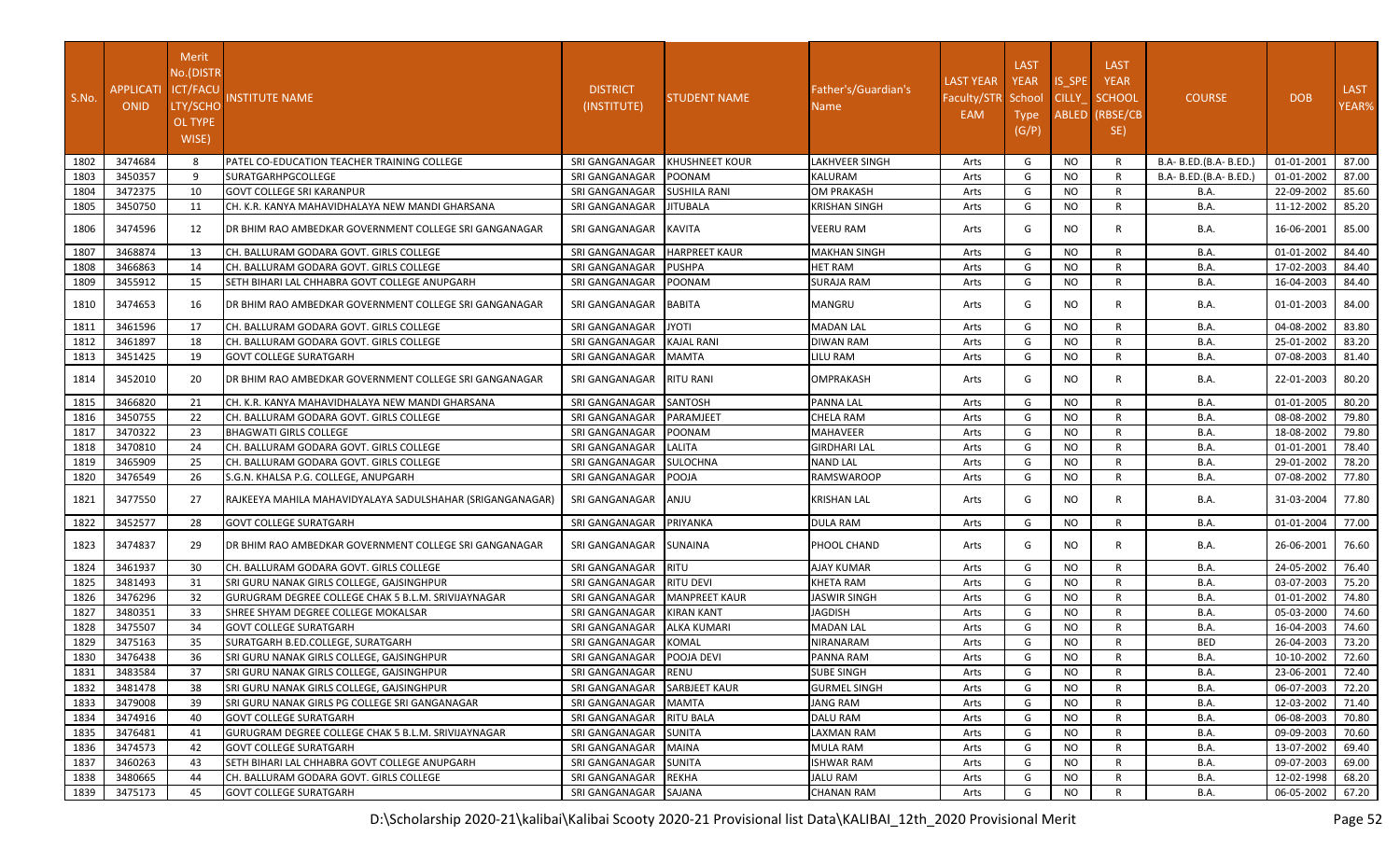| S.No. | <b>APPLICATI</b><br><b>ONID</b> | <b>Merit</b><br>√o.(DISTR<br>ICT/FACU<br>LTY/SCHO<br><b>OL TYPE</b><br>WISE) | NSTITUTE NAME                                             | <b>DISTRICT</b><br>(INSTITUTE) | STUDENT NAME         | Father's/Guardian's<br>Name | <b>LAST YEAR</b><br>Faculty/STR<br>EAM | <b>LAST</b><br><b>YEAR</b><br>School<br><b>Type</b><br>(G/P) | IS_SPE<br><b>CILLY</b> | <b>LAST</b><br><b>YEAR</b><br><b>SCHOOL</b><br>ABLED (RBSE/CB<br>SE) | <b>COURSE</b>              | <b>DOB</b> | <b>LAST</b><br>YEAR% |
|-------|---------------------------------|------------------------------------------------------------------------------|-----------------------------------------------------------|--------------------------------|----------------------|-----------------------------|----------------------------------------|--------------------------------------------------------------|------------------------|----------------------------------------------------------------------|----------------------------|------------|----------------------|
| 1840  | 3482673                         | <sup>1</sup>                                                                 | DR RADHA KRISHAN GIRLS COLLEGE                            | SRI GANGANAGAR                 | NAMRTA               | <b>MANOHAR LAL</b>          | Arts                                   | D                                                            | NO                     | R                                                                    | <b>B.A.</b>                | 15-05-2002 | 90.00                |
| 1841  | 3477013                         | $\overline{2}$                                                               | DADA PAMMA RAM GIRLS P.G. COLLEGE                         | SRI GANGANAGAR                 | KAJAL GOYAR          | <b>RAJ KUMAR</b>            | Arts                                   | D                                                            | <b>NO</b>              |                                                                      | B.A.                       | 10-08-2003 | 84.00                |
| 1842  | 3464445                         | 3                                                                            | RAJKEEYA MAHILA MAHAVIDYALAYA SADULSHAHAR (SRIGANGANAGAR) | SRI GANGANAGAR                 | SEEMA RANI           | <b>SUKH RAM</b>             | Arts                                   | D                                                            | NO.                    | R                                                                    | B.A.                       | 13-09-2002 | 83.40                |
| 1843  | 3477383                         | $\overline{a}$                                                               | DADA PAMMA RAM GIRLS P.G. COLLEGE                         | SRI GANGANAGAR                 | GANGA                | <b>BABU LAL</b>             | Arts                                   | D                                                            | <b>NO</b>              | R                                                                    | B.A.                       | 02-10-2003 | 81.20                |
| 1844  | 3483053                         | - 5                                                                          | MAHARAJA GANGA SINGH MEMORIAL COLLEGE, JAITSAR            | SRI GANGANAGAR                 | KRISHNA              | <b>DEVKARAN</b>             | Arts                                   | P                                                            | <b>NO</b>              | R                                                                    | B.A.                       | 01-07-2003 | 79.40                |
| 1845  | 3476212                         | 6                                                                            | <b>GOVT COLLEGE SURATGARH</b>                             | SRI GANGANAGAR                 | <b>NAVNEET KAUR</b>  | <b>SUKHVINDER SINGH</b>     | Arts                                   | D                                                            | <b>NO</b>              |                                                                      | B.A.                       | 08-02-2003 | 76.00                |
| 1846  | 3475629                         | 7                                                                            | M.D.(P.G.) GIRLS COLLEGE, RAISINGHNAGAR                   | SRI GANGANAGAR                 | DIKSHA               | <b>SHIV KUMAR</b>           | Arts                                   | P                                                            | <b>NO</b>              | R                                                                    | B.A.                       | 16-02-2002 | 75.00                |
| 1847  | 3481002                         | -8                                                                           | SRI GURU NANAK GIRLS COLLEGE, GAJSINGHPUR                 | SRI GANGANAGAR                 | BHARTI RANI          | RAJENDER KUMAR              | Arts                                   | P                                                            | <b>NO</b>              |                                                                      | B.A.                       | 27-02-2004 | 72.00                |
| 1848  | 3475032                         | 1                                                                            | <b>GOVT COLLEGE SURATGARH</b>                             | SRI GANGANAGAR                 | KAVITA               | <b>BHANWAR LAL</b>          | Commerce                               | G                                                            | <b>NO</b>              | R                                                                    | <b>BCOM</b>                | 18-03-2002 | 88.60                |
| 1849  | 3474476                         | $\overline{2}$                                                               | CH. BALLURAM GODARA GOVT. GIRLS COLLEGE                   | SRI GANGANAGAR                 | NISHA RANI           | <b>ONKAR DAS</b>            | Commerce                               | G                                                            | <b>NO</b>              | R                                                                    | <b>BCOM</b>                | 20-05-2003 | 84.00                |
| 1850  | 3474351                         | $\overline{\mathbf{3}}$                                                      | CH. BALLURAM GODARA GOVT. GIRLS COLLEGE                   | SRI GANGANAGAR                 | MANISHA              | <b>KALU RAM</b>             | Commerce                               | G                                                            | <b>NO</b>              |                                                                      | <b>BCOM</b>                | 20-09-2002 | 75.60                |
| 1851  | 3452025                         | 1                                                                            | CH. BALLURAM GODARA GOVT. GIRLS COLLEGE                   | SRI GANGANAGAR                 | NATASHA DABI         | <b>BHAGIRATH DABI</b>       | Commerce                               | P                                                            | <b>NO</b>              | R                                                                    | <b>BCOM</b>                | 16-08-2004 | 79.00                |
| 1852  | 3470718                         | 1                                                                            | SRI GURU NANAK GIRLS PG COLLEGE SRI GANGANAGAR            | SRI GANGANAGAR                 | POOJA                | PRITHVIRAJ                  | Science                                | G                                                            | <b>NO</b>              |                                                                      | B.SC.- B.ED.(B.SC.- B.ED.) | 30-05-2002 | 81.60                |
| 1853  | 3447517                         | 2                                                                            | MATA GUJRI KHALSA TEACHER TRAINING COLLEGE                | SRI GANGANAGAR                 | BHARTI               | <b>RANVEER SINGH</b>        | Science                                | G                                                            | <b>NO</b>              |                                                                      | B.SC.- B.ED.(B.SC.- B.ED.) | 24-12-2003 | 78.80                |
| 1854  | 3476048                         | $\overline{3}$                                                               | GYAN TRIPTI MAHAVIDHYALYA                                 | SRI GANGANAGAR                 | SEEMA                | LEELURAM                    | Science                                | G                                                            | <b>NO</b>              | R                                                                    | B.SC.                      | 07-09-2004 | 70.80                |
| 1855  | 3474226                         | -1                                                                           | SETH G. L. BIHANI S.D. P.G. COLLEGE                       | SRI GANGANAGAR                 | PRERNA               | <b>GOVIND AASERI</b>        | Science                                | D                                                            | <b>NO</b>              | R                                                                    | B.SC.                      | 17-07-2002 | 89.40                |
| 1856  | 3476181                         | $\overline{2}$                                                               | S.K.(PG) COLLEGE NEW GHARSANA                             | SRI GANGANAGAR                 | SANDEEP KAUR         | <b>DALEEP SINGH</b>         | Science                                | D                                                            | <b>NO</b>              | $\mathsf{R}$                                                         | B.SC.                      | 01-01-2003 | 86.60                |
| 1857  | 3475763                         | 3                                                                            | GEETA CO. EDUCATION T.T. COLLEGE . NEW GHARSANA           | SRI GANGANAGAR                 | SUNITA KUMARI        | <b>OMPRAKASH</b>            | Science                                |                                                              | NO                     |                                                                      | B.SC.- B.ED.(B.SC.- B.ED.) | 30-01-2002 | 83.20                |
| 1858  | 3480313                         | $\overline{a}$                                                               | D.A.V. COLLEGE, SRI GANGANAGAR                            | SRI GANGANAGAR                 | HEMLATA              | <b>MOHAN LAL</b>            | Science                                | D                                                            | <b>NO</b>              | R                                                                    | B.SC.                      | 06-06-2000 | 70.40                |
| 1859  | 3464804                         | 1                                                                            | ABHIGHYAN MAHAVIDAYALA                                    | <b>TONK</b>                    | DURGESH GOTHWAL      | <b>JASHWANT KUMAR</b>       | Arts                                   | G                                                            | NO                     | R                                                                    | B.A- B.ED.(B.A- B.ED.)     | 14-07-2004 | 88.80                |
| 1860  | 3456102                         | 2                                                                            | GOVT.P.G.COLLEGE, TONK (RAJ.)                             | TONK                           | KARMA BAIRWA         | KAILASH CHAND BAIRWA        | Arts                                   | G                                                            | NO.                    | R                                                                    | B.A.                       | 01-01-2000 | 87.80                |
| 1861  | 3476453                         | 3                                                                            | SAINT SOLDIER MAHILA T.T. COLLEGE, TONK                   | <b>TONK</b>                    | MANISHA BAIRWA       | RAMESH CHAND BAIRWA         | Arts                                   | G                                                            | <b>NO</b>              |                                                                      | B.A- B.ED.(B.A- B.ED.)     | 25-07-2002 | 87.60                |
| 1862  | 3450327                         | $\overline{4}$                                                               | GOVT.P.G.COLLEGE , TONK (RAJ.)                            | <b>TONK</b>                    | NEETU RAIGAR         | RAJARAM RAIGAR              | Arts                                   | G                                                            | <b>NO</b>              | R                                                                    | <b>B.A.</b>                | 04-03-2002 | 87.40                |
| 1863  | 3461305                         | 5                                                                            | GOVT.P.G.COLLEGE, TONK (RAJ.)                             | <b>TONK</b>                    | SURTA BAIRWA         | JAGDISH PRASAD BARIWA       | Arts                                   | G                                                            | <b>NO</b>              | R                                                                    | B.A.                       | 15-04-2003 | 86.80                |
| 1864  | 3456026                         | 6                                                                            | GOVT.P.G.COLLEGE, TONK (RAJ.)                             | <b>TONK</b>                    | <b>GUDDI BAIRWA</b>  | KAJOD MAL BAIRWA            | Arts                                   | G                                                            | <b>NO</b>              | R                                                                    | B.A.                       | 01-01-2002 | 85.60                |
| 1865  | 3470407                         | - 7                                                                          | <b>GOVERNMENT COLLEGE DEOLI</b>                           | <b>TONK</b>                    | NIKITA               | <b>HANSRAJ</b>              | Arts                                   | G                                                            | <b>NO</b>              | R                                                                    | <b>B.A.</b>                | 02-06-2002 | 84.20                |
| 1866  | 3475108                         | 8                                                                            | LAXMI BAI MAHILA MAHAVIDHYALAYA BA BED BSC BED            | <b>TONK</b>                    | VARSHA SOYAL         | <b>JAGADISH SOYAL</b>       | Arts                                   | G                                                            | NO                     | R.                                                                   | B.A- B.ED.(B.A- B.ED.)     | 05-06-2003 | 84.00                |
| 1867  | 3458557                         | - 9                                                                          | GOVT COLLEGE TODARAISINGH                                 | <b>TONK</b>                    | PRIYA SHRESTH        | MADAN LAL SHRESTH           | Arts                                   | G                                                            | NO                     | R                                                                    | <b>B.A.</b>                | 09-12-2001 | 82.40                |
| 1868  | 3475117                         | 10                                                                           | LAXMI BAI MAHILA MAHAVIDHYALAYA BA BED BSC BED            | <b>TONK</b>                    | <b>TEENA PARSOYA</b> | RAM PRASAD VERMA            | Arts                                   | G                                                            | <b>NO</b>              | R                                                                    | B.A- B.ED.(B.A- B.ED.)     | 29-01-2002 | 81.60                |
| 1869  | 3474535                         | 11                                                                           | SAINT SOLDIER MAHILA MAHAVIDYALAYA, TONK                  | <b>TONK</b>                    | <b>NEHA BAIRWA</b>   | RAMJI LAL BAIRWA            | Arts                                   | G                                                            | <b>NO</b>              |                                                                      | B.A- B.ED.(B.A- B.ED.)     | 15-10-2005 | 80.20                |
| 1870  | 3476167                         | 12                                                                           | MAA BHARTI MAHAVIDYALAYA, TONK                            | <b>TONK</b>                    | MEENAKSHEE KHANGAR   | <b>CHHITAR MAL KHANGAR</b>  | Arts                                   | G                                                            | NO                     | R                                                                    | <b>B.A.</b>                | 09-12-2002 | 79.80                |
| 1871  | 3474211                         | 13                                                                           | GOVT.P.G.COLLEGE, TONK (RAJ.)                             | <b>TONK</b>                    | BHARTI               | <b>MADAN</b>                | Arts                                   | G                                                            | NO                     |                                                                      | <b>B.A.</b>                | 01-01-2003 | 79.80                |
| 1872  | 3471293                         | 14                                                                           | GOVERNMENT COLLEGE MALPURA                                | <b>TONK</b>                    | AASHA REGAR          | <b>CHHOTU LAL REGAR</b>     | Arts                                   | G                                                            | NO                     |                                                                      | B.A.                       | 07-06-1999 | 79.60                |
| 1873  | 3474585                         | 15                                                                           | GOVT. COLLEGE, UNIARA                                     | <b>TONK</b>                    | <b>SHALINI SUHAL</b> | ROOPNARAYAN SUHAL           | Arts                                   | G                                                            | NO                     | R                                                                    | B.A.                       | 08-12-2002 | 79.60                |
| 1874  | 3461672                         | 16                                                                           | GOVT.P.G.COLLEGE, TONK (RAJ.)                             | <b>TONK</b>                    | <b>MAMTA NAYAK</b>   | JIVAN LAL NAYAK             | Arts                                   | G                                                            | <b>NO</b>              | R                                                                    | <b>B.A.</b>                | 07-12-2003 | 79.40                |
| 1875  | 3476086                         | 17                                                                           | LAXMI BAI MAHILA MAHAVIDHYALAYA BA BED BSC BED            | <b>TONK</b>                    | NEETU KHINCHI        | LADDU RAM KHINCHI           | Arts                                   | G                                                            | <b>NO</b>              |                                                                      | B.A- B.ED.(B.A- B.ED.)     | 15-04-2003 | 78.80                |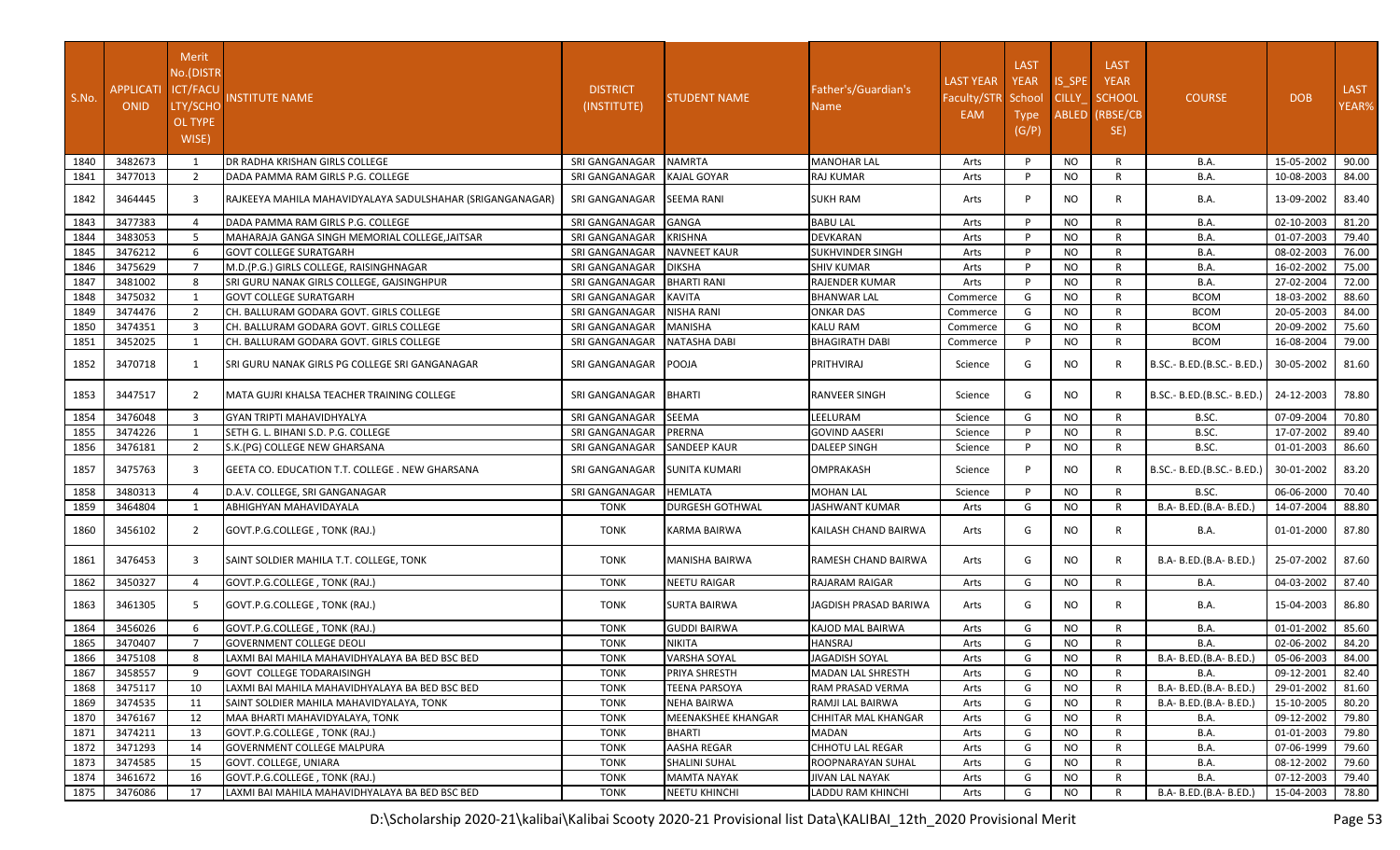| S.No.        | <b>APPLICATI</b><br><b>ONID</b> | <b>Merit</b><br>No.(DISTR<br>ICT/FACU<br>LTY/SCHO<br><b>OL TYPE</b><br>WISE) | NSTITUTE NAME                                                | <b>DISTRICT</b><br>(INSTITUTE) | STUDENT NAME                      | Father's/Guardian's<br>Name                    | LAST YEAR<br>Faculty/STR School<br><b>EAM</b> | <b>LAST</b><br><b>YEAR</b><br><b>Type</b><br>(G/P) | IS SPE<br><b>CILLY</b> | <b>LAST</b><br><b>YEAR</b><br><b>SCHOOL</b><br>ABLED (RBSE/CB<br>SE) | <b>COURSE</b>          | <b>DOB</b>               | <b>LAST</b><br>YEAR% |
|--------------|---------------------------------|------------------------------------------------------------------------------|--------------------------------------------------------------|--------------------------------|-----------------------------------|------------------------------------------------|-----------------------------------------------|----------------------------------------------------|------------------------|----------------------------------------------------------------------|------------------------|--------------------------|----------------------|
| 1876         | 3458406                         | 18                                                                           | <b>GOVERNMENT COLLEGE DEOLI</b>                              | <b>TONK</b>                    | KRISHMA KUMARI BAIRWA             | RAKESH BAIRWA                                  | Arts                                          | G                                                  | <b>NO</b>              | R                                                                    | <b>B.A.</b>            | 25-02-2002               | 78.40                |
| 1877         | 3465785                         | 19                                                                           | PANNADHAY COLLEGE TONK                                       | <b>TONK</b>                    | KOMAL BAIRWA                      | <b>GHANSHYAM BAIRWA</b>                        | Arts                                          | G                                                  | <b>NO</b>              | R                                                                    | <b>B.A.</b>            | 21-01-2003               | 78.20                |
| 1878         | 3452111                         | 20                                                                           | SHIV MAHAVIDYALAYA, SAROLI MOD, TONK                         | <b>TONK</b>                    | ASHA                              | <b>KAJOD</b>                                   | Arts                                          | G                                                  | NO.                    | R                                                                    | B.A- B.ED.(B.A- B.ED.) | 09-07-2004               | 78.00                |
| 1879         | 3448460                         | 21                                                                           | GOVT.P.G.COLLEGE , TONK (RAJ.)                               | <b>TONK</b>                    | SAPNA                             | <b>PREBHU LAL</b>                              | Arts                                          | G                                                  | NO.                    | R                                                                    | B.A.                   | 01-01-2003               | 77.00                |
| 1880         | 3461675                         | 22                                                                           | GOVT.P.G.COLLEGE, TONK (RAJ.)                                | <b>TONK</b>                    | <b>MANISHA</b>                    | <b>BANWARI LAL</b>                             | Arts                                          | G                                                  | <b>NO</b>              | R                                                                    | <b>B.A.</b>            | 04-05-2003               | 76.60                |
| 1881         | 3474581                         | 23                                                                           | GOVT COLLEGE NEWAI                                           | <b>TONK</b>                    | REENA SANKHALA                    | <b>PRAKASH CHAND</b><br>SANKHALA               | Arts                                          | G                                                  | NO.                    | R                                                                    | B.A.                   | 15-10-2003               | 76.60                |
| 1882         | 3474613                         | -24                                                                          | C PAREEK COLLEGE, TODARAISINGH                               | <b>TONK</b>                    | SAROJ                             | RAMESH CHAND                                   | Arts                                          | G                                                  | NO.                    | R                                                                    | B.A.                   | 21-01-2003               | 76.20                |
| 1883         | 3476282                         | 25                                                                           | SHREE KRISHNA MAHILA MAHAVIDHYALAY DOONI                     | <b>TONK</b>                    | PINKI BAIRWA                      | <b>MAHAVEER</b>                                | Arts                                          | G                                                  | <b>NO</b>              | R                                                                    | B.A.                   | 06-08-2003               | 76.20                |
| 1884         | 3474504                         | 26                                                                           | <b>GOVT COLLEGE TODARAISINGH</b>                             | <b>TONK</b>                    | ANJALI VERMA                      | <b>PRAVEEN KUMAR VERMA</b>                     | Arts                                          | G                                                  | NO.                    | R                                                                    | B.A.                   | 20-01-2002               | 75.20                |
| 1885         | 3474655                         | 27                                                                           | GOVT.GIRLS COLLEGE TONK                                      | <b>TONK</b>                    | PRIYANAKA VERMA                   | SATYANARAYAN VERMA                             | Arts                                          | G                                                  | <b>NO</b>              | R                                                                    | B.A.                   | 17-11-2002               | 75.00                |
| 1886         | 3463985                         | 28                                                                           | GOVT.P.G.COLLEGE , TONK (RAJ.)                               | TONK                           | KISMAT LODI                       | <b>HANUMAN PRASAD</b><br><b>BAIRWA</b>         | Arts                                          | G                                                  | NO.                    | R                                                                    | B.A.                   | 02-03-2003               | 75.00                |
| 1887         | 3474229                         | 29                                                                           | PANNADHAY COLLEGE TONK                                       | <b>TONK</b>                    | <b>JYOTI BENIWAL</b>              | SITARAM BENIWAL                                | Arts                                          | G                                                  | <b>NO</b>              | R                                                                    | <b>B.A.</b>            | 09-11-2002               | 74.80                |
| 1888         | 3474553                         | 30                                                                           | <b>GOVT.GIRLS COLLEGE TONK</b>                               | <b>TONK</b>                    | MONIKA                            | <b>SURESH KUMAR DHOL</b>                       | Arts                                          | G                                                  | <b>NO</b>              | R                                                                    | B.A.                   | 05-07-2004               | 74.60                |
| 1889         | 3474260                         | 31                                                                           | GOVT COLLEGE TODARAISINGH                                    | <b>TONK</b>                    | REKHA BAIRWA                      | <b>MOHAN LAL BAIRWA</b>                        | Arts                                          | G                                                  | <b>NO</b>              | R                                                                    | B.A.                   | 15-01-2002               | 73.40                |
| 1890         | 3476193                         | 32                                                                           | MAA BHARTI MAHAVIDYALAYA, TONK                               | <b>TONK</b>                    | <b>KRISHNA KHANGAR</b>            | CHIRANJI LAL KHANGAR                           | Arts                                          | G                                                  | <b>NO</b>              | $\mathsf{R}$                                                         | <b>B.A.</b>            | 01-07-2004               | 73.40                |
| 1891         | 3475900                         | 33                                                                           | LAXMI BAI MAHILA MAHAVIDHYALAYA BA BED BSC BED               | <b>TONK</b>                    | NISHA KUMARI BAIRWA               | KAJOD MAL BAIRWA                               | Arts                                          | G                                                  | <b>NO</b>              | R                                                                    | B.A- B.ED.(B.A- B.ED.) | 17-05-2002               | 72.60                |
| 1892         | 3464278                         | 34                                                                           | VIVEK MAHAVIDYALAYA, TONK                                    | <b>TONK</b>                    | KHUSHI                            | <b>MADAN</b>                                   | Arts                                          | G                                                  | <b>NO</b>              | $\mathsf{R}$                                                         | <b>B.A.</b>            | 01-01-2005               | 72.40                |
| 1893         | 3464736                         | 35                                                                           | GOVT.P.G.COLLEGE , TONK (RAJ.)                               | <b>TONK</b>                    | KOMAL                             | <b>RAJARAM</b>                                 | Arts                                          | G                                                  | <b>NO</b>              | R                                                                    | B.A.                   | 01-01-2004               | 72.00                |
| 1894         | 3474635                         | 36                                                                           | SHREE KRISHNA MAHILA MAHAVIDHYALAY DOONI                     | <b>TONK</b>                    | PRIYANKA BAIRWA                   | <b>SUWA LAL BAIRWA</b>                         | Arts                                          | G                                                  | <b>NO</b>              | R                                                                    | B.A.                   | 20-05-2002               | 71.80                |
| 1895         | 3480898                         | 37                                                                           | GOVT. GIRLS COLLEGE, PEEPLU                                  | <b>TONK</b>                    | POOJA                             | <b>BHAGAWAN</b>                                | Arts                                          | G                                                  | <b>NO</b>              | R                                                                    | <b>B.A.</b>            | 01-01-1999               | 71.40                |
| 1896         | 3474848                         | 38                                                                           | GOVERNMENT COLLEGE MALPURA                                   | <b>TONK</b>                    | RENU VERMA                        | PAPPULAL                                       | Arts                                          | G                                                  | <b>NO</b>              | R                                                                    | B.A.                   | 25-01-2003               | 71.40                |
| 1897         | 3462966                         | 39                                                                           | GOVT.P.G.COLLEGE, TONK (RAJ.)                                | <b>TONK</b>                    | KAVITA CHANDEL                    | <b>BANNA LAL CHANDEL</b>                       | Arts                                          | G                                                  | <b>NO</b>              | $\mathsf{R}$                                                         | B.A.                   | 09-11-2001               | 70.80                |
| 1898         | 3462836                         | 40                                                                           | VIVEK MAHAVIDYALAYA, TONK                                    | <b>TONK</b>                    | NISHA BAIRWA                      | <b>HAR LAL</b>                                 | Arts                                          | G                                                  | <b>NO</b>              | R                                                                    | B.A.                   | 08-05-2003               | 70.40                |
| 1899         | 3467517                         | 41                                                                           | GOVERNMENT COLLEGE MALPURA                                   | <b>TONK</b>                    | <b>GUDDI</b>                      | <b>HEMRAJ</b>                                  | Arts                                          | G                                                  | <b>NO</b>              | R                                                                    | B.A.                   | 01-01-2000               | 70.20                |
| 1900         | 3455041                         | 42                                                                           | GOVT.P.G.COLLEGE , TONK (RAJ.)                               | <b>TONK</b>                    | SEEMA VERMA                       | <b>ROOPA RAM REGAR</b>                         | Arts                                          | G                                                  | NO.                    | R                                                                    | <b>B.A.</b>            | 09-05-2001               | 69.80                |
| 1901<br>1902 | 3465894<br>3476334              | 43<br>44                                                                     | GOVT.P.G.COLLEGE , TONK (RAJ.)<br>GOVERNMENT COLLEGE MALPURA | <b>TONK</b><br><b>TONK</b>     | SARITA LODI<br><b>MAMTA VERMA</b> | <b>CHETAN BAIRWA</b><br><b>MOHAN LAL VERMA</b> | Arts<br>Arts                                  | G<br>G                                             | <b>NO</b><br><b>NO</b> | R<br>R                                                               | B.A.<br>B.A.           | 14-03-2000<br>23-06-2000 | 69.60<br>69.60       |
| 1903         | 3454746                         | 45                                                                           | GOVT.P.G.COLLEGE, TONK (RAJ.)                                | <b>TONK</b>                    | VERASHA MAHAWAR                   | <b>CHANDAN</b>                                 | Arts                                          | G                                                  | <b>NO</b>              | R                                                                    | B.A.                   | 15-09-2001               | 69.20                |
| 1904         | 3457686                         | 46                                                                           | GOVERNMENT COLLEGE MALPURA                                   | <b>TONK</b>                    | PRIYANKA VERMA                    | <b>LALA RAM VERMA</b>                          | Arts                                          | G                                                  | <b>NO</b>              | R                                                                    | B.A.                   | 15-04-2001               | 69.00                |
| 1905         | 3474247                         | 47                                                                           | PANNADHAY COLLEGE TONK                                       | <b>TONK</b>                    | POOJA BAIRWA                      | <b>ROOPNARAYAN</b>                             | Arts                                          | G                                                  | <b>NO</b>              | R                                                                    | <b>B.A.</b>            | 01-01-2002               | 69.00                |
| 1906         | 3464219                         | 48                                                                           | VIVEK MAHAVIDYALAYA, TONK                                    | <b>TONK</b>                    | <b>KAVITA BAIRWA</b>              | <b>BANNA LAL BAIRWA</b>                        | Arts                                          | G                                                  | <b>NO</b>              | $\mathsf{R}$                                                         | B.A.                   | 13-01-2002               | 68.00                |
| 1907         | 3468301                         | 49                                                                           | GOVT.P.G.COLLEGE, TONK (RAJ.)                                | <b>TONK</b>                    | POOJA                             | <b>KISHAN LAL</b>                              | Arts                                          | G                                                  | <b>NO</b>              | R                                                                    | <b>B.A.</b>            | 15-07-1999               | 66.80                |
| 1908         | 3463942                         | 50                                                                           | GOVT.P.G.COLLEGE, TONK (RAJ.)                                | <b>TONK</b>                    | <b>DIVYA</b>                      | <b>BHANWAR LAL</b>                             | Arts                                          | G                                                  | <b>NO</b>              | $\mathsf{R}$                                                         | B.A.                   | 10-04-2002               | 66.00                |
| 1909         | 3475861                         | 51                                                                           | SHIV MAHAVIDYALAYA, SAROLI MOD, TONK                         | <b>TONK</b>                    | MANISHA VERMA                     | KAJODMAL REGAR                                 | Arts                                          | G                                                  | <b>NO</b>              | R                                                                    | <b>B.A.</b>            | 06-09-2002               | 65.20                |
| 1910         | 3475673                         | 52                                                                           | SAINT PAUL MAHAVIDHYALAYA                                    | <b>TONK</b>                    | ROSHANI                           | <b>MAHENDRA</b>                                | Arts                                          | G                                                  | <b>NO</b>              | R                                                                    | <b>B.A.</b>            | 27-08-2001               | 65.00                |
| 1911         | 3453881                         | - 1                                                                          | GOVT.P.G.COLLEGE, TONK (RAJ.)                                | <b>TONK</b>                    | <b>SUMAN BAIRWA</b>               | RAM LAL BAIRWA                                 | Arts                                          | P                                                  | <b>NO</b>              | R                                                                    | <b>B.A.</b>            | 05-07-2003               | 81.00                |
| 1912         | 3474539                         | $\overline{2}$                                                               | SAINT SOLDIER MAHILA T.T. COLLEGE, TONK                      | <b>TONK</b>                    | KHUSHI BAIRWA                     | SHANKAR LAL BAIRWA                             | Arts                                          | P                                                  | <b>NO</b>              | R                                                                    | B.A- B.ED.(B.A- B.ED.) | 01-01-2003               | 80.40                |
| 1913         | 3475247                         | 3                                                                            | LAXMI BAI MAHILA MAHAVIDHYALAYA BA BED BSC BED               | TONK                           | SONIYA MEGHWANSHI                 | NORATMAL MEGHWANSHI                            | Arts                                          | P                                                  | <b>NO</b>              | R                                                                    | B.A- B.ED.(B.A- B.ED.) | 08-09-2003               | 74.40                |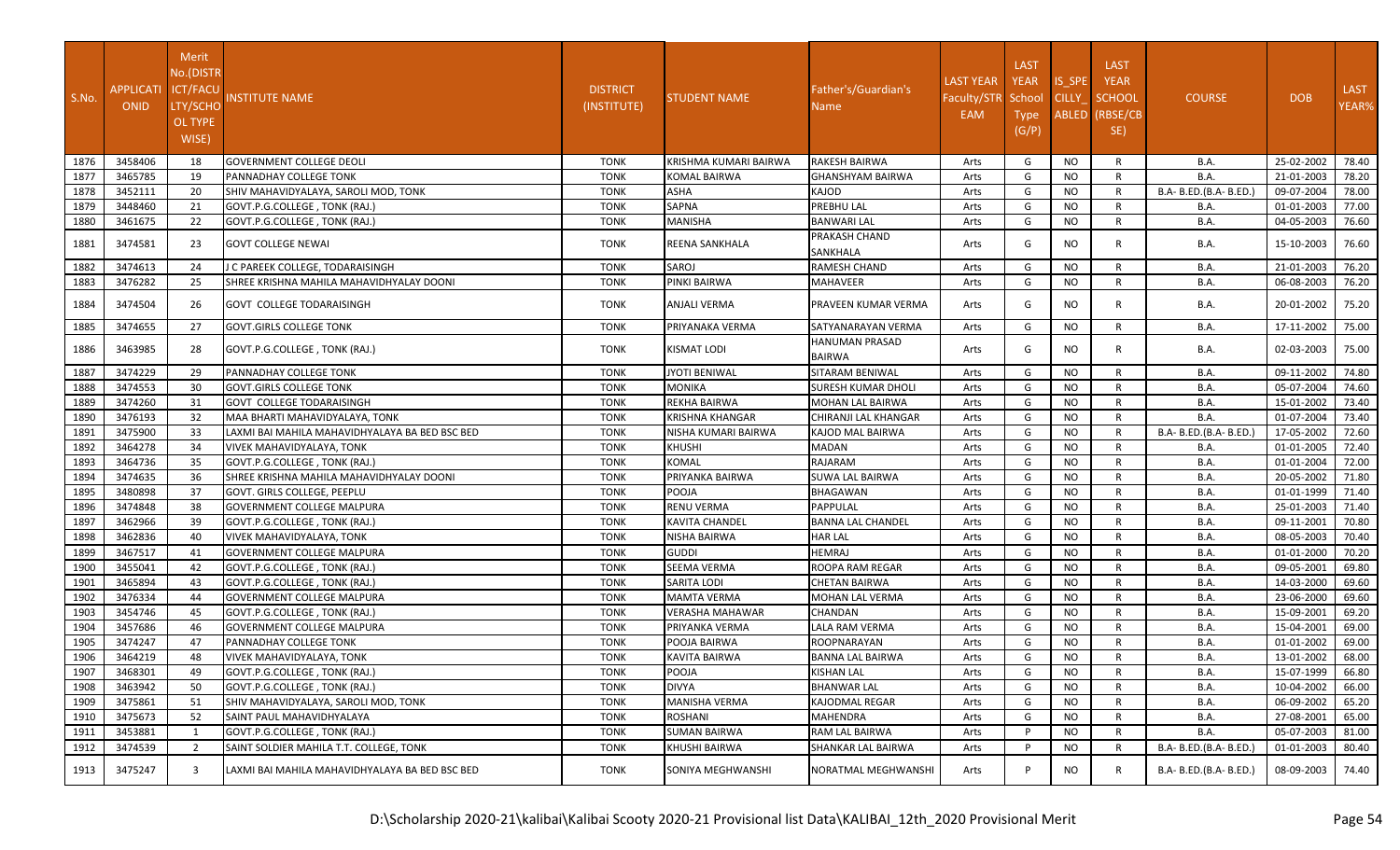| S.No. | <b>APPLICATI</b><br>ONID | Merit<br>No.(DISTR<br><b>ICT/FACU</b><br>LTY/SCHO<br><b>OL TYPE</b><br>WISE) | NSTITUTE NAME                                                      | <b>DISTRICT</b><br>(INSTITUTE) | STUDENT NAME           | Father's/Guardian's<br>Name | <b>LAST YEAR</b><br>Faculty/STR School<br>EAM | <b>LAST</b><br><b>YEAR</b><br><b>Type</b><br>(G/P) | IS_SPE<br><b>CILLY</b> | <b>LAST</b><br><b>YEAR</b><br><b>SCHOOL</b><br>ABLED (RBSE/CB<br>SE) | <b>COURSE</b>              | <b>DOB</b> | <b>LAST</b><br>YEAR% |
|-------|--------------------------|------------------------------------------------------------------------------|--------------------------------------------------------------------|--------------------------------|------------------------|-----------------------------|-----------------------------------------------|----------------------------------------------------|------------------------|----------------------------------------------------------------------|----------------------------|------------|----------------------|
| 1914  | 3448955                  | 1                                                                            | GOVT.P.G.COLLEGE, TONK (RAJ.)                                      | <b>TONK</b>                    | LAKSHITA GANJHAA       | MAHENDRA KUMAR<br>MAHAWAR   | Arts                                          | G/P                                                | NO.                    | C                                                                    | B.A.                       | 16-03-2002 | 90.40                |
| 1915  | 3454982                  | -1                                                                           | GOVT.P.G.COLLEGE , TONK (RAJ.)                                     | <b>TONK</b>                    | ANJALI DEVATWAL        | DURGA LAL DEVATWAL          | Science                                       | G                                                  | NO.                    | R                                                                    | B.SC.                      | 11-11-2003 | 82.80                |
| 1916  | 3475200                  | 2                                                                            | LAXMI BAI MAHILA MAHAVIDHYALAYA                                    | <b>TONK</b>                    | MANISHA PARSOYA        | BABULAL VERMA               | Science                                       | G                                                  | NO.                    | R                                                                    | B.SC.                      | 30-01-2001 | 81.00                |
| 1917  | 3464491                  | 3                                                                            | MAHARANA PRATAP P.G.COLLEGE, UNIARA, TONK                          | <b>TONK</b>                    | NIKITA KUMARI DEWATWAL | RAMESH CHAND<br>DEWATWAL    | Science                                       | G                                                  | NO.                    | R                                                                    | B.SC.- B.ED.(B.SC.- B.ED.) | 11-10-2003 | 74.80                |
| 1918  | 3466314                  | 4                                                                            | SAINT SOLDIER MAHILA MAHAVIDYALAYA, TONK                           | <b>TONK</b>                    | <b>BABITA VERMA</b>    | MADAN LAL                   | Science                                       | G                                                  | NO.                    |                                                                      | B.SC.- B.ED.(B.SC.- B.ED.) | 11-02-2003 | 74.40                |
| 1919  | 3476156                  | 5                                                                            | LAXMI BAI MAHILA MAHAVIDHYALAYA BA BED BSC BED                     | <b>TONK</b>                    | SEEMA REGAR            | SHIVRAJ REGAR               | Science                                       | G                                                  | <b>NO</b>              | R                                                                    | B.SC.- B.ED.(B.SC.- B.ED.) | 13-05-2002 | 70.20                |
| 1920  | 3477956                  | 6                                                                            | <b>GOVERNMENT COLLEGE DEOLI</b>                                    | <b>TONK</b>                    | NEELAM                 | PRABHU LAL                  | Science                                       | G                                                  | NO.                    | $\mathsf{R}$                                                         | B.SC.                      | 10-03-2003 | 68.40                |
| 1921  | 3475144                  | -1                                                                           | PANNADHAY COLLEGE TONK                                             | <b>TONK</b>                    | <b>ANJALI VERMA</b>    | RAJENDRA KUMAR VERMA        | Science                                       | P                                                  | <b>NO</b>              | R                                                                    | B.SC.                      | 15-03-2004 | 81.60                |
| 1922  | 3466853                  | 2                                                                            | SAINT SOLDIER MAHILA MAHAVIDYALAYA, TONK                           | <b>TONK</b>                    | AAKANKSHA RAJWANIA     | SATYANARAYAN DHOBI          | Science                                       | P                                                  | <b>NO</b>              | R                                                                    | B.SC.- B.ED.(B.SC.- B.ED.) | 26-01-2003 | 80.20                |
| 1923  | 3452144                  | $\overline{\mathbf{3}}$                                                      | GOVT.P.G.COLLEGE, TONK (RAJ.)                                      | <b>TONK</b>                    | <b>KIRAN NAYAK</b>     | MUKESH                      | Science                                       | P                                                  | NO.                    | $\mathsf{R}$                                                         | B.SC.                      | 15-03-2003 | 77.60                |
| 1924  | 3474990                  | $\overline{4}$                                                               | GOVT COLLEGE TODARAISINGH                                          | <b>TONK</b>                    | ANJALI                 | KANARAM                     | Science                                       | P                                                  | NO.                    | R                                                                    | B.SC.                      | 01-01-2003 | 73.40                |
| 1925  | 3471384                  | $\overline{1}$                                                               | GOVERNMENT MEERA GIRLS COLLEGE, UDAIPUR                            | <b>UDAIPUR</b>                 | ANJALI                 | <b>BADRI LAL REGAR</b>      | Arts                                          | G                                                  | <b>NO</b>              | R                                                                    | B.A.                       | 27-07-2002 | 88.60                |
| 1926  | 3450452                  | $\overline{2}$                                                               | GOVERNMENT MEERA GIRLS COLLEGE, UDAIPUR                            | <b>UDAIPUR</b>                 | SANGEETA               | DHANNA                      | Arts                                          | G                                                  | NO.                    | $\mathsf{R}$                                                         | <b>B.A.</b>                | 01-01-2003 | 86.80                |
| 1927  | 3451634                  | $\overline{\mathbf{3}}$                                                      | UNIVERSITY COLLEGE OF SOCIAL SCIENCES & HUMANITIES                 | <b>UDAIPUR</b>                 | MONIKA GUSAR           | JASWANT                     | Arts                                          | G                                                  | <b>NO</b>              | $\mathsf{R}$                                                         | B.A.                       | 27-02-2002 | 86.60                |
| 1928  | 3447885                  | $\overline{4}$                                                               | DEPARTMENT OF EDUCATION                                            | <b>UDAIPUR</b>                 | <b>GULABI MEGHWAL</b>  | KHEMA RAM MEGHWAL           | Arts                                          | G                                                  | NO.                    | R                                                                    | B.A- B.ED.(B.A- B.ED.)     | 01-06-2002 | 83.40                |
| 1929  | 3472512                  | -5                                                                           | VIDYA BHARTI TEACHERS TRAINING COLLEGE                             | <b>UDAIPUR</b>                 | <b>KARISHMA YADAV</b>  | PRAVEEN                     | Arts                                          | G                                                  | NO                     | R                                                                    | B.A- B.ED.(B.A- B.ED.)     | 25-01-2003 | 83.00                |
| 1930  | 3450220                  | 6                                                                            | GOVERNMENT MEERA GIRLS COLLEGE, UDAIPUR                            | <b>UDAIPUR</b>                 | SHREYA MEGHWAL         | SURESH KUMAR MEGHWAL        | Arts                                          | G                                                  | <b>NO</b>              | R.                                                                   | B.A.                       | 06-06-2002 | 80.00                |
| 1931  | 3472210                  | 7                                                                            | VIDYA BHARTI TEACHERS TRAINING COLLEGE                             | <b>UDAIPUR</b>                 | PUNAM KHATIK           | BIHARI LAL JI               | Arts                                          | G                                                  | <b>NO</b>              | R                                                                    | B.A- B.ED.(B.A- B.ED.)     | 31-05-2004 | 79.60                |
| 1932  | 3474779                  | 8                                                                            | UNIVERSITY COLLEGE OF SOCIAL SCIENCES & HUMANITIES                 | <b>UDAIPUR</b>                 | DROPADI MEGHWAL        | RAM LAL MEGHWAL             | Arts                                          | G                                                  | <b>NO</b>              | R                                                                    | <b>B.A.</b>                | 26-11-2002 | 78.60                |
| 1933  | 3463070                  | 9                                                                            | GOVERNMENT MEERA GIRLS COLLEGE, UDAIPUR                            | <b>UDAIPUR</b>                 | ANNU MEGHWAL           | SHANKAR MEGHWAL             | Arts                                          | G                                                  | <b>NO</b>              | R                                                                    | <b>B.A.</b>                | 15-08-2003 | 77.20                |
| 1934  | 3467973                  | 10                                                                           | UNIVERSITY COLLEGE OF SOCIAL SCIENCES & HUMANITIES                 | <b>UDAIPUR</b>                 | PURNIMA SALVI          | SHANKAL LAL                 | Arts                                          | G                                                  | <b>NO</b>              | R                                                                    | B.A.                       | 12-02-2001 | 75.00                |
| 1935  | 3450337                  | 11                                                                           | GOVERNMENT MEERA GIRLS COLLEGE, UDAIPUR                            | <b>UDAIPUR</b>                 | DIMPAL JATIYA          | <b>MADAN LAL</b>            | Arts                                          | G                                                  | <b>NO</b>              | R                                                                    | B.A.                       | 26-12-2003 | 74.40                |
| 1936  | 3464121                  | 12                                                                           | ASPIRE DEGREE COLLEGE, BEMLA                                       | <b>UDAIPUR</b>                 | VARSHA CHANDEL         | SANTOSH LAL JI              | Arts                                          | G                                                  | <b>NO</b>              | R                                                                    | <b>B.A.</b>                | 01-01-2002 | 73.40                |
| 1937  | 3475105                  | 13                                                                           | <b>GOVERNMENT COLLEGE GOGUNDA</b>                                  | <b>UDAIPUR</b>                 | LALITA KUMARI MEGHWAL  | <b>GULAB RAM</b>            | Arts                                          | G                                                  | NO.                    | $\mathsf{R}$                                                         | <b>B.A.</b>                | 30-04-2003 | 70.00                |
| 1938  | 3470188                  | 14                                                                           | GOVERNMENT COLLEGE GOGUNDA                                         | <b>UDAIPUR</b>                 | NISHA MEGHWAL          | <b>HAMER LAL</b>            | Arts                                          | G                                                  | <b>NO</b>              | R                                                                    | <b>B.A.</b>                | 04-08-2000 | 68.60                |
| 1939  | 3470308                  | 15                                                                           | <b>GOVERNMENT COLLEGE GOGUNDA</b>                                  | <b>UDAIPUR</b>                 | <b>MEENA MEGHWAL</b>   | <b>HAMER LAL</b>            | Arts                                          | G                                                  | <b>NO</b>              | R                                                                    | B.A.                       | 15-09-2001 | 67.80                |
| 1940  | 3475378                  | 16                                                                           | ADARSH KANYA MAHAVIDYALAYA                                         | <b>UDAIPUR</b>                 | PAYAL KUMARI SALAVI    | <b>VIJAY KUAMRI KUMAR</b>   | Arts                                          | G                                                  | NO                     | $\mathsf{R}$                                                         | <b>B.A.</b>                | 24-07-2000 | 67.40                |
| 1941  | 3475273                  | 17                                                                           | ADARSH KANYA MAHAVIDYALAYA                                         | <b>UDAIPUR</b>                 | <b>BHAVNA</b>          | KISHAN LAL                  | Arts                                          | G                                                  | NO.                    | R                                                                    | <b>B.A.</b>                | 01-01-2002 | 66.80                |
| 1942  | 3477594                  | 18                                                                           | ADARSH KANYA MAHAVIDYALAYA                                         | <b>UDAIPUR</b>                 | <b>CHANCHAL SUHIL</b>  | RADHESHYAM KHATIK           | Arts                                          | G                                                  | <b>NO</b>              | R                                                                    | <b>B.A.</b>                | 27-05-2003 | 66.00                |
| 1943  | 3475343                  | 1                                                                            | MANIKYA LAL VERMA SHRAMJEEVI COLLEGE                               | <b>UDAIPUR</b>                 | SANGEETA MEGHWAL       | <b>KAILASH MEGHWAL</b>      | Arts                                          | P                                                  | NO.                    | R                                                                    | B.A- B.ED.(B.A- B.ED.)     | 25-04-2004 | 94.80                |
| 1944  | 3449560                  | $\overline{2}$                                                               | GOVERNMENT MEERA GIRLS COLLEGE, UDAIPUR                            | <b>UDAIPUR</b>                 | PALLVI JINAGAR         | <b>GOPAL LAL</b>            | Arts                                          | P                                                  | <b>NO</b>              | $\mathsf{R}$                                                         | <b>B.A.</b>                | 26-09-2003 | 83.60                |
| 1945  | 3461191                  | $\overline{3}$                                                               | TULSI AMRIT BASANTI DEVI TARA CHAND PARMAR BALIKA<br>MAHAVIDHYALAY | <b>UDAIPUR</b>                 | PINKI SALVI            | NARAYAN LAL SALVI           | Arts                                          | P                                                  | NO.                    | R                                                                    | B.A.                       | 23-08-2003 | 76.40                |
| 1946  | 3475355                  | 1                                                                            | UNIVERSITY COLLEGE OF SOCIAL SCIENCES & HUMANITIES                 | <b>UDAIPUR</b>                 | PRIYAL SALVI           | CHANDRA PRAKASH SALVI       | Arts                                          | G/P                                                | NO.                    | C                                                                    | B.A.                       | 06-01-2002 | 85.00                |
| 1947  | 3475070                  | -1                                                                           | UNIVERSITY COLLEGE OF SOCIAL SCIENCES & HUMANITIES                 | <b>UDAIPUR</b>                 | RAGINI MEGHWAL         | <b>TULSI RAM</b>            | Commerce                                      | G                                                  | <b>NO</b>              | R                                                                    | <b>B.A.</b>                | 10-07-2003 | 75.40                |